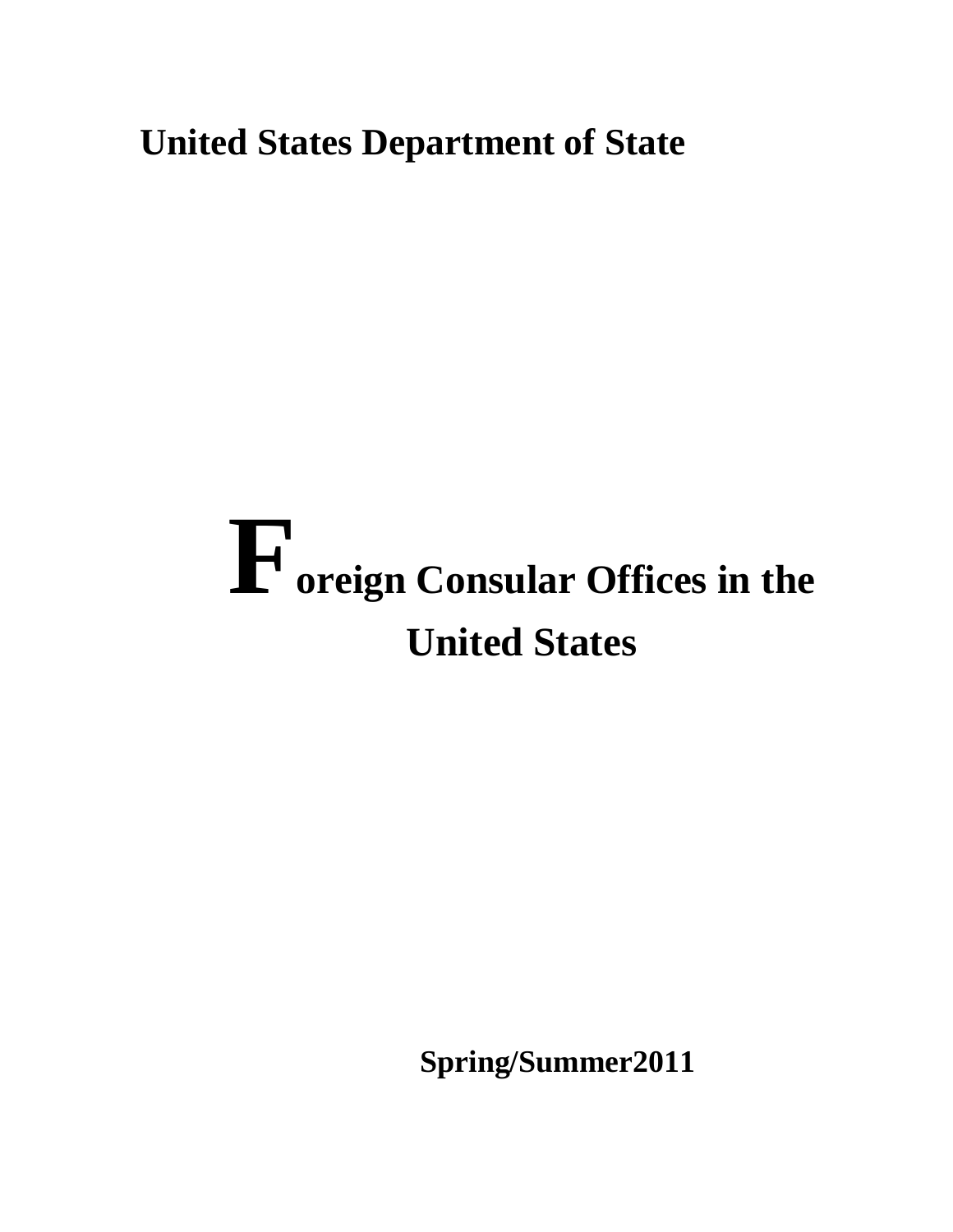#### STATE DEPARTMENT ADDRESSEE \*IF YOU DO NOT WISH TO CONTINUE RECEIVING THIS PUBLICATION PLEASE WRITE **CANCEL** ON THE ADDRESS LABEL

\*IF WE ARE ADDRESSING YOU INCORRECTLY PLEASE INDICATE CORRECTIONS ON LABEL

RETURN LABEL AND NAME OF PUBLICATION TO THE OFFICE OF PROTOCOL, DEPARTMENT OF STATE, WASHINGTON, D.C. 20520-1853

> DEPARTMENT OF STATE PUBLICATION 11106 **Revised May 24, 2011**

\_\_\_\_\_\_\_\_\_\_\_\_\_\_\_\_\_\_\_\_\_\_\_\_\_\_\_\_\_\_\_\_\_\_\_\_\_\_\_\_\_\_\_\_\_\_\_\_\_\_\_\_\_\_\_\_\_\_\_\_\_\_\_\_\_\_\_\_\_\_\_\_\_\_\_\_\_\_ For Sale by the Superintendent of Documents, U.S. Government Printing Office Washington, D.C. 20402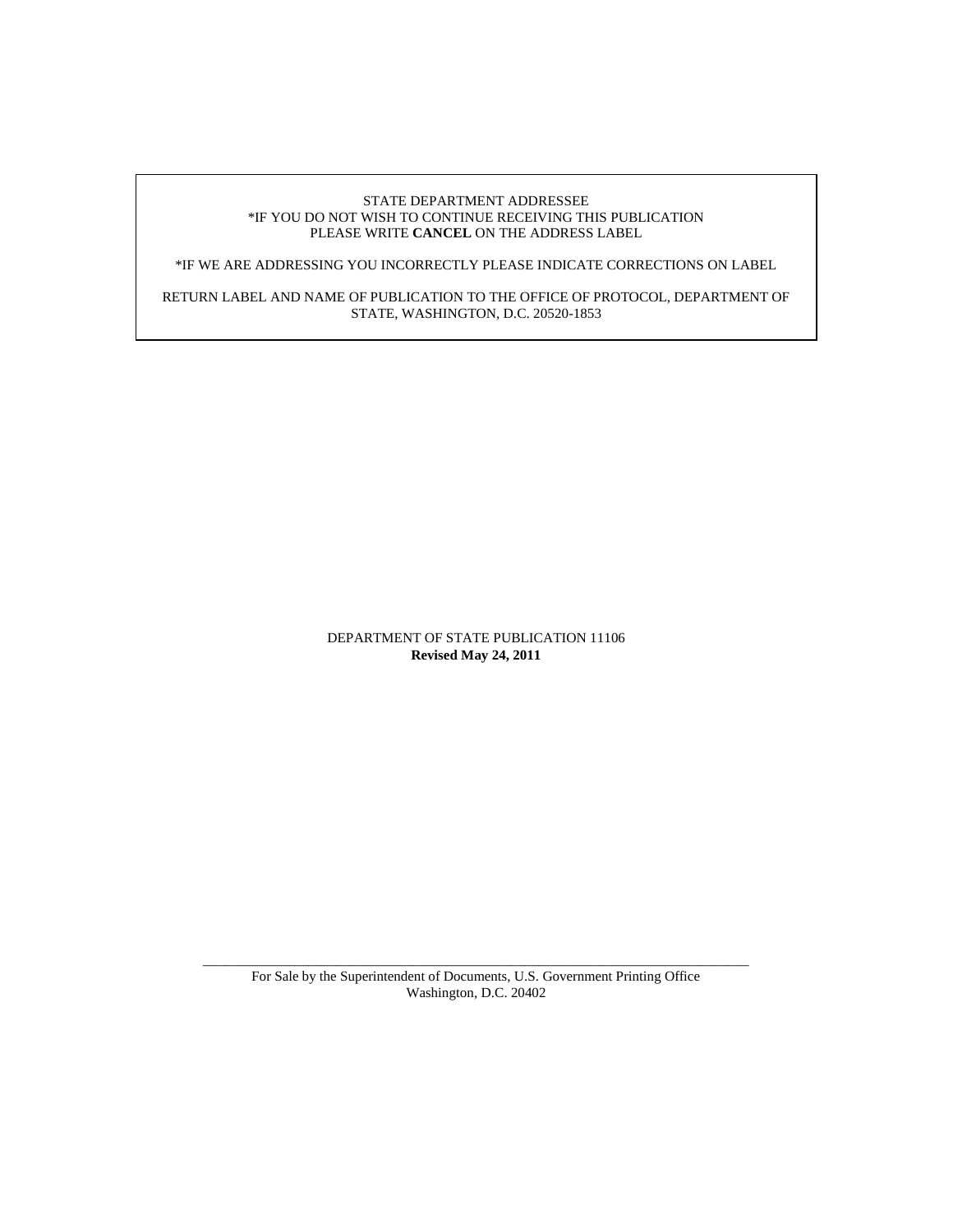#### **PREFACE**

This publication contains a complete and official listing of the foreign consular offices in the United States, and recognized consular officers. Compiled by the U.S. Department of State, with the full cooperation of the foreign missions in Washington, it is offered as a convenience to organizations and persons who must deal with consular representatives of foreign governments. It has been designed with particular attention to the requirements of government agencies, state tax officials, international trade organizations, chambers of commerce, and judicial authorities who have a continuing need for handy access to this type of information. Trade with other regions of the world has become an increasingly vital element in the economy of the United States. The machinery of this essential commerce is complicated by numerous restrictions, license requirements, quotas, and other measures adopted by the individual countries. Since the regulations affecting both trade and travel are the particular province of the consular service of the nations involved, reliable information as to entrance requirements, consignment of goods, details of transshipment, and, in many instances, suggestions as to consumer needs and preferences may be obtained at the foreign consular offices throughout the United States. **Note: Changes occur daily. Status of persons listed in this publication should be verified with the Office of Protocol.** 

#### **IMMUNITIES ACCORDED TO CONSULAR OFFICERS**

Consular officers should be accorded their respective privileges, rights, and immunities as directed by international and domestic law. These foreign officials should be treated with the courtesy and respect befitting their positions. At the same time, it is a well established principle of international law that, without prejudice to their privileges and immunities, it is the duty of all persons enjoying such privileges and immunities to respect local laws and regulations. Unless otherwise provided under specific bilateral agreements, they are entitled to the limited immunities described in the Vienna Convention on Consular Relations (VCCR), which contains the current expression of international law on the subject of the rights, privileges, and immunities of consular personnel. Furthermore, recognized consular officers who also are accredited as diplomatic agents at certain diplomatic missions enjoy full immunity under the provisions of the Vienna Convention on Diplomatic Relations (VCDR).

#### **Career Consular Officers**

Article 43 of the VCCR states that the immunity to which consular officers are entitled relates only to acts arising in the exercise of consular functions. This limited form of immunity, generally referred to as "official acts immunity" or "functional immunity," must be asserted in court as an affirmative defense and is subject to court determination. It should be noted that civil actions relating to private contracts and damage arising from accidents caused by automobiles, vessels, or aircraft are specifically excepted from a claim of "official acts immunity" as are those based on private contracts. Although career consular officers enjoy only limited immunity from jurisdiction, Article 41 of the VCCR does grant them personal inviolability. Therefore, such individuals may not be arrested or detained pending trial, except in the case of a grave crime and pursuant to a decision of a competent judicial authority. Career consular officers can be identified by credentials issued by the U.S. Department of State, which bear its seal, the name of the officer, and title.

#### **Families of Consular Officers**

Family members of consular officers do not enjoy the same privileges and immunities with respect to the civil and criminal jurisdiction of the receiving state as do consular officers. However, they should be accorded appropriate courtesy and respect.

#### **Consular Employees**

Although foreign career consular employees are not listed in this publication, these individuals also are entitled to immunity from the civil and criminal jurisdiction of the receiving state as to official acts performed in the exercise of their consular functions, subject to court determination. They do not, however, enjoy personal inviolability and, thus, are not immune from arrest or detention.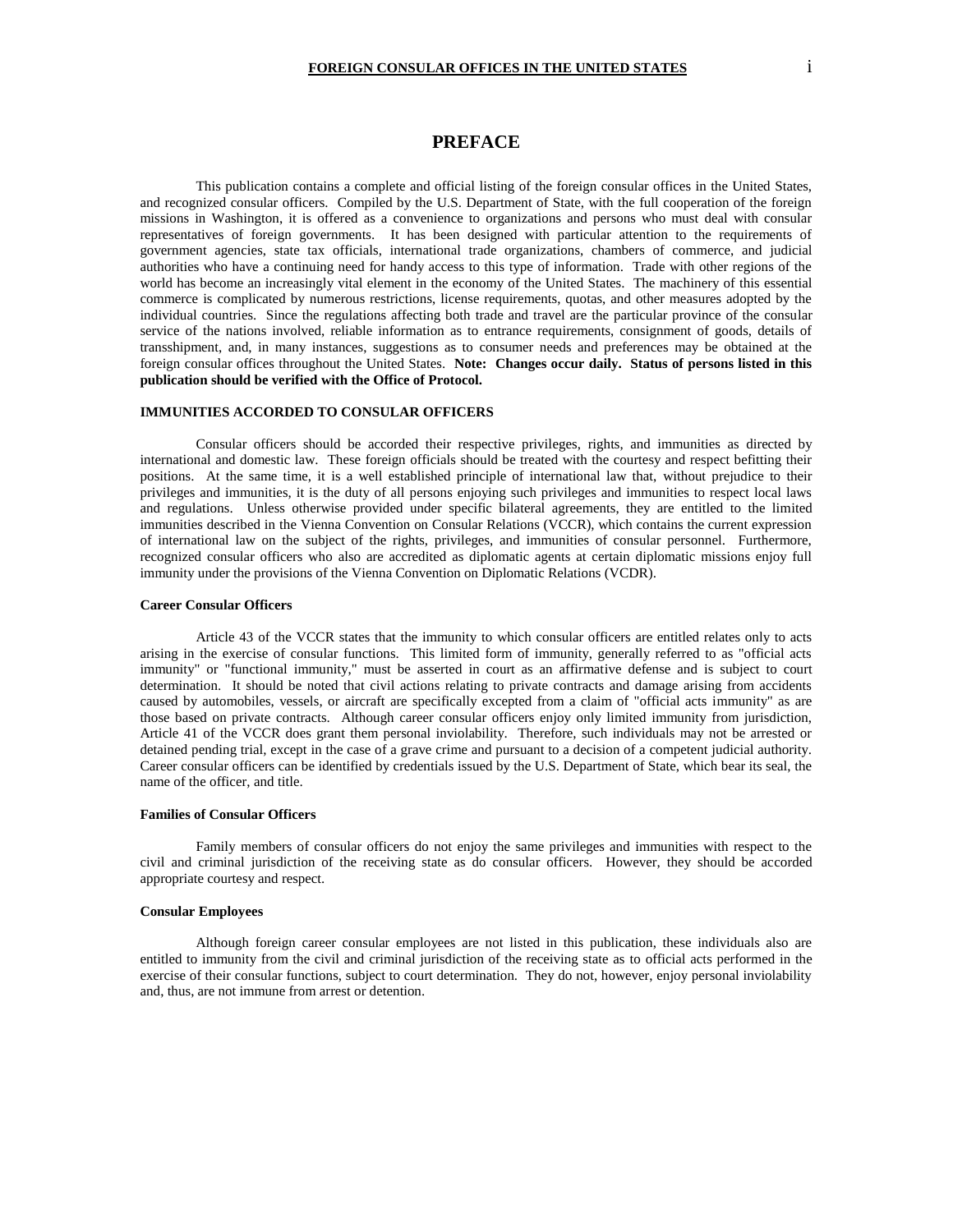#### **Countries with Special Bilateral Agreements**

The United States and the following countries have entered into bilateral agreements which, in certain cases, may provide greater privileges and immunities to consular officers, family members, and employees.

The Republic of Armenia The Republic of Moldova The Republic of Azerbaijan The Philippines The Republic of Belarus The Republic of Poland The Republic of Bulgaria Romania The People's Republic of China Russia The Czech Republic Slovak Republic The Republic of Georgia The Republic of Tajikistan The Republic of Hungary Turkmenistan The Republic of Kazakhstan Ukraine The Kyrgyz Republic The Republic The Republic of Uzbekistan

#### **For details in particular cases, please contact the Office of Protocol**

#### **CONSULAR PREMISES**

 Consular premises used exclusively for the work of the consular post cannot be entered without explicit permission of the head of the consular post or his designee or by the head of the diplomatic mission. This permission may be assumed in the case of fire or other disaster requiring prompt protective action.

#### **CONSULAR ARCHIVES, DOCUMENTS, RECORDS, AND CORRESPONDENCE**

 The consular archives and documents are inviolable at all times and wherever they may be. The official correspondence of the consular post, which means all correspondence relating to the consular post and its functions, is likewise inviolable.

#### **HONORARY CONSULAR OFFICERS**

As a matter of U.S. policy, honorary consular officers recognized by the U.S. Government are American citizens or permanent resident aliens who perform consular services on a part-time basis. The limited immunity afforded honorary consular officers is specified in Article 71 of the VCCR. Such individuals do not enjoy personal inviolability and may be arrested pending trial if circumstances should otherwise warrant. However, appropriate steps must be provided to accord to such officers the protection required by virtue of their official position. In addition, the consular archives and documents of a consular post headed by an honorary consular officer are inviolable at all times and wherever they may be, provided they are kept separate from other papers and documents of a private or commercial nature relating to other activities of an honorary consular officer or persons working with that consular officer.

The **Foreign Consular Offices in the United States** list is available to the public for a fee through the Superintendent of Documents, U.S. Government Printing Office, Washington, D.C. 20402 (Telephone Number {202} 512-1800) and on the Department of State Internet web site under:

#### **http://www.state.gov/s/cpr/rls**

**NOTE:** The information contained herein was compiled as of May 24, 2011.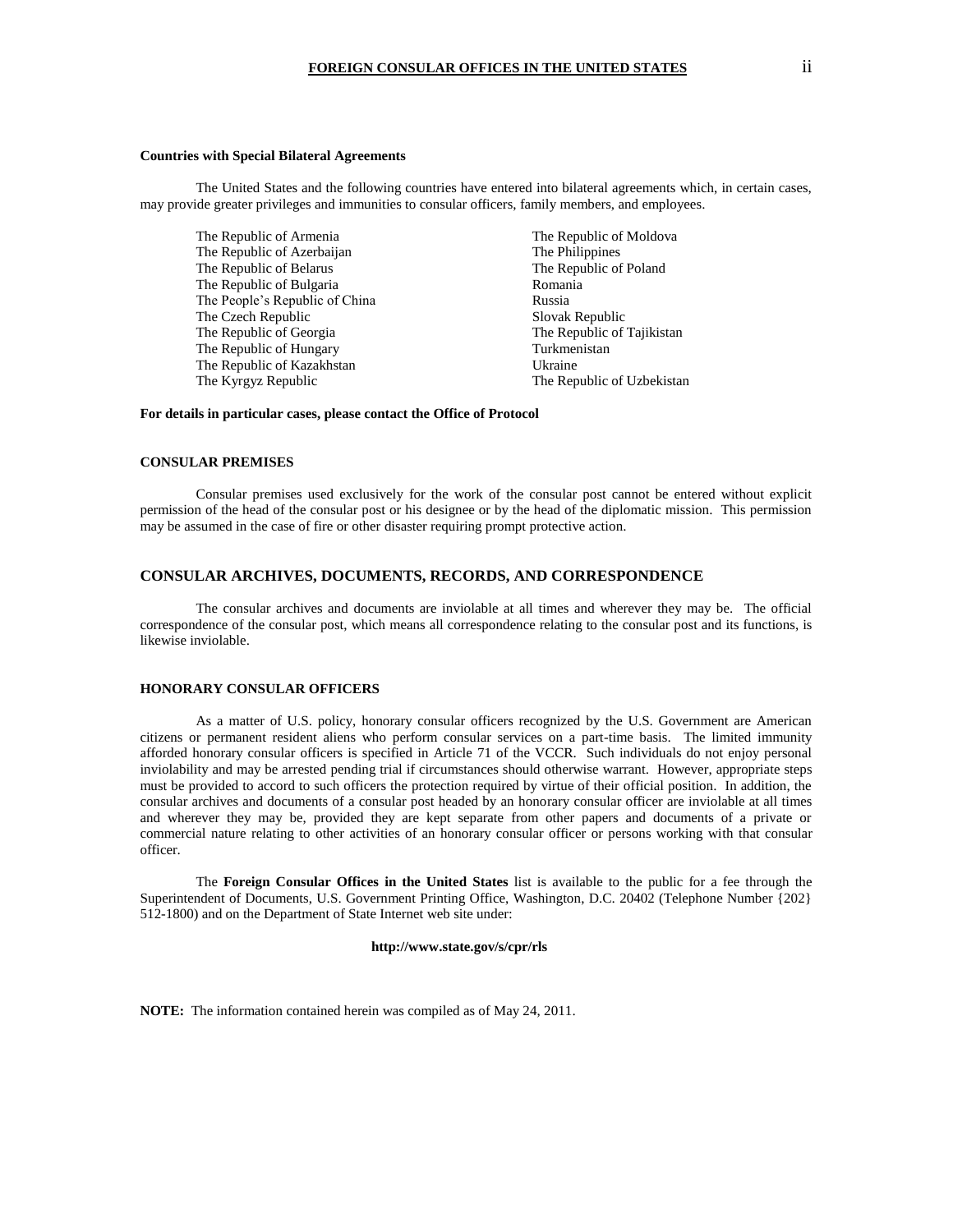#### **TABLE OF CONTENTS**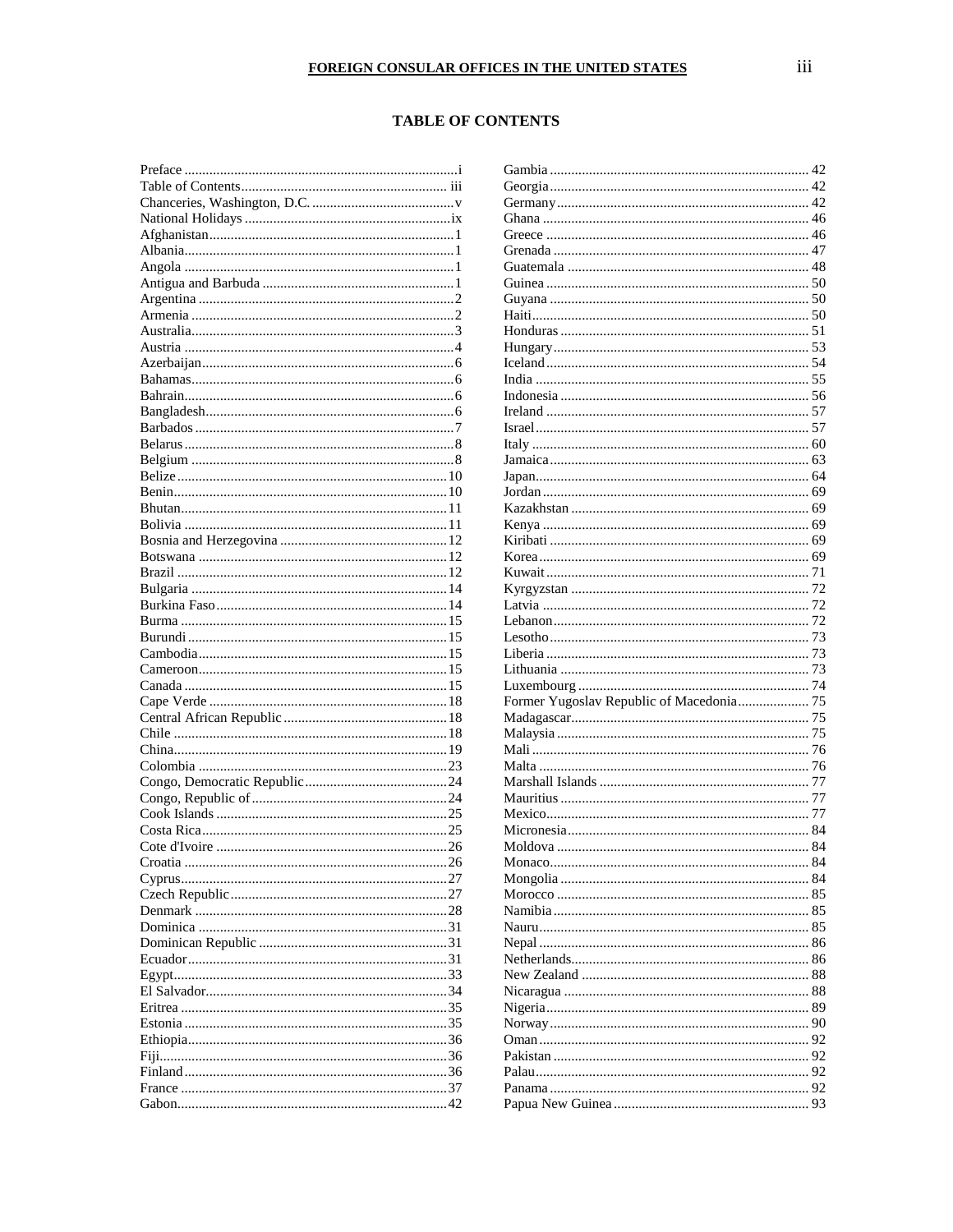#### **TABLE OF CONTENTS (Continued)**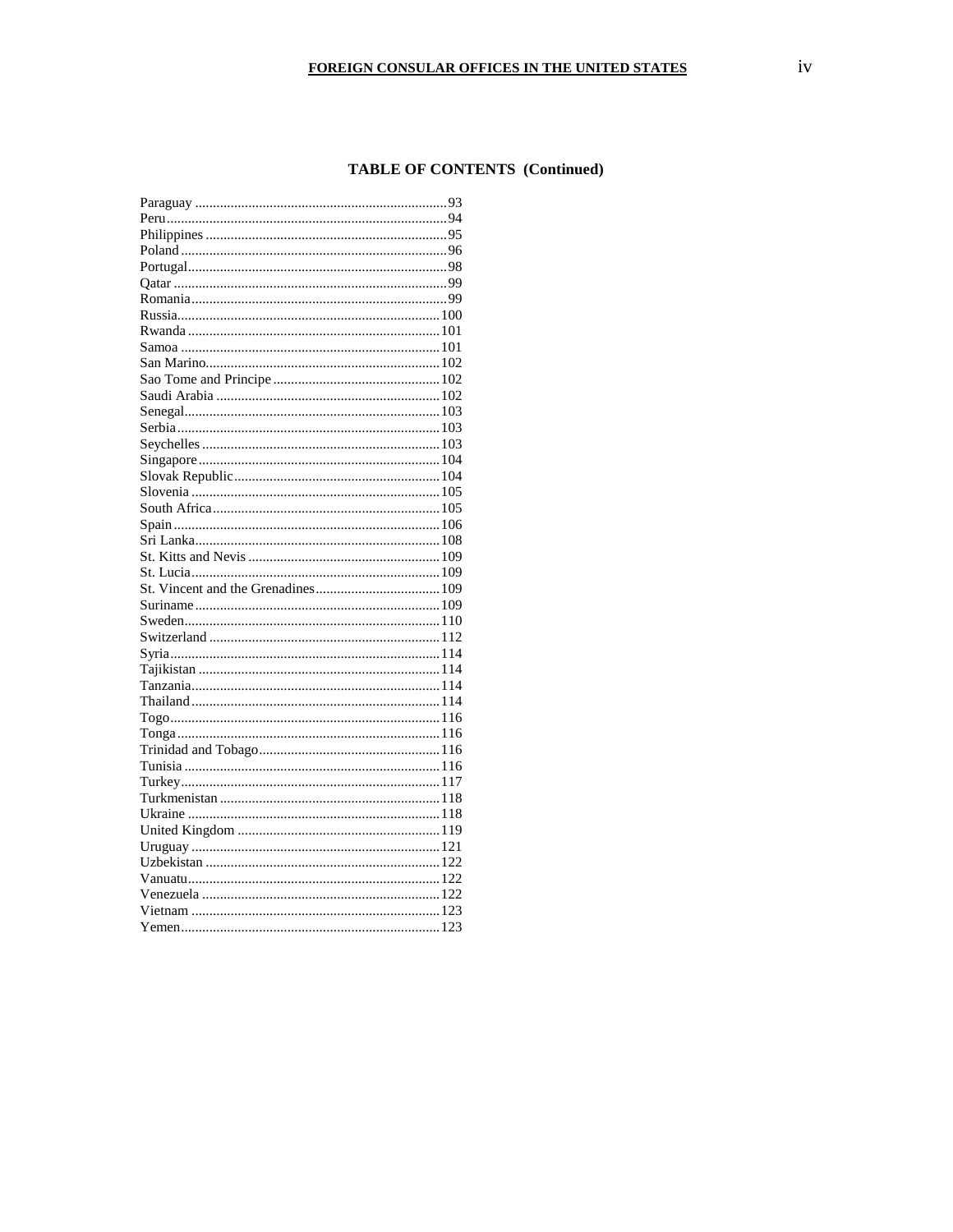#### **CHANCERIES Washington, D.C.**

|                                                                                             | (Area Code 202) |
|---------------------------------------------------------------------------------------------|-----------------|
|                                                                                             |                 |
|                                                                                             |                 |
|                                                                                             |                 |
|                                                                                             |                 |
|                                                                                             |                 |
|                                                                                             |                 |
|                                                                                             |                 |
|                                                                                             |                 |
|                                                                                             |                 |
|                                                                                             |                 |
|                                                                                             |                 |
|                                                                                             |                 |
|                                                                                             |                 |
|                                                                                             |                 |
|                                                                                             |                 |
|                                                                                             |                 |
|                                                                                             |                 |
|                                                                                             |                 |
|                                                                                             |                 |
|                                                                                             |                 |
|                                                                                             |                 |
|                                                                                             |                 |
|                                                                                             |                 |
|                                                                                             |                 |
|                                                                                             |                 |
|                                                                                             |                 |
|                                                                                             |                 |
|                                                                                             |                 |
|                                                                                             |                 |
|                                                                                             |                 |
|                                                                                             |                 |
|                                                                                             |                 |
|                                                                                             |                 |
|                                                                                             |                 |
|                                                                                             |                 |
|                                                                                             |                 |
|                                                                                             |                 |
|                                                                                             |                 |
|                                                                                             |                 |
|                                                                                             |                 |
|                                                                                             |                 |
|                                                                                             |                 |
|                                                                                             |                 |
| CUBA (See Switzerland)                                                                      |                 |
|                                                                                             |                 |
|                                                                                             |                 |
|                                                                                             |                 |
|                                                                                             |                 |
|                                                                                             |                 |
| EAST TIMOR, DEMOCRATIC REPUBLIC OF, 4201 Connecticut Ave., N.W., Suite 504, 20008  966-3202 |                 |
|                                                                                             |                 |
|                                                                                             |                 |
|                                                                                             |                 |
|                                                                                             |                 |
|                                                                                             |                 |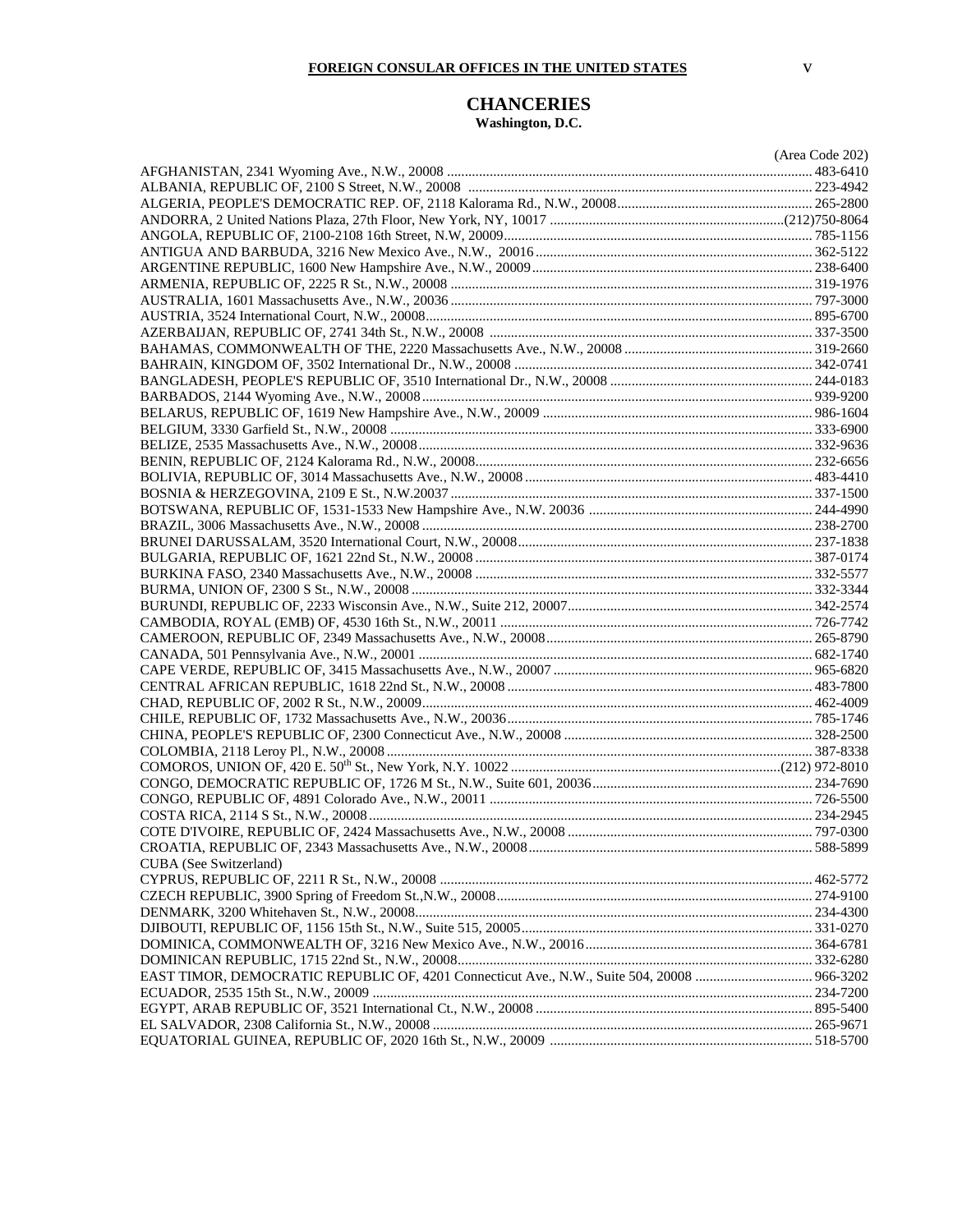#### **CHANCERIES (Continued) Washington, D.C.**

ERITREA, STATE OF, 1708 New Hampshire Ave., N.W., 20009 ..................................................................................... 319-1991 ESTONIA, 2131 Massachusetts Ave., N.W. 20008 ............................................................................................................. 588-0101 ETHIOPIA, 3506 International Dr., N.W., 20008 ............................................................................................................... 364-1200 EUROPEAN UNION, 2300 M St., N.W., 20037 ............................................................................................................... 862-9500 FIJI, REPUBLIC OF, 2233 Wisconsin Ave., N.W., Suite 240, 20007 ................................................................................ 337-8320 FINLAND, 3301 Massachusetts Ave., N.W., 20008 ........................................................................................................... 298-5800 FRANCE, 4101 Reservoir Rd., N.W., 20007 ...................................................................................................................... 944-6000 GABON, 2034 20th St., N.W., Suite 200, 20009................................................................................................................. 797-1000 GAMBIA, THE, 1156 15th St., N.W., Suite 905, 20005 ..................................................................................................... 785-1379 GEORGIA, REPUBLIC OF, 1101 15th St., N.W., Suite 602, 20005 .................................................................................. 387-2390 GERMANY, FEDERAL REPUBLIC OF, 4645 Reservoir Rd., N.W., 20007 .................................................................... 298-8140 GHANA, 3512 International Dr., N.W., 20008 ................................................................................................................... 686-4520 GREECE, 2221 Massachusetts Ave., N.W., 20008 ............................................................................................................. 939-1300 GRENADA, 1701 New Hampshire Ave., N.W., 20009 ...................................................................................................... 265-2561 GUATEMALA, 2220 R St., N.W. 20008 ............................................................................................................................ 745-4952 GUINEA, REPUBLIC OF, 2112 Leroy Pl., N.W., 20008 ................................................................................................... 986-4300 GUINEA-BISSAU, REPUBLIC OF, P.O. Box 33813, 20033 .................................................................................... (301)947-3958 GUYANA, 2490 Tracy Pl., N.W., 20008 ............................................................................................................................ 265-6900 HAITI, REPUBLIC OF, 2311 Massachusetts Ave., N.W., 20008 ....................................................................................... 332-4090 HOLY SEE, 3339 Massachusetts Ave., N.W., 20008 ......................................................................................................... 333-7121 HONDURAS, 3007 Tilden St., N.W., Suite 4-M, 20008 .................................................................................................... 966-2604 HUNGARY, REPUBLIC OF, 3910 Shoemaker St., N.W., 20008 ...................................................................................... 362-6730 ICELAND, 1156 15th St., N.W., Suite 1200, 20005 ........................................................................................................... 265-6653 INDIA, 2107 Massachusetts Ave., N.W., 20008 ................................................................................................................. 939-7000 INDONESIA, REPUBLIC OF, 2020 Massachusetts Ave., N.W., 20036 ............................................................................ 775-5200 IRAN (See Pakistan) IRAQ, REPUBLIC OF, 1801 P St., N.W., 20036 ................................................................................................................ 483-7500 IRELAND, 2234 Massachusetts Ave., N.W., 20008 ........................................................................................................... 462-3939 ISRAEL, 3514 International Dr., N.W., 20008.................................................................................................................... 364-5500 ITALY, 3000 Whitehaven St., N.W., 20008 ........................................................................................................................ 612-4400 JAMAICA, 1520 New Hampshire Ave., N.W., 20036 ........................................................................................................ 452-0660 JAPAN, 2520 Massachusetts Ave., N.W., 20008 ................................................................................................................ 238-6700 JORDAN, HASHEMITE KINGDOM OF, 3504 International Dr., N.W., 20008 ............................................................... 966-2664 KAZAKHSTAN, REPUBLIC OF, 1401 16th St., N.W., 20036 ......................................................................................... 232-5488 KENYA, REPUBLIC OF, 2249 R St., N.W., 20008 ........................................................................................................... 387-6101 KOREA, REPUBLIC OF, 2450 Massachusetts Ave., N.W., 20008 .................................................................................... 939-5600 KUWAIT, STATE OF, 2940 Tilden St.,N.W., 20008 ......................................................................................................... 966-0702 KYRGYZSTAN, (KYRGYZ REPUBLIC), 1001 Pennsylvania Ave., N.W., Suite 600, 20004 ......................................... 338-5141 LAOS, (LAO PEOPLE'S DEMOCRATIC REP.) 2222 S St., N.W., 20008 ........................................................................ 332-6416 LATVIA, 2306 Massachusetts Ave., N.W., 20008 .............................................................................................................. 328-2840 LEBANON, 2560 28th St., N.W., 20008 ............................................................................................................................. 939-6300 LESOTHO, KINGDOM OF, 2511 Massachusetts Ave., N.W., 20008 ............................................................................... 797-5533 LIBERIA, REPUBLIC OF, 5201 16th St., N.W., 20011 ..................................................................................................... 723-0437 LIBYA, LIAISON OFFICE, 2600 Virginia Ave., N.W., Suite 705, 20037 ......................................................................... 944-9601 LIECHTENSTEIN, 888 17th St., N.W., Suite 1250, 20006 ................................................................................................ 331-0590 LITHUANIA, REPUBLIC OF, 2622 16th St., N.W., 20009 ............................................................................................... 234-5860 LUXEMBOURG, GRAND DUCHY OF, 2200 Massachusetts Ave., N.W., 20008............................................................ 265-4171 MACEDONIA, 1101 30th St., N.W., Suite 302, 20007 ...................................................................................................... 667-0501 MADAGASCAR, REPUBLIC OF, 2374 Massachusetts Ave., N.W., 20008 ..................................................................... 265-5525 MALAWI, 1156 15th St., N.W., Suite 320, 20005 .............................................................................................................. 721-0270 MALAYSIA, 3516 International Court, N.W., 20008 ......................................................................................................... 572-9700 MALDIVES, REPUBLIC OF, 800 2nd Ave., Suite 400E, New York, NY, 10017 ...................................................... (212)599-6195 MALI, REPUBLIC OF, 2130 R St., N.W., 20008 ............................................................................................................... 332-2249 MALTA, 2017 Connecticut Ave., N.W., 20008 .................................................................................................................. 462-3611 MARSHALL ISLANDS, REPUBLIC OF, 2433 Massachusetts Ave., N.W., 20008 .......................................................... 234-5414 MAURITANIA, ISLAMIC REPUBLIC OF, 2129 Leroy Pl., N.W., 20008 ....................................................................... 232-5700 MAURITIUS, REPUBLIC OF, 4301 Connecticut Ave., N.W., Suite 441, 20008 .............................................................. 244-1491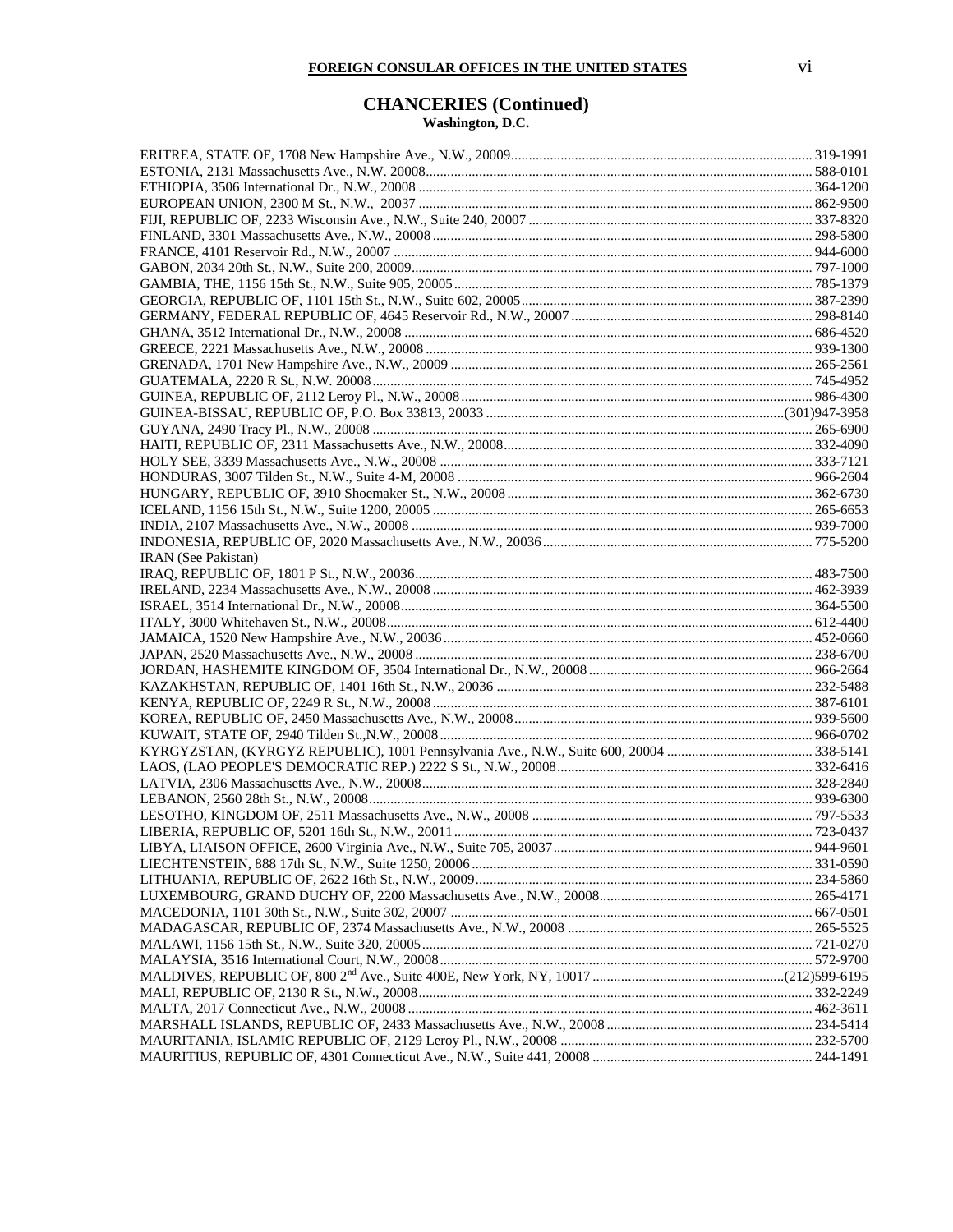### **CHANCERIES (Continued)**

**Washington, D.C.**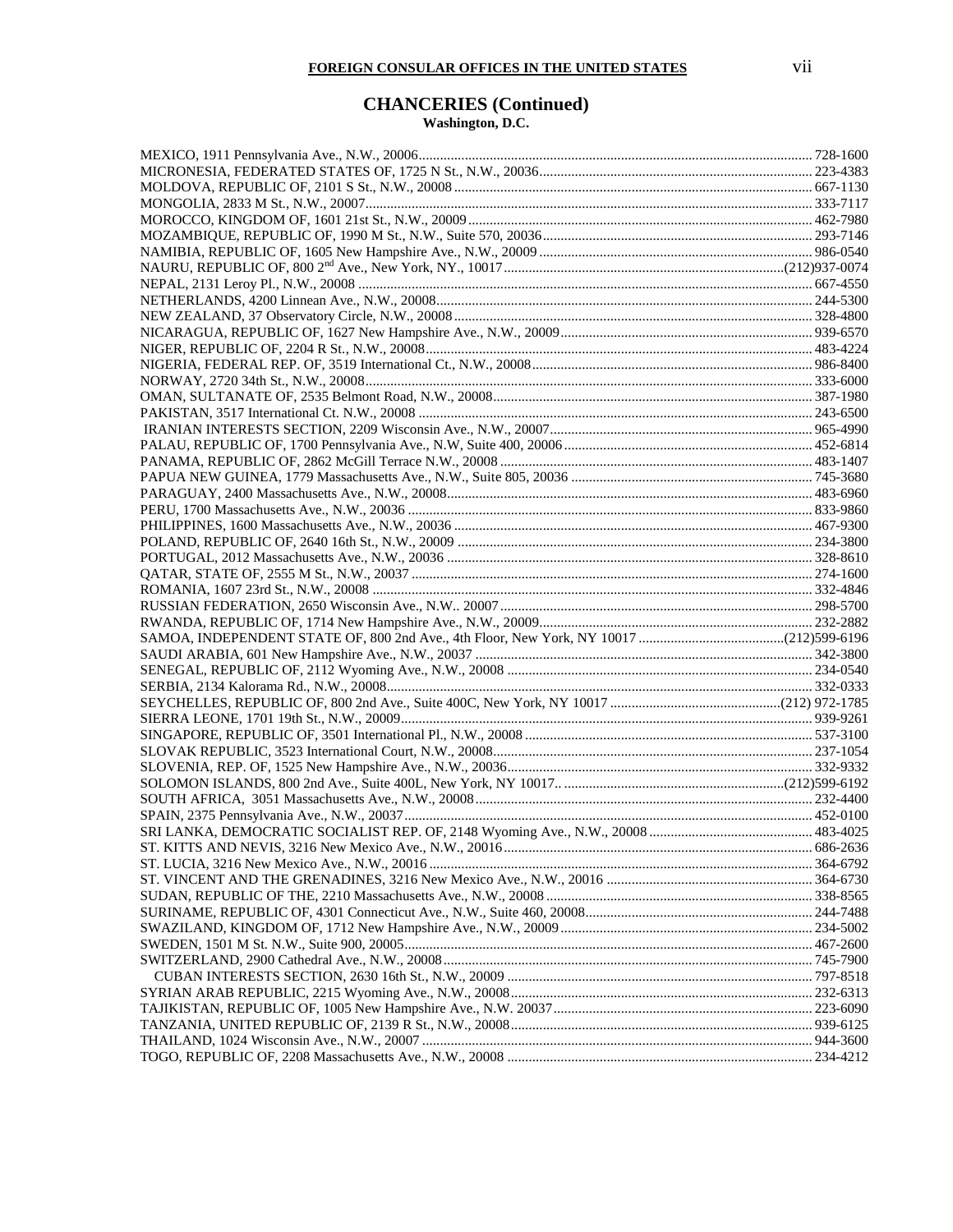#### **CHANCERIES (Continued) Washington, D.C.**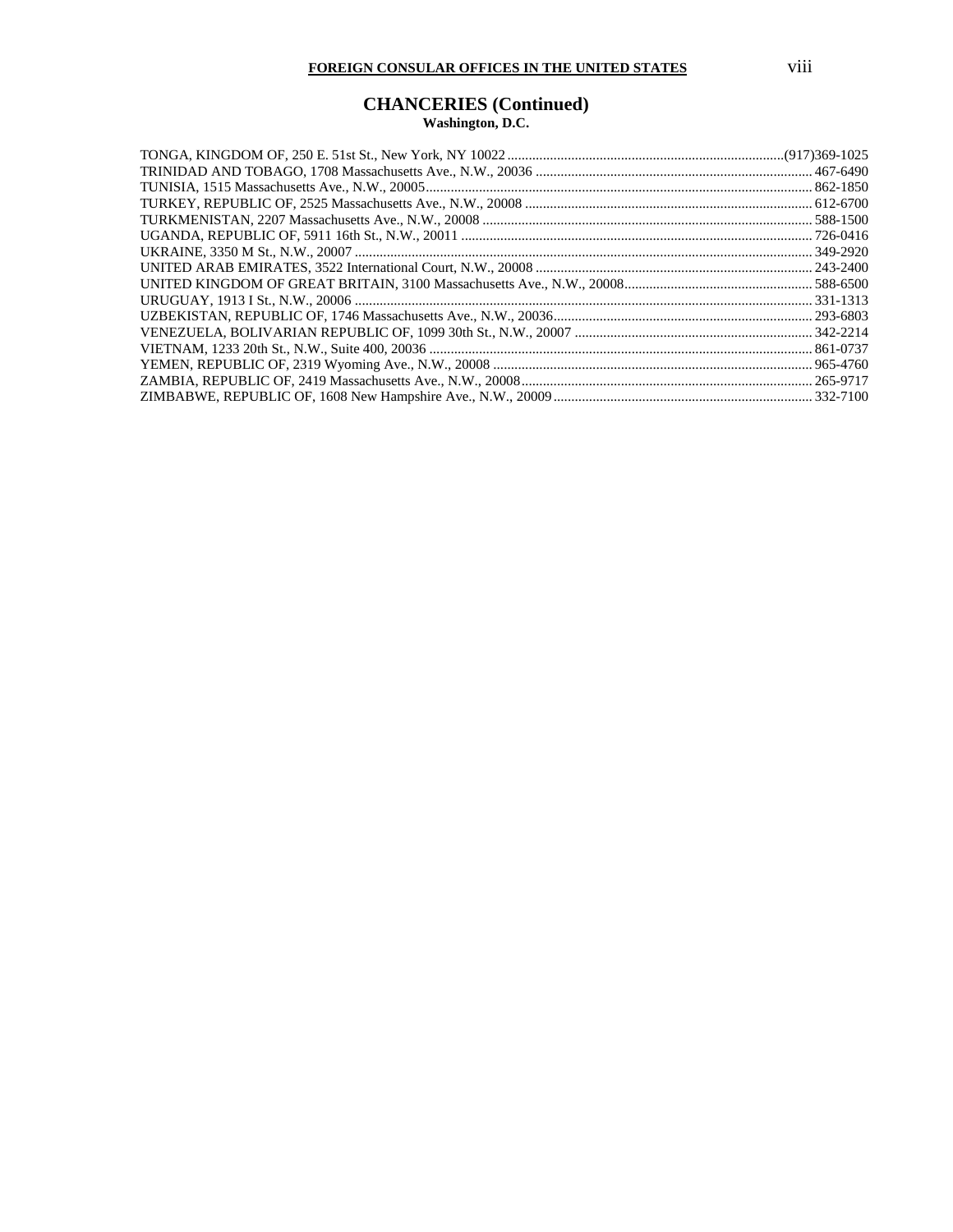#### **NATIONAL HOLIDAYS**

#### **JANUARY**

| January 1 Haiti, Sudan, Slovakia |  |
|----------------------------------|--|
| January 4Burma                   |  |
| January 26 Australia, India      |  |

#### **FEBRUARY**

|          | February 4 Sri Lanka       |
|----------|----------------------------|
|          | February 6 . New Zealand   |
|          | February 7 Grenada         |
|          | February 16 Lithuania      |
|          | February 18The Gambia      |
|          | February 22 Saint Lucia    |
|          | February 23 Brunei, Guyana |
|          | February 24Estonia         |
|          |                            |
|          | February 27 Dominican      |
| Republic |                            |

#### **MARCH**

| March 3Bulgaria     |  |
|---------------------|--|
|                     |  |
| March 12 Mauritius  |  |
| March 17 Ireland    |  |
| March 20Tunisia     |  |
| March 21  Namibia   |  |
|                     |  |
|                     |  |
| March 26 Bangladesh |  |

#### **APRIL**

| April 4 Senegal             |
|-----------------------------|
| April 16Denmark             |
|                             |
| April 18Zimbabwe            |
| April 26Tanzania            |
| April 27 Sierre Leone, Togo |
| April 27 South Africa       |
| April 30Netherlands         |

#### **MAY**

|        | May 1 Marshall Islands       |
|--------|------------------------------|
| May 3  | Poland                       |
| May 8  | .  Czech Republic            |
| May 9  | European Union               |
| May 12 | Israel                       |
| May 14 | Paraguay                     |
|        | May 17 Norway                |
|        | May 20 Cameroon              |
|        | May 22  Yemen                |
|        | May 24 Eritrea               |
|        | May 25  Argentina, Jordan    |
|        | May 26 Guyana, Great Britain |
|        | May 28  Azerbaijan, Ethiopia |
|        | May 30 Croatia               |

#### **JUNE**

| June 1 | Samoa |
|--------|-------|
| June 2 |       |

| June 4 | Tonga                        |
|--------|------------------------------|
| June 6 | Sweden                       |
|        |                              |
|        | June 12 Philippines, Russia  |
|        |                              |
|        | June 18 Seychelles           |
|        | June 23 Luxembourg           |
|        | June 25 Mozambique, Slovenia |
|        |                              |
|        | June 27 Djibouti             |
|        | June 30  D. R. of Congo      |

#### **JULY**

| July 1<br>Burundi, Canada     |
|-------------------------------|
| Rwanda                        |
| July 3 Belarus                |
| July 5 Cape Verde, Venezuela  |
| July 6  Comoros, Malawi       |
| July 7 Nepal, Solomon Islands |
| July 10  Bahamas              |
| Mongolia<br>July 11           |
| July 14  France               |
| July 20 Colombia              |
| July 21<br>Belgium            |
| July 23                       |
| Liberia<br>July 26            |
| July 28<br>Peru               |
| Morocco<br>July 30            |

#### **AUGUST**

| August 1  Benin, Switzerland  |
|-------------------------------|
| August 2  Macedonia           |
| August 5  Jamaica             |
| August 6  Bolivia             |
| August 7 Cote D'Ivoire        |
| August 9 Singapore            |
| August 10 Ecuador             |
| August 11 Chad                |
| August 15 Korea, R. of Congo, |
| Liechtenstein                 |
| August 17  Indonesia, Gabon   |
| August 19 Afghanistan         |
| August 20  Hungary            |
| August 24  Ukraine            |
| August 25  Uruguay            |
| August 29Slovakia             |
| August 31 Kyrgyzstan,         |
| Malaysia, Trinidad and        |
| Tobago                        |

#### **SEPTEMBER**

| September 1 Uzbekistan, |  |  |  |  |
|-------------------------|--|--|--|--|
| Slovakia                |  |  |  |  |
|                         |  |  |  |  |
| September 6Swaziland    |  |  |  |  |
| September 7 Brazil      |  |  |  |  |
| September 15Costa Rica, |  |  |  |  |
| El Salvador, Guatemala, |  |  |  |  |
| Honduras, Nicaragua     |  |  |  |  |
|                         |  |  |  |  |

| September 16  Mexico,       |
|-----------------------------|
| Papua New Guinea            |
| September 18 Chile          |
| September 19  St. Kitts     |
| and Nevis                   |
| September 21  Belize, Malta |
|                             |
| September 23 Saudi Arabia   |
| September 24  Guinea-Bissau |
| September 30 Botswana       |
|                             |

#### **OCTOBER**

| October 1 Cyprus, Nigeria,   |
|------------------------------|
| People's Republic of China,  |
| Palau                        |
| October 2Guinea              |
| October 3Germany             |
| October 4Lesotho             |
| October 9 Uganda             |
|                              |
| October 12Equatorial Guinea, |
| Spain                        |
| October 18Azerbaijan         |
| October 22Holy See           |
|                              |
|                              |
| October 27 Saint Vincent     |
| and the Grenadines,          |
| Turkmenistan                 |
| October 28 Czech Republic,   |
| Turkmenistan                 |
| October 29Turkey             |

#### **NOVEMBER**

| Antigua & Barbuda       |
|-------------------------|
| November 3Dominica,     |
| Panama                  |
| November 11Angola       |
| November 17Slovakia     |
| November 18Latvia, Oman |
| November 19 Monaco      |
| November 22Lebanon      |
| November 25 Suriname    |
| November 28 Mauritania  |
| November 30 Barbados    |

#### **DECEMBER**

| December 1 Central        |
|---------------------------|
| African Republic, Romania |
| December 2Laos, United    |
| <b>Arab Emirates</b>      |
| December 5  Thailand      |
|                           |
| December 11  Burkina Faso |
| December 12  Kenya        |
| December 16 Bahrain,      |
| Kazakhstan                |
| December 18  Niger        |
|                           |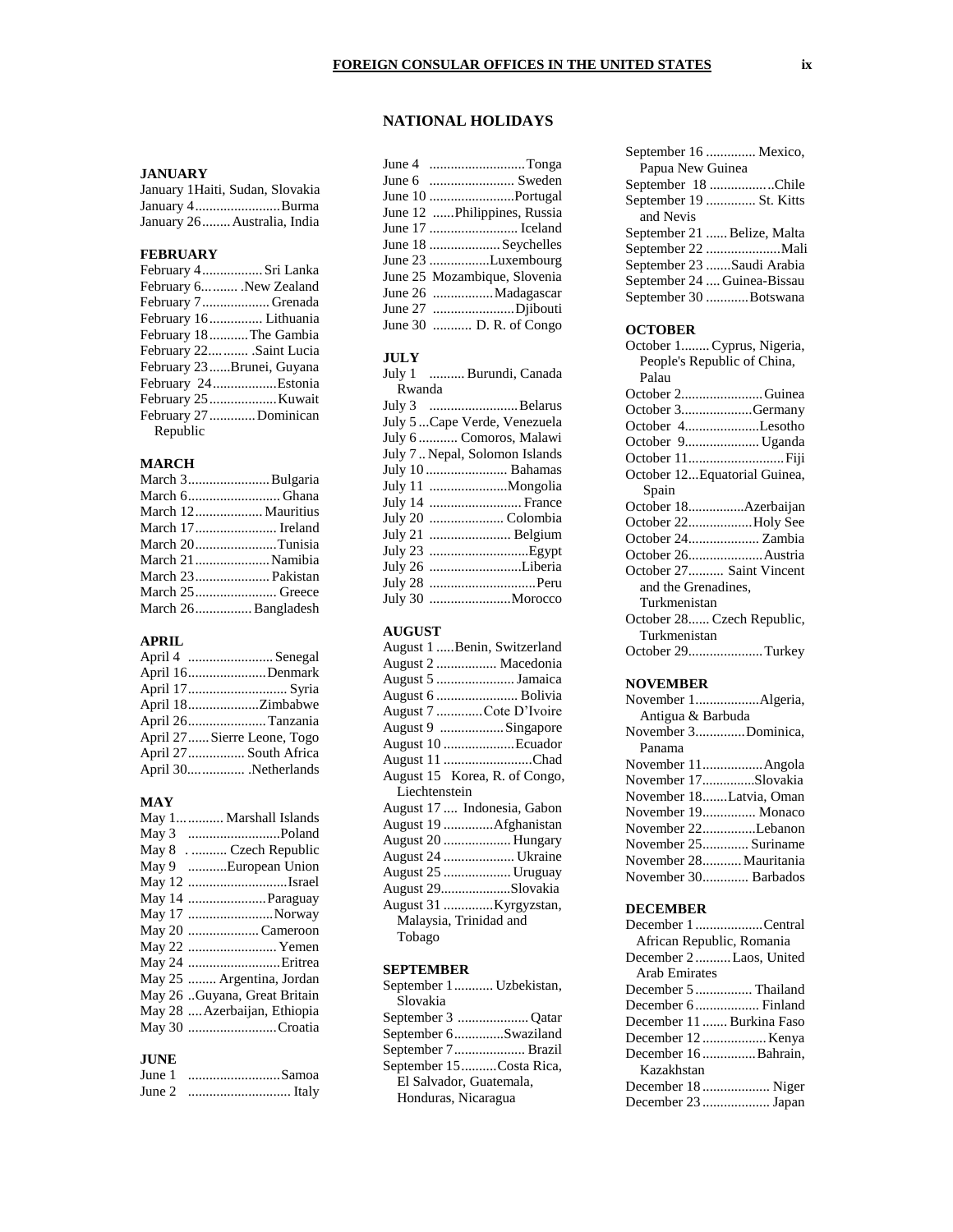| STATE*<br><b>RESIDENCE</b>                                                              | <b>NAME AND</b><br><b>RANK</b>                                                      | DATE OF<br><b>RECOGNITION</b> | STATE*<br><b>RESIDENCE</b>                                | <b>NAME AND</b><br><b>RANK</b>                           | DATE OF<br><b>RECOGNITION</b> |
|-----------------------------------------------------------------------------------------|-------------------------------------------------------------------------------------|-------------------------------|-----------------------------------------------------------|----------------------------------------------------------|-------------------------------|
|                                                                                         | <b>AFGHANISTAN</b>                                                                  |                               |                                                           |                                                          |                               |
| <b>CALIFORNIA</b>                                                                       |                                                                                     |                               | <b>MISSOURI</b>                                           |                                                          |                               |
| (310) 473-6583, FAX (310) 473-6775                                                      | LOS ANGELES (CG) 11040 SANTA MONICA BL., SUITE 300, 90025.                          |                               | (816) 228-6321                                            | BLUE SPRINGS (HC) 1916 N.W. FAWN DR., 64015.             |                               |
| MR. ABDULLAH AIMAQUE,<br><b>CONSUL GENERAL</b>                                          |                                                                                     | Apr. 30, 2009                 | MR. JOSEPH DALE PATTERSON,<br><b>HONORARY CONSUL</b>      |                                                          | May. 20, 2010                 |
| MR. ASADULLAH PASHTUN,<br>DEPUTY CONSUL GENERAL                                         |                                                                                     | Nov. 16, 2010                 |                                                           |                                                          |                               |
| MR. HAMIDULLAH TARIN,                                                                   |                                                                                     | Jun. 09, 2010                 | <b>NEW YORK</b>                                           | NEW YORK (CG) 156 FIFTH AV., SUITE 1210, 10010.          |                               |
| DEPUTY CONSUL<br>MRS. MALALAI AFZALI,<br><b>VICE CONSUL</b>                             |                                                                                     | Oct. 20, 2010                 | (212) 255-7381, FAX (212) 255-7380<br>MR. DRITAN MISHTO,  |                                                          | Nov. 29, 2010                 |
| <b>VICE CONSUL</b>                                                                      | MR. MOHAMMAD ZUBAIR MOHEIBZADA,                                                     | Dec. 20, 2010                 | <b>CONSUL GENERAL</b>                                     |                                                          |                               |
|                                                                                         |                                                                                     |                               | <b>NORTH CAROLINA</b>                                     |                                                          |                               |
| <b>NEW YORK</b>                                                                         | NEW YORK (CG) 633 3RD AV., FLOOR 27TH, 10017.                                       |                               | (910) 690-8471, FAX (910) 295-4741                        | PINEHURST (HCG) 130 SANDHURST PL., SOUTHERN PINES 28387. |                               |
| (212) 972-2276, FAX (212) 972-9046<br>MR. MOHIUDDIN SAHEBZADA,<br><b>CONSUL GENERAL</b> |                                                                                     | Jan. 28, 2010                 | DR. DAVID FUNDERBURK.                                     | HONORARY CONSUL GENERAL                                  | Jun. 23, 2004                 |
|                                                                                         | MR. SAYED SARDAR AHMAD AHMADI,                                                      | Dec. 03, 2002                 | <b>OHIO</b>                                               |                                                          |                               |
| <b>CONSUL</b><br>MRS. NAFISA MONIR,<br><b>CONSUL</b>                                    |                                                                                     | Apr. 19, 2010                 | (216) 631-1755                                            | CLEVELAND (HCG) 1200 W. 58TH ST., 44102.                 |                               |
| MR. ATIQULLAH BALAGH,<br><b>CONSUL</b>                                                  |                                                                                     | Aug. 11, 2010                 | DR. PETER KOLE,                                           |                                                          | Nov. 10, 2003                 |
| MR. MOHAMMAD YARZAI,<br><b>VICE CONSUL</b>                                              |                                                                                     | Jan. 11, 2010                 |                                                           | HONORARY CONSUL GENERAL                                  |                               |
|                                                                                         | <b>ALBANIA</b>                                                                      |                               | <b>TEXAS</b>                                              | HOUSTON (HCG) 10 WATERWAY CT., THE WOODLANDS 77380.      |                               |
|                                                                                         |                                                                                     |                               | (281) 548-4740, FAX (281) 354-7255<br>DR. PEDRO A. RUBIO, |                                                          | Aug. 28, 2009                 |
| CONNECTICUT                                                                             | GREENWICH (HC) 1 LANDMARK SQ., SUITE 315, STAMFORD 06901.                           |                               |                                                           | HONORARY CONSUL GENERAL                                  |                               |
| (203) 252-2800, FAX (203) 252-2810                                                      |                                                                                     |                               |                                                           |                                                          |                               |
| MR. RICHARD STEELE LUKAJ,<br>HONORARY CONSUL                                            |                                                                                     | May. 14, 2002                 |                                                           | <b>ANGOLA</b>                                            |                               |
|                                                                                         |                                                                                     |                               | <b>NEW YORK</b>                                           |                                                          |                               |
| <b>GEORGIA</b>                                                                          |                                                                                     |                               | $(212) 861 - 5656$                                        | NEW YORK (CG) 866 UNITED NATIONS PL., SUITE 552, 10017.  |                               |
| (404) 299-6803                                                                          | AVONDALE ESTATES (HCG) 310 SOMERLANE PL., 30002.                                    |                               | MS. JULIA MACHADO,                                        |                                                          | Nov. 24, 1999                 |
|                                                                                         | MR. THEODORE ROOSEVELT, JR BRITTON, Mar. 16, 2006<br><b>HONORARY CONSUL GENERAL</b> |                               | <b>CONSUL GENERAL</b><br><b>VICE CONSUL</b>               | MR. JERONIMO GASPAR DE ALMEIDA,                          | Jul. 11, 2000                 |
|                                                                                         |                                                                                     |                               | <b>VICE CONSUL</b>                                        | MR. FRANCISCO LEANDRO DE ALMEIDA,                        | Jun. 02, 2004                 |
| LOUISIANA                                                                               | NEW ORLEANS (HCG) 201 ST. CHARLES AV., SUITE 2401, 70170.                           |                               | <b>VICE CONSUL</b>                                        | MR. FRANSCISCO FLAMINIO DOS SANTOS,                      | Apr. 18, 2007                 |
| $(504) 598 - 0106$<br>MR. BRET ALDEN CLESI,                                             |                                                                                     | Apr. 17, 2007                 | <b>VICE CONSUL</b>                                        | MR. GARCIA MONTEIRO BESSA SOARES,                        | Dec. 16, 2009                 |
|                                                                                         | HONORARY CONSUL GENERAL                                                             |                               | MR. CRISTOVAO DA PAZ JULIO,<br><b>CONSULAR AGENT</b>      |                                                          | Jul. 31, 2000                 |
| MASSACHUSETTS                                                                           |                                                                                     |                               | MR. JOAO JOSE DA ROCHA,<br><b>CONSULAR AGENT</b>          |                                                          | Feb. 27, 2004                 |
| MR. STEFAN KOCHI,                                                                       | BOSTON (HCG) 29 COREY RD., MALDEN 02148.<br>HONORARY CONSUL GENERAL                 | May. 30, 2008                 | <b>CONSULAR AGENT</b>                                     | MRS. ENGRACIA ANTONIO PEDRO M. MIGUEL,                   | Feb. 26, 2009                 |
|                                                                                         |                                                                                     |                               | <b>TEXAS</b>                                              |                                                          |                               |
| MICHIGAN                                                                                | WEST BLOOMFIELD (HCG) 3300 LONE PINE RD., 48323.                                    |                               | (713) 212-3840, FAX (713) 212-3841                        | HOUSTON (CG) 3040 POST OAK BL., SUITE 780, 77056.        |                               |
| (248) 851-7310                                                                          |                                                                                     | Sep. 23, 2003                 | MR. SIMAO MANUEL PEDRO,                                   |                                                          | Mar. 14, 2006                 |
| MR. EKREM BARDHA,                                                                       | HONORARY CONSUL GENERAL                                                             |                               | <b>CONSUL GENERAL</b><br>MRS. STELA SANTIAGO,             |                                                          | May. 17, 2007                 |
|                                                                                         |                                                                                     |                               | <b>VICE CONSUL</b><br>MR. JOAO MANUEL TITO.               |                                                          | Oct. 20, 2010                 |

MR. JOAO MANUEL TITO,

VICE CONSUL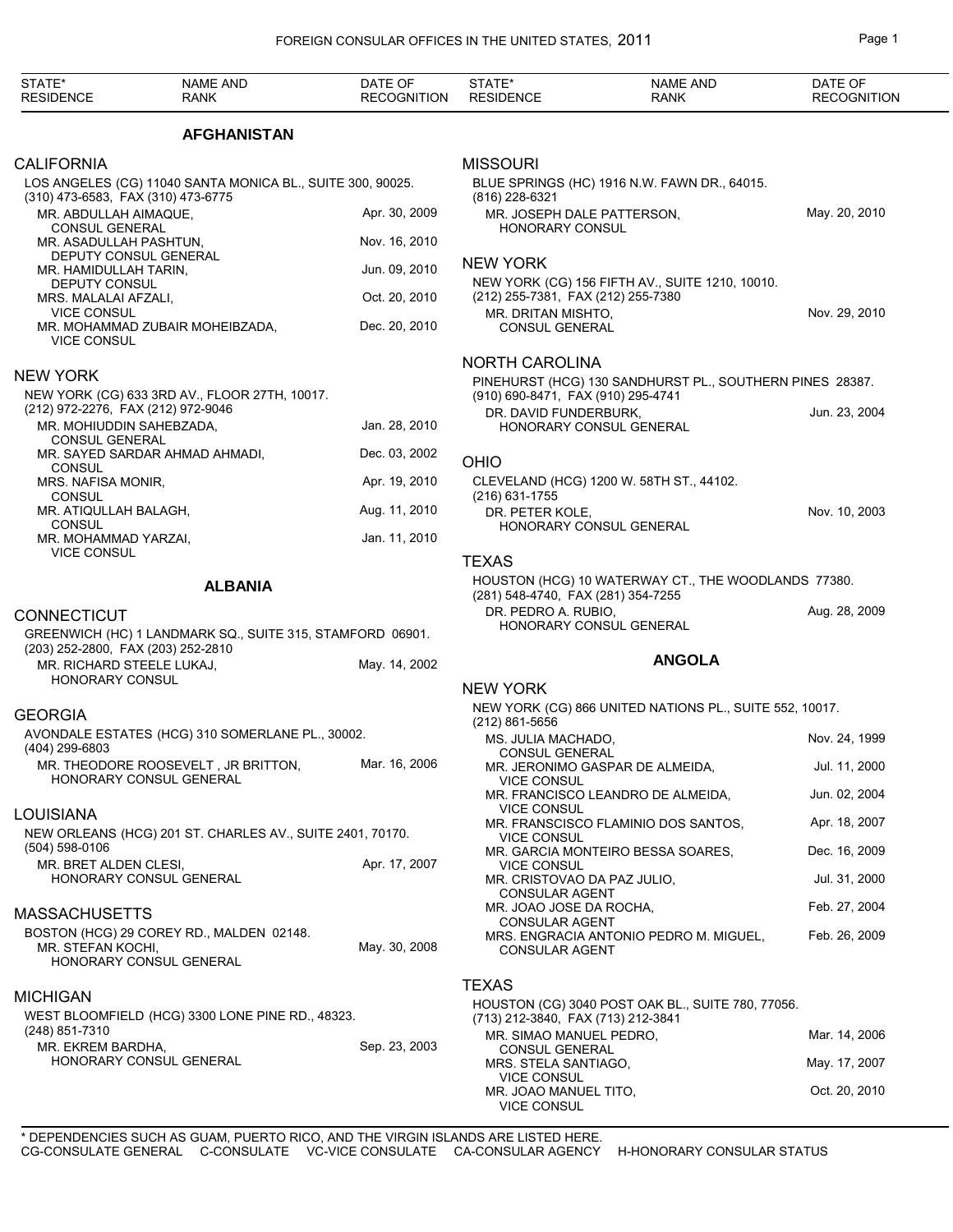#### Page 2 FOREIGN CONSULAR OFFICES IN THE UNITED STATES, 2011

|                                                                                                                                                                 | Sep. 27, 2007<br>Dec. 04, 2007 |
|-----------------------------------------------------------------------------------------------------------------------------------------------------------------|--------------------------------|
|                                                                                                                                                                 |                                |
| Mar. 10, 2006<br>MRS. MARIA CLARA BIGLIERI,<br>MR. ANTONIO BARBOSA MASCARENHA,<br>DEPUTY CONSUL<br><b>CONSULAR AGENT</b>                                        |                                |
| Apr. 27, 2007<br>MR. JOAQUIM GABRIEL CHAGAS,<br>MS. MARIA LUISA MARTINO,                                                                                        |                                |
| <b>CONSULAR AGENT</b><br>DEPUTY CONSUL<br>Jan. 30, 2008<br>MS. CATARINA DA PIEDADE AUGUSTO,<br>MR. HERNAN FERNANDEZ ALBOR,                                      | Feb. 23, 2010                  |
| <b>CONSULAR AGENT</b><br>DEPUTY CONSUL<br>MR. CRISTIAN GABRIEL TEMPESTA.                                                                                        | Jan. 02, 2008                  |
| <b>CONSULAR AGENT</b><br><b>ANTIGUA AND BARBUDA</b><br>MR. JUAN BAUTISTA RAFAEL BELLANDO,                                                                       | Feb. 23, 2010                  |
| <b>CONSULAR AGENT</b><br>DISTRICT OF COLUMBIA                                                                                                                   |                                |
| WASHINGTON (CHN) 3216 NEW MEXICO AV., NW, 20016.<br><b>TOURISM OFFICE</b><br>(202) 362-5122, FAX (202) 362-5225                                                 |                                |
| MIAMI (CONA) 1101 BRICKELL AV., SUITE 901 S, 33131.<br>Mar. 22, 2005<br>HER EXCELLENCY DEBORAH MAE LOVELL,<br>$(305)$ 371-5559<br><b>CONSUL GENERAL</b>         |                                |
| Jan. 30, 1996<br>MS. GRACELYN G. HENRY,<br><b>CONSUL</b>                                                                                                        |                                |
| <b>GEORGIA</b><br>ATLANTA (CG) 245 PEACHTREE CENTER AV., SUITE 2101, 30303.                                                                                     |                                |
| <b>FLORIDA</b><br>(404) 880-0805, FAX (404) 880-0806                                                                                                            |                                |
| MR. MARCELO EDUARDO GERSCHENFELD,<br>MIAMI (CG) 25 S. E. 2ND AV., SUITE 300, 33131.<br><b>CONSUL GENERAL</b><br>Jan. 09, 2006<br>MR. IAN EARL ANDERSON SWEENEY, | Dec. 09, 2009                  |
| MS. ANA CRISTINA SAINO,<br><b>CONSUL GENERAL</b><br><b>DEPUTY CONSUL</b>                                                                                        | Nov. 20, 2007                  |
| NEW YORK                                                                                                                                                        |                                |
| <b>ILLINOIS</b><br>NEW YORK (CG) 3 DAG HAMMARSKJOLD PZ., FLOOR 6TH #1, 10017.<br>CHICAGO (CG) 205 N. MICHIGAN AV., SUITE 4208/4209, 60601.<br>(718) 882-7948    |                                |
| (312) 819-2660, FAX (312) 819-2626<br>Oct. 21, 2005<br>MISS OMYMA ELSPETH IVY JEAN DAVID,                                                                       | Apr. 29, 2009                  |
| MR. GUSTAVO ALBERTO MARTINO,<br>DEPUTY CONSUL GENERAL<br><b>CONSUL GENERAL</b><br>Oct. 21, 2005<br>MR. MCCHESNEY GEORGE EMANUEL,                                |                                |
| MRS. JULIA ADRIANA GABRIELA PAN,<br>HONORARY CONSUL GENERAL<br>DEPUTY CONSUL GENERAL                                                                            | Apr. 27, 2007                  |
| MR. JUAN IGNACIO CAMIO BAVASSO,<br>PUERTO RICO<br>DEPUTY CONSUL                                                                                                 | May. 23, 2011                  |
| GUAYNABO (HC) X URB. LAS VILLAS, A ST., SUITE D-3, 00969.                                                                                                       |                                |
| Apr. 18, 2008<br>DR. EFRAIN VAZQUEZ VERA,<br>ARGENTINE TRADE OFFICE<br><b>HONORARY CONSUL</b><br>CHICAGO (CONA) 205 N. MICHIGAN AV., SUITE 4208, 60601.         |                                |
| (312) 819-2610, FAX (312) 819-2612<br><b>ARGENTINA</b>                                                                                                          |                                |
| <b>NEW YORK</b>                                                                                                                                                 |                                |
| CALIFORNIA<br>NEW YORK (CG) 12 W. 56TH ST., 10019.<br>LOS ANGELES (CG) 5055 WILSHIRE BL., SUITE 210, 90036.                                                     |                                |
| (212) 603-0400, FAX (212) 541-7746<br>(323) 954-9155, FAX (323) 934-9076<br>MR. JOSE LUIS S. PEREZ GABILONDO,                                                   | Mar. 04, 2011                  |
| Oct. 17, 2005<br>MR. JORGE TEODORO LAPSENSON,<br>CONSUL GENERAL<br><b>CONSUL GENERAL</b><br>MS. ADRIANA ISABEL TROTTA,                                          | Dec. 16, 2008                  |
| Sep. 27, 2007<br>MR. JOSE ANTONIO CAFIERO,<br>DEPUTY CONSUL GENERAL<br>DEPUTY CONSUL GENERAL                                                                    |                                |
| MR. RICARDO SEGUNDO LARRIERA,<br>Jan. 07, 2010<br>MRS. CRISTINA VALLINA,<br>DEPUTY CONSUL GENERAL<br>DEPUTY CONSUL GENERAL                                      | Aug. 16, 2010                  |
| MS. DEBORA ADRIANA BANDURA,<br>Feb. 09, 2009<br>MR. NICOLAS MARIA PERAZZO NAON,<br>DEPUTY CONSUL<br>DEPUTY CONSUL                                               | Apr. 06, 2007                  |
| MRS. SILVIA ANDREA CERRATO,<br>Jan. 14, 2010<br>MS. MARIA BELEN GARCIA ALCAT,<br>DEPUTY CONSUL                                                                  | Nov. 14, 2007                  |
| DEPUTY CONSUL<br>MS. MARIA GABRIELA QUINTEROS,<br>DEPUTY CONSUL                                                                                                 | Nov. 16, 2007                  |
| <b>FLORIDA</b><br>MR. PABLO ARIEL SOSA,                                                                                                                         | Feb. 16, 2011                  |
| <b>CONSULAR AGENT</b><br>MIAMI (CG) 1101 BRICKELL AV., SUITE 900, 33131.<br>(305) 373-1899, FAX (305) 371-7108                                                  |                                |
| ARGENTINE TRADE OFFICE<br>Sep. 18, 2008<br>MR. FRANCISCO JOSE M. TALENTO CUTRIN,<br>NEW YORK (CONA) 900 3RD AV., FLOOR 4TH, 10022.                              |                                |
| <b>CONSUL GENERAL</b><br>(212) 759-6477<br>Mar. 06, 2009<br>MR. NELSON FLAVIO MARTIN,                                                                           |                                |
| DEPUTY CONSUL GENERAL<br>Mar. 14, 2009<br>MR. GUSTAVO DANIEL MARTINEZ PANDIANI,<br>DEPUTY CONSUL GENERAL                                                        |                                |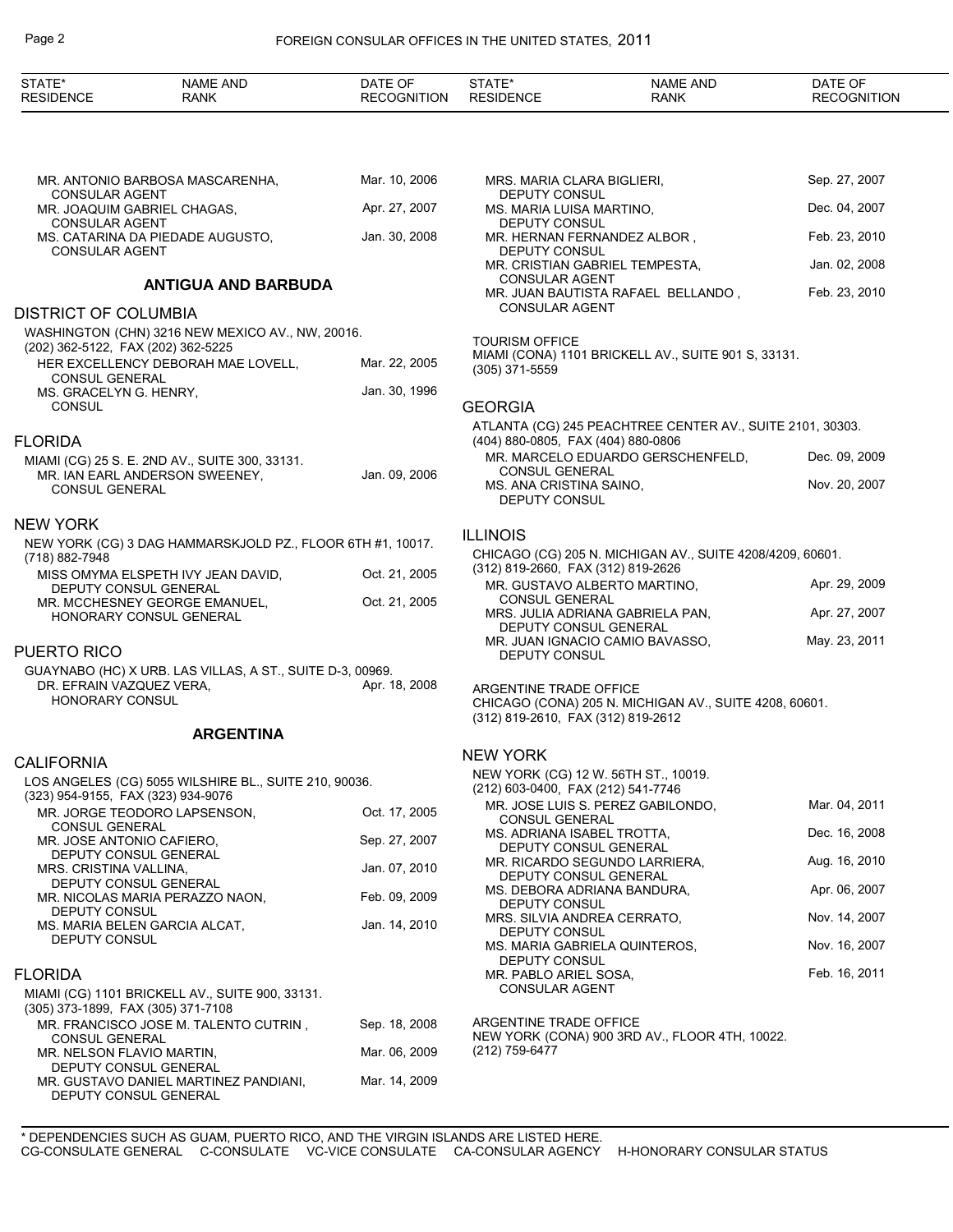| STATE*<br><b>RESIDENCE</b>                                                               | <b>NAME AND</b><br>RANK                                | DATE OF<br><b>RECOGNITION</b>                                                            | STATE*<br><b>RESIDENCE</b>                                                                | <b>NAME AND</b><br><b>RANK</b>                          | DATE OF<br><b>RECOGNITION</b> |  |
|------------------------------------------------------------------------------------------|--------------------------------------------------------|------------------------------------------------------------------------------------------|-------------------------------------------------------------------------------------------|---------------------------------------------------------|-------------------------------|--|
|                                                                                          |                                                        |                                                                                          |                                                                                           |                                                         |                               |  |
| TEXAS                                                                                    |                                                        |                                                                                          | <b>COLORADO</b>                                                                           |                                                         |                               |  |
| HOUSTON (CG) 3050 POST OAK BL., SUITE 1625, 77056.<br>(713) 871-8935, FAX (713) 871-0639 |                                                        |                                                                                          | DENVER (HC) 8480 E. ORCHARD RD., SUITE 1100, GREENWOOD<br>VILLAGE 80111.                  |                                                         |                               |  |
| MR. DANIEL OSCAR DEODATO,                                                                |                                                        | Feb. 23, 2010                                                                            | (303) 321-2234, FAX (303) 773-1664                                                        |                                                         |                               |  |
| <b>CONSUL GENERAL</b><br>DEPUTY CONSUL                                                   | MS. VALERIA MARIA GONZALEZ POSSE,                      | Feb. 27, 2006                                                                            | MR. MARK V. O'REGAN,<br><b>HONORARY CONSUL</b>                                            |                                                         | Sep. 12, 1994                 |  |
| MR. JULIAN ALBERTO CANESSA,                                                              |                                                        | Feb. 11, 2011                                                                            | <b>DISTRICT OF COLUMBIA</b>                                                               |                                                         |                               |  |
| DEPUTY CONSUL<br><b>CONSULAR AGENT</b>                                                   | MR. CARLOS ALBERTO MARINARO,                           | Feb. 11, 2011                                                                            | WASHINGTON (CHN) 1601 MASSACHUSETTS AV., NW, 20036.<br>(202) 797-3000, FAX (202) 797-3331 |                                                         |                               |  |
|                                                                                          |                                                        |                                                                                          | MR. JUSTIN MCPHILLIPS,<br><b>CONSUL GENERAL</b>                                           |                                                         | Jan. 30, 2009                 |  |
|                                                                                          | <b>ARMENIA</b>                                         |                                                                                          |                                                                                           | MRS. KALAICHELVI SHIVASABESAN,                          | Jul. 14, 2009                 |  |
| <b>CALIFORNIA</b>                                                                        |                                                        |                                                                                          | <b>CONSUL</b>                                                                             |                                                         |                               |  |
| GLENDALE 91202.                                                                          | LOS ANGELES (CG) 1000 N. CENTRAL AV., SUITE 200, 201,  |                                                                                          | <b>GEORGIA</b>                                                                            |                                                         |                               |  |
| (818) 265-5900, FAX (818) 265-3800<br>MR. GRIGOR HOVHANNISSIAN,                          |                                                        | Feb. 23, 2009                                                                            | (404) 760-3400, FAX (404) 760-3401                                                        | ATLANTA (CG) 3353 PEACHTREE RD., NE, SUITE 1140, 30326. |                               |  |
| CONSUL GENERAL<br>MR. MESROP SHABOYAN,                                                   |                                                        | Jan. 15, 2008                                                                            | MR. DUNCAN JAMES COLE.<br><b>CONSUL GENERAL</b>                                           |                                                         | Jul. 21, 2009                 |  |
| <b>DEPUTY CONSUL GENERAL</b>                                                             |                                                        |                                                                                          |                                                                                           |                                                         |                               |  |
| MS. NANE GHAZARYAN,<br><b>CONSUL</b>                                                     |                                                        | Aug. 11, 2008                                                                            | <b>HAWAII</b>                                                                             |                                                         |                               |  |
| MRS. DIANA AMIRKHANYAN,<br><b>VICE CONSUL</b>                                            |                                                        | Jun. 18, 2009                                                                            | (808) 529-8100, FAX (808) 529-8142                                                        | HONOLULU (CG) 1000 BISHOP ST., SUITE PHOUSE, 96813.     |                               |  |
|                                                                                          |                                                        |                                                                                          | MR. DAVID EDWARD BINNS,<br><b>CONSUL GENERAL</b>                                          |                                                         | Mar. 07, 2008                 |  |
| DISTRICT OF COLUMBIA                                                                     | WASHINGTON (CHN) 2225 R ST., NW, 20008.                |                                                                                          | MR. RAYMOND SOTO DAVID,<br><b>CONSUL</b>                                                  |                                                         | Apr. 27, 2009                 |  |
| (202) 319-1976, FAX (202) 319-2982                                                       |                                                        |                                                                                          | MR. JOHN PAUL LEONARDI,                                                                   |                                                         | Feb. 05, 2010                 |  |
| MS. ARMELLA SHAKARYAN,<br><b>CONSUL</b>                                                  |                                                        | Dec. 27, 2006                                                                            | <b>CONSUL</b>                                                                             |                                                         |                               |  |
| MS. LILIT DAVTYAN,<br><b>CONSUL</b>                                                      |                                                        | Dec. 23, 2010                                                                            | <b>ILLINOIS</b>                                                                           |                                                         |                               |  |
|                                                                                          | <b>AUSTRALIA</b>                                       |                                                                                          | (312) 419-1480, FAX (312) 419-1499<br>MRS. TONI LEE WILLIAMS.                             | CHICAGO (CG) 123 N. WACKER DR., SUITE 1330, 60606.      | Jun. 24, 2008                 |  |
| CALIFORNIA                                                                               |                                                        |                                                                                          |                                                                                           | <b>DEPUTY CONSUL GENERAL</b>                            |                               |  |
| 90067.                                                                                   | LOS ANGELES (CG) 2049 E. CENTURY PARK UN., FLOOR 19TH, |                                                                                          | <b>NEW YORK</b>                                                                           |                                                         |                               |  |
| (310) 229-2300, FAX (310) 229-2381                                                       |                                                        |                                                                                          |                                                                                           | NEW YORK (CG) 150 E. 42ND ST., FLOOR 34TH, 10017.       |                               |  |
|                                                                                          | MR. CHRISTOPHER PAUL DE CURE,                          | Mar. 24, 2009                                                                            | (212) 351-6500, FAX (212) 351-6501                                                        |                                                         |                               |  |
| <b>CONSUL GENERAL</b><br>MR. GRAME DAVID BARTY,                                          |                                                        | Jun. 18, 2008                                                                            | CONSUL GENERAL                                                                            | MR. PHILLIP HALFORD SCANLAN,                            | Apr. 28, 2009                 |  |
| DEPUTY CONSUL GENERAL<br>MR. GRAEME PETER FAY,                                           |                                                        | Aug. 20, 2009                                                                            |                                                                                           | MR. GERARD ARTHUR SEEBER,<br>DEPUTY CONSUL GENERAL      | Feb. 14, 2008                 |  |
| DEPUTY CONSUL GENERAL                                                                    | MR. EDWARD MICHAEL JEREMY WILKINSON,                   | Jun. 22, 2009                                                                            | MS. NICHOLA MARY LEEMING,                                                                 | DEPUTY CONSUL GENERAL                                   | Feb. 14, 2011                 |  |
| <b>VICE CONSUL</b><br>MR. MARK JOSEPH KENNEDY,<br><b>VICE CONSUL</b>                     |                                                        | May. 02, 2011                                                                            | <b>CONSUL</b>                                                                             | MR. GRAEME CHRISTOPHER DICKSON,                         | May. 27, 2009                 |  |
| SENIOR TRADE COMMISSION<br>LOS ANGELES (CONA) 2049 E. CENTURY PARK UN., FLOOR 19TH,      |                                                        | SENIOR TRADE COMMISSION (INFORMATION SERVICE)<br>NEW YORK (CONA) 630/636 5TH AV., 10111. |                                                                                           |                                                         |                               |  |
| 90067.                                                                                   |                                                        |                                                                                          | <b>TEXAS</b>                                                                              |                                                         |                               |  |
| (415) 536-1970, FAX (415) 536-1982                                                       | SAN FRANCISCO (CG) 575 MARKET ST., SUITE 1800, 94105.  |                                                                                          | (713) 782-6009, FAX (713) 862-8364                                                        | HOUSTON (HC) 4623 FEAGAN ST., 77007.                    |                               |  |
| MR. NIGEL MATHEW WARREN,<br><b>CONSUL GENERAL</b>                                        |                                                        | Aug. 17, 2009                                                                            | MS. NANA L. BOOKER,<br>HONORARY CONSUL                                                    |                                                         | Dec. 07, 1999                 |  |
|                                                                                          |                                                        |                                                                                          |                                                                                           |                                                         |                               |  |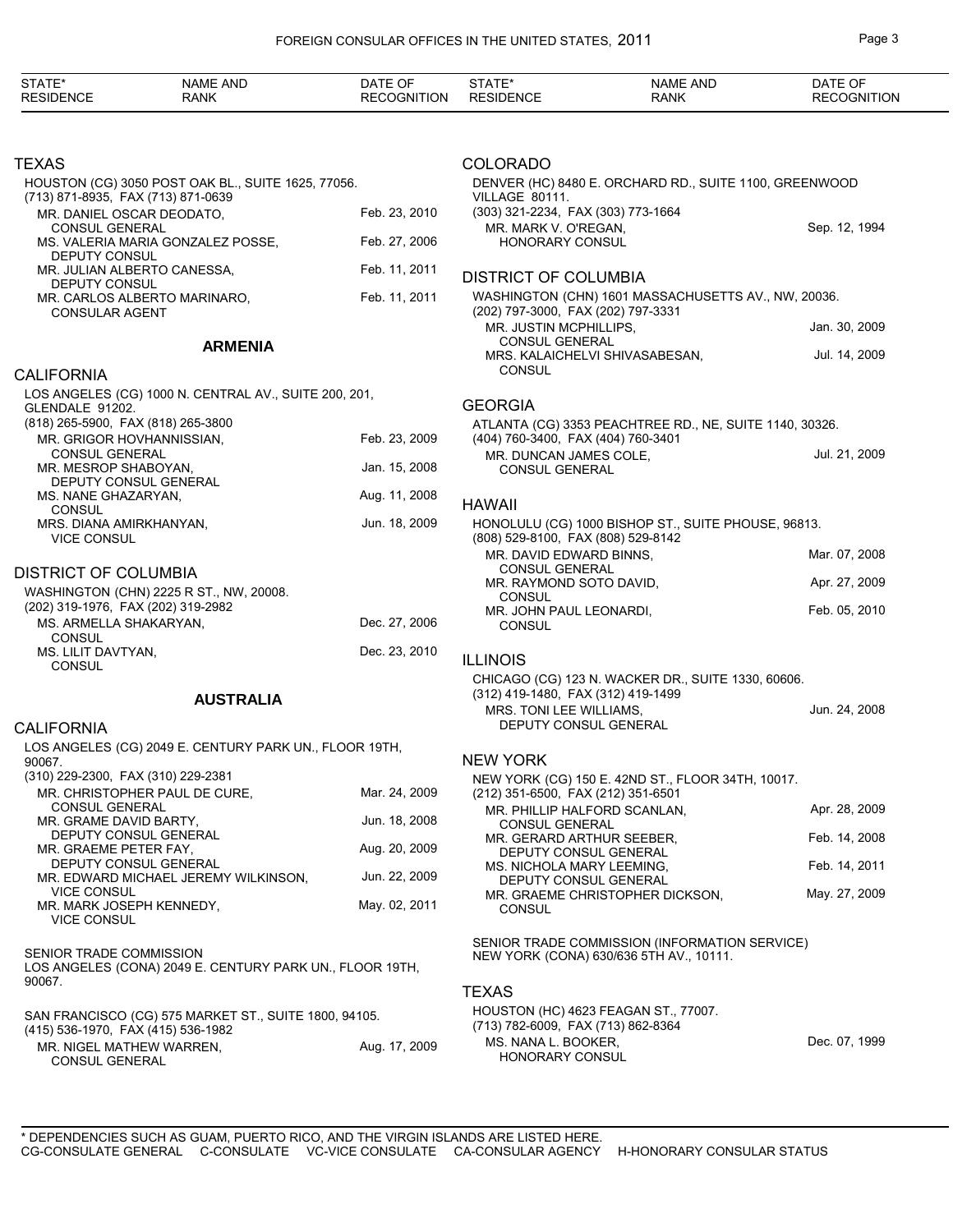| TRUST TERRITORIES OF THE PACIFIC ISLANDS<br>KOLONIA, MICRONESIA (CG) P.O. BOX S., KOLONIA 96941.<br>(691) 320-5448<br>HOLLYWOOD (HC) 2445 HOLLYWOOD BL., 33020.<br>(954) 925-1100<br>Jan. 08, 2010<br>MR. WERNER H. STEMER,<br>PAGO PAGO (CG) BEACH RD., APIA, WESTERN SAMOA 00000.<br><b>HONORARY CONSUL</b><br>ORLANDO (HC) 8044 FIRENZE BL., 32836.<br>SEATTLE (HC) 401 ANDOVER PARK UN., E, 98188.<br>(407) 926-3877<br>(206) 575-7446, FAX (206) 708-2526<br>Apr. 25, 2006<br>MR. TOBY WILLIAM UNWIN,<br>Apr. 23, 2002<br>MR. LEONARD FREDERICK REID,<br>HONORARY CONSUL<br>HONORARY CONSUL<br><b>GEORGIA</b><br><b>AUSTRIA</b><br>ATLANTA (HCG) 3333 RIVERWOOD PW., SE, SUITE 200, 30339.<br>(404) 264-9858, FAX (404) 266-3864<br>Apr. 04, 1995<br>MR. FERDINAND C. SEEFRIED.<br>ANCHORAGE (HC) 939 W. 5TH ST., 99501.<br>HONORARY CONSUL GENERAL<br>(907) 276-6000<br>Jun. 15, 1999<br>MR. WALTER J., JR HICKEL,<br><b>HAWAII</b><br>HONORARY CONSUL<br>HONOLULU (HCG) 1314 S. KING ST., SUITE 1260, 96814.<br>(808) 923-8585, FAX (808) 597-1233<br><b>ARIZONA</b><br>Jan. 18, 1983<br>MR. HANS J. STRASSER,<br>SCOTTSDALE (HC) 4521 E. QUARTZ MOUNTAIN RD., PARADISE<br>HONORARY CONSUL GENERAL<br><b>VALLEY 85253.</b><br>(480) 502-8510, FAX (480) 253-3144<br><b>ILLINOIS</b><br>Aug. 31, 2004<br>MR. WOLFGANG JOSEF KLIEN.<br>HONORARY CONSUL<br>CHICAGO (CG) 400 N. MICHIGAN AV., SUITE 707, 60611.<br>(312) 222-1515, FAX (312) 222-4113<br>MR. THOMAS SCHNOELL,<br>Mar. 17, 2010<br><b>CONSUL GENERAL</b><br>LOS ANGELES (CG) 11859 WILSHIRE BL., SUITE 501, 90025.<br>Sep. 27, 2007<br>MR. MICHAEL MILOSITS,<br>(310) 444-9310, FAX (310) 477-9897<br><b>CONSUL</b><br>Sep. 18, 2009<br>MS. KARIN PROIDL,<br><b>CONSUL GENERAL</b><br>AUSTRIAN TRADE COMMISSION<br>Nov. 04, 2008<br>MRS. EVELIN MARIA FISCHER.<br>CHICAGO (CONA) 500 N. MICHIGAN AV., SUITE 1950, 60611.<br><b>CONSUL</b><br>(312) 644-5556, FAX (312) 644-6526<br>MR. ANDREAS LINS,<br>Aug. 16, 2010<br>Sep. 21, 2006<br>MR. FRANZ ROESSLER.<br><b>CONSUL</b><br>Feb. 17, 2010<br><b>CONSUL</b><br>MISS URSULA BAUER,<br><b>CONSULAR AGENT</b><br><b>LOUISIANA</b><br><b>AUSTRIAN TRADE COMMISSION</b><br>NEW ORLEANS (HCG) 755 MAGAZINE ST., 70130.<br>LOS ANGELES (CONA) 11601 WILSHIRE BL., SUITE 2420, 90025.<br>(504) 581-5141, FAX (504) 566-1201<br>(310) 477-9988, FAX (310) 477-1643<br>Sep. 05, 2002<br>MR. PHILIP D., III LORIO,<br>Aug. 21, 2009<br>DR. RUDOLF THALER,<br>HONORARY CONSUL GENERAL<br><b>CONSUL</b><br><b>MASSACHUSETTS</b><br>SAN FRANCISCO (HC) 220 MONTGOMERY ST., SUITE 931, 94104.<br>BOSTON (HC) 15 SCHOOL ST., FLOOR 3, 02108.<br>(415) 951-8911, FAX (916) 444-7835<br>(617) 227-3131, FAX (617) 277-8420<br>Jun. 04, 2008<br>MR. PETER THOMAS FREDERICKS,<br>Oct. 05, 1987<br>MR. IRA A. KORFF,<br><b>HONORARY CONSUL</b><br><b>HONORARY CONSUL</b><br>Feb. 27, 1996<br>DR. HEINZ KONRAD GROHS,<br><b>DISTRICT OF COLUMBIA</b><br>HONORARY VICE CONSUL<br>WASHINGTON (CHN) 3524 INTERNATIONAL CT., NW, 20008-3035.<br>(202) 895-6700, FAX (202) 895-6773<br><b>MICHIGAN</b><br>DETROIT (HCG) 300 E. LONG LAKE RD., SUITE 365, BLOOMFIELD<br><b>HILLS 48304.</b><br>(248) 645-1444, FAX (248) 645-1482<br>ESTERO (HC) 9661 FALCONER WA., 33928.<br>Mar. 08, 1994<br>(239) 948-9680<br>MR. ALOYS K. SCHWARZ,<br>HONORARY CONSUL GENERAL<br>Nov. 16, 2009<br>MRS. GERDA MARIA HANSEN,<br>HONORARY CONSUL | STATE*<br><b>RESIDENCE</b> | <b>NAME AND</b><br><b>RANK</b> | DATE OF<br><b>RECOGNITION</b> | STATE*<br><b>RESIDENCE</b> | <b>NAME AND</b><br><b>RANK</b> | DATE OF<br><b>RECOGNITION</b> |
|------------------------------------------------------------------------------------------------------------------------------------------------------------------------------------------------------------------------------------------------------------------------------------------------------------------------------------------------------------------------------------------------------------------------------------------------------------------------------------------------------------------------------------------------------------------------------------------------------------------------------------------------------------------------------------------------------------------------------------------------------------------------------------------------------------------------------------------------------------------------------------------------------------------------------------------------------------------------------------------------------------------------------------------------------------------------------------------------------------------------------------------------------------------------------------------------------------------------------------------------------------------------------------------------------------------------------------------------------------------------------------------------------------------------------------------------------------------------------------------------------------------------------------------------------------------------------------------------------------------------------------------------------------------------------------------------------------------------------------------------------------------------------------------------------------------------------------------------------------------------------------------------------------------------------------------------------------------------------------------------------------------------------------------------------------------------------------------------------------------------------------------------------------------------------------------------------------------------------------------------------------------------------------------------------------------------------------------------------------------------------------------------------------------------------------------------------------------------------------------------------------------------------------------------------------------------------------------------------------------------------------------------------------------------------------------------------------------------------------------------------------------------------------------------------------------------------------------------------------------------------------------------------------------------------------------------------------------------------------------------------------------------------------------------------------------------------------------------------------------------------------------------------------------------------------------------------------------------------------------------------------------------------------------------------------------------------------------------------------------------------------------------------------------------------|----------------------------|--------------------------------|-------------------------------|----------------------------|--------------------------------|-------------------------------|
|                                                                                                                                                                                                                                                                                                                                                                                                                                                                                                                                                                                                                                                                                                                                                                                                                                                                                                                                                                                                                                                                                                                                                                                                                                                                                                                                                                                                                                                                                                                                                                                                                                                                                                                                                                                                                                                                                                                                                                                                                                                                                                                                                                                                                                                                                                                                                                                                                                                                                                                                                                                                                                                                                                                                                                                                                                                                                                                                                                                                                                                                                                                                                                                                                                                                                                                                                                                                                              |                            |                                |                               |                            |                                |                               |
|                                                                                                                                                                                                                                                                                                                                                                                                                                                                                                                                                                                                                                                                                                                                                                                                                                                                                                                                                                                                                                                                                                                                                                                                                                                                                                                                                                                                                                                                                                                                                                                                                                                                                                                                                                                                                                                                                                                                                                                                                                                                                                                                                                                                                                                                                                                                                                                                                                                                                                                                                                                                                                                                                                                                                                                                                                                                                                                                                                                                                                                                                                                                                                                                                                                                                                                                                                                                                              |                            |                                |                               |                            |                                |                               |
|                                                                                                                                                                                                                                                                                                                                                                                                                                                                                                                                                                                                                                                                                                                                                                                                                                                                                                                                                                                                                                                                                                                                                                                                                                                                                                                                                                                                                                                                                                                                                                                                                                                                                                                                                                                                                                                                                                                                                                                                                                                                                                                                                                                                                                                                                                                                                                                                                                                                                                                                                                                                                                                                                                                                                                                                                                                                                                                                                                                                                                                                                                                                                                                                                                                                                                                                                                                                                              |                            |                                |                               |                            |                                |                               |
|                                                                                                                                                                                                                                                                                                                                                                                                                                                                                                                                                                                                                                                                                                                                                                                                                                                                                                                                                                                                                                                                                                                                                                                                                                                                                                                                                                                                                                                                                                                                                                                                                                                                                                                                                                                                                                                                                                                                                                                                                                                                                                                                                                                                                                                                                                                                                                                                                                                                                                                                                                                                                                                                                                                                                                                                                                                                                                                                                                                                                                                                                                                                                                                                                                                                                                                                                                                                                              |                            |                                |                               |                            |                                |                               |
|                                                                                                                                                                                                                                                                                                                                                                                                                                                                                                                                                                                                                                                                                                                                                                                                                                                                                                                                                                                                                                                                                                                                                                                                                                                                                                                                                                                                                                                                                                                                                                                                                                                                                                                                                                                                                                                                                                                                                                                                                                                                                                                                                                                                                                                                                                                                                                                                                                                                                                                                                                                                                                                                                                                                                                                                                                                                                                                                                                                                                                                                                                                                                                                                                                                                                                                                                                                                                              |                            |                                |                               |                            |                                |                               |
|                                                                                                                                                                                                                                                                                                                                                                                                                                                                                                                                                                                                                                                                                                                                                                                                                                                                                                                                                                                                                                                                                                                                                                                                                                                                                                                                                                                                                                                                                                                                                                                                                                                                                                                                                                                                                                                                                                                                                                                                                                                                                                                                                                                                                                                                                                                                                                                                                                                                                                                                                                                                                                                                                                                                                                                                                                                                                                                                                                                                                                                                                                                                                                                                                                                                                                                                                                                                                              | <b>WASHINGTON</b>          |                                |                               |                            |                                |                               |
|                                                                                                                                                                                                                                                                                                                                                                                                                                                                                                                                                                                                                                                                                                                                                                                                                                                                                                                                                                                                                                                                                                                                                                                                                                                                                                                                                                                                                                                                                                                                                                                                                                                                                                                                                                                                                                                                                                                                                                                                                                                                                                                                                                                                                                                                                                                                                                                                                                                                                                                                                                                                                                                                                                                                                                                                                                                                                                                                                                                                                                                                                                                                                                                                                                                                                                                                                                                                                              |                            |                                |                               |                            |                                |                               |
|                                                                                                                                                                                                                                                                                                                                                                                                                                                                                                                                                                                                                                                                                                                                                                                                                                                                                                                                                                                                                                                                                                                                                                                                                                                                                                                                                                                                                                                                                                                                                                                                                                                                                                                                                                                                                                                                                                                                                                                                                                                                                                                                                                                                                                                                                                                                                                                                                                                                                                                                                                                                                                                                                                                                                                                                                                                                                                                                                                                                                                                                                                                                                                                                                                                                                                                                                                                                                              |                            |                                |                               |                            |                                |                               |
|                                                                                                                                                                                                                                                                                                                                                                                                                                                                                                                                                                                                                                                                                                                                                                                                                                                                                                                                                                                                                                                                                                                                                                                                                                                                                                                                                                                                                                                                                                                                                                                                                                                                                                                                                                                                                                                                                                                                                                                                                                                                                                                                                                                                                                                                                                                                                                                                                                                                                                                                                                                                                                                                                                                                                                                                                                                                                                                                                                                                                                                                                                                                                                                                                                                                                                                                                                                                                              |                            |                                |                               |                            |                                |                               |
|                                                                                                                                                                                                                                                                                                                                                                                                                                                                                                                                                                                                                                                                                                                                                                                                                                                                                                                                                                                                                                                                                                                                                                                                                                                                                                                                                                                                                                                                                                                                                                                                                                                                                                                                                                                                                                                                                                                                                                                                                                                                                                                                                                                                                                                                                                                                                                                                                                                                                                                                                                                                                                                                                                                                                                                                                                                                                                                                                                                                                                                                                                                                                                                                                                                                                                                                                                                                                              |                            |                                |                               |                            |                                |                               |
|                                                                                                                                                                                                                                                                                                                                                                                                                                                                                                                                                                                                                                                                                                                                                                                                                                                                                                                                                                                                                                                                                                                                                                                                                                                                                                                                                                                                                                                                                                                                                                                                                                                                                                                                                                                                                                                                                                                                                                                                                                                                                                                                                                                                                                                                                                                                                                                                                                                                                                                                                                                                                                                                                                                                                                                                                                                                                                                                                                                                                                                                                                                                                                                                                                                                                                                                                                                                                              |                            |                                |                               |                            |                                |                               |
|                                                                                                                                                                                                                                                                                                                                                                                                                                                                                                                                                                                                                                                                                                                                                                                                                                                                                                                                                                                                                                                                                                                                                                                                                                                                                                                                                                                                                                                                                                                                                                                                                                                                                                                                                                                                                                                                                                                                                                                                                                                                                                                                                                                                                                                                                                                                                                                                                                                                                                                                                                                                                                                                                                                                                                                                                                                                                                                                                                                                                                                                                                                                                                                                                                                                                                                                                                                                                              | <b>ALASKA</b>              |                                |                               |                            |                                |                               |
|                                                                                                                                                                                                                                                                                                                                                                                                                                                                                                                                                                                                                                                                                                                                                                                                                                                                                                                                                                                                                                                                                                                                                                                                                                                                                                                                                                                                                                                                                                                                                                                                                                                                                                                                                                                                                                                                                                                                                                                                                                                                                                                                                                                                                                                                                                                                                                                                                                                                                                                                                                                                                                                                                                                                                                                                                                                                                                                                                                                                                                                                                                                                                                                                                                                                                                                                                                                                                              |                            |                                |                               |                            |                                |                               |
|                                                                                                                                                                                                                                                                                                                                                                                                                                                                                                                                                                                                                                                                                                                                                                                                                                                                                                                                                                                                                                                                                                                                                                                                                                                                                                                                                                                                                                                                                                                                                                                                                                                                                                                                                                                                                                                                                                                                                                                                                                                                                                                                                                                                                                                                                                                                                                                                                                                                                                                                                                                                                                                                                                                                                                                                                                                                                                                                                                                                                                                                                                                                                                                                                                                                                                                                                                                                                              |                            |                                |                               |                            |                                |                               |
|                                                                                                                                                                                                                                                                                                                                                                                                                                                                                                                                                                                                                                                                                                                                                                                                                                                                                                                                                                                                                                                                                                                                                                                                                                                                                                                                                                                                                                                                                                                                                                                                                                                                                                                                                                                                                                                                                                                                                                                                                                                                                                                                                                                                                                                                                                                                                                                                                                                                                                                                                                                                                                                                                                                                                                                                                                                                                                                                                                                                                                                                                                                                                                                                                                                                                                                                                                                                                              |                            |                                |                               |                            |                                |                               |
|                                                                                                                                                                                                                                                                                                                                                                                                                                                                                                                                                                                                                                                                                                                                                                                                                                                                                                                                                                                                                                                                                                                                                                                                                                                                                                                                                                                                                                                                                                                                                                                                                                                                                                                                                                                                                                                                                                                                                                                                                                                                                                                                                                                                                                                                                                                                                                                                                                                                                                                                                                                                                                                                                                                                                                                                                                                                                                                                                                                                                                                                                                                                                                                                                                                                                                                                                                                                                              |                            |                                |                               |                            |                                |                               |
|                                                                                                                                                                                                                                                                                                                                                                                                                                                                                                                                                                                                                                                                                                                                                                                                                                                                                                                                                                                                                                                                                                                                                                                                                                                                                                                                                                                                                                                                                                                                                                                                                                                                                                                                                                                                                                                                                                                                                                                                                                                                                                                                                                                                                                                                                                                                                                                                                                                                                                                                                                                                                                                                                                                                                                                                                                                                                                                                                                                                                                                                                                                                                                                                                                                                                                                                                                                                                              |                            |                                |                               |                            |                                |                               |
|                                                                                                                                                                                                                                                                                                                                                                                                                                                                                                                                                                                                                                                                                                                                                                                                                                                                                                                                                                                                                                                                                                                                                                                                                                                                                                                                                                                                                                                                                                                                                                                                                                                                                                                                                                                                                                                                                                                                                                                                                                                                                                                                                                                                                                                                                                                                                                                                                                                                                                                                                                                                                                                                                                                                                                                                                                                                                                                                                                                                                                                                                                                                                                                                                                                                                                                                                                                                                              |                            |                                |                               |                            |                                |                               |
|                                                                                                                                                                                                                                                                                                                                                                                                                                                                                                                                                                                                                                                                                                                                                                                                                                                                                                                                                                                                                                                                                                                                                                                                                                                                                                                                                                                                                                                                                                                                                                                                                                                                                                                                                                                                                                                                                                                                                                                                                                                                                                                                                                                                                                                                                                                                                                                                                                                                                                                                                                                                                                                                                                                                                                                                                                                                                                                                                                                                                                                                                                                                                                                                                                                                                                                                                                                                                              |                            |                                |                               |                            |                                |                               |
|                                                                                                                                                                                                                                                                                                                                                                                                                                                                                                                                                                                                                                                                                                                                                                                                                                                                                                                                                                                                                                                                                                                                                                                                                                                                                                                                                                                                                                                                                                                                                                                                                                                                                                                                                                                                                                                                                                                                                                                                                                                                                                                                                                                                                                                                                                                                                                                                                                                                                                                                                                                                                                                                                                                                                                                                                                                                                                                                                                                                                                                                                                                                                                                                                                                                                                                                                                                                                              |                            |                                |                               |                            |                                |                               |
|                                                                                                                                                                                                                                                                                                                                                                                                                                                                                                                                                                                                                                                                                                                                                                                                                                                                                                                                                                                                                                                                                                                                                                                                                                                                                                                                                                                                                                                                                                                                                                                                                                                                                                                                                                                                                                                                                                                                                                                                                                                                                                                                                                                                                                                                                                                                                                                                                                                                                                                                                                                                                                                                                                                                                                                                                                                                                                                                                                                                                                                                                                                                                                                                                                                                                                                                                                                                                              |                            |                                |                               |                            |                                |                               |
|                                                                                                                                                                                                                                                                                                                                                                                                                                                                                                                                                                                                                                                                                                                                                                                                                                                                                                                                                                                                                                                                                                                                                                                                                                                                                                                                                                                                                                                                                                                                                                                                                                                                                                                                                                                                                                                                                                                                                                                                                                                                                                                                                                                                                                                                                                                                                                                                                                                                                                                                                                                                                                                                                                                                                                                                                                                                                                                                                                                                                                                                                                                                                                                                                                                                                                                                                                                                                              | <b>CALIFORNIA</b>          |                                |                               |                            |                                |                               |
|                                                                                                                                                                                                                                                                                                                                                                                                                                                                                                                                                                                                                                                                                                                                                                                                                                                                                                                                                                                                                                                                                                                                                                                                                                                                                                                                                                                                                                                                                                                                                                                                                                                                                                                                                                                                                                                                                                                                                                                                                                                                                                                                                                                                                                                                                                                                                                                                                                                                                                                                                                                                                                                                                                                                                                                                                                                                                                                                                                                                                                                                                                                                                                                                                                                                                                                                                                                                                              |                            |                                |                               |                            |                                |                               |
|                                                                                                                                                                                                                                                                                                                                                                                                                                                                                                                                                                                                                                                                                                                                                                                                                                                                                                                                                                                                                                                                                                                                                                                                                                                                                                                                                                                                                                                                                                                                                                                                                                                                                                                                                                                                                                                                                                                                                                                                                                                                                                                                                                                                                                                                                                                                                                                                                                                                                                                                                                                                                                                                                                                                                                                                                                                                                                                                                                                                                                                                                                                                                                                                                                                                                                                                                                                                                              |                            |                                |                               |                            |                                |                               |
|                                                                                                                                                                                                                                                                                                                                                                                                                                                                                                                                                                                                                                                                                                                                                                                                                                                                                                                                                                                                                                                                                                                                                                                                                                                                                                                                                                                                                                                                                                                                                                                                                                                                                                                                                                                                                                                                                                                                                                                                                                                                                                                                                                                                                                                                                                                                                                                                                                                                                                                                                                                                                                                                                                                                                                                                                                                                                                                                                                                                                                                                                                                                                                                                                                                                                                                                                                                                                              |                            |                                |                               |                            |                                |                               |
|                                                                                                                                                                                                                                                                                                                                                                                                                                                                                                                                                                                                                                                                                                                                                                                                                                                                                                                                                                                                                                                                                                                                                                                                                                                                                                                                                                                                                                                                                                                                                                                                                                                                                                                                                                                                                                                                                                                                                                                                                                                                                                                                                                                                                                                                                                                                                                                                                                                                                                                                                                                                                                                                                                                                                                                                                                                                                                                                                                                                                                                                                                                                                                                                                                                                                                                                                                                                                              |                            |                                |                               |                            |                                |                               |
|                                                                                                                                                                                                                                                                                                                                                                                                                                                                                                                                                                                                                                                                                                                                                                                                                                                                                                                                                                                                                                                                                                                                                                                                                                                                                                                                                                                                                                                                                                                                                                                                                                                                                                                                                                                                                                                                                                                                                                                                                                                                                                                                                                                                                                                                                                                                                                                                                                                                                                                                                                                                                                                                                                                                                                                                                                                                                                                                                                                                                                                                                                                                                                                                                                                                                                                                                                                                                              |                            |                                |                               |                            |                                |                               |
|                                                                                                                                                                                                                                                                                                                                                                                                                                                                                                                                                                                                                                                                                                                                                                                                                                                                                                                                                                                                                                                                                                                                                                                                                                                                                                                                                                                                                                                                                                                                                                                                                                                                                                                                                                                                                                                                                                                                                                                                                                                                                                                                                                                                                                                                                                                                                                                                                                                                                                                                                                                                                                                                                                                                                                                                                                                                                                                                                                                                                                                                                                                                                                                                                                                                                                                                                                                                                              |                            |                                |                               |                            |                                |                               |
|                                                                                                                                                                                                                                                                                                                                                                                                                                                                                                                                                                                                                                                                                                                                                                                                                                                                                                                                                                                                                                                                                                                                                                                                                                                                                                                                                                                                                                                                                                                                                                                                                                                                                                                                                                                                                                                                                                                                                                                                                                                                                                                                                                                                                                                                                                                                                                                                                                                                                                                                                                                                                                                                                                                                                                                                                                                                                                                                                                                                                                                                                                                                                                                                                                                                                                                                                                                                                              |                            |                                |                               |                            |                                |                               |
|                                                                                                                                                                                                                                                                                                                                                                                                                                                                                                                                                                                                                                                                                                                                                                                                                                                                                                                                                                                                                                                                                                                                                                                                                                                                                                                                                                                                                                                                                                                                                                                                                                                                                                                                                                                                                                                                                                                                                                                                                                                                                                                                                                                                                                                                                                                                                                                                                                                                                                                                                                                                                                                                                                                                                                                                                                                                                                                                                                                                                                                                                                                                                                                                                                                                                                                                                                                                                              |                            |                                |                               |                            |                                |                               |
|                                                                                                                                                                                                                                                                                                                                                                                                                                                                                                                                                                                                                                                                                                                                                                                                                                                                                                                                                                                                                                                                                                                                                                                                                                                                                                                                                                                                                                                                                                                                                                                                                                                                                                                                                                                                                                                                                                                                                                                                                                                                                                                                                                                                                                                                                                                                                                                                                                                                                                                                                                                                                                                                                                                                                                                                                                                                                                                                                                                                                                                                                                                                                                                                                                                                                                                                                                                                                              |                            |                                |                               |                            |                                |                               |
|                                                                                                                                                                                                                                                                                                                                                                                                                                                                                                                                                                                                                                                                                                                                                                                                                                                                                                                                                                                                                                                                                                                                                                                                                                                                                                                                                                                                                                                                                                                                                                                                                                                                                                                                                                                                                                                                                                                                                                                                                                                                                                                                                                                                                                                                                                                                                                                                                                                                                                                                                                                                                                                                                                                                                                                                                                                                                                                                                                                                                                                                                                                                                                                                                                                                                                                                                                                                                              |                            |                                |                               |                            |                                |                               |
|                                                                                                                                                                                                                                                                                                                                                                                                                                                                                                                                                                                                                                                                                                                                                                                                                                                                                                                                                                                                                                                                                                                                                                                                                                                                                                                                                                                                                                                                                                                                                                                                                                                                                                                                                                                                                                                                                                                                                                                                                                                                                                                                                                                                                                                                                                                                                                                                                                                                                                                                                                                                                                                                                                                                                                                                                                                                                                                                                                                                                                                                                                                                                                                                                                                                                                                                                                                                                              |                            |                                |                               |                            |                                |                               |
|                                                                                                                                                                                                                                                                                                                                                                                                                                                                                                                                                                                                                                                                                                                                                                                                                                                                                                                                                                                                                                                                                                                                                                                                                                                                                                                                                                                                                                                                                                                                                                                                                                                                                                                                                                                                                                                                                                                                                                                                                                                                                                                                                                                                                                                                                                                                                                                                                                                                                                                                                                                                                                                                                                                                                                                                                                                                                                                                                                                                                                                                                                                                                                                                                                                                                                                                                                                                                              |                            |                                |                               |                            |                                |                               |
|                                                                                                                                                                                                                                                                                                                                                                                                                                                                                                                                                                                                                                                                                                                                                                                                                                                                                                                                                                                                                                                                                                                                                                                                                                                                                                                                                                                                                                                                                                                                                                                                                                                                                                                                                                                                                                                                                                                                                                                                                                                                                                                                                                                                                                                                                                                                                                                                                                                                                                                                                                                                                                                                                                                                                                                                                                                                                                                                                                                                                                                                                                                                                                                                                                                                                                                                                                                                                              |                            |                                |                               |                            |                                |                               |
|                                                                                                                                                                                                                                                                                                                                                                                                                                                                                                                                                                                                                                                                                                                                                                                                                                                                                                                                                                                                                                                                                                                                                                                                                                                                                                                                                                                                                                                                                                                                                                                                                                                                                                                                                                                                                                                                                                                                                                                                                                                                                                                                                                                                                                                                                                                                                                                                                                                                                                                                                                                                                                                                                                                                                                                                                                                                                                                                                                                                                                                                                                                                                                                                                                                                                                                                                                                                                              |                            |                                |                               |                            |                                |                               |
|                                                                                                                                                                                                                                                                                                                                                                                                                                                                                                                                                                                                                                                                                                                                                                                                                                                                                                                                                                                                                                                                                                                                                                                                                                                                                                                                                                                                                                                                                                                                                                                                                                                                                                                                                                                                                                                                                                                                                                                                                                                                                                                                                                                                                                                                                                                                                                                                                                                                                                                                                                                                                                                                                                                                                                                                                                                                                                                                                                                                                                                                                                                                                                                                                                                                                                                                                                                                                              |                            |                                |                               |                            |                                |                               |
|                                                                                                                                                                                                                                                                                                                                                                                                                                                                                                                                                                                                                                                                                                                                                                                                                                                                                                                                                                                                                                                                                                                                                                                                                                                                                                                                                                                                                                                                                                                                                                                                                                                                                                                                                                                                                                                                                                                                                                                                                                                                                                                                                                                                                                                                                                                                                                                                                                                                                                                                                                                                                                                                                                                                                                                                                                                                                                                                                                                                                                                                                                                                                                                                                                                                                                                                                                                                                              |                            |                                |                               |                            |                                |                               |
|                                                                                                                                                                                                                                                                                                                                                                                                                                                                                                                                                                                                                                                                                                                                                                                                                                                                                                                                                                                                                                                                                                                                                                                                                                                                                                                                                                                                                                                                                                                                                                                                                                                                                                                                                                                                                                                                                                                                                                                                                                                                                                                                                                                                                                                                                                                                                                                                                                                                                                                                                                                                                                                                                                                                                                                                                                                                                                                                                                                                                                                                                                                                                                                                                                                                                                                                                                                                                              |                            |                                |                               |                            |                                |                               |
|                                                                                                                                                                                                                                                                                                                                                                                                                                                                                                                                                                                                                                                                                                                                                                                                                                                                                                                                                                                                                                                                                                                                                                                                                                                                                                                                                                                                                                                                                                                                                                                                                                                                                                                                                                                                                                                                                                                                                                                                                                                                                                                                                                                                                                                                                                                                                                                                                                                                                                                                                                                                                                                                                                                                                                                                                                                                                                                                                                                                                                                                                                                                                                                                                                                                                                                                                                                                                              |                            |                                |                               |                            |                                |                               |
|                                                                                                                                                                                                                                                                                                                                                                                                                                                                                                                                                                                                                                                                                                                                                                                                                                                                                                                                                                                                                                                                                                                                                                                                                                                                                                                                                                                                                                                                                                                                                                                                                                                                                                                                                                                                                                                                                                                                                                                                                                                                                                                                                                                                                                                                                                                                                                                                                                                                                                                                                                                                                                                                                                                                                                                                                                                                                                                                                                                                                                                                                                                                                                                                                                                                                                                                                                                                                              |                            |                                |                               |                            |                                |                               |
|                                                                                                                                                                                                                                                                                                                                                                                                                                                                                                                                                                                                                                                                                                                                                                                                                                                                                                                                                                                                                                                                                                                                                                                                                                                                                                                                                                                                                                                                                                                                                                                                                                                                                                                                                                                                                                                                                                                                                                                                                                                                                                                                                                                                                                                                                                                                                                                                                                                                                                                                                                                                                                                                                                                                                                                                                                                                                                                                                                                                                                                                                                                                                                                                                                                                                                                                                                                                                              | <b>FLORIDA</b>             |                                |                               |                            |                                |                               |
|                                                                                                                                                                                                                                                                                                                                                                                                                                                                                                                                                                                                                                                                                                                                                                                                                                                                                                                                                                                                                                                                                                                                                                                                                                                                                                                                                                                                                                                                                                                                                                                                                                                                                                                                                                                                                                                                                                                                                                                                                                                                                                                                                                                                                                                                                                                                                                                                                                                                                                                                                                                                                                                                                                                                                                                                                                                                                                                                                                                                                                                                                                                                                                                                                                                                                                                                                                                                                              |                            |                                |                               |                            |                                |                               |
|                                                                                                                                                                                                                                                                                                                                                                                                                                                                                                                                                                                                                                                                                                                                                                                                                                                                                                                                                                                                                                                                                                                                                                                                                                                                                                                                                                                                                                                                                                                                                                                                                                                                                                                                                                                                                                                                                                                                                                                                                                                                                                                                                                                                                                                                                                                                                                                                                                                                                                                                                                                                                                                                                                                                                                                                                                                                                                                                                                                                                                                                                                                                                                                                                                                                                                                                                                                                                              |                            |                                |                               |                            |                                |                               |
|                                                                                                                                                                                                                                                                                                                                                                                                                                                                                                                                                                                                                                                                                                                                                                                                                                                                                                                                                                                                                                                                                                                                                                                                                                                                                                                                                                                                                                                                                                                                                                                                                                                                                                                                                                                                                                                                                                                                                                                                                                                                                                                                                                                                                                                                                                                                                                                                                                                                                                                                                                                                                                                                                                                                                                                                                                                                                                                                                                                                                                                                                                                                                                                                                                                                                                                                                                                                                              |                            |                                |                               |                            |                                |                               |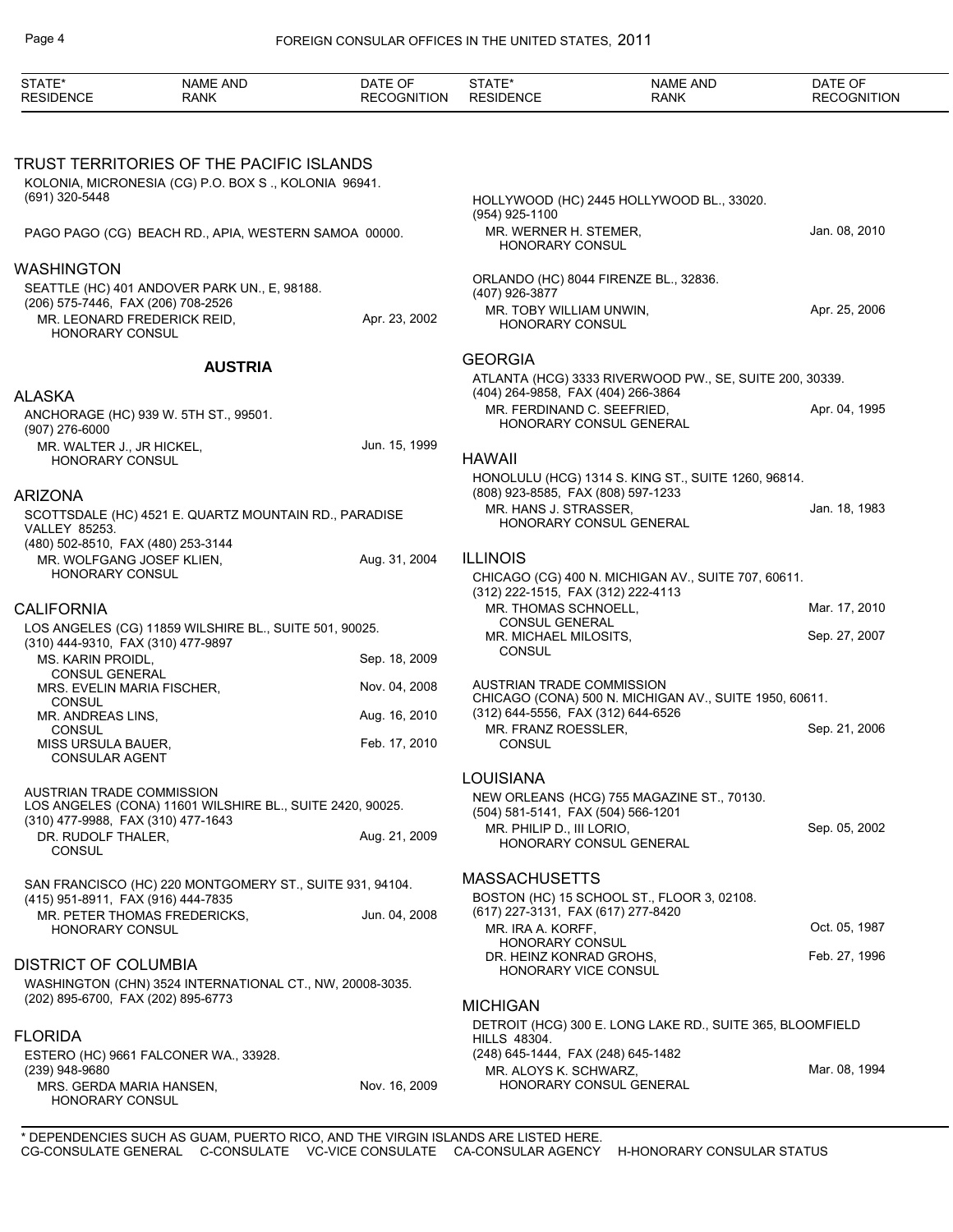| STATE*<br><b>RESIDENCE</b>                                   | <b>NAME AND</b><br><b>RANK</b>                            | DATE OF<br><b>RECOGNITION</b> | STATE*<br><b>RESIDENCE</b>                              | <b>NAME AND</b><br><b>RANK</b>                           | DATE OF<br><b>RECOGNITION</b> |
|--------------------------------------------------------------|-----------------------------------------------------------|-------------------------------|---------------------------------------------------------|----------------------------------------------------------|-------------------------------|
|                                                              |                                                           |                               |                                                         |                                                          |                               |
| MINNESOTA                                                    |                                                           |                               |                                                         |                                                          |                               |
|                                                              | ST. PAUL (HCG) 10700 HIGHWAY 55., PLYMOUTH 55441.         |                               |                                                         |                                                          |                               |
| (763) 543-0114, FAX (612) 223-8383<br>MR. RONALD M. BOSROCK, |                                                           | Jun. 12, 1984                 | AUSTRIAN TRADE COMMISSION                               | NEW YORK (CONA) 120 W. 45TH ST., FLOOR 9TH, 10021.       |                               |
|                                                              | HONORARY CONSUL GENERAL                                   |                               | (212) 421-5250, FAX (212) 751-4675                      |                                                          |                               |
| <b>HONORARY CONSUL</b>                                       | MR. HERBERT FREDERICK KAHLER,                             | Feb. 02, 1998                 | DR. CHRISTIAN KESBERG.                                  |                                                          | Oct. 10, 2006                 |
|                                                              |                                                           |                               | <b>CONSUL</b><br>MR. PETER A. GATSCHA,                  |                                                          | Mar. 08, 1993                 |
| Missouri                                                     |                                                           |                               | <b>VICE CONSUL</b>                                      |                                                          | Oct. 29, 2008                 |
| (816) 474-3000                                               | KANSAS CITY (HCG) 1111 MAIN STREET ST., FLOOR 7TH, 64105. |                               | MS. CHRISTINA STIEBER,<br><b>VICE CONSUL</b>            |                                                          |                               |
| MR. DENNIS JAMES OWENS,                                      | HONORARY CONSUL GENERAL                                   | Aug. 09, 1993                 | <b>FINANCIAL OFFICE</b>                                 |                                                          |                               |
|                                                              |                                                           |                               |                                                         | NEW YORK (CONA) 450 E. PARK AV., SUITE 1202, 10022.      |                               |
|                                                              | SAINT LOUIS (HC) 1350 ELBRIDGE PAYNE RD., CHESTERFIELD    |                               | (212) 888-2334, FAX (212) 888-2515<br>MR. GERALD FIALA. |                                                          | Oct. 23, 2001                 |
| 63017-8531.<br>(314) 537-0305, FAX (314) 537-3720            |                                                           |                               | <b>CONSUL</b>                                           |                                                          |                               |
| MR. DIETER K. UNGERBOECK,                                    |                                                           | Nov. 29, 1995                 |                                                         |                                                          |                               |
| HONORARY CONSUL                                              |                                                           |                               | <b>OHIO</b>                                             |                                                          |                               |
|                                                              |                                                           |                               | (614) 224-5464, FAX (614) 224-6603                      | COLUMBUS (HC) 1555 LAKE SHORE DR., 43204.                |                               |
| NEVADA                                                       | LAS VEGAS (HC) 3959 SPRING MOUNTAIN RD., 89102.           |                               | MR. FRIEDRICH K. M. BOEHM,                              |                                                          | May. 29, 1992                 |
| (702) 258-0032                                               |                                                           |                               | <b>HONORARY CONSUL</b>                                  |                                                          |                               |
| MR. M. EDWIN PRUD'HOMME,                                     |                                                           | Apr. 05, 2004                 | <b>OREGON</b>                                           |                                                          |                               |
| HONORARY CONSUL                                              |                                                           |                               |                                                         | PORTLAND (HC) 900 S.W. 5TH AV., SUITE 2600, 97204-1268.  |                               |
| NEW YORK                                                     |                                                           |                               | (503) 294-9236                                          |                                                          |                               |
|                                                              | BUFFALO (HC) 74 MAIN ST., AKRON 14001.                    |                               | HONORARY CONSUL                                         | MR. CHRISTOPHER R. HERMANN,                              | Oct. 15, 1999                 |
| (716) 542-5444                                               |                                                           |                               |                                                         |                                                          |                               |
| DR. FRED FRIEDMAN,<br><b>HONORARY CONSUL</b>                 |                                                           | Apr. 23, 2002                 | PENNSYLVANIA                                            |                                                          |                               |
|                                                              |                                                           |                               |                                                         | PITTSBURGH (HC) 125 TECHNOLOGY DR., CANONSBURG 15317-    |                               |
| (212) 737-6400, FAX (212) 772-8926                           | NEW YORK (CG) 31 E. 69TH ST., 10021.                      |                               | 9566.<br>(724) 745-7599, FAX (724) 745-9570             |                                                          |                               |
|                                                              | DR. ERNST PETER BREZOVSZKY,                               | Dec. 01, 2009                 | MR. EDGAR BRAUN,                                        |                                                          | Feb. 04, 1998                 |
| <b>CONSUL GENERAL</b>                                        |                                                           |                               | HONORARY CONSUL                                         |                                                          |                               |
| MR. ULRICH FRANK,<br><b>CONSUL</b>                           |                                                           | Oct. 20, 2007                 | <b>PUERTO RICO</b>                                      |                                                          |                               |
| MR. WOLFGANG MARCHARDT,                                      |                                                           | Aug. 24, 2010                 |                                                         | SAN JUAN (HC) 525 F.D. ROOSEVELT AV., SUITE 1112, 00918. |                               |
| <b>CONSUL</b><br>DR. HANNAH LIKO,                            |                                                           | Mar. 24, 2011                 | (787) 625-3118, FAX (787) 999-5029                      |                                                          |                               |
| <b>CONSUL</b>                                                |                                                           |                               | MS. MARIE HELENE MORROW,<br>HONORARY CONSUL             |                                                          | Feb. 11, 1982                 |
| <b>VICE CONSUL</b>                                           | MS. ULRIKE BARBARA ELSENHUBER,                            | Jan. 14, 2009                 |                                                         |                                                          |                               |
| MR. MARTIN KLAMPFL,                                          |                                                           | Dec. 29, 2010                 | <b>SOUTH CAROLINA</b>                                   |                                                          |                               |
| <b>VICE CONSUL</b><br>MR. MICHAEL MACH,                      |                                                           | Oct. 23, 2009                 |                                                         | COWPENS (HC) 165 ZIMMER DR., 29330.                      |                               |
| <b>CONSULAR AGENT</b>                                        |                                                           |                               | MR. ROLAND J. P. ZIMMER,<br>HONORARY CONSUL             |                                                          | Feb. 10, 2011                 |
| MRS. CHRISTA MARCHARDT,<br><b>CONSULAR AGENT</b>             |                                                           | Aug. 26, 2010                 |                                                         |                                                          |                               |
| MS. REGINA AMON,                                             |                                                           | Feb. 04, 2011                 | <b>TEXAS</b>                                            |                                                          |                               |
| <b>CONSULAR AGENT</b>                                        |                                                           |                               |                                                         | HOUSTON (HCG) 800 WILCREST., SUITE 340, 77042.           |                               |
| <b>CULTURAL AFFAIRS SECTION</b>                              |                                                           |                               | (713) 723-9979, FAX (713) 526-4592<br>MR. GERALD SEIDL, |                                                          | Feb. 17, 2010                 |
|                                                              | NEW YORK (CONA) 11 E. 52ND ST., 10022.                    |                               | HONORARY CONSUL                                         |                                                          |                               |
| $(212)$ 759-5165<br>MR. ANDREAS STADLER,                     |                                                           | Sep. 27, 2007                 |                                                         |                                                          |                               |
| <b>CONSUL</b>                                                |                                                           |                               | <b>UTAH</b>                                             |                                                          |                               |
| MR. JOHANNES KORHERR,<br><b>VICE CONSUL</b>                  |                                                           | Jun. 04, 2008                 | (801) 364-1045                                          | SALT LAKE CITY (HC) 240 EDISON ST., 84111.               |                               |
| MR. MANFRED KAPPER,<br><b>CONSULAR AGENT</b>                 |                                                           | Feb. 06, 2002                 | MR. FRANZ KOLB,<br>HONORARY CONSUL                      |                                                          | Jun. 14, 2002                 |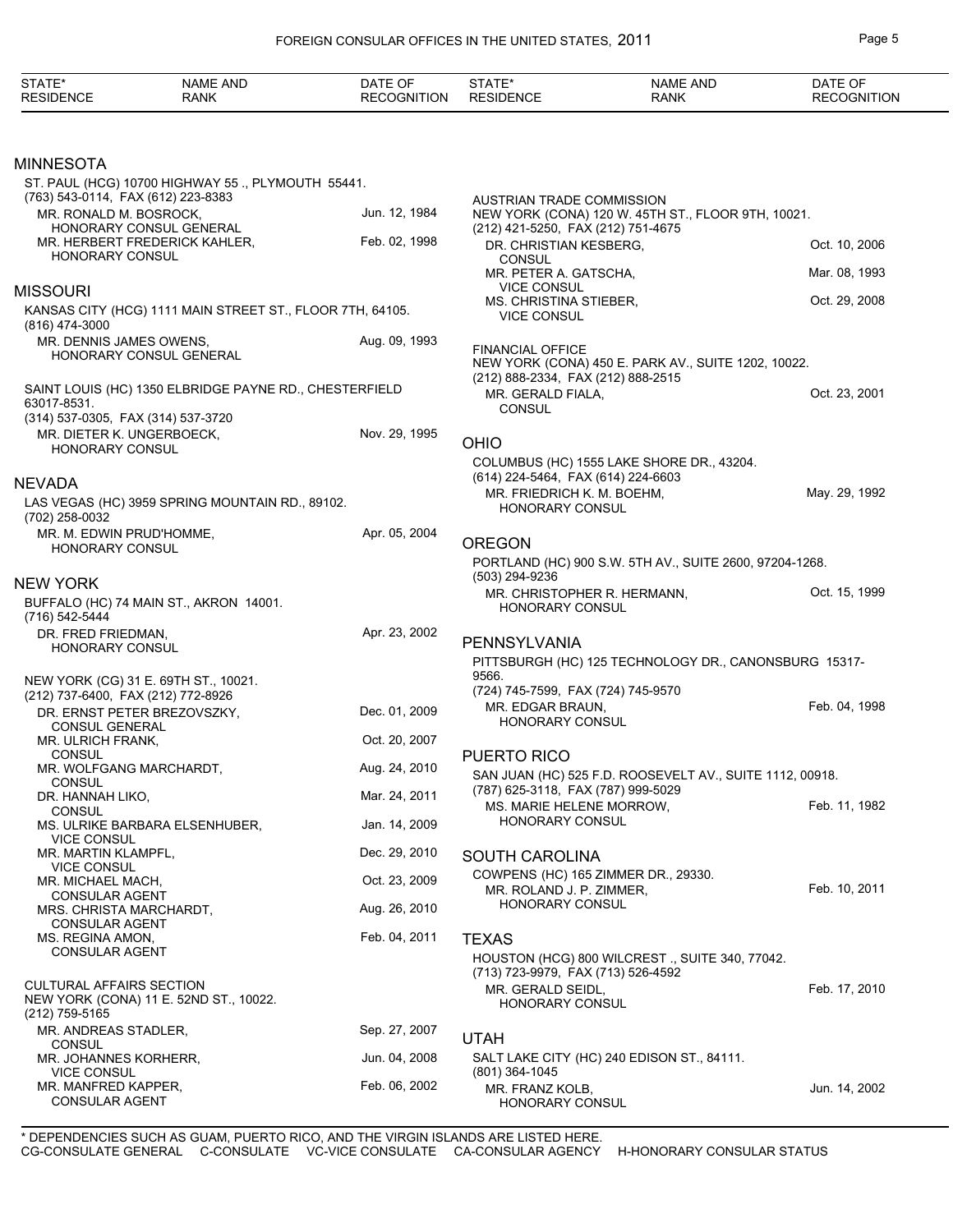#### Page 6 FOREIGN CONSULAR OFFICES IN THE UNITED STATES, 2011

| STATE*<br><b>RESIDENCE</b>                                      | <b>NAME AND</b><br><b>RANK</b>                          | DATE OF<br><b>RECOGNITION</b> | STATE*<br><b>RESIDENCE</b>                                         | <b>NAME AND</b><br><b>RANK</b>                                                         | DATE OF<br><b>RECOGNITION</b> |
|-----------------------------------------------------------------|---------------------------------------------------------|-------------------------------|--------------------------------------------------------------------|----------------------------------------------------------------------------------------|-------------------------------|
|                                                                 |                                                         |                               |                                                                    |                                                                                        |                               |
|                                                                 |                                                         |                               | <b>CONSUL</b>                                                      | MS. CHANELLE PATRICE BROWN,                                                            | Mar. 13, 2009                 |
| <b>VIRGIN ISLANDS</b>                                           |                                                         |                               | MS. JOY ANTINELLIE NEWBOLD,                                        |                                                                                        | Oct. 08, 2008                 |
| (340) 774-1100, FAX (340) 776-0342                              | ST. THOMAS (HC) PARCEL 7 ESTATE TAARNEBJERG., 00802.    |                               | <b>VICE CONSUL</b><br>MR. WAYNE WOODSIDE,                          |                                                                                        | Jun. 08, 2009                 |
| MR. JAMES HENRY HINDELS,<br>HONORARY CONSUL                     |                                                         | Mar. 01, 1999                 | <b>VICE CONSUL</b>                                                 |                                                                                        |                               |
| <b>VIRGINIA</b>                                                 |                                                         |                               | <b>GEORGIA</b>                                                     |                                                                                        |                               |
|                                                                 | RICHMOND (HC) 11904 BROOKMEADE CT., GLEN ALLEN 23060.   |                               |                                                                    | ATLANTA (CG) 2970 CLAIRMONT RD., SUITE 690, 30329.<br>MRS. KATHERINE BERNADETTE SMITH, | Jul. 01, 2009                 |
| (804) 364-8614                                                  |                                                         |                               | <b>CONSUL GENERAL</b><br>MS. SANDRA PATRICIA CAREY,                |                                                                                        | Jun. 17, 2009                 |
| MR. BERNHARD BARTA,<br>HONORARY CONSUL                          |                                                         | Oct. 28, 1999                 | <b>CONSUL</b>                                                      |                                                                                        |                               |
| <b>WASHINGTON</b>                                               |                                                         |                               | <b>NEW YORK</b>                                                    |                                                                                        |                               |
|                                                                 | SEATTLE (HC) 1823 TERRY AV., SUITE 1100, 98101.         |                               | (212) 421-6420, FAX (212) 655-5926                                 | NEW YORK (CG) 231 E. 46TH ST., 10017.                                                  |                               |
| <b>HONORARY CONSUL</b>                                          | MR. ALEXANDER WLADIMIR COCRON,                          | Dec. 20, 2010                 |                                                                    | DR. RHONDA SHEENA T. CHIPMAN JOHNSON,                                                  | Mar. 30, 2011                 |
|                                                                 | <b>AZERBAIJAN</b>                                       |                               | <b>CONSUL GENERAL</b><br>MR. PETER J. GOULANDRIS,<br><b>CONSUL</b> |                                                                                        | Mar. 01, 1994                 |
| <b>CALIFORNIA</b>                                               |                                                         |                               |                                                                    | MRS. SANDRA NAOMI MCLAUGHLIN,                                                          | Jul. 11, 2006                 |
|                                                                 | LOS ANGELES (CG) 11766 WILSHIRE BL., SUITE 1410, 90025. |                               | <b>VICE CONSUL</b>                                                 |                                                                                        |                               |
| (310) 444-9101, FAX (310) 477-4860<br>MR. ELIN EMIN SULEYMANOV, |                                                         | Mar. 14, 2006                 | <b>BAHAMAS MARITIME AUTHORITY</b>                                  | NEW YORK (CONA) 231 E. 46TH ST., 10017.                                                |                               |
| <b>CONSUL GENERAL</b>                                           |                                                         | Jul. 27, 2010                 |                                                                    | MS. CHRISTINE ALICE SCAVELLA,                                                          | Nov. 17, 2004                 |
| <b>VICE CONSUL</b>                                              | MR. RAMIL KAMIL OGLU GURBANOV,                          |                               | <b>CONSUL</b>                                                      |                                                                                        |                               |
| <b>CONSULAR AGENT</b>                                           | MR. ORKHAN FAMIL OGLU RUSTAMLI,                         | Jan. 08, 2010                 |                                                                    | <b>BAHRAIN</b>                                                                         |                               |
| MR. FARID MUSAYEV,<br><b>CONSULAR AGENT</b>                     |                                                         | Jan. 14, 2011                 | <b>CALIFORNIA</b>                                                  |                                                                                        |                               |
|                                                                 |                                                         |                               |                                                                    | SAN DIEGO (HCG) 1101 FIRST ST., SUITE 302, CORONADO 92118.                             |                               |
| <b>DISTRICT OF COLUMBIA</b>                                     |                                                         |                               | (619) 437-0044, FAX (619) 437-0066                                 |                                                                                        | Dec. 13, 1993                 |
| (202) 337-3500, FAX (202) 337-5911                              | WASHINGTON (CHN) 2741 34TH ST., NW, 20008.              |                               | MR. CHARLES W. HOSTLER,                                            | HONORARY CONSUL GENERAL                                                                |                               |
| <b>NEW MEXICO</b>                                               |                                                         |                               | <b>NEW YORK</b>                                                    |                                                                                        |                               |
|                                                                 | SANTA FE (HC) 2220 WILDERNESS MEADOW RD., 87505.        |                               | (212) 223-6200, FAX (212) 319-0687                                 | NEW YORK (CG) 44TH ST., E, FLOOR 25TH, 10017.                                          |                               |
| HONORARY CONSUL                                                 | MR. EMMIT RICHARD ART MCHAFFIE,                         | Sep. 14, 2010                 |                                                                    |                                                                                        |                               |
|                                                                 |                                                         |                               |                                                                    | <b>BANGLADESH</b>                                                                      |                               |
|                                                                 | <b>BAHAMAS</b>                                          |                               | <b>CALIFORNIA</b>                                                  |                                                                                        |                               |
| <b>DISTRICT OF COLUMBIA</b>                                     |                                                         |                               |                                                                    | LOS ANGELES (CG) 4201 WILSHIRE BL., SUITE 605, 90010.                                  |                               |
| (202) 319-2660, FAX (202) 319-2668                              | WASHINGTON (CHN) 2220 MASSACHUSETTS AV., NW, 20008.     |                               | (323) 932-0100, FAX (323) 932-9703                                 | MR. MUHAMMAD ENAYET HOSSAIN,                                                           | Oct. 07, 2009                 |
|                                                                 | MRS. MONIQUE DENEAN VANDERPOOL,                         | Apr. 28, 2009                 | <b>CONSUL GENERAL</b><br>MR. SHAMIM AHMED,                         |                                                                                        | Nov. 05, 2007                 |
| <b>CONSUL</b><br>MS. BRIDGET MCKAY,                             |                                                         | Nov. 03, 2008                 | <b>VICE CONSUL</b>                                                 |                                                                                        |                               |
| <b>VICE CONSUL</b><br>MS. KIMBERLEY ELIZABETH LAM,              |                                                         | Dec. 08, 2010                 | <b>HAWAII</b>                                                      |                                                                                        |                               |
| <b>VICE CONSUL</b>                                              |                                                         |                               |                                                                    | HONOLULU (HCG) 3785 OLD PALI RD., 96817.                                               |                               |
|                                                                 |                                                         |                               | (808) 521-5353                                                     |                                                                                        |                               |
| <b>FLORIDA</b>                                                  | MIAMI (CG) 25 S.E. 2ND AV., SUITE 818, 33131.           |                               | MR. RAYMOND Y. HO,                                                 | HONORARY CONSUL GENERAL                                                                | Jan. 28, 1988                 |
| (305) 373-6295, FAX (305) 373-6312                              |                                                         |                               |                                                                    |                                                                                        |                               |
| MS. RHODA MAE JACKSON,<br><b>CONSUL GENERAL</b>                 |                                                         | Feb. 02, 2011                 |                                                                    |                                                                                        |                               |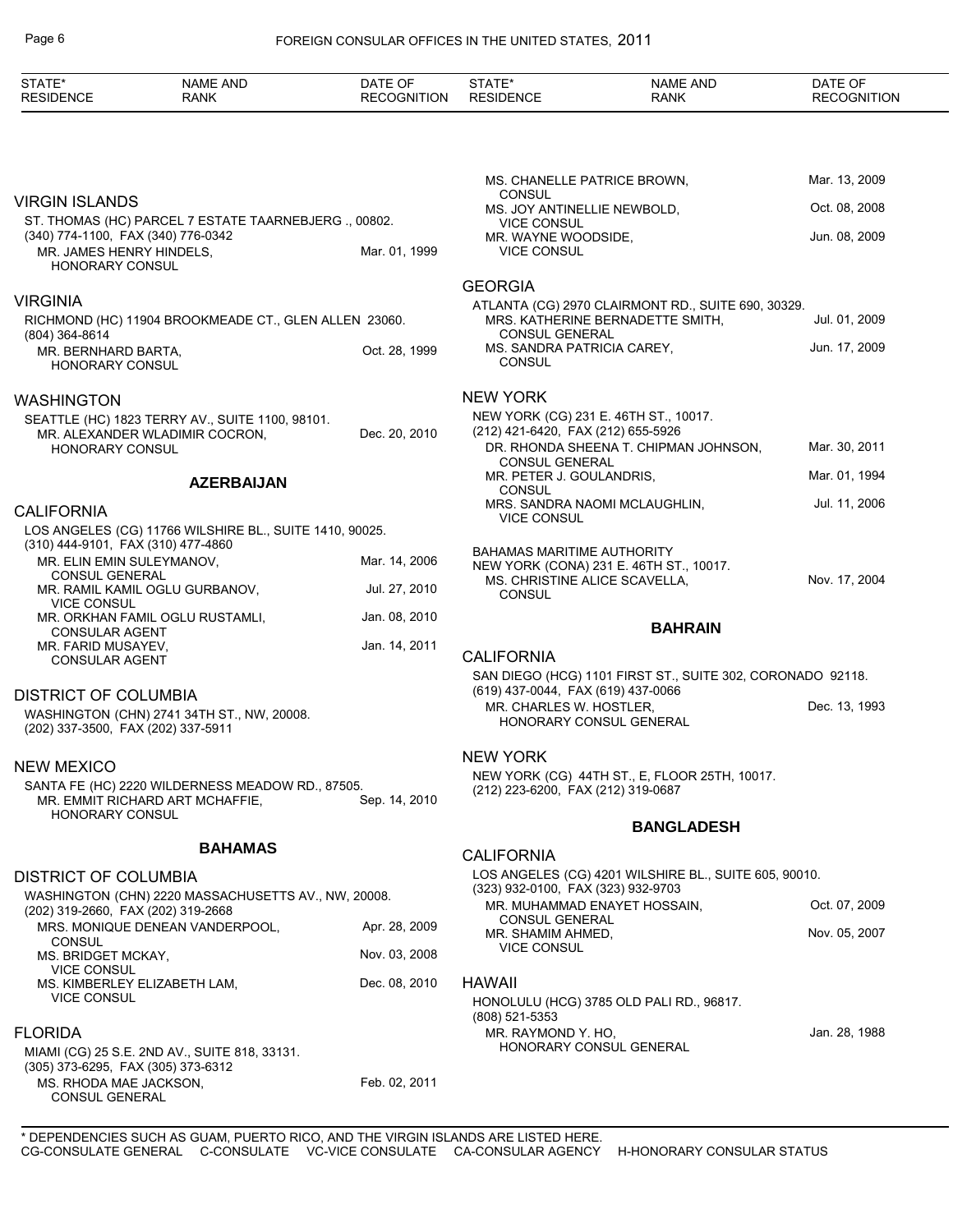| STATE*<br><b>RESIDENCE</b>                         | <b>NAME AND</b><br><b>RANK</b>                              | DATE OF<br><b>RECOGNITION</b> | STATE*<br><b>RESIDENCE</b>                             | <b>NAME AND</b><br><b>RANK</b>                           | DATE OF<br><b>RECOGNITION</b> |
|----------------------------------------------------|-------------------------------------------------------------|-------------------------------|--------------------------------------------------------|----------------------------------------------------------|-------------------------------|
|                                                    |                                                             |                               |                                                        |                                                          |                               |
| LOUISIANA                                          |                                                             |                               |                                                        |                                                          |                               |
| $(504) 586 - 8300$                                 | NEW ORLEANS (HCG) 321 ST. CHARLES AV., 70130.               |                               | <b>VICE CONSUL</b>                                     | MS. DONNA CHRISTINE A. STRAKER,                          | May. 03, 2010                 |
|                                                    | MR. THOMAS BLAISE COLEMAN,<br>HONORARY CONSUL GENERAL       | Oct. 26, 1988                 | <b>GEORGIA</b>                                         |                                                          |                               |
| NEW YORK                                           |                                                             |                               | (404) 365-8353, FAX (404) 365-8354                     | ATLANTA (HC) 4160 GLEN DEVON DR., NW, 30327.             |                               |
| (212) 599-6767, FAX (212) 682-9211                 | NEW YORK (CG) 211 E. 43RD ST., SUITE 502, 10017.            |                               | DR. EDWARD A. LAYNE.<br>HONORARY CONSUL                |                                                          | Aug. 02, 1993                 |
|                                                    | MR. SHABBIR AHMAD CHOWDHURY,                                | Mar. 04, 2011                 |                                                        |                                                          |                               |
| <b>CONSUL GENERAL</b>                              | MRS. CHOWDHURY SULTANA PERVEEN,                             | Sep. 02, 2009                 | <b>ILLINOIS</b>                                        |                                                          |                               |
| <b>CONSUL</b><br>MR. MD SHAHEDUL ISLAM,            |                                                             | Mar. 21, 2011                 | (773) 667-5963, FAX (773) 667-5964                     | CHICAGO (HC) 6700 S. OGLESBY AV., SUITE 1603, 60649.     |                               |
| <b>CONSUL</b>                                      |                                                             |                               | MR. ANDRE RICHARDSON KING,<br>HONORARY CONSUL          |                                                          | Oct. 01, 1974                 |
| TEXAS                                              |                                                             |                               | <b>KENTUCKY</b>                                        |                                                          |                               |
| (713) 621-8462                                     | HOUSTON (HCG) 35 N. WYNDEN DR., 77056.                      |                               |                                                        | LOUISVILLE (HC) 3518 SORRENTO AV., 40241.                |                               |
| MR. EDWARD J., JR HUDSON,                          | HONORARY CONSUL GENERAL                                     | Oct. 16, 1996                 | (502) 852-0574                                         | MR. BERNARD JAMES STRENECKY,                             | Mar. 28, 1997                 |
|                                                    |                                                             |                               | HONORARY CONSUL                                        |                                                          |                               |
|                                                    | <b>BARBADOS</b>                                             |                               | <b>LOUISIANA</b>                                       |                                                          |                               |
| CALIFORNIA                                         |                                                             |                               | (504) 586-1979                                         | NEW ORLEANS (HC) 321 ST. CHARLES AV., FLOOR 10TH, 70130. |                               |
| (213) 380-2198, FAX (213) 384-2763                 | LOS ANGELES (CON) 3440 WILSHIRE BL., SUITE 1207, 90010.     |                               | MR. PETER DEE COLEMAN,<br>HONORARY CONSUL              |                                                          | Jan. 29, 1985                 |
|                                                    | SAN FRANCISCO (HC) 442 POST ST., SUITE 800, 94102.          |                               |                                                        |                                                          |                               |
| (415) 421-8789<br>MR. GERALD B. LEVINE,            |                                                             | Jan. 13, 1983                 | <b>MICHIGAN</b>                                        | DETROIT (HC) 28111 HOOVER RD., SUITE 1A, WARREN 48093.   |                               |
| <b>HONORARY CONSUL</b>                             |                                                             |                               | (586) 751-8840, FAX (586) 751-8849<br>DR. LACEY WALKE, |                                                          | Aug. 13, 1976                 |
| COLORADO                                           |                                                             |                               | HONORARY CONSUL                                        |                                                          |                               |
| $(303)$ 466-0531                                   | DENVER (HC) 150 FAIRPLAY AV., BLOOMFIELD 80020.             |                               | <b>NEW YORK</b>                                        |                                                          |                               |
| MR. PETER KELLEY,<br>HONORARY CONSUL               |                                                             | Jan. 10, 1997                 | (212) 551-4325, FAX (212) 867-8899                     | NEW YORK (CG) 820 2ND AV., FLOOR 5TH, 10017.             |                               |
|                                                    |                                                             |                               | MR. LENNOX O'BRIEN PRICE,<br><b>CONSUL GENERAL</b>     |                                                          | Sep. 03, 2008                 |
| DISTRICT OF COLUMBIA                               | WASHINGTON (CHN) 2144 WYOMING AV., NW, 20008.               |                               |                                                        | MR. HUGHLAND ST. CLAIR ALLMAN,                           | Jun. 06, 1997                 |
| (202) 939-9200, FAX (202) 332-7467                 |                                                             |                               | CONSUL<br>CONSUL                                       | MR. ANDRE LESLIE L. PADMORE,                             | Oct. 17, 2008                 |
| <b>FLORIDA</b>                                     |                                                             |                               | MR. ADRIAN RICARDO SEALY,                              |                                                          | Feb. 26, 2009                 |
| 33134.                                             | MIAMI (CG) 2121 PONCE DE LEON BL., SUITE 1300, CORAL GABLES |                               | CONSUL<br><b>VICE CONSUL</b>                           | MR. COLTON S. CUMBERBATCH,                               | Mar. 29, 1994                 |
| (786) 515-1201, FAX (305) 567-2844                 |                                                             |                               |                                                        | MS. CLAUDETTE VERONICA WALCOTT,                          | Sep. 04, 2002                 |
| MR. COLIN SEIFERT MAYERS,<br><b>CONSUL GENERAL</b> |                                                             | Oct. 16, 2009                 | <b>VICE CONSUL</b><br>MR. PETER MAYERS,                |                                                          | May. 04, 2007                 |
|                                                    | MR. PHILIP HENDERSON ST. HILL,<br>DEPUTY CONSUL GENERAL     | Sep. 28, 2006                 | <b>VICE CONSUL</b><br>MR. EUSI AMOI SKEETE,            |                                                          | Jan. 08, 2010                 |
| <b>CONSUL</b>                                      | MR. URBAN GARFIELD CUMBERBATCH,                             | Jul. 28, 2003                 | <b>VICE CONSUL</b>                                     |                                                          |                               |
| <b>CONSUL</b>                                      | MR. GEORGE WINSTON MAYERS,                                  | Nov. 05, 2008                 | <b>VICE CONSUL</b>                                     | MS. ANDREA MICHELLE FRANKLIN,                            | Apr. 30, 2010                 |
| MS. RESA ANDREA LAYNE,<br><b>CONSUL</b>            |                                                             | Apr. 07, 2009                 | <b>OREGON</b>                                          |                                                          |                               |
| MS. MARCIA PATRICIA DRAKES,<br><b>VICE CONSUL</b>  |                                                             | Nov. 29, 1999                 | 97222.<br>(503) 659-0283                               | PORTLAND (HC) 10202 S.E. 32ND AV., SUITE 601, MILWAUKIE  |                               |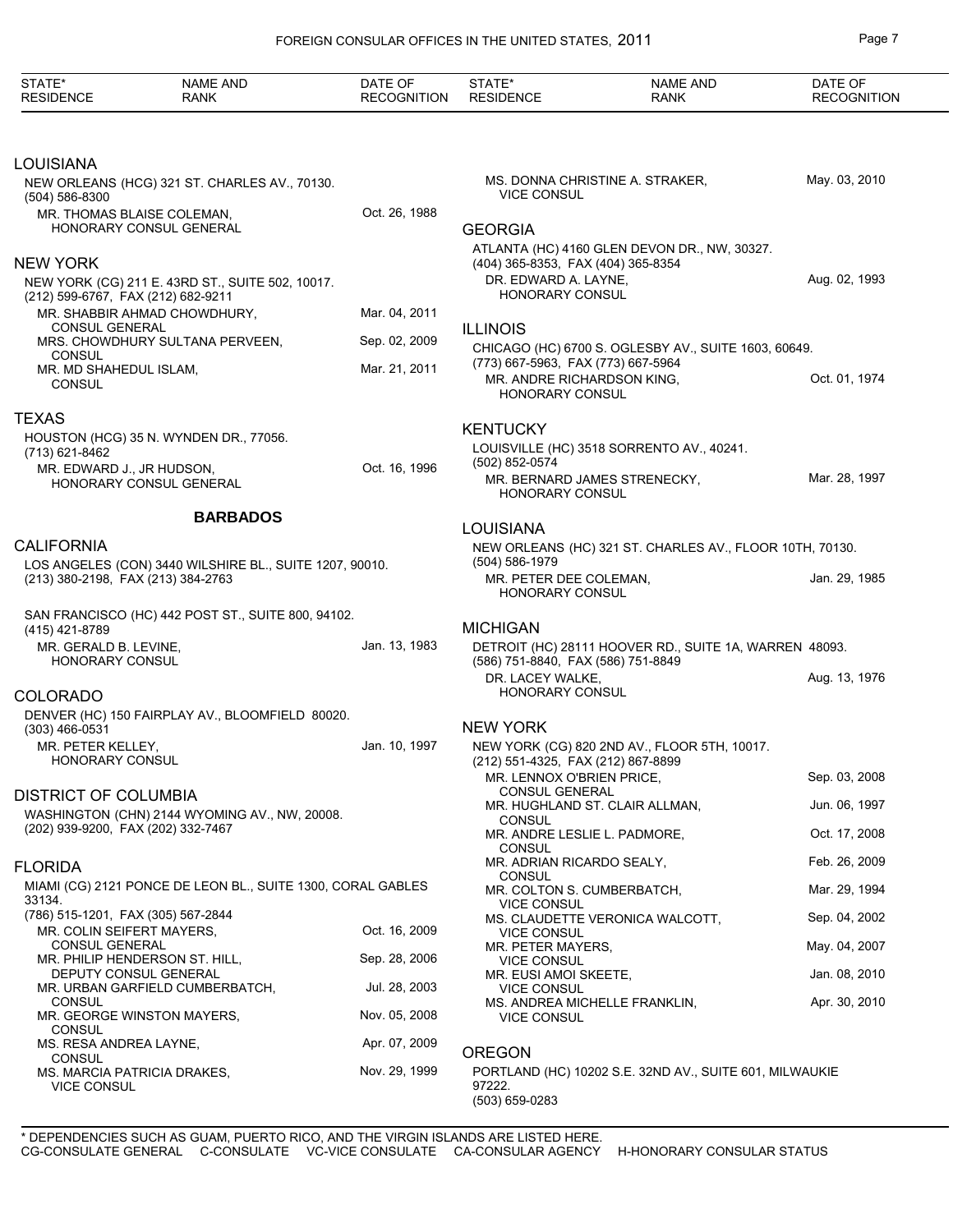#### Page 8 FOREIGN CONSULAR OFFICES IN THE UNITED STATES, 2011

| STATE*<br><b>RESIDENCE</b>                                                         | <b>NAME AND</b><br><b>RANK</b>                            | DATE OF<br><b>RECOGNITION</b> | STATE*<br><b>RESIDENCE</b>                                              | <b>NAME AND</b><br><b>RANK</b>                                                     | DATE OF<br><b>RECOGNITION</b>  |
|------------------------------------------------------------------------------------|-----------------------------------------------------------|-------------------------------|-------------------------------------------------------------------------|------------------------------------------------------------------------------------|--------------------------------|
|                                                                                    |                                                           |                               |                                                                         |                                                                                    |                                |
| HONORARY CONSUL                                                                    | MR. HAROLD DESMOND JOHNSON,                               | Feb. 10, 1982                 | (415) 861-9910, FAX (415) 861-9801                                      | SAN FRANCISCO (HC) 1663 MISSION ST., SUITE 400, 94103.                             |                                |
| <b>SOUTH CAROLINA</b>                                                              |                                                           |                               | MRS. RITA M. BRAL,<br><b>HONORARY CONSUL</b>                            |                                                                                    | Jan. 26, 1993                  |
| (843) 571-4165                                                                     | CHARLESTON (HC) 1320 MARVIN AV., 29407.                   |                               | <b>COLORADO</b>                                                         |                                                                                    |                                |
| MRS. RHODA ADINA GREEN,<br><b>HONORARY CONSUL</b>                                  |                                                           | Mar. 10, 2008                 | (303) 295-9703, FAX (303) 295-9701                                      | DENVER (HC) 1900 WAZEE ST., SUITE 300, 80202.                                      |                                |
|                                                                                    |                                                           |                               | MR. FRANK J. SCHUCHAT,                                                  |                                                                                    | Dec. 03, 1998                  |
| <b>TEXAS</b><br>(832) 725-5566                                                     | SUGAR LAND (HC) 3027 SLEEPY HOLLOW DR., 77479.            |                               | HONORARY CONSUL<br>HONORARY VICE CONSUL                                 | MR. MICHEL ALBERT REYNDERS,                                                        | Dec. 29, 1986                  |
| DR. LOUIS A. BROWNE,<br><b>HONORARY CONSUL</b>                                     |                                                           | Aug. 05, 2004                 | <b>CONNECTICUT</b>                                                      |                                                                                    |                                |
|                                                                                    | <b>BELARUS</b>                                            |                               | <b>HONORARY CONSUL</b>                                                  | GREENWICH (HC) 2 GREENWICH OFFICE PARK UN., 06831.<br>MR. FRANCOIS M. DE VISSCHER, | Nov. 26, 2008                  |
| <b>DISTRICT OF COLUMBIA</b>                                                        |                                                           |                               |                                                                         |                                                                                    |                                |
| (202) 986-1604, FAX (202) 986-1805<br>MR. RUSLAN VARANKOV,                         | WASHINGTON (CHN) 1619 NEW HAMPSHIRE AV., NW, 20009.       | Aug. 19, 2009                 | <b>DISTRICT OF COLUMBIA</b><br>(202) 333-6900, FAX (202) 333-3079       | WASHINGTON (CHN) 3330 GARFIELD ST., NW, 20008.                                     |                                |
| <b>CONSUL</b>                                                                      |                                                           |                               | <b>CONSUL GENERAL</b>                                                   | HIS EXCELLENCY JAN JOZEF MATTHYSEN,                                                | Feb. 10, 2009                  |
| <b>NEW YORK</b>                                                                    | NEW YORK (CG) 708 3RD AV., FLOOR 20TH, 10017.             |                               | MR. ELIE J. C. L. LOOS,<br><b>CONSUL</b>                                |                                                                                    | Sep. 07, 2007                  |
| (212) 682-5392, FAX (212) 682-5491<br>MR. DMITRY GRISHCHENKO,                      |                                                           | Nov. 24, 2008                 | <b>FLORIDA</b>                                                          |                                                                                    |                                |
| <b>CONSUL</b>                                                                      |                                                           |                               | $(305)$ 935-3762                                                        | MIAMI (HC) 100 N. BISCAYNE BL., SUITE 500, 33132.                                  |                                |
|                                                                                    | <b>BELGIUM</b>                                            |                               | MR. MANUEL MOLINA,<br><b>HONORARY CONSUL</b>                            |                                                                                    | Sep. 17, 2004                  |
| <b>ALASKA</b>                                                                      |                                                           |                               |                                                                         |                                                                                    |                                |
|                                                                                    | ANCHORAGE (HC) 1031 W. 4TH AV., SUITE 400, 99510-7502.    |                               | <b>GEORGIA</b>                                                          |                                                                                    |                                |
| (907) 276-5617, FAX (907) 257-6394<br>MR. CARL F. BRADY.<br><b>HONORARY CONSUL</b> |                                                           | Feb. 05, 1991                 | (404) 659-2150, FAX (404) 659-8474                                      | ATLANTA (CG) 230 PEACHTREE ST., NW, SUITE 2710, 30303.                             |                                |
|                                                                                    |                                                           |                               | MR. BENOIT T. STANDAERT,<br><b>CONSUL GENERAL</b>                       |                                                                                    | May. 10, 2010<br>Nov. 16, 2006 |
| <b>ARIZONA</b>                                                                     | PHOENIX (HC) 2944 N. 44TH ST., SUITE 200, 85018.          |                               | <b>CONSULAR AGENT</b>                                                   | MR. LUDWIG S. M. VAN DEN BOSSCHE,                                                  |                                |
| (602) 852-3870, FAX (602) 852-3878<br>MR. REGINALD WINSSINGER.                     |                                                           | Dec. 09, 1991                 | <b>HAWAII</b>                                                           |                                                                                    |                                |
| <b>HONORARY CONSUL</b>                                                             |                                                           |                               | (808) 535-1420                                                          | HONOLULU (HC) 707 RICHARDS ST., SUITE 600, 96813.                                  |                                |
| <b>CALIFORNIA</b>                                                                  |                                                           |                               | MR. JEFFREY DANIEL LAU,<br><b>HONORARY CONSUL</b>                       |                                                                                    | Nov. 16, 2000                  |
| (323) 857-1244, FAX (323) 936-2564                                                 | LOS ANGELES (CG) 6100 WILSHIRE BL., W, FLOOR 12TH, 90048. |                               |                                                                         |                                                                                    |                                |
| MR. GEERT CRIEL,<br><b>CONSUL GENERAL</b>                                          |                                                           | Aug. 05, 2008                 | <b>ILLINOIS</b>                                                         | CHICAGO (HC) 1713 W. BEACH AV., 60622.                                             |                                |
| MR. PASCAL FAIDHERBE,<br><b>CONSUL</b>                                             |                                                           | Oct. 02, 2007                 | (773) 342-6884                                                          | MR. PAUL MICHEL VAN HALTEREN,                                                      | Oct. 21, 2004                  |
| <b>CONSULAR AGENT</b>                                                              | MS. ANTONIA HENDRIKA M. VAN DE VYVER,                     | Nov. 04, 2009                 | <b>HONORARY CONSUL</b>                                                  |                                                                                    |                                |
| (619) 942-1660                                                                     | SAN DIEGO (HC) P.O. BOX 130051, CARLSBAD 92013-0051.      |                               | MOLINE (HC) 4101 60TH ST., 61265.<br>(309) 743-1856, FAX (309) 736-9460 |                                                                                    |                                |
| <b>HONORARY CONSUL</b>                                                             | MR. PATRICK JOHN SEBRECHTS,                               | Aug. 02, 1990                 | MR. PATRICK A. VAN NEVEL,<br><b>HONORARY CONSUL</b>                     |                                                                                    | May. 23, 2003                  |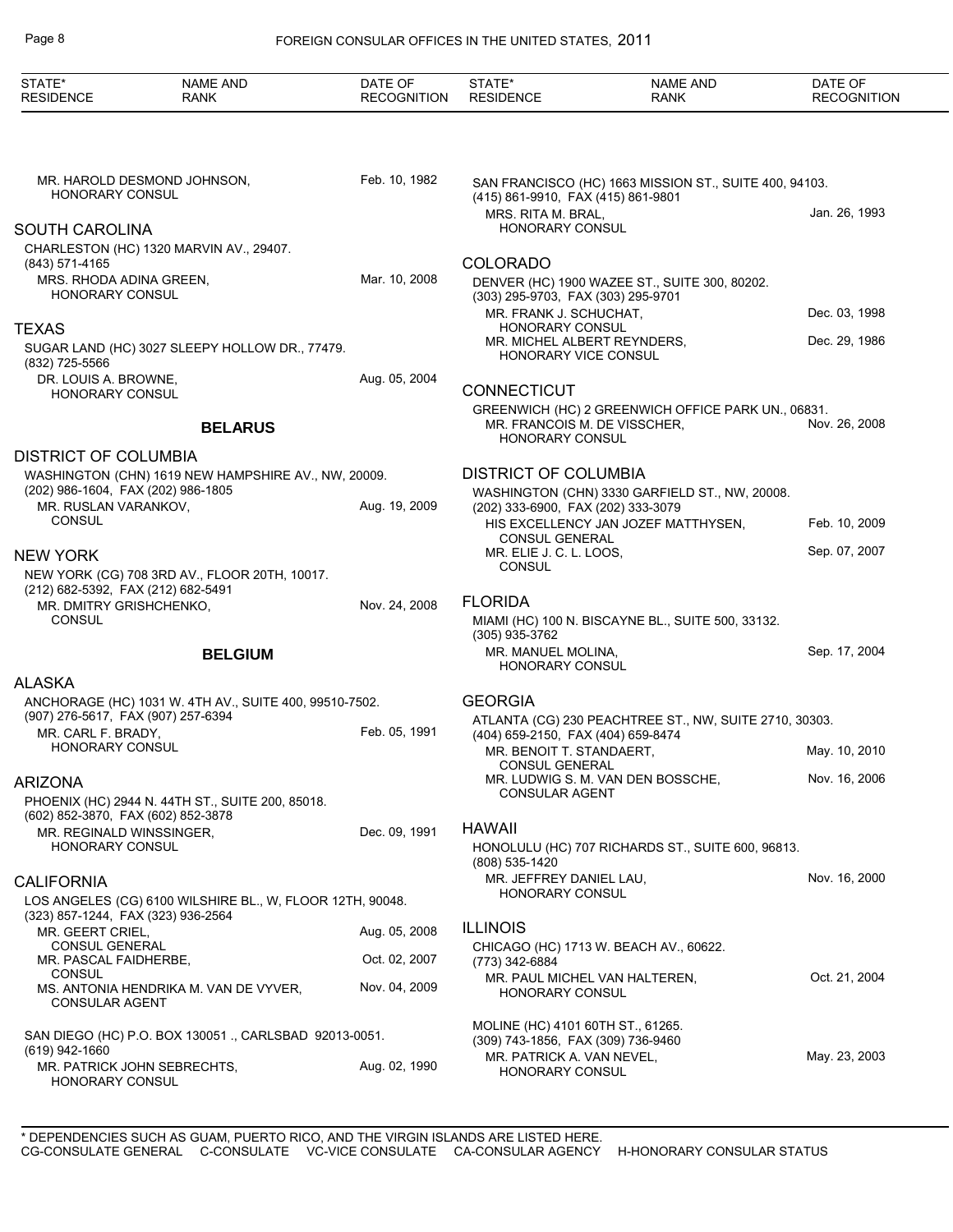| STATE*<br><b>RESIDENCE</b>                                                           | <b>NAME AND</b><br><b>RANK</b>                             | DATE OF<br><b>RECOGNITION</b> | STATE*<br><b>RESIDENCE</b>                                            | <b>NAME AND</b><br><b>RANK</b>                          | DATE OF<br><b>RECOGNITION</b> |
|--------------------------------------------------------------------------------------|------------------------------------------------------------|-------------------------------|-----------------------------------------------------------------------|---------------------------------------------------------|-------------------------------|
|                                                                                      |                                                            |                               |                                                                       |                                                         |                               |
| KANSAS                                                                               |                                                            |                               |                                                                       |                                                         |                               |
| $(913)$ 362-5039                                                                     | KANSAS CITY (HC) 2301 ARNO RD., PRAIRIE VILLAGE 66208.     |                               | <b>CONSULAR AGENT</b>                                                 | MR. KRISTIAAN MARIA JOHAN DIERCKX,                      | May. 12, 2012                 |
| MR. DAVID L. BARBER,<br>HONORARY CONSUL                                              |                                                            | May. 23, 2003                 | (516) 371-2323                                                        | NEW YORK (HC) 41 CAUSEWAY UN., LAWRENCE 11559.          |                               |
| KENTUCKY<br>(502) 584-8583, FAX (502) 584-1826                                       | LOUISVILLE (HC) 1009 S. 4TH ST., 40203.                    |                               | MR. ISRAEL SINGER,<br><b>HONORARY CONSUL</b>                          |                                                         | Oct. 26, 2004                 |
| MR. ALFRED JOHN WELSH,<br>HONORARY CONSUL                                            |                                                            | Jun. 20, 1983                 | <b>OHIO</b><br>(513) 352-6627                                         | CINCINNATI (HC) 312 WALNUT ST., SUITE 1400, 45202.      |                               |
| LOUISIANA                                                                            |                                                            |                               | MR. PAUL ALLAER,                                                      |                                                         | Jun. 19, 1997                 |
| (504) 581-3234                                                                       | NEW ORLEANS (HC) 701 POYDRAS ST., SUITE 4500, 70139.       |                               | <b>HONORARY CONSUL</b>                                                |                                                         |                               |
|                                                                                      | MR. ROLAND MANIL, JR VANDENWEGHE,                          | Apr. 10, 2002                 | <b>OREGON</b>                                                         |                                                         |                               |
| <b>HONORARY CONSUL</b>                                                               |                                                            |                               | (503) 226-2121, FAX (503) 226-9636                                    | PORTLAND (HC) 1024 S.W. MYRTLE DR., 97201.              |                               |
| MARYLAND                                                                             | BALTIMORE (HC) 799 CROMWELL PARK DR., SUITE A, GLEN BURNIE |                               | MR. JOHN H. HERMAN,<br><b>HONORARY CONSUL</b>                         |                                                         | Jun. 16, 1994                 |
| 21061.                                                                               |                                                            |                               | PENNSYLVANIA                                                          |                                                         |                               |
| (410) 863-0255, FAX (410) 863-1377<br>MR. LOUIS G. CONNOR.<br><b>HONORARY CONSUL</b> |                                                            | Mar. 23, 1994                 | (215) 963-5092                                                        | PHILADELPHIA (HC) 1701 MARKET ST., 19103.               |                               |
| MASSACHUSETTS                                                                        |                                                            |                               | <b>HONORARY CONSUL</b>                                                | MR. STEPHEN ANTHONY JANNETTA,                           | Apr. 19, 2007                 |
| BOSTON (HC) 1 LINCOLN ST., 02111.                                                    |                                                            |                               |                                                                       |                                                         |                               |
| (617) 664-2903<br>MR. JACQUES LONGERSTAEY,<br>HONORARY CONSUL                        |                                                            | Apr. 06, 2010                 | (412) 279-2121, FAX (412) 279-6426<br>MS. ANNE B. LACKNER,            | PITTSBURGH (HC) 800 N. BELL AV., SUITE 290, 15106.      | Apr. 04, 1988                 |
|                                                                                      |                                                            |                               | <b>HONORARY CONSUL</b>                                                |                                                         |                               |
| MICHIGAN                                                                             |                                                            |                               |                                                                       |                                                         |                               |
| <b>FARMS 48236.</b>                                                                  | BLOOMFIELD HILLS (HC) 30 EDGEMERE RD., GROSSE POINTE       |                               | <b>PUERTO RICO</b><br>00901.                                          | SAN JUAN (HC) 14 CALLE SAN SEBASTIAN., VIEJO SAN JUAN   |                               |
| $(313) 530 - 4436$<br>MR. DAVID PAUL CORNILLIE,                                      |                                                            | May. 27, 2003                 | (787) 883-2570, FAX (787) 883-3244                                    |                                                         |                               |
| HONORARY CONSUL                                                                      |                                                            |                               | MR. MICHAEL SPECTOR,<br>HONORARY CONSUL                               |                                                         | Aug. 29, 2000                 |
| MINNESOTA                                                                            |                                                            |                               |                                                                       |                                                         |                               |
| (651) 699-2528                                                                       | ST. PAUL (HC) 238 S. MISSISSIPPI BL., SAINT PAUL 55105.    |                               | <b>TEXAS</b>                                                          | FORT WORTH (HC) 6201 SOUTH FW., 76134.                  |                               |
| HONORARY CONSUL                                                                      | MRS. LYDIE JUSTINE STASSART,                               | May. 19, 2003                 | (817) 551-8389<br>DR. G. ANDRE BENS,<br><b>HONORARY CONSUL</b>        |                                                         | May. 27, 2003                 |
| NEW YORK                                                                             |                                                            |                               |                                                                       |                                                         |                               |
| 10018.                                                                               | NEW YORK (CG) 1065 AVENUE OF THE AMERICAS., FLOOR 22ND,    |                               | (713) 426-3933, FAX (713) 224-1120                                    | HOUSTON (HC) 2009 LUBBOCK ST., 77007.                   |                               |
| (212) 586-5110, FAX (212) 582-9657                                                   |                                                            |                               | MR. JACQUES E. BOUCHEZ,                                               |                                                         | May. 27, 2003                 |
| <b>CONSUL GENERAL</b>                                                                | MR. HERMAN JOZEF PORTOCARERO,                              | Sep. 24, 2008                 | <b>HONORARY CONSUL</b><br>MS. CARINE L. LION,<br>HONORARY VICE CONSUL |                                                         | Apr. 18, 2005                 |
| MR. JEAN MICHEL COLAS,                                                               | DEPUTY CONSUL GENERAL                                      | Sep. 26, 2008                 |                                                                       |                                                         |                               |
| MRS. CHANTAL J.J. BASTIN,<br><b>VICE CONSUL</b>                                      |                                                            | Feb. 12, 2008                 | (210) 271-8820, FAX (210) 225-1951                                    | SAN ANTONIO (HC) 106 S. ST. MARY ST., SUITE 200, 78205. |                               |
| MRS. EDITH MAYEUX,<br><b>CONSULAR AGENT</b>                                          |                                                            | Sep. 26, 2006                 | MR. ROBERT P. BRAUBACH,<br><b>HONORARY CONSUL</b>                     |                                                         | Jun. 12, 1991                 |
| MR. JAN F. D. WAUTERS,<br><b>CONSULAR AGENT</b>                                      |                                                            | Oct. 20, 2007                 |                                                                       |                                                         |                               |
| <b>CONSULAR AGENT</b>                                                                | MR. MARC MEDARD ZOE STRUYVELT,                             | Dec. 02, 2009                 | <b>UTAH</b>                                                           | SALT LAKE CITY (HC) 1861 HERBERT AV., 84108.            |                               |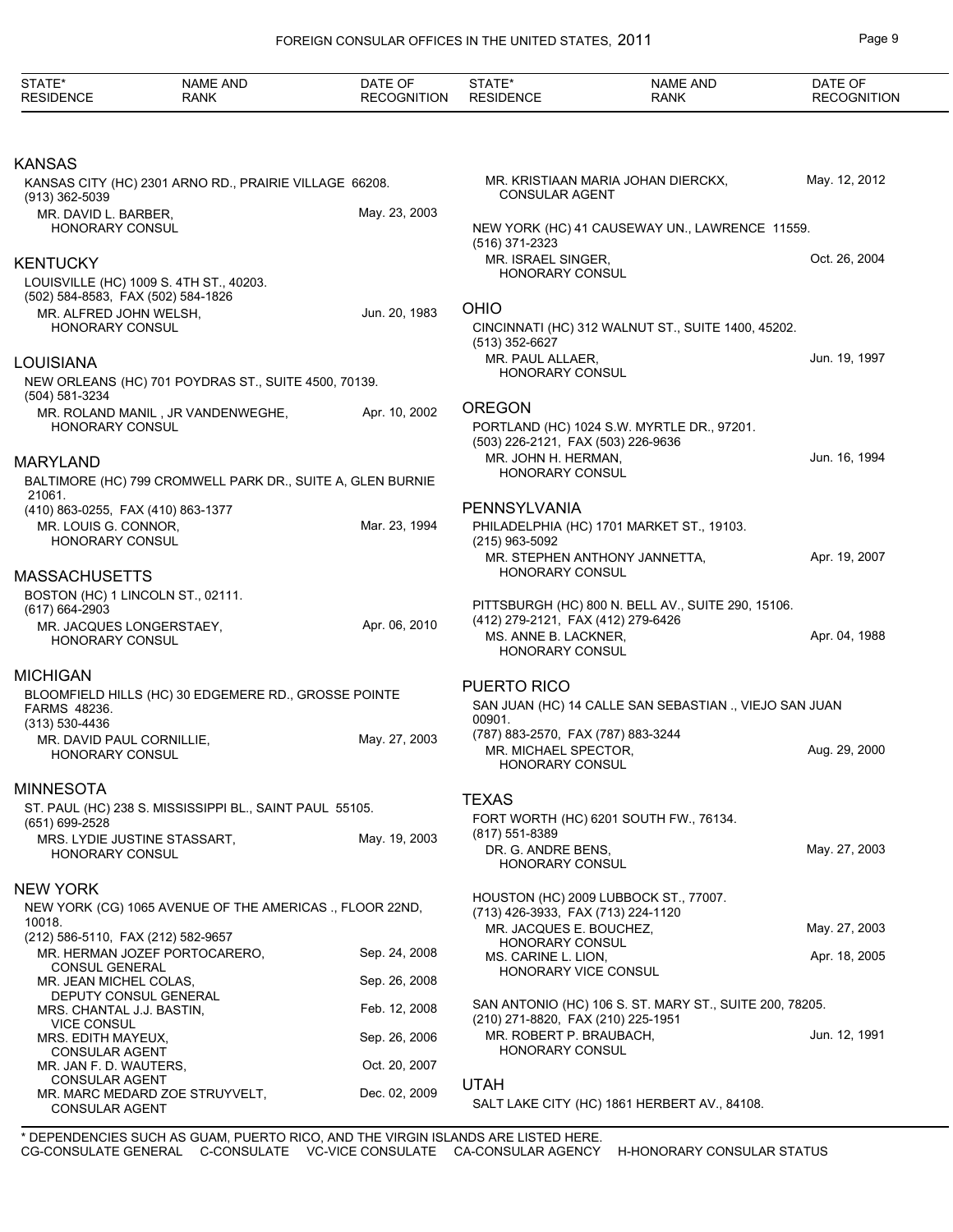| STATE*                                                        | <b>NAME AND</b>                                       | DATE OF            | STATE*                                                          | <b>NAME AND</b>                                                                                                   | DATE OF            |
|---------------------------------------------------------------|-------------------------------------------------------|--------------------|-----------------------------------------------------------------|-------------------------------------------------------------------------------------------------------------------|--------------------|
| <b>RESIDENCE</b>                                              | RANK                                                  | <b>RECOGNITION</b> | <b>RESIDENCE</b>                                                | <b>RANK</b>                                                                                                       | <b>RECOGNITION</b> |
|                                                               |                                                       |                    |                                                                 |                                                                                                                   |                    |
| MR. PATRICK MARCEL DIDIER,<br><b>HONORARY CONSUL</b>          |                                                       | Aug. 13, 2008      | MR. EUGENE MICHAEL VERDU,<br>HONORARY CONSUL                    |                                                                                                                   | Oct. 02, 1995      |
| <b>VIRGINIA</b>                                               | NORFOLK (HC) 1023-K LASKIN RD., VIRGINIA BEACH 23451. |                    | MS. DEBBIE M. SCHELL,                                           | DES PLAINES (HCA) 780 LEE ST., SUITE 102, 60016.                                                                  | Feb. 02, 2009      |
| (757) 422-5571, FAX (757) 491-1845<br>MRS. MIA S. LANESE,     |                                                       | Jul. 16, 1987      |                                                                 | HONORARY CONSULAR AGENT                                                                                           |                    |
| <b>HONORARY CONSUL</b>                                        |                                                       |                    | LOUISIANA                                                       | NEW ORLEANS (HCA) 328 TERRY PW., GRETNA 70056.                                                                    |                    |
| <b>WASHINGTON</b>                                             |                                                       |                    | MR. EDMUND E. WRIGHT,                                           | HONORARY CONSULAR AGENT                                                                                           | Feb. 02, 2009      |
| (206) 728-5145, FAX (206) 282-9544                            | SEATTLE (HC) 2200 ALASKAN WA., SUITE 470, 98121.      |                    |                                                                 |                                                                                                                   |                    |
| <b>HONORARY CONSUL</b>                                        | MR. HERBERT RONALD MASNIK.                            | Dec. 21, 1981      | <b>MICHIGAN</b>                                                 | DETROIT (HC) 24984 GLEN ORCHARD DR., FARMINGTON HILLS                                                             |                    |
|                                                               |                                                       |                    | 48336-1732.<br>(810) 477-8768                                   |                                                                                                                   |                    |
| <b>WISCONSIN</b>                                              | MILWAUKEE (HC) 555 E. WELLS ST., SUITE 1900, 53202.   |                    | DR. LENNOX A. PIKE,<br>HONORARY CONSUL                          |                                                                                                                   | May. 10, 1991      |
| <b>HONORARY CONSUL</b>                                        | MS. ELISABETH TOWNSEND BRIDGE.                        | Apr. 18, 2008      |                                                                 |                                                                                                                   |                    |
|                                                               |                                                       |                    | <b>NEVADA</b>                                                   | LAS VEGAS (HC) 4300 RIDGECREST DR., 89121.                                                                        |                    |
|                                                               | <b>BELIZE</b>                                         |                    | (702) 451-8444                                                  |                                                                                                                   |                    |
| <b>CALIFORNIA</b>                                             | LOS ANGELES (CG) 4801 WILSHIRE BL., SUITE 250, 90010. |                    | HONORARY CONSUL                                                 | SIR LONNIE LEE, MD HAMMARGREN,                                                                                    | Aug. 27, 2002      |
| (323) 634-9900, FAX (323) 634-9903<br>MR. ROLAND HENRY YORKE, |                                                       | Jul. 28, 2008      | <b>NORTH CAROLINA</b>                                           |                                                                                                                   |                    |
| <b>CONSUL GENERAL</b><br>MRS. IRENE WU,                       |                                                       | Jul. 03, 2003      |                                                                 | WILMINGTON (HC) 1213 CULBRETH DR., 28405.                                                                         |                    |
| <b>VICE CONSUL</b><br>MRS. CAROLYN L. MCKENZIE,               |                                                       | Apr. 22, 2008      | (910) 509-7161<br>DR. EDWARD LEE, JR PAUL,                      |                                                                                                                   | Jun. 16, 2005      |
| <b>VICE CONSUL</b><br>MS. LINDA GERALDINE BROWN,              |                                                       | Dec. 20, 2010      | HONORARY CONSUL                                                 |                                                                                                                   |                    |
| <b>HONORARY CONSUL</b>                                        |                                                       |                    | <b>OHIO</b>                                                     |                                                                                                                   |                    |
|                                                               | SAN FRANCISCO (HC) 916 KEARNY ST., 94133.             |                    | (937) 226-1212, FAX (937) 226-1224                              | DAYTON (HC) 130 W. SECOND ST., SUITE 1818, 45402.                                                                 |                    |
| (415) 788-7500<br>MR. FRANCIS F. COPPOLA,                     |                                                       | Mar. 09, 1993      | MS. KAREN DENISE BRADLEY,<br>HONORARY CONSUL                    |                                                                                                                   | Mar. 28, 2001      |
| <b>HONORARY CONSUL</b>                                        |                                                       |                    | PUERTO RICO                                                     |                                                                                                                   |                    |
| DISTRICT OF COLUMBIA                                          |                                                       |                    |                                                                 | SAN JUAN (HCG) 567 RAMON GANDIA ST., HATO REY 00918.                                                              |                    |
| (202) 332-9636, FAX (202) 332-6888                            | WASHINGTON (CHN) 2535 MASSACHUSETTS AV., NW, 20008.   |                    | (809) 766-7709, FAX (809) 764-2087<br>MR. WILLIAM VINCENT BURN, |                                                                                                                   | Jul. 31, 2000      |
| MS. LAUREN LAVERNE QUIROS.<br><b>CONSUL</b>                   |                                                       | Nov. 10, 1993      |                                                                 | HONORARY CONSUL GENERAL                                                                                           |                    |
| <b>FLORIDA</b>                                                |                                                       |                    | <b>TEXAS</b>                                                    |                                                                                                                   |                    |
| MS. JANINE SYLVESTRE,                                         | CORAL GABLES (HCA) 370 MINORCA AV., 33134.            | Nov. 12, 2008      |                                                                 | DALLAS (HCA) 8035 E. R L THORTON FW., SUITE 221, 75228.<br>MR. EDWIN EISENHOWER TENCH,<br>HONORARY CONSULAR AGENT | Nov. 12, 2008      |
|                                                               | <b>HONORARY CONSULAR AGENT</b>                        |                    |                                                                 | HOUSTON (HCG) 7101 BREEN., 77086.                                                                                 |                    |
| <b>GEORGIA</b>                                                |                                                       |                    | (713) 999-4484<br>MR. HUGH DONALD MCCAIN,                       |                                                                                                                   | Sep. 17, 1997      |
| MR. JEFFREY BEECHER GRAM,<br>HONORARY CONSUL                  | ATLANTA (HC) 173 WEST WIEUCA RD., SUITE 202, 30342.   | Mar. 15, 2011      |                                                                 | HONORARY CONSUL GENERAL                                                                                           |                    |
| <b>ILLINOIS</b>                                               |                                                       |                    |                                                                 | SAN ANTONIO (HC) 7887 BROADWAY ST., 1104, 78209.<br>MR. KHALID ABDULLAH TARIQ AL MANSOUR,                         | Mar. 10, 2011      |
| (618) 235-7143, FAX (618) 235-7143                            | BELLEVILLE (HC) 1704 OLD PARK LA., SWANSEA 62226.     |                    | <b>HONORARY CONSUL</b>                                          |                                                                                                                   |                    |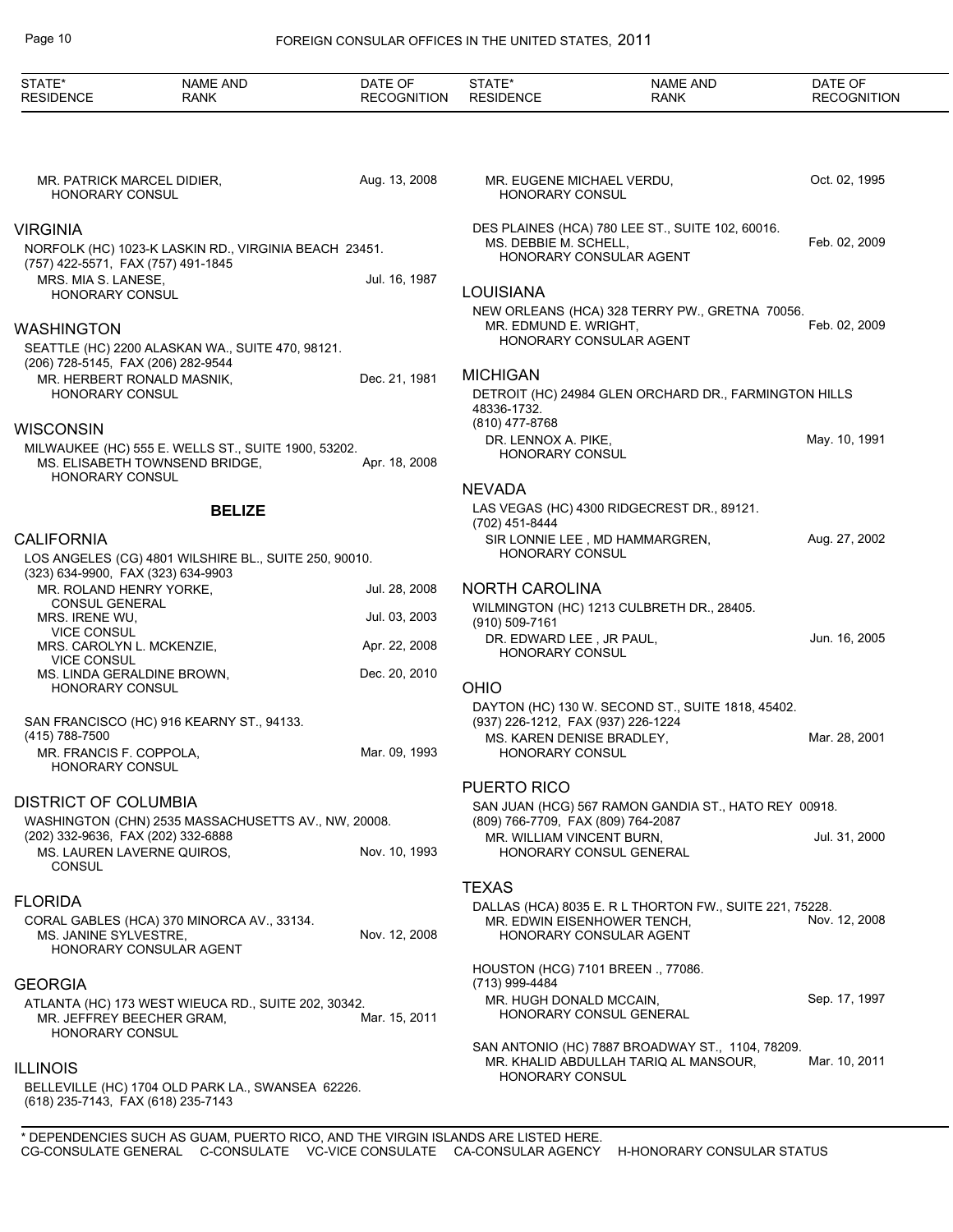| STATE*<br><b>RESIDENCE</b>                                                          | <b>NAME AND</b><br><b>RANK</b>                           | DATE OF<br><b>RECOGNITION</b> | STATE*<br><b>RESIDENCE</b>                                                                       | <b>NAME AND</b><br><b>RANK</b>                                              | DATE OF<br><b>RECOGNITION</b> |
|-------------------------------------------------------------------------------------|----------------------------------------------------------|-------------------------------|--------------------------------------------------------------------------------------------------|-----------------------------------------------------------------------------|-------------------------------|
|                                                                                     | <b>BENIN</b>                                             |                               |                                                                                                  |                                                                             |                               |
| <b>CALIFORNIA</b><br>INGLEWOOD 90301.<br>$(310)$ 641-3688<br>MR. MERVYN M. DYMALLY, | LOS ANGELES (HC) 9111 S. LA CIENEGA BL., SUITE 204,      | Nov. 23, 1993                 | <b>MINNESOTA</b><br>(763) 478-9495, FAX (763) 478-6631<br>MRS. GLORIA STEINE,<br>HONORARY CONSUL | MAPLE GROVE (HC) 18036 65TH AV., N, 55311.                                  | May. 06, 1997                 |
| <b>HONORARY CONSUL</b>                                                              |                                                          |                               | <b>NEW YORK</b>                                                                                  |                                                                             |                               |
|                                                                                     | <b>BHUTAN</b>                                            |                               | (212) 687-0530, FAX (212) 687-0532                                                               | NEW YORK (CG) 211 E. 43RD ST., SUITE 1004, 10017.                           |                               |
| <b>DISTRICT OF COLUMBIA</b>                                                         |                                                          |                               |                                                                                                  | MRS. MARIA E OSINAGA HERNANI DE AGREDA,                                     | Apr. 30, 2010                 |
| (202) 841-8656<br>DR. BRUCE WALTER BUNTING.<br><b>HONORARY CONSUL</b>               | WASHINGTON (HC) 4426 VOLTA PL., NW, 20007.               | Jan. 11, 2006                 | <b>CONSUL</b><br>MS. DEISY QUISBERT FLORES,<br><b>CONSULAR AGENT</b>                             |                                                                             | Mar. 06, 2007                 |
|                                                                                     |                                                          |                               | <b>PUERTO RICO</b>                                                                               |                                                                             |                               |
| <b>NEW YORK</b><br>(212) 826-1919, FAX (212) 826-2998                               | NEW YORK (CG) 763 UNITED NATIONS PZ., 10017.             |                               | (787) 722-5449, FAX (787) 722-8457<br><b>HONORARY CONSUL</b>                                     | SAN JUAN (HC) 1409 CALLE LUNCHETTI UN., 00907.<br>MR. HUGH ALANSON ANDREWS. | Jun. 15, 1999                 |
|                                                                                     | <b>BOLIVIA</b>                                           |                               |                                                                                                  |                                                                             |                               |
| <b>CALIFORNIA</b><br>CONSULATE GENERAL OF BOLIVIA                                   |                                                          |                               | <b>TEXAS</b>                                                                                     | HOUSTON (HCG) 800 WILCREST UN., SUITE 100, 77042.                           |                               |
| (213) 388-0475, FAX (213) 384-6272                                                  | LOS ANGELES (CG) 3701 WILSHIRE BL., SUITE 1065, 90010.   |                               | (713) 977-2344, FAX (713) 977-2362                                                               | MRS. DIANA GALINDO DE WALKER,                                               | Feb. 29, 2000                 |
| MR. MARCO CUBA MARINO,                                                              |                                                          | Nov. 28, 2007                 | MR. JUAN JOSE FRIAS,                                                                             | HONORARY CONSUL GENERAL                                                     | Aug. 14, 2003                 |
| CONSUL GENERAL                                                                      | MS. LILIAN RUZENA VILLARROEL MONTANO,                    | Mar. 18, 2008                 | <b>HONORARY CONSUL</b>                                                                           | MS. MARILYN HARRIS BAUTISTA,                                                | Aug. 14, 2003                 |
| <b>CONSUL</b><br><b>CONSULAR AGENT</b>                                              | MS. ROCIO JOSEFA ZEBALLOS SALMON,                        | Feb. 21, 2007                 | HONORARY VICE CONSUL                                                                             |                                                                             |                               |
|                                                                                     |                                                          |                               |                                                                                                  | <b>BOSNIA AND HERZEGOVINA</b>                                               |                               |
| <b>DISTRICT OF COLUMBIA</b>                                                         | WASHINGTON (CHN) 3014 MASSACHUSETTS AV., NW, 20008.      |                               | <b>DISTRICT OF COLUMBIA</b>                                                                      | WASHINGTON (CHN) 2109 E ST., NW, 20037.                                     |                               |
| (202) 483-4410, FAX (202) 328-3712                                                  | MR. JAVIER RAMIRO CUSICANQUI FORTUN,                     | Jan. 29, 2010                 | (202) 337-1500, FAX (202) 337-1502                                                               |                                                                             |                               |
| <b>CONSUL GENERAL</b><br>CONSUL                                                     | MR. MARCELO ANDRES MARTINEZ CESPEDES,                    | Jan. 14, 2010                 | <b>ILLINOIS</b>                                                                                  | CHICAGO (CG) 500 N. MICHIGAN AV., SUITE 750, 60611.                         |                               |
|                                                                                     |                                                          |                               | (312) 951-1245, FAX (312) 951-1043<br>MR. ELDIN KAJEVIC.                                         |                                                                             | Oct. 08, 2008                 |
| <b>CHANCERY ANNEX</b>                                                               | WASHINGTON (CHA) 4420 CONNECTICUT AV., SUITE 250, 20037. |                               | CONSUL GENERAL<br>MR. IGOR BASIC,                                                                |                                                                             | Jan. 15, 2010                 |
| (202) 232-4828<br><b>VICE CONSUL</b>                                                | MR. RENE EFRAIN VERDUGUEZ LINARES,                       | Aug. 06, 2007                 | CONSUL<br>MRS. DARA CRNIC BABIC,<br><b>VICE CONSUL</b>                                           |                                                                             | Dec. 15, 2010                 |
| CONSULATE OF BOLIVIA<br>(202) 232-4827, FAX (202) 232-8017                          | WASHINGTON (CHA) 1819 H ST., NW, SUITE 240, 20006.       |                               | <b>NEW YORK</b><br>(212) 751-9018, FAX (212) 751-9135                                            | NEW YORK (CG) 866 UN PLAZA, SUITE 580, 10017.                               |                               |
| <b>FLORIDA</b>                                                                      | MIAMI (CG) 700 S. ROYAL POINCIANA BL., SUITE 505, 33166. |                               |                                                                                                  | <b>BOTSWANA</b>                                                             |                               |
| (305) 358-6303, FAX (305) 358-6305                                                  | MR. ALEJANDRO CAMARA MEDRANO,                            | Jan. 08, 2011                 | <b>CALIFORNIA</b>                                                                                |                                                                             |                               |
| <b>CONSUL GENERAL</b><br>MR. MILTON PANIAGUA LEON,<br><b>CONSUL</b>                 |                                                          | Dec. 01, 2009                 | (415) 885-2733<br>MR. CHARLES L. FRANKEL,<br><b>HONORARY CONSUL</b>                              | SAN FRANCISCO (HC) 2333 OCTAVIA ST., 94109.                                 | Apr. 02, 2003                 |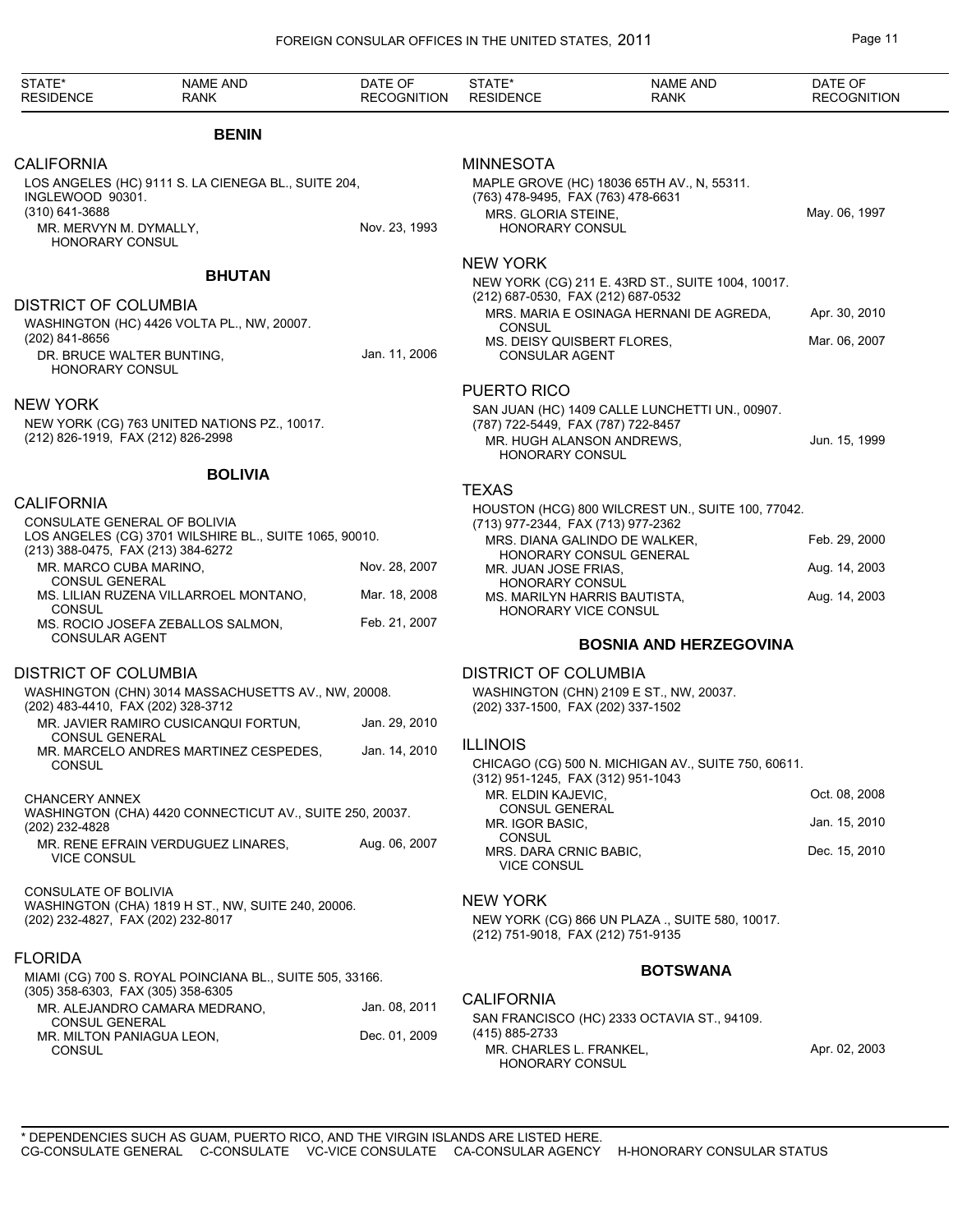| STATE*<br><b>RESIDENCE</b>                                           | <b>NAME AND</b><br>RANK                                         | DATE OF<br><b>RECOGNITION</b> | STATE*<br><b>RESIDENCE</b>                     | <b>NAME AND</b><br><b>RANK</b>                             | DATE OF<br><b>RECOGNITION</b> |
|----------------------------------------------------------------------|-----------------------------------------------------------------|-------------------------------|------------------------------------------------|------------------------------------------------------------|-------------------------------|
|                                                                      |                                                                 |                               |                                                |                                                            |                               |
| <b>GEORGIA</b>                                                       | ATLANTA (HC) 5580 QUEENSBOROUGH DR., NE, 30338.                 |                               | <b>VICE CONSUL</b>                             | MRS. FABIOLA CYPRIANO SANTIAGO,                            | May. 04, 2010                 |
| (770) 394-3303<br><b>HONORARY CONSUL</b>                             | MS. JENNIFER CECILIA JENKINS,                                   | Nov. 23, 2005                 | <b>VICE CONSUL</b>                             | MS. NORMA JULIA PFEILSTICKER RIBAS,                        | Aug. 05, 2010                 |
| <b>TEXAS</b>                                                         |                                                                 |                               | <b>CONNECTICUT</b>                             |                                                            |                               |
|                                                                      | HOUSTON (HC) 10000 MEMORIAL DR., SUITE 400, 77024.              |                               | FAX (860) 760-3139                             | HARTFORD (CG) ONE CONSTITUTION PZ., FLOOR 1ST, 06103.      |                               |
| (713) 680-1155, FAX (713) 680-8055<br>MR. STEPHEN V. VALLONE,        |                                                                 | Jan. 18, 1983                 | MR. RONALDO EDGAR DUNLOP.                      |                                                            | Aug. 27, 2009                 |
| HONORARY CONSUL                                                      |                                                                 |                               | CONSUL GENERAL<br>MR. NESTOR J., JR FORSTER,   |                                                            | Oct. 21, 2009                 |
|                                                                      | <b>BRAZIL</b>                                                   |                               | DEPUTY CONSUL GENERAL                          | MRS. MARIA THERESA D. FORSTER,                             | May. 11, 2010                 |
| <b>ALABAMA</b>                                                       |                                                                 |                               | <b>DEPUTY CONSUL GENERAL</b>                   | MS. SONIA REGINA REIS DA COSTA.                            | Feb. 24, 2010                 |
|                                                                      | BIRMINGHAM (HC) 1901 6TH AV., N, SUITE 2900, 35203.             |                               | <b>VICE CONSUL</b>                             |                                                            |                               |
| (205) 214-7321<br>MR. MICHAEL HUGH JOHNSON,                          |                                                                 | Jul. 08, 1996                 | <b>VICE CONSUL</b>                             | MR. GERALDO FERRAZ DE OLIVEIRA,                            | Oct. 20, 2010                 |
| <b>HONORARY CONSUL</b>                                               |                                                                 |                               | <b>VICE CONSUL</b>                             | MRS. ROSILANE MARIA DE PAULA,                              | Feb. 28, 2011                 |
| <b>CALIFORNIA</b>                                                    |                                                                 |                               | MISS EDNA PEREIRA LOPES,<br><b>VICE CONSUL</b> |                                                            | Mar. 17, 2011                 |
| (858) 453-8383                                                       | LA JOLLA (HC) 8047 CAMINITO MALLORCA UN., 92037.                |                               | VICE CONSUL                                    | MR. WILSON DE SOUZA ORMUNDO,                               | Mar. 17, 2011                 |
| <b>HONORARY CONSUL</b>                                               | MR. ALFREDO HENRIQUE D'ESCRAGNOLLE,                             | Sep. 14, 2010                 | <b>DISTRICT OF COLUMBIA</b>                    |                                                            |                               |
| <b>HILLS 90211.</b><br>(213) 453-1084, FAX (323) 651-1274            | LOS ANGELES (CG) 8484 WILSHIRE BL., SUITE 730,711,74, BEVERLY   |                               | (202) 238-2700, FAX (202) 238-2827             | WASHINGTON (CHN) 3006 MASSACHUSETTS AV., NW, 20008.        |                               |
|                                                                      | MR. JOSE ALFREDO GRACA LIMA,                                    | Jan. 06, 2009                 | <b>CONSULAR SECTION</b>                        | WASHINGTON (CHA) 1030 15TH ST., NW, 20005.                 |                               |
| <b>CONSUL GENERAL</b>                                                | MR. BERNARDO PARANHOS VELLOSO,                                  | Sep. 15, 2008                 | <b>CONSUL GENERAL</b>                          | MR. ALMIR FRANCO DE SA BARBUDA.                            | Dec. 19, 2008                 |
|                                                                      | DEPUTY CONSUL GENERAL<br>MR. EDUARDO DA COSTA FARIAS,           | Jan. 07, 2011                 | MR. NILO BARROSO NETO,                         |                                                            | Jul. 28, 2009                 |
|                                                                      | DEPUTY CONSUL GENERAL<br>MRS. ELLEN OSTHOFF FERREIRA DE BARROS, | Apr. 16, 2010                 | CONSUL                                         | MRS. MARIA JOSE OLIVEIRA BARBOSA,                          | May. 12, 2009                 |
| DEPUTY CONSUL                                                        |                                                                 |                               | <b>VICE CONSUL</b>                             | MR. CYRO ESPIRITO CARDOSO NETO,                            | Oct. 13, 2009                 |
| MR. ANTONIO PEREIRA,<br><b>VICE CONSUL</b>                           |                                                                 | Feb. 07, 2007                 | <b>VICE CONSUL</b>                             | MR. PAULO CESAR PAGI CHAVES,                               | Feb. 02, 2010                 |
| <b>VICE CONSUL</b>                                                   | MRS. DELMERINDA JOSE GABRIEL AIRES,                             | Nov. 20, 2007                 | <b>VICE CONSUL</b>                             |                                                            |                               |
| <b>VICE CONSUL</b>                                                   | MS. THAIS MOREIRA DE ARAUJO,                                    | Mar. 13, 2008                 | <b>CONSULAR AGENT</b>                          | MR. JOSE RAUL DA SILVA TEIXEIRA,                           | Feb. 02, 2010                 |
|                                                                      | MR. DOLIVAL DE LOBAO CARVALHO,                                  | Apr. 21, 2009                 |                                                |                                                            |                               |
| <b>VICE CONSUL</b><br><b>VICE CONSUL</b>                             | MS. LUCIANA LYRIO RIBEIRO DE SOUZA,                             | Apr. 22, 2009                 | <b>FLORIDA</b><br>33431.                       | BOCA RATON (HC) 2385 N.W. EXECUTIVE CENTER DR., SUITE 100, |                               |
|                                                                      | SAN FRANCISCO (CG) 300 MONTGOMERY ST., SUITE 900, 94104.        |                               | (561) 210-7192                                 |                                                            | Sep. 28, 2007                 |
| (415) 981-6258, FAX (415) 981-4931                                   |                                                                 |                               | MR. MOUJAN VAHDAT,<br>HONORARY CONSUL          |                                                            |                               |
| CONSUL GENERAL                                                       | MR. BERNARDO PERICAS NETO,                                      | Aug. 12, 2010                 |                                                | MIAMI (CG) 80 S.W. 8TH ST., FLOOR 26TH, 33133.             |                               |
| MR. EVALDO FREIRE,                                                   | DEPUTY CONSUL GENERAL                                           | Feb. 29, 2008                 | (305) 285-6200, FAX (305) 285-6229             |                                                            |                               |
|                                                                      | MR. ALESSANDRO SEGABINAZZI,                                     | Apr. 05, 2011                 | CONSUL GENERAL                                 | MR. LUIZ AUGUSTO DE ARAUJO CASTRO,                         | Jan. 18, 2008                 |
| DEPUTY CONSUL<br>MRS. SUZANNE REGINA SILVA,                          |                                                                 | Jun. 16, 2005                 | DEPUTY CONSUL GENERAL                          | MRS. NASSARA AZEREDO SOUZA THOME,                          | Oct. 06, 2010                 |
| <b>VICE CONSUL</b>                                                   | MRS. ELIZABETE GONCALVES DO AMARAL,                             | May. 31, 2007                 | MR. HERVELTER DE MATTOS,                       |                                                            | Nov. 07, 2003                 |
| <b>VICE CONSUL</b><br>MR. MAURO PEIXOTO ALVES,<br><b>VICE CONSUL</b> |                                                                 | Oct. 27, 2009                 | DEPUTY CONSUL<br>DEPUTY CONSUL                 | MR. CRISTIANO JOSE DE CARVALHO RABELO,                     | Oct. 06, 2010                 |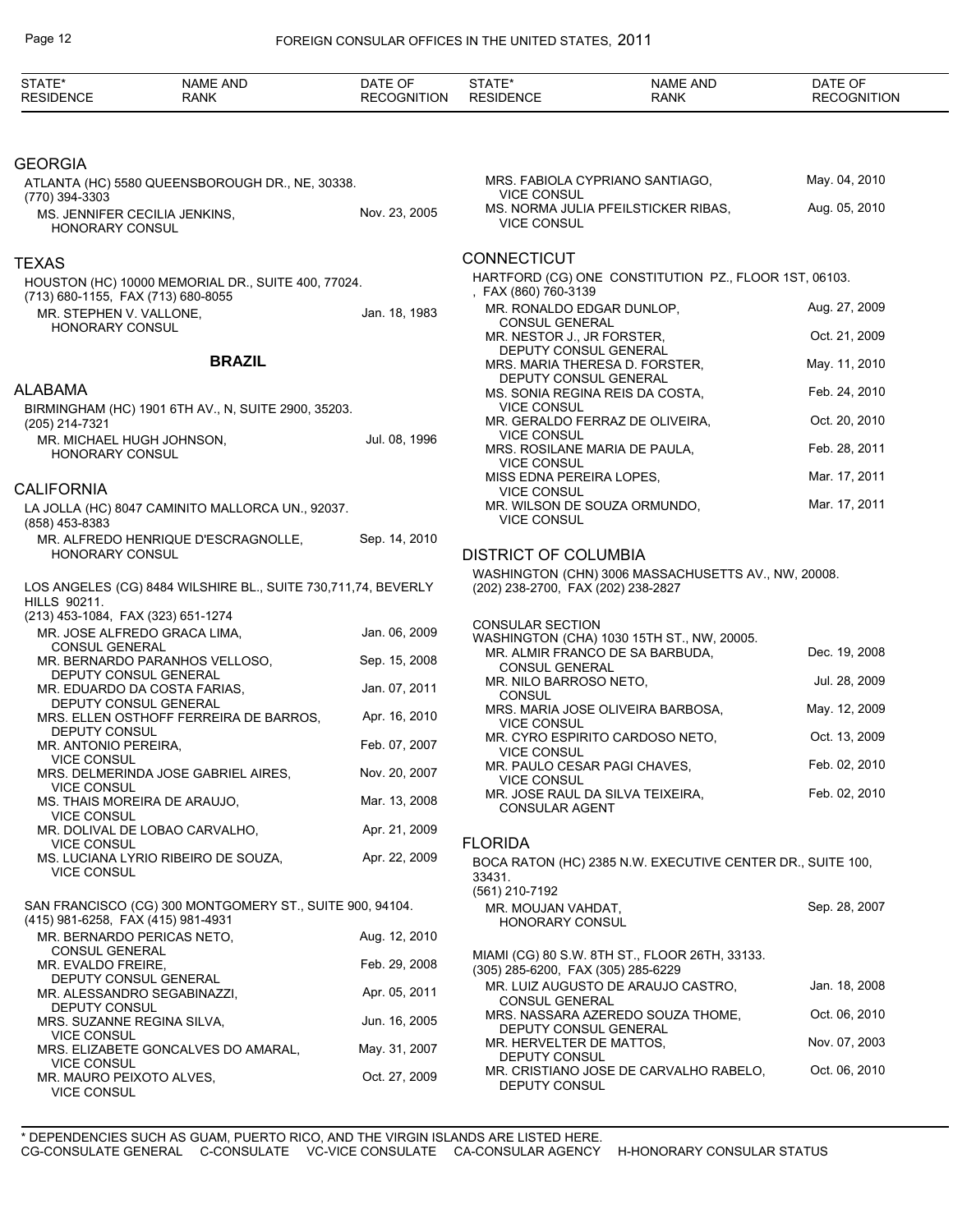| STATE*                                                | <b>NAME AND</b>                                              | DATE OF            | STATE*                                                           | <b>NAME AND</b>                                            | DATE OF            |
|-------------------------------------------------------|--------------------------------------------------------------|--------------------|------------------------------------------------------------------|------------------------------------------------------------|--------------------|
| <b>RESIDENCE</b>                                      | RANK                                                         | <b>RECOGNITION</b> | <b>RESIDENCE</b>                                                 | <b>RANK</b>                                                | <b>RECOGNITION</b> |
|                                                       |                                                              |                    |                                                                  |                                                            |                    |
|                                                       |                                                              |                    |                                                                  |                                                            |                    |
| <b>VICE CONSUL</b>                                    | MR. CESAR SGUARIO AREVALO,                                   | May. 19, 2006      | <b>VICE CONSUL</b>                                               | MRS. LEILA MAGARINOS TORRES TAVARES,                       | May. 15, 2009      |
| <b>VICE CONSUL</b>                                    | MRS. ANAMARIA NOBREGA FERNANDES,                             | Apr. 04, 2007      | <b>VICE CONSUL</b>                                               | MR. ANDRE REGIS SANTIAGO BEZERRA,                          | Jun. 28, 2010      |
| <b>VICE CONSUL</b>                                    | MR. EWERTON LUIZ SILVA DE OLIVEIRA,                          | Sep. 02, 2008      |                                                                  |                                                            |                    |
|                                                       | MR. RUBENS FONSECA MARTINEZ,                                 | Oct. 25, 2010      | <b>LOUISIANA</b>                                                 | NEW ORLEANS (HC) 365 CANAL ST., SUITE 1600, 70130.         |                    |
| <b>VICE CONSUL</b>                                    | MRS. LOURDES DOS SANTOS NERY                                 |                    | $(504) 561 - 6206$                                               |                                                            |                    |
| GUIMARAES,<br><b>CONSULAR AGENT</b>                   |                                                              | Dec. 30, 2005      | HONORARY CONSUL                                                  | MR. DAVID PAUL SCHULINGKAMP,                               | Nov. 10, 2003      |
|                                                       | MRS. HERCY T. MARTINS DOS SANTOS,                            | Apr. 04, 2007      |                                                                  |                                                            |                    |
| <b>CONSULAR AGENT</b>                                 |                                                              |                    | <b>MASSACHUSETTS</b>                                             |                                                            |                    |
| <b>GEORGIA</b>                                        |                                                              |                    | (617) 542-4000, FAX (617) 542-4318                               | BOSTON (CG) 20 PARK PZ., SUITE 1420, 02116.                |                    |
| (770) 885-9035, FAX (404) 949-2402                    | ATLANTA (CG) 3500 LENOX RD., SUITE 800, 30326.               |                    |                                                                  | MR. FERNANDO DE MELLO BARRETO FILHO,                       | Sep. 24, 2010      |
| MR. ADALNIO SENNA GANEM,                              |                                                              | Jul. 02, 2008      | <b>CONSUL GENERAL</b><br>MR. FERNANDO IGREJA,                    |                                                            | Feb. 27, 2008      |
| <b>CONSUL GENERAL</b><br>MR. CARLOS VINICIUS VIZIOLI, |                                                              | Sep. 26, 2008      |                                                                  | DEPUTY CONSUL GENERAL<br>MR. JOSE MARCOS NOGUEIRA VIANA.   | Sep. 15, 2008      |
|                                                       | DEPUTY CONSUL GENERAL<br>MS. ANA CLAUDIA DE FARIA RODRIGUES, | Sep. 23, 2009      |                                                                  | DEPUTY CONSUL GENERAL<br>MRS. MARIA HELENA PINHEIRO PENNA, | Jan. 31, 2011      |
|                                                       | DEPUTY CONSUL GENERAL<br>MS. MARILIA BELTRAO DE LACERDA,     | Jul. 16, 2008      | MR. ANDRE BAKER MEIO,                                            | DEPUTY CONSUL GENERAL                                      | Jul. 23, 0004      |
| <b>VICE CONSUL</b>                                    | MR. RICARDO DA SILVA ALVES,                                  | Sep. 29, 2008      | DEPUTY CONSUL                                                    | MS. MARIA DO SOCORRO ALMEIDA VALE,                         | Sep. 14, 2007      |
| <b>VICE CONSUL</b>                                    |                                                              | Oct. 30, 2008      | <b>VICE CONSUL</b>                                               |                                                            | Oct. 09, 2008      |
| <b>VICE CONSUL</b>                                    | MS. PRISCILA MIESSLER CARVALHO,                              |                    | MR. MARIO BORGES GOMES,<br><b>VICE CONSUL</b>                    |                                                            |                    |
| <b>VICE CONSUL</b>                                    | MR. PAULO DE ANDRADE PINTO,                                  | Nov. 28, 2008      | MS. JANDIARA AUGUSTO BRAZ,<br><b>VICE CONSUL</b>                 |                                                            | Apr. 07, 2009      |
|                                                       | ATLANTA (HC) 1201 W. PEACHTREE ST., 30309.                   |                    | <b>VICE CONSUL</b>                                               | MS. CAROL JOSEFINA CASTILLO ARGUELLO,                      | Apr. 09, 2010      |
| (404) 881-7987                                        |                                                              |                    | <b>VICE CONSUL</b>                                               | MR. SANDRO TAVARES DOS SANTOS,                             | Apr. 22, 2010      |
| MR. TIMOTHY SEWELL PERRY,<br><b>HONORARY CONSUL</b>   |                                                              | Jul. 14, 2000      | <b>VICE CONSUL</b>                                               | MRS. CLAUDIA FONTANA FIGUEIREDO,                           | Apr. 13, 2011      |
|                                                       |                                                              |                    |                                                                  |                                                            |                    |
| (912) 964-0711, FAX (912) 964-0771                    | SAVANNAH (HC) 107 PROSPERITY DR., 31408.                     |                    | BRAZILIAN AIR FORCE OFFICE                                       | BOSTON (CONA) 20 PARK PLAZA., SUITE 1420, 02116.           |                    |
| MR. JAMES MYRICK,<br>HONORARY CONSUL                  |                                                              | Dec. 03, 1998      | (617) 542-4000                                                   |                                                            |                    |
|                                                       |                                                              |                    | <b>NEVADA</b>                                                    |                                                            |                    |
| HAWAII                                                |                                                              |                    |                                                                  | LAS VEGAS (HC) 7967 AVALON ISLAND ST., 89139.              |                    |
| (808) 235-0571                                        | HONOLULU (HC) 345 QUEEN ST., SUITE 400, 96813.               |                    | $(702)$ 686-0601                                                 |                                                            |                    |
| HONORARY CONSUL                                       | MR. ERIC GUIMARAES CRISPIN,                                  | Jan. 08, 2001      | MR. LUIS ANTONIO SILVA,<br><b>HONORARY CONSUL</b>                |                                                            | Jul. 29, 2010      |
|                                                       |                                                              |                    | <b>NEW YORK</b>                                                  |                                                            |                    |
| <b>ILLINOIS</b>                                       |                                                              |                    |                                                                  | NEW YORK (CG) 1185 AVENUE OF AMERICAS UN., FLOOR 21ST,     |                    |
| (312) 213-0293, FAX (312) 464-0299                    | CHICAGO (CG) 401 N. MICHIGAN AV., SUITE 1850, 60611.         |                    | 10036.                                                           |                                                            |                    |
|                                                       | MR. JOAO ALMINO DE SOUZA FILHO,                              | Mar. 17, 2008      | (917) 417-8097, FAX (212) 827-0225<br>MR. OSMAR VLADIMIR CHOHFI, |                                                            | Aug. 18, 2009      |
| <b>CONSUL GENERAL</b>                                 | MR. JOAO ANDRE PINTO DIAS LIMA,                              | Oct. 27, 2008      | <b>CONSUL GENERAL</b><br>MR. WLADIMIR VALLER FILHO,              |                                                            | Jul. 31, 2009      |
| MRS. SELMA TELES DA SILVA,                            | DEPUTY CONSUL GENERAL                                        | May. 22, 2008      |                                                                  | DEPUTY CONSUL GENERAL<br>MR. RODRIGO DARAUJO GABSCH,       | Sep. 08, 2009      |
| <b>VICE CONSUL</b>                                    | MR. LUCIANO NASCIMENTO DE OLIVEIRA,                          | Feb. 26, 2009      |                                                                  | DEPUTY CONSUL GENERAL                                      |                    |
| <b>VICE CONSUL</b>                                    | DR. STELA MARIA SANTOS BRANDAO,                              | Apr. 27, 2009      |                                                                  | MR. PEDRO MURILO 0RTEGA TERRA,<br>DEPUTY CONSUL GENERAL    | Feb. 16, 2011      |
| <b>VICE CONSUL</b>                                    |                                                              |                    |                                                                  | MR. PAULO UCHOA RIBEIRO FILHO,<br>DEPUTY CONSUL GENERAL    | Mar. 21, 2011      |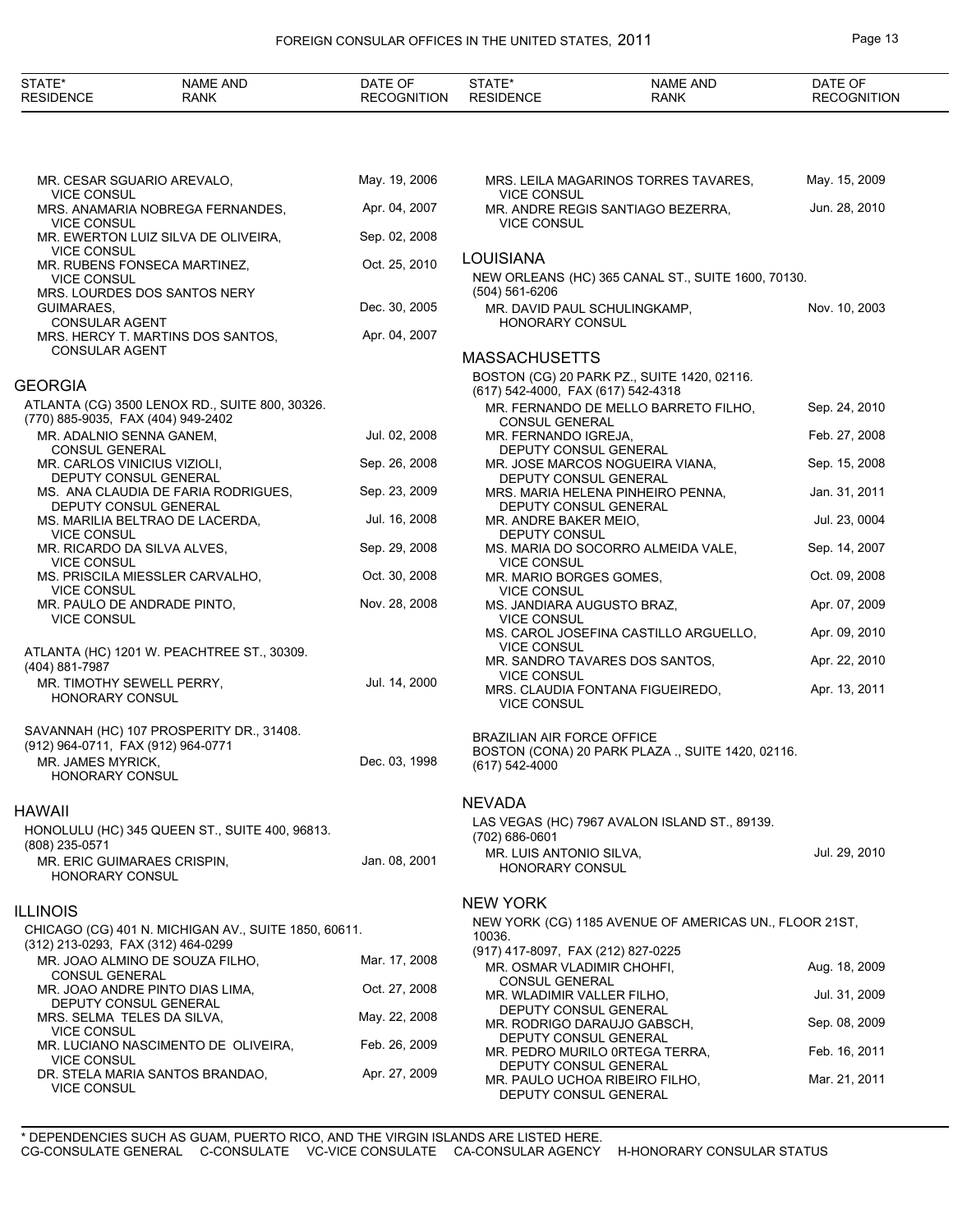| STATE*                                                        | <b>NAME AND</b>                                                                   | DATE OF            | STATE*                             | <b>NAME AND</b>                                                              | DATE OF            |
|---------------------------------------------------------------|-----------------------------------------------------------------------------------|--------------------|------------------------------------|------------------------------------------------------------------------------|--------------------|
| <b>RESIDENCE</b>                                              | <b>RANK</b>                                                                       | <b>RECOGNITION</b> | <b>RESIDENCE</b>                   | RANK                                                                         | <b>RECOGNITION</b> |
|                                                               |                                                                                   |                    |                                    |                                                                              |                    |
|                                                               |                                                                                   |                    | <b>UTAH</b>                        |                                                                              |                    |
| MR. GUSTAVO TEIXEIRA CHADID,                                  |                                                                                   | Sep. 03, 2008      |                                    | SALT LAKE CITY (HC) 30 E. 100TH UN., S, SUITE 950, 84111.                    |                    |
| <b>DEPUTY CONSUL</b>                                          |                                                                                   |                    | (801) 363-4936                     |                                                                              |                    |
| MR. DARIO V. CAMPOS,<br><b>VICE CONSUL</b>                    |                                                                                   | Oct. 08, 1997      | MR. GARY JOHN NEELEMAN,            |                                                                              | Sep. 10, 2003      |
|                                                               | MR. ROBERTO IVENS MELLO DE SOUZA,                                                 | Oct. 02, 2007      | <b>HONORARY CONSUL</b>             |                                                                              |                    |
| <b>VICE CONSUL</b><br>MS. ELIENE FONSECA CASTRO,              |                                                                                   | Jan. 02, 2008      | <b>VIRGINIA</b>                    |                                                                              |                    |
| <b>VICE CONSUL</b><br>MR. JOAO ANICETO LIMA NETO,             |                                                                                   | Sep. 15, 2008      |                                    | NORFOLK (HC) 500 PLUME ST., E, SUITE 600, 23510.                             |                    |
| <b>VICE CONSUL</b>                                            |                                                                                   |                    | (757) 627-6286                     | MR. THOMAS PARKER, III HOST,                                                 | Jul. 23, 2007      |
| <b>VICE CONSUL</b>                                            | MS. ALBA VALERIA PORTO SARDINHA,                                                  | Oct. 15, 2008      | <b>HONORARY CONSUL</b>             |                                                                              |                    |
|                                                               |                                                                                   |                    |                                    |                                                                              |                    |
| <b>BRAZILIAN FINANCIAL OFFICE</b>                             |                                                                                   |                    | <b>WASHINGTON</b>                  |                                                                              |                    |
| 17TH, 10036.                                                  | NEW YORK (CONA) 1180 AVENUE OF THE AMERICAS., FLOOR                               |                    |                                    | SEATTLE (HC) 4559 STANFORD AV., NE, 98199.<br>MR. PEDRO AUGUSTO LEITE COSTA, | Jun. 07, 2010      |
| (646) 487-2652, FAX (646) 487-2531                            |                                                                                   |                    | <b>HONORARY CONSUL</b>             |                                                                              |                    |
| MR. EDGARD TELLES RIBEIRO,<br>DEPUTY CONSUL GENERAL           |                                                                                   | Oct. 20, 2010      |                                    | <b>BULGARIA</b>                                                              |                    |
| MRS. MARIANA MOSCARDO,                                        |                                                                                   | Jun. 01, 2000      |                                    |                                                                              |                    |
| DEPUTY CONSUL<br>MS. ANA PAULA SIMOES SILVA,                  |                                                                                   | Jul. 23, 2008      | <b>CALIFORNIA</b>                  |                                                                              |                    |
| DEPUTY CONSUL                                                 |                                                                                   |                    | (310) 478-6700, FAX (310) 478-6277 | LOS ANGELES (CG) 11766 WILSHIRE BL., SUITE 440, 90025.                       |                    |
| DEPUTY CONSUL                                                 | MRS. NEITH M. DE ALMEIDA PRADO COSTA,                                             | Mar. 09, 2010      |                                    | MS. JULIA DIMITROVA TZEROVA,                                                 | Sep. 02, 2008      |
|                                                               |                                                                                   |                    | <b>CONSUL</b>                      |                                                                              |                    |
| PENNSYLVANIA                                                  |                                                                                   |                    |                                    | PALM SPRINGS (HC) 794 N. BARCELONA CI., 92262.                               |                    |
|                                                               | PHILADELPHIA (HC) 5415 N. LAWRENCE ST., 19120.                                    |                    | MR. ALAN DAVID LEVY,               |                                                                              | Oct. 02, 2008      |
| (215) 275-6890<br>MR. PAUL THOMAS JOHNSON,                    |                                                                                   | May. 07, 2010      | HONORARY CONSUL                    |                                                                              |                    |
| HONORARY CONSUL                                               |                                                                                   |                    |                                    | SACRAMENTO (HCG) 1410 ETHAN WA., 95825.                                      |                    |
|                                                               |                                                                                   |                    | $(916) 563 - 3222$                 |                                                                              |                    |
| TENNESSEE                                                     | MEMPHIS (HC) 1256 N. MCLEAN BL., 38108.                                           |                    | MR. BROOKS D. OHLSON,              | HONORARY CONSUL GENERAL                                                      | Aug. 11, 2004      |
| (901) 272-6505                                                |                                                                                   |                    |                                    |                                                                              |                    |
| MR. EDSON P. PEREDO,                                          |                                                                                   | Aug. 12, 1998      | <b>DISTRICT OF COLUMBIA</b>        |                                                                              |                    |
| HONORARY CONSUL                                               |                                                                                   |                    | (202) 387-0174, FAX (202) 234-7973 | WASHINGTON (CHN) 1621 22ND ST., NW, 20008.                                   |                    |
| <b>TEXAS</b>                                                  |                                                                                   |                    |                                    | DR. PLAMEN GEORGIEV GEORGIEV,                                                | Aug. 07, 2009      |
|                                                               | HOUSTON (CG) 1233 WEST LOOP ., S, SUITE 1150, 77027.                              |                    | <b>CONSUL</b>                      |                                                                              |                    |
| (281) 384-4966, FAX (713) 961-3070<br>MR. MARIO ERNANI SAADE, |                                                                                   | Sep. 29, 2010      |                                    |                                                                              |                    |
| CONSUL GENERAL                                                |                                                                                   |                    | <b>FLORIDA</b>                     | BOCA RATON (HC) 2000 GLADES RD., SUITE 110, 33431.                           |                    |
| DEPUTY CONSUL GENERAL                                         | MR. AULO TARRISSE DA FONTOURA,                                                    | Jan. 13, 2009      | (561) 750-1800                     |                                                                              |                    |
| MS. SABINE NADJA POPOFF,                                      |                                                                                   | Aug. 05, 2010      |                                    | MR. STEPHEN FRANKLIN BEINER,                                                 | Jun. 23, 2005      |
| DEPUTY CONSUL GENERAL<br>MR. CLAUDIO TEIXEIRA,                |                                                                                   | Dec. 13, 2006      | <b>HONORARY CONSUL</b>             |                                                                              |                    |
| <b>VICE CONSUL</b>                                            |                                                                                   |                    | <b>ILLINOIS</b>                    |                                                                              |                    |
| <b>VICE CONSUL</b>                                            | MRS. CARITA REZENDE DE CASTRO,                                                    | Mar. 24, 2008      |                                    | CHICAGO (CG) 737 N. MICHIGAN AV., SUITE 2105, 60611.                         |                    |
|                                                               | MRS. MARCIA MARIA MENEZES SAADE,                                                  | Sep. 29, 2010      | (312) 867-1901, FAX (312) 867-1906 | MR. ALEXANDER M. PEYTCHEV,                                                   | Jul. 11, 2006      |
| <b>VICE CONSUL</b>                                            | MR. FERNANDO A. DEFENSOR MOREIRA,                                                 | Aug. 20, 2007      | CONSUL                             |                                                                              |                    |
| <b>CONSULAR AGENT</b>                                         |                                                                                   |                    | CONSUL                             | MRS. LILA ANGELOVA GEORGIEVA,                                                | Aug. 06, 2009      |
|                                                               |                                                                                   |                    |                                    |                                                                              |                    |
|                                                               | TRUST TERRITORIES OF THE PACIFIC ISLANDS<br>HONG KONG (CG) 11 DUDDELL ST., 00000. |                    | <b>MAINE</b>                       |                                                                              |                    |
| (852) 525-7002                                                |                                                                                   |                    |                                    | PORTLAND (HC) 1 MONUMENT SQ., FLOOR 6TH, 04101.                              |                    |
|                                                               |                                                                                   |                    | HONORARY CONSUL                    | MR. DAVID THOMAS FLANAGAN,                                                   | Dec. 24, 2008      |
|                                                               |                                                                                   |                    |                                    |                                                                              |                    |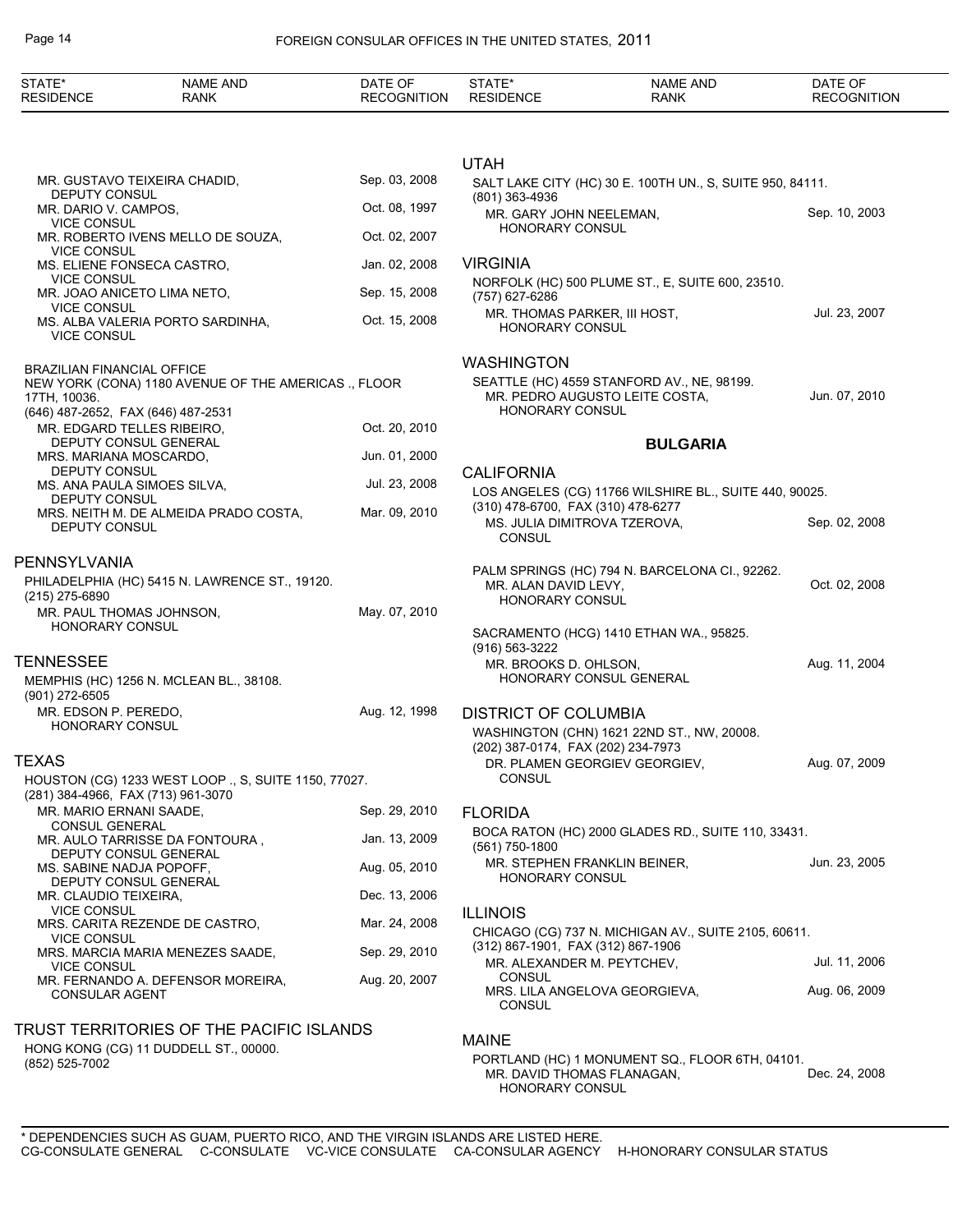| STATE*<br><b>RESIDENCE</b>                                      | <b>NAME AND</b><br><b>RANK</b>                       | DATE OF<br><b>RECOGNITION</b> | STATE*<br><b>RESIDENCE</b>                                      | <b>NAME AND</b><br>RANK                                | DATE OF<br><b>RECOGNITION</b> |
|-----------------------------------------------------------------|------------------------------------------------------|-------------------------------|-----------------------------------------------------------------|--------------------------------------------------------|-------------------------------|
|                                                                 |                                                      |                               |                                                                 |                                                        |                               |
| <b>MASSACHUSETTS</b>                                            |                                                      |                               |                                                                 |                                                        |                               |
| (617) 796-8242                                                  | NEWTON (HCG) 400 CENTRE ST., 02458.                  |                               | MR. SOVANN OU,                                                  | HONORARY CONSUL GENERAL                                | Feb. 02, 2009                 |
| MR. ADAM DAVID PORTNOY,                                         | <b>HONORARY CONSUL GENERAL</b>                       | Jun. 25, 2010                 |                                                                 |                                                        |                               |
|                                                                 |                                                      |                               | PENNSYLVANIA                                                    | PHILADELPHIA (HCG) 320 W. OREGON AV., SUITE 6, 19148.  |                               |
| <b>NEVADA</b>                                                   |                                                      |                               | (215) 586-8226                                                  |                                                        |                               |
|                                                                 | LAS VEGAS (HC) 900 SOUTH PAVILION CENTER DR., 89144. |                               | MR. PETER SAVOEUN SOK,                                          |                                                        | Apr. 20, 2010                 |
| (702) 240-0831, FAX (702) 240-0331<br>MR. ROBERT JOSEPH MILLER, |                                                      | Feb. 22, 2005                 | MR. SOPHEAK KIM,                                                | HONORARY CONSUL GENERAL                                | Apr. 29, 2010                 |
| HONORARY CONSUL                                                 |                                                      |                               | HONORARY VICE CONSUL                                            |                                                        |                               |
| <b>NEW YORK</b>                                                 |                                                      |                               | <b>WASHINGTON</b>                                               |                                                        |                               |
| (212) 935-4646, FAX (212) 319-5955                              | NEW YORK (CG) 121 E. 62ND ST., 10021.                |                               | (206) 217-0830                                                  | SEATTLE (HC) 1818 WESTLAKE AV., N, SUITE 315, 98109.   |                               |
|                                                                 | MR. RADOSLAV VENTCHOV TOTCHEV.                       | May. 28, 2010                 | MR. DARAVUTH HUOTH,<br><b>HONORARY CONSUL</b>                   |                                                        | Mar. 02, 2001                 |
| <b>CONSUL GENERAL</b>                                           | MS. SVETLANA S. STOYCHEVA ETROPOLSKI,                | Nov. 07, 2007                 |                                                                 |                                                        |                               |
| CONSUL                                                          |                                                      |                               |                                                                 | <b>CAMEROON</b>                                        |                               |
| MS. VANYA ILIYANOVA ILIEVA,<br><b>VICE CONSUL</b>               |                                                      | Mar. 03, 2006                 | <b>CALIFORNIA</b>                                               |                                                        |                               |
|                                                                 |                                                      |                               |                                                                 | SAN FRANCISCO (HC) 147 TERRA VISTA, 94115.             |                               |
| PENNSYLVANIA                                                    |                                                      |                               | (415) 921-5372                                                  |                                                        |                               |
| $(610)$ 565-9191                                                | MEDIA (HC) 201 W. FRONT ST., 19063.                  |                               | MR. DONALD LOW,<br><b>HONORARY CONSUL</b>                       |                                                        | Apr. 18, 1986                 |
|                                                                 | MR. STEPHEN JOSEPH, JR MC EWEN,                      | Jun. 29, 2004                 |                                                                 |                                                        |                               |
| HONORARY CONSUL                                                 |                                                      |                               | <b>TEXAS</b>                                                    |                                                        |                               |
| SOUTH CAROLINA                                                  |                                                      |                               | (713) 499-3502                                                  | HOUSTON (HC) 1319 GAMMA., CROSBY 77532.                |                               |
|                                                                 | COLUMBIA (HC) 4500 FT. JACKSON BL., 29209.           |                               | MR. CHARLES R. GREENE,                                          |                                                        | Apr. 18, 1986                 |
| (803) 540-3400                                                  |                                                      |                               | <b>HONORARY CONSUL</b>                                          |                                                        |                               |
| MR. DONALD R. TOMLIN,<br>HONORARY CONSUL                        |                                                      | Dec. 27, 2007                 |                                                                 | <b>CANADA</b>                                          |                               |
|                                                                 |                                                      |                               |                                                                 |                                                        |                               |
|                                                                 | <b>BURKINA FASO</b>                                  |                               | <b>ALASKA</b>                                                   | ANCHORAGE (CON) 310 K ST., SUITE 220, 99501.           |                               |
| <b>CALIFORNIA</b>                                               |                                                      |                               | (907) 264-6733, FAX (907) 264-6713                              |                                                        |                               |
|                                                                 | LOS ANGELES (HCG) 214 23RD ST., SANTA MONICA 90402.  |                               | <b>CONSUL</b>                                                   | MS. JENNIFER MAY ALICE LOTEN,                          | Jul. 16, 2009                 |
| (310) 393-2531, FAX (310) 393-0181<br>MR. ALLEN I. NEIMAN,      |                                                      | Aug. 20, 1980                 |                                                                 |                                                        |                               |
|                                                                 | HONORARY CONSUL GENERAL                              |                               | <b>ARIZONA</b>                                                  |                                                        |                               |
|                                                                 |                                                      |                               |                                                                 | PHOENIX (CON) 2575 E. CAMELBACK RD., SUITE 450, 85016. |                               |
| <b>LOUISIANA</b>                                                | NEW ORLEANS (HC) 1527 ROBERT E. LEE BL., 70112.      |                               | (602) 508-3573, FAX (602) 508-3574                              |                                                        |                               |
| (504) 284-6351                                                  |                                                      |                               | CONSULATE OF CANADA                                             |                                                        |                               |
| MR. JOHN WILLIAM ORMOND,<br>HONORARY CONSUL                     |                                                      | Oct. 04, 1968                 |                                                                 | TUCSON (CON) 1840 E. RIVER RD., SUITE 200, 85718.      |                               |
|                                                                 |                                                      |                               | <b>CALIFORNIA</b>                                               |                                                        |                               |
|                                                                 | <b>BURMA</b>                                         |                               |                                                                 | LOS ANGELES (CG) 550 S. HOPE ST., SUITE 900, 90071.    |                               |
| NEW YORK                                                        |                                                      |                               | (213) 346-2700, FAX (213) 620-8827<br>MR. DAVID WARREN FRANSEN, |                                                        | Oct. 21, 2008                 |
|                                                                 | NEW YORK (CG) 10 E. 77TH ST., 10021.                 |                               | CONSUL GENERAL                                                  |                                                        |                               |
| (212) 535-1310, FAX (212) 737-2421                              |                                                      |                               | MS. MARCY LYNN GROSSMAN,                                        | DEPUTY CONSUL GENERAL                                  | Oct. 09, 2009                 |
|                                                                 | <b>CAMBODIA</b>                                      |                               | MR. CARL BEVAN HARTILL,<br>CONSUL                               |                                                        | May. 04, 2007                 |
| <b>MASSACHUSETTS</b>                                            |                                                      |                               |                                                                 | MR. KENNETH HORN KWANG WONG,                           | Oct. 02, 2007                 |
|                                                                 | LOWELL (HCG) 111 CHELMSFORD ST., 01851.              |                               | CONSUL<br>MS. ERIN COLLEEN BROUSE,                              |                                                        | Sep. 02, 2008                 |
| (978) 408-1760                                                  |                                                      |                               | <b>CONSUL</b>                                                   |                                                        |                               |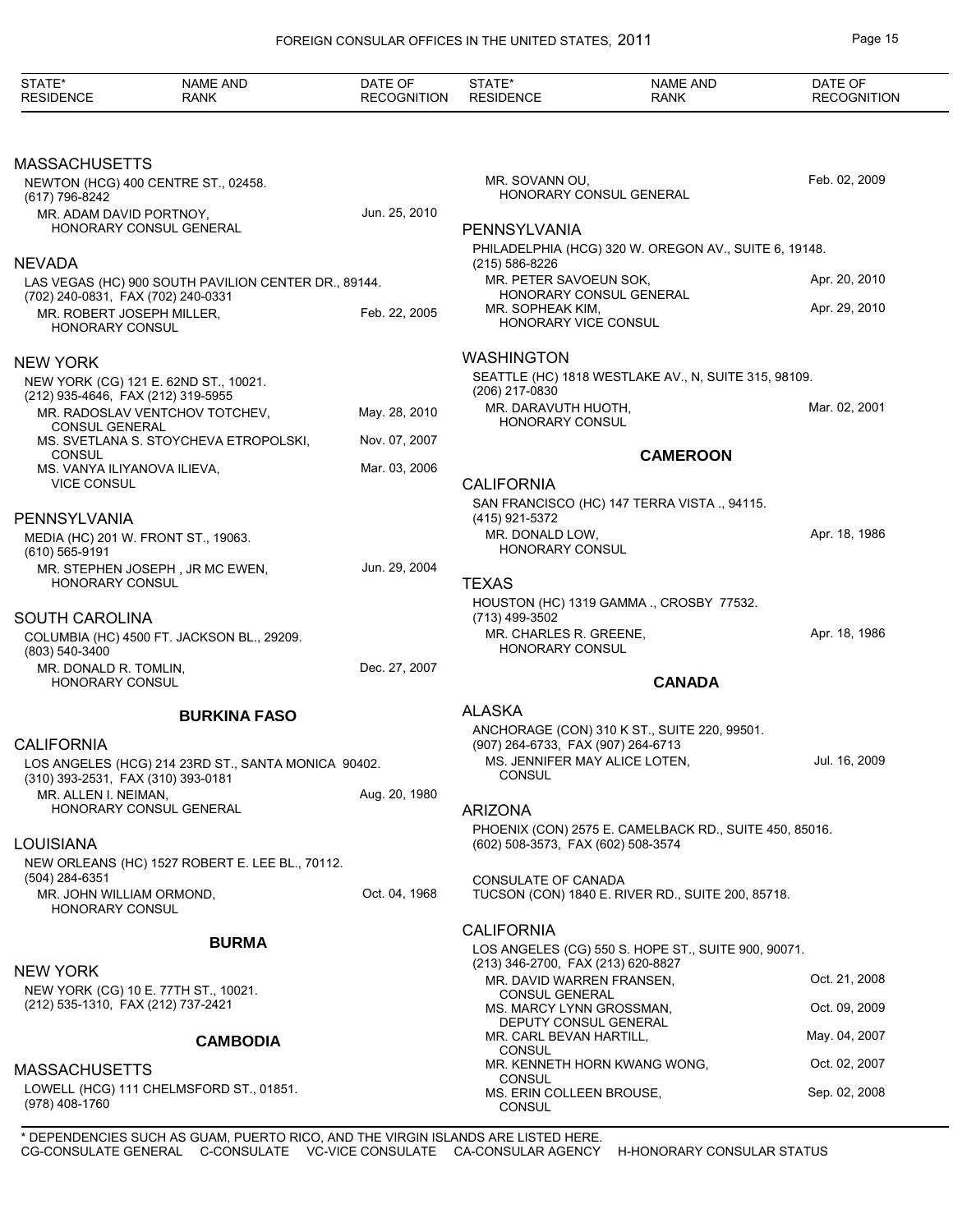| STATE*<br><b>RESIDENCE</b>                                      | NAME AND<br><b>RANK</b>                                   | DATE OF<br><b>RECOGNITION</b> | STATE*<br><b>RESIDENCE</b>                                     | <b>NAME AND</b><br><b>RANK</b>                      | DATE OF<br><b>RECOGNITION</b> |
|-----------------------------------------------------------------|-----------------------------------------------------------|-------------------------------|----------------------------------------------------------------|-----------------------------------------------------|-------------------------------|
|                                                                 |                                                           |                               |                                                                |                                                     |                               |
| MS. MARIE DEXTRAZE,                                             |                                                           | Oct. 15, 2008                 | <b>DISTRICT OF COLUMBIA</b>                                    | WASHINGTON (CHN) 501 PENNSYLVANIA AV., NW, 20001.   |                               |
| <b>CONSUL</b><br>MR. DAVID HENRY,                               |                                                           | Nov. 04, 2008                 | (202) 682-1740, FAX (202) 682-7726<br>MR. MARIO BOT.           |                                                     | Aug. 05, 2010                 |
| <b>CONSUL</b><br><b>CONSUL</b>                                  | MR. BRENT DAVIDSON ROBSON,                                | Sep. 18, 2009                 | <b>CONSUL GENERAL</b><br>MRS. ANNE CATHERINE PETERS,<br>CONSUL |                                                     | Jul. 13, 2007                 |
| MS. RASHMA AGARWAL,<br><b>CONSUL</b>                            |                                                           | Oct. 09, 2009                 | MR. LORNE CAIN,                                                |                                                     | Aug. 15, 2007                 |
| MRS. DOMINIK VIEL LEBLANC,<br><b>CONSUL</b>                     |                                                           | Nov. 04, 2009                 | <b>CONSUL</b><br>MR. DANIEL JEAN MORENCY,                      |                                                     | Oct. 01, 2007                 |
| MR. RONAN CAILLO,                                               |                                                           | Feb. 01, 2011                 | <b>CONSUL</b>                                                  |                                                     |                               |
| <b>CONSUL</b>                                                   | MS. SHIRLEY GRACE TOWNSEND,                               | May. 06, 2011                 | <b>FLORIDA</b>                                                 |                                                     |                               |
| <b>CONSUL</b><br>MRS. DIANA LEE ROUE,                           |                                                           | Sep. 15, 2008                 | (305) 579-1600, FAX (305) 374-6774                             | MIAMI (CG) 200 S. BISCAYNE BL., SUITE 1600, 33131.  |                               |
| <b>VICE CONSUL</b>                                              |                                                           |                               | MS. LOUISE L. LEGER.                                           |                                                     | Sep. 01, 2009                 |
| (408) 289-1157                                                  | PALO ALTO (CON) 245 LYTTON AV., FLOOR 3RD, 94301.         |                               | <b>CONSUL GENERAL</b><br>CONSUL                                | MR. BRIAN ROBERT PAUL MOREAU,                       | May. 07, 2007                 |
| MR. ANDREW JOHN KEENAN,                                         |                                                           | Oct. 29, 2003                 | MR. JAN STEFAN SCAZIGHINO,                                     |                                                     | Aug. 01, 2007                 |
| <b>CONSUL</b>                                                   | MR. TAB ALEXANDER BORDEN,                                 | Sep. 15, 2008                 | <b>CONSUL</b><br>MR. PETER BLYTH TAYLOR,                       |                                                     | Oct. 03, 2007                 |
| <b>CONSUL</b>                                                   |                                                           |                               | CONSUL<br>MR. CLAUDIO PATRICIO RAMIREZ,                        |                                                     | Aug. 12, 2008                 |
| CONSULATE OF CANADA                                             | SAN DIEGO (CON) 402 W. BROADWAY UN., SUITE 400, 92101.    |                               | <b>CONSUL</b><br>MR. TYSON MATHEW GEORGE,                      |                                                     | Oct. 08, 2008                 |
| (619) 615-4286, FAX (619) 615-4287                              |                                                           |                               | CONSUL<br>MR. JEROME RAYMOND MURPHY,                           |                                                     | Sep. 18, 2009                 |
| MISS SREEMOYI SANYAL,<br><b>VICE CONSUL</b>                     |                                                           | Oct. 29, 2008                 | CONSUL                                                         | MRS. GUYLAINE MARIE ANITA COTTREAU,                 | Aug. 03, 2010                 |
|                                                                 | SAN FRANCISCO (CG) 580 CALIFORNIA ST., FLOOR 14TH, 94104. |                               | CONSUL<br>MR. PAUL CUNNINGHAM,                                 |                                                     | Aug. 16, 2010                 |
| (415) 834-3180, FAX (415) 834-3189<br>MS. CATHERINE JANE DOYLE, |                                                           | Feb. 01, 2011                 | <b>CONSUL</b><br>MRS. NATHALIE TENORIO ROY,                    |                                                     | Sep. 16, 2010                 |
| <b>CONSUL GENERAL</b>                                           | MR. THIERRY PIERRE WEISSENBURGER,                         | May. 23, 2008                 | <b>CONSUL</b>                                                  |                                                     |                               |
| <b>CONSUL</b>                                                   |                                                           |                               |                                                                | TAMPA (HC) 501 E. KENNEDY BL., SUITE 1700, 33602.   |                               |
| <b>CONSUL</b>                                                   | MRS. NADIA KATHLEEN SCIPIO DEL CAMPO,                     | Sep. 26, 2008                 | (813) 222-5936                                                 | MR. ANDREW LOCHLAN MCINTOSH,                        | Oct. 14, 2005                 |
| MR. ARA LOTFIJOU.<br><b>CONSUL</b>                              |                                                           | Sep. 18, 2009                 | <b>HONORARY CONSUL</b>                                         |                                                     |                               |
| MS. TINA SHIH,<br><b>CONSUL</b>                                 |                                                           | Mar. 01, 2010                 | <b>GEORGIA</b>                                                 |                                                     |                               |
| CONSUL                                                          | MR. BENJAMIN PHILIP ROWSWELL,                             | Sep. 23, 2010                 | (404) 532-2000, FAX (404) 532-2050                             | ATLANTA (CG) 1175 PEACHTREE ST., SUITE 1700, 30361. |                               |
|                                                                 |                                                           |                               | MR. STEPHEN JOHN BRERETON,<br>CONSUL GENERAL                   |                                                     | Sep. 22, 2009                 |
| COLORADO                                                        | DENVER (CG) 1625 BROADWAY ST., SUITE 2600, 80202.         |                               | MR. RONALD STEVEN POIRIER,<br>CONSUL                           |                                                     | Nov. 07, 2007                 |
| $(303)$ 626-0640<br>MR. DALE ANTHONY EISLER,                    |                                                           | Nov. 16, 2007                 | CONSUL                                                         | MR. ROBERT WILLIAM TREMAYNE PENGELLY,               | Jan. 13, 2010                 |
| CONSUL GENERAL<br>MS. KIM ONEIL,                                |                                                           | Sep. 27, 2006                 | MR. SANDEEP MATHUR,                                            |                                                     | Oct. 28, 2010                 |
| CONSUL                                                          |                                                           |                               | CONSUL                                                         | MS. JENNIFER LEIGH ORANGE ROSEBRUGH,                | Oct. 28, 2010                 |
| MS. CAROL MARKHAM,<br><b>CONSUL</b>                             |                                                           | Oct. 16, 2008                 | <b>CONSUL</b>                                                  |                                                     |                               |
| MS. LADAN AMIRAZIZI,<br>CONSUL                                  |                                                           | Jul. 16, 2009                 | <b>HAWAII</b>                                                  |                                                     |                               |
| MR. JOHN MICHAEL DAWSON,<br>CONSUL                              |                                                           | Jun. 08, 2010                 | (808) 544-8960                                                 | HONOLULU (HC) 737 BISHOP ST., SUITE 2350, 96813.    |                               |
| MRS. MARIE EVE LAMY,                                            |                                                           | Sep. 01, 2010                 | MR. ROBIN KEN CAMPANIANO,                                      |                                                     | May. 18, 2011                 |
| CONSUL<br>MR. GUILLAUME PARENT,<br><b>VICE CONSUL</b>           |                                                           | Aug. 25, 2010                 | <b>HONORARY CONSUL</b>                                         |                                                     |                               |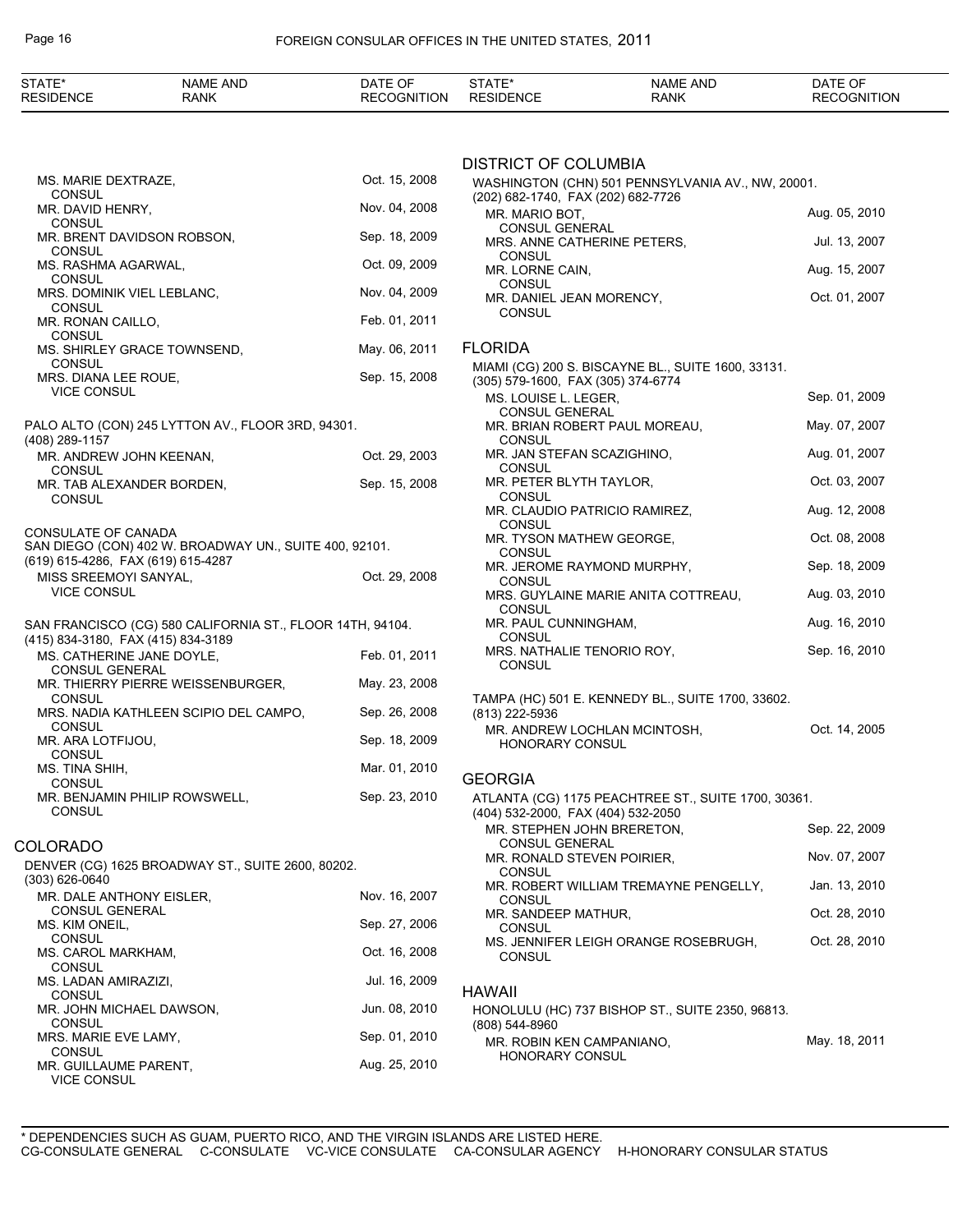| STATE*<br><b>RESIDENCE</b>                                      | <b>NAME AND</b><br><b>RANK</b>                                | DATE OF<br><b>RECOGNITION</b> | STATE*<br><b>RESIDENCE</b>                         | <b>NAME AND</b><br><b>RANK</b>                                                          | DATE OF<br><b>RECOGNITION</b> |
|-----------------------------------------------------------------|---------------------------------------------------------------|-------------------------------|----------------------------------------------------|-----------------------------------------------------------------------------------------|-------------------------------|
|                                                                 |                                                               |                               |                                                    |                                                                                         |                               |
| <b>ILLINOIS</b>                                                 |                                                               |                               |                                                    |                                                                                         |                               |
|                                                                 | CHICAGO (CG) 180 N. STETSON AV., SUITE 2400, 60601.           |                               | MR. MARTIN INGE LOKEN,                             |                                                                                         | Jul. 29, 2008                 |
| (312) 616-1860, FAX (312) 616-1878<br>MR. GEORGES LOUIS RIOUX,  |                                                               | Sep. 26, 2006                 | <b>CONSUL GENERAL</b><br>MR. GRAHAM BRENT RUSH,    |                                                                                         | Oct. 15, 2007                 |
| <b>CONSUL GENERAL</b>                                           |                                                               |                               | <b>CONSUL</b>                                      | MR. FRANCO ROBERTO MANARIN,                                                             | Oct. 23, 2008                 |
| MS. CHRISTINE MORAN,<br><b>CONSUL</b>                           |                                                               | Jan. 09, 2009                 | CONSUL                                             |                                                                                         | Jul. 08, 2009                 |
| MR. BRIAN HERMAN,<br><b>CONSUL</b>                              |                                                               | May. 15, 2009                 | <b>CONSUL</b>                                      | MS. JENNIFER LOUISE IRENE KAY,                                                          |                               |
| MRS. YVONNE GRUENTHALER,                                        |                                                               | Sep. 15, 2009                 | <b>CONSUL</b>                                      | MR. MICHAEL JAMES WILLMOTT,                                                             | Sep. 04, 2009                 |
| <b>CONSUL</b><br>MS. JOANNE LEMAY,<br><b>CONSUL</b>             |                                                               | Jan. 29, 2010                 | MS. MELISSA SHANNON CYR,<br><b>CONSUL</b>          |                                                                                         | Dec. 15, 2009                 |
| <b>LOUISIANA</b>                                                |                                                               |                               | <b>MISSOURI</b>                                    |                                                                                         |                               |
|                                                                 | NEW ORLEANS (HC) 210 BARONNE ST., SUITE 1108, 70112.          |                               |                                                    | SAINT LOUIS (HCG) 12555 MANCHESTER RD., FLOOR 7TH, 63131.<br>MR. JOHN WILLIAM BACHMANN. | Sep. 26, 2006                 |
| $(504) 561-1191$<br>MRS. PATRICIA DENECHAUD,<br>HONORARY CONSUL |                                                               | Mar. 03, 2004                 |                                                    | HONORARY CONSUL GENERAL                                                                 |                               |
|                                                                 |                                                               |                               | <b>MONTANA</b>                                     |                                                                                         |                               |
| <b>MAINE</b>                                                    |                                                               |                               | NASHUA (HC) 172 BALL RD., 59248.<br>(406) 785-3722 |                                                                                         |                               |
| (207) 775-1547                                                  | PORTLAND (HC) 1 CANAL PZ., FLOOR 10, 04101.                   |                               | MS. SHIRLEY ANN BALL,                              |                                                                                         | May. 09, 2006                 |
| MR. PERRY BART NEWMAN,                                          |                                                               | Mar. 03, 2004                 | <b>HONORARY CONSUL</b>                             |                                                                                         |                               |
| HONORARY CONSUL                                                 |                                                               |                               | <b>NEW JERSEY</b>                                  |                                                                                         |                               |
| <b>MASSACHUSETTS</b>                                            |                                                               |                               |                                                    | PRINCETON (CON) 10 SKYFIELD DR., 08540.                                                 |                               |
|                                                                 | BOSTON (CG) 3 COPLEY PL., SUITE 400, 02116.                   |                               | (609) 333-9940, FAX (609) 333-9943                 |                                                                                         |                               |
| (617) 262-3760, FAX (617) 262-3415<br>MR. PATRICK GEORGE BINNS. |                                                               | Oct. 26, 2010                 | <b>NEW YORK</b>                                    |                                                                                         |                               |
| <b>CONSUL GENERAL</b><br>MRS. PATRICIA FORTIER,                 |                                                               | Dec. 16, 2005                 |                                                    | BUFFALO (CG) 3000 HSBC CENTER., FLOOR 30TH&31ST, 14203-                                 |                               |
| <b>CONSUL</b>                                                   |                                                               |                               | 2884.<br>(716) 858-9500, FAX (716) 852-4340        |                                                                                         |                               |
| MR. NEAL BURNHAM,<br><b>CONSUL</b>                              |                                                               | Sep. 27, 2006                 | MS. MARTA MOSZCZENSKA.                             |                                                                                         | Oct. 09, 2009                 |
| MR. JAMES ROBERT HUGET,                                         |                                                               | Dec. 11, 2008                 | <b>CONSUL GENERAL</b>                              | MR. RICHARD BURKE THORNTON,                                                             | Aug. 10, 2006                 |
| <b>CONSUL</b><br>MR. CHRISTIAN DENTER,                          |                                                               | Aug. 10, 2009                 | <b>CONSUL</b>                                      | MR. MICHAEL CLIFFORD FLAHERTY,                                                          | Sep. 27, 2006                 |
| <b>CONSUL</b><br>MR. PAUL MAURICE EGAN,                         |                                                               | Oct. 07, 2009                 | <b>CONSUL</b>                                      |                                                                                         |                               |
| <b>CONSUL</b>                                                   |                                                               |                               | CONSUL                                             | MS. MARGARET CAROLYN LANGE,                                                             | Dec. 26, 2007                 |
| MR. AARON ANNABLE,<br><b>CONSUL</b>                             |                                                               | Aug. 16, 2010                 | MR. JAMES DAVID SEYLER,<br>CONSUL                  |                                                                                         | Oct. 28, 2008                 |
|                                                                 |                                                               |                               | MS. FRANCES KOO,                                   |                                                                                         | Oct. 29, 2008                 |
| <b>MICHIGAN</b>                                                 | DETROIT (CG) 600 RENAISSANCE CTR. ., SUITE 1100, R650, 48243- |                               | CONSUL                                             | MS. SUSAN ELIZABETH EMILY ELLIOT.                                                       | Oct. 29, 2008                 |
| 1798.                                                           |                                                               |                               | CONSUL                                             | MS. SUSAN CATHERINE BAILEY,                                                             | Aug. 03, 2009                 |
| (313) 567-2340, FAX (313) 567-2164<br>MR. ROY BRENT NORTON,     |                                                               | Oct. 05, 2010                 | <b>CONSUL</b>                                      |                                                                                         |                               |
| <b>CONSUL GENERAL</b>                                           |                                                               | Oct. 16, 2008                 | MS. JILL DIANE PETTUS,<br>CONSUL                   |                                                                                         | Oct. 09, 2009                 |
| MR. DAVID BRUCE WEINER,<br><b>CONSUL</b>                        |                                                               |                               | MS. JACQUELINE STILLMAN,                           |                                                                                         | Sep. 22, 2009                 |
| <b>CONSUL</b>                                                   | MRS. JACINTHE ROBERGE BINOVEC,                                | Sep. 10, 2009                 | <b>VICE CONSUL</b>                                 |                                                                                         |                               |
| MR. DENIS CREPAULT,                                             |                                                               | Aug. 10, 2010                 |                                                    | NEW YORK (CG) 1251 AVE. OF THE AMERICAS UN., 10020.                                     |                               |
| <b>CONSUL</b><br>MR. DELON ANDREW CHAN,                         |                                                               | Sep. 20, 2010                 | (212) 596-1600, FAX (212) 596-1790                 | MR. GIOVANNI CARMELO FRANCESCO PRATO,                                                   | Mar. 30, 2011                 |
| <b>CONSUL</b>                                                   |                                                               |                               | <b>CONSUL GENERAL</b><br>MS. DANIELE AYOTTE,       |                                                                                         | Sep. 29, 2010                 |
| <b>MINNESOTA</b>                                                |                                                               |                               |                                                    | DEPUTY CONSUL GENERAL                                                                   |                               |
| (612) 333-4641, FAX (612) 332-4061                              | MINNEAPOLIS (CG) 701 4TH AV., S, FLOOR 9TH, 55415.            |                               | MS. LEONA TRUDY BAILEY,<br><b>CONSUL</b>           |                                                                                         | Aug. 20, 2007                 |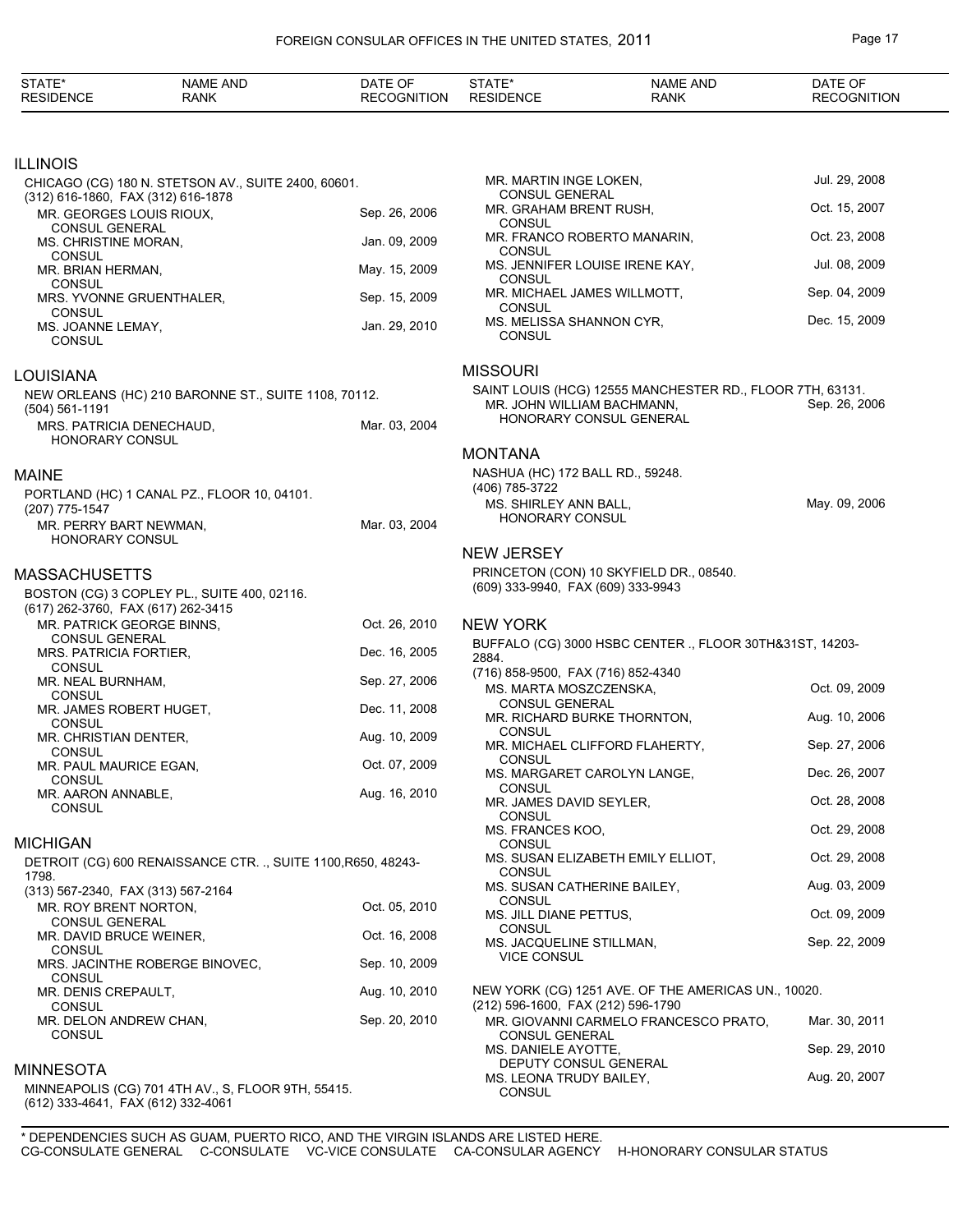| STATE*<br><b>RESIDENCE</b>                    | NAME AND<br><b>RANK</b>                            | DATE OF<br><b>RECOGNITION</b> | STATE*<br><b>RESIDENCE</b>                                | <b>NAME AND</b><br><b>RANK</b>                             | DATE OF<br><b>RECOGNITION</b> |
|-----------------------------------------------|----------------------------------------------------|-------------------------------|-----------------------------------------------------------|------------------------------------------------------------|-------------------------------|
|                                               |                                                    |                               |                                                           |                                                            |                               |
|                                               |                                                    |                               | <b>OREGON</b>                                             |                                                            |                               |
| MR. RICHARD LEPAGE,<br><b>CONSUL</b>          |                                                    | Aug. 21, 2007                 | (503) 224-5560                                            | PORTLAND (HC) 805 S.W. BROADWAY AV., SUITE 1900, 97205.    |                               |
| CONSUL                                        | MR. ROBERT GLENN CAMPBELL,                         | Aug. 28, 2007                 |                                                           | MR. JAMES MARTIN BAUMGARTNER,                              | Mar. 18, 2005                 |
| CONSUL                                        | MS. NATHALIE MARY HELEN BECHAMP,                   | Aug. 28, 2007                 | HONORARY CONSUL                                           |                                                            |                               |
| MS. MARY ANNE JOAN DEHLER,<br><b>CONSUL</b>   |                                                    | Sep. 25, 2007                 | <b>PENNSYLVANIA</b>                                       |                                                            |                               |
|                                               | MRS. KAREN JUSTEEN KENNEDY,                        | Nov. 29, 2007                 | (267) 207-2721, FAX (267) 207-2722                        | PHILADELPHIA (CON) 1650 MARKET ST., FLOOR 36TH, 19103.     |                               |
| CONSUL                                        | MR. STEPHEN ERNEST SNIDANKO,                       | Jul. 28, 2008                 | <b>CONSUL</b>                                             | MR. DAVID FREDERICK JOHN MARSHALL,                         | Sep. 15, 2008                 |
| <b>CONSUL</b>                                 | MS. SARAH ELIZABETH HAYWARD,                       | Jul. 31, 2008                 | MR. PAUL GILLIS,<br><b>CONSUL</b>                         |                                                            | Aug. 06, 2009                 |
| CONSUL<br>MR. DAVID PETER KNOCKAERT,          |                                                    | Aug. 07, 2008                 |                                                           |                                                            |                               |
| <b>CONSUL</b><br>MS. HILDA CUKAVAC,           |                                                    | Sep. 02, 2008                 | (412) 392-4555                                            | PITTSBURGH (HC) 425 SIXTH AV., FLOOR 11, 15219.            |                               |
| CONSUL                                        | MR. MICHAEL JAMES PLAMER MOEN,                     | Jul. 13, 2009                 | HONORARY CONSUL                                           | MR. ROGER OWEN CRANVILLE,                                  | Mar. 08, 2004                 |
| CONSUL<br>MR. SCOTT GEORGE KINNEAR,           |                                                    | Aug. 20, 2009                 | PUERTO RICO                                               |                                                            |                               |
| CONSUL<br>MR. VICTOR MAJID,                   |                                                    | Sep. 18, 2009                 |                                                           | SAN JUAN (HC) 268 PONCE DE LEON AV., SUITE 515, 00918.     |                               |
| CONSUL                                        | MR. JOSEPH PIERRE MICHEL DIONNE,                   | Oct. 09, 2009                 | (789) 759-6629, FAX (787) 294-1205                        | MR. REX DOUGLAS KEITH SEYMOUR,                             | Nov. 29, 1995                 |
| CONSUL<br>MRS. ANNA MAE GRIGG,                |                                                    | Dec. 01, 2009                 | HONORARY CONSUL                                           |                                                            |                               |
| <b>CONSUL</b><br>MS. MIRIAM BEKKOUCHE,        |                                                    | Aug. 23, 2010                 | <b>TENNESSEE</b>                                          |                                                            |                               |
| CONSUL                                        | MS. HEATHER CHRISTINE SUTTON,                      | Aug. 30, 2010                 | (901) 370-4352                                            | MEMPHIS (HC) 4294 SWINNEA RD., 38118.                      |                               |
| <b>CONSUL</b><br>MR. ROBERT FRANK HALLETT,    |                                                    | Jul. 23, 2008                 | HONORARY CONSUL                                           | MR. BARTON LEE, III MALLORY,                               | Apr. 05, 2004                 |
| <b>VICE CONSUL</b><br>MRS. ROSALIE GRAVELINE, |                                                    | Oct. 15, 2008                 |                                                           |                                                            |                               |
| <b>VICE CONSUL</b><br>MR. HUGO GENEST,        |                                                    | Sep. 11, 2009                 | <b>TEXAS</b>                                              | DALLAS (CG) 500 N. AKARD ST., SUITE 2900, 75201.           |                               |
| <b>VICE CONSUL</b><br>MS. PAULA KENNEDY,      |                                                    | Dec. 02, 2009                 | (214) 922-9806, FAX (214) 922-9815                        |                                                            |                               |
| <b>VICE CONSUL</b>                            |                                                    |                               | <b>CONSUL GENERAL</b>                                     | MRS. PAULA CALDWELL ST ONGE,                               | Oct. 26, 2010                 |
| NORTH CAROLINA                                |                                                    |                               | <b>CONSUL</b>                                             | MR. ANDREW ROBERT HASWELL,                                 | Jul. 26, 2008                 |
|                                               | HUNTERSVILLE (HC) 16516 RANGER TR., 28078.         |                               | MS. MAUREEN ANNE DOLPHIN,<br><b>CONSUL</b>                |                                                            | Oct. 16, 2008                 |
| (704) 904-9416<br>MR. DANA MINTER, III HICKS, |                                                    | Dec. 07, 2005                 | <b>CONSUL</b>                                             | MR. SYED ZULFIQUER SADEQUE,                                | Oct. 05, 2009                 |
| <b>HONORARY CONSUL</b>                        |                                                    |                               | MR. PAUL GEORGE BEARS,<br><b>CONSUL</b>                   |                                                            | Sep. 01, 2010                 |
| (919) 573-1808, FAX (919) 573-1809            | RALEIGH (CON) 3737 GLENWOOD AV., SUITE 100, 27612. |                               | MS. STEPHANIE LARA KUSIE,<br><b>CONSUL</b>                |                                                            | Dec. 14, 2010                 |
|                                               | MR. ROBERT BRUCE MACKENZIE,                        | Oct. 09, 2008                 |                                                           |                                                            |                               |
| CONSUL<br>MR. IRVING BEN GAILOR,              |                                                    | Oct. 09, 2009                 | CONSULATE OF CANADA<br>(713) 821-1440, FAX (713) 821-1611 | HOUSTON (CON) 5847 SAN FELIPE ST., SUITE 1700, 77057.      |                               |
| CONSUL                                        | MRS. RACHEL CLARK MCDEARMID,                       | Aug. 17, 2010                 | MS. MONA AYOUB,                                           |                                                            | Oct. 13, 2009                 |
| <b>VICE CONSUL</b>                            |                                                    |                               | <b>CONSUL</b>                                             | MS. MICHELLE ANDREA MACDONALD,                             | Sep. 03, 2010                 |
| NORTH DAKOTA                                  |                                                    |                               | <b>CONSUL</b>                                             |                                                            |                               |
| (701) 400-2076                                | BISMARCK (HCG) 107 W. MAIN AV., SUITE 50, 58501.   |                               |                                                           | SAN ANTONIO (HCG) 106 S. ST. MARY'S ST., SUITE 800, 78205. |                               |
| MR. RODNEY A. BACKMAN,                        | HONORARY CONSUL GENERAL                            | Oct. 03, 2007                 | (210) 299-3525<br>MR. J. TULLOS WELLS,<br>HONORARY CONSUL |                                                            | Jun. 13, 2005                 |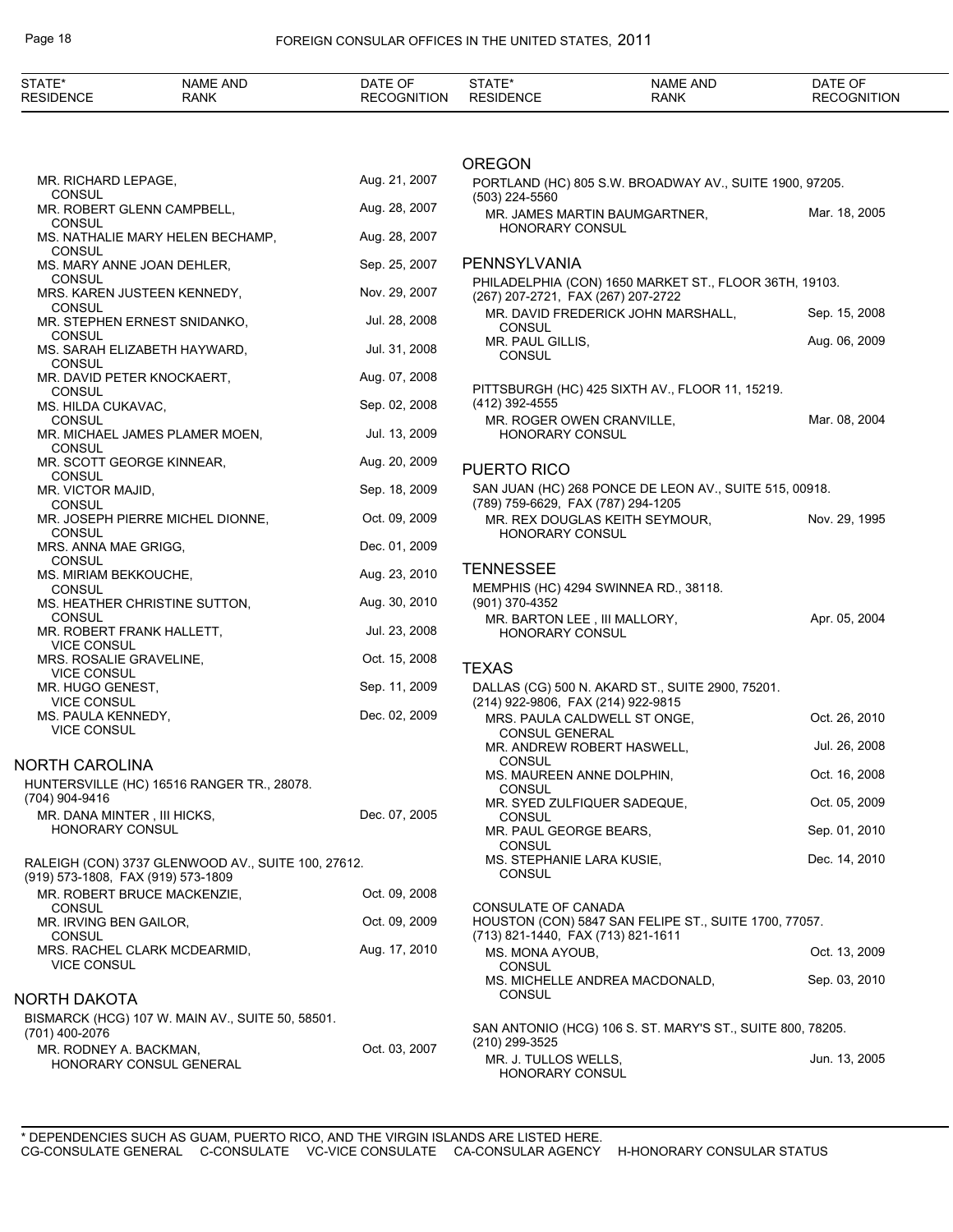| STATE*<br><b>RESIDENCE</b>                                 | <b>NAME AND</b><br>RANK                                     | DATE OF<br><b>RECOGNITION</b> | STATE*<br><b>RESIDENCE</b>                                            | <b>NAME AND</b><br><b>RANK</b>                        | DATE OF<br><b>RECOGNITION</b> |
|------------------------------------------------------------|-------------------------------------------------------------|-------------------------------|-----------------------------------------------------------------------|-------------------------------------------------------|-------------------------------|
|                                                            |                                                             |                               |                                                                       |                                                       |                               |
| <b>UTAH</b>                                                |                                                             |                               |                                                                       |                                                       |                               |
| (801) 292-8181                                             | BOUNTIFUL (HC) 757 WOODMOOR CI., 84010.                     |                               | MR. GEORGE L. GILDRED,<br><b>HONORARY CONSUL</b>                      |                                                       | Jan. 20, 1976                 |
| MR. SCOTT S. PARKER,<br>HONORARY CONSUL                    |                                                             | Oct. 14, 2005                 |                                                                       | SAN FRANCISCO (CG) 870 MARKET ST., SUITE 1058, 94102. |                               |
| <b>VIRGINIA</b>                                            |                                                             |                               | (415) 982-1631, FAX (415) 982-2384                                    | MR. ROLANDO FEDERICO ORTEGA KLOSE,                    | Sep. 17, 2010                 |
| (804) 783-6402                                             | RICHMOND (HC) 1021 E. CARY ST., FLOOR 17TH, 23219.          |                               | CONSUL GENERAL<br>MR. FERNANDO ALEGRIA,<br>HONORARY CONSUL            |                                                       | Jan. 15, 1992                 |
| MR. WILLIAM JOHN BENOS,<br><b>HONORARY CONSUL</b>          |                                                             | Aug. 11, 2004                 |                                                                       | SANTA CLARA (HCA) 1376 JOHNSON ST., MENLO PARK 94025. |                               |
| WASHINGTON                                                 |                                                             |                               | (650) 322-6985, FAX (650) 322-6403                                    |                                                       |                               |
| (206) 443-1777, FAX (206) 443-9662                         | SEATTLE (CG) 1501 4TH AV., SUITE 600, 98101.                |                               | MR. CARLOS LOPEZ,                                                     | HONORARY CONSULAR AGENT                               | Nov. 29, 1976                 |
| MR. DENIS HARRY STEVENS.                                   |                                                             | Sep. 29, 2010                 | <b>DISTRICT OF COLUMBIA</b>                                           |                                                       |                               |
| <b>CONSUL GENERAL</b><br>MR. PETER CHARLES LEA,<br>CONSUL  |                                                             | Aug. 12, 2008                 | (202) 785-1746, FAX (202) 887-5579                                    | WASHINGTON (CHN) 1732 MASSACHUSETTS AV., NW, 20036.   |                               |
| MR. MARTIN TREMBLAY,                                       |                                                             | Sep. 16, 2008                 | CONSUL                                                                | MR. RODRIGO ENRIQUE ARCOS CASTRO.                     | May. 23, 2007                 |
| <b>CONSUL</b><br>MR. DUANE ANDREW ROBSON,<br><b>CONSUL</b> |                                                             | Oct. 08, 2008                 | <b>CONSUL</b>                                                         | MR. CHRISTIAN U. HODGES NUGENT DOCMAC,                | Mar. 16, 2009                 |
| MR. ROBERTO LUIGI FOSCO,                                   |                                                             | Oct. 08, 2008                 |                                                                       |                                                       |                               |
| <b>CONSUL</b><br>MS. WENDY BALDWIN,<br><b>CONSUL</b>       |                                                             | Oct. 08, 2008                 | <b>FLORIDA</b>                                                        | MIAMI (CG) 800 BRICKELL AV., SUITE 900, 33131.        |                               |
| MR. PETER ALLAN LILIUS,<br><b>CONSUL</b>                   |                                                             | Oct. 09, 2008                 | (305) 371-3219, FAX (305) 379-6613<br>MR. JUAN LUIS NILO VALLEDOR,    |                                                       | Apr. 07, 2009                 |
|                                                            | <b>CAPE VERDE</b>                                           |                               | <b>CONSUL GENERAL</b><br><b>VICE CONSUL</b>                           | MR. VICTOR AQUILES ABUJATUM SEPULVEDA,                | Mar. 04, 2010                 |
| <b>MASSACHUSETTS</b>                                       |                                                             |                               |                                                                       |                                                       |                               |
|                                                            | BOSTON (CG) 607 BOYLSTON ST., 02116.                        |                               | <b>COMMERCIAL OFFICE</b>                                              | MIAMI (CONA) 800 BRICKELL AV., SUITE 1200, 33133.     |                               |
| (617) 353-0014, FAX (617) 859-9798                         | MR. PEDRO GRACIANO GOMES DE CARVALHO.                       | Nov. 18, 2009                 | (305) 599-2224                                                        |                                                       |                               |
| <b>CONSUL GENERAL</b>                                      |                                                             |                               |                                                                       | ORLANDO (HC) 2501 N. ORANGE AV., SUITE 309, 32804.    |                               |
|                                                            | <b>CENTRAL AFRICAN REPUBLIC</b>                             |                               | DR. SERGIO WALTERS LARACH,<br><b>HONORARY CONSUL</b>                  |                                                       | Apr. 08, 2009                 |
| <b>CALIFORNIA</b>                                          |                                                             |                               | <b>GEORGIA</b>                                                        |                                                       |                               |
| $(310)$ 278-1095                                           | LOS ANGELES (HCG) 901 N. CAMDEN DR., BEVERLY HILLS 90210.   |                               |                                                                       | ATLANTA (HC) 2876 SEQUOYAH DR., NW, 30327.            |                               |
| MR. CLARK E., SR PARKER,                                   | HONORARY CONSUL GENERAL                                     | Jun. 07, 2001                 | (404) 355-7923<br>MRS. ERIKA M. MONCKEBERG,<br><b>HONORARY CONSUL</b> |                                                       | Jun. 10, 1998                 |
| <b>NEW YORK</b>                                            |                                                             |                               |                                                                       |                                                       |                               |
|                                                            | NEW YORK (HC) 51 E. 42ND ST., 10017.                        |                               | <b>HAWAII</b>                                                         |                                                       |                               |
| MR. HOWARD A. HIRSCHFELD,<br>HONORARY CONSUL               |                                                             | Mar. 07, 1994                 | (808) 550-4985                                                        | HONOLULU (HC) 1329 LUSITANIA ST., SUITE 206, 96813.   |                               |
|                                                            | <b>CHILE</b>                                                |                               | MS. GLADYS VERNOY,<br><b>HONORARY CONSUL</b>                          |                                                       | Oct. 17, 2002                 |
| <b>CALIFORNIA</b>                                          |                                                             |                               | <b>ILLINOIS</b>                                                       |                                                       |                               |
| (323) 933-3697, FAX (323) 933-3842                         | LOS ANGELES (CG) 6100 WILSHIRE BL., SUITE 1240&1260, 90048. |                               | (312) 654-8780, FAX (312) 654-8948                                    | CHICAGO (CG) 1415 N. DAYTON ST., FLOOR 2ND, 60642.    |                               |
| CONSUL GENERAL                                             | MR. CESAR ALBERTO RUIZ ASMUSSEN,                            | Feb. 10, 2011                 | CONSUL GENERAL                                                        | MR. JOSE M. GONZALEZ SERRANO,                         | Sep. 15, 2008                 |
| (619) 232-6361, FAX (619) 696-0991                         | SAN DIEGO (HC) 550 WEST "C" ST., SUITE 1820, 92101-3509.    |                               |                                                                       |                                                       |                               |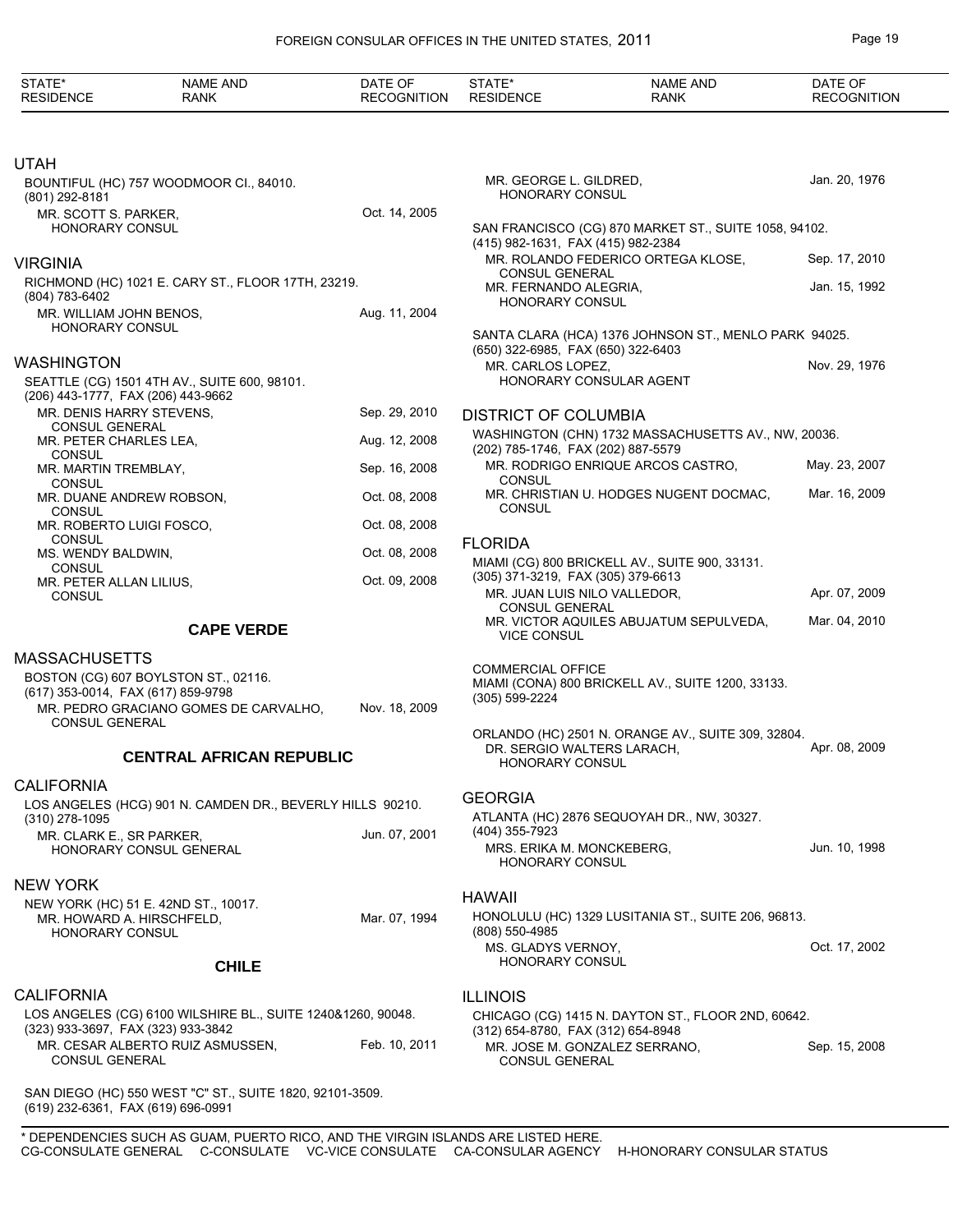| STATE*<br><b>RESIDENCE</b>                                           | <b>NAME AND</b><br><b>RANK</b>                               | DATE OF<br><b>RECOGNITION</b> | STATE*<br><b>RESIDENCE</b>                                                       | <b>NAME AND</b><br><b>RANK</b>                               | DATE OF<br><b>RECOGNITION</b> |
|----------------------------------------------------------------------|--------------------------------------------------------------|-------------------------------|----------------------------------------------------------------------------------|--------------------------------------------------------------|-------------------------------|
|                                                                      |                                                              |                               |                                                                                  |                                                              |                               |
| <b>LOUISIANA</b>                                                     |                                                              |                               |                                                                                  |                                                              |                               |
| (504) 528-3364, FAX (504) 524-4156                                   | NEW ORLEANS (HC) 1350 PORT OF NEW ORLEANS PL., 70130.        |                               | MR. CARLOS SALINAS,<br><b>HONORARY CONSUL</b>                                    |                                                              | Mar. 31, 1978                 |
| HONORARY CONSUL                                                      | MR. ANGEL PELAYO CARRERAS,                                   | Aug. 14, 1992                 | <b>TEXAS</b>                                                                     |                                                              |                               |
| <b>MASSACHUSETTS</b><br>(617) 232-0416, FAX (617) 232-0817           | BOSTON (HC) 1 BERNARDO O'HIGGINS CI., BRIGHTON 02135-7840.   |                               | MR. HORACIO MARIO MARULL.<br><b>HONORARY CONSUL</b>                              | DALLAS (HC) 3500 OAK LAWN UN., SUITE 570, 75248.             | Dec. 20, 2010                 |
| MR. PAUL WILLIAM GARBER,                                             |                                                              | Jun. 26, 1974                 |                                                                                  | HOUSTON (CG) 1300 POST OAK BL., SUITE 1130, 77056.           |                               |
| HONORARY CONSUL<br>MR. PHILIP C. GARBER,<br><b>HONORARY CONSUL</b>   |                                                              | Feb. 22, 1982                 | (713) 963-9066, FAX (713) 961-3910<br><b>CONSUL GENERAL</b>                      | MR. MARCELO ALFREDO AGUIRRE DUMAY,                           | Nov. 16, 2009                 |
| <b>MICHIGAN</b>                                                      |                                                              |                               | <b>WASHINGTON</b>                                                                |                                                              |                               |
| <b>POINTE 48230.</b>                                                 | GROSSE POINTE PARK (HC) 15120 KERCHEVAL AV., GROSSE          |                               | (360) 754-8747                                                                   | OLYMPIA (HC) 700 SLEATER-KINNEY RD., SE, SUITE B-261, 98503. |                               |
| (313) 407-9236<br>MRS. MARIELA C. GRIFFOR,<br><b>HONORARY CONSUL</b> |                                                              | Nov. 28, 2007                 | MR. JORGE GILBERT.<br>HONORARY CONSUL                                            |                                                              | Sep. 16, 1997                 |
| <b>MISSOURI</b>                                                      |                                                              |                               |                                                                                  | <b>CHINA</b>                                                 |                               |
|                                                                      | KANSAS CITY (HC) 4153 BROADWAY ., 64111.                     |                               | <b>CALIFORNIA</b>                                                                |                                                              |                               |
| (816) 531-2345                                                       |                                                              |                               |                                                                                  | LOS ANGELES (CG) 443 SHATTO PL., 90020.                      |                               |
| MR. ROBERT WILLIAM EVANS,<br><b>HONORARY CONSUL</b>                  |                                                              | Aug. 20, 2001                 | (213) 380-2506, FAX (213) 380-1961<br>MR. SHAOFANG QIU,<br><b>CONSUL GENERAL</b> |                                                              | Dec. 29, 2010                 |
| <b>NEVADA</b>                                                        |                                                              |                               | MR. WEIDE SUN,                                                                   |                                                              | Dec. 09, 2009                 |
|                                                                      | LAS VEGAS (HC) P.O. BOX 371216 UN., 89137.                   |                               | MS. LIXIN BIAN,                                                                  | DEPUTY CONSUL GENERAL                                        | Sep. 03, 2010                 |
| (702) 456-9965<br>MS. PAULINA ELENA BIGGS,                           |                                                              | May. 08, 2002                 | MR. HUAI ZHI CHEN,                                                               | DEPUTY CONSUL GENERAL                                        | Mar. 22, 2004                 |
| <b>HONORARY CONSUL</b>                                               |                                                              |                               | CONSUL<br>MS. LUO WANG,                                                          |                                                              | Jun. 29, 2006                 |
| <b>NEW YORK</b>                                                      |                                                              |                               | CONSUL<br>MR. CHENG HUANG,                                                       |                                                              | Oct. 31, 2007                 |
| (212) 355-0612, FAX (212) 688-5879                                   | NEW YORK (CG) 866 UNITED NATIONS PZ., SUITE 601, 10017.      |                               | CONSUL<br>MR. LI YAN SONG,                                                       |                                                              | Oct. 31, 2007                 |
| MR. JULIO PEDRO FIOL ZUNIGA,                                         |                                                              | Sep. 29, 2010                 | CONSUL                                                                           |                                                              | Oct. 31, 2007                 |
| <b>CONSUL GENERAL</b>                                                | MS. FALASTIN ESTER SHAKHTUR SAID,                            | May. 08, 2008                 | MR. LIAN CHUN YANG,<br><b>CONSUL</b>                                             |                                                              |                               |
| <b>CONSUL</b><br>MS. ELBA FUENTES,                                   |                                                              | Aug. 05, 1970                 | MR. WEI PING WANG,<br><b>CONSUL</b>                                              |                                                              | Oct. 31, 2007                 |
| <b>HONORARY CONSUL</b>                                               |                                                              |                               | MS. CHUN WEN ZHANG,<br><b>CONSUL</b>                                             |                                                              | Dec. 07, 2007                 |
| <b>PENNSYLVANIA</b>                                                  |                                                              |                               | MR. WEI HUA XIA,<br><b>CONSUL</b>                                                |                                                              | May. 30, 2008                 |
| (215) 829-9520, FAX (215) 829-0594                                   | PHILADELPHIA (CG) 446 6TH & CHESTNUT ST., SUITE 1030, 19106. |                               | MS. JIN FAN,<br><b>CONSUL</b>                                                    |                                                              | Jul. 01, 2008                 |
|                                                                      | MR. A. BENJAMIN LEAVENWORTH.                                 | Sep. 29, 2005                 | MR. LIWEN YUE,<br>CONSUL                                                         |                                                              | Aug. 12, 2008                 |
| HONORARY CONSUL                                                      |                                                              |                               | MRS. LUO MEI SHU,<br><b>CONSUL</b>                                               |                                                              | Oct. 09, 2008                 |
| <b>PUERTO RICO</b>                                                   |                                                              |                               | MS. CHENG WU,                                                                    |                                                              | Jan. 09, 2009                 |
| MR. CYRIL LOUIS MEDUNA,                                              | SAN JUAN (HC) 1509 LOPEZ LANDRON UN., SUITE 1101, 00911.     | Dec. 08, 2008                 | CONSUL<br>MS. XIUWEI YE,                                                         |                                                              | Mar. 16, 2009                 |
| <b>HONORARY CONSUL</b>                                               |                                                              |                               | CONSUL<br>MS. QIAO DING,                                                         |                                                              | Apr. 09, 2009                 |
| <b>SOUTH CAROLINA</b>                                                | CHARLESTON (HC) 948 EQUESTRIAN DR., MOUNT PLEASANT           |                               | CONSUL<br>MS. CUIYING XU,<br>CONSUL                                              |                                                              | May. 20, 2009                 |
| 29464.<br>(843) 792-2489, FAX (843) 792-3212                         |                                                              |                               | MR. PENG WANG,<br><b>CONSUL</b>                                                  |                                                              | Jul. 29, 2009                 |
|                                                                      |                                                              |                               |                                                                                  |                                                              |                               |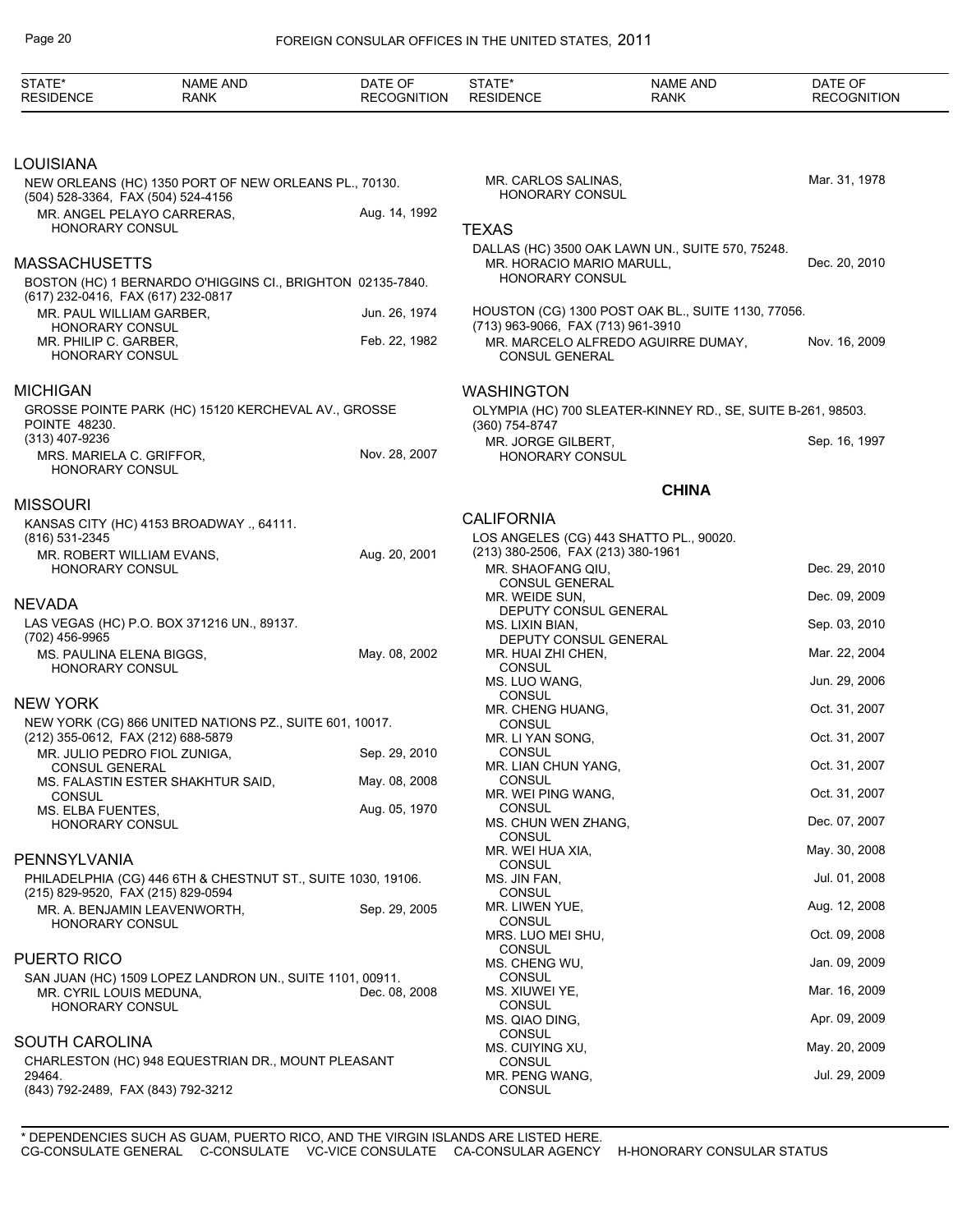#### FOREIGN CONSULAR OFFICES IN THE UNITED STATES, 2011 **Page 21**

| STATE*<br>NAME AND<br>RESIDENCE<br><b>RANK</b>                                   | DATE OF<br><b>RECOGNITION</b> | STATE*<br><b>RESIDENCE</b>                                 | NAME AND<br><b>RANK</b> | DATE OF<br><b>RECOGNITION</b> |
|----------------------------------------------------------------------------------|-------------------------------|------------------------------------------------------------|-------------------------|-------------------------------|
|                                                                                  |                               |                                                            |                         |                               |
| MR. JING DONG SUN,                                                               | Dec. 08, 2009                 | MS. MEI RONG GU,                                           |                         | Nov. 19, 2008                 |
| <b>CONSUL</b><br>MR. ZHUNMIN CHEN,                                               | Dec. 08, 2009                 | <b>CONSUL</b><br>MS. YAN LAI WANG,                         |                         | Nov. 19, 2008                 |
| <b>CONSUL</b><br>MR. KE CAO,                                                     | May. 19, 2010                 | <b>CONSUL</b><br>MR. SU DONG JIANG,                        |                         | Nov. 20, 2008                 |
| <b>CONSUL</b><br>MR. YONG GUAN,                                                  | Sep. 03, 2010                 | <b>CONSUL</b><br>MR. YU ZI QIAO,                           |                         | Nov. 20, 2008                 |
| <b>CONSUL</b><br>MR. BAOQING CAO,                                                | Dec. 29, 2010                 | <b>CONSUL</b><br>MR. DE YOU TIAN,                          |                         | Nov. 24, 2008                 |
| <b>CONSUL</b><br>MR. JIAN ZHANG,                                                 | Feb. 23, 2011                 | <b>CONSUL</b><br>MS. MING JU WANG,                         |                         | Nov. 24, 2008                 |
| <b>CONSUL</b><br>MR. ZHAOHE CHE,                                                 | Apr. 29, 2011                 | <b>CONSUL</b><br>MS. ZHENG ZHENG ZHAO,                     |                         | Nov. 24, 2008                 |
| <b>CONSUL</b><br>MR. YI WANG,                                                    | Nov. 20, 2007                 | <b>CONSUL</b><br>MR. YUNLIANG ZHOU,                        |                         | Feb. 04, 2009                 |
| <b>VICE CONSUL</b><br>MR. XIAO JING LU,                                          | Dec. 16, 2008                 | <b>CONSUL</b><br>MR. JIANLONG DONG,                        |                         | Mar. 14, 2009                 |
| <b>VICE CONSUL</b><br>VICE ADMIRAL YIZONG MAO,                                   | Jul. 13, 2009                 | <b>CONSUL</b><br>MS. HONG LIU,                             |                         | Apr. 27, 2009                 |
| <b>VICE CONSUL</b><br>MS. LINGYAN CHEN,                                          | Jul. 29, 2009                 | <b>CONSUL</b><br>MR. PEILONG LI,                           |                         | Jul. 13, 2009                 |
| <b>VICE CONSUL</b><br>MS. XIAOYU GUO,                                            | Jun. 25, 2010                 | <b>CONSUL</b><br>MR. QING LI,                              |                         | Jul. 30, 2009                 |
| <b>VICE CONSUL</b><br>MR. HONGMING WANG,                                         | Jun. 30, 2010                 | <b>CONSUL</b><br>MR. HUSHENG XUE,                          |                         | Oct. 09, 2009                 |
| <b>VICE CONSUL</b>                                                               | Feb. 23, 2011                 | <b>CONSUL</b>                                              |                         | Dec. 02, 2009                 |
| MR. RENTAO ZHU,<br><b>VICE CONSUL</b>                                            |                               | MR. YAN ZHANG,<br><b>CONSUL</b>                            |                         |                               |
| <b>VISA OFFICE</b>                                                               |                               | MS. RUI QIN LIU,<br><b>CONSUL</b>                          |                         | Apr. 12, 2010                 |
| LOS ANGELES (CON) 500 SHATTO PL., 90020.<br>(213) 807-8006, FAX (213) 380-0372   |                               | MR. ZHENGWEN CHEN,<br><b>CONSUL</b>                        |                         | Jun. 14, 2010                 |
|                                                                                  |                               | MR. QINGCHUN LI,<br><b>CONSUL</b>                          |                         | Jun. 16, 2010                 |
| SAN FRANCISCO (CG) 1450 LAGUNA ST., 94115.<br>(415) 674-2905, FAX (415) 292-6523 |                               | MR. TONG YANG,<br><b>CONSUL</b>                            |                         | Jun. 22, 2010                 |
| MR. ZHAN SHENG GAO,<br><b>CONSUL GENERAL</b>                                     | Mar. 18, 2008                 | MR. WEIWEI ZHANG,<br><b>CONSUL</b>                         |                         | Jul. 16, 2010                 |
| MR. WEN XIANG LU,<br>DEPUTY CONSUL GENERAL                                       | Aug. 04, 2008                 | MR. ZHEN LIU,<br><b>CONSUL</b>                             |                         | Aug. 08, 2010                 |
| MR. QINGWEN MAO.<br>DEPUTY CONSUL GENERAL                                        | Jan. 04, 2010                 | MR. NING MA,<br><b>CONSUL</b>                              |                         | Aug. 30, 2010                 |
| MR. RUAN SONG,                                                                   | May. 24, 2011                 | MR. JIEXIN ZHANG,<br><b>CONSUL</b>                         |                         | Nov. 26, 2010                 |
| DEPUTY CONSUL GENERAL<br>MS. LI YAN,                                             | May. 05, 2004                 | MR. QIANG GUO,<br><b>CONSUL</b>                            |                         | Nov. 26, 2010                 |
| <b>CONSUL</b><br>MRS. BO YAN,                                                    | Jan. 12, 2005                 | MR. SHUGUANG XIA,                                          |                         | Nov. 26, 2010                 |
| <b>CONSUL</b><br>MR. AI MIN LI,                                                  | Oct. 06, 2005                 | <b>CONSUL</b><br>MR. ZHIHUA HUANG,                         |                         | Mar. 17, 2011                 |
| <b>CONSUL</b><br>MR. QI PAN,                                                     | Apr. 30, 2007                 | <b>CONSUL</b><br>MR. RONG ZHU,                             |                         | Mar. 21, 2011                 |
| <b>CONSUL</b><br>MR. JIAN HUA SUN,                                               | May. 04, 2007                 | CONSUL<br>MR. CHUAN WANG,                                  |                         | Apr. 21, 2011                 |
| <b>CONSUL</b><br>MR. GANG WU,                                                    | Jul. 08, 2008                 | <b>CONSUL</b><br>MR. HAITAO LIU,                           |                         | Apr. 27, 2009                 |
| <b>CONSUL</b><br>MR. WEI SHAO,                                                   | Jul. 31, 2008                 | <b>VICE CONSUL</b><br>MR. HAO ZHANG,                       |                         | Apr. 27, 2009                 |
| <b>CONSUL</b><br>MR. YI WU,                                                      | Oct. 29, 2008                 | <b>VICE CONSUL</b><br>MR. XIAO LONG LIU,                   |                         | Jun. 19, 2009                 |
| <b>CONSUL</b><br>MR. JIN ZE SUN,                                                 | Oct. 30, 2008                 | <b>VICE CONSUL</b><br>MR. SHUNFENG YANG,                   |                         | Jul. 30, 2009                 |
| <b>CONSUL</b><br>MR. DE YUAN ZHU,                                                | Nov. 19, 2008                 | <b>VICE CONSUL</b><br>MR. XIAOFENG QI,                     |                         | Nov. 20, 2009                 |
| <b>CONSUL</b><br>MR. WEN BIN LI,<br>CONSUL                                       | Nov. 19, 2008                 | <b>VICE CONSUL</b><br>MS. YANG ZHAO,<br><b>VICE CONSUL</b> |                         | Mar. 30, 2010                 |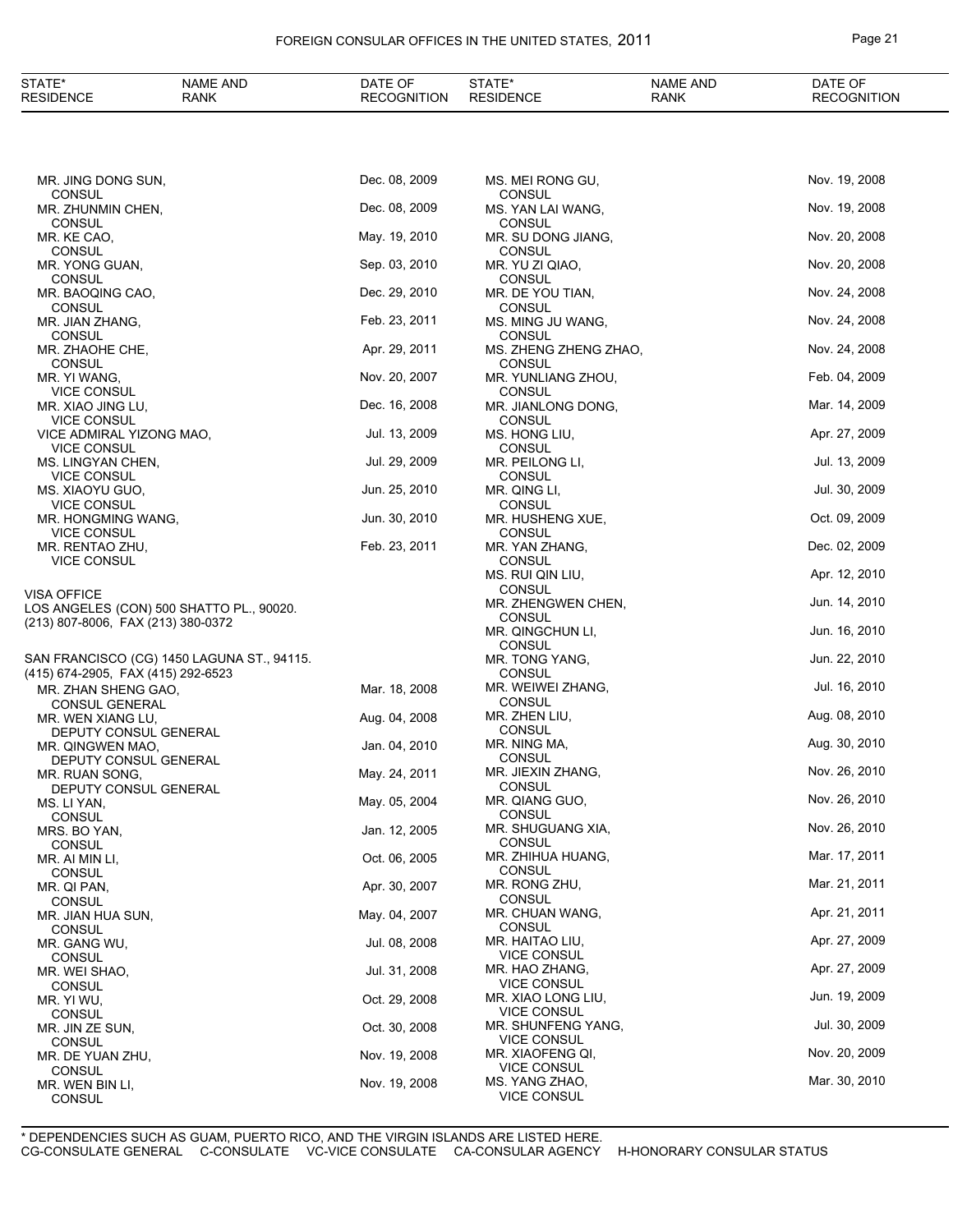| STATE*<br><b>RESIDENCE</b>                            | <b>NAME AND</b><br><b>RANK</b>                      | DATE OF<br><b>RECOGNITION</b> | STATE*<br><b>RESIDENCE</b>                                | <b>NAME AND</b><br>RANK                         | DATE OF<br><b>RECOGNITION</b> |
|-------------------------------------------------------|-----------------------------------------------------|-------------------------------|-----------------------------------------------------------|-------------------------------------------------|-------------------------------|
|                                                       |                                                     |                               |                                                           |                                                 |                               |
| MR. XIAOFENG GU,<br><b>VICE CONSUL</b>                |                                                     | Jun. 24, 2010                 | MS. ZHEN YAN LI,<br>VICE CONSUL                           |                                                 | Oct. 09, 2008                 |
| MS. YANLING JIN,                                      |                                                     | Jun. 30, 2010                 | MR. XIAOCHENG WANG,                                       |                                                 | Mar. 17, 2009                 |
| <b>VICE CONSUL</b><br>MS. XIUMEI ZHANG.               |                                                     | Jul. 19, 2010                 | <b>VICE CONSUL</b><br>MR. XIAOGANG ZHAO,                  |                                                 | Dec. 08, 2009                 |
| <b>VICE CONSUL</b><br>MR. XIANG WANG,                 |                                                     | Sep. 20, 2010                 | <b>VICE CONSUL</b><br>MR. ZIYI ZHOU,                      |                                                 | May. 12, 2010                 |
| <b>VICE CONSUL</b>                                    |                                                     |                               | <b>VICE CONSUL</b><br>MR. LEI WANG,                       |                                                 | Aug. 27, 2010                 |
| DISTRICT OF COLUMBIA                                  |                                                     |                               | <b>VICE CONSUL</b>                                        |                                                 |                               |
|                                                       | WASHINGTON (CHA) 3505 INTERNATIONAL PL., NW, 20008. |                               | <b>EDUCATION OFFICE</b>                                   |                                                 |                               |
| (202) 495-2000, FAX (202) 495-2138<br>MR. ZENGBO GAO, |                                                     | Dec. 03, 2007                 | (312) 463-9187                                            | CHICAGO (CONA) 3322 W. PETERSON AV., 60659.     |                               |
| <b>CONSUL</b>                                         |                                                     |                               | MR. XIAO WEI WANG,                                        |                                                 | Oct. 20, 2007                 |
| <b>EDUCATION OFFICE</b>                               |                                                     |                               | <b>CONSUL</b><br>MR. QIANG LIU,                           |                                                 | Dec. 16, 2008                 |
| (202) 885-0715                                        | WASHINGTON (CHA) 2700-12 PORTER ST., NW, 20008.     |                               | <b>CONSUL</b>                                             |                                                 | Oct. 16, 2009                 |
|                                                       |                                                     |                               | MR. XUZHONG LU,<br><b>CONSUL</b>                          |                                                 |                               |
| <b>CONSULAR AFFAIRS</b>                               |                                                     |                               | MS. CHANG HUA LI,<br><b>VICE CONSUL</b>                   |                                                 | Jan. 25, 2008                 |
| (202) 328-2518                                        | WASHINGTON (CONA) 2300 CONNECTICUT AV., NW, 20008.  |                               | MS. TAO YANG,                                             |                                                 | Jan. 25, 2008                 |
| <b>ILLINOIS</b>                                       |                                                     |                               | <b>VICE CONSUL</b><br>MR. ZONG WAN,<br><b>VICE CONSUL</b> |                                                 | May. 04, 2009                 |
|                                                       | CHICAGO (CG) 100 W. ERIE ST., 60654.                |                               |                                                           |                                                 |                               |
| (312) 803-0095, FAX (312) 803-0105                    |                                                     |                               | <b>VISA OFFICE</b>                                        | CHICAGO (CONA) 1 E. ERIE ST., SUITE 500, 60611. |                               |
| MR. GUOQIANG YANG,<br><b>CONSUL GENERAL</b>           |                                                     | Jun. 03, 2010                 | (312) 453-0210, FAX (312) 803-0121                        |                                                 |                               |
| MR. MAO MING CHU,                                     | DEPUTY CONSUL GENERAL                               | Aug. 01, 2007                 | MS. CHU YUN ZHANG,<br><b>CONSUL</b>                       |                                                 | May. 23, 2006                 |
| MR. KUN LU,                                           |                                                     | Jan. 06, 2011                 | MRS. QING HUA DENG,                                       |                                                 | Aug. 16, 2010                 |
| MR. ZONG GUANG GUO.                                   | DEPUTY CONSUL GENERAL                               | Apr. 30, 2007                 | <b>CONSUL</b><br>MR. MING ZHANG,                          |                                                 | Aug. 27, 2010                 |
| <b>CONSUL</b><br>MR. GUO WEN CHEN,                    |                                                     | Aug. 20, 2007                 | <b>CONSUL</b><br>MR. KUNPENG ZHANG,                       |                                                 | May. 02, 2011                 |
| <b>CONSUL</b>                                         |                                                     |                               | <b>CONSUL</b>                                             |                                                 |                               |
| MR. HAI QUAN YANG,<br><b>CONSUL</b>                   |                                                     | Aug. 20, 2007                 | <b>NEW YORK</b>                                           |                                                 |                               |
| MS. YUAN CUI LIAO,                                    |                                                     | Oct. 02, 2007                 | NEW YORK (CG) 520 12TH AV., 10036.                        |                                                 |                               |
| <b>CONSUL</b><br>MR. BIN LIU,                         |                                                     | Mar. 16, 2009                 | (212) 279-4275                                            |                                                 |                               |
| <b>CONSUL</b><br>MS. XUE WEN,                         |                                                     | Apr. 09, 2009                 | MR. KE YU PENG,<br>CONSUL GENERAL                         |                                                 | Jan. 03, 2008                 |
| <b>CONSUL</b>                                         |                                                     |                               | MR. LI MIN ZHOU,                                          |                                                 | Oct. 17, 2008                 |
| MR. DEJING CHENG,<br><b>CONSUL</b>                    |                                                     | Nov. 03, 2009                 | DEPUTY CONSUL GENERAL<br>MR. XIAO JUN DONG,               |                                                 | Nov. 10, 2008                 |
| MR. JIANYE CAO,<br><b>CONSUL</b>                      |                                                     | Nov. 09, 2009                 | DEPUTY CONSUL GENERAL<br>MS. JIA ZHUANG,                  |                                                 | Dec. 16, 2008                 |
| MR. XUEYONG YU,                                       |                                                     | Nov. 09, 2009                 | DEPUTY CONSUL GENERAL                                     |                                                 | Nov. 26, 2010                 |
| <b>CONSUL</b><br>MR. JIANMING SONG,                   |                                                     | Jan. 15, 2010                 | MR. NANSHAN XU,<br>DEPUTY CONSUL GENERAL                  |                                                 |                               |
| <b>CONSUL</b><br>MR. KE DAI,                          |                                                     | Apr. 07, 2010                 | MR. YING WANG,<br><b>CONSUL</b>                           |                                                 | Apr. 15, 2005                 |
| <b>CONSUL</b>                                         |                                                     |                               | MR. BIN HE,                                               |                                                 | Jul. 07, 2005                 |
| MRS. CHUN MEI JIANG,<br><b>CONSUL</b>                 |                                                     | Sep. 20, 2010                 | CONSUL<br>MR. GANG LUO,                                   |                                                 | Nov. 13, 2006                 |
| MR. QINGQING ZHAO,<br><b>CONSUL</b>                   |                                                     | Jan. 05, 2011                 | CONSUL<br>MR. CAN WANG,                                   |                                                 | May. 07, 2007                 |
| MR. QINGXIN ZHANG,                                    |                                                     | Apr. 08, 2011                 | CONSUL                                                    |                                                 |                               |
| <b>CONSUL</b><br>MR. YANG SONG,                       |                                                     | Oct. 09, 2008                 | MR. HAI TAO ZHANG,<br>CONSUL                              |                                                 | May. 07, 2007                 |
| <b>VICE CONSUL</b>                                    |                                                     |                               | MR. YONG JUN WANG,<br><b>CONSUL</b>                       |                                                 | May. 07, 2007                 |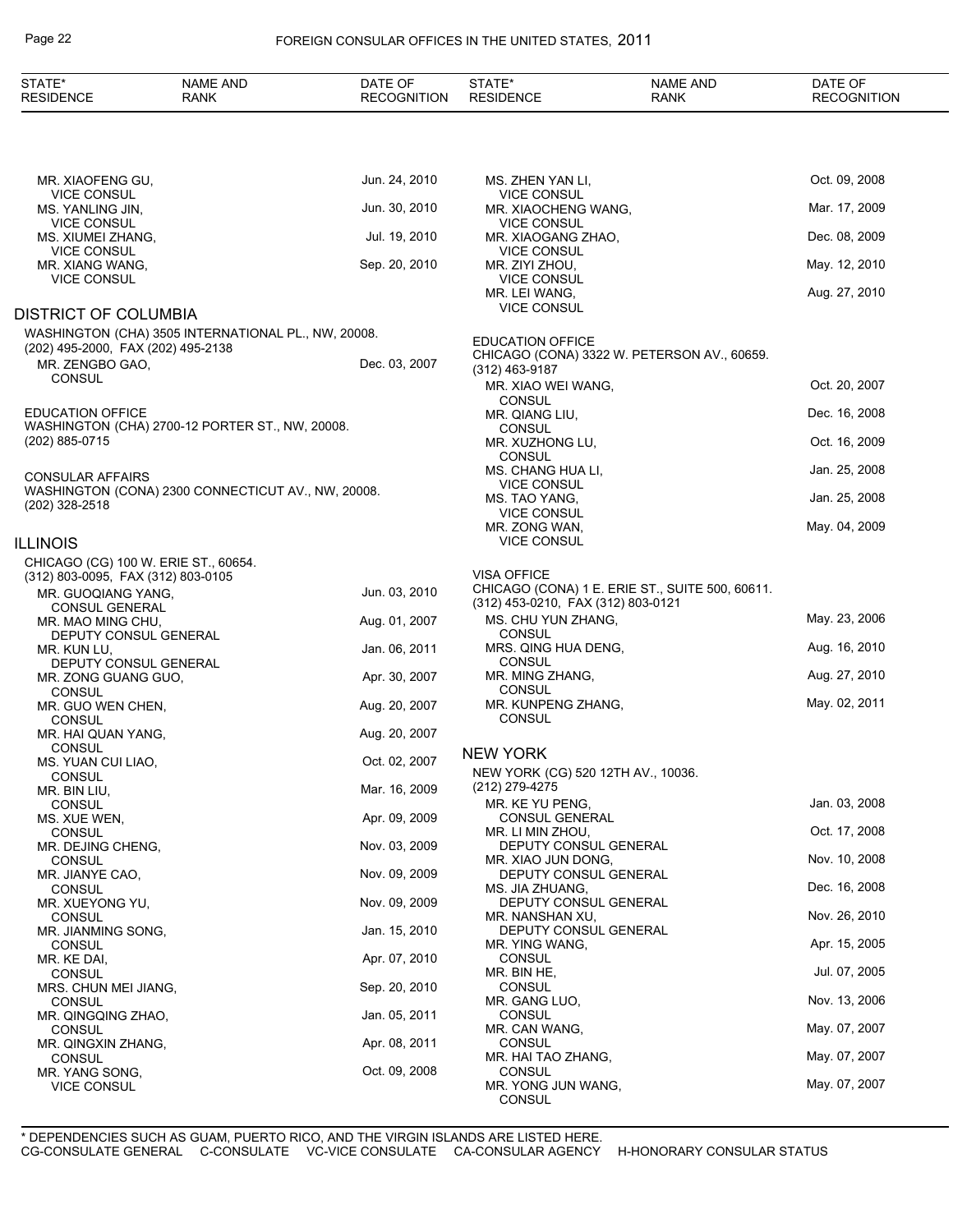#### FOREIGN CONSULAR OFFICES IN THE UNITED STATES, 2011 **Page 23**

| STATE*<br><b>RESIDENCE</b>           | <b>NAME AND</b><br><b>RANK</b> | DATE OF<br><b>RECOGNITION</b> | STATE*<br><b>RESIDENCE</b>                 | <b>NAME AND</b><br><b>RANK</b> | DATE OF<br><b>RECOGNITION</b> |
|--------------------------------------|--------------------------------|-------------------------------|--------------------------------------------|--------------------------------|-------------------------------|
|                                      |                                |                               |                                            |                                |                               |
| MR. JUN HUA LIU,                     |                                | May. 17, 2007                 | MRS. YINGZI YANG,                          |                                | Apr. 15, 2010                 |
| <b>CONSUL</b><br>MR. JIAN WEI ZHANG, |                                | Jul. 19, 2007                 | <b>CONSUL</b><br>MR. DONG WANG,            |                                | Jun. 09, 2010                 |
| <b>CONSUL</b><br>MS. YAN ZHOU,       |                                | Sep. 25, 2007                 | <b>CONSUL</b><br>MR. HONGBING YANG,        |                                | Jun. 22, 2010                 |
| <b>CONSUL</b><br>MS. MIN WANG,       |                                | Oct. 09, 2007                 | <b>CONSUL</b><br>MR. BAO GONG,             |                                | Jul. 19, 2010                 |
| <b>CONSUL</b><br>MR. BIN ZHOU,       |                                | Nov. 05, 2007                 | <b>CONSUL</b><br>MR. LONG WANG,            |                                | Aug. 02, 2010                 |
| <b>CONSUL</b>                        |                                | Nov. 05, 2007                 | <b>CONSUL</b>                              |                                | Aug. 21, 2010                 |
| MR. ZHONG YING MAO,<br><b>CONSUL</b> |                                |                               | MR. TIANHUI SHI,<br><b>CONSUL</b>          |                                |                               |
| MS. XIAO YAN JIANG,<br><b>CONSUL</b> |                                | Jan. 30, 2008                 | MRS. JIE LIU,<br><b>CONSUL</b>             |                                | Aug. 21, 2010                 |
| MS. YUAN CHUN MA,<br><b>CONSUL</b>   |                                | May. 14, 2008                 | MR. WEI LIU,<br><b>CONSUL</b>              |                                | Aug. 30, 2010                 |
| MS. XUE YUN YOU,<br><b>CONSUL</b>    |                                | May. 30, 2008                 | MR. YUNFEI MA,<br><b>CONSUL</b>            |                                | Aug. 30, 2010                 |
| MR. XIAO QIANG QIAN,                 |                                | Jul. 15, 2008                 | MR. GUOSHENG PENG,                         |                                | Mar. 18, 2011                 |
| <b>CONSUL</b><br>MR. BING XU,        |                                | Sep. 15, 2008                 | <b>CONSUL</b><br>MR. XIAOMING ZENG,        |                                | Mar. 18, 2011                 |
| <b>CONSUL</b><br>MR. AN PING WANG,   |                                | Oct. 02, 2008                 | <b>CONSUL</b><br>MR. YIFAN LI,             |                                | Mar. 18, 2011                 |
| <b>CONSUL</b><br>MR. FA ZI WANG,     |                                | Oct. 15, 2008                 | <b>CONSUL</b><br>MR. FAN YANG,             |                                | Mar. 22, 2011                 |
| <b>CONSUL</b><br>MR. YING DANG,      |                                | Oct. 29, 2008                 | <b>CONSUL</b><br>MR. JIANQING LIU,         |                                | Mar. 24, 2011                 |
| <b>CONSUL</b>                        |                                | Nov. 04, 2008                 | <b>CONSUL</b>                              |                                | Apr. 13, 2011                 |
| MR. BANG FU WANG,<br><b>CONSUL</b>   |                                |                               | MRS. SHURONG GENG,<br><b>CONSUL</b>        |                                |                               |
| MR. JIAN JUN CEN,<br><b>CONSUL</b>   |                                | Dec. 10, 2008                 | MRS. YAN KANG,<br><b>CONSUL</b>            |                                | Apr. 13, 2011                 |
| MR. HONG XU,<br><b>CONSUL</b>        |                                | Mar. 11, 2009                 | MRS. YUE LOU,<br><b>CONSUL</b>             |                                | Apr. 29, 2011                 |
| MRS. FAN SONG,<br><b>CONSUL</b>      |                                | Apr. 09, 2009                 | MR. DE WANG FU,<br><b>VICE CONSUL</b>      |                                | Jul. 10, 2007                 |
| MS. SHAOYI CHEN,                     |                                | Apr. 15, 2009                 | MS. QIAO ZHANG,                            |                                | Oct. 02, 2007                 |
| <b>CONSUL</b><br>MS. HUI REN,        |                                | May. 12, 2009                 | <b>VICE CONSUL</b><br>MR. BING HUANG CHEN, |                                | Dec. 27, 2007                 |
| <b>CONSUL</b><br>MS. RONG SHEN,      |                                | Jul. 30, 2009                 | <b>VICE CONSUL</b><br>MS. TING TING LI,    |                                | Mar. 19, 2008                 |
| <b>CONSUL</b><br>MS. XIAOMEI LI,     |                                | Sep. 25, 2009                 | <b>VICE CONSUL</b><br>MS. YU HUI CHAI,     |                                | May. 23, 2008                 |
| <b>CONSUL</b><br>MR. QI AN,          |                                | Nov. 12, 2009                 | <b>VICE CONSUL</b><br>MR. ZHAN ZHUAN SHI,  |                                | May. 30, 2008                 |
| <b>CONSUL</b>                        |                                |                               | <b>VICE CONSUL</b>                         |                                |                               |
| MS. MING ZHAO.<br><b>CONSUL</b>      |                                | Nov. 12, 2009                 | MR. CHAO CHENG LUO,<br><b>VICE CONSUL</b>  |                                | Nov. 04, 2008                 |
| MS. CUIHONG MA,<br><b>CONSUL</b>     |                                | Dec. 02, 2009                 | MR. BAOWEI WANG,<br><b>VICE CONSUL</b>     |                                | Jan. 13, 2009                 |
| MR. XINGHUA ZHU,<br><b>CONSUL</b>    |                                | Jan. 11, 2010                 | MS. RUIJUAN LI,<br><b>VICE CONSUL</b>      |                                | May. 12, 2009                 |
| MR. LIAN QUN XIAO.<br><b>CONSUL</b>  |                                | Jan. 14, 2010                 | MR. HUA WU,<br><b>VICE CONSUL</b>          |                                | Jun. 19, 2009                 |
| MR. DI HE,                           |                                | Jan. 22, 2010                 | MS. MIANQING YU,                           |                                | Sep. 25, 2009                 |
| <b>CONSUL</b><br>MR. MAOYI ZHOU,     |                                | Jan. 22, 2010                 | <b>VICE CONSUL</b><br>MR. SHIPENG LI,      |                                | Oct. 09, 2009                 |
| <b>CONSUL</b><br>MR. YANSHENG WANG,  |                                | Jan. 22, 2010                 | <b>VICE CONSUL</b><br>MS. YING JIANG,      |                                | Oct. 21, 2009                 |
| <b>CONSUL</b><br>MR. ZONGWEN HUANG,  |                                | Apr. 07, 2010                 | <b>VICE CONSUL</b><br>MR. TIANZHU LI,      |                                | Jan. 07, 2010                 |
| <b>CONSUL</b><br>MRS. JING KONG,     |                                | Apr. 07, 2010                 | <b>VICE CONSUL</b><br>MR. XINYU BU,        |                                | Jan. 15, 2010                 |
| <b>CONSUL</b>                        |                                |                               | <b>VICE CONSUL</b>                         |                                |                               |
| MRS. JIYUAN SHANG,<br><b>CONSUL</b>  |                                | Apr. 09, 2010                 | MR. DAYIN WANG,<br><b>VICE CONSUL</b>      |                                | Apr. 21, 2010                 |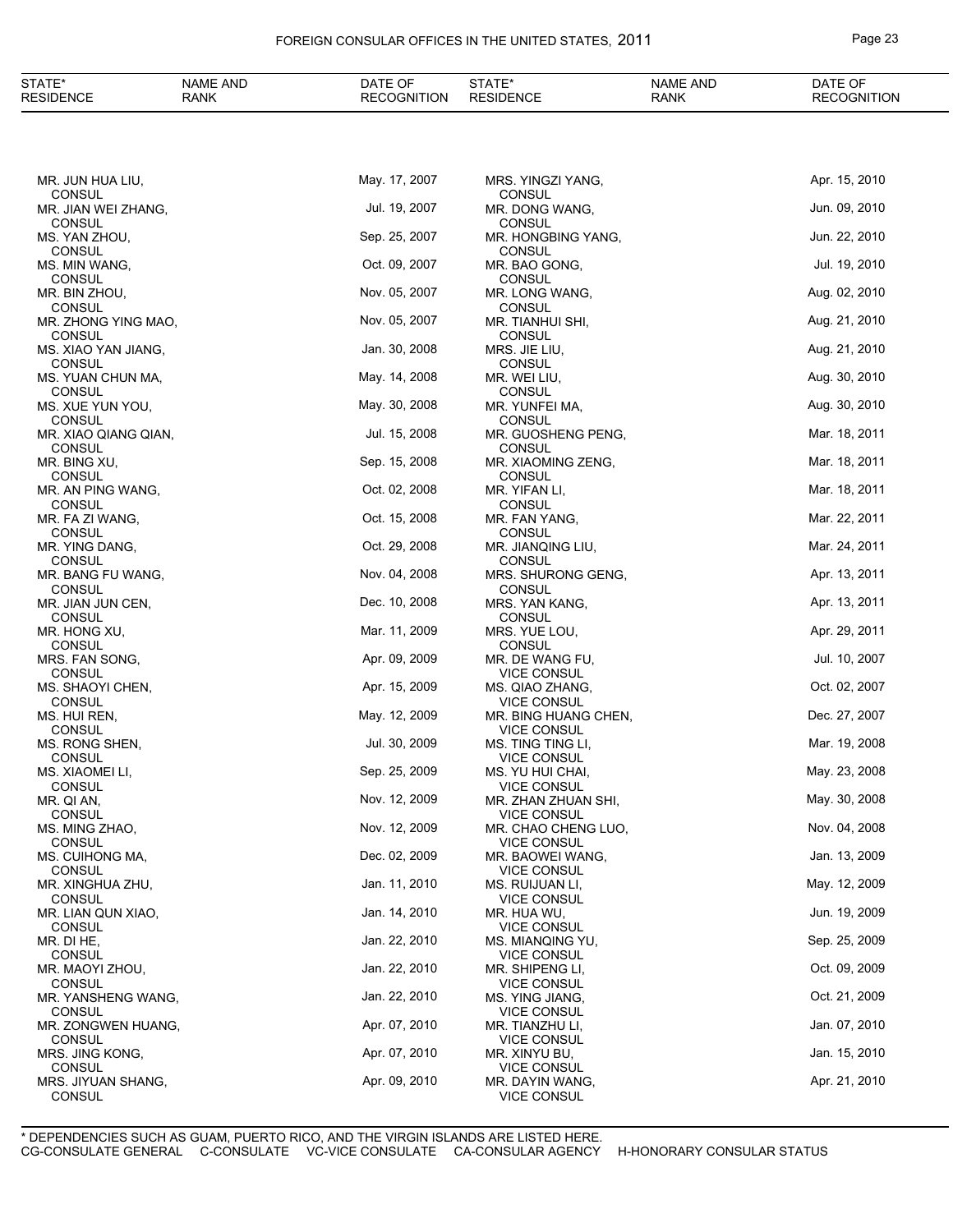| STATE*<br><b>RESIDENCE</b>                | NAME AND<br><b>RANK</b>                           | DATE OF<br><b>RECOGNITION</b> | STATE*<br><b>RESIDENCE</b>                                           | <b>NAME AND</b><br>RANK                                 | DATE OF<br><b>RECOGNITION</b> |
|-------------------------------------------|---------------------------------------------------|-------------------------------|----------------------------------------------------------------------|---------------------------------------------------------|-------------------------------|
|                                           |                                                   |                               |                                                                      |                                                         |                               |
| MRS. SIQI ZHANG,                          |                                                   | May. 12, 2010                 | MR. XIN MA,                                                          |                                                         | Dec. 15, 2010                 |
| <b>VICE CONSUL</b><br>MR. JI ZHOU,        |                                                   | Aug. 30, 2010                 | CONSUL<br>MR. YUJIANG ZHOU,                                          |                                                         | Apr. 13, 2011                 |
| <b>VICE CONSUL</b><br>MRS. LIN ZHANG,     |                                                   | Sep. 01, 2010                 | <b>CONSUL</b><br>MS. XUEYING LU,                                     |                                                         | May. 06, 2011                 |
| <b>VICE CONSUL</b>                        |                                                   |                               | CONSUL                                                               |                                                         |                               |
| MR. TONG WEN,<br><b>VICE CONSUL</b>       |                                                   | Sep. 29, 2010                 | MR. RUI HUANG,<br><b>VICE CONSUL</b>                                 |                                                         | Aug. 04, 2008                 |
| MRS. YI SONG,                             |                                                   | Jan. 03, 2011                 | MR. DELIANG XIA,                                                     |                                                         | Feb. 23, 2009                 |
| <b>VICE CONSUL</b><br>MRS. NING SUN,      |                                                   | Feb. 08, 2011                 | <b>VICE CONSUL</b><br>MS. NUZUN SUN,                                 |                                                         | Mar. 27, 2009                 |
| <b>VICE CONSUL</b><br>MRS. QUAN CHEN,     |                                                   | Feb. 08, 2011                 | <b>VICE CONSUL</b><br>MR. YUNZHI PENG,                               |                                                         | Jul. 14, 2009                 |
| <b>VICE CONSUL</b>                        |                                                   |                               | <b>VICE CONSUL</b>                                                   |                                                         |                               |
| MRS. JIANYUN HUANG,<br><b>VICE CONSUL</b> |                                                   | Feb. 25, 2011                 | MR. QIANQING LI,<br><b>VICE CONSUL</b>                               |                                                         | Dec. 02, 2009                 |
| MR. JINGYI GAO,<br><b>VICE CONSUL</b>     |                                                   | Apr. 05, 2011                 | MR. RUI WANG,<br><b>VICE CONSUL</b>                                  |                                                         | Dec. 02, 2009                 |
| MR. YADING REN,                           |                                                   | Apr. 05, 2011                 | MR. GUANQIAO CHEN,                                                   |                                                         | Apr. 29, 2010                 |
| <b>VICE CONSUL</b><br>MS. WENJUN YANG,    |                                                   | Apr. 05, 2011                 | <b>VICE CONSUL</b><br>MR. WEI DENG,                                  |                                                         | May. 11, 2010                 |
| <b>VICE CONSUL</b>                        |                                                   |                               | VICE CONSUL                                                          |                                                         | Sep. 20, 2010                 |
| TEXAS                                     |                                                   |                               | MS. YAN WU,<br><b>VICE CONSUL</b>                                    |                                                         |                               |
|                                           | HOUSTON (CG) 3417 MONTROSE BL., SUITE 700, 77006. |                               | MR. BIN MENG,<br><b>VICE CONSUL</b>                                  |                                                         | Mar. 30, 2011                 |
| (713) 524-0780                            |                                                   |                               |                                                                      |                                                         |                               |
| MS. YANPING GAO.<br><b>CONSUL GENERAL</b> |                                                   | Oct. 21, 2009                 | <b>EDUCATION OFFICE</b><br>HOUSTON (CONA) 811-817 HOLMAN ST., 77002. |                                                         |                               |
| MR. CHUANBING ZHANG,                      | DEPUTY CONSUL GENERAL                             | Jul. 19, 2010                 |                                                                      |                                                         |                               |
| MR. YUN LIANG XIE,                        |                                                   | Aug. 24, 2010                 |                                                                      | <b>COLOMBIA</b>                                         |                               |
| MR. LI QING WEI,                          | DEPUTY CONSUL GENERAL                             | Jul. 18, 2006                 | <b>CALIFORNIA</b>                                                    |                                                         |                               |
| <b>CONSUL</b>                             |                                                   |                               |                                                                      | BEVERLY HILLS (CG) 8383 WILSHIRE BL., SUITE 420, 90211. |                               |
| MR. DONG WANG,<br><b>CONSUL</b>           |                                                   | Sep. 14, 2006                 | $(323)$ 653-9863                                                     | MR. CARLOS AUGUSTO CELIS GUTIERREZ,                     | Feb. 01, 2011                 |
| MR. WENLIANG YAO,<br><b>CONSUL</b>        |                                                   | Feb. 19, 2007                 | CONSUL GENERAL                                                       |                                                         |                               |
| MR. KAI MIN CHU,                          |                                                   | Oct. 22, 2007                 | MS. YIDA XIMENA MORA SILVA,<br><b>VICE CONSUL</b>                    |                                                         | May. 24, 2011                 |
| CONSUL<br>MS. HAIYING YU,                 |                                                   | Jul. 26, 2008                 |                                                                      |                                                         |                               |
| <b>CONSUL</b><br>MS. JUN TANG,            |                                                   | Jul. 26, 2008                 | (415) 795-7195                                                       | SAN FRANCISCO (CG) 595 MARKET ST., SUITE 2130, 94105.   |                               |
| <b>CONSUL</b>                             |                                                   |                               | MR. JOSE MIGUEL CASTIBLANCO,                                         |                                                         | Feb. 01, 2007                 |
| MS. MIN WANG,<br><b>CONSUL</b>            |                                                   | Dec. 24, 2008                 | CONSUL GENERAL<br>MS. SANDRA YAZMIN ATUESTA BECERRA,                 |                                                         | Aug. 14, 2010                 |
| MR. GUOHUA YAN,                           |                                                   | Feb. 20, 2009                 | <b>VICE CONSUL</b>                                                   |                                                         |                               |
| <b>CONSUL</b><br>MR. HAIBO ZHOU,          |                                                   | Mar. 18, 2009                 | <b>DISTRICT OF COLUMBIA</b>                                          |                                                         |                               |
| <b>CONSUL</b><br>MS. LIAN CAI,            |                                                   | Jul. 14, 2009                 |                                                                      | WASHINGTON (CHN) 2118 LEROY PL., NW, 20008.             |                               |
| <b>CONSUL</b>                             |                                                   |                               | (202) 387-8338, FAX (202) 232-8643                                   |                                                         |                               |
| MR. ZHIHONG WANG,<br><b>CONSUL</b>        |                                                   | Oct. 06, 2009                 | MRS. ADRIANA AHMAD SERNA,<br><b>VICE CONSUL</b>                      |                                                         | Feb. 11, 2011                 |
| MR. PEIJUN WANG,                          |                                                   | Jan. 11, 2010                 |                                                                      |                                                         |                               |
| <b>CONSUL</b><br>MR. ZHUANG LI,           |                                                   | Feb. 22, 2010                 | <b>CONSULATE GENERAL</b>                                             | WASHINGTON (CG) 1101 17TH ST., NW, SUITE 1007, 20036.   |                               |
| <b>CONSUL</b><br>MR. WEIKE YAO,           |                                                   | Mar. 25, 2010                 | (202) 332-3575, FAX (202) 332-7180                                   |                                                         |                               |
| <b>CONSUL</b>                             |                                                   |                               | MRS. LIBIA MOSQUERA VIVEROS,<br><b>CONSUL</b>                        |                                                         | Jan. 12, 2010                 |
| MR. JIANHONG LIU,<br><b>CONSUL</b>        |                                                   | Jun. 16, 2010                 |                                                                      |                                                         |                               |
| MS. XIA LUO,<br><b>CONSUL</b>             |                                                   | Jul. 19, 2010                 | <b>FLORIDA</b>                                                       |                                                         |                               |
| MR. YI GUAN,                              |                                                   | Oct. 26, 2010                 | MIAMI (CG) 280 ARAGON AV., 33134.<br>$(305)$ 448-5558                |                                                         |                               |
| <b>CONSUL</b>                             |                                                   |                               |                                                                      |                                                         |                               |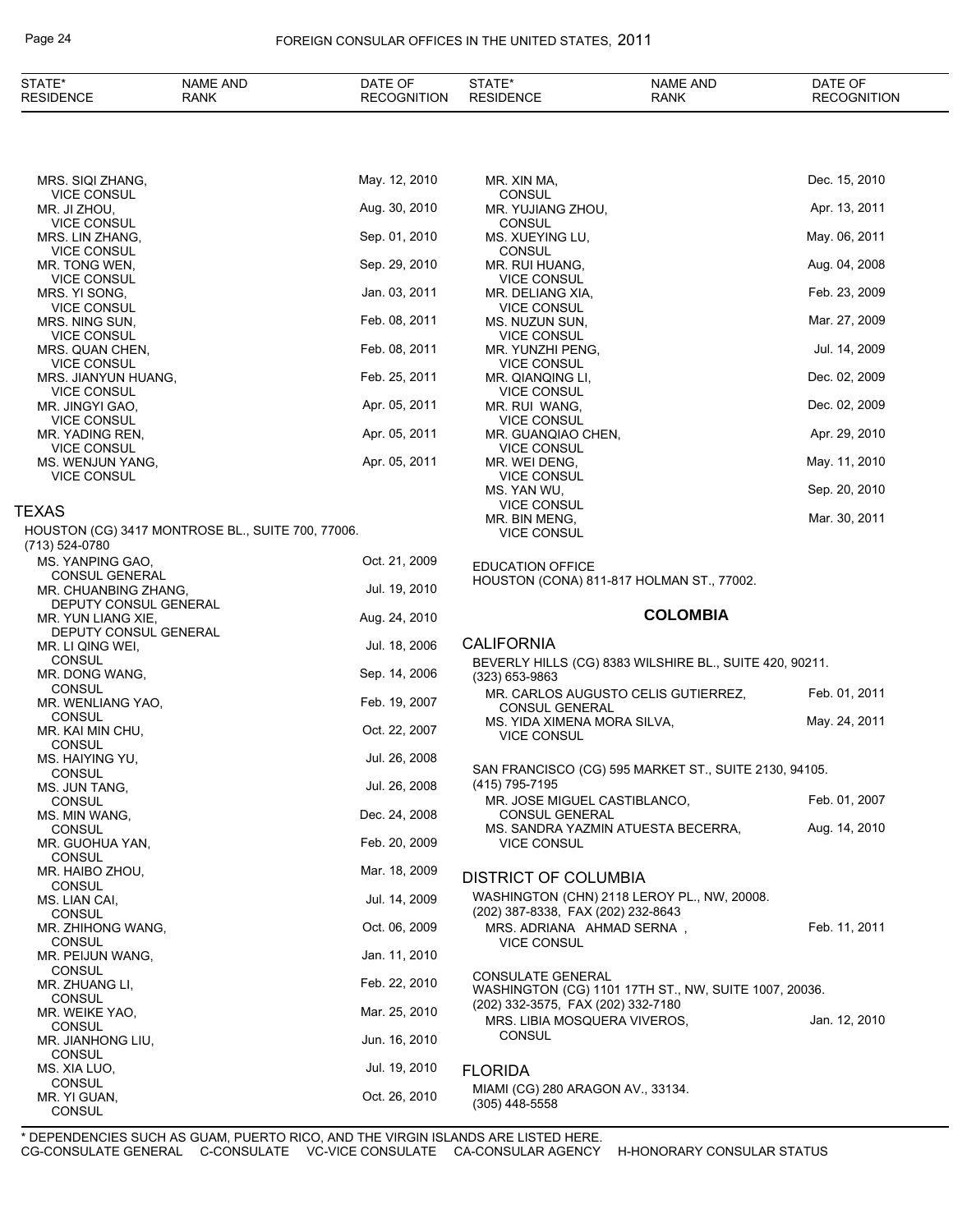| STATE*<br><b>RESIDENCE</b>                       | NAME AND<br><b>RANK</b>                                     | DATE OF<br><b>RECOGNITION</b> | STATE*<br><b>RESIDENCE</b>                     | <b>NAME AND</b><br><b>RANK</b>                           | DATE OF<br><b>RECOGNITION</b> |
|--------------------------------------------------|-------------------------------------------------------------|-------------------------------|------------------------------------------------|----------------------------------------------------------|-------------------------------|
|                                                  |                                                             |                               |                                                |                                                          |                               |
| <b>CONSUL GENERAL</b>                            | MRS. MARTA LUCIA JARAMILLO MARTINEZ,                        | Apr. 28, 2011                 | MS. MARINA NARANJO LUQUE,<br>CONSUL            |                                                          | Aug. 28, 2009                 |
|                                                  | MR. PAULO CESAR MINA HURTADO,                               | Aug. 14, 2007                 |                                                | MR. JESUS JAIR IDROBO MENDEZ,                            | Oct. 07, 2009                 |
| <b>CONSUL</b>                                    | MRS. ANDREA MARCELA ALARCON MAYORGA,                        | Aug. 14, 2007                 | CONSUL                                         | MRS. ADRIANA XIMENA BELALCAZAR PEÑA,                     | Oct. 07, 2009                 |
| <b>CONSUL</b><br><b>CONSUL</b>                   | MRS. MARIA XIMENA ESPITIA MEZA,                             | Aug. 28, 2007                 | <b>CONSUL</b><br><b>CONSUL</b>                 | MRS. ADRIANA PATRICIA ARISTIZABAL SOTO,                  | Apr. 07, 2010                 |
| MR. JUAN JOSE PAEZ PINZON.<br><b>CONSUL</b>      |                                                             | Oct. 25, 2010                 | <b>CONSUL</b>                                  | MR. JAIME ALBERTO ACOSTA CARVAJAL,                       | May. 28, 2010                 |
| MRS. EDIT SALAMANCA ABRIL,<br><b>VICE CONSUL</b> |                                                             | Jun. 21, 2010                 | MS. TATIANA DE ROUX OSPINA,<br><b>CONSUL</b>   |                                                          | Dec. 20, 2010                 |
| <b>VICE CONSUL</b>                               | MRS. LUISA MARGARITA ARENAS QUIJANO,                        | Oct. 21, 2010                 | MATAMOROS,<br><b>CONSUL</b>                    | MR. BERNARDO ALEJANDRO MAHE                              | Apr. 28, 2011                 |
| <b>TRADE OFFICE</b>                              | MIAMI (CONA) 601 BRICKELL KEY DR., SUITE 608, 33131.        |                               | PUERTO RICO                                    |                                                          |                               |
| (305) 374-3144                                   | MRS. CARMENZA JARAMILLO GUTIERREZ,<br>DEPUTY CONSUL GENERAL | Mar. 18, 2011                 | 00918.<br>(809) 754-6885                       | SAN JUAN (CG) 814 PONCE DE LEON AV., SUITE 814, HATO REY |                               |
| GEORGIA                                          |                                                             |                               | <b>CONSUL GENERAL</b>                          | MR. CARLOS AUGUSTO MUNOZ CASTANEDA,                      | Nov. 20, 2008                 |
| (404) 254-3206, FAX (404) 343-4906               | ATLANTA (CG) 270 CARPENTER DR., NE, SUITE 110, 30328.       |                               | <b>VICE CONSUL</b>                             | MR. GEOVANNY ANGEL GUILLEN MENDOZA,                      | Oct. 23, 2007                 |
|                                                  | MRS. ANA JULIETA RUIZ GIRALDO,                              | Sep. 29, 2010                 | TRADE OFFICE OF COLOMBIA                       |                                                          |                               |
| <b>CONSUL GENERAL</b><br><b>VICE CONSUL</b>      | MRS. ELSSA ROCIO BERNAL JIMENEZ,                            | Sep. 20, 2007                 | (787) 273-1444, FAX (787) 273-7006             | SAN JUAN (CONA) 1510 ESQ. SAN PATRICIO PZ., 00968.       |                               |
| ILLINOIS                                         |                                                             |                               | <b>TEXAS</b>                                   |                                                          |                               |
| (312) 923-1196, FAX (312) 923-1197               | CHICAGO (CG) 500 N. MICHIGAN AV., SUITE 1960, 60611.        |                               | (713) 527-8919                                 | HOUSTON (CG) 5851 SAN FELIPE UN., SUITE 300, 77057.      |                               |
| <b>CONSUL GENERAL</b>                            | MR. JOSE FERNANDO GOMEZ MORA,                               | Jan. 11, 2011                 | <b>CONSUL GENERAL</b>                          | MS. MARIA MATILDE LONDONO JARAMILLO,                     | Feb. 29, 2008                 |
| DEPUTY CONSUL                                    | MISS MARIA ROSA FERRER CABRALES,                            | Jun. 02, 2008                 | <b>CONSUL</b>                                  | MR. LEONARDO QUINTERO CRISTANCHO,                        | Sep. 14, 2007                 |
| MASSACHUSETTS                                    |                                                             |                               |                                                | <b>CONGO, DEMOCRATIC REPUBLIC OF THE</b>                 |                               |
| (617) 303-4656, FAX (617) 536-9372               | BOSTON (CG) 31 SAINT JAMES AV., SUITE 960, 02116.           |                               | <b>NEW YORK</b>                                |                                                          |                               |
| <b>CONSUL</b>                                    | MS. MONICA JULIETA PINZON BUENO,                            | Mar. 24, 2011                 | MR. MAURICE TEMPELSMAN,                        | NEW YORK (HCG) 529 5TH AV., 10017.                       | Mar. 03, 1977                 |
| <b>VICE CONSUL</b>                               | MR. PEDRO ISIDRO LOPEZ PEREZ,                               | Sep. 27, 2006                 |                                                | HONORARY CONSUL GENERAL                                  |                               |
| <b>VICE CONSUL</b>                               | MR. JUAN CARLOS MIRA PONTON,                                | Oct. 20, 2007                 |                                                | <b>CONGO, REPUBLIC OF THE</b>                            |                               |
| <b>VICE CONSUL</b>                               | MRS. MARIA FERNANDA FORERO RAMIREZ,                         | Dec. 11, 2008                 | <b>LOUISIANA</b>                               |                                                          |                               |
| <b>VICE CONSUL</b>                               | MR. FABIAN ELIAS PATERNINA MARTINEZ,                        | Jan. 22, 2010                 | (504) 568-9376                                 | NEW ORLEANS (HC) 201 ST. CHARLES AV., SUITE 2500, 70170. |                               |
| <b>NEW YORK</b>                                  |                                                             |                               | MR. NORBERT SIMMONS.<br><b>HONORARY CONSUL</b> |                                                          | Jun. 26, 2000                 |
| (212) 949-9898                                   | NEW YORK (CG) 10 E. 46TH ST., 10017.                        |                               |                                                | <b>COOK ISLANDS</b>                                      |                               |
| <b>CONSUL GENERAL</b>                            | MR. FRANCISCO A. NOGUERA ROCHA,                             | Apr. 13, 2007                 | <b>CALIFORNIA</b>                              |                                                          |                               |
| <b>CONSUL</b>                                    | MS. DORA LUCIA GONZALEZ PINILLA,                            | Sep. 14, 2007                 | (310) 216-2872                                 | LOS ANGELES (HC) 6033 W. CENTURY BL., SUITE 690, 90045.  |                               |
| <b>CONSUL</b>                                    | MS. MARIA ISABEL CASTRO SOLANO,                             | Oct. 20, 2007                 | MR. METUA NGARUPE,<br>HONORARY CONSUL          |                                                          | Feb. 22, 1995                 |
| <b>CONSUL</b>                                    | MRS. MARIA PAULA CORREA FERNANDEZ,                          | Aug. 28, 2009                 |                                                |                                                          |                               |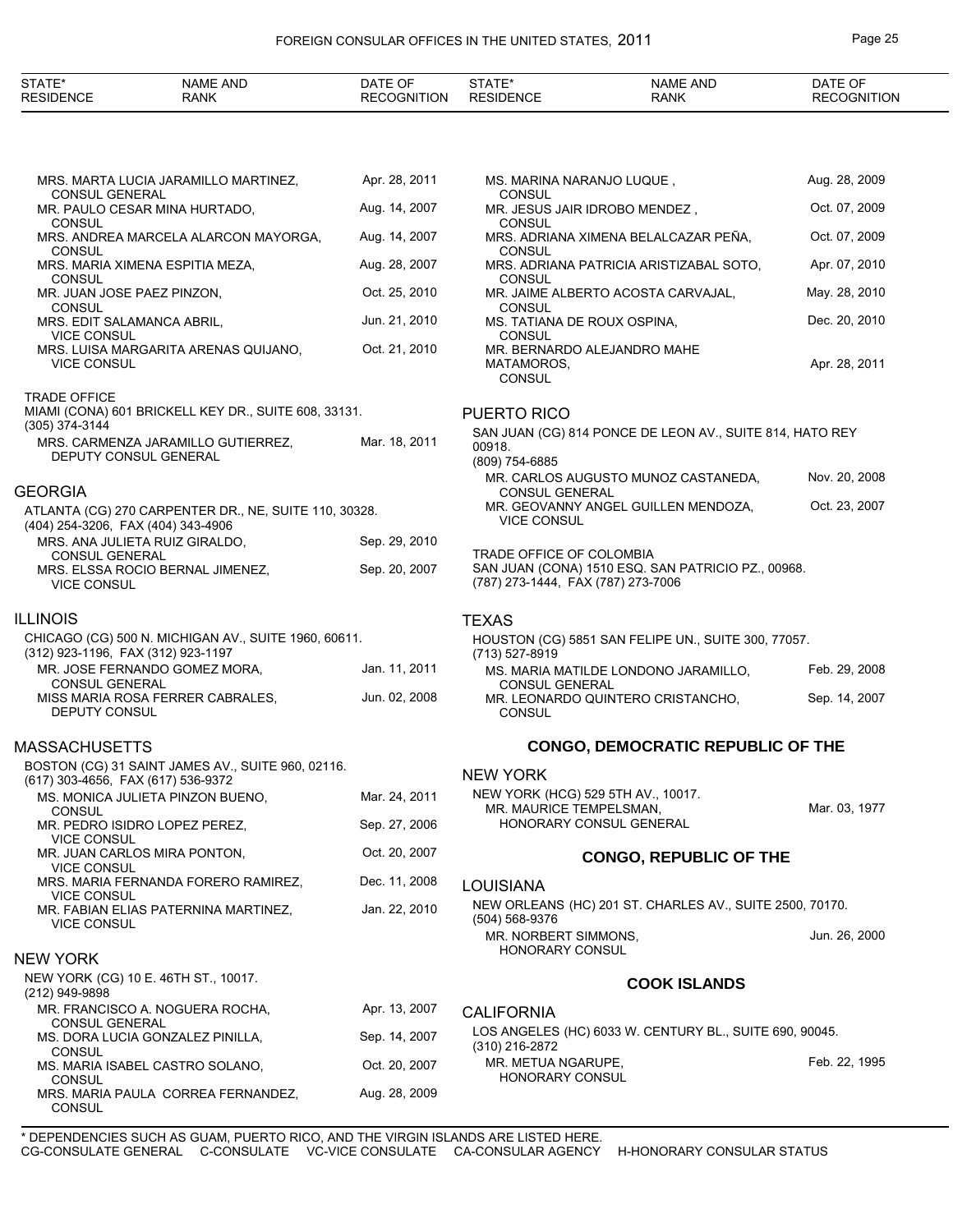| STATE*<br><b>RESIDENCE</b>                      | <b>NAME AND</b><br>RANK                                                                       | DATE OF<br><b>RECOGNITION</b> | STATE*<br><b>RESIDENCE</b>                            | <b>NAME AND</b><br><b>RANK</b>                                                       | DATE OF<br><b>RECOGNITION</b> |
|-------------------------------------------------|-----------------------------------------------------------------------------------------------|-------------------------------|-------------------------------------------------------|--------------------------------------------------------------------------------------|-------------------------------|
|                                                 | <b>COSTA RICA</b>                                                                             |                               |                                                       |                                                                                      |                               |
| <b>ARIZONA</b>                                  |                                                                                               |                               |                                                       |                                                                                      |                               |
| (520) 577-5559                                  | TUCSON (HC) 3567 E. SUNRISE DR., SUITE 235, 85718.                                            |                               | <b>CONSUL GENERAL</b>                                 | MR. MANUEL JAVIER DOBLES MORA,                                                       | May. 04, 2007                 |
| MS. CARMEN BERMUDEZ,                            |                                                                                               | Nov. 14, 2002                 | <b>CONSUL</b>                                         | MR. RODOLFO RODRIGUEZ CAMBRONERO,                                                    | Nov. 09, 2005                 |
| <b>HONORARY CONSUL</b>                          |                                                                                               |                               | <b>HONORARY CONSUL</b>                                | MR. DIMITRIOS GEORGE HONDROULIS,                                                     | Aug. 15, 2008                 |
| <b>CALIFORNIA</b>                               |                                                                                               |                               |                                                       |                                                                                      |                               |
|                                                 | LOS ANGELES (CG) 1605 W. OLYMPIC BL., SUITE 400, 90015.<br>(213) 380-7915, FAX (213) 380-5639 |                               | <b>ILLINOIS</b>                                       | CHICAGO (CG) 203 N. WABASH AV., SUITE 702, 60601.                                    |                               |
| MS. XINIA VARGAS MORA,<br><b>CONSUL GENERAL</b> |                                                                                               | May. 07, 2007                 | (312) 263-2772, FAX (312) 263-5807                    |                                                                                      |                               |
|                                                 | MR. ROLANDO MADRIGAL GUTIERREZ,                                                               | Jan. 07, 2009                 |                                                       |                                                                                      |                               |
| <b>CONSUL</b>                                   | MR. JOSE FRANCISCO GONZALEZ CRUZ,                                                             | May. 06, 2011                 | <b>MASSACHUSETTS</b>                                  | BOSTON (HCG) 175 MCCLELLAN HW., 02128-9114.                                          |                               |
| <b>CONSUL</b>                                   |                                                                                               |                               | (617) 561-2444, FAX (617) 561-2461                    |                                                                                      |                               |
| <b>COMMERCIAL OFFICE</b>                        |                                                                                               |                               | MR. LEONARD FLORENCE,                                 | HONORARY CONSUL GENERAL                                                              | Sep. 29, 1999                 |
|                                                 | LOS ANGELES (CONA) 6080 CENTER DR., FLOOR 6TH, 90045.                                         |                               |                                                       |                                                                                      |                               |
| <b>COLORADO</b>                                 |                                                                                               |                               | <b>MINNESOTA</b>                                      |                                                                                      |                               |
|                                                 | DENVER (HC) 3356 S. XENIA ST., 80231-4542.                                                    |                               | (651) 645-4103                                        | ST. PAUL (HCG) 2424 TERRITORIAL RD., SAINT PAUL 55114.                               |                               |
| MR. TITO CHAVERRI.                              | (303) 696-8211, FAX (303) 696-1110                                                            | Sep. 05, 1964                 |                                                       | MS. CATHERINE LLOYD THAYER NICHOLSON,<br>HONORARY CONSUL GENERAL                     | Dec. 27, 2007                 |
| <b>HONORARY CONSUL</b>                          |                                                                                               |                               |                                                       |                                                                                      |                               |
| <b>DISTRICT OF COLUMBIA</b>                     |                                                                                               |                               | <b>NEW YORK</b>                                       |                                                                                      |                               |
|                                                 | WASHINGTON (CHN) 2114 S ST., NW, 20008.                                                       |                               |                                                       | NEW YORK (CONA) 40 W. 37TH ST., SUITE 300, 10018.<br>MR. MAYKOL ANTONIO LOPEZ ROJAS, | Mar. 11, 2009                 |
|                                                 | (202) 234-2945, FAX (202) 265-4795<br>MR. ROBERTO AVENDANO SANCHO,                            | Jan. 10, 2006                 | <b>CONSULAR AGENT</b>                                 |                                                                                      |                               |
| <b>CONSUL GENERAL</b>                           |                                                                                               | Jun. 22, 2010                 |                                                       | NEW YORK (CG) 225 W. 34TH ST., SUITE 1202, 10122.                                    |                               |
| <b>CONSUL</b>                                   | MR. JAVIER ROJAS VIQUEZ,                                                                      |                               | (212) 509-3066, FAX (212) 509-3068                    | MS. LAURA RAQUEL PIZARRO VIALES,                                                     | Apr. 04, 2008                 |
| <b>CONSULAR OFFICE</b>                          |                                                                                               |                               | <b>CONSUL GENERAL</b>                                 |                                                                                      |                               |
|                                                 | WASHINGTON (CA) 2112 S ST., NW, 20008.                                                        |                               | <b>CONSULAR AGENT</b>                                 | MS. MARIA DEL PILAR MADRIGAL,                                                        | Aug. 04, 1999                 |
| (202) 328-6628                                  | MR. JUAN BAUTISTA SALAS ARAYA,                                                                | Apr. 19, 2010                 | MR. C. JOSEPH, JR HALLINAN,<br><b>HONORARY CONSUL</b> |                                                                                      | Oct. 20, 1993                 |
| <b>CONSUL GENERAL</b>                           |                                                                                               |                               |                                                       |                                                                                      |                               |
| <b>FLORIDA</b>                                  |                                                                                               |                               | <b>PUERTO RICO</b>                                    |                                                                                      |                               |
|                                                 | MIAMI (CG) 2730 S.W. 3RD AV., SUITE 401, 33129.                                               |                               | (787) 723-6227, FAX (787) 723-6226                    | SAN JUAN (CG) 1413 FERNANDEZ JUNCOS AV., SUITE 2D, 00909.                            |                               |
|                                                 | (305) 423-3946, FAX (305) 871-0860<br>MRS. ANA LORENA SANCHEZ URPI,                           | Sep. 14, 2006                 |                                                       |                                                                                      |                               |
| <b>CONSUL GENERAL</b>                           |                                                                                               | May. 07, 2004                 | <b>TEXAS</b>                                          | AUSTIN (CON) 1730 E. O HORF ., 78741.                                                |                               |
| <b>CONSUL</b>                                   | MISS SUSSI JIMENEZ NUNEZ,                                                                     |                               | (512) 445-0023                                        |                                                                                      |                               |
| <b>CONSUL</b>                                   | MS. FLORA LEAH VENEGAS CORRALES,                                                              | Jul. 26, 2006                 |                                                       |                                                                                      |                               |
| <b>CONSUL</b>                                   | MRS. CAROLINA MOLINA BARRANTES,                                                               | Aug. 21, 2007                 | (972) 566-7020, FAX (972) 566-7943                    | DALLAS (HC) 7777 FORREST LA., SUITE B-445, 75230.                                    |                               |
|                                                 |                                                                                               |                               | MR. JAIME ABRAHAM DAVIDSON.                           |                                                                                      | Jun. 15, 1999                 |
| <b>COMMERCIAL OFFICE</b>                        | MIAMI (CONA) 5201 BLUE LAGOON DR., SUITE 864, 33126.                                          |                               | <b>HONORARY CONSUL</b>                                |                                                                                      |                               |
| $(305)$ 347-5153                                |                                                                                               |                               |                                                       | HOUSTON (CG) 3000 WILCREST DR., SUITE 112, 77042.                                    |                               |
| <b>CONSUL</b>                                   | MR. JORGE ARTURO ZAMORA MONTOYA,                                                              | May. 02, 2007                 | (713) 266-0484, FAX (713) 266-1527                    | MISS DANIA LORENA GARCIA DIAZ,                                                       | Jun. 05, 2006                 |
|                                                 |                                                                                               |                               | <b>CONSUL</b>                                         | MRS. ANGELA VANESSA ZUNIGA SOLANO,                                                   | Jun. 08, 2006                 |
| <b>GEORGIA</b>                                  |                                                                                               |                               | <b>CONSUL</b>                                         | MR. PAUL CHRISTIAN CHEN WENDORF,                                                     | Feb. 11, 2011                 |
|                                                 | ATLANTA (CG) 1870 THE EXCHANGE UN., SUITE 100, 30339.<br>(770) 951-7025, FAX (770) 951-7073   |                               | <b>CONSUL</b>                                         |                                                                                      |                               |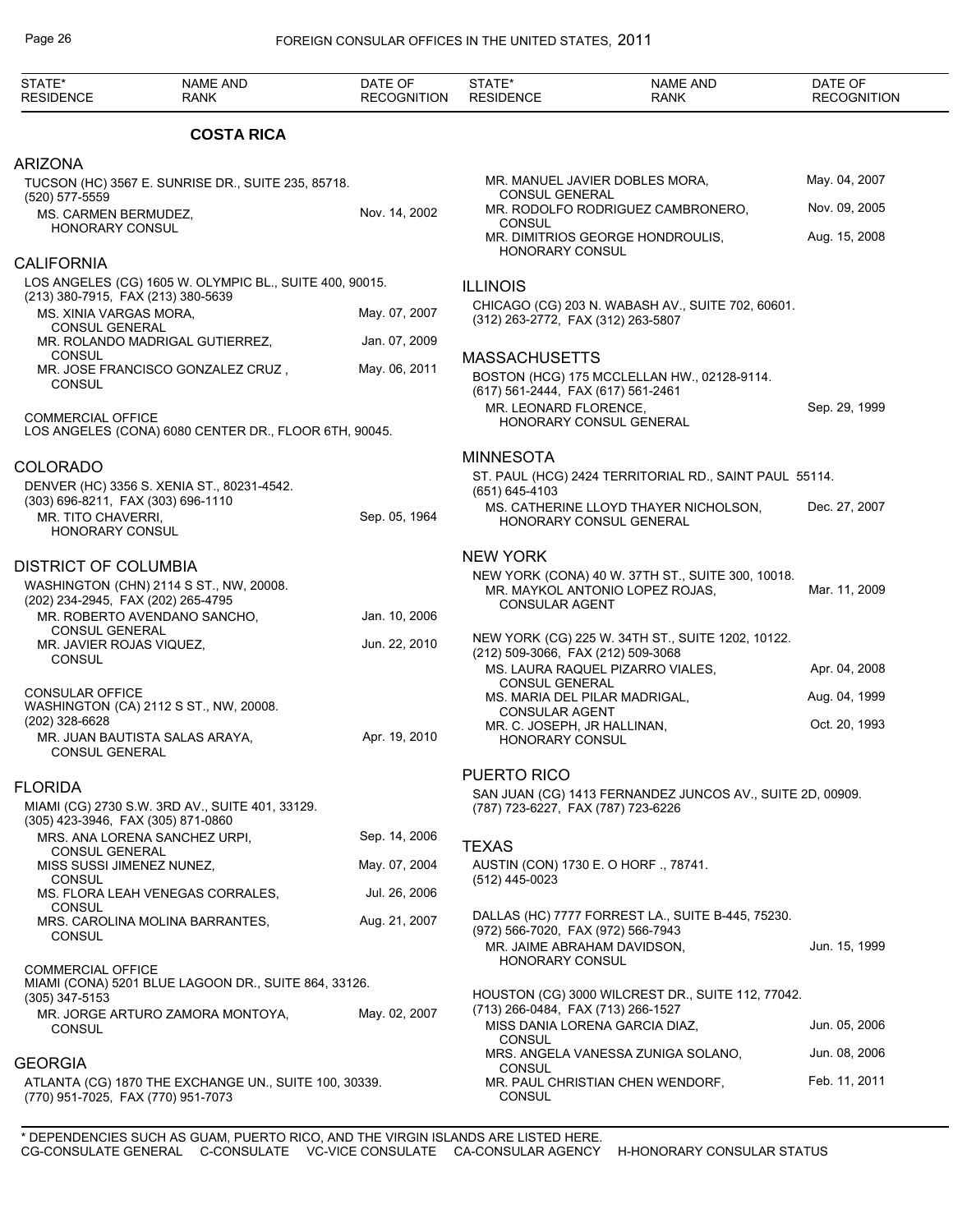| STATE*<br><b>RESIDENCE</b>                                     | <b>NAME AND</b><br><b>RANK</b>                                                       | DATE OF<br><b>RECOGNITION</b> | STATE*<br><b>RESIDENCE</b>                            | <b>NAME AND</b><br><b>RANK</b>                           | DATE OF<br><b>RECOGNITION</b> |
|----------------------------------------------------------------|--------------------------------------------------------------------------------------|-------------------------------|-------------------------------------------------------|----------------------------------------------------------|-------------------------------|
|                                                                |                                                                                      |                               |                                                       |                                                          |                               |
|                                                                |                                                                                      |                               | MS. RENEE PEA,                                        |                                                          | Dec. 19, 2007                 |
| <b>COMMERCIAL OFFICE</b><br><b>CONSULAR AGENT</b>              | HOUSTON (CONA) 5100 WESTHEIMER RD., SUITE 265, 77056.<br>MR. ANDREW CRAWFORD BOLTON, | Mar. 10, 2009                 | <b>CONSUL</b><br>MRS. SANJA LAKOVIC,<br><b>CONSUL</b> |                                                          | Dec. 10, 2009                 |
|                                                                |                                                                                      |                               | <b>KANSAS</b>                                         |                                                          |                               |
|                                                                | <b>COTE D'IVOIRE</b>                                                                 |                               | (913) 371-2525                                        | KANSAS CITY (HC) 408 N. 5TH ST., 66101.                  |                               |
| <b>CALIFORNIA</b>                                              |                                                                                      |                               | DR. JUDITH K. VOGELSANG,                              |                                                          | Jun. 18, 2003                 |
| (310) 358-3339, FAX (213) 738-5537                             | LOS ANGELES (HC) 3550 WILSHIRE BL., SUITE 1728, 90010.                               |                               | <b>HONORARY CONSUL</b>                                |                                                          |                               |
| MR. AMOIFO KOFFI,<br><b>HONORARY CONSUL</b>                    |                                                                                      | Dec. 12, 2006                 | <b>LOUISIANA</b>                                      |                                                          |                               |
|                                                                |                                                                                      |                               | $(504) 586 - 1979$                                    | NEW ORLEANS (HC) 321 ST. CHARLES AV., FLOOR 10TH, 70130. |                               |
|                                                                | SAN FRANCISCO (HCG) X PIER 23 UN., 94111.                                            |                               | MR. JAMES O. COLEMAN,                                 |                                                          | Jan. 09, 2002                 |
| (415) 310-0812, FAX (415) 928-0512<br>MR. EDGAR DE PUE OSGOOD, |                                                                                      | Oct. 09, 1981                 | <b>HONORARY CONSUL</b>                                |                                                          |                               |
|                                                                | HONORARY CONSUL GENERAL                                                              |                               | <b>NEW YORK</b>                                       |                                                          |                               |
| <b>CONNECTICUT</b>                                             |                                                                                      |                               |                                                       | NEW YORK (CG) 369 LEXINGTON AV., FLOOR 11TH, 10017.      |                               |
|                                                                | STAMFORD (HC) 1055 WASHINGTON BL., 06901.                                            |                               | (212) 599-3066, FAX (212) 599-3106                    |                                                          | Feb. 05, 2010                 |
| (203) 348-7580                                                 |                                                                                      |                               | MR. MARIJAN GUBIC,<br><b>CONSUL GENERAL</b>           |                                                          |                               |
| MR. GEORGE GHASSAN TALISSE,<br><b>HONORARY CONSUL</b>          |                                                                                      | Sep. 13, 2001                 | MRS. MARINA ROGINA,<br><b>CONSUL</b>                  |                                                          | Oct. 13, 2009                 |
|                                                                |                                                                                      |                               | MS. IVANA ZIVKOVIC MIKEC,                             |                                                          | Apr. 29, 2010                 |
| <b>FLORIDA</b>                                                 |                                                                                      |                               | <b>CONSULAR AGENT</b>                                 |                                                          |                               |
| (321) 269-4193                                                 | ORLANDO (HC) 1650 CHAFFEE DR., TITUSVILLE 32781.                                     |                               | PENNSYLVANIA                                          |                                                          |                               |
| MR. HUGH M. BROWN,<br><b>HONORARY CONSUL</b>                   |                                                                                      | Sep. 13, 2001                 | (412) 351-3909                                        | PITTSBURGH (HC) 100 DELANEY DR., 15235.                  |                               |
|                                                                |                                                                                      |                               | DR. MARION M. VUJEVICH,<br><b>HONORARY CONSUL</b>     |                                                          | Dec. 31, 2001                 |
| <b>MICHIGAN</b>                                                |                                                                                      |                               |                                                       |                                                          |                               |
| (313) 962-2100, FAX (313) 962-3225                             | DETROIT (HC) 615 GRISWOLD., SUITE 320, 48226.                                        |                               | <b>WASHINGTON</b>                                     |                                                          |                               |
| MR. HAROLD RICHARD VARNER,<br>HONORARY CONSUL                  |                                                                                      | May. 22, 1991                 | (206) 772-2968, FAX (206) 772-3487                    | SEATTLE (HC) 7547 S. LAUREL ST., 98178.                  |                               |
|                                                                |                                                                                      |                               | DR. FRANK WALTER BROZOVICH,<br>HONORARY CONSUL        |                                                          | Jan. 09, 2002                 |
| TEXAS                                                          | HOUSTON (HCG) 412 HAWTHORNE UN., 77006.                                              |                               |                                                       |                                                          |                               |
| (713) 529-4928                                                 |                                                                                      |                               |                                                       | <b>CYPRUS</b>                                            |                               |
|                                                                | MS. MARLENE DENESE MCCLINTON,<br>HONORARY CONSUL GENERAL                             | Aug. 14, 2002                 | <b>ARIZONA</b>                                        | PHOENIX (HC) 1277 E. MISSOURI., 85014.                   |                               |
|                                                                | <b>CROATIA</b>                                                                       |                               | (602) 264-9701                                        |                                                          | Aug. 26, 1980                 |
| <b>CALIFORNIA</b>                                              |                                                                                      |                               | MR. STANLEY J. DRU,<br><b>HONORARY CONSUL</b>         |                                                          |                               |
| $(310)$ 477-1009                                               | LOS ANGELES (CG) 11766 WILSHIRE BL., SUITE 1250, 90025.                              |                               | <b>CALIFORNIA</b>                                     |                                                          |                               |
| MR. ILIJA ZELALIC,                                             |                                                                                      | Jan. 20, 2010                 |                                                       | LOS ANGELES (HCG) 4219 COOLIDGE AV., 90066.              |                               |
| <b>CONSUL GENERAL</b><br>MR. MARIJAN ORESNIK,<br>CONSUL        |                                                                                      | Aug. 17, 2010                 | (310) 397-0771<br>MR. ANDREAS C. KYPRIANIDES,         | HONORARY CONSUL GENERAL                                  | Jun. 05, 1987                 |
| <b>ILLINOIS</b>                                                |                                                                                      |                               |                                                       | SAN FRANCISCO (HC) 75 SILVERWOOD DR., LAFAYETTE 94549.   |                               |
|                                                                | CHICAGO (CG) 737 N. MICHIGAN AV., SUITE 1030, 60611.                                 |                               | (925) 284-1060                                        | MR. NICOLAOS COSTAS THEOPHANOUS,                         | Aug. 20, 2001                 |
| (312) 482-9902<br>DR. JELENA GRCIC POLIC,<br>CONSUL GENERAL    |                                                                                      | Mar. 31, 2011                 | <b>HONORARY CONSUL</b>                                |                                                          |                               |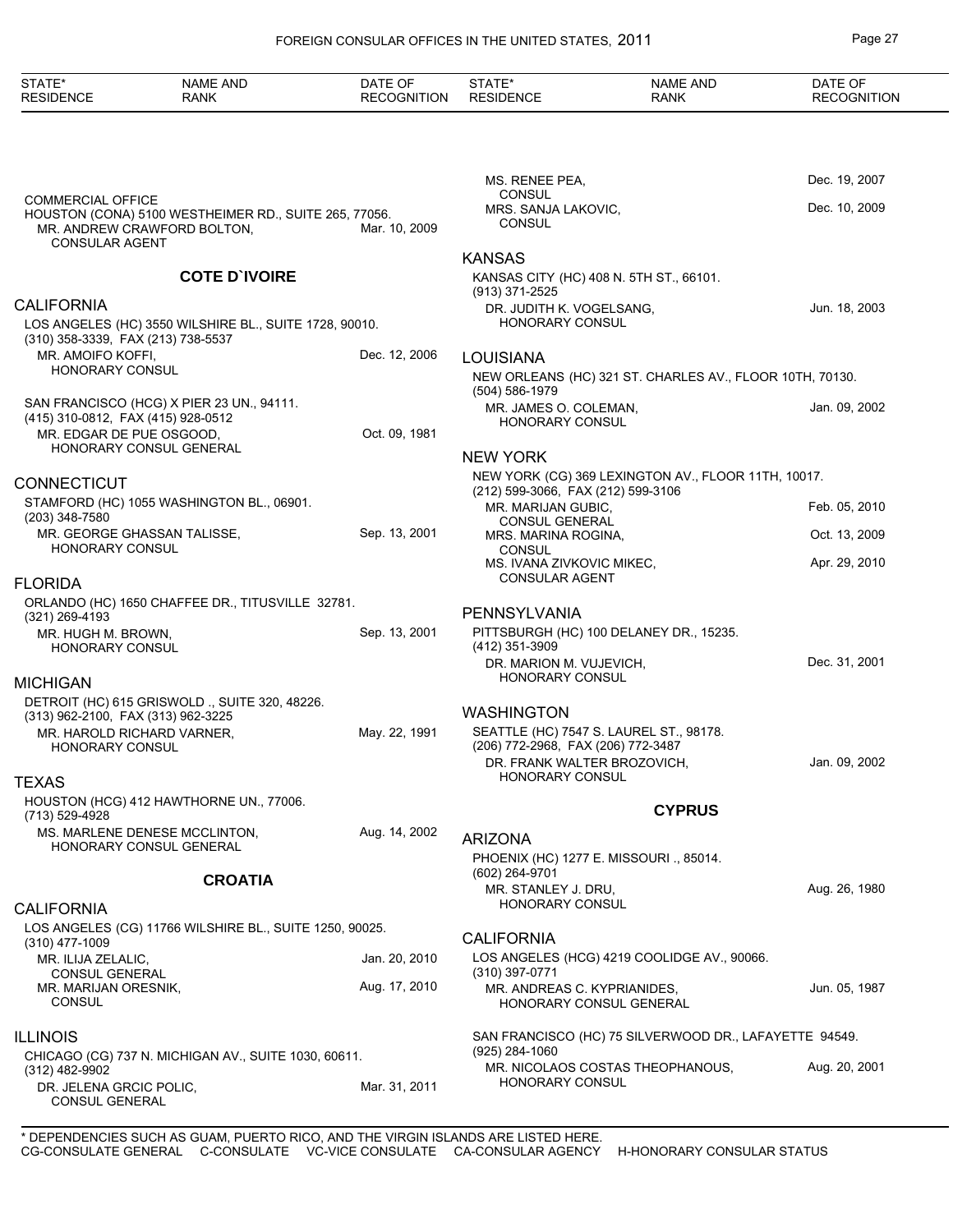| STATE*<br><b>RESIDENCE</b>                                        | <b>NAME AND</b><br><b>RANK</b>                        | DATE OF<br><b>RECOGNITION</b> | STATE*<br><b>RESIDENCE</b>                                    | <b>NAME AND</b><br>RANK                                                        | DATE OF<br><b>RECOGNITION</b> |
|-------------------------------------------------------------------|-------------------------------------------------------|-------------------------------|---------------------------------------------------------------|--------------------------------------------------------------------------------|-------------------------------|
|                                                                   |                                                       |                               |                                                               |                                                                                |                               |
| <b>DISTRICT OF COLUMBIA</b><br>(202) 462-5772, FAX (202) 483-6710 | WASHINGTON (CHN) 2211 R ST., NW, 20008.               |                               | DR. TAKEY CRIST,<br><b>HONORARY CONSUL</b>                    |                                                                                | Sep. 12, 1997                 |
| <b>GEORGIA</b>                                                    |                                                       |                               | <b>OREGON</b>                                                 |                                                                                |                               |
|                                                                   | ATLANTA (HC) 895 SOMERSET DR., 30327.                 |                               | (503) 227-1411                                                | PORTLAND (HC) 1130 MORRISON ST., SW, SUITE 510, 97205.                         |                               |
| (404) 231-3698, FAX (404) 841-6537<br><b>HONORARY CONSUL</b>      | MR. KYRIAKOS M. MICHAELIDES,                          | Oct. 23, 1985                 | MR. ALEXANDER CHRISTY,<br><b>HONORARY CONSUL</b>              |                                                                                | Mar. 29, 1985                 |
| <b>ILLINOIS</b>                                                   |                                                       |                               | <b>TEXAS</b>                                                  |                                                                                |                               |
| 60068.<br>(847) 698-9500, FAX (847) 685-1182                      | CHICAGO (HC) 1875 DEMPSTER ST., SUITE 555, PARK RIDGE |                               | <b>HONORARY CONSUL</b>                                        | HOUSTON (HC) 4307 MILDRED ST., BELLAIRE 77401.<br>MR. SAKIS JASON ONISIPHOROU, | Feb. 28, 2011                 |
| DR. CHARLES, JR KANAKIS,<br><b>HONORARY CONSUL</b>                |                                                       | Mar. 13, 1995                 | <b>WASHINGTON</b>                                             |                                                                                |                               |
| LOUISIANA                                                         |                                                       |                               | (206) 827-1700                                                | SEATTLE (HC) 5555 LAKEVIEW DR., SUITE 200, KIRKLAND 98033.                     |                               |
| (504) 568-9300                                                    | NEW ORLEANS (HC) 2 CANAL ST., SUITE 2146, 70130.      |                               | <b>HONORARY CONSUL</b>                                        | MR. VASSOS MICHAEL DEMETRIOU,                                                  | Jun. 04, 1996                 |
| MR. THOMAS MANTIS,<br><b>HONORARY CONSUL</b>                      |                                                       | May. 02, 2002                 |                                                               | <b>CZECH REPUBLIC</b>                                                          |                               |
|                                                                   |                                                       |                               | <b>ALASKA</b>                                                 |                                                                                |                               |
| <b>MASSACHUSETTS</b><br>(617) 497-0219                            | BOSTON (HC) 70-7 KIRKLAND ST., CAMBRIDGE 02138.       |                               | (907) 274-2602                                                | ANCHORAGE (HCG) 310 K ST., SUITE 601, 99501.                                   |                               |
| MR. JOHN C. PAPAJOHN,<br>HONORARY CONSUL                          |                                                       | Aug. 11, 1987                 | DR. FRANCIS JOHN NOSEK,                                       | HONORARY CONSUL GENERAL                                                        | Feb. 16, 2009                 |
| <b>MICHIGAN</b>                                                   |                                                       |                               | <b>CALIFORNIA</b>                                             |                                                                                |                               |
|                                                                   | DETROIT (HC) 15706 MICHIGAN AV., DEARBORN 48126.      |                               | (310) 473-0889, FAX (310) 473-9813                            | LOS ANGELES (CG) 10990 WILSHIRE BL., SUITE 1100, 90024.                        |                               |
| (313) 582-1411, FAX (313) 582-6791<br>MR. STEVE G. STYLIANOU,     |                                                       | Aug. 26, 1987                 | MR. MICHAL SEDLACEK,                                          |                                                                                | Feb. 08, 2011                 |
| <b>HONORARY CONSUL</b>                                            |                                                       |                               | <b>CONSUL GENERAL</b><br>MR. PETR DARMOVZAL,<br><b>CONSUL</b> |                                                                                | Oct. 07, 2009                 |
| <b>NEW YORK</b>                                                   |                                                       |                               | MR. TOMAS KARA,                                               |                                                                                | Aug. 05, 2010                 |
| (212) 686-6016, FAX (212) 686-3660                                | NEW YORK (CG) 13 E. 40TH ST., 10016.                  |                               | CONSUL<br>MR. JIRI CHALOUPKA,                                 |                                                                                | Oct. 27, 2010                 |
| MS. KOULA SOPHIANOU,                                              |                                                       | Dec. 11, 2009                 | <b>CONSULAR AGENT</b>                                         |                                                                                |                               |
| <b>CONSUL GENERAL</b><br>MR. ARISTOS CONSTANTINE,                 |                                                       | Aug. 05, 2009                 | (415) 772-9603, FAX (415) 772-9670                            | SAN FRANCISCO (HCG) 500 SANSOME ST., FLOOR 8TH, 94111.                         |                               |
| <b>CONSUL</b><br>MR. SAVVAS POLYCARPOU,                           |                                                       | Dec. 09, 2010                 |                                                               | MR. RICHARD JOSEPH PIVNICKA,                                                   | Jun. 20, 2000                 |
| <b>CONSUL</b>                                                     | MS. EMMANUELA MARIA KOUROS,                           | Mar. 31, 2000                 |                                                               | HONORARY CONSUL GENERAL                                                        |                               |
| <b>VICE CONSUL</b>                                                |                                                       |                               | <b>FLORIDA</b>                                                |                                                                                |                               |
| <b>TOURIST OFFICE</b>                                             |                                                       |                               | 33312.                                                        | FORT LAUDERDALE (HCG) 3111 STIRLING RD., FT. LAUDERDALE                        |                               |
| (212) 683-5280                                                    | NEW YORK (CONA) 13 E. 40TH ST., 10016.                |                               | (954) 985-4178, FAX (954) 985-4176<br>MR. ALAN S. BECKER,     |                                                                                | Feb. 09, 2004                 |
| <b>MARITIME OFFICE</b>                                            |                                                       |                               |                                                               | HONORARY CONSUL GENERAL                                                        |                               |
| (212) 447-1790                                                    | NEW YORK (CONA) 13 E. 40TH ST., FLOOR 5TH, 10016.     |                               | (407) 375-0874                                                | ORLANDO (HC) 8814 BAY HARBOUR BL., 32836.                                      |                               |
| <b>NORTH CAROLINA</b><br>(910) 353-4970, FAX (910) 353-0126       | JACKSONVILLE (HC) 412 COUNTRY CLUB DR., 28546.        |                               | MR. ROMAN INOCHOVSKY,<br>HONORARY CONSUL                      |                                                                                | Mar. 30, 2009                 |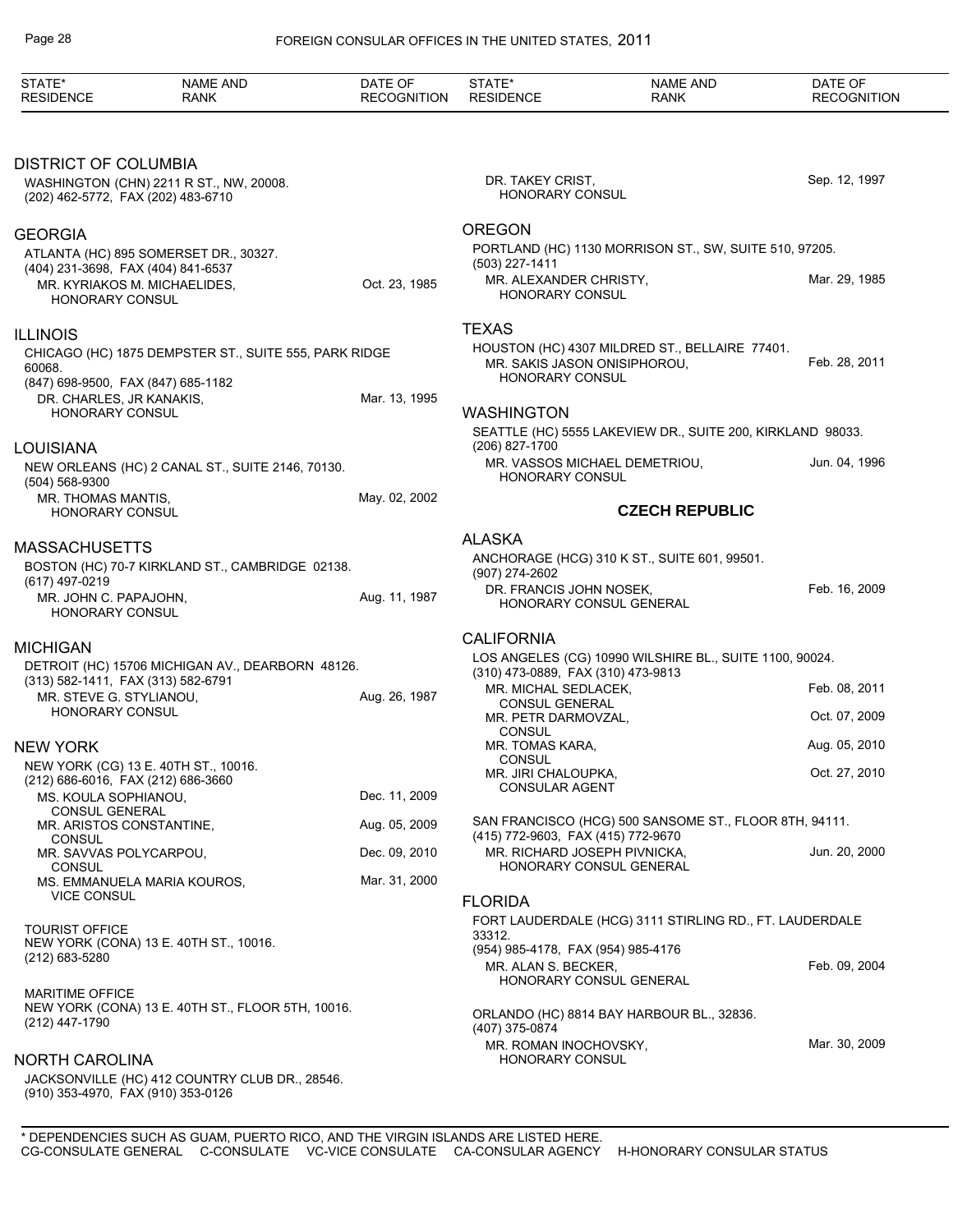| STATE*<br><b>RESIDENCE</b>                                    | <b>NAME AND</b><br>RANK                                              | DATE OF<br><b>RECOGNITION</b> | STATE*<br><b>RESIDENCE</b>                                  | <b>NAME AND</b><br><b>RANK</b>                             | DATE OF<br><b>RECOGNITION</b> |
|---------------------------------------------------------------|----------------------------------------------------------------------|-------------------------------|-------------------------------------------------------------|------------------------------------------------------------|-------------------------------|
|                                                               |                                                                      |                               |                                                             |                                                            |                               |
| <b>GEORGIA</b>                                                | ATLANTA (HCG) 4 CONCOURSE PW., SUITE 215, 30328.                     |                               | MS. ELISKA ZIGOVA,                                          |                                                            | Oct. 03, 2008                 |
| (678) 587-9198, FAX (770) 395-1655                            |                                                                      |                               | CONSUL GENERAL                                              |                                                            |                               |
| MR. GEORGE A. NOVAK,                                          | HONORARY CONSUL GENERAL                                              | Mar. 04, 2004                 | MR. TOMAS HART,<br><b>CONSUL</b>                            |                                                            | Aug. 21, 2007                 |
|                                                               |                                                                      |                               | MISS SYLVA PAVLASOVA,<br><b>CONSUL</b>                      |                                                            | Oct. 21, 2009                 |
| HAWAII                                                        |                                                                      |                               |                                                             |                                                            |                               |
| MRS. ANN MAYUMI CHING,                                        | HONOLULU (HC) 591 PAIKAU ST., 96816.                                 | Dec. 20, 2010                 | <b>OREGON</b>                                               |                                                            |                               |
| HONORARY CONSUL                                               |                                                                      |                               | (503) 293-9547, FAX (503) 293-9546                          | PORTLAND (HC) 10260 S. W. GREENBURG RD., SUITE 560, 97223. |                               |
|                                                               |                                                                      |                               | MRS. MARIE ROSE AMICCI,                                     |                                                            | Feb. 02, 1995                 |
| <b>ILLINOIS</b>                                               | CHICAGO (CG) 205 N. MICHIGAN AV., SUITE 1680, 60601.                 |                               | HONORARY CONSUL                                             |                                                            |                               |
| , FAX (312) 861-1944                                          |                                                                      |                               | PENNSYLVANIA                                                |                                                            |                               |
| MRS. DANA HUNATOVA.<br><b>CONSUL GENERAL</b>                  |                                                                      | Sep. 27, 2010                 |                                                             | PHILADELPHIA (HCG) 921 BETHLEHEM PK., SUITE 102, SPRING    |                               |
| MR. FRANTISEK GAL,                                            |                                                                      | Jun. 02, 2008                 | <b>HOUSE 19477.</b><br>(215) 646-7777, FAX (215) 646-7770   |                                                            |                               |
| MRS. JANA KARLA REZNA,                                        | DEPUTY CONSUL GENERAL                                                | Sep. 27, 2010                 | MR. PETER A. RAFAELI,                                       |                                                            | Jun. 20, 2000                 |
| <b>VICE CONSUL</b>                                            |                                                                      |                               |                                                             | HONORARY CONSUL GENERAL                                    |                               |
| LOUISIANA                                                     |                                                                      |                               |                                                             | PITTSBURGH (HC) 425 SIXTH AV., SUITE 11, 15219.            |                               |
|                                                               | NEW ORLEANS (HCG) 3800 FLORIDA AV., SUITE 202, KENNER                |                               | (412) 855-6581                                              |                                                            |                               |
| 70065.                                                        |                                                                      |                               | MS. CAROL HOLLY HOCHMAN,<br>HONORARY CONSUL                 |                                                            | Dec. 05, 2006                 |
| (504) 456-1336, FAX (504) 455-1565<br>MR. KENNETH H. ZEZULKA, |                                                                      | Dec. 10, 2008                 |                                                             |                                                            |                               |
|                                                               | HONORARY CONSUL GENERAL                                              |                               | PUERTO RICO                                                 |                                                            |                               |
| MASSACHUSETTS                                                 |                                                                      |                               | (787) 722-2467, FAX (787) 723-5787                          | SAN JUAN (HCG) 62 SAN FRANCISCO ST., 00901.                |                               |
|                                                               | WELLESLEY (HC) 28 HOWE ST., 02482.                                   |                               | MS. JUDITH ANN CONDE,                                       |                                                            | Feb. 09, 2009                 |
| (781) 249-2896                                                |                                                                      |                               |                                                             | HONORARY CONSUL GENERAL                                    |                               |
| MR. IGOR LUKES,<br>HONORARY CONSUL                            |                                                                      | Aug. 24, 2005                 | <b>TEXAS</b>                                                |                                                            |                               |
|                                                               |                                                                      |                               |                                                             | HOUSTON (HCG) 11748 HERITAGE PW., WEST 76691.              |                               |
| MINNESOTA                                                     |                                                                      |                               | (713) 629-6963, FAX (254) 826-7727<br>MR. RAYMOND SNOKHOUS, |                                                            | Aug. 01, 2006                 |
|                                                               | ST. PAUL (HC) 383 MICHIGAN ST., 55102.<br>MR. ROBERT EDWARD VANASEK, | Mar. 10, 2008                 |                                                             | HONORARY CONSUL GENERAL                                    |                               |
| HONORARY CONSUL                                               |                                                                      |                               | <b>UTAH</b>                                                 |                                                            |                               |
| Missouri                                                      |                                                                      |                               |                                                             | SALT LAKE CITY (HC) 175 E. 400TH UN., S, SUITE 900, 84111. |                               |
|                                                               | KANSAS CITY (HC) 105 W. 113TH ST., 64114.                            |                               | MR. JONATHON T. TICHY,<br><b>HONORARY CONSUL</b>            |                                                            | Mar. 30, 2009                 |
| (816) 363-6827                                                |                                                                      | Feb. 13, 2003                 |                                                             |                                                            |                               |
| MS. SHARON KAY VALASEK,<br>HONORARY CONSUL                    |                                                                      |                               |                                                             | <b>DENMARK</b>                                             |                               |
|                                                               |                                                                      |                               | <b>ALABAMA</b>                                              |                                                            |                               |
| MONTANA                                                       | LIVINGSTON (HC) 420 S. 2ND ST., 59047.                               |                               | MOBILE (HC) 205 ST. LOUIS ST., 36602.                       |                                                            |                               |
| (406) 222-2023                                                |                                                                      |                               | (251) 432-4636, FAX (251) 432-8675                          | MR. MARTIN HORST CUNNINGHAM,                               | Dec. 16, 1987                 |
| MR. LEE ALLEN FREEMAN,<br><b>HONORARY CONSUL</b>              |                                                                      | Sep. 29, 2009                 | HONORARY CONSUL                                             |                                                            |                               |
|                                                               |                                                                      |                               | <b>ALASKA</b>                                               |                                                            |                               |
| NEW YORK                                                      |                                                                      |                               |                                                             | ANCHORAGE (HC) 425 G ST., SUITE 610, 99501.                |                               |
| (716) 759-6078, FAX (716) 759-7925                            | BUFFALO (HC) 10545 MAIN ST., CLARENCE 14031.                         |                               | (907) 276-1221                                              |                                                            |                               |
| MR. B. JOHN ZAVREL,                                           |                                                                      | Feb. 02, 1995                 | MR. WILLIAM GRANT, II CALLOW,<br><b>HONORARY CONSUL</b>     |                                                            | Mar. 22, 2006                 |
| HONORARY CONSUL                                               |                                                                      |                               |                                                             |                                                            |                               |
| (646) 422-3344, FAX (646) 422-3311                            | NEW YORK (CG) 321 E. 73RD ST., 10021.                                |                               |                                                             |                                                            |                               |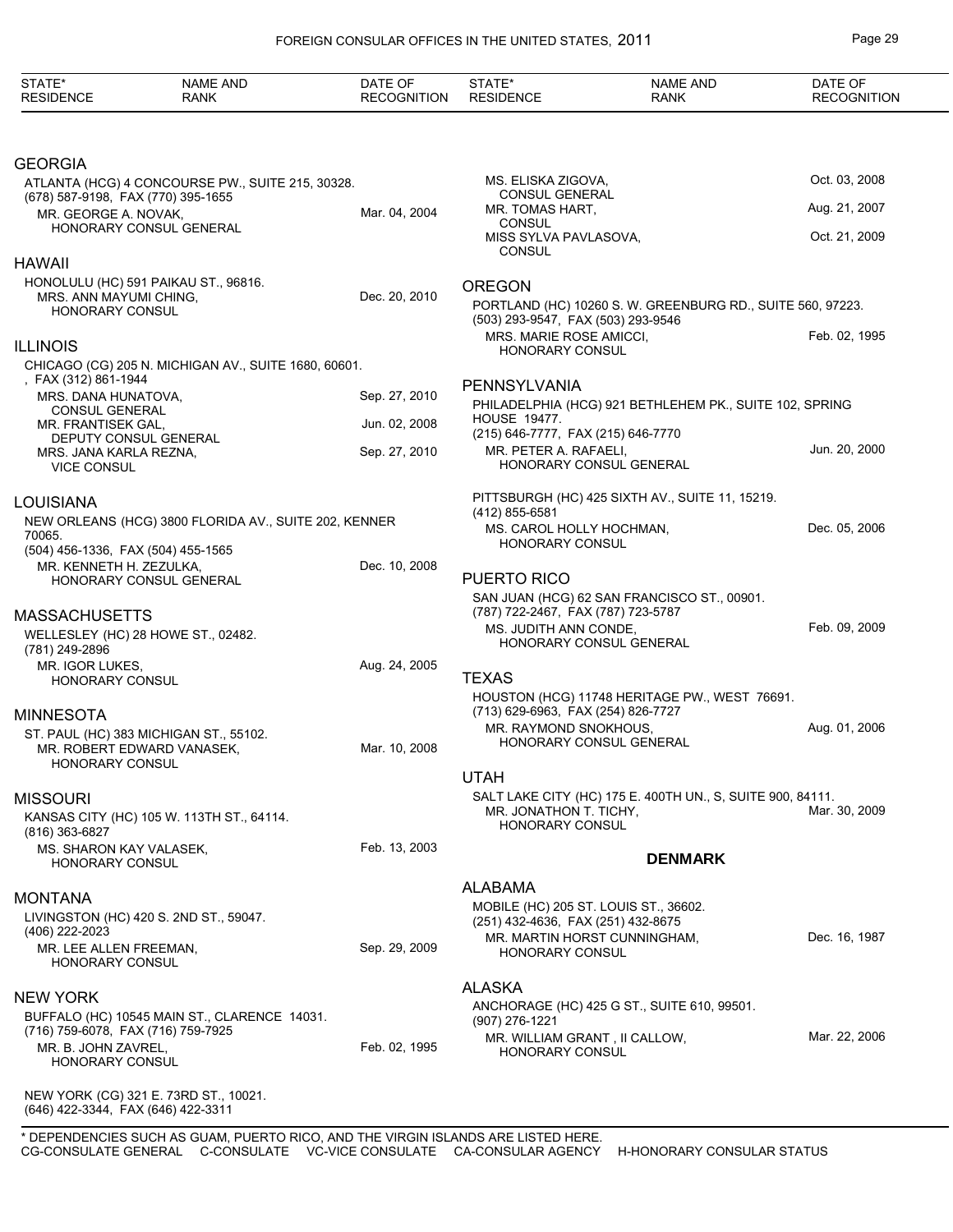| STATE*<br><b>RESIDENCE</b>                                              | <b>NAME AND</b><br><b>RANK</b>                               | DATE OF<br><b>RECOGNITION</b> | STATE*<br><b>RESIDENCE</b>                                | <b>NAME AND</b><br><b>RANK</b>                         | DATE OF<br><b>RECOGNITION</b> |
|-------------------------------------------------------------------------|--------------------------------------------------------------|-------------------------------|-----------------------------------------------------------|--------------------------------------------------------|-------------------------------|
| <b>ARIZONA</b>                                                          |                                                              |                               |                                                           |                                                        |                               |
| (480) 922-0290                                                          | SCOTTSDALE (HC) 9280 E. RAINTREE DR., SUITE 101, 85260.      |                               | HONORARY CONSUL                                           | MR. CLAUS ZIMMERMANN HANSEN,                           | Jun. 25, 2009                 |
| MR. JOHN LARSEN,<br>HONORARY CONSUL                                     |                                                              | Jan. 27, 2005                 | <b>ILLINOIS</b>                                           |                                                        |                               |
|                                                                         |                                                              |                               |                                                           | CHICAGO (CG) 875 N. MICHIGAN AV., SUITE 3950, 60611.   |                               |
| <b>CALIFORNIA</b>                                                       |                                                              |                               | (312) 787-8780, FAX (312) 787-8744<br>MR. JAKOB ANDERSEN, |                                                        | Sep. 03, 2010                 |
| (858) 459-5205                                                          | SAN DIEGO (HC) 7705 WHITEFIELD PL., LA JOLLA 92037.          |                               | <b>CONSUL GENERAL</b>                                     |                                                        |                               |
| MR. CRAIG S. ANDREWS,<br>HONORARY CONSUL                                |                                                              | May. 28, 1998                 | <b>INDIANA</b>                                            |                                                        |                               |
|                                                                         |                                                              |                               |                                                           | INDIANAPOLIS (HC) ONE AMERICAN SQ., SUITE 1700, 46282. |                               |
| (415) 391-0100                                                          | SAN FRANCISCO (HC) 1 CALIFORNIA ST., SUITE 330, 94111.       |                               | $(317)$ 639-1210<br>MR. STEVEN LESLIE TUCHMAN,            |                                                        | Jan. 16, 2003                 |
| HONORARY CONSUL                                                         | MRS. DORTHE MIKKELSEN WRIGHT,                                | Jul. 02, 2009                 | HONORARY CONSUL                                           |                                                        |                               |
|                                                                         |                                                              |                               | <b>IOWA</b>                                               |                                                        |                               |
| 90024.                                                                  | STUDIO CITY (HC) 10877 WILSHIRE BL., SUITE 1402, LOS ANGELES |                               |                                                           | DES MOINES (HC) 5550 N.E. 22ND ST., 50313.             |                               |
| (310) 481-0391, FAX (310) 481-0390<br><b>MR. STIG STENHOJ.</b>          |                                                              | Nov. 08, 2002                 | , FAX (515) 266-5152                                      | MRS. LYNETTE SKOW RASMUSSEN.                           | Dec. 20, 2010                 |
| HONORARY CONSUL                                                         |                                                              |                               | HONORARY CONSUL                                           |                                                        |                               |
| <b>COLORADO</b>                                                         |                                                              |                               | <b>LOUISIANA</b>                                          |                                                        |                               |
|                                                                         | DENVER (HC) 5353 W. DARTMOUTH AV., SUITE 508, 80227.         |                               | (504) 799-2252                                            | NEW ORLEANS (HC) 1100 POYDRAS ST., SUITE 2900, 70163.  |                               |
| $(303)$ 980-9100<br>MRS. NANNA NIELSEN SMITH,<br><b>HONORARY CONSUL</b> |                                                              | Jun. 25, 1996                 | MR. JOHN FRANCIS FAY,<br>HONORARY CONSUL                  |                                                        | May. 23, 2011                 |
| <b>FLORIDA</b>                                                          |                                                              |                               | <b>MARYLAND</b>                                           |                                                        |                               |
|                                                                         | HOLLYWOOD (HC) 3230 STIRLING RD., SUITE 1, 33021--2041.      |                               | (410) 685-3116, FAX (410) 625-3801                        | BALTIMORE (HC) 217 E. REDWOOD ST., 21202-3316.         |                               |
| (954) 322-0065<br><b>HONORARY CONSUL</b>                                | MR. JONATHAN H. ROSENTHAL,                                   | Jun. 10, 2005                 | HONORARY CONSUL                                           | MR. TIMOTHY CONNOR MCNAMARA.                           | Mar. 09, 1982                 |
|                                                                         | JACKSONVILLE (HC) 9620 DAVE RAWLS BL., BLOUNT ISLAND         |                               | <b>MASSACHUSETTS</b>                                      |                                                        |                               |
| 32226.                                                                  |                                                              |                               | BOSTON (HC) 60 STATE ST., 02109.                          |                                                        |                               |
| MR. LARRY JOE WARREN,                                                   | (904) 696-7750, FAX (904) 696-7760                           | Sep. 01, 1995                 | (617) 542-1415, FAX (617) 482-6201<br>MR. JACOB FRIIS,    |                                                        | Sep. 20, 2000                 |
| HONORARY CONSUL                                                         |                                                              |                               | <b>HONORARY CONSUL</b>                                    |                                                        |                               |
|                                                                         | TAMPA (HC) 1803 EASTPORT DR., 33605.                         |                               | <b>MICHIGAN</b>                                           |                                                        |                               |
| (813) 247-4550, FAX (813) 247-4256                                      | MR. ARTHUR RENFRO SAVAGE,                                    | Nov. 04, 1998                 | (313) 875-9856, FAX (313) 875-9857                        | DETROIT (HC) 5510 WOODWARD AV., 48202.                 |                               |
| <b>HONORARY CONSUL</b>                                                  |                                                              |                               | MR. DAVID W. CHRISTENSEN,                                 |                                                        | Oct. 03, 1995                 |
| <b>GEORGIA</b>                                                          |                                                              |                               | HONORARY CONSUL                                           |                                                        |                               |
|                                                                         | ATLANTA (HC) 1100 SPRING ST., SUITE 550, 30309-2848.         |                               | <b>MINNESOTA</b>                                          |                                                        |                               |
| (404) 876-5511, FAX (404) 875-2629<br>MR. STEPHEN SELIG.                |                                                              | Oct. 20, 1997                 | (612) 338-7283                                            | MINNEAPOLIS (HC) 1417 EAST RIVER PW., 55414.           |                               |
| HONORARY CONSUL                                                         |                                                              |                               | MS. ANELISE SAWKINS,                                      |                                                        | Jun. 09, 1995                 |
|                                                                         | MACON (HC) 130 N. CREST DR., SUITE B, 31210.                 |                               | <b>HONORARY CONSUL</b>                                    |                                                        |                               |
| (478) 477-8145                                                          | MR. CHRISTOPHER NOLAN SMITH,                                 | Mar. 13, 2006                 | <b>MISSOURI</b>                                           |                                                        |                               |
| HONORARY CONSUL                                                         |                                                              |                               | (800) 821-2702                                            | KANSAS CITY (HC) 1700 W. 12TH ST., 64101.              |                               |
| <b>HAWAII</b>                                                           |                                                              |                               | MS. KAREN ELAINE NIELSEN,                                 |                                                        | Oct. 23, 1996                 |
|                                                                         | HONOLULU (HC) 1150 KIKOWAENA ST., 96819.                     |                               | HONORARY CONSUL                                           |                                                        |                               |
|                                                                         |                                                              |                               |                                                           |                                                        |                               |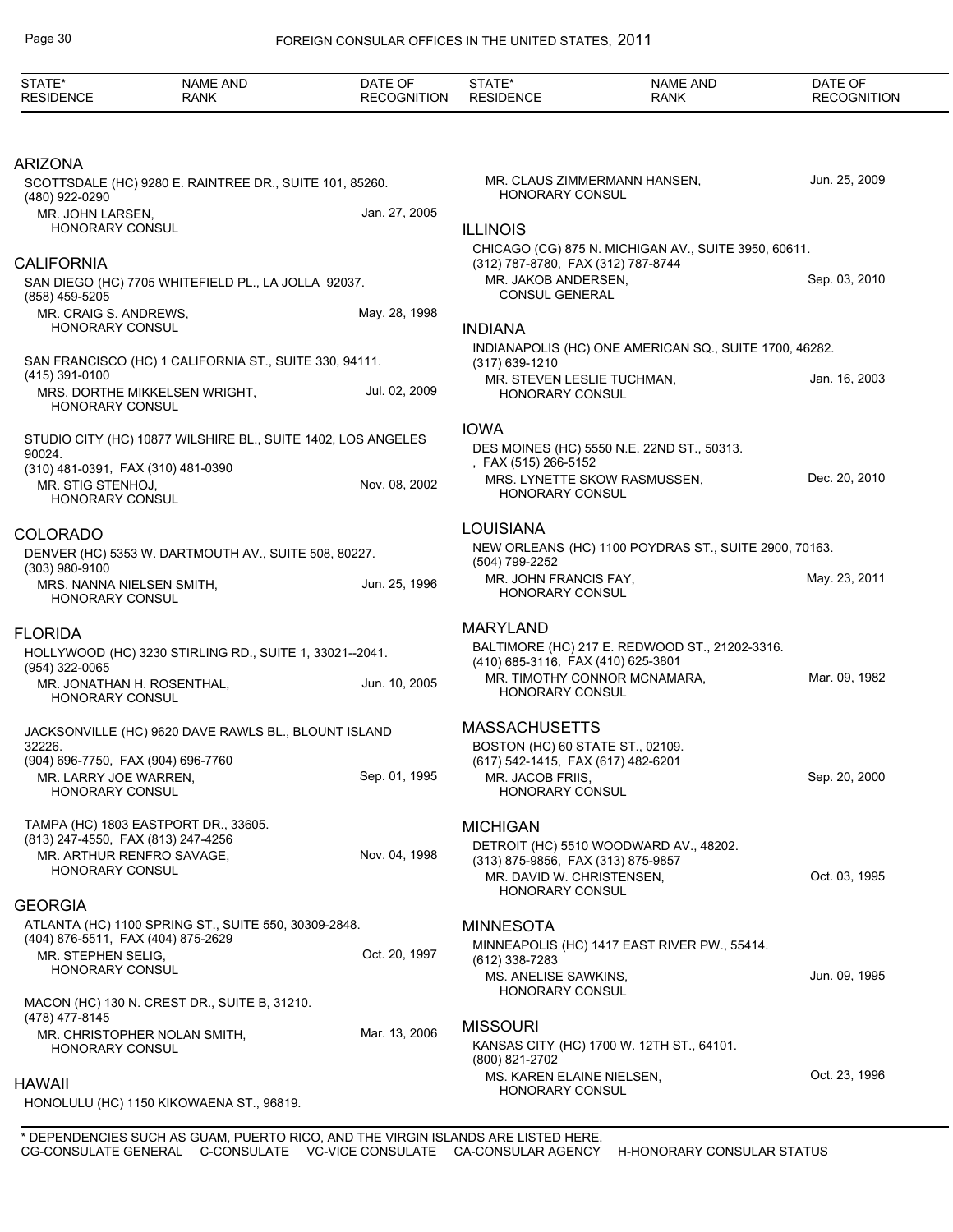| STATE*<br><b>RESIDENCE</b>                               | NAME AND<br><b>RANK</b>                                 | DATE OF<br><b>RECOGNITION</b> | STATE*<br><b>RESIDENCE</b>                                       | <b>NAME AND</b><br>RANK                                      | DATE OF<br><b>RECOGNITION</b> |
|----------------------------------------------------------|---------------------------------------------------------|-------------------------------|------------------------------------------------------------------|--------------------------------------------------------------|-------------------------------|
|                                                          |                                                         |                               |                                                                  |                                                              |                               |
| 63011.<br>(314) 603-2470                                 | SAINT LOUIS (HC) 16486 HOLLISTER CROSSING DR., WILDWOOD |                               | <b>HONORARY CONSUL</b>                                           | MR. BRADISH JOHNSON WARING,                                  | Apr. 25, 2007                 |
| MR. NIELS C. ANDERSEN,                                   |                                                         | Jan. 14, 2000                 | <b>TENNESSEE</b>                                                 |                                                              |                               |
| <b>HONORARY CONSUL</b>                                   |                                                         |                               |                                                                  | NASHVILLE (HC) 2200 CHILDREN'S WAY., N, SUITE 1424, 37232.   |                               |
| <b>NEBRASKA</b>                                          |                                                         |                               | (615) 936-4952, FAX (615) 936-4944                               |                                                              |                               |
|                                                          | OMAHA (HC) 1620 DODGE ST., 68102.                       |                               | MR. RICHARD M. HELLER,<br>HONORARY CONSUL                        |                                                              | Sep. 14, 1981                 |
| (402) 633-3033                                           |                                                         |                               |                                                                  |                                                              |                               |
| MR. BRUCE R. LAURITZEN,<br><b>HONORARY CONSUL</b>        |                                                         | Dec. 01, 1995                 | <b>TEXAS</b>                                                     |                                                              |                               |
|                                                          |                                                         |                               | (214) 661-8399, FAX (214) 661-8036                               | DALLAS (HC) 2100 MCKINNEY AV., SUITE 700, 75201.             |                               |
| <b>NEW YORK</b>                                          |                                                         |                               | MR. HARLAN R. CROW,                                              |                                                              | May. 28, 1984                 |
| (212) 223-4545                                           | NEW YORK (CG) 885 2ND AV., FLOOR 18, 10017-2201.        |                               | <b>HONORARY CONSUL</b>                                           |                                                              |                               |
| <b>CONSUL GENERAL</b>                                    | MR. JARL KAARE FRIJS MADSEN,                            | Sep. 15, 2010                 | (713) 622-9018, FAX (713) 622-7512                               | HOUSTON (HC) 4545 POST OAK PL., SUITE 105, 77027.            |                               |
| MRS. ELISABETH MANFORD,                                  |                                                         | Aug. 28, 2007                 | MR. RAY JENS DAUGBJERG.                                          |                                                              | Feb. 09, 1990                 |
| <b>CONSUL</b><br>MR. PER IVAR JOHANSEN,<br><b>CONSUL</b> |                                                         | Aug. 31, 2010                 | <b>HONORARY CONSUL</b><br>HONORARY VICE CONSUL                   | MRS. ANNA D. STOTTRUP HOLLIDAY,                              | Oct. 01, 1998                 |
| MR. THOMAS RIZK,                                         |                                                         | Sep. 20, 2010                 |                                                                  |                                                              |                               |
| <b>DEPUTY CONSUL</b>                                     | MR. PELLE LIND BOURNONVILLE,                            | Mar. 13, 2009                 | <b>UTAH</b>                                                      |                                                              |                               |
| <b>CONSULAR AGENT</b>                                    |                                                         |                               |                                                                  | SALT LAKE CITY (HC) 524 S. 600RD., E, 84102.                 |                               |
| <b>OHIO</b>                                              |                                                         |                               | (801) 531-7061, FAX (801) 531-9850<br>MR. NIELS ERIK VALENTINER, |                                                              | Apr. 07, 1993                 |
|                                                          | CLEVELAND (HC) 13400 GLENSIDE RD., 44110.               |                               | <b>HONORARY CONSUL</b>                                           |                                                              |                               |
| $(216) 541 - 0500$                                       |                                                         |                               |                                                                  |                                                              |                               |
| MR. J. CHRISTIAN LANGMACK,<br><b>HONORARY CONSUL</b>     |                                                         | Oct. 07, 1998                 | <b>VIRGIN ISLANDS</b>                                            | ST. THOMAS (HC) 9003 HAVENSIGHT MALL., 3, ST. THOMAS 00801.  |                               |
|                                                          |                                                         |                               | (340) 776-0656, FAX (340) 774-6642                               |                                                              |                               |
| OREGON                                                   |                                                         |                               | MR. SOREN BLAK,                                                  |                                                              | Apr. 06, 1994                 |
|                                                          | PORTLAND (HC) 888 S.W. 5TH AV., 97204.                  |                               | <b>HONORARY CONSUL</b>                                           |                                                              |                               |
| (503) 802-2131, FAX (503) 972-3813<br>MR. INGOLF NOTO,   |                                                         | Feb. 27, 1989                 | <b>VIRGINIA</b>                                                  |                                                              |                               |
| HONORARY CONSUL                                          |                                                         |                               |                                                                  | VIRGINIA BEACH (HC) 222 CENTRAL PARK AV., SUITE 1500, 23462. |                               |
|                                                          |                                                         |                               | <b>HONORARY CONSUL</b>                                           | MS. SUSAN R BLACKMAN, MS. SUSAN R BLACKMAN,                  |                               |
| PENNSYLVANIA                                             | PHILADELPHIA (HC) 123 S. BROAD ST., 19109.              |                               |                                                                  |                                                              |                               |
| (215) 772-1500, FAX (215) 772-7620                       |                                                         |                               | <b>WASHINGTON</b>                                                |                                                              |                               |
| MR. ALFRED J. KUFFLER,<br><b>HONORARY CONSUL</b>         |                                                         | Nov. 20, 1991                 | (206) 230-0888                                                   | SEATTLE (HC) 6204 E. MERCER WA., MERCER ISLAND 98040.        |                               |
|                                                          | PITTSBURGH (HC) 104 SHANOR HEIGHTS UN., BUTLER 16001.   |                               | MR. ERIK D. LAURSEN,<br><b>HONORARY CONSUL</b>                   |                                                              | Nov. 15, 1993                 |
| (724) 283-2274                                           |                                                         |                               | MRS. KIRSTEN VILHOLM,                                            |                                                              | Feb. 11, 1999                 |
|                                                          | MS. EVA MARIANNE ROBINSON,                              | Jan. 24, 2006                 | <b>HONORARY VICE CONSUL</b>                                      |                                                              |                               |
| HONORARY CONSUL                                          |                                                         |                               | <b>WISCONSIN</b>                                                 |                                                              |                               |
| <b>PUERTO RICO</b>                                       |                                                         |                               |                                                                  | MILWAUKEE (HC) 19335A MCALLISTER LA., BROOKFIELD 53045.      |                               |
|                                                          | SAN JUAN (HC) 360 SAN FRANCISCO ST., 00901.             |                               | (262) 253-1717, FAX (262) 253-2277<br>MR. BARRY N. JAMES,        |                                                              | Apr. 25, 1983                 |
| (787) 725-2532, FAX (787) 724-0339<br>MR. JOSE O. BUSTO, |                                                         | Sep. 15, 1983                 | HONORARY CONSUL                                                  |                                                              |                               |
| <b>HONORARY CONSUL</b>                                   |                                                         |                               |                                                                  |                                                              |                               |
|                                                          |                                                         |                               |                                                                  | <b>DOMINICA</b>                                              |                               |
| <b>SOUTH CAROLINA</b>                                    | CHARLESTON (HC) 205 KING ST., SUITE 400, 29401.         |                               | <b>NEW YORK</b>                                                  |                                                              |                               |
| (843) 577-9440                                           |                                                         |                               | (212) 599-8478, FAX (212) 661-0979                               | NEW YORK (CG) 800 2ND AV., SUITE 400H, 10017.                |                               |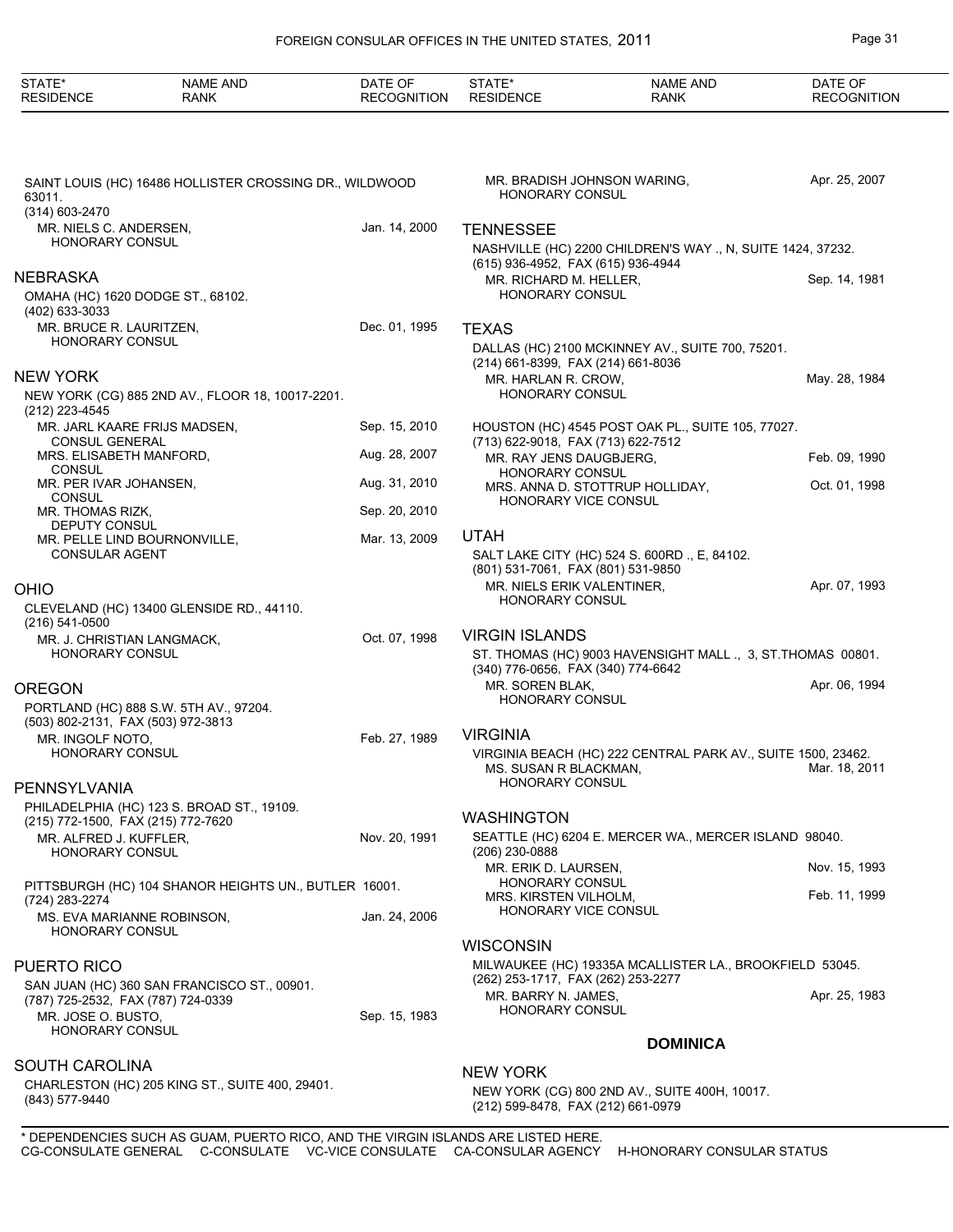| STATE*<br><b>RESIDENCE</b>                                      | <b>NAME AND</b><br><b>RANK</b>                            | DATE OF<br><b>RECOGNITION</b> | STATE*<br><b>RESIDENCE</b>                                  | <b>NAME AND</b><br>RANK                                                  | DATE OF<br><b>RECOGNITION</b>  |
|-----------------------------------------------------------------|-----------------------------------------------------------|-------------------------------|-------------------------------------------------------------|--------------------------------------------------------------------------|--------------------------------|
|                                                                 |                                                           |                               |                                                             |                                                                          |                                |
| MS. BARBARA DAILEY,<br><b>CONSUL GENERAL</b>                    |                                                           | Mar. 19, 2008                 | <b>VICE CONSUL</b>                                          | MR. GUSTAVO ADOLFO MARTINEZ BOGAERT,                                     | Mar. 22, 2010                  |
| MS. ZILPHA THEODORE,                                            |                                                           | Jul. 21, 1997                 |                                                             |                                                                          |                                |
| <b>VICE CONSUL</b>                                              |                                                           |                               | <b>NEW YORK</b>                                             |                                                                          |                                |
| <b>PUERTO RICO</b>                                              |                                                           |                               |                                                             | NEW YORK (CG) 1501 BROADWAY., SUITE 410, 10036.                          |                                |
| DR. EFRAIN VAZQUEZ VERA,                                        | GUAYNABO (HC) X URB. LAS VILLAS, A ST., SUITE D-3, 00969. | Apr. 18, 2008                 | (212) 768-2480, FAX (212) 768-2677<br><b>CONSUL GENERAL</b> | MR. RAFAEL SANTIAGO EVANS CRISOSTOMO,                                    | Nov. 30, 2009                  |
| HONORARY CONSUL                                                 |                                                           |                               | MR. LUIS PRINCE RODRIGUEZ.                                  |                                                                          | Jul. 31, 2006                  |
|                                                                 | <b>DOMINICAN REPUBLIC</b>                                 |                               | <b>VICE CONSUL</b><br><b>VICE CONSUL</b>                    | MR. ROMAN OCTAVIO JAQUEZ HERNANDEZ,                                      | Jan. 29, 2007                  |
| <b>CALIFORNIA</b>                                               |                                                           |                               |                                                             | MS. RAMONA ANTONIA ABREU DE LOPEZ,                                       | May. 04, 2007                  |
| (818) 504-6605                                                  | SUN VALLEY (CG) 9001 LAUREL CANYON BL., SUITE 204, 91352. |                               | <b>VICE CONSUL</b><br><b>VICE CONSUL</b>                    | MR. JOSE TOMAS PAULINO RODRIGUEZ,                                        | Mar. 23, 2009                  |
| <b>CONSUL GENERAL</b>                                           | MRS. CELESTE JIMENEZ PENA DE AMARANTE,                    | Apr. 25, 2006                 | MS. MARIBEL RIVAS CALDERON,<br><b>VICE CONSUL</b>           |                                                                          | Aug. 18, 2010                  |
| <b>VICE CONSUL</b>                                              | MS. ARELIS MERCEDES REYNOSO BURGOS,                       | Nov. 18, 2009                 |                                                             |                                                                          |                                |
|                                                                 |                                                           |                               | PUERTO RICO                                                 |                                                                          |                                |
| <b>FLORIDA</b>                                                  |                                                           |                               | (809) 833-0007                                              | MAYAGUEZ (CG) 30 CALLE MCKINLEY ST., FLOOR 2ND, 00680.                   |                                |
| $(305)$ 358-3221                                                | MIAMI (CG) 1038 BRICKELL AV., 33131.                      |                               | <b>CONSUL GENERAL</b>                                       | MR. JOSE NICOLAS STEFAN BOSCH,                                           | Feb. 19, 2010                  |
| <b>CONSUL GENERAL</b>                                           | MR. MANUEL FELIPE ALMANZAR CASTILLO,                      | Apr. 17, 2007                 |                                                             | MR. ARISTIDES M. BAUTISTA ROSARIO,                                       | Mar. 24, 2010                  |
| <b>VICE CONSUL</b>                                              | MR. MARCOS JOSE PEREYRA JORGE,                            | Nov. 19, 2001                 | <b>VICE CONSUL</b><br><b>VICE CONSUL</b>                    | MRS. TERESITA ALTAGRACIA PENA REYNOSO,                                   | Aug. 18, 2010                  |
| <b>VICE CONSUL</b>                                              | MRS. MARIA ROSA ZELLER BARROUS,                           | May. 04, 2009                 |                                                             |                                                                          |                                |
| <b>VICE CONSUL</b>                                              | MS. DENISE LEONORE BULOS BARCELO,                         | May. 13, 2009                 | (787) 721-2700, FAX (787) 721-7820                          | SAN JUAN (CG) 1607 PONCE DE LEON., SUITE 101, 00910.                     |                                |
|                                                                 | MRS. RAMONA DILEIDY FELIZ FILPO,                          | Nov. 16, 2009                 | <b>CONSUL GENERAL</b>                                       | MR. MAXIMO CARMELO TAVERAS.                                              | Jul. 15, 2009                  |
| <b>VICE CONSUL</b><br><b>VICE CONSUL</b>                        | MRS. CARMEN ROCIO PELLERANO NADAL,                        | Mar. 09, 2010                 | <b>VICE CONSUL</b>                                          | MR. NELSON MANUEL BALCACER ABREU,                                        | Nov. 05, 2008                  |
| <b>VICE CONSUL</b>                                              | MRS. ANA MARIA GONZALEZ MORETA,                           | May. 28, 2010                 | <b>VICE CONSUL</b>                                          | MRS. MILEDIS ALTRAGRACIA MARTINEZ PENZ,                                  | Apr. 15, 2009                  |
|                                                                 |                                                           |                               | <b>VICE CONSUL</b>                                          | MISS MARISEL LISTER VILLAVIZAR,                                          | Mar. 30, 2010                  |
| <b>ILLINOIS</b>                                                 |                                                           |                               |                                                             | MRS. MILEDYS MIOSOTIS ARIAS REYES,                                       | Dec. 02, 2010                  |
| (773) 714-4924, FAX (773) 714-4926                              | CHICAGO (CG) 8770 W. BRYN MAWR AV., SUITE 1300, 60631.    |                               | <b>VICE CONSUL</b>                                          |                                                                          |                                |
| <b>CONSUL GENERAL</b>                                           | MRS. GISSELLE D. CASTILLO VEREMIS,                        | May. 29, 2007                 |                                                             | <b>ECUADOR</b>                                                           |                                |
|                                                                 |                                                           |                               | <b>ARIZONA</b>                                              |                                                                          |                                |
| <b>LOUISIANA</b>                                                |                                                           |                               |                                                             | PHOENIX (CG) 645 E. MISSOURI AV., SUITE 132, 85012.                      |                                |
| (504) 522-1843, FAX (504) 522-1007                              | NEW ORLEANS (CG) 2 CANAL ST., SUITE 2100, 70130.          |                               | <b>CONSUL GENERAL</b>                                       | MRS. MARIA GABRIELA TROYA RODRIGUEZ,<br>MR. MARIO ALEJANDRO CUEVA BORJA, | Nov. 23, 2010<br>Jan. 03, 2011 |
| <b>CONSUL GENERAL</b>                                           | MR. JOAQUIN A. BALAGUER RICARDO,                          | Dec. 05, 1990                 | <b>CONSULAR AGENT</b>                                       |                                                                          |                                |
| <b>VICE CONSUL</b>                                              | MRS. LISSETTE JOSEFINA MARTINEZ MUNIZ,                    | Oct. 29, 2009                 | <b>CONSULAR AGENT</b>                                       | MS. DORYS ALEXANDRA CORDERO ZUMBA,                                       | Jan. 03, 2011                  |
| <b>VICE CONSUL</b>                                              | MRS. FLOR MARIA DE JESUS DE PERDOMO,                      | Nov. 17, 2010                 | <b>CALIFORNIA</b>                                           |                                                                          |                                |
|                                                                 |                                                           |                               |                                                             | LOS ANGELES (CG) 8484 WILSHIRE BL., SUITE 540, 520, BEVERLY              |                                |
| <b>MASSACHUSETTS</b>                                            |                                                           |                               | <b>HILLS 90211.</b>                                         |                                                                          |                                |
|                                                                 | BOSTON (CG) 20 PARK PZ., SUITE 601, 02116.                |                               | $(323)$ 658-6020                                            | MR. EDDIE RAINIERO BEDON ORBE,                                           | Jun. 06, 2007                  |
| (617) 482-8121, FAX (617) 482-8133<br>MR. DOMINICO CABRAL ABAD, |                                                           | Nov. 21, 2005                 | <b>CONSUL GENERAL</b>                                       |                                                                          |                                |
| <b>CONSUL GENERAL</b>                                           |                                                           |                               | MR. FERNANDO ARIAS,<br>DEPUTY CONSUL GENERAL                |                                                                          | Sep. 09, 1999                  |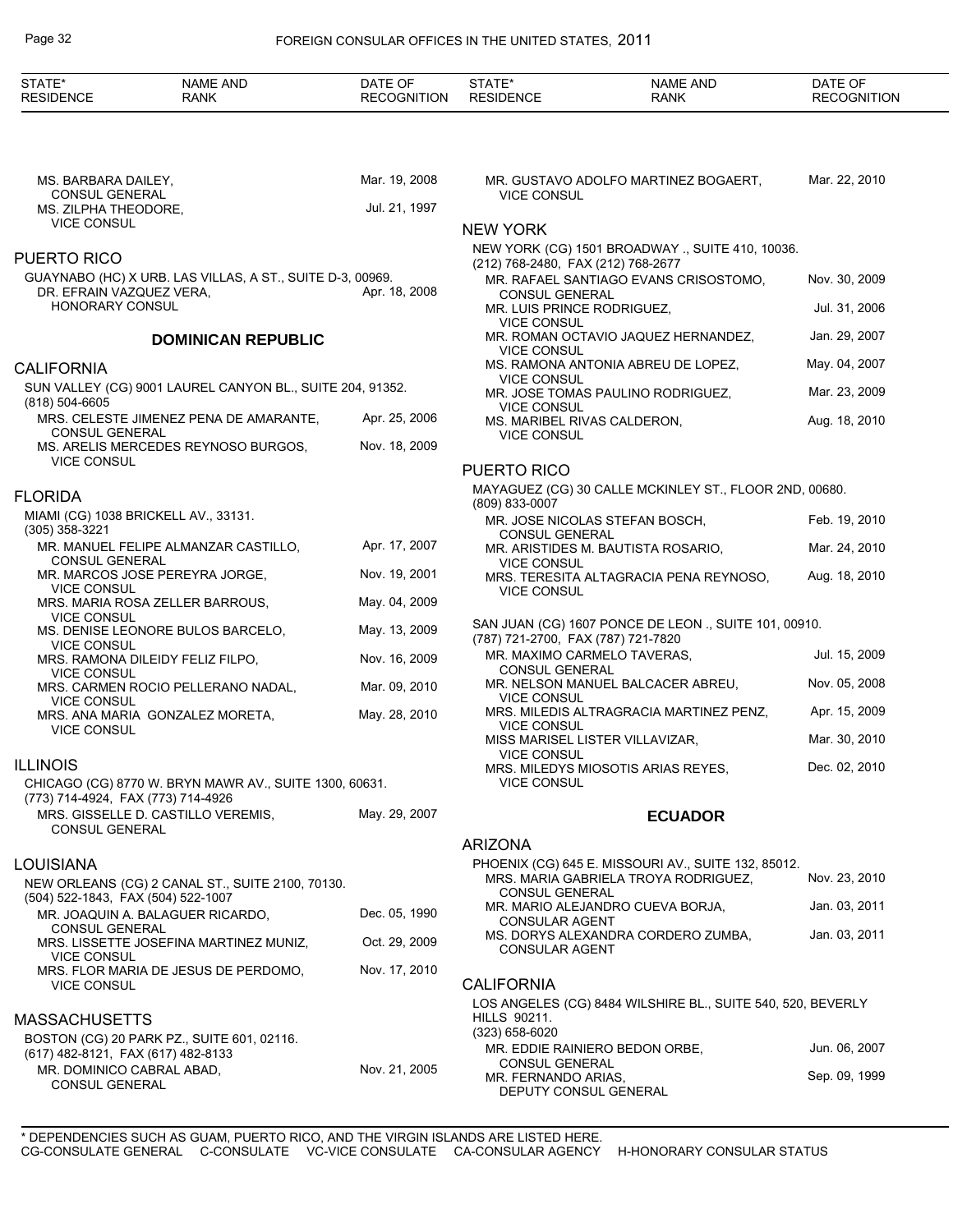| STATE*<br><b>RESIDENCE</b>                                   | <b>NAME AND</b><br><b>RANK</b>                           | DATE OF<br><b>RECOGNITION</b> | STATE*<br><b>RESIDENCE</b>                                                     | <b>NAME AND</b><br><b>RANK</b>                              | DATE OF<br><b>RECOGNITION</b> |
|--------------------------------------------------------------|----------------------------------------------------------|-------------------------------|--------------------------------------------------------------------------------|-------------------------------------------------------------|-------------------------------|
|                                                              |                                                          |                               |                                                                                |                                                             |                               |
|                                                              | MR. IVAN MICHEL MALDONADO VACA,                          | Jul. 28, 2004                 |                                                                                |                                                             |                               |
| <b>CONSUL</b><br>MR. DICK RAUL VEGA MUNOZ,                   |                                                          | Nov. 12, 2010                 |                                                                                | WEST PALM BEACH (HC) 5589 OKEECHOBEE BL., SUITE 101, 33417. |                               |
| <b>CONSUL</b>                                                | MRS. GLORIA P. MONCAYO VILLAVICENCIO,                    | Apr. 29, 2011                 | <b>GEORGIA</b>                                                                 |                                                             |                               |
| <b>CONSUL</b>                                                | MR. MARCO VINICIO LARREA MONARD,                         | Mar. 17, 2009                 | (404) 746-5859                                                                 | ATLANTA (CG) 3495 PIEDMONT RD., 30305.                      |                               |
| <b>VICE CONSUL</b>                                           | MS. MERCEDES S. MANRIQUEZ SAMPEDRO,                      | Jul. 29, 2005                 | <b>CONSUL GENERAL</b>                                                          | MR. FRANCISCO A. RIOFRIO MALDONADO.                         | Oct. 07, 2010                 |
| <b>CONSULAR AGENT</b><br>MS. ALBA RUBIO,                     |                                                          | May. 04, 2007                 | <b>CONSULAR AGENT</b>                                                          | MRS. IVETH F. COLLAGUAZO VILLALVA,                          | Nov. 17, 2010                 |
| <b>CONSULAR AGENT</b>                                        | MRS. MARTHA ASTRID GARCIA ANDRADE,                       | Jun. 24, 2009                 | <b>CONSULAR AGENT</b>                                                          | MR. PABLO ROBERTO SANDOVAL TORRES,                          | Jan. 14, 2011                 |
| <b>CONSULAR AGENT</b>                                        | MRS. JACQUELINE ALEXANDRA LOPEZ BARBA,                   | Feb. 23, 2010                 |                                                                                | ATLANTA (HC) 5505 ROSWELL RD., SUITE 350, 30342.            |                               |
| <b>CONSULAR AGENT</b><br><b>CONSULAR AGENT</b>               | MR. VICTOR ALFREDO LAGLA JURADO,                         | Oct. 29, 2010                 | (404) 252-2211, FAX (404) 252-8580<br>MRS. PATRICIA BOEZIO,<br>HONORARY CONSUL |                                                             | Mar. 29, 2000                 |
|                                                              | SAN FRANCISCO (CG) 235 MONTGOMERY ST., SUITE 944, 94104. |                               |                                                                                |                                                             |                               |
| (415) 957-5921, FAX (415) 957-5923                           | MR. MOISES VALDIS SOSA MORENO,                           | Feb. 22, 2010                 | <b>ILLINOIS</b>                                                                | CHICAGO (CG) 30 S. MICHIGAN AV., SUITE 204, 60603.          |                               |
| <b>CONSUL GENERAL</b>                                        | MRS. XIMENA CORDOVEZ ANGOTTI,                            | Jan. 31, 1984                 | (312) 338-1002, FAX (312) 338-1004                                             | MR. GONZALO ALBERTO ANDRADE RIVERA,                         | Jul. 28, 2008                 |
| HONORARY CONSUL<br>MR. JACOB RATINOFF,                       |                                                          | Aug. 01, 2006                 | <b>CONSUL GENERAL</b>                                                          | MR. LUIS ALBERTO REVELO TOLEDO,                             | Nov. 04, 2009                 |
| HONORARY CONSUL                                              |                                                          |                               | <b>CONSULAR AGENT</b>                                                          | MR. GUILLERMO RENE SANTOS CASTRO,                           | Sep. 01, 2010                 |
| CONNECTICUT                                                  | NEW HAVEN (CG) 1 CHURCH ST., 06510.                      |                               | CONSULAR AGENT                                                                 | MR. SEBASTIAN LECARO RIVADENEIRA,                           | May. 10, 2011                 |
| (203) 752-1947, FAX (203) 752-1389                           |                                                          |                               | <b>CONSULAR AGENT</b>                                                          | MR. HERNAN MARCELO VELA HERVAS,                             | Feb. 26, 2001                 |
| <b>CONSUL GENERAL</b>                                        | MR. RAUL ANIBAL ERAZO VELARDE,                           | Feb. 25, 2009                 | HONORARY CONSUL                                                                |                                                             |                               |
| <b>VICE CONSUL</b>                                           | MRS. NELLY AUXILIADORA GARCIA LOOR,                      | Dec. 09, 2010                 | <b>LOUISIANA</b>                                                               |                                                             |                               |
| <b>CONSULAR AGENT</b>                                        | MISS PAOLA E. VALVERDE VILLAMARIN,                       | Jan. 12, 2010                 | (504) 523-6060, FAX (504) 523-6061                                             | NEW ORLEANS (CG) 365 CANAL ST., SUITE 400, 70130.           |                               |
| DISTRICT OF COLUMBIA                                         |                                                          |                               | <b>CONSUL GENERAL</b>                                                          | MR. LUIS ALBERTO QUINONEZ AYOVI,                            | Mar. 02, 2011                 |
| CONSULAR AFFAIRS OFFICE<br>(202) 234-7166                    | WASHINGTON (CA) 2535 15TH ST., NW, 20009.                |                               | <b>CONSULAR AGENT</b>                                                          | MRS. GLORIA PATRICIA QUITIN UCHUPAILLE,                     | Dec. 17, 2010                 |
|                                                              | MRS. RULLY JANINA SMITH MINDA,                           | Feb. 19, 2008                 | <b>MASSACHUSETTS</b>                                                           |                                                             |                               |
| <b>CONSUL GENERAL</b><br><b>CONSULAR AGENT</b>               | MAJOR ANITA ELIZABETH CANELOS ENCALADA,                  | Jan. 12, 2010                 | (781) 444-0213                                                                 | BOSTON (HC) 52 CRANBERRY LA., NEEDHAM 02492.                |                               |
|                                                              |                                                          |                               | MRS. BEATRIZ STEIN,<br>HONORARY CONSUL                                         |                                                             | Nov. 13, 2002                 |
| <b>FLORIDA</b>                                               | MIAMI (CG) 117 N.W. 42ND AV., CU-4, 5, 33126.            |                               | <b>MINNESOTA</b>                                                               |                                                             |                               |
| (305) 539-8214, FAX (305) 539-8313                           |                                                          |                               |                                                                                | MINNEAPOLIS (CG) 333 E. HENNEPIN AV., SUITE 100, 55414.     |                               |
| DEPUTY CONSUL GENERAL                                        | MR. LUIS WILFRIDO VILLACIS GUILLEN.                      | Mar. 29, 2011                 | (612) 721-6469, FAX (612) 721-6484                                             | MS. SILVIA DEL C. ONTANEDA ANDRADE,                         | Aug. 04, 2009                 |
| <b>CONSUL</b>                                                | MS. MARIA VERONICA ENDARA CLAVIJO,                       | Jun. 18, 2009                 | <b>CONSUL GENERAL</b>                                                          |                                                             | Apr. 21, 2011                 |
| <b>VICE CONSUL</b>                                           | MR. FRANKLIN M.A. DEL CASTILLO ROJAS,                    | Jul. 21, 2009                 | <b>CONSULAR AGENT</b>                                                          | MR. JUAN CARLOS ESTRELLA SAMPEDRO,                          |                               |
| <b>CONSULAR AGENT</b>                                        | MRS. ANA DE LAS MERCEDES COELLO MOYA,                    | Jan. 13, 2010                 | <b>NEVADA</b>                                                                  |                                                             |                               |
|                                                              |                                                          |                               |                                                                                | LAS VEGAS (HC) 630 S. 10TH ST., 89101.                      |                               |
| VISA OFFICE OF ECUADOR<br>(305) 716-5252, FAX (305) 716-9296 | MIAMI (CONA) 3785 N.W. 82ND AV., SUITE 317, 33166.       |                               | (702) 869-4351, FAX (702) 869-4352<br>HONORARY CONSUL                          | MR. GERARDO EFREN MEJIA CAMPODONICO,                        | Sep. 03, 2004                 |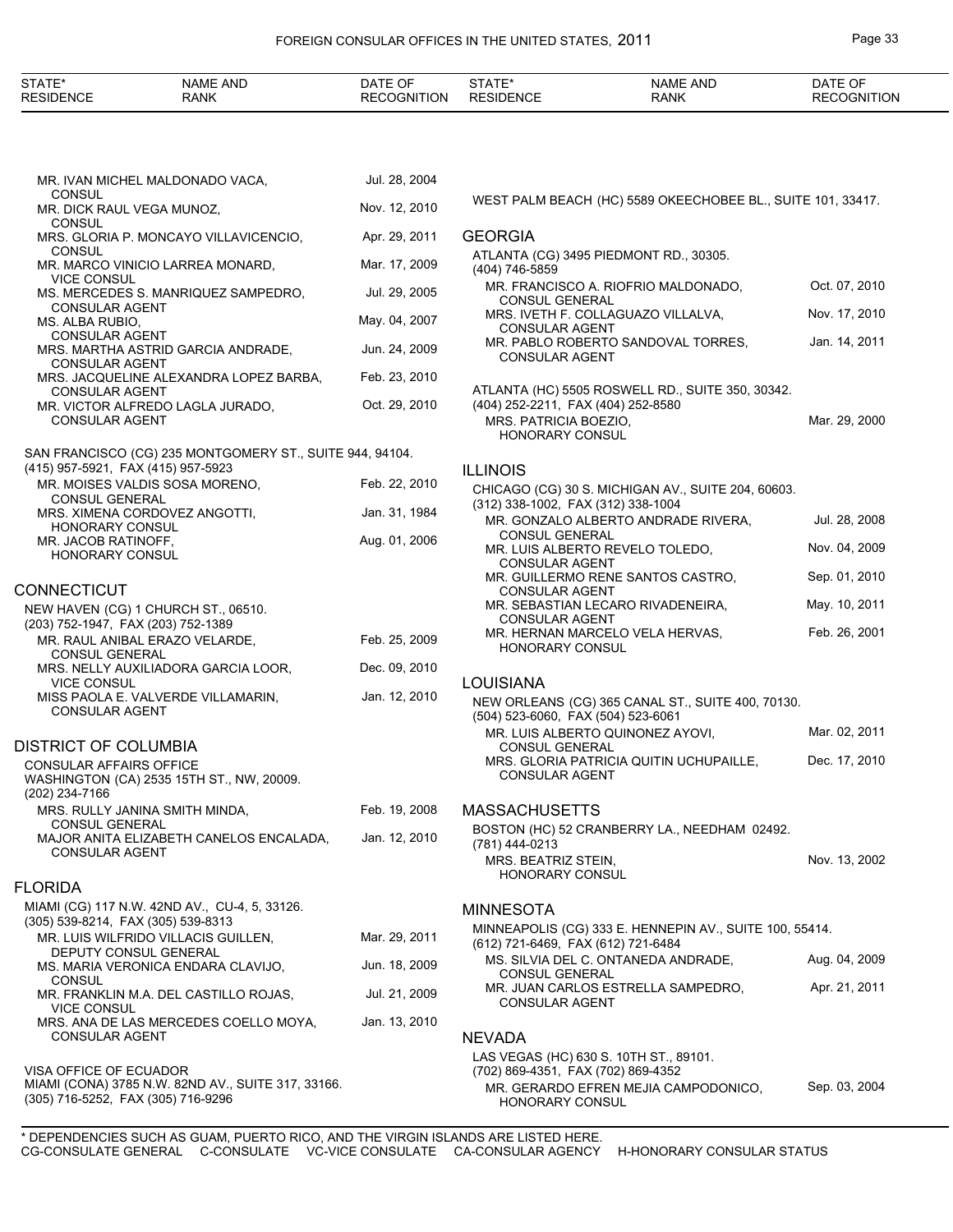| STATE*<br><b>RESIDENCE</b>                                  | <b>NAME AND</b><br><b>RANK</b>                | DATE OF<br><b>RECOGNITION</b> | STATE*<br><b>RESIDENCE</b>                           | <b>NAME AND</b><br><b>RANK</b>                                           | DATE OF<br><b>RECOGNITION</b> |
|-------------------------------------------------------------|-----------------------------------------------|-------------------------------|------------------------------------------------------|--------------------------------------------------------------------------|-------------------------------|
|                                                             |                                               |                               |                                                      |                                                                          |                               |
|                                                             |                                               |                               | <b>COMMERCIAL OFFICE</b>                             | NEW YORK (CONA) 399 PARK AV., SUITE 28B, 10022.                          |                               |
| <b>NEW JERSEY</b>                                           | NEWARK (CG) 400 MARKET ST., FLOOR 4TH, 07105. |                               | (212) 888-7229                                       |                                                                          |                               |
| (973) 344-6900, FAX (973) 344-0008<br><b>CONSUL GENERAL</b> | MS. JESSICA N. ESCALA MACCAFERRI,             | Jan. 04, 2008                 | (718) 651-8797                                       | WOODSIDE (CONA) 67-21 ROOSEVELT AV., 11377.                              |                               |
| <b>VICE CONSUL</b>                                          | MS. JUDITH M. RIVADENEIRA VALLEJO,            | Jan. 30, 2008                 | <b>CONSUL</b>                                        | MRS. SUSANA DE LAS M. CORTAZAR LASCANO,                                  | Sep. 17, 2010                 |
| MRS. PATRICIA PELAEZ MORA,<br><b>CONSULAR AGENT</b>         |                                               | Oct. 06, 2003                 | CONSULAR AGENT                                       | MR. WILSON ARMANDO ALVAREZ ALVAREZ,                                      | Jan. 12, 2011                 |
| <b>CONSULAR AGENT</b>                                       | MS. ELSA MARIANA VILLALBA AREQUIPA,           | Jun. 30, 2006                 |                                                      |                                                                          |                               |
| MRS. PAULINA SYLVA CRUZ,<br><b>CONSULAR AGENT</b>           |                                               | Apr. 30, 2007                 | <b>PUERTO RICO</b>                                   | SAN JUAN (HC) 65 INF CALLE ABAD- VEB CLUB MANOR ., RIO                   |                               |
| <b>CONSULAR AGENT</b>                                       | MRS. DORIS DEL CARMEN PADRON MOLINA,          | Sep. 16, 2009                 | PIEDROS 00924.<br>(787) 999-5226, FAX (787) 999-5243 |                                                                          |                               |
| <b>CONSULAR AGENT</b>                                       | MRS. MARIA FABIOLA BERMEO REVILLA,            | Sep. 24, 2009                 | MR. ANDRES VITOLA,<br><b>HONORARY CONSUL</b>         |                                                                          | Feb. 21, 2002                 |
| <b>CONSULAR AGENT</b>                                       | MR. JAIME PATRICIO BALSECA MALDONADO,         | Apr. 12, 2010                 |                                                      |                                                                          |                               |
|                                                             |                                               |                               | <b>TEXAS</b>                                         |                                                                          |                               |
| <b>NEW YORK</b>                                             |                                               |                               | (972) 712-9106, FAX (253) 369-7475                   | DALLAS (HCG) 7510 ACORN LA., FRISCO 75034.                               |                               |
| (212) 808-0170                                              | NEW YORK (CG) 800 2ND AV., SUITE 600, 10017.  |                               |                                                      | MR. RICARDO M. BOWEN GRIMMER,<br>HONORARY CONSUL GENERAL                 | Feb. 05, 2007                 |
| <b>CONSUL GENERAL</b>                                       | MR. JORGE WASHINGTON LOPEZ AMAYA,             | Jan. 30, 2008                 |                                                      |                                                                          |                               |
| <b>CONSUL</b>                                               | MS. GLORIA ESPINEL CHIRIBOGA,                 | Aug. 18, 1997                 | (713) 622-1787                                       | HOUSTON (CG) 4200 WESTHEIMER., SUITE 218, 77027.                         |                               |
| MS. IVONNE GARCES ALMEIDA,<br><b>CONSUL</b>                 |                                               | Jun. 03, 2004                 | <b>CONSUL</b>                                        | MR. FRANK ALEXIS VARGAS ANDA,                                            | Sep. 30, 2010                 |
| <b>CONSUL</b>                                               | MS. NELLY M. NAVARRETE TORRES,                | May. 04, 2007                 | <b>VICE CONSUL</b>                                   | MR. ESTEBAN CADENA DUARTE,                                               | Jan. 24, 2008                 |
| <b>CONSUL</b>                                               | MR. PABLO ALBERTO BONIFAZ ARBOLEDA,           | Nov. 07, 2007                 | <b>CONSULAR AGENT</b>                                | MRS. MARCELA DEL CARME RUIZ CEVALLOS,                                    | Oct. 14, 2010                 |
| <b>CONSUL</b>                                               | MRS. KARINA DEL ROCIO AMALUISA MUNOZ,         | Mar. 12, 2009                 | DR. CARLOS E. ROMERO,<br>HONORARY CONSUL             |                                                                          | May. 06, 1985                 |
|                                                             | MR. JUAN GRANADOS PALADINES,                  | Dec. 07, 2001                 |                                                      | <b>EGYPT</b>                                                             |                               |
| <b>VICE CONSUL</b>                                          | MRS. GABRIELA GARCIA MERCHAN,                 | May. 21, 2008                 |                                                      |                                                                          |                               |
| <b>VICE CONSUL</b>                                          | MR. HENRY JONATHAN VIERA SALAZAR,             | Mar. 13, 2009                 | <b>CALIFORNIA</b>                                    | LOS ANGELES (CG) 4929 WILSHIRE BL., SUITE 300, 1020, 90010.              |                               |
| <b>VICE CONSUL</b>                                          | MR. OSCAR FUERTES JIMENEZ,                    | Sep. 29, 2003                 | (323) 933-9700, FAX (323) 933-1287                   | DR. HESHAM MOUSSA ELNAKIB,                                               | Sep. 20, 2010                 |
| CONSULAR AGENT                                              | MRS. VICTORIA GENOVEVA PEREZ CARVAJAL,        | Nov. 14, 2005                 | <b>CONSUL GENERAL</b>                                | MR. MOHAMED SAMIR HELMY MAHMOUD,                                         | Sep. 20, 2010                 |
| CONSULAR AGENT                                              | MS. RUTH MARIA VINUEZA BASTIDAS,              | Feb. 12, 2008                 | <b>CONSUL</b>                                        | MS. HEBA MOHAMED AHMED ZAKI,                                             | Sep. 20, 2010                 |
| CONSULAR AGENT                                              | DR. CARLOS D. ESPINOZA ESPINOZA,              | Oct. 29, 2008                 | CONSUL                                               |                                                                          | Sep. 28, 2010                 |
| CONSULAR AGENT                                              | MS. MARITZA DEL ROCIO ARAUZ CASTRO,           | Nov. 26, 2008                 | <b>VICE CONSUL</b>                                   | MR. YOUSSEF ABDELMAKSOUD A. SETO,                                        |                               |
| CONSULAR AGENT                                              | MR. PABLO ANDRES CALLE FIGUEROA,              | Sep. 16, 2009                 | <b>VICE CONSUL</b>                                   | MR. AMR MOHAMED ALI ASSRAN,                                              | Sep. 29, 2010                 |
| <b>CONSULAR AGENT</b>                                       | MS. BERTHA ADELAIDA IDROVO ORTIZ,             | Sep. 16, 2009                 | <b>VICE CONSUL</b>                                   | MR. KAMAL EL BADRY ABDALLA SALEM,                                        | Sep. 29, 2010                 |
| CONSULAR AGENT                                              | MR. CHRISTIAN GEOVANNY LEROUX SUAREZ,         | Jan. 08, 2010                 | <b>VICE CONSUL</b>                                   | MR. TAWFICK MOHAMED MOHAMED H. HAMMAD,                                   | Sep. 29, 2010                 |
| CONSULAR AGENT                                              | MS. ELISA NATALY JARRIN HARO,                 | Jan. 13, 2010                 | <b>COMMERCIAL</b>                                    |                                                                          |                               |
| <b>CONSULAR AGENT</b>                                       |                                               | Apr. 07, 2010                 |                                                      | LOS ANGELES (CONA) 11300 OLYMPIC BL., SUITE 780, 90064.                  | Jan. 05, 2011                 |
| <b>CONSULAR AGENT</b>                                       | MR. CESAR DAVID LEON ALVAREZ,                 |                               | <b>CONSUL</b><br><b>VICE CONSUL</b>                  | MR. MOHAMED MOSTAFA S. A. AZMY,<br>MR. EHAB ABDELHALIEM MAHMOUD SHOUSHA, | Sep. 28, 2010                 |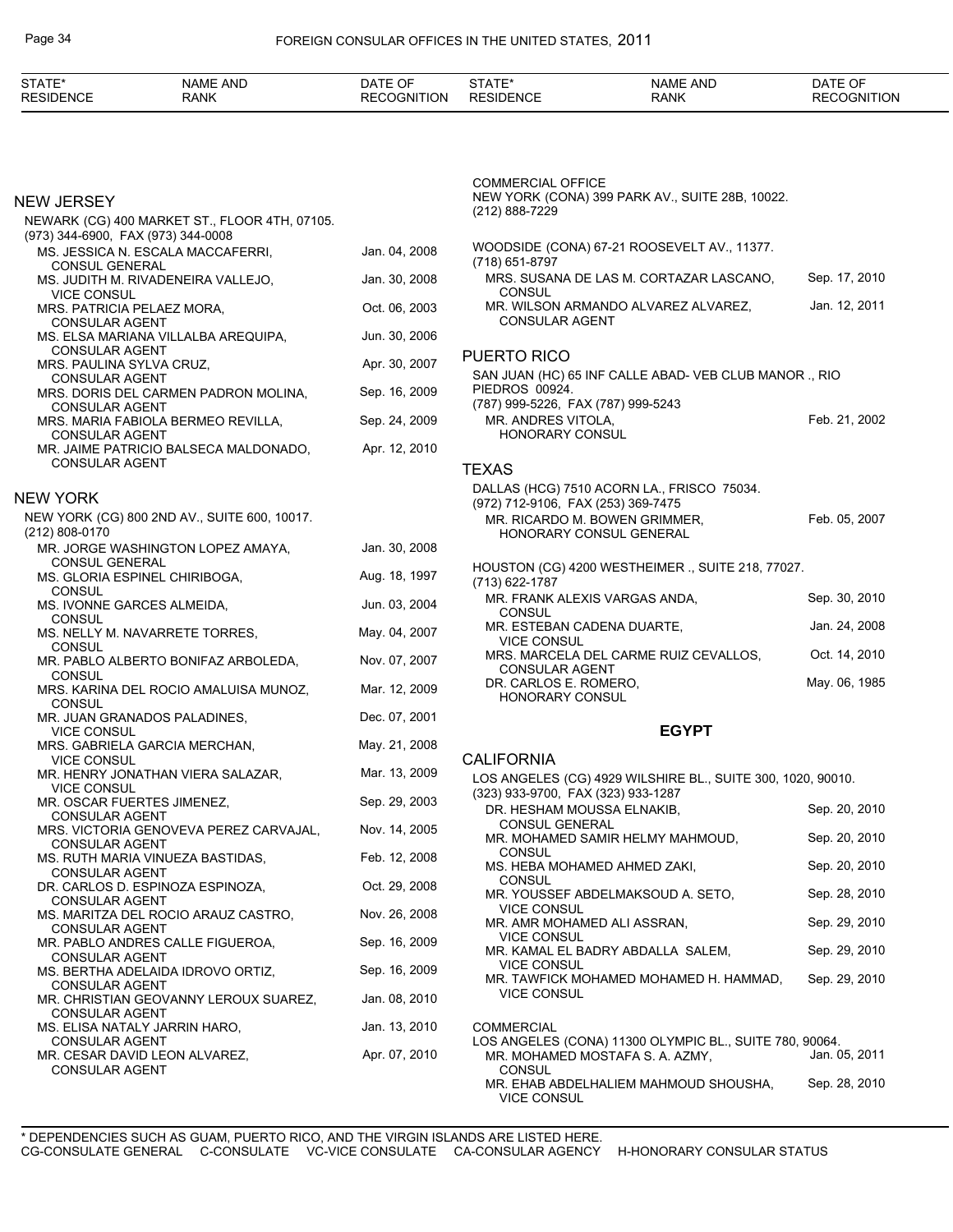| STATE*<br><b>RESIDENCE</b>                                    | <b>NAME AND</b><br><b>RANK</b>                              | DATE OF<br><b>RECOGNITION</b> | STATE*<br><b>RESIDENCE</b>                            | <b>NAME AND</b><br><b>RANK</b>                                                                   | DATE OF<br><b>RECOGNITION</b> |
|---------------------------------------------------------------|-------------------------------------------------------------|-------------------------------|-------------------------------------------------------|--------------------------------------------------------------------------------------------------|-------------------------------|
|                                                               |                                                             |                               |                                                       |                                                                                                  |                               |
| PRESS AND INFORMATION BUREAU                                  |                                                             |                               | (212) 399-9898, FAX (212) 399-9899                    | ECONOMIC AND COMMERCIAL OFFICE OF EGYPT<br>NEW YORK (CONA) 10 ROCKEFELLER PZ., SUITE 715, 10020. |                               |
| (310) 820-7640, FAX (310) 820-7350                            | LOS ANGELES (CONA) 12400 WILSHIRE BL., SUITE 360, 90025.    |                               | MR. AHMED MAGHAWRY DIAB.<br><b>VICE CONSUL</b>        |                                                                                                  | May. 19, 2009                 |
| <b>ILLINOIS</b>                                               |                                                             |                               | <b>VICE CONSUL</b>                                    | MR. KHALED G. A. GADELKAREEM,                                                                    | Jun. 24, 2009                 |
| (312) 828-9162                                                | CHICAGO (CG) 500 N. MICHIGAN AV., SUITE 1900, 60611.        |                               | <b>VICE CONSUL</b>                                    | MR. MOUSTAFA FAROUK ISMAIL SHAIKHON,                                                             | Sep. 17, 2009                 |
| <b>CONSUL GENERAL</b>                                         | MRS. MONA NEFISSA SOAD TAWFIK SEOUDY,                       | Sep. 16, 2008                 | <b>TEXAS</b>                                          |                                                                                                  |                               |
| DEPUTY CONSUL GENERAL                                         | MR. MAHMOUD FAROUK YOUSSEF AMER,                            | Aug. 10, 2006                 |                                                       | HOUSTON (CG) 5718 WESTHEIMER., SUITE 1350, 77057.                                                |                               |
|                                                               | MR. MOHAMED ELSAID AHMED ELBAZ,<br>DEPUTY CONSUL GENERAL    | Jul. 21, 2010                 | (713) 961-4915, FAX (713) 977-0323<br>MR. ALAA ISSA,  |                                                                                                  | Oct. 01, 2010                 |
| <b>CONSUL</b>                                                 | MR. ASHRAF MOHAMED MAHMOUD ELGAZZAR,                        | May. 06, 2011                 | <b>CONSUL GENERAL</b>                                 | MR. EHAB AMR SAYED ABDELHAMEED,                                                                  | Sep. 01, 2010                 |
| <b>VICE CONSUL</b>                                            | MR. SAMY MOHAMED EISSA SHAHEEN,                             | Apr. 27, 2009                 | DEPUTY CONSUL                                         | MR. TAHA ABBAS ATTIA DAWOOD,                                                                     | Sep. 25, 2009                 |
| <b>VICE CONSUL</b>                                            | MR. AHMED MOHAMED SOLIMAN EBID,                             | Jan. 31, 2011                 | <b>VICE CONSUL</b><br><b>VICE CONSUL</b>              | MR. SAAD MOHAMED ABDELAAL ELABBADI,                                                              | Sep. 01, 2010                 |
| <b>COMMERCIAL OFFICE</b>                                      | CHICAGO (CONA) 500 N. MICHIGAN AV., SUITE 1030, 60611.      |                               | <b>VICE CONSUL</b>                                    | MR. SAAD ZAGHLOUL MOHAMED AHMED,                                                                 | Sep. 01, 2010                 |
| (312) 840-9033, FAX (312) 840-9035<br>DR. YEHIA SAID ALI EID, |                                                             | Nov. 05, 2007                 |                                                       | <b>EL SALVADOR</b>                                                                               |                               |
| <b>CONSUL</b>                                                 | MR. SEIFALLAH YOUSEF MOHAMED A KHALED,                      | Nov. 13, 2009                 | <b>ARIZONA</b>                                        |                                                                                                  |                               |
| <b>VICE CONSUL</b>                                            |                                                             |                               | (480) 837-6463                                        | FOUNTAIN HILLS (HC) 16657 E. HAWK DR., 85268.                                                    |                               |
| NEW YORK                                                      |                                                             |                               | MR. ENRIQUE A. MELENDEZ,<br>HONORARY CONSUL           |                                                                                                  | Sep. 12, 2007                 |
| (212) 759-7120                                                | NEW YORK (CG) 1110 2ND AV., SUITE 201, 10022.               |                               | TUCSON (CG) 3127 E. 2ND ST., 85716.                   |                                                                                                  |                               |
| <b>CONSUL GENERAL</b>                                         | MR. YOUSSEF MOUSTAFA KAMEL ZADA,                            | Sep. 16, 2010                 | , FAX (520) 318-0412                                  |                                                                                                  |                               |
|                                                               | MR. MOHAMED NAGUIB HUSSEIN FAKHRY,<br>DEPUTY CONSUL GENERAL | Aug. 11, 2010                 | <b>CONSUL GENERAL</b>                                 | MR. LEOCADIO JOSE J. CHACON CORADO,                                                              | Jun. 23, 2010                 |
| <b>CONSUL</b>                                                 | MS. SHAIMAA L. S. E. A. EL SABAIE,                          | Sep. 18, 2008                 | <b>CONSUL</b>                                         | MRS. SYLVIA ROSA HIDALGO ALVAYERO,                                                               | Jun. 21, 2010                 |
| <b>CONSUL</b>                                                 | MR. MOHAMED IBRAHEM IBRAHEM DABOUR,                         | Feb. 11, 2009                 | <b>CALIFORNIA</b>                                     |                                                                                                  |                               |
| DR. ASHRAF EL RABIEY,<br>CONSUL                               |                                                             | Feb. 24, 2011                 | (619) 585-8883                                        | CHULA VISTA (HC) 353 CHURCH AV., SUITE A, 91910.                                                 |                               |
| MR. ALAA AWAD SALEM MADY,<br><b>CONSUL</b>                    |                                                             | Mar. 07, 2011                 | DR. GREGORY J. WIENER,                                |                                                                                                  | Apr. 30, 2004                 |
| <b>VICE CONSUL</b>                                            | MR. ATEF GALAL ABDEL MAWGOOD,                               | Aug. 14, 1996                 | HONORARY CONSUL                                       |                                                                                                  |                               |
| MR. MOANES A. K. ALI,<br><b>VICE CONSUL</b>                   |                                                             | Sep. 17, 1996                 | (949) 351-6319                                        | COSTA MESA (HC) 32562 CRETE RD., DANA POINT 92629.                                               |                               |
| MR. HUSSEIN A. H. HUSSEIN,<br><b>VICE CONSUL</b>              |                                                             | Sep. 23, 1996                 | MR. HARVEY ALEXANDER SMITH,<br><b>HONORARY CONSUL</b> |                                                                                                  | Aug. 11, 2004                 |
| <b>VICE CONSUL</b>                                            | MR. ABDEL HAFIZ M. A. EL GAMMAL,                            | Sep. 15, 2008                 |                                                       | LOS ANGELES (CG) 3450 WILSHIRE BL., SUITE 250, 90010.                                            |                               |
| <b>VICE CONSUL</b>                                            | MR. ELSAYED ALI HASANAIN ABDEL KAWY,                        | Sep. 18, 2009                 | (213) 383-8580, FAX (213) 383-8599                    |                                                                                                  |                               |
| MR. HISHAM IBRAHIM FARID,<br><b>VICE CONSUL</b>               |                                                             | Jul. 21, 2010                 | CONSUL GENERAL                                        | MR. WALTER EDUARDO DURAN MARTINEZ,                                                               | Mar. 22, 2010                 |
| TOURIST OFFICE OF EGYPT                                       |                                                             |                               | <b>CONSUL</b>                                         | MS. AIDA GRISELDA ALAS ARTEAGA,                                                                  | Feb. 21, 2007                 |
| (212) 332-2570, FAX (212) 956-6439                            | NEW YORK (CONA) 630 5TH AV., SUITE 2305, 10111.             |                               | <b>CONSUL</b>                                         | MR. WILLIAM BENJAMIN JARQUIN MARENCO,                                                            | Dec. 04, 2007                 |
| MR. MOHAMED ABDEL HEGAZY,<br><b>VICE CONSUL</b>               |                                                             | Sep. 02, 2008                 | <b>VICE CONSUL</b>                                    | MS. ELISA MARGARITA PALMA BOLANOS,                                                               | Jan. 22, 2009                 |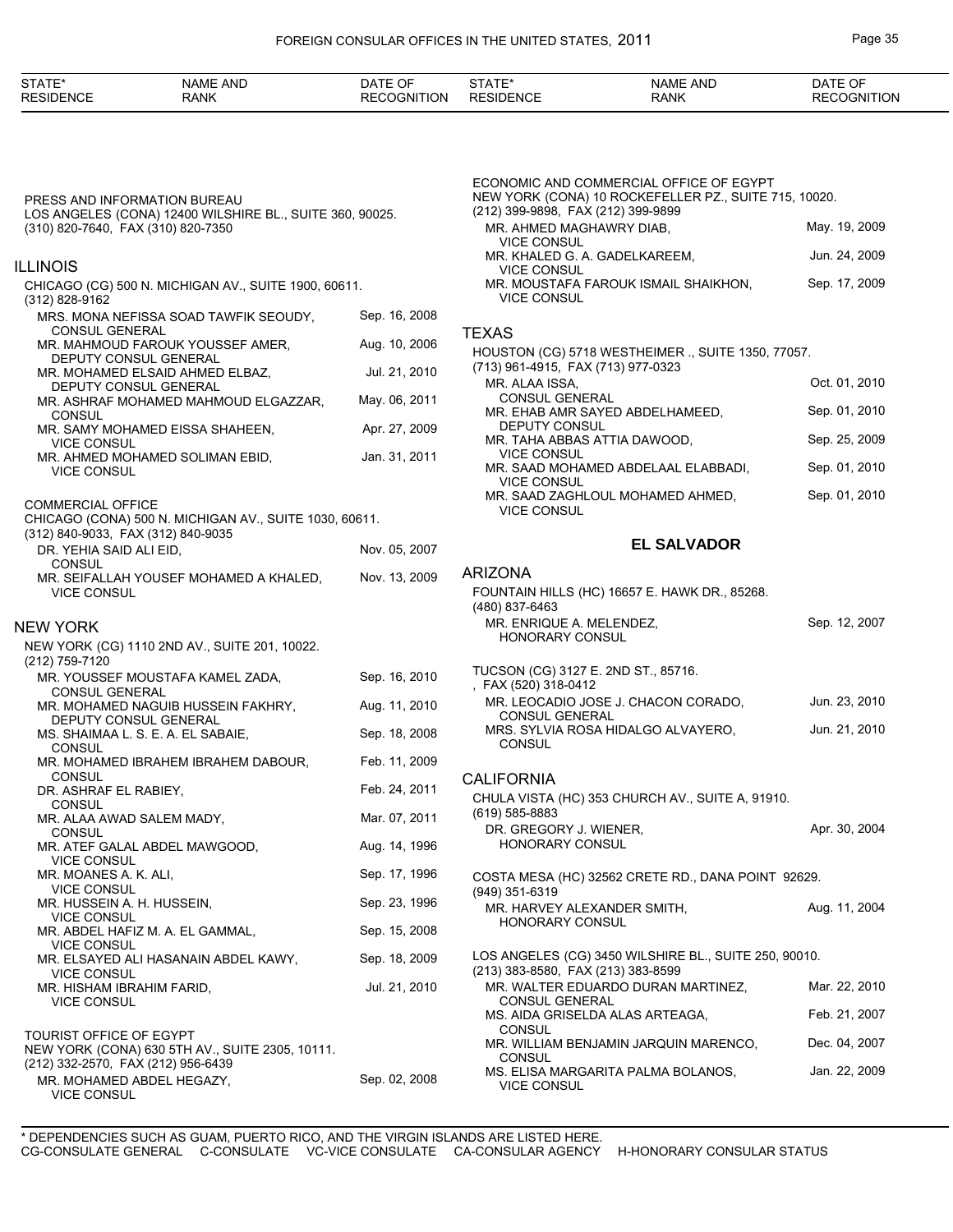| STATE*<br><b>RESIDENCE</b>                                     | <b>NAME AND</b><br><b>RANK</b>                               | DATE OF<br><b>RECOGNITION</b> | STATE*<br><b>RESIDENCE</b>                            | <b>NAME AND</b><br><b>RANK</b>                                           | DATE OF<br><b>RECOGNITION</b>  |
|----------------------------------------------------------------|--------------------------------------------------------------|-------------------------------|-------------------------------------------------------|--------------------------------------------------------------------------|--------------------------------|
|                                                                |                                                              |                               |                                                       |                                                                          |                                |
| <b>VICE CONSUL</b>                                             | MR. JORGE HUMBERTO MARTINEZ ROMERO,                          | Apr. 27, 2011                 | <b>CONSUL</b>                                         | MS. PATRICIA H. FERNANDEZ MONTALVO,                                      | Nov. 02, 2007                  |
| <b>CONSULAR AGENT</b>                                          | MR. WILLIAMS ADALBERTO ORANTES INGLES,                       | Sep. 09, 2010                 | <b>VICE CONSUL</b>                                    | MR. JUAN CARLOS ALVARADO RIVERA,                                         | Jun. 26, 2008                  |
| (510) 635-1700                                                 | OAKLAND (HC) 10550 INTERNATIONAL BL., SUITE 2B, 94603--3804. |                               | <b>INDIANA</b>                                        |                                                                          |                                |
| MR. ANTHONY A., JR BATARSE,<br><b>HONORARY CONSUL</b>          |                                                              | Apr. 25, 2006                 | <b>HONORARY CONSUL</b>                                | INDIANAPOLIS (HC) 3205 MADISON AV., 46227.<br>MR. JEFFERY LYNN CARDWELL, | Apr. 29, 2009                  |
| (415) 781-7924                                                 | SAN FRANCISCO (CG) 870 MARKET ST., SUITE 508, 94102.         |                               | <b>LOUISIANA</b>                                      |                                                                          |                                |
| <b>CONSUL GENERAL</b>                                          | MRS. ANA DEL CARMEN VALENZUELA PENA,                         | Mar. 31, 2010                 | (504) 828-1727, FAX (504) 831-7404                    | NEW ORLEANS (HCG) 315 W. WM. DAVID PW., METAIRIE 70005.                  |                                |
| <b>VICE CONSUL</b>                                             | MR. GREGORIO ARTURO PALACIOS CORNEJO,                        | Mar. 31, 2010                 | DR. PATRICIA ELENA MOLINA.                            | HONORARY CONSUL GENERAL                                                  | Jun. 28, 2001                  |
|                                                                | SANTA ANA (CG) 203 N. GOLDEN CIRCLE DR., SUITE 103, 92705.   |                               | <b>MASSACHUSETTS</b>                                  |                                                                          |                                |
| , FAX (714) 972-8236                                           | MRS. SANDRA MARISOL CRUZ DE FLORES,                          | Sep. 03, 2010                 | (617) 567-8484                                        | BOSTON (CG) 143-153 BORDER ST., EAST BOSTON 02128.                       |                                |
| <b>CONSUL GENERAL</b><br><b>CONSUL</b>                         | MISS JESSICA MARIA REYES URQUIA,                             | May. 04, 2010                 | <b>CONSUL GENERAL</b>                                 | MR. JOSE EDGARDO ALEMAN MOLINA,                                          | Jun. 23, 2010<br>Apr. 21, 2011 |
|                                                                |                                                              |                               | MS. ENA URSULA PENA PENA,<br><b>VICE CONSUL</b>       |                                                                          |                                |
| DISTRICT OF COLUMBIA                                           |                                                              |                               |                                                       |                                                                          |                                |
| <b>CONSULATE GENERAL</b><br>(202) 331-4032, FAX (202) 331-4036 | WASHINGTON (CG) 2332 WISCONSIN AV., NW, FLOOR 1ST, 20007.    |                               | <b>MISSOURI</b>                                       | KANSAS CITY (HC) 608 W. 101ST TE., 64114.                                |                                |
| <b>CONSUL GENERAL</b>                                          | MRS. CELIA YANETH MEDRANO,                                   | Jul. 21, 2010                 | (816) 941-6648<br>MR. JOHN H. FISHER,                 |                                                                          | Feb. 21, 2002                  |
| <b>CONSUL</b>                                                  | MRS. FLORENCIA VILANOVA DE VON OEHSEN,                       | Jun. 22, 2005                 | <b>HONORARY CONSUL</b>                                |                                                                          |                                |
| CONSUL                                                         | MRS. ROSA ANGELA VALENCIA DE ARGUMEDO,                       | May. 01, 2007                 | (314) 862-0300                                        | SAINT LOUIS (HC) 7730 FORSYTH ., SUITE 200, ST. LOUIS 63105.             |                                |
| <b>VICE CONSUL</b>                                             | MS. ANGELA MARIA RUBIO MARTINEZ,                             | Dec. 29, 2006                 | MR. MICHAEL JAY BOBROFF,<br><b>HONORARY CONSUL</b>    |                                                                          | Oct. 13, 1976                  |
| FLORIDA                                                        |                                                              |                               | <b>NEVADA</b>                                         |                                                                          |                                |
| (305) 774-0840, FAX (305) 774-0850                             | CORAL GABLES (CG) 2655 LEJEUNE RD., SUITE 1000, 33134.       |                               | (702) 437-5339, FAX (702) 437-5336                    | LAS VEGAS (CG) 765 NELLIS AV., SUITE C-5, 89110.                         |                                |
| CONSUL GENERAL                                                 | MRS. MARIA TERESA PACHECO DE GONZALEZ,                       | Feb. 17, 2010                 | <b>CONSUL GENERAL</b>                                 | MR. TIRSO ALBERTO SERMENO ALVAREZ,                                       | May. 28, 2010                  |
| CONSUL                                                         | MR. JORGE HUMBERTO CLAROS AMAYA,                             | Jan. 22, 2010                 | <b>VICE CONSUL</b>                                    | MR. JUAN ANTONIO SALAMANCA ESCOLERO,                                     | Feb. 01, 2006                  |
| <b>VICE CONSUL</b>                                             | MR. ROBERTO ALAS ENGELHARD,                                  | Feb. 16, 2000                 | MR. ANER DE JESUS IGLESIAS.<br><b>HONORARY CONSUL</b> |                                                                          | Feb. 02, 2009                  |
| MS. FLORENCE KRIETE AVILA,<br><b>VICE CONSUL</b>               |                                                              | Jan. 08, 2002                 | <b>NEW JERSEY</b>                                     |                                                                          |                                |
| <b>HONORARY CONSUL</b>                                         | MR. RAUL JACINTO VALDES FAULI,                               | Dec. 14, 1998                 | (908) 820-0881, FAX (908) 820-0866                    | ELIZABETH (CON) 40 PARKER RD., SUITE 100 & 102, 07208.                   |                                |
| GEORGIA                                                        |                                                              |                               | <b>CONSUL</b>                                         | MR. CARLOS WILFREDO LOPEZ,                                               | Mar. 26, 2006                  |
| (770) 591-4140, FAX (770) 591-4160                             | WOODSTOCK (CG) 9740 MAIN ST., SUITE 120, 30188.              |                               | <b>VICE CONSUL</b>                                    | MRS. INES E. OVIEDO DE GARCIA,                                           | Oct. 29, 2010                  |
| <b>ILLINOIS</b>                                                |                                                              |                               | <b>NEW YORK</b>                                       |                                                                          |                                |
| (312) 332-1393, FAX (312) 332-4446                             | CHICAGO (CG) 104 S. MICHIGAN AV., SUITE 816, 60603.          |                               | (631) 273-1355, FAX (631) 273-2559                    | BRENTWOOD (CG) 1090 SUFFOLK AV., 11717.                                  |                                |
| <b>CONSUL GENERAL</b>                                          | MS. MARTA PATRICIA MAZA DE PITTSFORD,                        | May. 13, 2002                 | <b>CONSUL GENERAL</b>                                 | MR. DAGOBERTO ALCIDES TORRES PENA,                                       | Aug. 05, 2010                  |
|                                                                |                                                              |                               |                                                       |                                                                          |                                |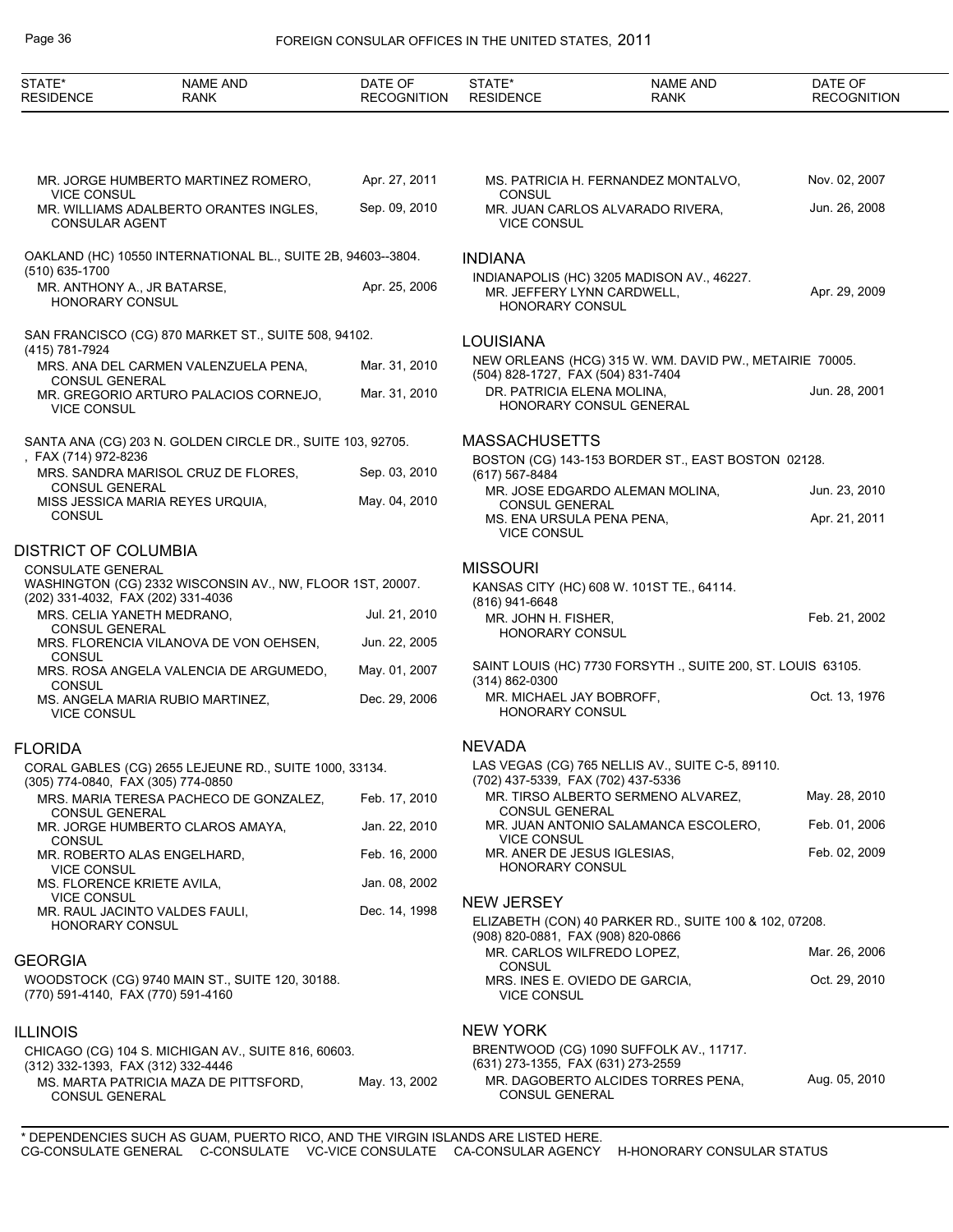| STATE*<br><b>RESIDENCE</b>                  | <b>NAME AND</b><br><b>RANK</b>                                                                  | DATE OF<br><b>RECOGNITION</b> | STATE*<br><b>RESIDENCE</b>                              | <b>NAME AND</b><br><b>RANK</b>                                          | DATE OF<br><b>RECOGNITION</b> |
|---------------------------------------------|-------------------------------------------------------------------------------------------------|-------------------------------|---------------------------------------------------------|-------------------------------------------------------------------------|-------------------------------|
|                                             |                                                                                                 |                               |                                                         |                                                                         |                               |
| <b>VICE CONSUL</b>                          | MR. JORGE ARTURO SALAZAR FLORES,                                                                | Oct. 02, 2008                 | <b>CONSUL</b>                                           | MRS. MIRIAN E. VARGAS SMITH,                                            | Apr. 05, 2006                 |
| <b>VICE CONSUL</b>                          | MR. MARIO ALBERTO ACOSTA RODRIGUEZ,                                                             | Mar. 29, 2010                 | MRS. ALICIA C. VILLAMARIONA,<br><b>VICE CONSUL</b>      |                                                                         | Dec. 21, 2006                 |
| <b>CONSULAR AGENT</b>                       | MS. LILIAN VICTORIA VIVAR SANABRIA,                                                             | Oct. 28, 2009                 | <b>VICE CONSUL</b>                                      | MR. JOSE ALBERTO MACHADO CALDERON,                                      | Jan. 13, 2009                 |
|                                             | NEW YORK (CG) 46 PARK AV., 10016.<br>(212) 889-3608, FAX (212) 679-2835                         |                               | MS. SUSAN CAROLINA CHAVEZ,<br><b>CONSULAR AGENT</b>     |                                                                         | Oct. 04, 2010                 |
| <b>CONSUL</b>                               | MRS. ANA VILMA AVILA DE SOLER,                                                                  | Jan. 30, 1996                 |                                                         | <b>EQUATORIAL GUINEA</b>                                                |                               |
|                                             | MRS. SILVIA GERALDINA SOMOZA,                                                                   | Jun. 19, 2007                 | <b>TEXAS</b>                                            |                                                                         |                               |
| <b>CONSUL</b><br><b>HONORARY CONSUL</b>     | MR. GUILLERMO DIMITRIS ROSSELL JAFFE,                                                           | May. 05, 2008                 | <b>CONSUL GENERAL</b>                                   | HOUSTON (CG) 6401 SOUTHWEST FW., 77074.<br>MR. DOMINGO MBA ESONO NSANG, | Mar. 22, 2011                 |
| PENNSYLVANIA                                |                                                                                                 |                               | <b>VICE CONSUL</b>                                      | MR. CRISOLOGO ONDO NSOGO OBONO,                                         | Apr. 23, 2008                 |
| MRS. ANA MARIA KEENE,<br>HONORARY CONSUL    | PHILADELPHIA (HC) 119 BLEDDYN RD., ARDMORE 19003.                                               | May. 02, 1983                 |                                                         | <b>ERITREA</b>                                                          |                               |
|                                             |                                                                                                 |                               | <b>DISTRICT OF COLUMBIA</b>                             |                                                                         |                               |
| <b>PUERTO RICO</b>                          |                                                                                                 |                               | (202) 319-1991, FAX (202) 319-1304                      | WASHINGTON (CHN) 1708 NEW HAMPSHIRE AV., NW, 20009.                     |                               |
| 00966.                                      | BAYAMON (HCG) 1 CALLE RAMOS MIMOSO., SUITE B, GUAYNABO<br>(787) 793-7577, FAX (787) 793-7578    |                               | MR. SALIH ABDALLA SAAD,<br><b>CONSUL</b>                |                                                                         | Aug. 11, 2010                 |
|                                             | MS. MARIA TERESA POSADA DE ESTEVEZ.<br>HONORARY CONSUL GENERAL                                  | Jun. 04, 1992                 |                                                         | <b>ESTONIA</b>                                                          |                               |
| <b>TEXAS</b>                                |                                                                                                 |                               | <b>ARIZONA</b>                                          |                                                                         |                               |
|                                             | DALLAS (CG) 1555 W. MOCKINGBIRD LA., SUITE 216, 75235.<br>(214) 637-1018, FAX (214) 637-1106    |                               | MR. MICHAEL COREY CHAN,<br>HONORARY CONSUL              | SCOTTSDALE (HC) 7135 E. CAMELBACK RD., SUITE 230, 85251.                | Dec. 20, 2010                 |
| <b>CONSUL GENERAL</b>                       | MR. JOSE MARIO MEJIA BARRERA,                                                                   | Feb. 09, 2011                 |                                                         |                                                                         |                               |
| <b>VICE CONSUL</b>                          | MRS. ANA MARIA PEREZ DE LOPEZ,                                                                  | Feb. 20, 2003                 | <b>CALIFORNIA</b>                                       | LOS ANGELES (HC) 5273 TENDILLA AV., WOODLAND HILLS 91364.               |                               |
| <b>VICE CONSUL</b>                          | MRS. ALMA LORENA VELASQUEZ,                                                                     | Aug. 24, 2005                 | (818) 340-5766, FAX (805) 552-8733<br>MR. JAAK TREIMAN, |                                                                         | Mar. 26, 1986                 |
|                                             | HOUSTON (CG) 10301 HARWIN ST., SUITE B, 77036.                                                  |                               | <b>HONORARY CONSUL</b>                                  |                                                                         |                               |
|                                             | (713) 270-6239, FAX (713) 270-9683<br>MRS. SANDRA ELIZABETH AGREDA LOPEZ,                       | Dec. 09, 2010                 | (415) 931-5420                                          | SAN FRANCISCO (HC) 2004 GOUGH ST., 94109.                               |                               |
| <b>CONSUL GENERAL</b>                       | MRS. ANA SILVIA ARCE DE GALLO,                                                                  | Jul. 21, 2006                 | DR. JOHN NEWMEYER,                                      |                                                                         | Mar. 31, 2004                 |
| CONSUL                                      |                                                                                                 | Oct. 26, 1987                 | <b>HONORARY CONSUL</b>                                  |                                                                         |                               |
| <b>VICE CONSUL</b>                          | MS. MARLENE E. ORANTES DE SALAZAR,                                                              |                               | <b>ILLINOIS</b>                                         |                                                                         |                               |
| MS. XOCHITL MENJIVAR,<br><b>VICE CONSUL</b> |                                                                                                 | Feb. 28, 2006                 | $(312) 595 - 2527$                                      | CHICAGO (HC) 410 N. MICHIGAN AV., 60611.                                |                               |
| <b>VICE CONSUL</b>                          | MR. FRANCISCO E. CARTAGENA VAQUERO,                                                             | Sep. 29, 2006                 | MR. ERIC HARKNA,<br>HONORARY CONSUL                     |                                                                         | Mar. 31, 2004                 |
| <b>UTAH</b>                                 |                                                                                                 |                               | <b>LOUISIANA</b>                                        |                                                                         |                               |
| (801) 631-0843                              | SALT LAKE CITY (HC) 2530 S. WEST TEMPLE UN., 84115.                                             |                               |                                                         | NEW ORLEANS (HCG) 2718 STATE ST., 70118.                                |                               |
| HONORARY CONSUL                             | MRS. VERONICA FLORES VAN LEEUWEN,                                                               | May. 14, 2002                 | <b>NEBRASKA</b>                                         | LINCOLN (HC) 530 S. 13TH ST., SUITE 110, 68508.                         |                               |
| <b>VIRGINIA</b>                             |                                                                                                 |                               | (402) 434-3399                                          |                                                                         |                               |
|                                             | WOODBRIDGE (CG) 14572 POTOMAC MILLS RD., SUITE 12, 22192.<br>(703) 490-4300, FAX (703) 490-4463 |                               | MR. LARRY LYNN RUTH,<br>HONORARY CONSUL                 |                                                                         | Oct. 19, 2010                 |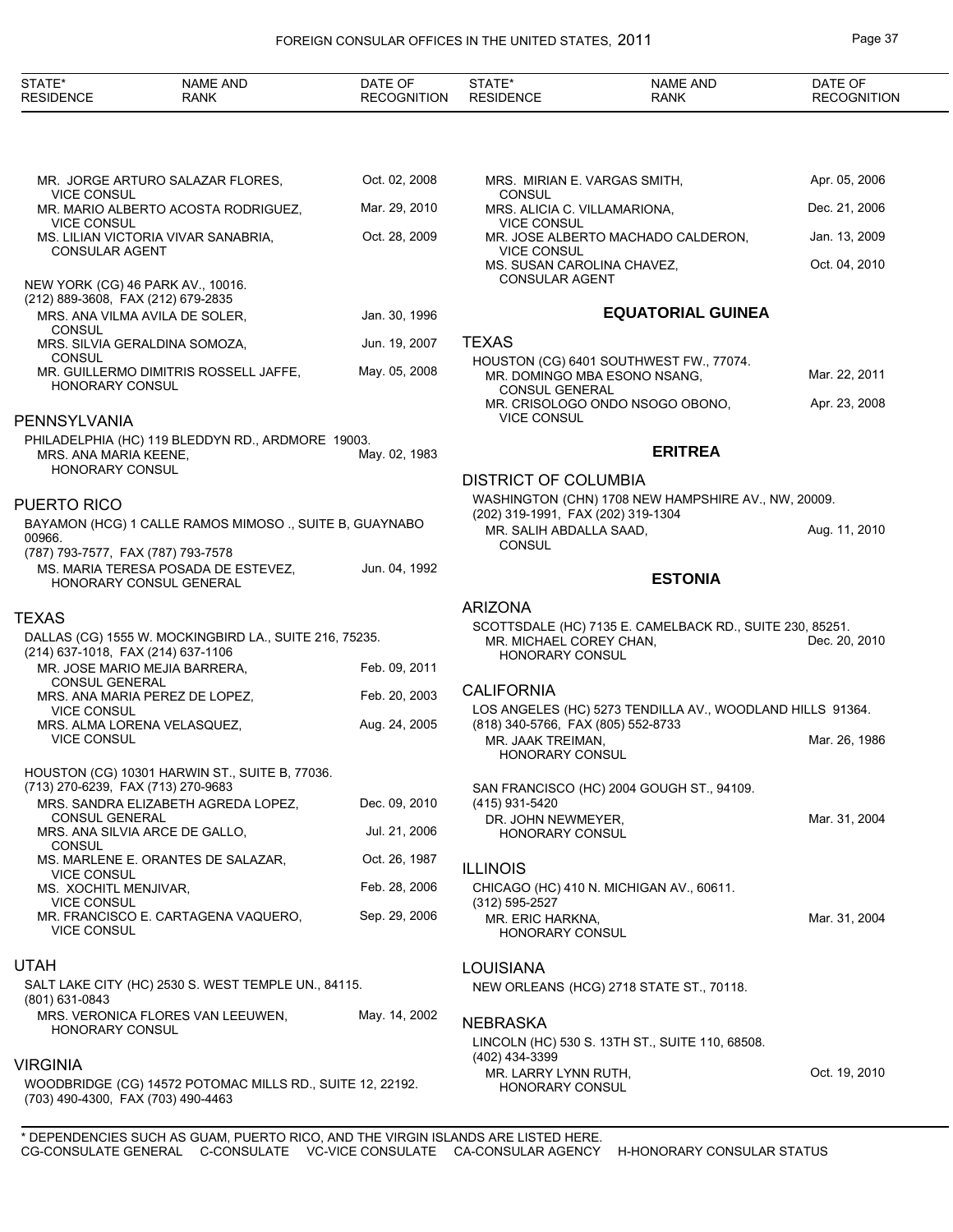| STATE*<br><b>RESIDENCE</b>                                 | <b>NAME AND</b><br><b>RANK</b>                              | DATE OF<br><b>RECOGNITION</b> | STATE*<br><b>RESIDENCE</b>                                  | <b>NAME AND</b><br><b>RANK</b>                         | DATE OF<br><b>RECOGNITION</b> |
|------------------------------------------------------------|-------------------------------------------------------------|-------------------------------|-------------------------------------------------------------|--------------------------------------------------------|-------------------------------|
|                                                            |                                                             |                               |                                                             |                                                        |                               |
| <b>NEW HAMPSHIRE</b><br>(603) 433-0929                     | PORTSMOUTH (HC) 181 PLEASANT ST., 03801.                    |                               |                                                             |                                                        |                               |
| MRS. IRJA CILLUFFO NURMET,<br><b>HONORARY CONSUL</b>       |                                                             | Nov. 23, 2005                 | <b>WASHINGTON</b><br>(206) 239-0184, FAX (206) 224-4344     | SEATTLE (HCG) 2200 ALASKAN WA., SUITE 300, 98121.      |                               |
| <b>NEW YORK</b>                                            | NEW YORK (CG) 305 E. 47TH ST., SUITE 6B, 10017.             |                               | MR. SOLOMON TADESSE,                                        | HONORARY CONSUL GENERAL                                | Sep. 23, 2003                 |
| (212) 883-0636, FAX (212) 883-0648<br>MR. JAANUS KIRIKMAE, |                                                             | Nov. 16, 2007                 |                                                             | <b>FIJI</b>                                            |                               |
| <b>CONSUL GENERAL</b>                                      | MRS. CELIA KUNINGAS SAAGPAKK,                               | Mar. 22, 2002                 | <b>CALIFORNIA</b>                                           |                                                        |                               |
| <b>CONSUL</b>                                              |                                                             |                               | (310) 531-8784, FAX (310) 531-8789                          | EL SEGUNDO (HC) 2301 ROSECRANS AV., SUITE 3185, 90245. |                               |
| MRS. PIIA PARNA,<br><b>CONSUL</b>                          |                                                             | Sep. 02, 2010                 | DR. DONALD E. VINSON.<br>HONORARY CONSUL                    |                                                        | Dec. 18, 1996                 |
| <b>SOUTH CAROLINA</b>                                      |                                                             |                               |                                                             | SAN FRANCISCO (HC) 521 ROCCA AV., SOUTH SAN FRANCISCO  |                               |
| MR. HARRY ARTHUR HUGE.                                     | CHARLESTON (HC) 25 E. BATTERY ST., 29401.                   | Oct. 04, 2010                 | 94080.<br>(650) 225-0666                                    |                                                        |                               |
| <b>HONORARY CONSUL</b>                                     |                                                             |                               | DR. NARAYAN R. RAJU,<br><b>HONORARY CONSUL</b>              |                                                        | Dec. 18, 1996                 |
| <b>TEXAS</b>                                               | HOUSTON (HC) 1912 BUSCHONG RD., 77039.                      |                               | <b>OREGON</b>                                               |                                                        |                               |
| MR. F. RICHARD DRAKE,<br><b>HONORARY CONSUL</b>            |                                                             | Nov. 26, 2008                 | (503) 231-4222                                              | PORTLAND (HC) 2153 N. E. SANDY BL., 97232.             |                               |
| <b>WASHINGTON</b>                                          |                                                             |                               | MR. JAMES W. BOSLEY,<br>HONORARY CONSUL                     |                                                        | Dec. 18, 1996                 |
| MR. PAUL AARNE RAIDNA,<br><b>HONORARY CONSUL</b>           | SEATTLE (HC) 9133 VIEW AV., NW, 98117.                      | Jan. 24, 2007                 | TEXAS                                                       | DALLAS (HC) 3400 CARLISLE ST., SUITE 310, 75204.       |                               |
|                                                            | <b>ETHIOPIA</b>                                             |                               | (214) 954-9993<br>MR. ROBERT TUCKER HAYES,                  |                                                        | Jun. 14, 2007                 |
| <b>CALIFORNIA</b>                                          |                                                             |                               | HONORARY CONSUL                                             |                                                        |                               |
| $(213)$ 365-6651                                           | LOS ANGELES (CG) 3460 WILSHIRE BL., SUITE 308, 90010.       |                               |                                                             | <b>FINLAND</b>                                         |                               |
| MR. ZERIHUN RETTA SHUMYE.<br>CONSUL GENERAL                |                                                             | Jan. 13, 2011                 | ALABAMA                                                     |                                                        |                               |
|                                                            | MR. W HAWARIAT G. SELASSIE TESFAY,<br>DEPUTY CONSUL GENERAL | Oct. 07, 2010                 | (205) 972-6655, FAX (205) 972-6779                          | BIRMINGHAM (HC) 2000 INTERNATIONAL PARK DR., 35243.    |                               |
| CONSUL                                                     | MR. GEZAHEGN GETACHEW METAFERIA,                            | Oct. 02, 2007                 | <b>HONORARY CONSUL</b>                                      | MR. THOMAS MICHAEL GOODRICH,                           | Jun. 26, 2003                 |
| <b>CONSUL</b>                                              | MR. KIDANEMARIAM GEBREMICHEAL GARD,                         | Nov. 09, 2009                 |                                                             |                                                        |                               |
| <b>CONSUL</b>                                              | MR. BELAY GEBRESELASSIE KIDANE,                             | Sep. 30, 2010                 | <b>ARIZONA</b>                                              | PHOENIX (HC) 4336 WEST HACKAMORE DR., 85082.           |                               |
| <b>VICE CONSUL</b>                                         | MR. TEKLU HABTEWOLD WOLDEMARIAM,                            | May. 07, 2007                 | DR. GARY R. WAISSI,<br>HONORARY CONSUL                      |                                                        | Apr. 07, 2011                 |
| <b>NEW YORK</b>                                            |                                                             |                               | <b>CALIFORNIA</b>                                           |                                                        |                               |
| (212) 421-1830                                             | NEW YORK (CON) 866 2ND AV., FLOOR 3RD, 10017.               |                               | 90067.                                                      | LOS ANGELES (CG) 1801 CENTURY PARK EAST., SUITE 2100,  |                               |
| <b>CONSUL</b>                                              | MRS. ALGANESH MELESE MESHESHA,                              | Jul. 26, 2007                 | (310) 203-9903, FAX (310) 203-9186<br><b>CONSUL GENERAL</b> | MS. BERIT KIRSTI KAARINA WESTPHALEN,                   | Sep. 18, 2008                 |
| <b>TEXAS</b>                                               | HOUSTON (HC) 9301 SOUTHWEST FW., SUITE 250, 77074.          |                               | (619) 236-9202, FAX (619) 993-4436                          | SAN DIEGO (HC) 1059 10TH AV., 92101.                   |                               |
| (713) 271-7567<br>MR. GEZAHEGN KEBEDE,<br>HONORARY CONSUL  |                                                             | Mar. 27, 2001                 | MS. KATHRIN S. MAUTINO,<br><b>HONORARY CONSUL</b>           |                                                        | Apr. 19, 2001                 |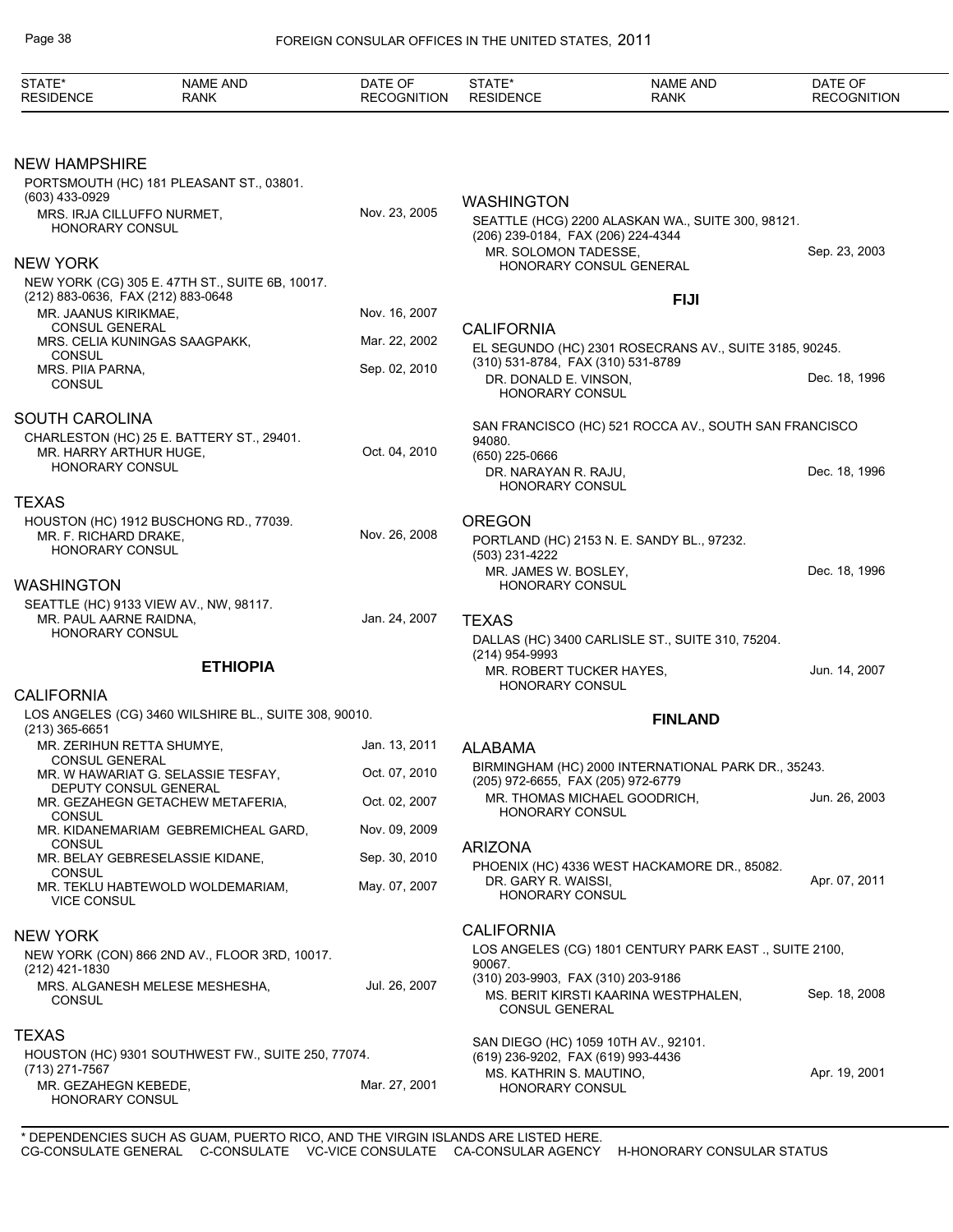| STATE*<br><b>RESIDENCE</b>                                                | <b>NAME AND</b><br><b>RANK</b>                                                        | DATE OF<br><b>RECOGNITION</b> | STATE*<br><b>RESIDENCE</b>                                                                | <b>NAME AND</b><br><b>RANK</b>                          | DATE OF<br><b>RECOGNITION</b> |
|---------------------------------------------------------------------------|---------------------------------------------------------------------------------------|-------------------------------|-------------------------------------------------------------------------------------------|---------------------------------------------------------|-------------------------------|
|                                                                           |                                                                                       |                               |                                                                                           |                                                         |                               |
|                                                                           | SAN FRANCISCO (HC) 12930 SARATOGA AV., SUITE 9B, SARATOGA                             |                               | <b>MASSACHUSETTS</b>                                                                      | BOSTON (HCG) 101 ARCH ST., FLOOR 12TH, 02110.           |                               |
| 95070.<br>HONORARY CONSUL                                                 | MR. MICHEL WALTER WENDELL,                                                            | Nov. 12, 2008                 | (617) 654-1800, FAX (617) 654-1735<br>MR. LEONARD KOPELMAN,                               | HONORARY CONSUL GENERAL                                 | Nov. 28, 1990                 |
| COLORADO                                                                  |                                                                                       |                               | <b>MICHIGAN</b>                                                                           |                                                         |                               |
| $(303)$ 346-2502                                                          | HIGHLANDS RANCH (HC) 10197 S. STEPHEN PL., 80130.                                     |                               | (248) 478-3450                                                                            | FARMINGTON (HC) 23629 LIBERTY UN., SUITE 100, 48335.    |                               |
| MR. JUHA VEIKKO MAKIKALLI,<br>HONORARY CONSUL                             |                                                                                       | Apr. 29, 2010                 | MR. PAUL NOAH POTTI,<br><b>HONORARY CONSUL</b>                                            |                                                         | Apr. 26, 2007                 |
| <b>CONNECTICUT</b>                                                        | NORWICH (HC) 82 CHELSEA HARBOR DR., 06360.                                            |                               | (906) 487-7302                                                                            | HANCOCK (HC) 435 QUINCY ST., 49930.                     |                               |
| (860) 886-8845, FAX (860) 886-7276<br>MR. CARL DENNIS ANDERSON.           |                                                                                       | May. 25, 1977                 | MR. JAMES NICHOLAS KURTTI,<br><b>HONORARY CONSUL</b>                                      |                                                         | Feb. 28, 2008                 |
| <b>HONORARY CONSUL</b>                                                    |                                                                                       |                               | <b>MINNESOTA</b>                                                                          |                                                         |                               |
| <b>FLORIDA</b><br>(561) 582-2335, FAX (561) 586-7996<br>MR. PETER MAKILA, | LAKE WORTH (HC) 523 LAKE AV., 33460.                                                  | Jul. 31, 2001                 | (612) 374-2718, FAX (612) 377-5030<br>MS. K. MARIANNE WARGELIN,<br><b>HONORARY CONSUL</b> | MINNEAPOLIS (HC) 2429 GIRARD AV., S, 55405.             | Feb. 18, 1999                 |
| HONORARY CONSUL                                                           |                                                                                       |                               | VIRGINIA (HC) 307 1ST ST., N, 55792.                                                      |                                                         |                               |
| (305) 444-0004, FAX (305) 444-9057                                        | MIAMI (HC) 3399 PONCE DE LEON BL., SUITE 200, 33134.                                  |                               | (218) 741-2595<br>MR. JAMES L. JOHNSON,<br>HONORARY CONSUL                                |                                                         | Jun. 28, 1999                 |
| MS. SUSAN P. KELLEY,<br>HONORARY CONSUL                                   |                                                                                       | Oct. 30, 2002                 |                                                                                           |                                                         |                               |
| <b>GEORGIA</b>                                                            |                                                                                       |                               | <b>NEW JERSEY</b>                                                                         | NEWARK (HC) 1151 RATTLESNAKE BRIDGE RD., BEDMINSTER     |                               |
|                                                                           | ATLANTA (HC) 1230 PEACHTREE ST., NE, SUITE 3100, 30309-3592.                          |                               | 07921.<br>(908) 439-2222                                                                  |                                                         |                               |
| (404) 815-3682, FAX (404) 685-6982<br><b>HONORARY CONSUL</b>              | MR. JOHN DEVAUGHN, SR SAUNDERS,                                                       | May. 28, 1996                 | MRS. HELEN WINTER MARX,<br><b>HONORARY CONSUL</b>                                         |                                                         | Jun. 11, 2003                 |
| <b>HAWAII</b>                                                             |                                                                                       |                               | <b>NEW YORK</b>                                                                           |                                                         |                               |
| (808) 781-6010                                                            | HONOLULU (HC) 411 HOBRON LA., SUITE 808, 96815.                                       |                               | (212) 750-4400, FAX (212) 750-4418                                                        | NEW YORK (CG) 866 UNITED NATIONS PZ., SUITE 250, 10017. |                               |
| <b>HONORARY CONSUL</b>                                                    | MS. KATJA ALEXANDRA SILVERAA,                                                         | Apr. 29, 2010                 | MS. RITVA ANNELI JOLKKONEN,<br><b>CONSUL GENERAL</b>                                      |                                                         | Oct. 17, 2008                 |
|                                                                           |                                                                                       |                               | MS. RIITTA LIISA GERLANDER,<br>DEPUTY CONSUL GENERAL                                      |                                                         | Sep. 17, 2009                 |
| <b>ILLINOIS</b>                                                           | CHICAGO (HC) 2246 W. HOMER ST., 60647.                                                |                               | MS. SARGIT KARITA SALAKARI,<br>CONSUL                                                     |                                                         | Jan. 18, 2011                 |
| MR. OLAVI JUHANI GOOS,<br>HONORARY CONSUL                                 |                                                                                       | Dec. 10, 2009                 | MR. ARI PEKKA RALE,<br><b>CONSUL</b>                                                      |                                                         | Sep. 02, 2020                 |
| LOUISIANA                                                                 |                                                                                       |                               | PENNSYLVANIA                                                                              |                                                         |                               |
| (504) 584-9223, FAX (504) 568-9130<br>HONORARY CONSUL                     | NEW ORLEANS (HC) 365 CANAL ST., SUITE 2000, 70130.<br>MR. PHILIP DEVILLIERS CLAVERIE, | Sep. 27, 2002                 | MS. KRISTIINA MATTILA,<br>HONORARY CONSUL                                                 | PHILADELPHIA (HC) 1528 WALNUT ST., FLOOR 6, 19102.      | May. 23, 2008                 |
|                                                                           |                                                                                       |                               | PUERTO RICO                                                                               |                                                         |                               |
| MARYLAND                                                                  | BALTIMORE (HC) 2200 BROENING HW., SUITE 230, 21224.                                   |                               | GUAYBANO 00969.<br>(787) 399-2063, FAX (787) 720-0098                                     | SAN JUAN (HC) CALLE D D URB. TORREMOLINOS ST., ROOM G6, |                               |
| (410) 633-4666<br><b>HONORARY CONSUL</b>                                  | MR. DAVID REESE CHENOWITH,                                                            | Jun. 07, 2010                 | HONORARY CONSUL                                                                           | MR. GUSTAVO ADOLFO BENITEZ BADRENA,                     | Nov. 07, 1973                 |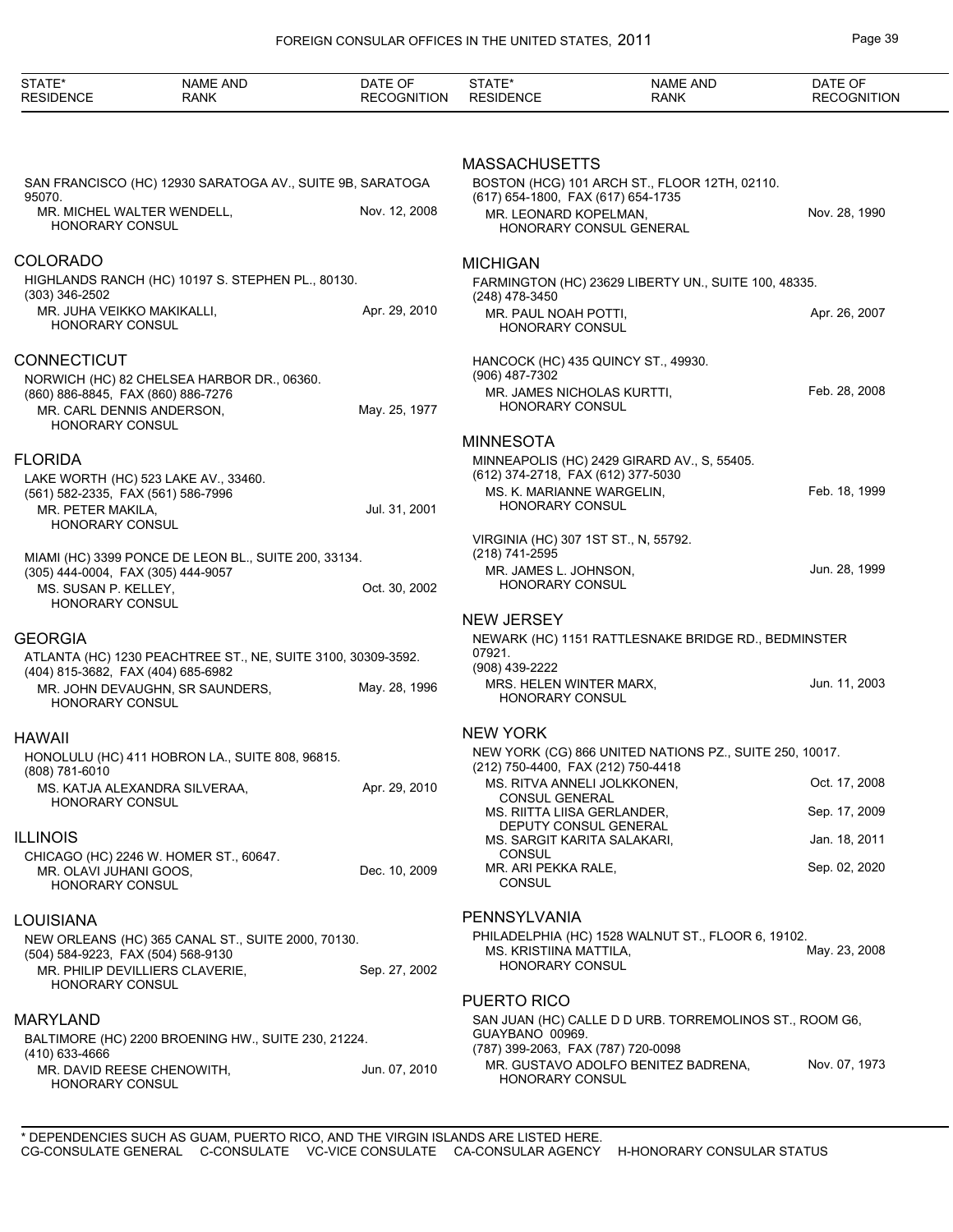| STATE*<br><b>RESIDENCE</b>                                                  | NAME AND<br><b>RANK</b>                                | DATE OF<br><b>RECOGNITION</b> | STATE*<br><b>RESIDENCE</b>                           | <b>NAME AND</b><br><b>RANK</b>                                                                                                           | DATE OF<br><b>RECOGNITION</b> |
|-----------------------------------------------------------------------------|--------------------------------------------------------|-------------------------------|------------------------------------------------------|------------------------------------------------------------------------------------------------------------------------------------------|-------------------------------|
|                                                                             |                                                        |                               |                                                      |                                                                                                                                          |                               |
| (787) 760-6378                                                              | SAN JUAN (HVC) 18 CAMINO DEL LAGO UN., 00926.          |                               | <b>HONORARY CONSUL</b>                               | MRS. BEATRICE MARIE MOORE,                                                                                                               | Nov. 26, 2008                 |
| MR. GARY WILLIAM TUOMINEN,<br><b>HONORARY VICE CONSUL</b>                   |                                                        | Jul. 13, 2007                 | <b>CALIFORNIA</b>                                    |                                                                                                                                          |                               |
|                                                                             |                                                        |                               |                                                      | LOS ANGELES (CG) 10390 SANTA MONICA BL., SUITE 410, 90025.                                                                               |                               |
| <b>TEXAS</b><br>(214) 999-4672                                              | DALLAS (HC) 1601 ELM ST., SUITE 3000, 75201.           |                               | <b>CONSUL GENERAL</b>                                | (310) 235-3200, FAX (310) 312-0704<br>MR. DAVID CLEMENT MATHIEU M. MARTINON,                                                             | Sep. 09, 2008                 |
| <b>HONORARY CONSUL</b>                                                      | MR. KENNETH MICHAEL NIESMAN,                           | Sep. 13, 2006                 |                                                      | MRS. ISABELLE CLAUDINE W. LE GUELLEC,<br>DEPUTY CONSUL GENERAL                                                                           | Nov. 10, 2009                 |
|                                                                             | HOUSTON (HC) 14 GREENWAY PZ., SUITE 22R, 77046.        |                               | <b>VICE CONSUL</b>                                   | MR. RODOLPHE CHARLES MARTIAL LE DREF,                                                                                                    | Oct. 14, 2009                 |
| (713) 552-1722, FAX (713) 522-1676                                          |                                                        |                               | <b>FRENCH TOURISM OFFICE</b>                         |                                                                                                                                          |                               |
| MR. RONALD A. KAPCHE,<br><b>HONORARY CONSUL</b>                             |                                                        | Oct. 21, 1992                 | <b>HILLS 90212.</b><br>(310) 271-6665                | LOS ANGELES (CONA) 9454 WILSHIRE BL., SUITE 210, BEVERLY                                                                                 |                               |
| <b>UTAH</b>                                                                 |                                                        |                               |                                                      |                                                                                                                                          |                               |
| SANDY 84092.<br>(801) 365-0095                                              | SALT LAKE CITY (HC) 2795 E. COTTONWOOD PW., SUITE 600, |                               | <b>CULTURAL DIVISION OF FRANCE</b><br>(310) 235-3280 | LOS ANGELES (CONA) 10990 WILSHIRE BL., SUITE 300, 90024.                                                                                 |                               |
| <b>HONORARY CONSUL</b>                                                      | MR. ANDREW MARTIN BINGHAM,                             | Oct. 01, 2007                 | DEPUTY CONSUL                                        | MR. JEAN CHRISTOPHE STEPHANE HAREL,                                                                                                      | Oct. 14, 2009                 |
| <b>VIRGINIA</b><br>(757) 627-6286, FAX (757) 627-3948<br>MR. DAVID F. HOST. | NORFOLK (HC) 100 ELM ST., SUITE 300, 23510.            | Aug. 20, 1996                 | 1248, 90067.                                         | INVEST IN FRANCE AGENCY OFFICE OF FRANCE<br>LOS ANGELES (CONA) 1801 AVENUE OF THE STARS UN., SUITE<br>(310) 785-9735, FAX (310) 785-9213 |                               |
| <b>HONORARY CONSUL</b>                                                      |                                                        |                               |                                                      | LOS GATOS (HC) 17803 E. UPPER ZAYANTE RD., 95033.                                                                                        |                               |
| <b>WASHINGTON</b>                                                           |                                                        |                               | (408) 395-0128                                       |                                                                                                                                          |                               |
| (425) 451-3983                                                              | SEATTLE (HC) 17102 N.E. 37TH PL., BELLEVUE 98008.      |                               | <b>HONORARY CONSUL</b>                               | MR. CYRIL WLADIMIR ISNARD,                                                                                                               | Mar. 26, 2010                 |
| MR. MATTI SUOKKO,                                                           |                                                        | Nov. 29, 2000                 |                                                      | SACRAMENTO (HC) 1831 ROCKWOOD DR., 95864.                                                                                                |                               |
| <b>HONORARY CONSUL</b><br>MS. ANNE KRISTIINA HIUKKA,                        |                                                        | Jul. 28, 2009                 | (916) 488-7659                                       |                                                                                                                                          |                               |
| HONORARY VICE CONSUL                                                        |                                                        |                               | MRS. JANE R. WHEATON,<br><b>HONORARY CONSUL</b>      |                                                                                                                                          | Jan. 05, 2009                 |
|                                                                             | <b>FRANCE</b>                                          |                               |                                                      |                                                                                                                                          |                               |
| <b>ALABAMA</b>                                                              |                                                        |                               |                                                      | SAN DIEGO (HC) 3219 CLAIREMONT MESA DR., 92117.<br>(858) 456-2807, FAX (858) 459-2670                                                    |                               |
| (334) 844-6374                                                              | AUBURN UNIVERSITY (HC) 6066 HALEY CENTER UN., 36849.   |                               | <b>HONORARY CONSUL</b>                               | MR. ANDRE PHILIPPE BORDES,                                                                                                               | Sep. 10, 2003                 |
| DR. SAMIA I. SPENCER,<br><b>HONORARY CONSUL</b>                             |                                                        | Nov. 19, 2004                 |                                                      | SAN FRANCISCO (CG) 540 BUSH ST., 94108.<br>(415) 397-4330, FAX (415) 433-8357                                                            |                               |
| ALASKA                                                                      |                                                        |                               | MR. ROMAIN SERMAN,                                   |                                                                                                                                          | Sep. 02, 2010                 |
|                                                                             | ANCHORAGE (HC) 716 W. 4TH AV., 99501.                  |                               | <b>CONSUL GENERAL</b>                                |                                                                                                                                          | Sep. 17, 2010                 |
| <b>HONORARY CONSUL</b>                                                      | MS. NATHALIE ELISABETH NOVIK,                          | Feb. 04, 2009                 |                                                      | MS. CORINNE PEREIRA DA SILVA,<br>DEPUTY CONSUL GENERAL<br>MR. JACQUES JOUSLIN DE NORAY,                                                  | Nov. 12, 2008                 |
|                                                                             |                                                        |                               | DEPUTY CONSUL                                        | MR. CLEMENT ROBERT BERTRAND,                                                                                                             | Sep. 16, 2009                 |
| <b>ARIZONA</b>                                                              |                                                        |                               | DEPUTY CONSUL                                        |                                                                                                                                          |                               |
| (602) 262-5846<br>MR. GERRIT MARK STEENBLIK,                                | PHOENIX (HC) 2 N. CENTRAL AV., SUITE 1600, 85004-2393. | Feb. 23, 2000                 | <b>CONSULAR AGENT</b>                                | MR. LAURENT PIERRE MOREL,                                                                                                                | Mar. 18, 2009                 |
| <b>HONORARY CONSUL</b>                                                      |                                                        |                               |                                                      | CULTURAL AND SCIENTIFIC OFFICES OF FRANCE<br>SAN FRANCISCO (CONA) 540 BUSH ST., 94108.                                                   |                               |

## ARKANSAS

LITTLE ROCK (HC) 420 HARRISSON ST., BATESVILLE 72501.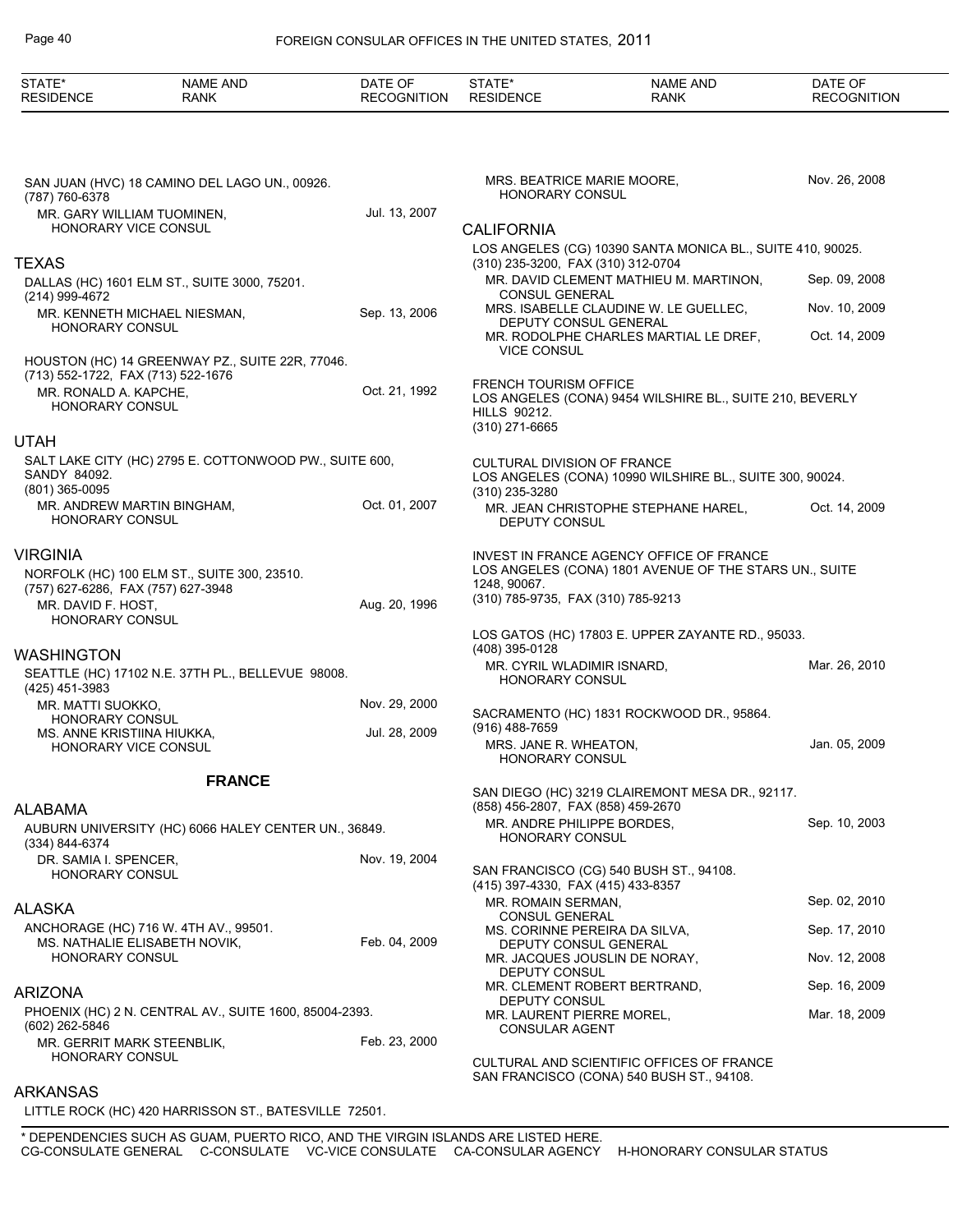| STATE*<br><b>RESIDENCE</b>                   | <b>NAME AND</b><br><b>RANK</b>                        | DATE OF<br><b>RECOGNITION</b> | STATE*<br><b>RESIDENCE</b>                                  | <b>NAME AND</b><br><b>RANK</b>                                                                      | DATE OF<br><b>RECOGNITION</b> |
|----------------------------------------------|-------------------------------------------------------|-------------------------------|-------------------------------------------------------------|-----------------------------------------------------------------------------------------------------|-------------------------------|
|                                              |                                                       |                               |                                                             |                                                                                                     |                               |
|                                              |                                                       |                               | <b>GEORGIA</b>                                              |                                                                                                     |                               |
|                                              | COMMERCIAL OFFICE TRADE COMMISSION OF FRANCE          |                               |                                                             | ATLANTA (CG) 3399 PEACHTREE RD., NE, SUITE 500, 30326.                                              |                               |
| (415) 781-0986                               | SAN FRANCISCO (CONA) 88 KEARNY ST., SUITE 700, 94108. |                               | (404) 495-1660, FAX (404) 495-1661<br>MR. PASCAL LE DEUNFF, |                                                                                                     | Oct. 22, 2009                 |
|                                              |                                                       |                               | <b>CONSUL GENERAL</b><br>MR. ETIENNE BERNARD ABOBI,         |                                                                                                     | Aug. 28, 2007                 |
| <b>COLORADO</b>                              | DENVER (HCA) 899 LOGAN ST., 80203.                    |                               | DEPUTY CONSUL                                               |                                                                                                     |                               |
| (303) 832-5588                               |                                                       |                               |                                                             | COMMERCIAL OFFICE TRADE COMMISSION OF FRANCE                                                        |                               |
| MR. JEFFREY JACOB RICHARDS.                  | HONORARY CONSULAR AGENT                               | Apr. 19, 2007                 | (404) 495-1660, FAX (404) 495-1661                          | ATLANTA (CONA) 3475 PIEDMONT RD., NE, SUITE 1840, 30305.                                            |                               |
| CONNECTICUT                                  |                                                       |                               |                                                             | SAVANNAH (HC) 114 BARNARD ST., SUITE 2B, 31401.                                                     |                               |
|                                              | HARTFORD (HC) 250 SHADDUCK RD., MIDDLEBURY 06762.     |                               | (912) 235-4762                                              |                                                                                                     |                               |
| (203) 758-2042<br>HONORARY CONSUL            | MRS. YOLANDE DIANNE BOSMAN,                           | Oct. 12, 1995                 | <b>HONORARY CONSUL</b>                                      | MR. DENIS WILLIAM BLACKBURNE,                                                                       | Nov. 16, 2010                 |
|                                              |                                                       |                               | <b>GUAM</b>                                                 |                                                                                                     |                               |
| DISTRICT OF COLUMBIA                         |                                                       |                               | TAMUNING (HC) ., 96931.                                     |                                                                                                     |                               |
| (202) 944-6000, FAX (202) 944-6166           | WASHINGTON (CHN) 4101 RESERVOIR RD., NW, 20007.       |                               | (671) 649-7277<br>MS. JOELLE LILIANE WAINER,                |                                                                                                     | Aug. 21, 2007                 |
| <b>CONSUL GENERAL</b>                        | MR. MICHEL MARIE P. SCHAFFHAUSER,                     | Sep. 17, 2007                 | <b>HONORARY CONSUL</b>                                      |                                                                                                     |                               |
|                                              | MR. FRANCK PATRICK ANDRE ROY,                         | Apr. 14, 2009                 | <b>HAWAII</b>                                               |                                                                                                     |                               |
| DEPUTY CONSUL<br>DEPUTY CONSUL               | MS. LAETITIA MARGUERITE CHRETIEN,                     | Sep. 17, 2009                 | (808) 547-5625                                              | HONOLULU (HC) 1099 ALAKEA ST., SUITE 1800, 96813.                                                   |                               |
|                                              |                                                       |                               | MRS. PATRICIA Y. LEE,<br><b>HONORARY CONSUL</b>             |                                                                                                     | Jun. 30, 1997                 |
| <b>FLORIDA</b>                               |                                                       |                               |                                                             |                                                                                                     |                               |
| (727) 791-1617, FAX (727) 791-1613           | CLEARWATER (HC) 3158 HYDE PARK DR., 33761.            |                               | <b>IDAHO</b>                                                |                                                                                                     |                               |
| MR. JEAN CHARLES FAUST.<br>HONORARY CONSUL   |                                                       | Nov. 10, 2003                 | (208) 323-7953                                              | BOISE (HC) 5796 MILLSTREAM WA., 83711.                                                              |                               |
|                                              |                                                       |                               | MS. GABRIELLE APPLEQUIST,                                   |                                                                                                     | Dec. 23, 2008                 |
| 32250.                                       | JACKSONVILLE (HC) 14125 BEACH BL., JACKSONVILLE BEACH |                               | <b>HONORARY CONSUL</b>                                      |                                                                                                     |                               |
|                                              | MR. FRANCOIS OLIVIER RAYMOND KLOC.                    | Apr. 06, 2010                 | <b>ILLINOIS</b>                                             |                                                                                                     |                               |
| <b>HONORARY CONSUL</b>                       |                                                       |                               | (312) 787-5359, FAX (312) 664-4196                          | CHICAGO (CG) 205 N. MICHIGAN AV., SUITE 3700, 60601.                                                |                               |
| (305) 403-4150, FAX (305) 403-4151           | MIAMI (CG) 1395 BRICKELL AV., SUITE 1050, 33131.      |                               | MR. GRAHAM JEAN PAUL,                                       |                                                                                                     | Jul. 23, 2010                 |
| MR. GAEL DE MAISONNEUVE,                     |                                                       | Sep. 10, 2009                 | <b>CONSUL GENERAL</b><br>MR. SIDY DIALLO,                   |                                                                                                     | Apr. 22, 2009                 |
| <b>CONSUL GENERAL</b>                        | MR. BRUNO MICHEL GUY DUBOIS,                          | Sep. 16, 2008                 | DEPUTY CONSUL GENERAL                                       | MR. FABRICE JEAN PIERRE C. PLACE,                                                                   | Aug. 14, 2008                 |
| DEPUTY CONSUL GENERAL                        | MR. NORBERT JEAN LOUIS DUFFORT,                       | Nov. 05, 2008                 | DEPUTY CONSUL                                               |                                                                                                     |                               |
| DEPUTY CONSUL GENERAL                        |                                                       |                               |                                                             | COMMERICAL TRADE OFFICE OF FRANCE                                                                   |                               |
| MR. SEBASTIEN MUGICA,<br><b>VICE CONSUL</b>  |                                                       | Sep. 09, 2009                 | (312) 661-1880                                              | CHICAGO (CONA) 205 N. MICHIGAN AV., FLOOR 37TH, 60601.                                              |                               |
| TOURISM OFFICE OF FRANCE<br>$(305)$ 373-8177 | MIAMI (CONA) 2 S. BISCAYNE BL., SUITE 1710, 33131.    |                               |                                                             | CULTURAL AND SCIENTIFIC OFFICES OF FRANCE<br>CHICAGO (CONA) 205 N. MICHIGAN AV., FLOOR 37TH, 60601. |                               |
|                                              |                                                       |                               | (312) 664-3525                                              |                                                                                                     |                               |
| (407) 292-1142, FAX (407) 924-5844           | ORLANDO (HC) 7657 MOUNT CARMEL DR., 32835.            |                               | <b>INVEST IN FRANCE AGENCY</b>                              |                                                                                                     |                               |
| HONORARY CONSUL                              | MS. BRIGITTE MARTHE BROWN DAGOT,                      | Feb. 24, 1995                 | (312) 661-1640                                              | CHICAGO (CONA) 205 N. MICHIGAN AV., FLOOR 37TH, 60601.                                              |                               |
|                                              |                                                       |                               | <b>INDIANA</b>                                              |                                                                                                     |                               |
|                                              |                                                       |                               |                                                             | INDIANAPOLIS (HC) 4330 N. MICHIGAN RD., 46208.                                                      |                               |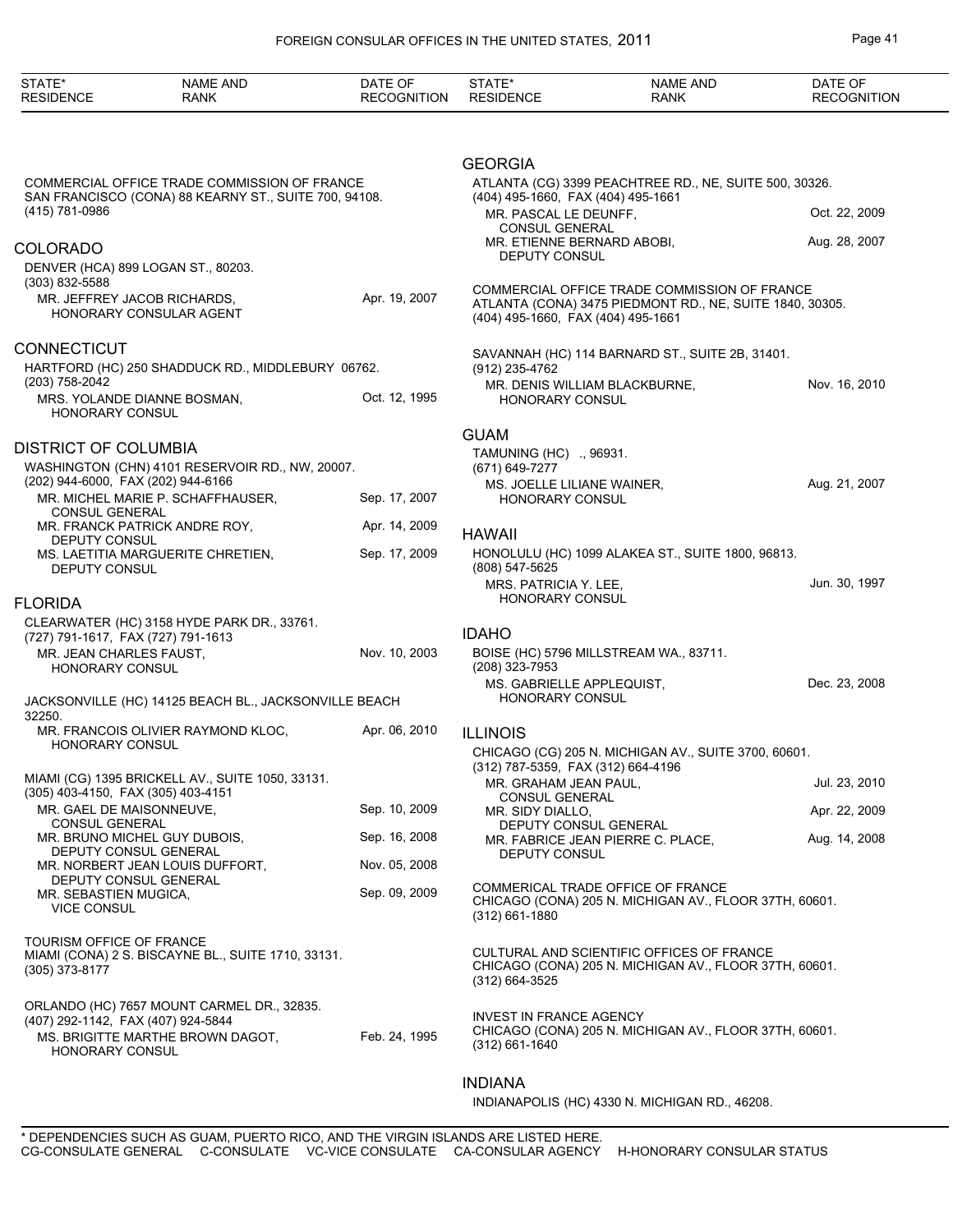| STATE*<br><b>RESIDENCE</b>                         | <b>NAME AND</b><br><b>RANK</b>                                            | DATE OF<br><b>RECOGNITION</b> | STATE*<br><b>RESIDENCE</b>                                                           | <b>NAME AND</b><br><b>RANK</b>                                                  | DATE OF<br><b>RECOGNITION</b> |
|----------------------------------------------------|---------------------------------------------------------------------------|-------------------------------|--------------------------------------------------------------------------------------|---------------------------------------------------------------------------------|-------------------------------|
|                                                    |                                                                           |                               |                                                                                      |                                                                                 |                               |
| <b>HONORARY CONSUL</b>                             | MR. RAPHAEL MARIE MARC MICHEL JOURNEL,                                    | Sep. 03, 2008                 | MR. ALAIN J-C FRECON,<br>HONORARY CONSUL                                             |                                                                                 | Apr. 01, 1994                 |
| <b>IOWA</b>                                        |                                                                           |                               | <b>MISSISSIPPI</b>                                                                   |                                                                                 |                               |
| (515) 961-2509<br><b>HONORARY CONSUL</b>           | INDIANOLA (HC) 115 S. HOWARD ST., 50125.<br>MR. MARK FREDERICK SCHLENKER, | Mar. 18, 2005                 | <b>HONORARY CONSUL</b>                                                               | HATTIESBURG (HC) 29 WOODSTONE RIDGE UN., 39402.<br>MRS. KELTOUM SEMARD ROWLAND, | Feb. 25, 2011                 |
|                                                    |                                                                           |                               | <b>MISSOURI</b>                                                                      |                                                                                 |                               |
| <b>KENTUCKY</b>                                    |                                                                           |                               |                                                                                      | KANSAS CITY (HCA) 4401 WORNALL RD., 64111.                                      |                               |
| MR. JAMES EDWIN WEBB,<br><b>HONORARY CONSUL</b>    | LOUISVILLE (HC) 224 S. 2ND ST., 40202.                                    | Jun. 18, 2010                 | (816) 932-5887, FAX (816) 932-5842<br>MR. ARTHUR JULIUS ELMAN,                       | HONORARY CONSULAR AGENT                                                         | Nov. 18, 2002                 |
| LOUISIANA                                          |                                                                           |                               |                                                                                      | SAINT LOUIS (HCA) 112 S. HANLEY RD., FLOOR 2ND, 63105.                          |                               |
| (337) 942-5766                                     | LAFAYETTE (HC) 407 N. MARKET ST., OPELOUSAS 70570.                        |                               | (314) 862-3222, FAX (314) 862-3228<br>MR. JAMES FRANCIS, JR MAUZE,                   | HONORARY CONSULAR AGENT                                                         | Apr. 28, 2011                 |
| <b>HONORARY CONSUL</b>                             | MR. CHRISTIAN MARC GOUDEAU,                                               | Dec. 06, 2000                 |                                                                                      |                                                                                 |                               |
|                                                    |                                                                           |                               | <b>MONTANA</b>                                                                       |                                                                                 |                               |
| (504) 523-5772, FAX (504) 523-5725                 | NEW ORLEANS (CG) 1340 POYDRAS ST., SUITE 1710, 70112.                     |                               | (406) 961-4042                                                                       | HAMILTON (HC) 805 PHEASANT RUN RD., 59840.                                      |                               |
| <b>CONSUL GENERAL</b>                              | MR. OLIVIER LOUIS BROCHENIN,                                              | Nov. 05, 2007                 | <b>HONORARY CONSUL</b>                                                               | MRS. LAURENCE CLAIRE MARKARIAN,                                                 | Mar. 26, 2010                 |
| <b>VICE CONSUL</b>                                 | MR. PIERRE ANTOINE PAUL H. GOUNAND,                                       | Jul. 24, 2010                 |                                                                                      |                                                                                 |                               |
|                                                    |                                                                           |                               | <b>NEBRASKA</b>                                                                      |                                                                                 |                               |
| (318) 869-5252                                     | SHREVEPORT (HCA) 2911 CENTENARY BL., 71134.                               |                               | OMAHA (HC) 807 N. 148TH AV., 68154.<br>MR. BERNARD EGIDE DUHAIME,<br>HONORARY CONSUL |                                                                                 | Apr. 18, 2008                 |
| MR. DANA ALAN KRESS,                               | HONORARY CONSULAR AGENT                                                   | Apr. 06, 2010                 | NEVADA                                                                               |                                                                                 |                               |
| <b>MAINE</b>                                       |                                                                           |                               |                                                                                      | LAS VEGAS (HC) 8337 W. SUNSET RD., SUITE 150, 89113.                            |                               |
| (207) 775-5831                                     | PORTLAND (HC) 443 CONGRESS ST., 04101-3590.                               |                               | <b>HONORARY CONSUL</b>                                                               | MR. ERIC CLAUDE ANTOINE AUGER,                                                  | Dec. 20, 2010                 |
| MR. SEVERIN M. BELIVEAU,<br><b>HONORARY CONSUL</b> |                                                                           | Jun. 11, 1992                 |                                                                                      | RENO (HC) 8135 WILLOW RANCH TR., 89523.                                         |                               |
|                                                    |                                                                           |                               | <b>HONORARY CONSUL</b>                                                               | MS. AURELIE S. DELAISSEZ FORSTALL,                                              | Sep. 29, 2009                 |
| <b>MASSACHUSETTS</b>                               |                                                                           |                               |                                                                                      |                                                                                 |                               |
| (617) 542-7374, FAX (617) 542-8054                 | BOSTON (CG) 31 ST. JAMES AV., SUITE 750, 02116.                           |                               | <b>NEW HAMPSHIRE</b>                                                                 |                                                                                 |                               |
| <b>CONSUL GENERAL</b>                              | MR. CHRISTOPHE JEAN LOUIS E. GUILHOU,                                     | Sep. 17, 2009                 | (603) 627-1574, FAX (603) 625-6437                                                   | MANCHESTER (HC) 110 BRIDGE ST., 03101.                                          |                               |
|                                                    | MR. GREGORY THEOPHILE GABRIEL HAMON,                                      | Oct. 01, 2010                 | MRS. ADELE BOUFFORD BAKER,<br><b>HONORARY CONSUL</b>                                 |                                                                                 | May. 08, 2002                 |
| DEPUTY CONSUL<br>MR. ANTOINE HENRI MYNARD,         |                                                                           | Oct. 15, 2008                 |                                                                                      |                                                                                 |                               |
| <b>VICE CONSUL</b>                                 |                                                                           |                               | <b>NEW JERSEY</b>                                                                    | PRINCETON (HC) 604 PRINCETON KINGSTON RD., 08540.                               |                               |
| <b>MICHIGAN</b>                                    |                                                                           |                               | $(609)$ 430-1690                                                                     |                                                                                 |                               |
| (313) 965-8256, FAX (313) 965-8252                 | DETROIT (HC) 500 WOODWARD AV., SUITE 3500, 48226-3435.                    |                               | MRS. ISABELLE EDITH WILHELM,<br><b>HONORARY CONSUL</b>                               |                                                                                 | Nov. 10, 2003                 |
| MR. ROBERT L. WEYHING,                             |                                                                           | Oct. 10, 1997                 |                                                                                      |                                                                                 |                               |
| <b>HONORARY CONSUL</b>                             |                                                                           |                               | <b>NEW MEXICO</b>                                                                    |                                                                                 |                               |
| <b>MINNESOTA</b>                                   |                                                                           |                               | (505) 724-9564                                                                       | ALBUQUERQUE (HCA) 201 3RD ST., NW, SUITE 1700, 87102.                           |                               |
| (612) 338-6868, FAX (612) 338-6878                 | MINNEAPOLIS (HC) 150 S. FIFTH ST., SUITE 2300, 55402.                     |                               |                                                                                      | MR. PERRY EDWARD, III BENDICKSEN,<br>HONORARY CONSULAR AGENT                    | Apr. 19, 2007                 |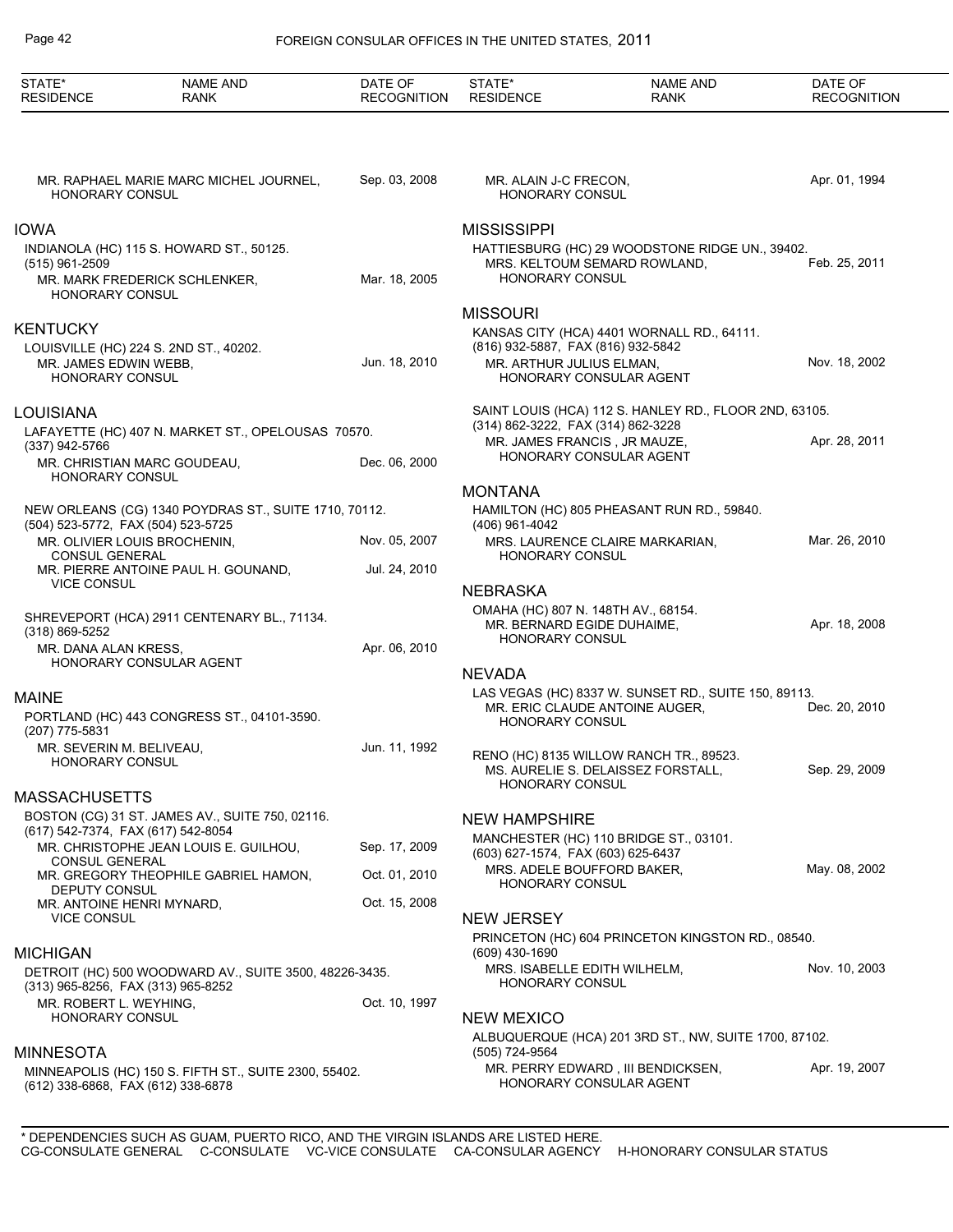| STATE*<br><b>RESIDENCE</b>                     | <b>NAME AND</b><br><b>RANK</b>                                                          | DATE OF<br><b>RECOGNITION</b> | STATE*<br><b>RESIDENCE</b>                           | <b>NAME AND</b><br><b>RANK</b>                                              | DATE OF<br><b>RECOGNITION</b> |
|------------------------------------------------|-----------------------------------------------------------------------------------------|-------------------------------|------------------------------------------------------|-----------------------------------------------------------------------------|-------------------------------|
|                                                |                                                                                         |                               |                                                      |                                                                             |                               |
| NEW YORK                                       |                                                                                         |                               |                                                      |                                                                             |                               |
| (716) 832-7740                                 | BUFFALO (HC) 32 ADMIRAL RD., 14216.                                                     |                               |                                                      | CHARLOTTE (HC) 217 S. TRYON ST., 28202.<br>MRS. LAURA MEYER WELLMAN,        | Apr. 07, 2011                 |
| MR. PASCAL ROGER SOARES,<br>HONORARY CONSUL    |                                                                                         | Mar. 12, 2004                 | HONORARY CONSUL                                      |                                                                             |                               |
| (212) 606-3688, FAX (212) 606-3620             | NEW YORK (CG) 934 5TH AV., 10021.                                                       |                               | (919) 413-8481<br>MRS. MARIE CLAIRE RIBEIL,          | RALEIGH (HC) 313 MEETING HOUSE CI., 27615.                                  | Nov. 16, 2009                 |
|                                                | MR. PHILIPPE ANDRE LALLIOT,                                                             | Oct. 29, 2009                 | HONORARY CONSUL                                      |                                                                             |                               |
| <b>CONSUL GENERAL</b>                          | MR. OLIVER ANTOINE JULIEN REYNES,                                                       | Oct. 06, 2007                 | <b>OHIO</b>                                          |                                                                             |                               |
|                                                | DEPUTY CONSUL GENERAL<br>MR. PATRICK RENE FRANCOIS LACHAUSSEE,<br>DEPUTY CONSUL GENERAL | Aug. 06, 2009                 | (513) 791-5970                                       | CINCINNATI (HC) 9253 VILLAGE GREEN DR., 45242.                              |                               |
|                                                | MRS. MARIE LAURE SYLVIE CHARRIER DHAZE,                                                 | Oct. 09, 2008                 | MRS. ANNE CAPPEL.<br>HONORARY CONSUL                 |                                                                             | Jan. 14, 2000                 |
| <b>DEPUTY CONSUL</b><br>MR. GUILLAUME ROY,     |                                                                                         | Oct. 13, 2009                 |                                                      |                                                                             |                               |
| DEPUTY CONSUL<br><b>VICE CONSUL</b>            | MR. BRICE JEAN LAURENT CAUVIN,                                                          | Nov. 16, 2009                 | (216) 621-0150                                       | CLEVELAND (HC) 3300 BP AMERICA BUILDING., 44114.                            |                               |
|                                                |                                                                                         |                               | MR. STEPHEN KNERLY,<br><b>HONORARY CONSUL</b>        |                                                                             | Jun. 16, 1995                 |
|                                                | COMMERCIAL OFFICE TRADE COMMISSION<br>NEW YORK (CONA) 810 7TH AV., FLOOR 38TH, 10019.   |                               | <b>OKLAHOMA</b>                                      |                                                                             |                               |
| (212) 307-8800                                 | MR. ARNAUD PHILIPPE DENIS LERETOUR,<br>DEPUTY CONSUL GENERAL                            | Nov. 18, 2010                 | MR. GRANT ELWIN MOAK,                                | OKLAHOMA CITY (HC) 6612 N. ST. CLAIR AV., 73116.                            | Mar. 08, 2011                 |
|                                                |                                                                                         |                               | HONORARY CONSUL                                      |                                                                             |                               |
| <b>CULTURAL SERVICES OF FRANCE</b>             | NEW YORK (CONA) 972 5TH AV., 10075.                                                     |                               | <b>OREGON</b>                                        |                                                                             |                               |
| (212) 439-1447                                 | MR. ANTONIN STEPHANE FREDERIC BAUDRY,                                                   | Oct. 01, 2010                 | (503) 725-5298                                       | PORTLAND (HC) 393 NEUBERGER HALL., 97207-0751.                              |                               |
|                                                | DEPUTY CONSUL GENERAL                                                                   |                               | MRS. CLAUDINE FISHER,<br><b>HONORARY CONSUL</b>      |                                                                             | Dec. 23, 2008                 |
| VISA SECTION OF FRANCE                         | NEW YORK (CONA) 10 E. 74TH ST., 10021.                                                  |                               |                                                      |                                                                             |                               |
| (212) 606-3644                                 |                                                                                         |                               | PENNSYLVANIA                                         | PHILADELPHIA (HC) 1617 JFK BL., SUITE 1500, 19103.                          |                               |
| PRESS SECTION OF FRANCE                        |                                                                                         |                               | $(215) 557 - 2975$                                   |                                                                             |                               |
| $(212) 606 - 3685$                             | NEW YORK (CONA) 10 E. 74TH ST., 10021.                                                  |                               | MR. MICHAEL E. SCULLIN,<br>HONORARY CONSUL           |                                                                             | Dec. 02, 2005                 |
|                                                | FINANCIAL SERVICE (FRENCH TREASURY OFFICE)                                              |                               |                                                      | PITTSBURGH (HC) 5 FORBES TE., 15217.<br>MS. JEAN DOMINIQUE MARIE LE GARREC, | Dec. 24, 2008                 |
| (212) 432-1820, FAX (212) 432-1822             | NEW YORK (CONA) 810 7TH AV., FLOOR 38TH, 10019.                                         |                               | <b>HONORARY CONSUL</b>                               |                                                                             |                               |
|                                                | MS. MARIANNE SOPHIE THIERY,                                                             | Sep. 27, 2010                 | <b>RHODE ISLAND</b>                                  |                                                                             |                               |
| <b>CONSUL</b>                                  |                                                                                         |                               | (401) 278-5213                                       | PROVIDENCE (HC) 100 WESTMINSTER ST., SUITE 136, 02903.                      |                               |
| SOCIAL SERVICE OF FRANCE<br>$(212) 606 - 3605$ | NEW YORK (CONA) 10 E. 74TH ST., 10021.                                                  |                               | MR. ROGER N. BEGIN,<br>HONORARY CONSUL               |                                                                             | Nov. 06, 1998                 |
|                                                |                                                                                         |                               |                                                      |                                                                             |                               |
| <b>INVEST IN FRANCE AGENCY</b>                 | NEW YORK (CONA) 810 7TH AV., FLOOR 38TH, 10019.                                         |                               | <b>SOUTH CAROLINA</b>                                | GREENVILLE (HC) 2 FISHER RD., 29615.                                        |                               |
| (212) 757-9340, FAX (212) 245-1568             |                                                                                         |                               | (864) 268-5600                                       |                                                                             | Nov. 16, 2009                 |
| NORTH CAROLINA                                 |                                                                                         |                               | MR. NICOLAS EMILE BRINDEL,<br><b>HONORARY CONSUL</b> |                                                                             |                               |
|                                                | CHARLOTTE (HC) 1440 CARMEL RD., 28226.                                                  |                               |                                                      | MOUNT PLEASANT (HC) 1432 WELLESLEY CI., 29466.                              |                               |
| (704) 943-4566<br>MRS. MILDRED D. COX,         |                                                                                         | Oct. 11, 1991                 | (843) 856-2787                                       |                                                                             |                               |
| HONORARY CONSUL                                |                                                                                         |                               | MRS. CORINNE HELENE MILLS,<br>HONORARY CONSUL        |                                                                             | Mar. 22, 2010                 |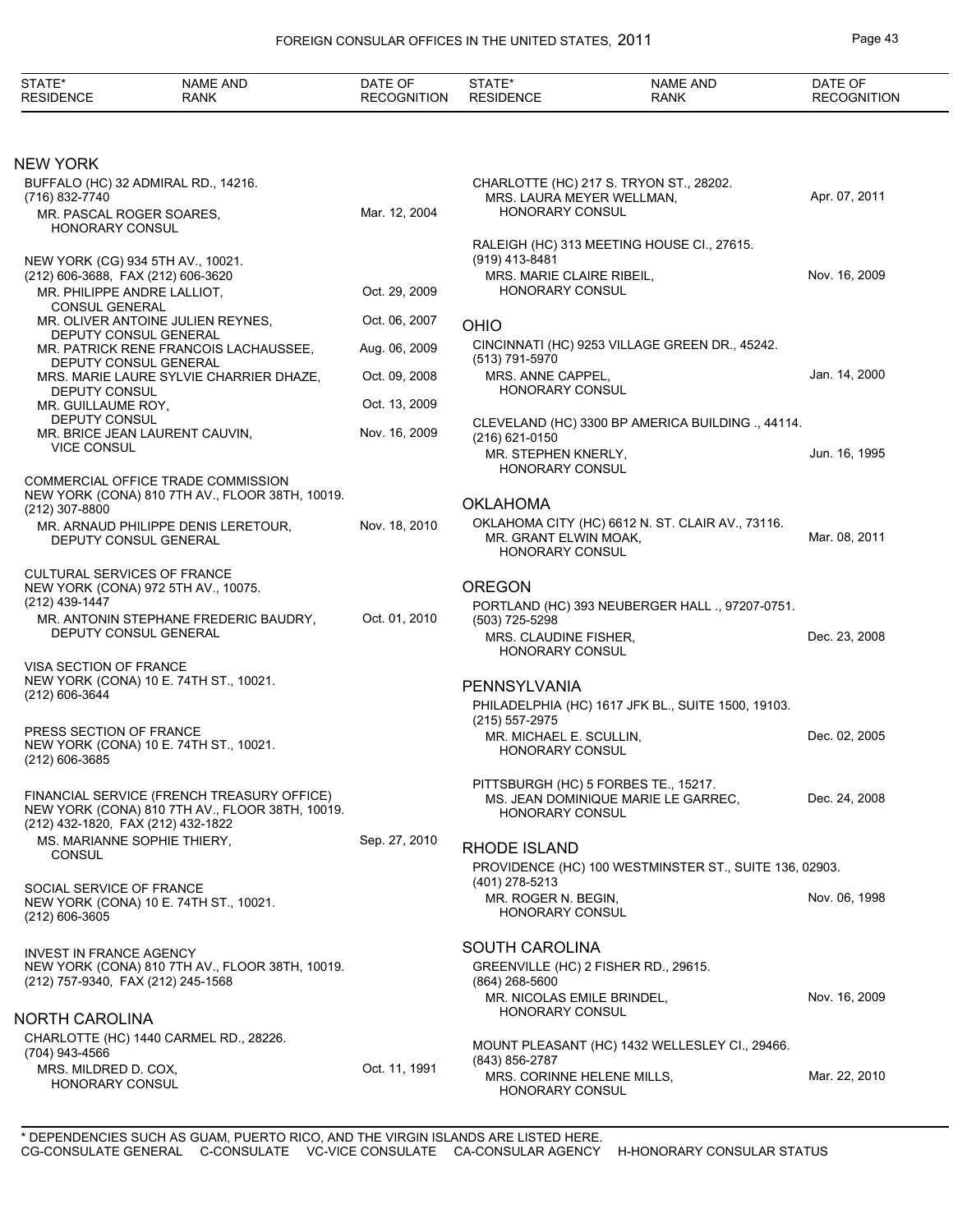| STATE*<br><b>RESIDENCE</b>              | <b>NAME AND</b><br><b>RANK</b>                                                                     | DATE OF<br><b>RECOGNITION</b> | STATE*<br><b>RESIDENCE</b>                          | <b>NAME AND</b><br><b>RANK</b>                      | DATE OF<br><b>RECOGNITION</b> |
|-----------------------------------------|----------------------------------------------------------------------------------------------------|-------------------------------|-----------------------------------------------------|-----------------------------------------------------|-------------------------------|
|                                         |                                                                                                    |                               |                                                     |                                                     |                               |
| <b>TENNESSEE</b>                        |                                                                                                    |                               |                                                     |                                                     | Sep. 11, 2000                 |
|                                         | MEMPHIS (HC) 81 MONROE BLDG. ., 38103.<br>(901) 525-7744, FAX (901) 529-9816                       |                               | MRS. ODILE RITA DE LYROT,<br><b>HONORARY CONSUL</b> |                                                     |                               |
|                                         | MR. CHARLES METCALF, JR CRUMP,                                                                     | Apr. 01, 1991                 |                                                     |                                                     |                               |
| <b>HONORARY CONSUL</b>                  |                                                                                                    |                               | <b>VIRGINIA</b>                                     |                                                     |                               |
|                                         | NASHVILLE (HC) 1717 WARFIELD DR., 37215.                                                           |                               | (804) 596-2754                                      | NORFOLK (HC) 417 PIN OAK RD., NEWPORT NEWS 23601.   |                               |
| (615) 297-2777                          |                                                                                                    |                               | MS. NICOLE YANCEY,                                  |                                                     | Aug. 08, 1991                 |
| HONORARY CONSUL                         | MRS. AMELIE GENEVIEVE DE GAULLE,                                                                   | Jun. 07, 2010                 | HONORARY CONSUL                                     |                                                     |                               |
|                                         |                                                                                                    |                               | <b>WASHINGTON</b>                                   |                                                     |                               |
| <b>TEXAS</b>                            |                                                                                                    |                               |                                                     | SEATTLE (HC) 2200 ALASKAN WA., SUITE 490, 98121.    |                               |
|                                         | AUSTIN (HC) 515 CONGRESS., 78701.                                                                  |                               | (206) 256-6184, FAX (206) 448-4218                  |                                                     |                               |
| $(512)$ 480-5605<br>MR. JOHN M. HARMON, |                                                                                                    | Mar. 20, 1989                 | MR. JACK ALBERT COWAN.<br>HONORARY CONSUL           |                                                     | Dec. 23, 2008                 |
| HONORARY CONSUL                         |                                                                                                    |                               |                                                     |                                                     |                               |
|                                         |                                                                                                    |                               | <b>WYOMING</b>                                      |                                                     |                               |
| (972) 789-9305                          | DALLAS (HC) 12720 HILLCREST RD., SUITE 730, 75230.                                                 |                               | DUBOIS (HCA) 9 MEDILL CT., 82513.                   |                                                     |                               |
| MR. ROBERT LAVIE.                       |                                                                                                    | Jun. 08, 2005                 | $(307)$ 455-3775                                    | MRS. SEVERINE CHRISTINE MURDOCH,                    | Mar. 16, 2006                 |
| <b>HONORARY CONSUL</b>                  |                                                                                                    |                               |                                                     | HONORARY CONSULAR AGENT                             |                               |
|                                         | HOUSTON (CG) 777 POST OAK BL., SUITE 600, 77056.                                                   |                               |                                                     | <b>GABON</b>                                        |                               |
|                                         | (713) 572-2799, FAX (713) 572-2911                                                                 |                               |                                                     |                                                     |                               |
| <b>CONSUL GENERAL</b>                   | MR. PIERRE GUILLAUME GRANDJOUAN,                                                                   | Oct. 17, 2007                 | <b>NEW YORK</b>                                     |                                                     |                               |
| MR. CARL POIRIER,                       |                                                                                                    | Sep. 21, 2009                 | (212) 686-9720                                      | NEW YORK (CON) 18 E. 41ST ST., FLOOR 9TH, 10017.    |                               |
|                                         | DEPUTY CONSUL GENERAL<br>MR. PATRICE JEAN FRANCOIS VANONI,                                         | Sep. 30, 2010                 |                                                     | MRS. YVONNE WALKER BOROBO,                          | Feb. 19, 2008                 |
| <b>CONSUL</b>                           | MR. DANIEL JACQUES PIERRE LANES,                                                                   | Nov. 05, 2007                 | <b>CONSUL</b>                                       |                                                     |                               |
| <b>VICE CONSUL</b>                      |                                                                                                    |                               |                                                     | <b>GAMBIA</b>                                       |                               |
|                                         |                                                                                                    |                               |                                                     |                                                     |                               |
|                                         | <b>CULTURAL AND SCIENTIFIC OFFICE</b><br>HOUSTON (CONA) 777 POST OAK BL., FLOOR 6TH, 77056.        |                               | <b>FLORIDA</b>                                      |                                                     |                               |
|                                         | (713) 572-2799, FAX (713) 572-2911                                                                 |                               | $(305)$ 895-9600                                    | MIAMI (HCG) 12875 N.E. 14TH AV., 33161.             |                               |
|                                         |                                                                                                    |                               | MR. RONY DESVARENNES,                               |                                                     | Jan. 24, 2006                 |
|                                         | COMMERCIAL OFFICE TRADE COMMISSION OF FRANCE<br>HOUSTON (CONA) 777 POST OAK BL., FLOOR 6TH, 77056. |                               |                                                     | HONORARY CONSUL GENERAL                             |                               |
|                                         | (713) 572-2799, FAX (713) 572-2911                                                                 |                               |                                                     | <b>GEORGIA</b>                                      |                               |
|                                         | SAN ANTONIO (HC) 215 W. TRAVIS UN., 78205.                                                         |                               | ALABAMA                                             |                                                     |                               |
| (210) 225-6742                          |                                                                                                    |                               |                                                     | MOBILE (HC) 5 DAUPHIN ST., SUITE 101, 36602.        |                               |
|                                         | MR. JAMES GALBRAITH LIFSHUTZ,                                                                      | Feb. 02, 2009                 | (251) 432-2600, FAX (251) 433-4478                  |                                                     |                               |
| <b>HONORARY CONSUL</b>                  |                                                                                                    |                               | <b>HONORARY CONSUL</b>                              | MR. MATTHEW SPURGEON METCALFE.                      | Jul. 30, 1999                 |
| <b>UTAH</b>                             |                                                                                                    |                               |                                                     |                                                     |                               |
|                                         | SALT LAKE CITY (HC) 975 N. BONNEVILLE DR., 84103.                                                  |                               | <b>CALIFORNIA</b>                                   |                                                     |                               |
| $(801)$ 364-6083                        |                                                                                                    | May. 31, 2007                 |                                                     | ORANGE (HC) 1800 W. KATELLA AV., SUITE 400, 92867.  |                               |
| <b>HONORARY CONSUL</b>                  | MRS. MARIE HELENE CONCEPTION GLON,                                                                 |                               | (714) 744-7140<br>MR. FRANK PAUL GREINKE,           |                                                     | May. 02, 2007                 |
|                                         |                                                                                                    |                               | HONORARY CONSUL                                     |                                                     |                               |
| <b>VERMONT</b>                          |                                                                                                    |                               |                                                     |                                                     |                               |
|                                         | BURLINGTON (HC) 69 COLLEGE ST., 05401.<br>MR. ERNEST ANTONIO POMERLEAU,                            | Jun. 25, 2009                 | <b>DISTRICT OF COLUMBIA</b>                         |                                                     |                               |
| <b>HONORARY CONSUL</b>                  |                                                                                                    |                               | (202) 387-2390, FAX (202) 387-0864                  | WASHINGTON (CHN) 2209 MASSACHUSETTS AV., NW, 20008. |                               |
|                                         |                                                                                                    |                               | MR. ALEXANDER LATSABIDZE,                           |                                                     | Nov. 30, 2006                 |
| <b>VIRGIN ISLANDS</b>                   |                                                                                                    |                               | <b>CONSUL</b>                                       |                                                     |                               |
|                                         | ST. THOMAS (HC) 42 FORTUNA ST., SAINT THOMAS 00804.<br>(340) 776-1140, FAX (340) 776-7381          |                               |                                                     |                                                     |                               |
|                                         |                                                                                                    |                               |                                                     |                                                     |                               |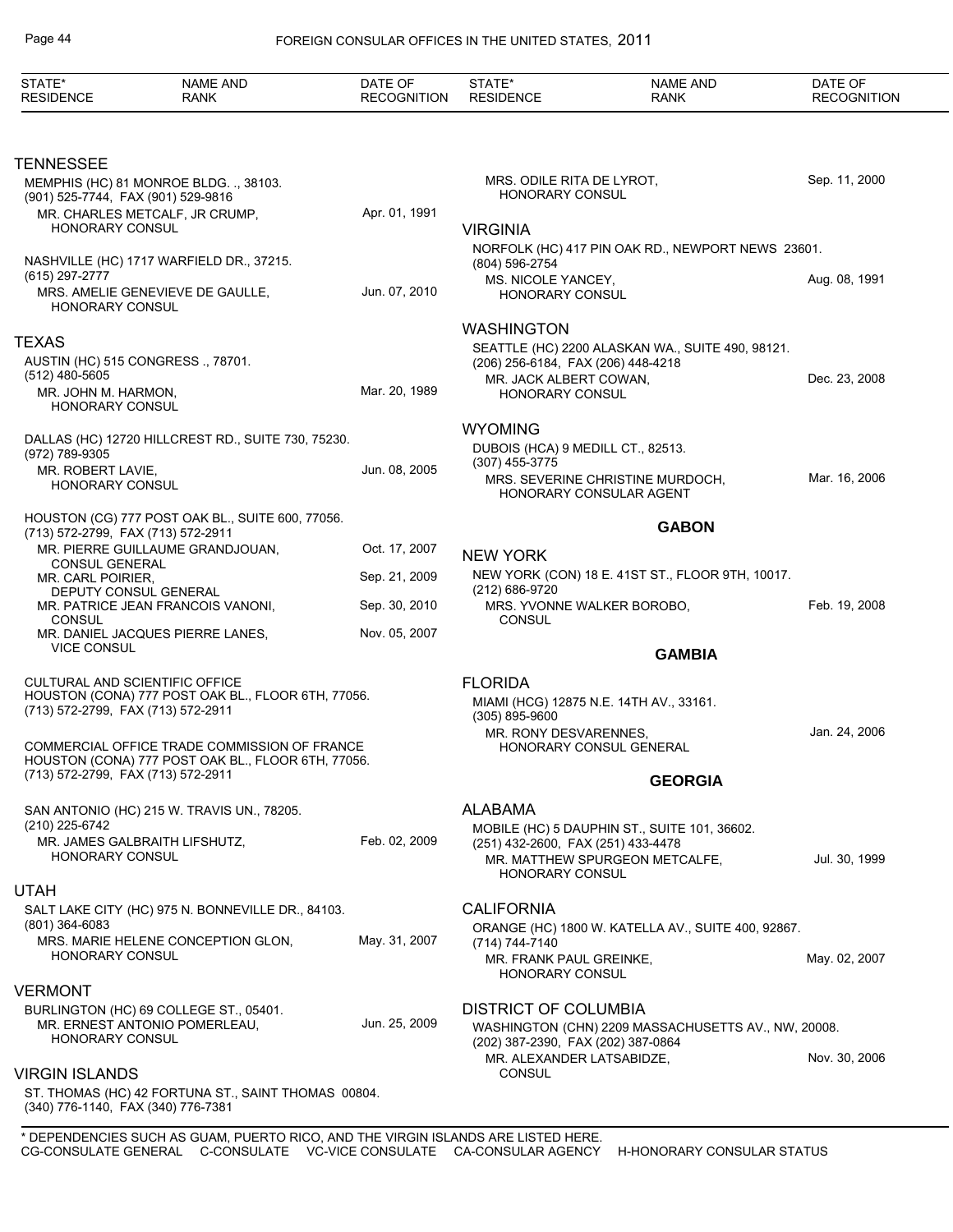| STATE*<br><b>RESIDENCE</b>                                   | <b>NAME AND</b><br><b>RANK</b>                        | DATE OF<br><b>RECOGNITION</b> | STATE*<br><b>RESIDENCE</b>                       | <b>NAME AND</b><br><b>RANK</b>                         | DATE OF<br><b>RECOGNITION</b> |
|--------------------------------------------------------------|-------------------------------------------------------|-------------------------------|--------------------------------------------------|--------------------------------------------------------|-------------------------------|
|                                                              |                                                       |                               |                                                  |                                                        |                               |
| GEORGIA                                                      |                                                       |                               | <b>CALIFORNIA</b>                                |                                                        |                               |
| (404) 954-6927                                               | ATLANTA (HC) 1180 W. PEACHTREE ST., SUITE 900, 30309. |                               | (323) 930-2703, FAX (323) 930-2805               | LOS ANGELES (CG) 6222 WILSHIRE BL., SUITE 500, 90048.  |                               |
| MR. JOHN EVERETTE, JR HALL,<br><b>HONORARY CONSUL</b>        |                                                       | May. 15, 2009                 | MR. WOLFGANG DRAUTZ,<br>CONSUL GENERAL           |                                                        | Sep. 14, 2009                 |
|                                                              |                                                       |                               | DEPUTY CONSUL GENERAL                            | MR. MARC MARCUS ALEXANDER EICHHORN,                    | Jun. 16, 2010                 |
| MASSACHUSETTS                                                | BOSTON (HC) 17 BERKELEY ST., 02138.                   |                               | <b>CONSUL</b>                                    | MR. ULRICH HORST FRIEDO FISCHER,                       | Oct. 06, 2007                 |
| (617) 492-0727                                               |                                                       |                               | MR. KLAUS ALBRECHT FIMPEL,                       |                                                        | Aug. 04, 2008                 |
| MR. RICHARD PIPES.<br><b>HONORARY CONSUL</b>                 |                                                       | May. 29, 1997                 | <b>CONSUL</b><br>MR. RALPH MICHAEL OTT,          |                                                        | Jul. 13, 2009                 |
| NEW JERSEY                                                   |                                                       |                               | <b>CONSUL</b><br>MR. HERMANN KUKELE,             |                                                        | Oct. 06, 2007                 |
|                                                              | JERSEY CITY (HC) 61 VROOM ST., 07306.                 |                               | <b>VICE CONSUL</b><br>MS. JULIA ANNA NEBLICH,    |                                                        | Jul. 08, 2009                 |
| MR. LASHA DARBAIDZE.<br><b>HONORARY CONSUL</b>               |                                                       | Dec. 20, 2010                 | <b>VICE CONSUL</b><br>MS. KAREN EVE GRAMM,       |                                                        | Jul. 22, 2009                 |
| NEW YORK                                                     |                                                       |                               | <b>VICE CONSUL</b>                               | MR. HANS DIETER BRUNO MAYER,                           | Oct. 14, 2009                 |
|                                                              | NEW YORK (CG) 144 E. 44TH ST., FLOOR 5TH, 10017.      |                               | <b>VICE CONSUL</b><br>MRS. SUSANNE EICHHORN,     |                                                        | Jun. 16, 2010                 |
| (212) 867-3617, FAX (212) 867-3654<br>MR. NIKA VEPKHVADZE,   |                                                       | Feb. 14, 2011                 | <b>VICE CONSUL</b><br>MS. VANESSA ZAHNER,        |                                                        | Apr. 08, 2011                 |
| <b>CONSUL GENERAL</b><br>MS. NATALIA MACHALADZE,             |                                                       | Mar. 28, 2011                 | <b>CONSULAR AGENT</b>                            |                                                        |                               |
| <b>CONSUL</b><br>MR. SHIO KHETSURIANI,<br><b>VICE CONSUL</b> |                                                       | Sep. 03, 2010                 | DR. STEPHAN HOLLMANN,<br>HONORARY CONSUL         | SAN DIEGO (HC) 404 W. BROADWAY UN., SUITE 1000, 92101. | Mar. 02, 2010                 |
| PENNSYLVANIA                                                 |                                                       |                               |                                                  | SAN FRANCISCO (CG) 1960 JACKSON ST., 94109.            |                               |
| MS. MAHNAZ M. HARRISON,                                      | PITTSBURGH (HC) 112 WESTCHESSTER DR., 15215.          | Apr. 29, 2008                 | (415) 775-1061, FAX (415) 775-0187               |                                                        | Oct. 26, 2009                 |
| <b>HONORARY CONSUL</b>                                       |                                                       |                               | <b>CONSUL GENERAL</b>                            | MR. PETER FRANZ JOSEF ROTHEN,                          |                               |
| TEXAS                                                        |                                                       |                               | DEPUTY CONSUL GENERAL                            | MR. EBERHARD JOHANNES BROCKMANN.                       | May. 23, 2008                 |
|                                                              | HOUSTON (HC) 3040 POST OAK BL., SUITE 700, 77056.     |                               | <b>CONSUL</b>                                    | MR. ROBERT FERDINAND HALLEN,                           | May. 04, 2007                 |
| (281) 633-3500<br>MR. LAN CHASE BENTSEN,                     |                                                       | Jun. 20, 1997                 | <b>CONSUL</b>                                    | MR. STEPHAN ALFRED KARL BOEHM,                         | Aug. 04, 2008                 |
| <b>HONORARY CONSUL</b>                                       |                                                       |                               | MR. MICHAEL AHRENS,<br><b>CONSUL</b>             |                                                        | Aug. 06, 2009                 |
|                                                              | <b>GERMANY, FED. REP. OF</b>                          |                               | MR. GUNTHER KURT ZEILLER,<br>CONSUL              |                                                        | Jul. 26, 2010                 |
| ALABAMA                                                      |                                                       |                               | <b>VICE CONSUL</b>                               | MRS. EDELTRAUD ANNA HARGREAVES,                        | Jul. 18, 2007                 |
| (205) 943-4772, FAX (205) 257-7546                           | BIRMINGHAM (HC) 500 BEACON PW., W, 35209.             |                               | <b>VICE CONSUL</b>                               | MR. THOMAS MARIO VOGELBACHER,                          | Aug. 01, 2007                 |
| MR. J. BRUCE JONES,                                          |                                                       | Nov. 09, 2001                 | MRS. URSULA DOERRE,                              |                                                        | Jul. 28, 2009                 |
| <b>HONORARY CONSUL</b>                                       |                                                       |                               | <b>VICE CONSUL</b>                               | MR. THOMAS ANDREAS GOSCHEL,                            | Aug. 20, 2009                 |
| ALASKA                                                       |                                                       |                               | <b>VICE CONSUL</b><br>MR. WOLFGANG EICHHORN,     |                                                        | Feb. 23, 2011                 |
| (907) 274-6537                                               | ANCHORAGE (HC) 425 G ST., SUITE 650, 99501.           |                               | <b>VICE CONSUL</b><br>MRS. NORA CHRISTINE WEBER, |                                                        | Aug. 14, 2008                 |
| <b>HONORARY CONSUL</b>                                       | MR. BERND CARL GUETSCHOW,                             | Oct. 23, 1978                 | <b>CONSULAR AGENT</b>                            | MR. JORG RAINER JURGEN BENDER,                         | Aug. 05, 2009                 |
|                                                              |                                                       |                               | <b>CONSULAR AGENT</b>                            | MRS. KARIN RADERMACHER NATIVIDAD,                      | Sep. 23, 2010                 |
| ARIZONA                                                      | PHOENIX (HC) 1007 E. MISSOURI AV., 85014.             |                               | <b>CONSULAR AGENT</b>                            |                                                        |                               |
| (602) 264-2545, FAX (602) 265-4428                           |                                                       |                               | <b>COLORADO</b>                                  |                                                        |                               |
| <b>HONORARY CONSUL</b>                                       | MR. BERNARD OTTO M. OTREMBA BLANC,                    | Aug. 06, 2002                 | (303) 292-5922, FAX (303) 295-0072               | DENVER (HC) 621 17TH ST., SUITE 811, 80293.            |                               |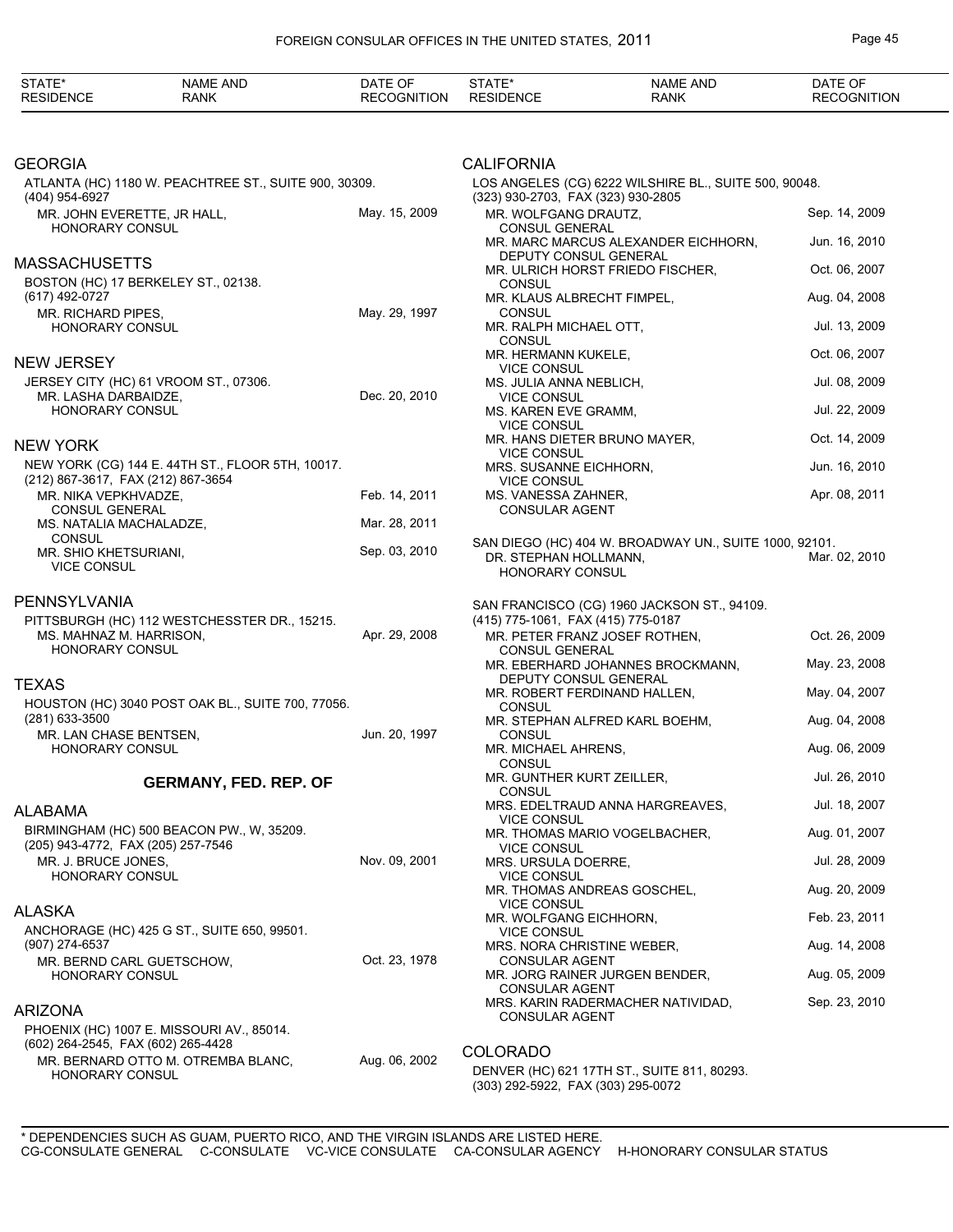| STATE*<br><b>RESIDENCE</b>                                  | <b>NAME AND</b><br>RANK                                      | DATE OF<br><b>RECOGNITION</b> | STATE*<br><b>RESIDENCE</b>                      | NAME AND<br>RANK                                                               | DATE OF<br><b>RECOGNITION</b> |
|-------------------------------------------------------------|--------------------------------------------------------------|-------------------------------|-------------------------------------------------|--------------------------------------------------------------------------------|-------------------------------|
|                                                             |                                                              |                               |                                                 |                                                                                |                               |
|                                                             | DR. BERNHARD JURGEN BLEISE,                                  | Dec. 19, 2001                 | MS. UTE GREUL,                                  |                                                                                | Jul. 18, 2007                 |
| <b>HONORARY CONSUL</b>                                      |                                                              |                               | <b>CONSUL</b>                                   | MR. DETLEF PETER ECKSTEIN,                                                     | May. 12, 2011                 |
| <b>DISTRICT OF COLUMBIA</b>                                 |                                                              |                               | <b>CONSUL</b><br>MRS. KERSTIN PFISTER.          |                                                                                | Aug. 21, 2007                 |
| (202) 298-4000, FAX (202) 298-4249                          | WASHINGTON (CHN) 2300 M ST., NW, SUITE 300, 20037.           |                               | <b>VICE CONSUL</b>                              | MR. FRIEDRICH JOSEF HOERMANN,                                                  | Aug. 15, 2008                 |
|                                                             | MR. ANDREAS GOTTFRIED RUEMPLER,                              | Jan. 31, 2007                 | <b>VICE CONSUL</b>                              |                                                                                |                               |
| <b>VICE CONSUL</b><br>MS. KAREN HOEFER,                     |                                                              | Aug. 24, 2007                 | MS. ASKIM SERIN,<br><b>VICE CONSUL</b>          |                                                                                | Oct. 09, 2008                 |
| <b>VICE CONSUL</b><br>MRS. ESTHER WEISS,                    |                                                              | Oct. 03, 2008                 |                                                 | SAVANNAH (HC) 30 TARROW RIDGE RD., 31411.                                      |                               |
| <b>VICE CONSUL</b><br>MRS. SUSANNE HOLZEM,                  |                                                              | Jun. 21, 2010                 | HONORARY CONSUL                                 | MR. DENIS WILLIAM BLACKBURNE,                                                  | Nov. 16, 2010                 |
| <b>VICE CONSUL</b><br>MR. ECKHARD CURSCHMANN,               |                                                              | Jul. 01, 2010                 |                                                 |                                                                                |                               |
| <b>VICE CONSUL</b>                                          |                                                              |                               | <b>ILLINOIS</b>                                 | CHICAGO (CG) 676 N. MICHIGAN AV., SUITE 3200, 60611.                           |                               |
| <b>FLORIDA</b>                                              |                                                              |                               | $(312) 580 - 1199$                              |                                                                                |                               |
| (305) 358-0290, FAX (305) 358-0307                          | MIAMI (CG) 100 N. BISCAYNE BL., SUITE 2200, 33132.           |                               | <b>CONSUL GENERAL</b>                           | MR. ONNO ADALBERT HERMANN HUECKMANN,                                           | Sep. 16, 2009                 |
|                                                             | MRS. EVA ALEXANDRA GRAEFIN KENDEFFY,                         | Sep. 23, 2010                 | MR. HELMUT OTTO RAUSCH,                         | DEPUTY CONSUL GENERAL                                                          | Jul. 26, 2010                 |
| <b>CONSUL GENERAL</b><br>MRS. MECHTILD EWERT,               |                                                              | Jul. 30, 2009                 | MR. NIKOLAUS POHR,<br><b>CONSUL</b>             |                                                                                | Aug. 11, 2010                 |
| <b>CONSUL</b><br>MR. THOMAS STRIEBEN,                       |                                                              | Oct. 15, 2010                 | MRS. EVITA ISABELL DIASILUA,<br><b>CONSUL</b>   |                                                                                | Aug. 18, 2010                 |
| <b>CONSUL</b>                                               | MS. STEFANIE ANGELIKA KESTLER,                               | Jul. 16, 2004                 | <b>VICE CONSUL</b>                              | MS. ELISABETH MARGARETE WECK,                                                  | Oct. 24, 2007                 |
| <b>VICE CONSUL</b>                                          | MRS. STEFANIE ELISABETH DEHNER,                              | Aug. 24, 2005                 | MR. KARL HEINZ ROTHER,                          |                                                                                | Nov. 08, 2007                 |
| <b>VICE CONSUL</b><br>MR. THOMAS A. BUSCH,                  |                                                              | Aug. 01, 2007                 | <b>VICE CONSUL</b><br>MRS. JUTTA KATRIN BITTER, |                                                                                | Jul. 18, 2008                 |
| <b>VICE CONSUL</b><br>MRS. ANDJELKA BUSCH,                  |                                                              | Aug. 01, 2007                 | <b>VICE CONSUL</b>                              | MR. WOLFGANG PETER SCHMELZLE,                                                  | Sep. 16, 2008                 |
| <b>VICE CONSUL</b><br>MRS. KATJA FROEHLICH,                 |                                                              | Oct. 09, 2008                 | <b>VICE CONSUL</b><br>MS. ZEHRA OYAN,           |                                                                                | Sep. 16, 2008                 |
| <b>VICE CONSUL</b>                                          |                                                              | Jun. 19, 2009                 | <b>VICE CONSUL</b><br>MRS. KATHLEEN KRUEGER,    |                                                                                | Oct. 09, 2008                 |
| MR. RAINER POSDZIECH,<br><b>VICE CONSUL</b>                 |                                                              |                               | <b>VICE CONSUL</b><br>MR. GUNNAR CHRISTIANSEN,  |                                                                                | Sep. 26, 2010                 |
| MR. ANDREAS DUNKER,<br><b>VICE CONSUL</b>                   |                                                              | Jul. 21, 2010                 | <b>VICE CONSUL</b><br>MS. NINA SCHARGITZ,       |                                                                                | Mar. 02, 2011                 |
| <b>VICE CONSUL</b>                                          | MR. HANS JUERGEN LAMPRECHT,                                  | Sep. 29, 2010                 | <b>VICE CONSUL</b>                              |                                                                                |                               |
|                                                             | NAPLES (HC) 9132 STRADA PL., FLOOR 4TH, 34108.               |                               | <b>INDIANA</b>                                  |                                                                                |                               |
| (239) 552-4105, FAX (239) 596-6051                          |                                                              |                               |                                                 | INDIANAPOLIS (HC) 1525 N. RITTER AV., 46219.<br>MR. SVEN CHRISTIAN SCHUMACHER, | Mar. 27, 2008                 |
| <b>HONORARY CONSUL</b>                                      | MRS. NORMA BRENNE HENNING,                                   | Jan. 16, 2003                 | <b>HONORARY CONSUL</b>                          |                                                                                |                               |
|                                                             | ORLANDO (HC) 215 E. LIVINGSTON ST., 32801.                   |                               | <b>IOWA</b>                                     |                                                                                |                               |
| <b>HONORARY CONSUL</b>                                      | MR. JEFFERSON BROCK MCCLANE,                                 | Jan. 15, 2010                 |                                                 | INDIANOLA (HC) 115 S. HOWARD ST., 50125.                                       |                               |
| <b>GEORGIA</b>                                              |                                                              |                               | $(515)$ 961-2509<br>HONORARY CONSUL             | MR. MARK FREDERICK SCHLENKER,                                                  | Jun. 29, 1994                 |
|                                                             | ATLANTA (CG) 285 PEACHTREE CENTER AV., NE, SUITE 901, 30303. |                               |                                                 |                                                                                |                               |
| (404) 659-4760, FAX (404) 659-1280<br>DR. LUTZ H. GOERGENS, |                                                              | Aug. 23, 2007                 | <b>KANSAS</b>                                   | LEAWOOD (HC) 8014 STATE LINE RD., SUITE 203, 66208.                            |                               |
| CONSUL GENERAL<br>DR. ALFRED SCHLICHT,                      |                                                              | Jan. 03, 2011                 | (913) 642-5134<br>MR. ROLF D. SNYDER,           |                                                                                | Dec. 20, 2010                 |
| <b>CONSUL</b>                                               | DEPUTY CONSUL GENERAL<br>MR. REINHOLD FRIEDRICH KRICKL,      | Apr. 18, 2007                 | <b>HONORARY CONSUL</b>                          |                                                                                |                               |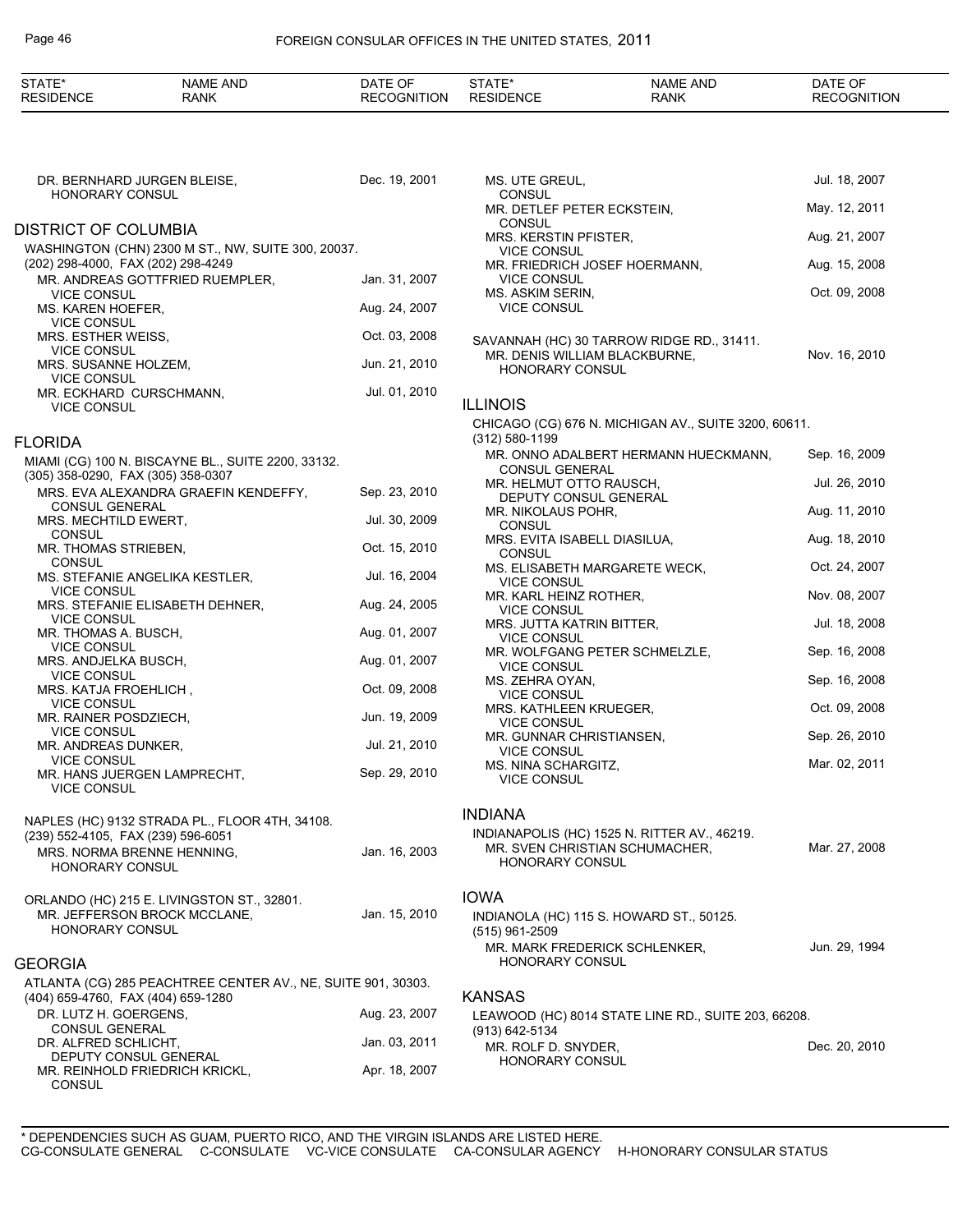| STATE*<br><b>RESIDENCE</b>                                   | <b>NAME AND</b><br>RANK                                   | DATE OF<br><b>RECOGNITION</b> | STATE*<br><b>RESIDENCE</b>                                       | <b>NAME AND</b><br><b>RANK</b>                             | DATE OF<br><b>RECOGNITION</b> |
|--------------------------------------------------------------|-----------------------------------------------------------|-------------------------------|------------------------------------------------------------------|------------------------------------------------------------|-------------------------------|
|                                                              |                                                           |                               |                                                                  |                                                            |                               |
| KENTUCKY                                                     |                                                           |                               | <b>MISSOURI</b>                                                  |                                                            |                               |
|                                                              | LOUISVILLE (HC) 500 W. JEFFERSON ST., SUITE 2500, 40202.  |                               |                                                                  | SAINT LOUIS (HC) 330 WENNEKER DR., 63124.                  |                               |
| (502) 562-7296, FAX (502) 589-0309<br>MR. MARK C. BLACKWELL, |                                                           | Mar. 17, 2003                 | (314) 567-4601, FAX (314) 567-1101<br>MR. LANSING GERVIG HECKER, |                                                            | Aug. 17, 2004                 |
| HONORARY CONSUL                                              |                                                           |                               | HONORARY CONSUL                                                  |                                                            |                               |
| LOUISIANA                                                    |                                                           |                               | <b>NEVADA</b>                                                    |                                                            |                               |
| (504) 585-7500                                               | NEW ORLEANS (HC) 1100 POYDRAS ST., SUITE 1700, 70163.     |                               | , FAX (702) 873-9694                                             | LAS VEGAS (HC) 4815 W. RUSSELL RD., SUITE 10J, 89118.      |                               |
| MR. W. PAUL ANDERSSON,<br><b>HONORARY CONSUL</b>             |                                                           | Oct. 18, 1999                 | MR. ANDREAS ROLF ADRIAN,<br><b>HONORARY CONSUL</b>               |                                                            | Apr. 17, 2007                 |
| MAINE                                                        |                                                           |                               | <b>NEW MEXICO</b>                                                |                                                            |                               |
| (207) 774-7000                                               | PORTLAND (HC) 415 CONGRESS ST., FLOOR 5TH, 04101.         |                               | $(505)$ 239-0008                                                 | ALBUQUERQUE (HC) 6565 AMERICA'S PW., NE, SUITE 200, 87110. |                               |
| MR. ADRIAN PETER KENDALL,<br>HONORARY CONSUL                 |                                                           | May. 14, 2007                 | MR. STEPHEN JAMES HELGESEN,<br>HONORARY CONSUL                   |                                                            | Oct. 19, 2010                 |
| MASSACHUSETTS                                                |                                                           |                               | <b>NEW YORK</b>                                                  |                                                            |                               |
| (617) 536-4414                                               | BOSTON (CG) 3 COPLEY PL., SUITE 500, 02116.               |                               | (716) 848-1256                                                   | BUFFALO (HC) ONE M&T PZ., SUITE 2000, 14203.               |                               |
| MR. FRIEDRICH LUDWIG LOHR,<br><b>CONSUL GENERAL</b>          |                                                           | Oct. 01, 2008                 | HONORARY CONSUL                                                  | MR. CHRISTIAN GERARD, III KOELBL,                          | Sep. 15, 2003                 |
| DEPUTY CONSUL GENERAL                                        | MRS. CLAUDIA GABRIELE SCHUETT,                            | Jul. 30, 2009                 |                                                                  |                                                            |                               |
| MR. ARMIN HUBERT MATHEIS,<br><b>CONSUL</b>                   |                                                           | Jul. 26, 2007                 | (212) 610-9700, FAX (212) 610-9702                               | NEW YORK (CG) 871 UNITED NATIONS PZ., 10017.               |                               |
| MR. WALTER STECHEL,                                          |                                                           | Nov. 17, 2010                 | MR. HORST EGON FREITAG,<br><b>CONSUL GENERAL</b>                 |                                                            | Sep. 08, 2008                 |
| <b>CONSUL</b><br>MR. RAYNER APPELRATH,                       |                                                           | Jul. 06, 2006                 | MR. OLIVER SCHNAKENBERG,<br>DEPUTY CONSUL GENERAL                |                                                            | Jun. 16, 2010                 |
| <b>VICE CONSUL</b><br>MS. KIRSTEN HARDT,                     |                                                           | Jul. 18, 2006                 | CONSUL                                                           | DR. ANDREAS GUENTHER ZIMMER,                               | Jun. 12, 2008                 |
| <b>VICE CONSUL</b><br>MR. GUNNAR HELMKE,                     |                                                           | Jun. 20, 2007                 |                                                                  | DR. THIETMAR KARL FRIEDRICH BACHMANN,                      | Aug. 26, 2008                 |
| <b>VICE CONSUL</b><br>MS. MARION APPEL,                      |                                                           | Sep. 09, 2008                 | <b>CONSUL</b><br>MR. ELMAR JAKOBS,                               |                                                            | Aug. 03, 2009                 |
| <b>VICE CONSUL</b>                                           |                                                           |                               | <b>CONSUL</b>                                                    | MR. FRIEDRICH JOCHEN WOLTER,                               | Oct. 26, 2009                 |
| MS. ALDONA JUSTYNA KASSA,<br><b>VICE CONSUL</b>              |                                                           | Aug. 18, 2010                 | <b>CONSUL</b>                                                    |                                                            |                               |
| MR. MOHAMMED ZAIRI,                                          |                                                           | Dec. 20, 2010                 | MR. JOHANNES SCHARLAU,<br><b>VICE CONSUL</b>                     |                                                            | Jun. 12, 2007                 |
| <b>CONSULAR AGENT</b>                                        |                                                           |                               | MR. WINFRIED WERNER WOLF,<br><b>VICE CONSUL</b>                  |                                                            | Jun. 29, 2007                 |
| <b>MICHIGAN</b>                                              |                                                           |                               | MS. JULIA MAUS,                                                  |                                                            | Jul. 10, 2009                 |
| (248) 858-4090                                               | AUBURN HILLS (HC) 2100 PONTIAC LAKE RD., WATERFORD 48328. |                               | <b>VICE CONSUL</b><br>MR. WERNER CIPRIAN FUGEL,                  |                                                            | Dec. 10, 2009                 |
| MR. FREDERICK W. HOFFMAN,<br>HONORARY CONSUL                 |                                                           | Jan. 22, 2003                 | <b>VICE CONSUL</b><br>MS. MICHAELA STREICH,                      |                                                            | Jun. 30, 2010                 |
|                                                              |                                                           |                               | <b>VICE CONSUL</b><br>MR. RENE RADI RUBBELING,                   |                                                            | Jul. 24, 2010                 |
| MINNESOTA                                                    | MINNEAPOLIS (HC) 60 S. 6TH ST., SUITE 2800, 55402.        |                               | <b>VICE CONSUL</b><br>MS. JULIA BLANDINA SCHMITT,                |                                                            | Jul. 26, 2010                 |
|                                                              | MRS. CHRISTA TIEFENBACHER HUDSON,                         | Mar. 09, 2010                 | <b>VICE CONSUL</b><br>MR. JOACHIM HANS FROMM,                    |                                                            | Jun. 02, 2008                 |
| <b>HONORARY CONSUL</b>                                       |                                                           |                               | <b>CONSULAR AGENT</b><br>MS. KERSTIN EHLERS,                     |                                                            | Jul. 15, 2008                 |
| MISSISSIPPI                                                  |                                                           |                               | <b>CONSULAR AGENT</b>                                            |                                                            |                               |
| (601) 354-8283, FAX (601) 982-0608                           | JACKSON (HC) 49 EASTBROOK ST., 39216.                     |                               | MS. ELKE DORIS HUBER,<br>CONSULAR AGENT                          |                                                            | Apr. 16, 2010                 |
|                                                              | MR. EMERSON BARNEY, JR ROBINSON,                          | Apr. 18, 1990                 |                                                                  |                                                            |                               |
| <b>HONORARY CONSUL</b>                                       |                                                           |                               | DEUTSCHE BUNDESBANK<br>(212) 688-3680                            | NEW YORK (CONA) 499 PARK AV., 10022.                       |                               |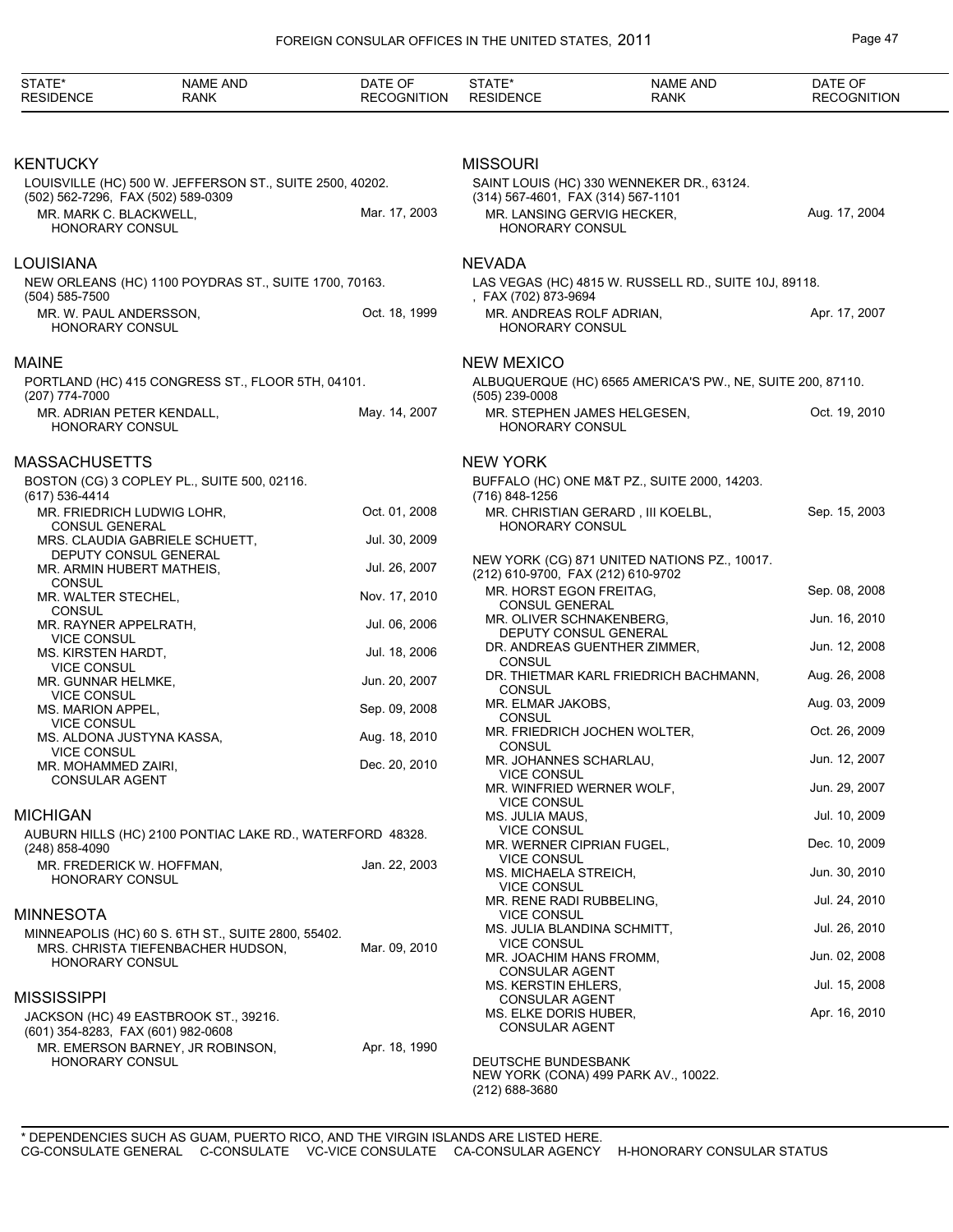| STATE*<br><b>RESIDENCE</b>                                      | <b>NAME AND</b><br><b>RANK</b>                                | DATE OF<br><b>RECOGNITION</b> | STATE*<br><b>RESIDENCE</b>                        | <b>NAME AND</b><br>RANK                                                                           | DATE OF<br><b>RECOGNITION</b> |
|-----------------------------------------------------------------|---------------------------------------------------------------|-------------------------------|---------------------------------------------------|---------------------------------------------------------------------------------------------------|-------------------------------|
|                                                                 |                                                               |                               |                                                   |                                                                                                   |                               |
|                                                                 |                                                               |                               | <b>TENNESSEE</b>                                  |                                                                                                   |                               |
|                                                                 | DR. JOERG HELLMUTH JUERGEN STEPHAN.<br>DEPUTY CONSUL GENERAL  | Nov. 30, 2009                 | (615) 251-5444                                    | NASHVILLE (HC) 201 4TH AV., N, SUITE 1420, 37219.                                                 |                               |
| MR. FELIX OLE THIERFELDER,<br><b>CONSUL</b>                     |                                                               | Apr. 28, 2008                 | MR. DOUGLAS BERRY,<br>HONORARY CONSUL             |                                                                                                   | Oct. 19, 2004                 |
| <b>NORTH CAROLINA</b>                                           |                                                               |                               | <b>TEXAS</b>                                      |                                                                                                   |                               |
|                                                                 | CHARLOTTE (HC) 1910 ABBOTT ST., SUITE 201, 28203.             |                               |                                                   | DALLAS (HC) 325 N. ST. PAUL ST., SUITE 2300, 75201.                                               |                               |
| , FAX (253) 423-8142<br>MR. KURT G. WALDTHAUSEN,                |                                                               | May. 06, 2002                 | (214) 748-8500                                    |                                                                                                   |                               |
| <b>HONORARY CONSUL</b>                                          |                                                               |                               | MR. WILLIAM HAYES HART,<br><b>HONORARY CONSUL</b> |                                                                                                   | Mar. 16, 2006                 |
| <b>OHIO</b>                                                     |                                                               |                               |                                                   | HOUSTON (CG) 1330 POST OAK BL., SUITE 1850, 77056.                                                |                               |
|                                                                 | CINCINNATI (HC) 2000 CLIFTON AV., 45221.                      |                               | (713) 627-7770, FAX (713) 627-0506                |                                                                                                   |                               |
| (513) 556-2756, FAX (513) 556-1991<br>DR. RICHARD ERICH SCHADE, |                                                               | Jul. 08, 1996                 | <b>CONSUL GENERAL</b>                             | MR. ROLAND FRIEDRICH HERRMANN,                                                                    | May. 19, 2009                 |
| <b>HONORARY CONSUL</b>                                          |                                                               |                               | MS. MARGARETE WENDELS,                            |                                                                                                   | Sep. 09, 2010                 |
|                                                                 |                                                               |                               | DEPUTY CONSUL GENERAL<br>MR. THORSTEN GOTTFRIED,  |                                                                                                   | Aug. 01, 2007                 |
| (216) 696-1100                                                  | CLEVELAND (HC) 925 EUCLID ST., 44115-1475.                    |                               | <b>CONSUL</b><br>MRS. ULRIKE MARIA STOLL,         |                                                                                                   | May. 06, 2009                 |
| MS. DIANA MARIE THIMMIG.<br><b>HONORARY CONSUL</b>              |                                                               | May. 25, 1989                 | <b>VICE CONSUL</b>                                |                                                                                                   |                               |
|                                                                 |                                                               |                               | MRS. HEIKE WEISS,<br><b>VICE CONSUL</b>           |                                                                                                   | Jun. 02, 2009                 |
| <b>OKLAHOMA</b>                                                 |                                                               |                               | MS. JULIA HUMMEL,<br><b>VICE CONSUL</b>           |                                                                                                   | Jul. 14, 2009                 |
| (405) 842-0100                                                  | OKLAHOMA CITY (HC) 5801 N. BROADWAY., SUITE 120, 73118.       |                               |                                                   | MS. GABRIELE INGRID MARGARETE KEMMER,                                                             | Sep. 16, 2009                 |
| MR. CHARLES E. WIGGIN,                                          |                                                               | Mar. 08, 1995                 | <b>VICE CONSUL</b>                                |                                                                                                   |                               |
| <b>HONORARY CONSUL</b>                                          |                                                               |                               |                                                   | SAN ANTONIO (HC) 310 S. ST. MARY'S., 78205.                                                       |                               |
| <b>OREGON</b>                                                   |                                                               |                               | (210) 226-1788<br>MR. BERNARD JOHN BUECKER,       |                                                                                                   | Feb. 22, 2001                 |
|                                                                 | PORTLAND (HC) 200 S.W. MARKET ST., SUITE 1695, 97201.         |                               | HONORARY CONSUL                                   |                                                                                                   |                               |
| (503) 222-0490                                                  | MR. GUENTHER HEINZ HOFFMANN,                                  | Jan. 30, 1981                 |                                                   |                                                                                                   |                               |
| <b>HONORARY CONSUL</b>                                          |                                                               |                               |                                                   | TRUST TERRITORIES OF THE PACIFIC ISLANDS<br>MANILA, PHILIPPINES (CON) 777 PASEO DE ROXAS., 00000. |                               |
|                                                                 |                                                               |                               | MR. CONRAD CAPPELL,                               |                                                                                                   | Dec. 11, 1989                 |
| PENNSYLVANIA                                                    | PHILADELPHIA (HC) 1600 JOHN F. KENNEDY BL., SUITE 200, 19103. |                               | <b>CONSUL</b>                                     |                                                                                                   |                               |
| $(215) 568 - 5573$                                              |                                                               |                               |                                                   | WELLINGTON, NEW ZEALAND (CON) 90-92 HOBSON ST., FLOOR                                             |                               |
| MS. BARBARA AFANASSIEV,<br><b>HONORARY CONSUL</b>               |                                                               | Feb. 21, 2002                 | 23RD, WELLINGTON 00000.                           | MR. THOMAS HERMANN MEISTER,                                                                       | Nov. 03, 2009                 |
|                                                                 |                                                               |                               | <b>CONSUL GENERAL</b>                             |                                                                                                   |                               |
|                                                                 | PITTSBURGH (HC) 535 SMITHFIELD ST., SUITE 1500, 15222.        |                               |                                                   |                                                                                                   |                               |
| (412) 355-6472<br>MR. DAVID A. MURDOCH,                         |                                                               | Nov. 08, 2001                 | <b>UTAH</b>                                       | SALT LAKE CITY (HC) 60 E. SOUTH TEMPLE., SUITE 1800, 84111.                                       |                               |
| <b>HONORARY CONSUL</b>                                          |                                                               |                               | (801) 321-4807                                    |                                                                                                   |                               |
| PUERTO RICO                                                     |                                                               |                               | <b>HONORARY CONSUL</b>                            | MR. CHARLES WINSTON, II DAHLQUIST,                                                                | Dec. 20, 1999                 |
|                                                                 | SAN JUAN (HC) LOT 1 SOUTH ACCESS ISLA GRANDE AIRPORT UN.,     |                               |                                                   |                                                                                                   |                               |
| 00975.                                                          |                                                               |                               | <b>VIRGINIA</b>                                   |                                                                                                   |                               |
| MR. ERIC JOHANN STUBBE,<br><b>HONORARY CONSUL</b>               |                                                               | Jun. 28, 2010                 | $(757)$ 486-9166                                  | VIRGINIA BEACH (HC) 536 VIKING DR., 23450.                                                        |                               |
|                                                                 |                                                               |                               | MR. PETER KONRAD MUELLER,                         |                                                                                                   | Dec. 16, 2005                 |
| <b>SOUTH CAROLINA</b>                                           |                                                               |                               | <b>HONORARY CONSUL</b>                            |                                                                                                   |                               |
| (864) 879-9334                                                  | GREER (HC) 150 W. PHILLIPS RD., 29650.                        |                               | <b>WASHINGTON</b>                                 |                                                                                                   |                               |
|                                                                 | MR. WOLF DIETRICH STROMBERG,                                  | Jun. 23, 2005                 |                                                   | MERCER ISLAND (HC) 7853 S.E. 27TH ST., SUITE 180, 98040.                                          |                               |
| <b>HONORARY CONSUL</b>                                          |                                                               |                               | (206) 232-8600                                    |                                                                                                   |                               |
|                                                                 |                                                               |                               | HONORARY CONSUL                                   | MRS. PETRA HEUSSNER WALKER,                                                                       | Sep. 12, 2007                 |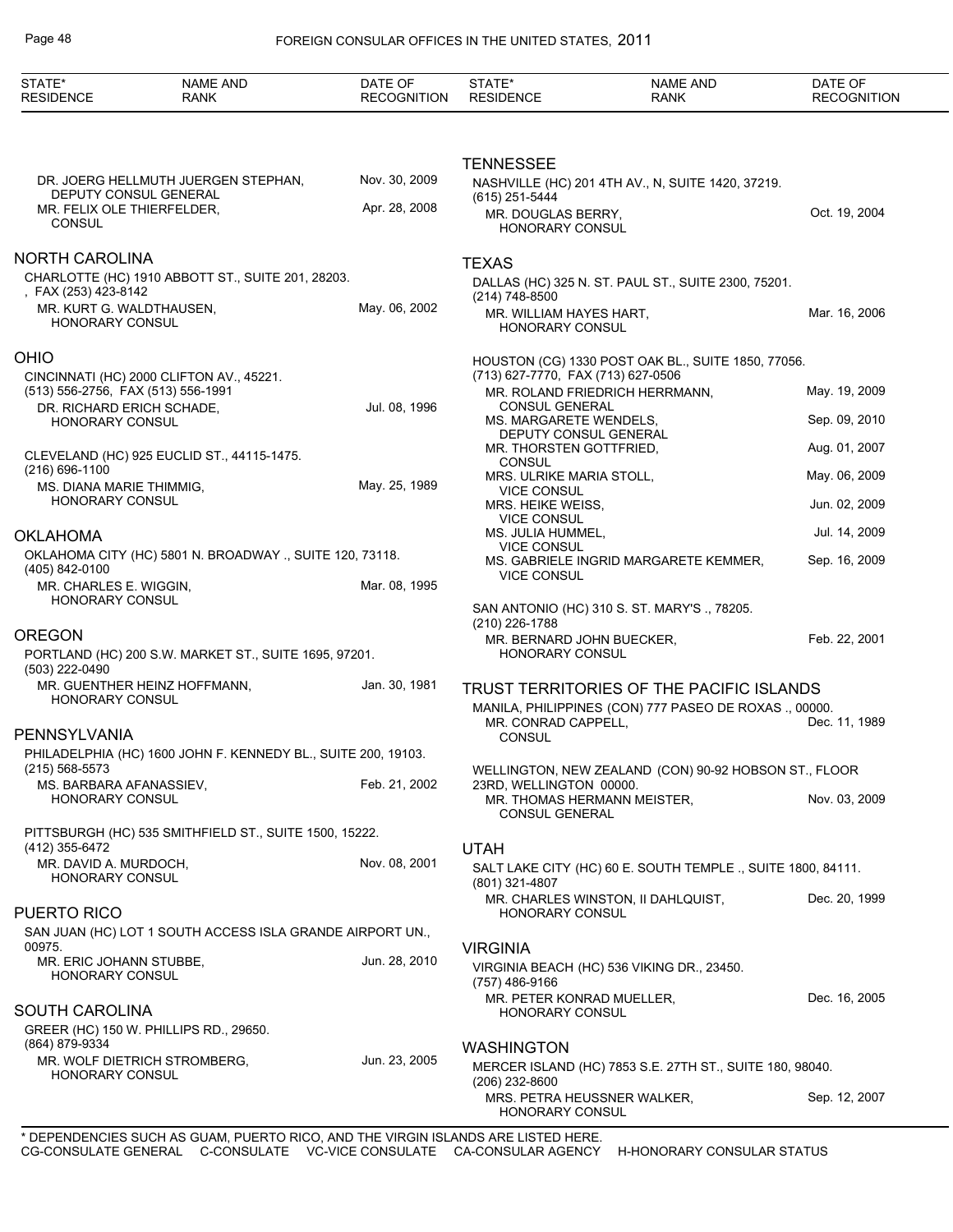| STATE*<br><b>RESIDENCE</b>                                     | <b>NAME AND</b><br>RANK                                                                           | DATE OF<br><b>RECOGNITION</b> | STATE*<br><b>RESIDENCE</b>                                      | <b>NAME AND</b><br><b>RANK</b>                                                                     | DATE OF<br><b>RECOGNITION</b> |
|----------------------------------------------------------------|---------------------------------------------------------------------------------------------------|-------------------------------|-----------------------------------------------------------------|----------------------------------------------------------------------------------------------------|-------------------------------|
|                                                                |                                                                                                   |                               |                                                                 |                                                                                                    |                               |
|                                                                |                                                                                                   |                               | <b>GEORGIA</b>                                                  |                                                                                                    |                               |
|                                                                |                                                                                                   |                               |                                                                 | ATLANTA (CON) 3340 PEACHTREE RD., NE, SUITE 1670, 30326.                                           |                               |
|                                                                | <b>GHANA</b>                                                                                      |                               | (404) 261-3313, FAX (404) 262-2798<br>MR. VASSILIOS GOULOUSSIS, |                                                                                                    | Oct. 16, 2008                 |
| <b>DISTRICT OF COLUMBIA</b>                                    |                                                                                                   |                               | <b>CONSUL</b>                                                   |                                                                                                    |                               |
|                                                                | WASHINGTON (CHN) 3512 INTERNATIONAL DR., NW, 20008.                                               |                               |                                                                 |                                                                                                    |                               |
| (202) 686-4520, FAX (202) 686-4527                             |                                                                                                   |                               | <b>ILLINOIS</b>                                                 |                                                                                                    |                               |
| <b>NEW YORK</b>                                                |                                                                                                   |                               | (312) 335-3915, FAX (312) 335-3958                              | CHICAGO (CG) 650 N. SAINT CLAIR ST., 60611.                                                        |                               |
|                                                                | NEW YORK (CG) 19 E. 47TH ST., 10017.                                                              |                               | MS. IOANNA EFTHYMIADOU,                                         |                                                                                                    | May. 02, 2011                 |
| (212) 832-1300, FAX (212) 751-6743                             |                                                                                                   |                               | <b>CONSUL GENERAL</b><br>MR. GEORGIOS TSONIS,                   |                                                                                                    | Oct. 29, 2010                 |
|                                                                | MR. ERNEST SOWATEY LOMOTEY,                                                                       | Mar. 12, 2010                 | <b>CONSULAR AGENT</b>                                           |                                                                                                    |                               |
| <b>CONSUL GENERAL</b>                                          | MR. GILBERT TSATSU TAMAKLOE,                                                                      | May. 31, 1996                 |                                                                 |                                                                                                    |                               |
| <b>CONSUL</b><br>MR. ANDREW BINEY,                             |                                                                                                   | Feb. 01, 2001                 |                                                                 | OFFICE FOR ECONOMIC AND COMMERCIAL AFFAIRS<br>CHICAGO (CONA) 211 E. ONTARIO ST., SUITE 560, 60611. |                               |
| <b>CONSUL</b>                                                  |                                                                                                   |                               | (312) 332-1716                                                  |                                                                                                    |                               |
| MR. DANIEL KORTEL CLOTTEY,<br><b>CONSUL</b>                    |                                                                                                   | Dec. 20, 2010                 | MR. CHRISTOS J. LELEMPSIS,<br><b>CONSUL</b>                     |                                                                                                    | Jun. 24, 2010                 |
| MS. JOSEPHINE AIDOO,                                           |                                                                                                   | Feb. 20, 2004                 |                                                                 | MR. KONSTANTINOS DASKALOPOULOS,                                                                    | Mar. 15, 2007                 |
| <b>VICE CONSUL</b><br>MS. ADRIANA ARTHIABAH,                   |                                                                                                   | May. 04, 2007                 | <b>VICE CONSUL</b>                                              |                                                                                                    |                               |
| <b>VICE CONSUL</b>                                             |                                                                                                   |                               | OFFICE OF EDUCATIONAL AFFAIRS                                   |                                                                                                    |                               |
|                                                                |                                                                                                   |                               |                                                                 | CHICAGO (CONA) 151 N. MICHIGAN AV., SUITE 903, 60601.                                              |                               |
| <b>TEXAS</b>                                                   |                                                                                                   |                               | (312) 228-9516<br>MR. NIKOLAOS NIKOLIDAKIS,                     |                                                                                                    | Feb. 24, 2010                 |
| (713) 960-8806, FAX (713) 960-8833                             | HOUSTON (HCG) 3434 LOCKE LA., 77027-8806.                                                         |                               | <b>CONSULAR AGENT</b>                                           |                                                                                                    |                               |
| MR. JACK M. WEBB,                                              |                                                                                                   | Nov. 28, 2006                 |                                                                 |                                                                                                    |                               |
|                                                                | HONORARY CONSUL GENERAL                                                                           |                               | LOUISIANA                                                       |                                                                                                    |                               |
|                                                                | <b>GREECE</b>                                                                                     |                               | (504) 523-1167, FAX (504) 524-3610                              | NEW ORLEANS (CON) 2 CANAL ST., SUITE 2318, 70130.                                                  |                               |
| <b>CALIFORNIA</b>                                              |                                                                                                   |                               | <b>MASSACHUSETTS</b>                                            |                                                                                                    |                               |
|                                                                | LOS ANGELES (CG) 12424 WILSHIRE BL., SUITE 1170, 710, 90025.                                      |                               | BOSTON (CG) 86 BEACON ST., 02108.                               |                                                                                                    |                               |
| (310) 826-5555, FAX (310) 826-8670<br>MRS. ELISABETH FOTIADOU, |                                                                                                   | Aug. 05, 2009                 | (617) 523-0100, FAX (617) 523-0511                              |                                                                                                    |                               |
| <b>CONSUL GENERAL</b>                                          |                                                                                                   |                               | MR. ILIAS FOTOPOULOS.<br><b>CONSUL GENERAL</b>                  |                                                                                                    | Mar. 22, 2011                 |
|                                                                |                                                                                                   |                               | MR. VASSILIOS STAVRIDIS,                                        |                                                                                                    | Oct. 14, 2009                 |
| (415) 775-2102, FAX (415) 776-6815                             | SAN FRANCISCO (CG) 2441 GOUGH ST., 94123.                                                         |                               | <b>CONSULAR AGENT</b><br>MRS. PANAYOTA KATSAROU,                |                                                                                                    | Oct. 14, 2009                 |
| MR. IOANNIS ANDREADES,                                         |                                                                                                   | Nov. 18, 2009                 | <b>CONSULAR AGENT</b>                                           |                                                                                                    |                               |
| <b>CONSUL GENERAL</b>                                          |                                                                                                   | Oct. 29, 2008                 | MS. GEORGIA ANDREADI,                                           |                                                                                                    | Nov. 03, 2010                 |
| MR. MARIOS BELIBASSAKIS,<br><b>VICE CONSUL</b>                 |                                                                                                   |                               | <b>CONSULAR AGENT</b>                                           |                                                                                                    |                               |
|                                                                |                                                                                                   |                               | <b>NEW YORK</b>                                                 |                                                                                                    |                               |
|                                                                | OFFICE OF EDUCATIONAL AFFAIRS OF GREECE<br>SAN FRANCISCO (CONA) 870 MARKET ST., SUITE 616, 94102. |                               |                                                                 | NEW YORK (CG) 69 E. 79TH ST., 10021.                                                               |                               |
| (415) 788-2727, FAX (415) 788-4252                             |                                                                                                   |                               | (212) 988-5500, FAX (212) 734-8492                              |                                                                                                    | Jan. 15, 2008                 |
|                                                                |                                                                                                   |                               | MRS. AGLAIA BALTA,<br><b>CONSUL GENERAL</b>                     |                                                                                                    |                               |
| <b>DISTRICT OF COLUMBIA</b>                                    |                                                                                                   |                               | MR. GEORGIOS VLIKIDIS,                                          |                                                                                                    | Dec. 21, 2005                 |
|                                                                | WASHINGTON (CHN) 2217 MASSACHUSETTS AV., NW, 20008.                                               |                               | CONSUL<br>MR. CHRISTOS DIMOPOULOS,                              |                                                                                                    | Jun. 18, 2007                 |
| (202) 939-1300, FAX (202) 939-1324                             |                                                                                                   |                               | CONSUL                                                          |                                                                                                    |                               |
| <b>FLORIDA</b>                                                 |                                                                                                   |                               | MR. LEONIDAS PAIZIS,<br>CONSUL                                  |                                                                                                    | Oct. 24, 2007                 |
|                                                                | TAMPA (CG) 601 BAYSHORE BL., SUITE 800, 33606.                                                    |                               |                                                                 | MR. EVANGELOS KYRIAKOPOULOS,                                                                       | Oct. 26, 2009                 |
|                                                                | MR. ANTONIOS SGOUROPOULOS.                                                                        | Oct. 14, 2009                 | CONSUL<br>MRS. ERIKETI ABATIS,                                  |                                                                                                    | May. 24, 2005                 |
| <b>CONSUL GENERAL</b><br>MR. GRIGORIOS RIGAS,                  |                                                                                                   | Oct. 04, 2005                 | <b>VICE CONSUL</b>                                              |                                                                                                    | Jun. 16, 2009                 |
| <b>VICE CONSUL</b>                                             |                                                                                                   |                               | VICE COMPUL                                                     | COMMANDER CHARALAMPOS KONTRAFOURIS,                                                                |                               |

VICE CONSUL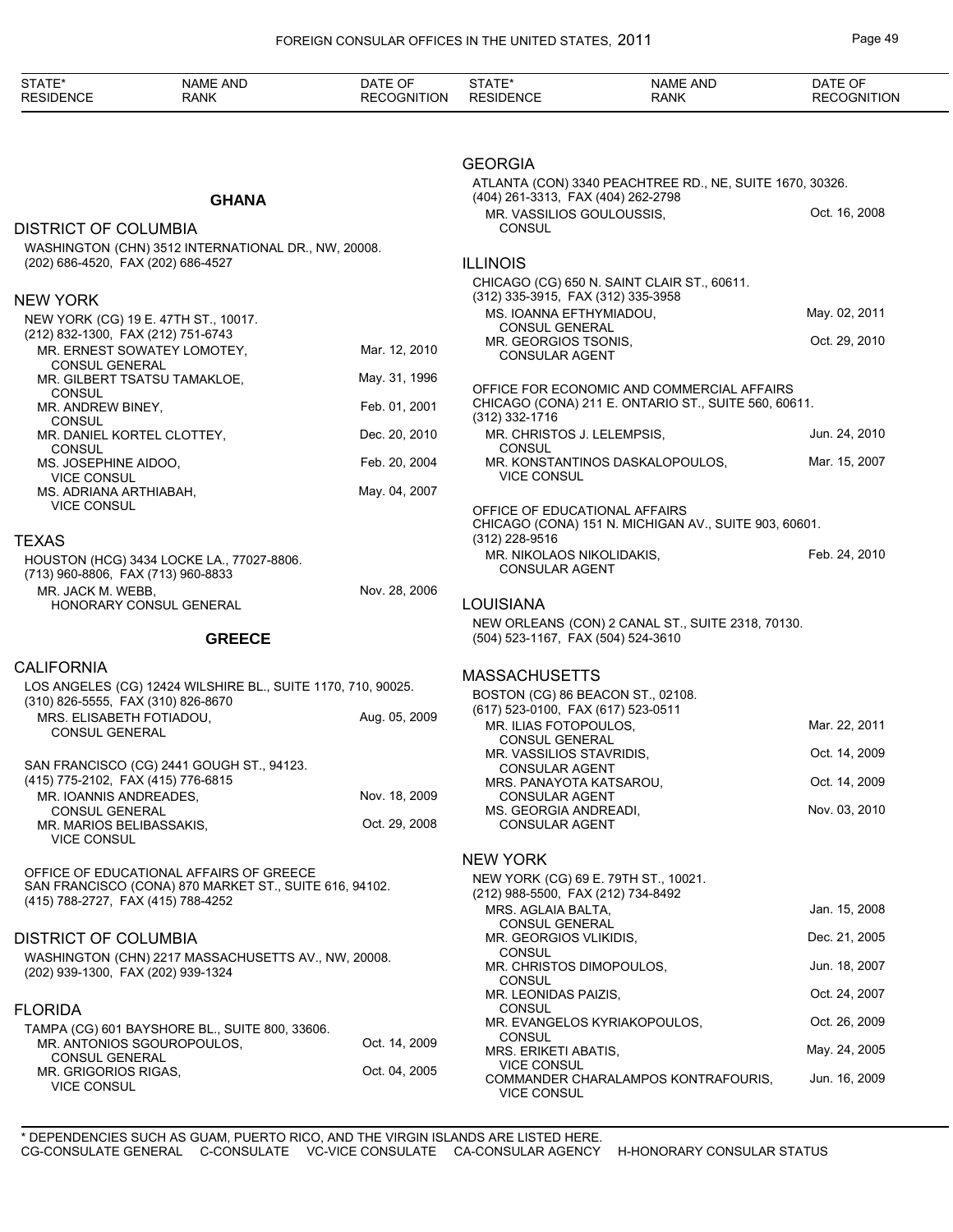| STATE*<br><b>RESIDENCE</b>                          | <b>NAME AND</b><br><b>RANK</b>                              | DATE OF<br><b>RECOGNITION</b> | STATE*<br><b>RESIDENCE</b>                             | <b>NAME AND</b><br><b>RANK</b>                                | DATE OF<br><b>RECOGNITION</b> |
|-----------------------------------------------------|-------------------------------------------------------------|-------------------------------|--------------------------------------------------------|---------------------------------------------------------------|-------------------------------|
|                                                     |                                                             |                               |                                                        |                                                               |                               |
|                                                     |                                                             |                               | <b>NEW YORK</b>                                        |                                                               |                               |
| MR. SAMOUIL ZISIS,<br><b>VICE CONSUL</b>            |                                                             | Oct. 26, 2009                 | (212) 599-0301, FAX (212) 599-1540                     | NEW YORK (CG) 800 2ND AV., SUITE 400K, 10017.                 |                               |
| MRS. EKATERINI ERGATI,                              |                                                             | Jul. 03, 1997                 |                                                        |                                                               |                               |
| <b>CONSULAR AGENT</b>                               |                                                             |                               | <b>PUERTO RICO</b>                                     |                                                               |                               |
| OFFICE OF TOURISM                                   | NEW YORK (CONA) 645 5TH AV., FLOOR 9TH, 10022.              |                               | DR. EFRAIN VAZQUEZ VERA,                               | GUAYNABO (HC) X URB. LAS VILLAS, A ST., SUITE D-3, 00969.     | Apr. 18, 2008                 |
| (212) 421-5777, FAX (212) 826-6940                  |                                                             |                               | HONORARY CONSUL                                        |                                                               |                               |
| MR. GEORGIOS TAMBAKIS,                              |                                                             | Aug. 14, 2001                 |                                                        |                                                               |                               |
| <b>CONSUL</b>                                       |                                                             |                               |                                                        | <b>GUATEMALA</b>                                              |                               |
|                                                     | OFFICE OF THE COMMERCIAL COUNSELOR                          |                               | ALABAMA                                                |                                                               |                               |
| (212) 751-2404, FAX (212) 593-2278                  | NEW YORK (CONA) 150 E. 58TH ST., SUITE 1715A, 10155.        |                               | (205) 269-2756                                         | MONTGOMERY (HC) 2153 MEADOW LANE DR., 36106.                  |                               |
| MR. NIKOLAOS BELIAS,                                |                                                             | Mar. 28, 2007                 |                                                        | MR. JOSE ROBERTO ORTEGA-LOPEZ,                                | Feb. 05, 1981                 |
| <b>CONSUL</b><br>MR. APOSTOLOS DIGBASSANIS,         |                                                             | Sep. 24, 2010                 | HONORARY CONSUL                                        |                                                               |                               |
| CONSUL                                              |                                                             |                               | <b>ARIZONA</b>                                         |                                                               |                               |
| MR. VASSILIOS SITARAS,<br><b>VICE CONSUL</b>        |                                                             | Apr. 14, 2008                 | (602) 200-3660                                         | PHOENIX (CG) 4747 N. 7TH ST., SUITE 410, 85014.               |                               |
|                                                     | MERCANTILE MARINE DEPARTMENT OF GREECE                      |                               |                                                        | MRS. JULIA DEL CARMEN GUZMAN OSORIO,                          | Apr. 01, 2009                 |
| (212) 425-5764, FAX (212) 425-3795                  | NEW YORK (CONA) 29 BROADWAY UN., SUITE 2300, 10006.         |                               | <b>CONSUL GENERAL</b>                                  | MR. CARLOS ENRIQUE DE LEON LOPEZ,                             | Dec. 23, 2008                 |
| <b>CONSUL</b>                                       | CAPTAIN PELOPIDAS ANGELOPOULOS,                             | Nov. 22, 1996                 | <b>VICE CONSUL</b>                                     | MISS JESSICA MARIA MENDOZA BARQUIN,                           | Jan. 16, 2009                 |
| MR. ANARGYROS KEFALAS,<br><b>CONSUL</b>             |                                                             | Mar. 22, 2010                 | <b>VICE CONSUL</b>                                     | MR. JUAN CARLOS SANTOS CALDERON,                              | Mar. 22, 2010                 |
|                                                     |                                                             |                               | <b>CONSULAR AGENT</b>                                  |                                                               |                               |
| TEXAS                                               |                                                             |                               | <b>CALIFORNIA</b>                                      |                                                               |                               |
| (713) 840-7522, FAX (713) 840-0614                  | HOUSTON (CON) 520 POST OAK BL., SUITE 450, 77027.           |                               |                                                        | LOS ANGELES (CG) 3540 WILSHIRE BL., SUITE 100, 90010.         |                               |
|                                                     | MRS. ALEXANDRA THEODOROPOULOU,                              | Nov. 08, 2007                 | (213) 365-9251, FAX (213) 365-9245                     |                                                               |                               |
| CONSUL GENERAL                                      |                                                             |                               | MR. PABLO CESAR GARCIA SAENZ,<br><b>CONSUL GENERAL</b> |                                                               | Oct. 06, 2008                 |
| MR. PANAGIOTIS BOTINIS,<br><b>VICE CONSUL</b>       |                                                             | Mar. 02, 2010                 | <b>VICE CONSUL</b>                                     | MR. ALLAN DANIEL PEREZ HERNANDEZ,                             | Sep. 18, 2008                 |
|                                                     | <b>GRENADA</b>                                              |                               |                                                        | MR. BILLY ADOLFO JOSE MUNOZ MIRANDA,                          | Sep. 18, 2008                 |
|                                                     |                                                             |                               | <b>VICE CONSUL</b>                                     | MR. RICARDO ALFONSO GIRON RODAS,                              | Sep. 18, 2008                 |
| <b>FLORIDA</b>                                      |                                                             |                               | <b>VICE CONSUL</b>                                     | MS. AURA LETICIA SALAZAR CASTILLO,                            | Sep. 18, 2008                 |
| 33131.                                              | FORT LAUDERDALE (HC) 201 S. BISCAYNE BL., SUITE 2800, MIAMI |                               | <b>VICE CONSUL</b>                                     |                                                               |                               |
| (305) 913-7555, FAX (954) 538-9615                  |                                                             |                               | <b>VICE CONSUL</b>                                     | MR. RODRIGO ANDRES DE PAZ PINTO,                              | Nov. 10, 2008                 |
| MR. RICHARD ALLAN. NIXON,<br><b>HONORARY CONSUL</b> |                                                             | Feb. 13, 2003                 |                                                        | MR. JOSE RODRIGO GUEVARA SOTO,                                | Aug. 03, 2009                 |
|                                                     |                                                             |                               | <b>VICE CONSUL</b><br>MR. JUAN PABLO FRANCISCO,        |                                                               | Mar. 07, 2005                 |
| illinois                                            |                                                             |                               | <b>CONSULAR AGENT</b><br>MRS. BLANCA DE LEON DIGHERO.  |                                                               | Nov. 30, 2009                 |
| , FAX (773) 472-2809                                | CHICAGO (HC) 438 W. ST. JAMES PL., 60614.                   |                               | <b>CONSULAR AGENT</b>                                  |                                                               |                               |
| DR. ALVIN J. SCHONFELD.                             |                                                             | Nov. 16, 1993                 | <b>CONSULAR AGENT</b>                                  | MR. CARLOS HUMBERTO CARIAS VIVAR,                             | Apr. 07, 2011                 |
| HONORARY CONSUL                                     |                                                             |                               | <b>CONSULAR AGENT</b>                                  | MR. JAVIER ALEJANDRO LETONA DONIS,                            | May. 09, 2011                 |
| MICHIGAN                                            | NORTHVILLE (HC) 17445 PARKSHORE DR., 48168.                 |                               | MR. JOHN L. VON ULMEN,<br>HONORARY CONSUL              |                                                               | Mar. 06, 1989                 |
| (248) 305-8080, FAX (815) 327-2441                  |                                                             |                               |                                                        |                                                               |                               |
| MR. ROBERT G. DAVID,<br>HONORARY CONSUL             |                                                             | Aug. 23, 2004                 | (619) 444-2280                                         | SAN DIEGO (HC) 10405 SAN DIEGO MISSION RD., SUITE 205, 92108. |                               |
|                                                     |                                                             |                               | MR. EUGENE HERBERT SAPPER,<br>HONORARY CONSUL          |                                                               | Jul. 26, 1974                 |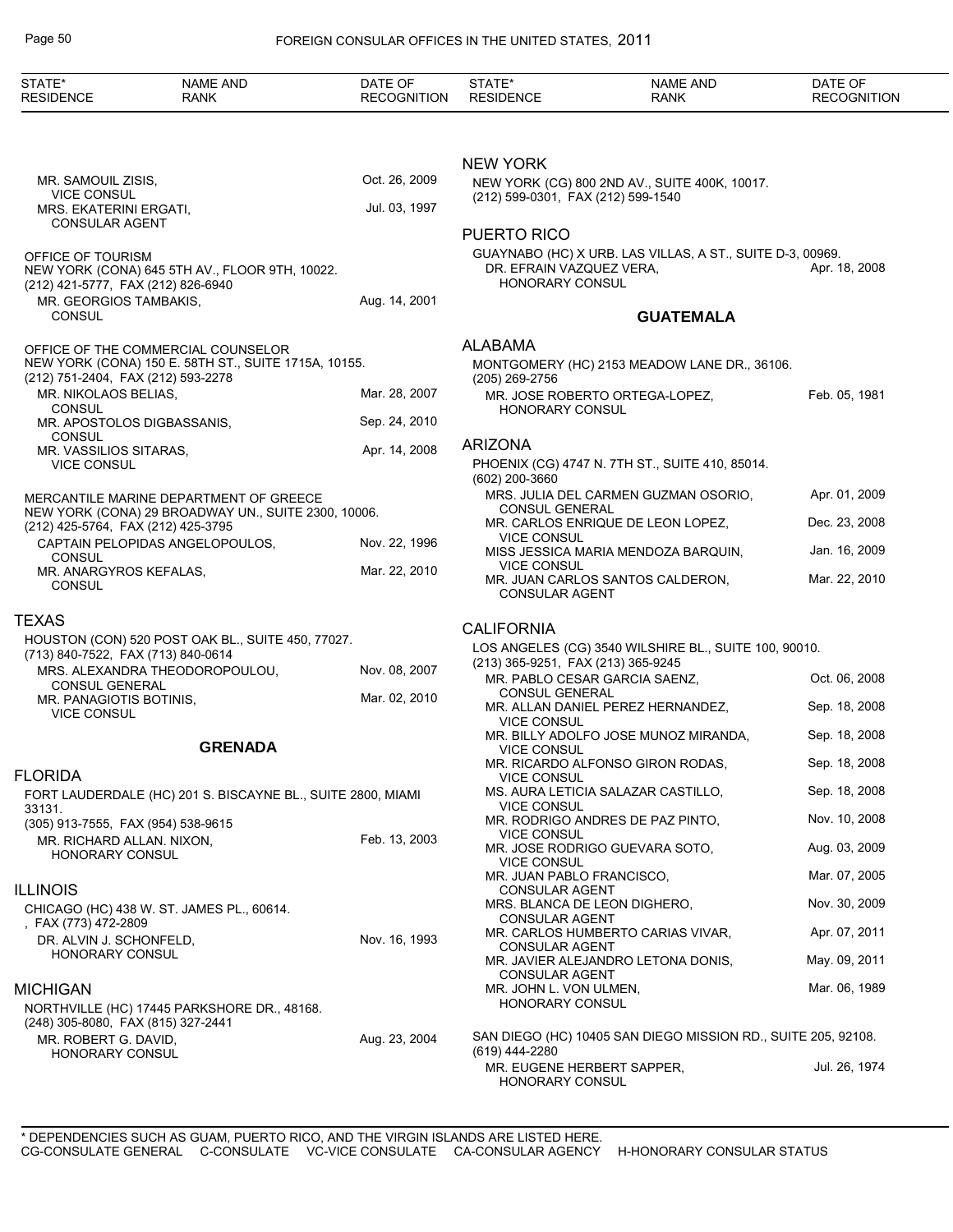| <b>STATE</b>                | <b>AND</b><br>NAME | . JA '             |                | AND<br>NAME | OF<br>۱Δ<br>,, |
|-----------------------------|--------------------|--------------------|----------------|-------------|----------------|
| <b>RESIDE</b><br><b>VUL</b> | RANK               | οг<br>.ON<br>) GNI | SΙ<br>ים<br>NF | <b>RANK</b> | IUN            |

| SAN FRANCISCO (CG) 785 MARKET ST., SUITE 400, 94103.<br>(415) 896-9181, FAX (415) 896-9186 |               | MRS. JULIA BEATRIZ ILLESCAS PUTZEYS,<br><b>CONSUL GENERAL</b>                                   | Jun. 17, 2008 |
|--------------------------------------------------------------------------------------------|---------------|-------------------------------------------------------------------------------------------------|---------------|
| MR. FRANCISCO JOSE ESCOBAR AGUIRRE.<br><b>CONSUL GENERAL</b>                               | Mar. 17, 2011 | MR. RAFAEL GUILLERMO NOVIELLI QUESADA,<br><b>VICE CONSUL</b>                                    | May. 26, 2010 |
| MS. VERONICA ELIZABETH JIMENEZ TOBAR,                                                      | Jun. 06, 2006 | MS. LEA ODILI GARCIA RAMIREZ,<br><b>CONSULAR AGENT</b>                                          | Sep. 03, 2010 |
| <b>VICE CONSUL</b><br>MR. FRANS J. KETELAAR MOLINA,<br><b>VICE CONSUL</b>                  | Jul. 16, 2007 | MS. ANA CRISTINA ESPANA GALLARDO,<br><b>CONSULAR AGENT</b>                                      | Nov. 24, 2010 |
| MR. CARLOS VINICIO JUAREZ CALVILLO,<br><b>VICE CONSUL</b>                                  | Jun. 19, 2009 |                                                                                                 |               |
| MRS. VIOLETA GEORGINA RUANO DE VANNINI,                                                    | Mar. 16, 2011 | ATLANTA (HC) 4772 E. CONWAY DR., NW, 30327.<br>(404) 255-7019, FAX (404) 255-0023               |               |
| <b>VICE CONSUL</b><br>MR. BAYRON VINICIO MORALES LOPEZ,                                    | Apr. 30, 2007 | MRS. MARIA TERESA FRASER,<br>HONORARY CONSUL                                                    | Dec. 26, 1964 |
| <b>CONSULAR AGENT</b><br>MS. MILDRETH YESENIA CARIAS PADILLA,<br><b>CONSULAR AGENT</b>     | Sep. 17, 2010 | MR. CARLOS ENRIQUE CHANG,<br>HONORARY VICE CONSUL                                               | Jul. 29, 2005 |
| MR. CARLOS ARMANDO AFRE,<br>HONORARY CONSUL                                                | Dec. 16, 1991 | <b>ILLINOIS</b>                                                                                 |               |
| COLORADO                                                                                   |               | CHICAGO (CG) 205 N. MICHIGAN AV., SUITE 2350, 60601.<br>(312) 332-1587, FAX (312) 332-4256      |               |
| DENVER (CG) 1001 S. MONACO PW., SUITE 300, 80224.                                          |               | MR. HUGO HAROLDO HUN ARCHILA,<br><b>CONSUL GENERAL</b>                                          | Mar. 16, 2011 |
| , FAX (303) 629-9211<br>MRS. ANA PATRICIA RAMIREZ MORALES,                                 | Oct. 04, 2010 | MISS IVONNE SANCHEZ ARDON,<br><b>VICE CONSUL</b>                                                | Jul. 20, 2004 |
| <b>CONSUL GENERAL</b><br>MS. ROSA MARIA GALLARDO,                                          | May. 26, 2005 | MS. THELMA ROXANA RIEPELE MELGAR,<br><b>CONSULAR AGENT</b>                                      | Jun. 15, 2000 |
| <b>VICE CONSUL</b><br>MRS. MARIA NOELLE RIVERA DE JIMENEZ,<br><b>CONSULAR AGENT</b>        | Mar. 24, 2009 | MS. NIDIA MELISA PORTILLO NAJERA,<br>CONSULAR AGENT                                             | Jan. 08, 2010 |
| DISTRICT OF COLUMBIA                                                                       |               | <b>LOUISIANA</b>                                                                                |               |
| WASHINGTON (CHN) 2220 R ST., NW, 20008.                                                    |               | LAFAYETTE (HC) 735 RUE JEFFERSON., 70501.<br>(318) 268-5474                                     |               |
| (202) 745-4952, FAX (202) 745-1908                                                         |               | MR. ENRIQUE HERRERA,<br>HONORARY CONSUL                                                         | Sep. 17, 1996 |
| <b>FLORIDA</b>                                                                             |               |                                                                                                 |               |
| FORT LAUDERDALE (HC) 2601 OAKLAND PARK BL., E, APT 200, FT.<br>LAUDERDALE 33306.           |               | NEW ORLEANS (HC) 1001 HOWARD AV., SUITE 2504, 70113.<br>$(504)$ 558-3777                        |               |
| (954) 467-1700, FAX (954) 462-0913<br>MR. JOHN P. BAUER,                                   | Aug. 24, 1990 | MS. MARGARITA LOURDES JEREZ,<br>HONORARY CONSUL                                                 | Jun. 10, 1998 |
| HONORARY CONSUL                                                                            |               | <b>MARYLAND</b>                                                                                 |               |
| JUPITER (HCG) 106 MILITARY TR., 33458.                                                     |               | <b>CONSULAR SECTION</b>                                                                         |               |
| (561) 745-9199                                                                             |               | SILVER SPRING (CHA) 8124 GEORGIA AV., 20910.                                                    |               |
| MR. JERONIMO CAMPOSECO,<br>HONORARY CONSUL GENERAL                                         | Sep. 01, 2006 | MR. EDWIN ROLANDO CHACON CORADO,<br><b>CONSUL</b>                                               | Apr. 03, 2009 |
| MIAMI (CG) 1101 BRICKELL AV., SUITE 1003-S, 33131.                                         |               | <b>MASSACHUSETTS</b>                                                                            |               |
| (305) 679-9945, FAX (305) 679-9983<br>MS. DORIS QUEZADA GUZMAN,                            | Feb. 27, 2003 | NEWTON (HC) 219 LAKE AV., SUITE 300, 02458.<br>MR. RICHARD SIMON,                               | Mar. 23, 2010 |
| CONSUL GENERAL<br>MS. DUNIA MIRANDA,                                                       | Aug. 01, 1997 | HONORARY CONSUL                                                                                 |               |
| <b>VICE CONSUL</b><br>MS. ANA MARIA COREA VILLEDA,                                         | Feb. 01, 2006 | <b>MISSOURI</b>                                                                                 |               |
| <b>VICE CONSUL</b><br>MR. JORGE RENE SOLORZANO MAZARIEGOS,                                 | Jul. 02, 2010 | KANSAS CITY (HC) 400 E. RED BRIDGE RD., SUITE 107, 64131.<br>(816) 942-6990, FAX (816) 942-4301 |               |
| CONSULAR AGENT<br>MR. CESAR AUGUSTO DEL AGUILA OSORIO,<br><b>CONSULAR AGENT</b>            | Feb. 07, 2011 | DR. JOSEPH PETER SPALITTO,<br>HONORARY CONSUL                                                   | Sep. 13, 2002 |
|                                                                                            |               |                                                                                                 |               |

## GEORGIA

ATLANTA (CG) 2750 BUFORD HW., NE, SUITE , 30324. (404) 320-8804 , FAX (404) 320-8806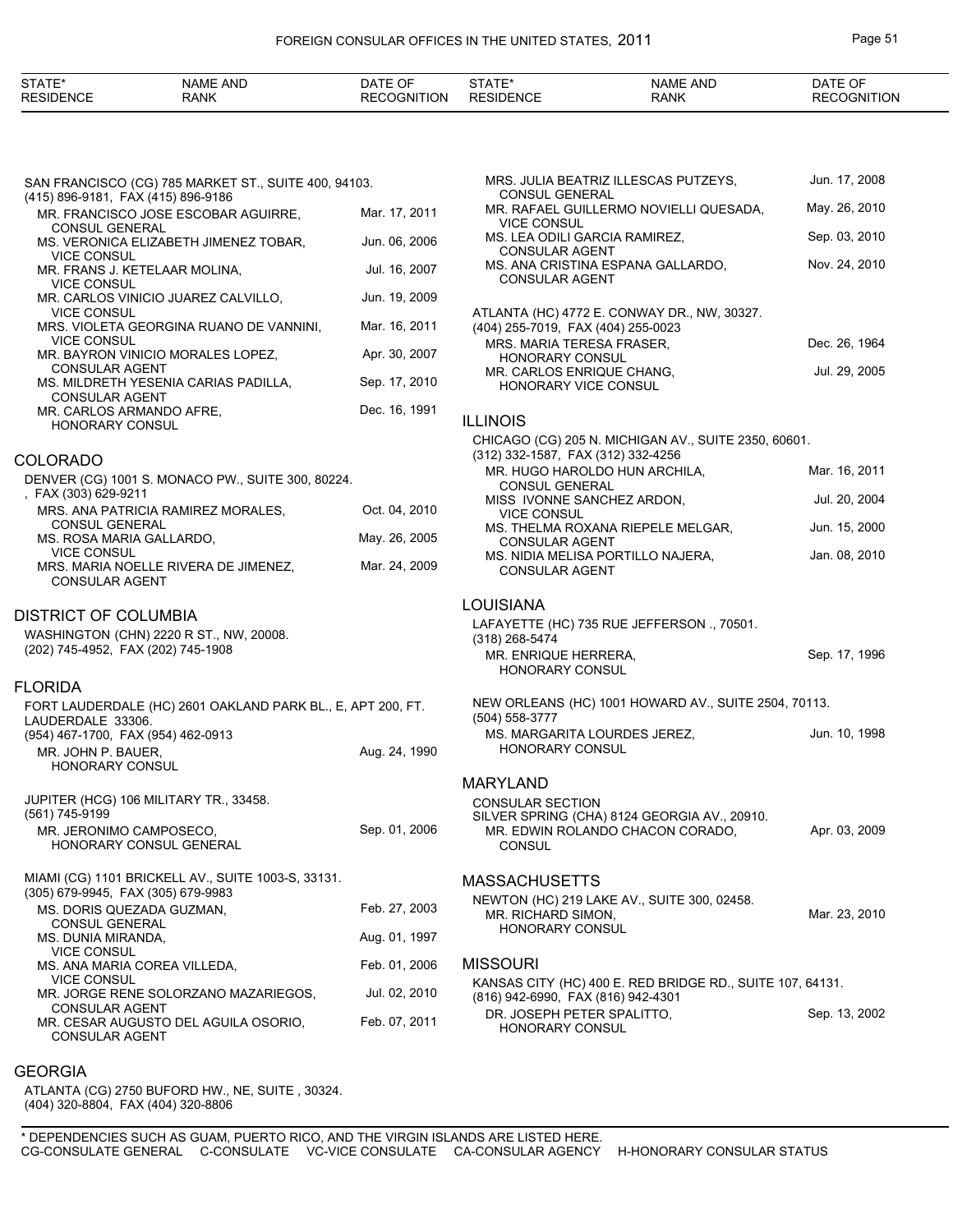| <b>NEVADA</b>                                                                                                                                                                         |               |
|---------------------------------------------------------------------------------------------------------------------------------------------------------------------------------------|---------------|
| MR. ALBERTO M. PEREZ NEGRONI,<br>N. LAS VEGAS (HC) 2987 N. LAS VEGAS BL., NORTH LAS VEGAS                                                                                             | May. 10, 1996 |
| <b>HONORARY CONSUL</b><br>89030.<br>(702) 499-9442                                                                                                                                    |               |
| May. 27, 2005<br>MR. ARACELICA PAREDES,<br><b>RHODE ISLAND</b>                                                                                                                        |               |
| HONORARY CONSUL<br>PROVIDENCE (CG) 555 VALLEY ST., 02908.<br>May. 27, 2008<br>DR. ALDO ADRIAN AGUIRRE,                                                                                |               |
| (401) 210-6345<br>HONORARY VICE CONSUL<br>MS. PATRICIA LAVAGNINO,<br><b>CONSUL GENERAL</b>                                                                                            | Jan. 24, 2011 |
| <b>NEW YORK</b><br>MR. JORGE RAFAEL ARCHILA RUIZ,                                                                                                                                     | Mar. 02, 2011 |
| <b>VICE CONSUL</b><br>NEW YORK (CG) 57 PARK AV., 10016.<br>(212) 686-3837, FAX (212) 447-6947                                                                                         |               |
| Mar. 23, 2011<br>MR. OSCAR ADOLFO PADILLA LAM,<br><b>SOUTH CAROLINA</b>                                                                                                               |               |
| <b>CONSUL GENERAL</b><br>COLUMBIA (HCG) 103 PACES BROOK AV., SUITE 10315, 29212.<br>MRS. MARIA LUZ ENRIQUEZ ZYRIEK,<br>Jun. 02, 2000<br>MR. RODGER DOUGLAS HARRISON,<br><b>CONSUL</b> | Dec. 24, 2008 |
| HONORARY CONSUL GENERAL<br>Jun. 19, 1998<br>MRS. MARGARITA SIMEONIDIS,                                                                                                                |               |
| <b>VICE CONSUL</b><br>Sep. 18, 2006<br>MRS. DINA B. MOGOLLON DE FLORENTIN,<br><b>TENNESSEE</b>                                                                                        |               |
| <b>VICE CONSUL</b><br>MEMPHIS (HC) 301 WASHINGTON AV., SUITE 301, 38103.<br>Aug. 27, 1999<br>MRS. CLAUDIA DE FERNANDEZ,                                                               |               |
| (901) 527-8466, FAX (901) 527-8469<br><b>CONSULAR AGENT</b><br>MR. GEORGE E. WHITWORTH,<br>Mar. 09, 2001                                                                              | Feb. 14, 1968 |
| MR. PEDRO TZUNUN,<br>HONORARY CONSUL<br><b>CONSULAR AGENT</b>                                                                                                                         |               |
| Mar. 09, 2001<br>MRS. CLAUDIA GATICA MORENO,<br><b>CONSULAR AGENT</b><br><b>TEXAS</b>                                                                                                 |               |
| Mar. 28, 2005<br>MRS. EUGENIA BARRIOS ESCALANTE,<br>HOUSTON (CG) 3013 FOUNTAIN VIEW DR., SUITE 210, 77057.                                                                            |               |
| <b>CONSULAR AGENT</b><br>(713) 953-9531, FAX (713) 953-9383<br>Nov. 28, 2008<br>MR. LEONARDO SALVADOR RAMOS SURIA,                                                                    |               |
| MR. JOSE BARILLAS TRENNERT.<br><b>CONSULAR AGENT</b><br><b>CONSUL GENERAL</b>                                                                                                         | Mar. 04, 2011 |
| MS. MARA E. MEJIA GARCIA,<br><b>NORTH CAROLINA</b><br><b>VICE CONSUL</b>                                                                                                              | May. 17, 2004 |
| MS. ANA PAULINA SPINDLER BAUER,<br>CHARLOTTE (HC) 201 S. DOTGER AV., 28207.                                                                                                           | Jul. 15, 2004 |
| <b>VICE CONSUL</b><br>(704) 333-5958, FAX (704) 333-5959<br>MISS MARIA EUGENIA MALDONADO,<br>Sep. 29, 2005<br>MR. STEVEN HOWARD KROPP,                                                | May. 05, 2007 |
| <b>VICE CONSUL</b><br>HONORARY CONSUL<br>MR. ALEJANDRO ZAMORA CORONADO,                                                                                                               | Mar. 30, 2011 |
| Feb. 28, 2008<br>MRS. KAREN ANN KROPP,<br><b>VICE CONSUL</b><br>HONORARY VICE CONSUL                                                                                                  |               |
| MR. FEDERICO JOAQUIN OVANDO-ALBUREZ,<br><b>CONSULAR AGENT</b>                                                                                                                         | Jan. 08, 2009 |
| <b>OKLAHOMA</b><br>MS. ALBA DALILA CACERES LOPEZ,<br><b>CONSULAR AGENT</b>                                                                                                            | Jun. 16, 2010 |
| OKLAHOMA CITY (HC) 4546 N.W. 16TH ST., 73127.<br>DR. CARLOS HUGO MONSANTO,<br>(405) 942-0943                                                                                          | Mar. 29, 1989 |
| <b>HONORARY CONSUL</b><br>Jun. 07, 2010<br>MS. DIETY MILIANA MADRID,<br>MR. JOSE RAFAEL ESPADA,                                                                                       | Feb. 17, 1994 |
| <b>HONORARY CONSUL</b><br><b>HONORARY CONSUL</b>                                                                                                                                      |               |
| <b>OREGON</b><br>SAN ANTONIO (HVC) 4840 WHIRLWIND ., 78217.                                                                                                                           |               |
| PORTLAND (HC) 7304 N. CAMPBELL AV., 97217.<br>MR. CARLOS FERREYRO LUCERO,<br>Mar. 15, 2010                                                                                            | Apr. 09, 1992 |
| MS. MARTA ELIZABETH GONZALEZ GUEMBES,<br><b>HONORARY VICE CONSUL</b><br><b>HONORARY CONSUL</b>                                                                                        |               |
| <b>WASHINGTON</b>                                                                                                                                                                     |               |
| PENNSYLVANIA<br>SEATTLE (HC) 2100 5TH AV., 98121.<br>PHILADELPHIA (HC) 1245 HIGHLAND AV., SUITE 301, ABINGTON                                                                         |               |
| (206) 728-5920<br>19001.<br>MRS. ELSA OSBORNE SMITH,                                                                                                                                  | Jan. 18, 1991 |
| $(215)$ 885-5551<br><b>HONORARY CONSUL</b><br>Jun. 06, 1983<br>DR. ROBERTO RENDON MALDONADO,                                                                                          |               |
| <b>HONORARY CONSUL</b><br><b>WISCONSIN</b>                                                                                                                                            |               |
| MADISON (HC) 7805 STARR GRASS DR., 53719.                                                                                                                                             |               |
| <b>PUERTO RICO</b><br>(608) 843-8886                                                                                                                                                  |               |
| SAN JUAN (HC) 530 PONCE DE LEON ATRIUM OFFICE CENTER AV.,<br>MR. ENRIQUE ROBERTO GANDARA,<br>00901.<br><b>HONORARY CONSUL</b>                                                         | May. 20, 2011 |
| (787) 289-7871, FAX (787) 289-8779                                                                                                                                                    |               |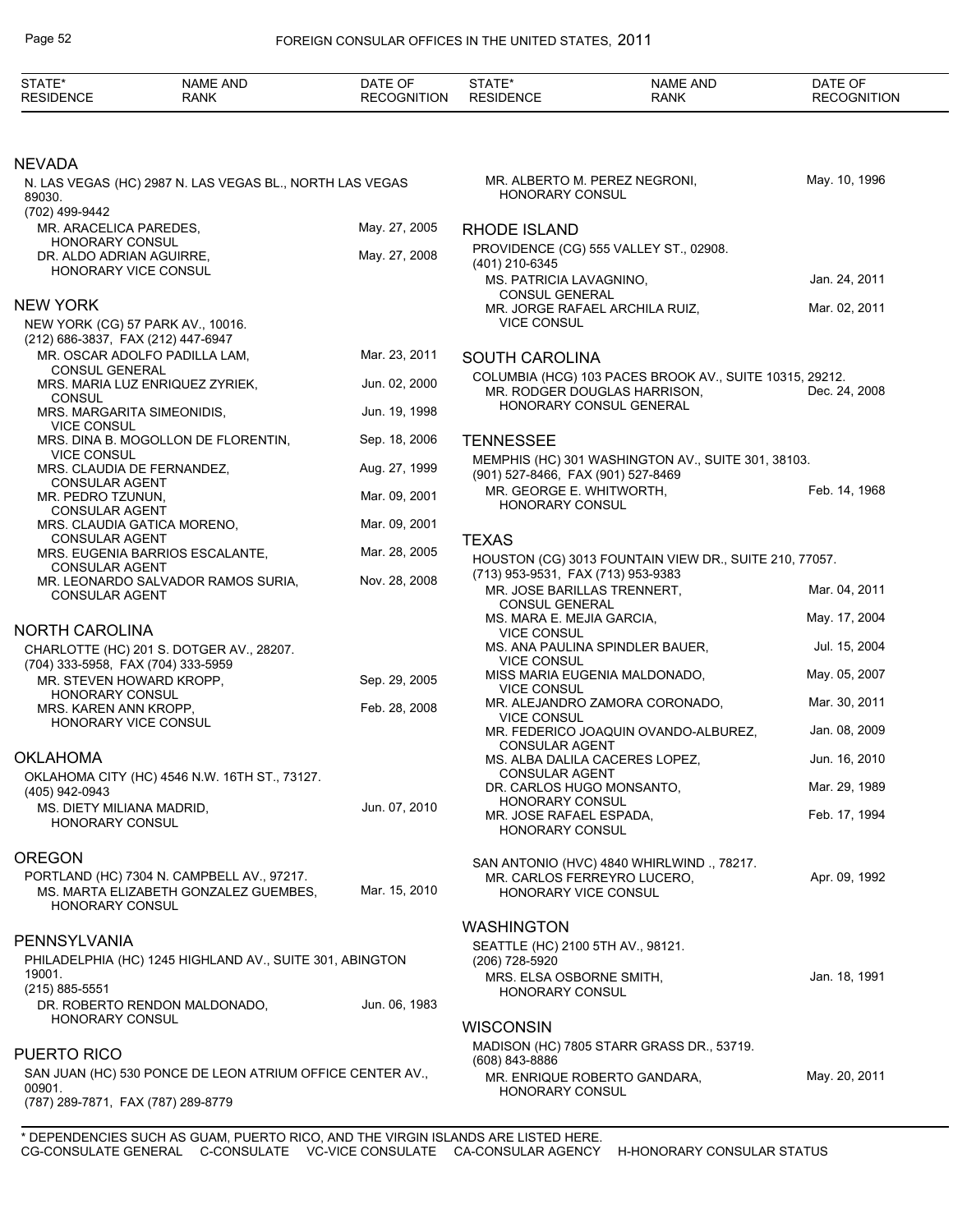| STATE*<br><b>RESIDENCE</b>                               | NAME AND<br><b>RANK</b>                                   | DATE OF<br><b>RECOGNITION</b> | STATE*<br><b>RESIDENCE</b>                       | <b>NAME AND</b><br>RANK                          | DATE OF<br><b>RECOGNITION</b> |
|----------------------------------------------------------|-----------------------------------------------------------|-------------------------------|--------------------------------------------------|--------------------------------------------------|-------------------------------|
|                                                          | <b>GUINEA</b>                                             |                               |                                                  |                                                  |                               |
| DISTRICT OF COLUMBIA                                     |                                                           |                               |                                                  |                                                  |                               |
|                                                          | WASHINGTON (CHN) 2112 LEROY PL., NW, 20008.               |                               | MS. ANDRELLE JEAN BAPTISTE,                      |                                                  | Mar. 07, 2000                 |
| (202) 986-4300, FAX (202) 986-3800                       |                                                           |                               | <b>VICE CONSUL</b><br>MS. DJINA METELLUS,        |                                                  | Aug. 14, 2008                 |
| <b>FLORIDA</b>                                           |                                                           |                               | <b>VICE CONSUL</b><br>MR. ROSARIO ALEXANDRE,     |                                                  | Dec. 12, 2005                 |
|                                                          | JACKSONVILLE (HC) 24 E. 6TH ST., 32206.                   |                               | <b>CONSULAR AGENT</b>                            |                                                  |                               |
| MR. ARNETT E. GIRARDEAU,                                 |                                                           | Apr. 19, 1994                 | <b>CONSULAR AGENT</b>                            | MRS. MARIE SONYDE CETOUTE PRUDENT,               | Nov. 20, 2007                 |
| <b>HONORARY CONSUL</b>                                   |                                                           |                               | MS. CLAUDINE VEILLARD,                           |                                                  | Dec. 14, 2007                 |
| <b>OHIO</b>                                              |                                                           |                               | <b>CONSULAR AGENT</b>                            |                                                  |                               |
|                                                          | CLEVELAND (HC) 39 S. MAIN ST., SUITE 404, AKRON 44308.    |                               |                                                  | ORLANDO (CON) 1616 E. COLONIAL DR., 32803.       |                               |
| (330) 252-1795, FAX (330) 252-1874                       | MR. ABDOUL RAHIM ABDOULKARIM,                             | Sep. 13, 1996                 | (407) 897-1262                                   |                                                  |                               |
| <b>HONORARY CONSUL</b>                                   |                                                           |                               | MR. LAURENT P. PROSPER,<br><b>CONSUL</b>         |                                                  | Jun. 07, 2006                 |
|                                                          |                                                           |                               | MISS MIRLANDE MYRTIL,                            |                                                  | Apr. 26, 2010                 |
| PENNSYLVANIA                                             |                                                           |                               | <b>VICE CONSUL</b>                               | MRS. ANNE MARIE D. DEBROSSE RIGAUD,              | May. 10, 2011                 |
| (215) 842-0860                                           | PHILADELPHIA (HC) 2 PENN CENTER., SUITE 200, 19102.       |                               | <b>VICE CONSUL</b>                               |                                                  |                               |
| MR. STANLEY L. STRAUGHTER,                               |                                                           | Mar. 01, 1992                 | <b>CONSULAR AGENT</b>                            | MRS. PATRICE ANGELINE LUCIEN,                    | Jun. 07, 2006                 |
| <b>HONORARY CONSUL</b>                                   |                                                           |                               | MS. MARJORIE ROMAIN,<br><b>CONSULAR AGENT</b>    |                                                  | Jun. 07, 2006                 |
|                                                          | <b>GUYANA</b>                                             |                               | MS. MONIQUE LOUIS JEAN,                          |                                                  | Apr. 02, 2007                 |
|                                                          |                                                           |                               | <b>CONSULAR AGENT</b>                            | MS. MONETTE ANDRESOL DUVIL,                      | May. 01, 2007                 |
| <b>FLORIDA</b><br>MIAMI (HC) 795 N.W. 72ND ST., 33150.   |                                                           |                               | <b>CONSULAR AGENT</b>                            |                                                  |                               |
| (786) 235-0431, FAX (305) 693-9313                       |                                                           |                               | MS. BERNADETTE TULME,<br><b>CONSULAR AGENT</b>   |                                                  | Oct. 09, 2009                 |
| MR. RAMZAN ROSHANALI,                                    |                                                           | Sep. 23, 2003                 | MS. CHESLIE CARLA MESIDOR,                       |                                                  | Mar. 04, 2011                 |
| <b>HONORARY CONSUL</b>                                   |                                                           |                               | <b>CONSULAR AGENT</b>                            | MRS. ANNE BRIGITE SURIN GREGOIRE,                | Mar. 17, 2011                 |
| NEW YORK                                                 |                                                           |                               | <b>CONSULAR AGENT</b>                            |                                                  |                               |
|                                                          | NEW YORK (CG) 370 7TH AV., SUITE 402, 10001.              |                               |                                                  |                                                  |                               |
| <b>CONSUL GENERAL</b>                                    | MR. BRENTNOLD FITZPATRICK EVANS,                          | Sep. 14, 1993                 | <b>GEORGIA</b>                                   | ATLANTA (CG) 2911 PIEDMONT RD., 30305.           |                               |
| MR. MOHAMED RAHEEL KHAN,                                 |                                                           | Jun. 27, 2005                 | MR. GANDY THOMAS,                                |                                                  | Apr. 19, 2011                 |
| DEPUTY CONSUL GENERAL                                    |                                                           |                               | <b>CONSUL GENERAL</b>                            | MRS. PIERRE MARIE M. GOUIN ST FIRMIN,            | Mar. 07, 2011                 |
| TEXAS                                                    |                                                           |                               | <b>VICE CONSUL</b>                               |                                                  |                               |
|                                                          | HOUSTON (HC) 11110 BELLAIRE BL., SUITE 207, 77072.        |                               | <b>MS. PATRICIA BAZILE</b><br><b>VICE CONSUL</b> |                                                  | Mar. 09, 2011                 |
| (832) 448-0113                                           |                                                           |                               | MS. YOUMY JEANNOT,                               |                                                  | Mar. 07, 2011                 |
| MS. TERRY A. REIS,<br>HONORARY CONSUL                    |                                                           | Mar. 26, 1997                 | <b>CONSULAR AGENT</b>                            | MRS. BRIERE DEBROSSE DESIR,                      | Mar. 30, 2011                 |
|                                                          |                                                           |                               | <b>CONSULAR AGENT</b>                            |                                                  |                               |
|                                                          | <b>HAITI</b>                                              |                               |                                                  |                                                  |                               |
| CALIFORNIA                                               |                                                           |                               | <b>ILLINOIS</b>                                  | CHICAGO (CG) 11 E. ADAMS ST., SUITE 1400, 60603. |                               |
|                                                          | SAN FRANCISCO (HC) 401 CHINA BASIN BL., SUITE 128, 94107. |                               | (312) 922-4004, FAX (312) 922-7122               |                                                  |                               |
| (415) 543-1915<br>MR. GERALD JAY SANDERS,                |                                                           | Mar. 02, 2000                 | MR. LESLIE LOUIS CONDE,                          |                                                  | Jan. 24, 2006                 |
| <b>HONORARY CONSUL</b>                                   |                                                           |                               | <b>CONSUL GENERAL</b>                            | MRS. MARIE GERTRUDE BEAUBOEUF JOSEPH,            | Feb. 02, 2011                 |
|                                                          |                                                           |                               | <b>CONSUL</b>                                    |                                                  | Jun. 06, 2006                 |
| <b>FLORIDA</b>                                           |                                                           |                               | <b>VICE CONSUL</b>                               | MRS. CHARLES MYRIAME CHERY CARRENARD,            |                               |
| MIAMI (CG) 259 S.W. 13TH ST., 33130.<br>$(305)$ 377-3547 |                                                           |                               | MR. SPANA DAVID,<br><b>VICE CONSUL</b>           |                                                  | Feb. 16, 2011                 |
|                                                          | MR. JEAN BERNARD RALPH LATORTUE,                          | Apr. 11, 2006                 |                                                  |                                                  |                               |
| <b>CONSUL GENERAL</b>                                    | MR. NICOLAS GERARD ALEX JOSPITRE,                         | May. 01, 2006                 | <b>LOUISIANA</b>                                 |                                                  |                               |
| <b>CONSUL</b>                                            |                                                           |                               |                                                  | NEW ORLEANS (HC) 7 NERON PL., 70118.             |                               |
| <b>CONSUL</b>                                            | MR. GRENY BICHA CADET ANTOINE,                            | Feb. 08, 2011                 | $(504) 866 - 0598$                               |                                                  |                               |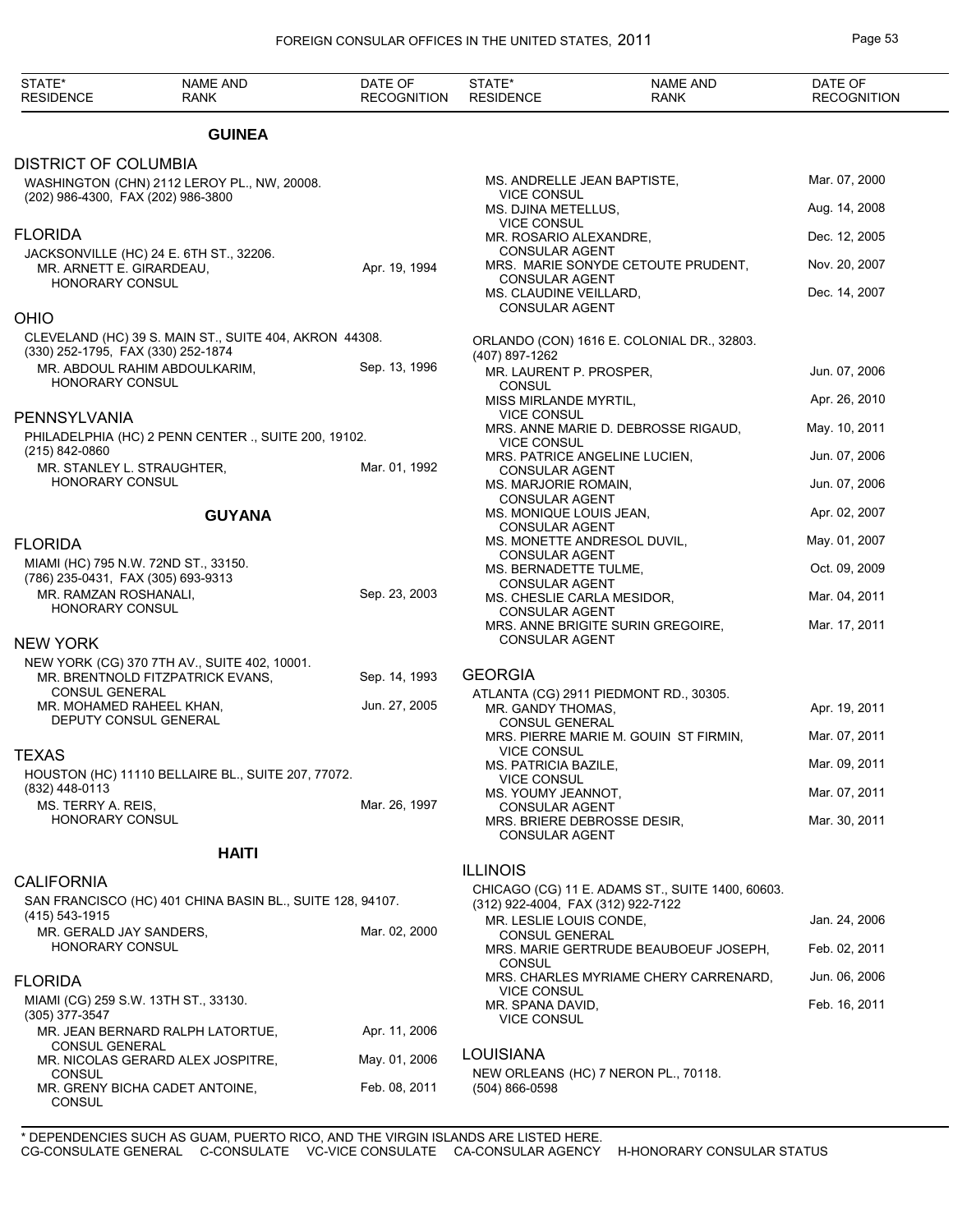| STATE*<br><b>RESIDENCE</b>                            | <b>NAME AND</b><br><b>RANK</b>                    | DATE OF<br><b>RECOGNITION</b> | STATE*<br><b>RESIDENCE</b>                                      | <b>NAME AND</b><br>RANK                                 | DATE OF<br><b>RECOGNITION</b> |
|-------------------------------------------------------|---------------------------------------------------|-------------------------------|-----------------------------------------------------------------|---------------------------------------------------------|-------------------------------|
|                                                       |                                                   |                               |                                                                 |                                                         |                               |
| MR. SYLVAIN FRANCOIS,<br>HONORARY CONSUL              |                                                   | Jul. 29, 2008                 | MR. ROBERT VON TAUBER,<br><b>HONORARY CONSUL</b>                |                                                         | Sep. 26, 1989                 |
| <b>MASSACHUSETTS</b>                                  |                                                   |                               | PENNSYLVANIA                                                    |                                                         |                               |
|                                                       | BOSTON (CG) 545 BOYLSTON ST., ROOM 201, 02116.    |                               |                                                                 | PHILADELPHIA (HC) 1600 MARKET ST., SUITE 3600, 19103.   |                               |
| $(617)$ 266-3660<br>MR. JEAN ROLAND ELIE,             |                                                   | Oct. 31, 2002                 | (215) 751-2516<br>MR. ALBERT MOMJIAN,                           |                                                         | Jun. 20, 1978                 |
| <b>CONSUL</b>                                         |                                                   |                               | <b>HONORARY CONSUL</b>                                          |                                                         |                               |
| MRS. GLADYS JOSEPH,<br><b>CONSUL</b>                  |                                                   | Nov. 29, 2005                 |                                                                 |                                                         |                               |
| MS. MARIE WESLYN NICOLAS,                             |                                                   | Mar. 26, 2010                 | MR. JOHN JOSEPH CURRAN,                                         | POTTSVILLE (HC) 200 MAHANTONGO ST., 17901.              | Feb. 18, 1981                 |
| <b>CONSUL</b>                                         | MS. ANNE MARTHE EMMANUELLE DUPITON,               | Jun. 16, 2010                 | HONORARY CONSUL                                                 |                                                         |                               |
| <b>CONSUL</b>                                         | MR. CHRISTIAN JEAN ROBERT VICTORIA,               | Jun. 13, 1991                 | <b>PUERTO RICO</b>                                              |                                                         |                               |
| <b>VICE CONSUL</b>                                    | MS. MARTINE GEORGES CASIMIR AMBROISE,             | Jul. 30, 2003                 | 00918.                                                          | SAN JUAN (CG) 654 NUNOS RIVERA AV., SUITE 909, HATO REY |                               |
| <b>VICE CONSUL</b>                                    |                                                   | Nov. 29, 2005                 | MR. RALPH VIARD,                                                |                                                         | Jan. 22, 1991                 |
| <b>VICE CONSUL</b>                                    | MS. NORDAMISE LAMOUR CLERVIL,                     |                               | <b>VICE CONSUL</b><br>MR. JERRY SAINDOUX,                       |                                                         | Dec. 02, 1996                 |
| <b>VICE CONSUL</b>                                    | MS. EVELYNE BEATRICE JOSEPH STIVEN,               | Dec. 26, 2007                 | <b>VICE CONSUL</b><br>MR. JOSPEH E. BINARD,                     |                                                         | Nov. 12, 1980                 |
| MR. JEAN JOSEPH LEANDRE,<br><b>VICE CONSUL</b>        |                                                   | Mar. 19, 2008                 | HONORARY CONSUL                                                 |                                                         |                               |
| MS. CLAIRICIA LEBON LIVERT,<br><b>CONSULAR AGENT</b>  |                                                   | Apr. 06, 2010                 | <b>TEXAS</b>                                                    |                                                         |                               |
|                                                       |                                                   |                               | HOUSTON (HVC) 3535 SAGE RD., 77027.                             |                                                         |                               |
| <b>NEW JERSEY</b>                                     |                                                   |                               | MR. RENATO F. PEREIRA,                                          |                                                         | Jun. 17, 1983                 |
|                                                       | TRENTON (HC) X P.O. BOX 655 UN., OAKHURST 07755.  |                               | HONORARY VICE CONSUL                                            |                                                         |                               |
| (732) 728-1111                                        |                                                   |                               |                                                                 | <b>HONDURAS</b>                                         |                               |
| MR. JEAN CLAUDE SERGE LEVY,<br><b>HONORARY CONSUL</b> |                                                   | Nov. 07, 1980                 |                                                                 |                                                         |                               |
|                                                       |                                                   |                               | <b>ARIZONA</b>                                                  |                                                         |                               |
| <b>NEW YORK</b>                                       |                                                   |                               | (602) 273-0173, FAX (602) 273-0547                              | PHOENIX (CG) 4040 E. MC DOWELL RD., SUITE 305, 85008.   |                               |
|                                                       | NEW YORK (CG) 271 MADISON AV., FLOOR 17TH, 10016. |                               | MRS. ASTRID KAMPER GABORIT,                                     |                                                         | Jul. 02, 2010                 |
| (212) 697-9767<br>MR. JOSEPH JOACHIM SIMON,           |                                                   | Jun. 02, 2006                 | <b>CONSUL GENERAL</b><br>MISS ANA IRASEMA ROBLES VIVAS,         |                                                         | Oct. 28, 2010                 |
| <b>CONSUL</b>                                         |                                                   |                               | <b>VICE CONSUL</b>                                              |                                                         |                               |
| MR. GUY GELIN.<br><b>VICE CONSUL</b>                  |                                                   | Aug. 05, 1991                 | <b>CONSULAR AGENT</b>                                           | MRS. LEYDIS CRISTINA ROMERO ZUNIGA,                     | Mar. 03, 2011                 |
| MR. JEAN YVES PERNIER,<br><b>VICE CONSUL</b>          |                                                   | Oct. 15, 2004                 | MR. REYES ANTONIO BANEGAS.                                      |                                                         | Mar. 24, 2006                 |
| MR. JACQUES LAROCHE,                                  |                                                   | Jun. 28, 2005                 | HONORARY CONSUL                                                 |                                                         |                               |
| <b>VICE CONSUL</b>                                    | MR. FREDERIC JEAN SEBASTIEN RICHE,                | Mar. 08, 2006                 | <b>CALIFORNIA</b>                                               |                                                         |                               |
| <b>VICE CONSUL</b>                                    | MS. STEPHANE FRANCK ETIENNE,                      | Jun. 20, 2006                 | (213) 383-9244                                                  | LOS ANGELES (CG) 3550 WILSHIRE BL., SUITE 320, 90010.   |                               |
| <b>VICE CONSUL</b>                                    |                                                   |                               | MRS. OLIMPIA BUSTILLO VIJIL,                                    |                                                         | Sep. 10, 2010                 |
| MR. ADAM RAYMOND,<br><b>VICE CONSUL</b>               |                                                   | Mar. 18, 2010                 | <b>CONSUL GENERAL</b>                                           | MR. JOSUE CARLOS RIVERA RIVERA,                         | Apr. 29, 2010                 |
| MS. MARIE MADELEINE PIARD,                            |                                                   | Apr. 10, 2002                 | <b>VICE CONSUL</b>                                              |                                                         |                               |
| <b>CONSULAR AGENT</b><br>MR. FRITZGERALD ALEXANDRE,   |                                                   | Jan. 27, 2006                 | CONSULAR AGENT                                                  | MS. REBECA MABEL MOLINA MADISSON,                       | May. 26, 2010                 |
| <b>CONSULAR AGENT</b>                                 | MRS. YVELANDE CLERMEUS CLAIRMEUS,                 | Jan. 27, 2006                 | MISS ANA LUCIA CASTRO LOPEZ,<br>CONSULAR AGENT                  |                                                         | Oct. 28, 2010                 |
| <b>CONSULAR AGENT</b>                                 |                                                   |                               | MR. JOSE MARIA TSAI YU,                                         |                                                         | Feb. 07, 2011                 |
| MR. MARCEL NOEL,<br><b>CONSULAR AGENT</b>             |                                                   | Feb. 02, 2006                 | CONSULAR AGENT                                                  | MR. JOEL FRANCISCO AGUILAR SANTOS,                      | Mar. 08, 2011                 |
| <b>CONSULAR AGENT</b>                                 | MRS. GUIRLENE BELLEVUE ANTOINE,                   | Nov. 21, 2007                 | CONSULAR AGENT<br>MR. GEORGE V. CHILINGAR,                      |                                                         | Oct. 07, 1991                 |
| <b>CONSULAR AGENT</b>                                 | MRS. MARIE LOURDE LOUISSAINT MILIEN,              | Sep. 19, 2008                 | HONORARY CONSUL<br>MR. MARIO FAUSTINO NUNEZ,<br>HONORARY CONSUL |                                                         | Jun. 27, 2006                 |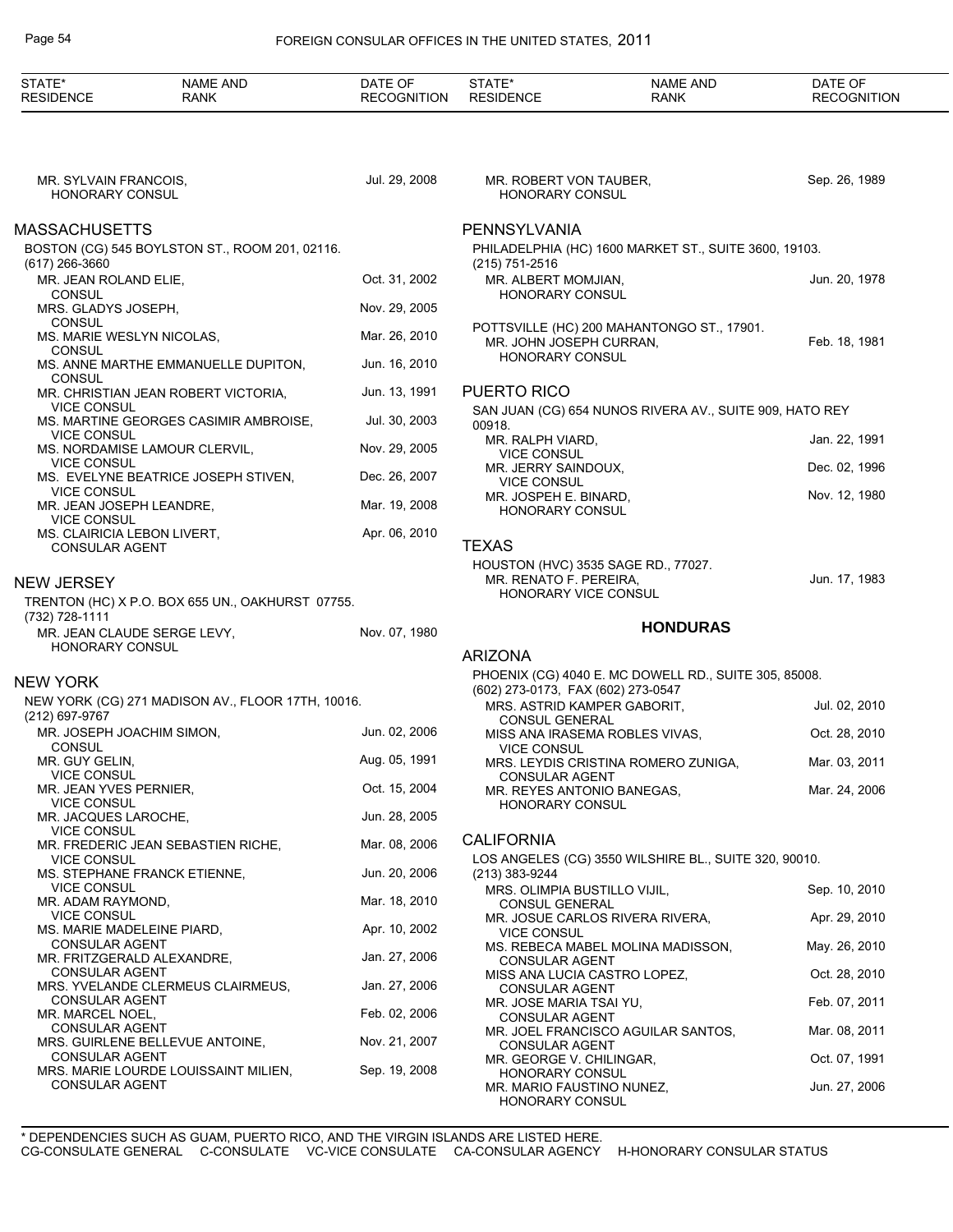| STATE*<br><b>RESIDENCE</b>                           | <b>NAME AND</b><br><b>RANK</b>                                             | DATE OF<br><b>RECOGNITION</b>  | STATE*<br><b>RESIDENCE</b>                  | <b>NAME AND</b><br><b>RANK</b>                                                   | DATE OF<br><b>RECOGNITION</b>  |
|------------------------------------------------------|----------------------------------------------------------------------------|--------------------------------|---------------------------------------------|----------------------------------------------------------------------------------|--------------------------------|
|                                                      |                                                                            |                                |                                             |                                                                                  |                                |
| MR. FARES N. ENNABE,                                 | HONORARY CONSULAR AGENT                                                    | Feb. 28, 2008                  | <b>HONORARY CONSUL</b>                      | MRS. LOURDES MAVEL SUMMERS,                                                      | Mar. 22, 2007                  |
| $(619) 533 - 4515$                                   | SAN DIEGO (HC) 525 B ST., SUITE 2002, 92101.                               |                                | <b>HAWAII</b>                               |                                                                                  |                                |
| HONORARY CONSUL                                      | MS. ELLA ISABEL FLORES-PARIS,                                              | Apr. 29, 1966                  | (808) 944-2811                              | HONOLULU (HC) 1734 MALANAI ST., APT B, 96826.<br>MRS. LESBY PEREZ BILLAM-WALKER, | Mar. 10, 1972                  |
| (415) 392-0076                                       | SAN FRANCISCO (CG) 870 MARKET ST., SUITE 875, 94102.                       |                                | <b>HONORARY CONSUL</b>                      |                                                                                  |                                |
| <b>CONSUL GENERAL</b>                                | MR. HECTOR MANUEL MONROY CHAVARRIA,                                        | Oct. 28, 2010                  | <b>ILLINOIS</b>                             | CHICAGO (CG) 4439 W. FULLERTON AV., 60639.                                       |                                |
| <b>CONSULAR AGENT</b>                                | MS. SANTOS ALBERTINA REYES HERNANDEZ,                                      | Mar. 31, 2011                  | (773) 342-8281, FAX (773) 342-8293          | MR. JOSE ERAZMO MONTALVAN HERNANDEZ,                                             | Jun. 20, 2006                  |
| FLORIDA                                              |                                                                            |                                | <b>CONSUL GENERAL</b><br><b>VICE CONSUL</b> | MS. CARMEN ALICIA FUNES MATAMOROS,                                               | Sep. 10, 2010                  |
| (305) 269-9322, FAX (305) 269-9445                   | MIAMI (CG) 7171 CORAL WA., SUITE 309, 33155.                               |                                | <b>CONSULAR AGENT</b>                       | MRS. DIONISIA D. FUENTES PUERTO,                                                 | Apr. 18, 2006                  |
| <b>CONSUL GENERAL</b>                                | MRS. LIZETTE GUADALUPE HAWIT MEDRANO,                                      | Jun. 10, 2010                  | <b>CONSULAR AGENT</b>                       | MR. HECTOR LISANDRO MOTINO PAGUADA,                                              | Jul. 06, 2010                  |
| <b>VICE CONSUL</b>                                   | MR. ROBERTO A. MARTINEZ CASTELLANOS,                                       | Jun. 07, 2010                  | <b>CONSULAR AGENT</b>                       | MRS. FIDELIA DEL CARMEN MEZA GARCIA,<br>MISS DUVIS MARIA ESPINAL MATUTE,         | Oct. 28, 2010<br>Dec. 02, 2010 |
| <b>VICE CONSUL</b>                                   | MR. GERARDO A. SIMON YERRES,<br>MRS. ANA LOURDES ARDON RODRIGUEZ,          | Jul. 30, 2010<br>Oct. 28, 2010 | <b>CONSULAR AGENT</b>                       | MS. SUYAPA ESTHER TEJEDA MAYEN,                                                  | Dec. 02, 2010                  |
| <b>VICE CONSUL</b>                                   | MR. JUAN CARLOS VASQUEZ ALVARADO,                                          | Feb. 09, 1999                  | <b>CONSULAR AGENT</b>                       |                                                                                  |                                |
| <b>CONSULAR AGENT</b>                                | MRS. CLAUDIA PAREDES REYES,                                                | Jul. 08, 2008                  | LOUISIANA                                   | BATON ROUGE (HC) 11017 N. OAK HILLS PW., 70810.                                  |                                |
| <b>CONSULAR AGENT</b><br><b>CONSULAR AGENT</b>       | MS. JESSICA CANAHUATI FARAH,                                               | Jun. 28, 2010                  | (225) 766-4350, FAX (225) 766-7334          | MS. VILMA CABRERA CALHOUN,                                                       | Apr. 23, 2003                  |
| <b>CONSULAR AGENT</b>                                | MISS ALEJANDRA IVETH ZELAYA PERDOMO,                                       | Oct. 28, 2010                  | HONORARY CONSUL<br>MR. WILLIAM HUMPHREYS,   |                                                                                  | Jun. 07, 2001                  |
| MRS. DINA LUZ LOBO MIRALDA,<br><b>CONSULAR AGENT</b> |                                                                            | Oct. 28, 2010                  |                                             | HONORARY VICE CONSUL                                                             |                                |
| <b>CONSULAR AGENT</b><br>MRS. MARIANELA RODAS DIAZ,  | MRS. MARTA RIVERA RODRIGUEZ,                                               | Feb. 07, 2011<br>Mar. 04, 2011 | (504) 522-3118, FAX (504) 523-0544          | NEW ORLEANS (CG) 365 CANAL ST., SUITE 1580, 70130.                               |                                |
| <b>CONSULAR AGENT</b><br>MR. OWEN S. FREED.          |                                                                            | Mar. 17, 1997                  | <b>CONSUL GENERAL</b>                       | MS. ELKA YAMILETH HERRERA DAVIS,                                                 | Jun. 04, 2010                  |
| <b>HONORARY CONSUL</b>                               |                                                                            |                                | <b>VICE CONSUL</b>                          | MS. TANIA NOHEMY HERNANDEZ SALINAS,<br>MRS. DINA MARGARITA NUNEZ,                | Jul. 30, 2010<br>Sep. 10, 2010 |
| MR. DAVID A., JR STRAZ,                              | TAMPA (HC) 4401 W. KENNEDY BL., 33609.                                     | Feb. 24, 2011                  | CONSULAR AGENT                              | MS. SUYAPA ISSABEL HANDAL REYES,                                                 | Mar. 03, 2011                  |
| <b>HONORARY CONSUL</b>                               |                                                                            |                                | CONSULAR AGENT                              | MRS. NORA MARIA RODAS QUITO,                                                     | Mar. 04, 2011                  |
| GEORGIA                                              |                                                                            |                                | CONSULAR AGENT                              | MR. JORGE ALBERTO PADILLA,                                                       | Mar. 29, 2011                  |
| <b>CONSUL GENERAL</b>                                | ATLANTA (CG) 2750 BUFORD HW., 30324.<br>MRS. EMELISA CALLEJAS ROMERO,      | Oct. 28, 2010                  | CONSULAR AGENT                              |                                                                                  |                                |
| <b>VICE CONSUL</b>                                   | MS. KARLA CELESTE URBIZO ESCOBAR,                                          | Nov. 18, 2010                  | <b>MARYLAND</b>                             | BALTIMORE (HCG) 5803 LOCH RAVEN BL., 21239.                                      |                                |
| <b>VICE CONSUL</b>                                   | MRS. MARIA FERNANDA RIVERA FIALLOS,                                        | Feb. 17, 2011                  | $(301)$ 435-6233<br>MR. RENE LICONA DUARTE, |                                                                                  | Oct. 16, 1978                  |
| CONSULAR AGENT                                       | MISS CINTHYA CELESTE CALIX GARCIA,                                         | Oct. 28, 2010                  |                                             | HONORARY CONSUL GENERAL                                                          |                                |
| CONSULAR AGENT                                       | MISS LILIANA MARTINEZ VALENZUELA,                                          | Oct. 28, 2010                  | <b>MASSACHUSETTS</b>                        |                                                                                  |                                |
| <b>CONSULAR AGENT</b><br><b>CONSULAR AGENT</b>       | MR. CRISTOPHER RENE GALLARDO REYES,<br>MRS. LOURDES JULIETA MATUTE MADRID, | Oct. 28, 2010<br>Oct. 28, 2010 | CONSUL GENERAL                              | BELMONT (CG) 24 TRAPELO RD., 02478.<br>MRS. ELVIA NOHEMY LOPEZ GOMEZ,            | Mar. 08, 2011                  |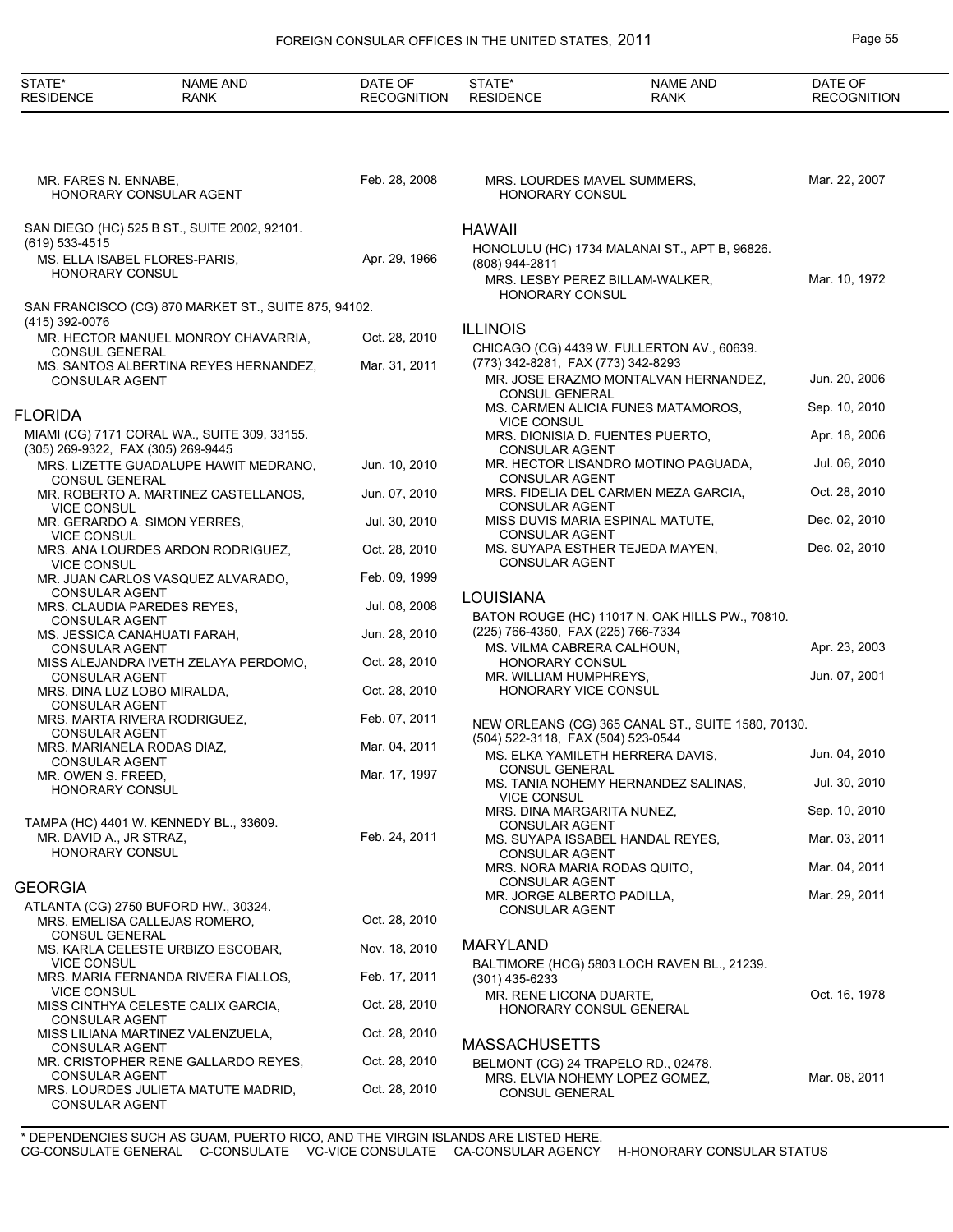| STATE*<br><b>RESIDENCE</b>                                       | <b>NAME AND</b><br>RANK                                                          | DATE OF<br><b>RECOGNITION</b> | STATE*<br><b>RESIDENCE</b>                                | <b>NAME AND</b><br><b>RANK</b>                                                         | DATE OF<br><b>RECOGNITION</b> |
|------------------------------------------------------------------|----------------------------------------------------------------------------------|-------------------------------|-----------------------------------------------------------|----------------------------------------------------------------------------------------|-------------------------------|
|                                                                  |                                                                                  |                               |                                                           |                                                                                        |                               |
| Missouri                                                         |                                                                                  |                               |                                                           |                                                                                        |                               |
| (314) 727-9179                                                   | SAINT LOUIS (HC) 6241 ALEXANDER DR., ST. LOUIS 63105.                            |                               | 250, SAN MATEO 94403.                                     | SAN FRANCISCO (HCG) 2000 ALAMEDA DE LAS PULGAS., SUITE                                 |                               |
| MS. MARIA TAXMAN,<br>HONORARY CONSUL                             |                                                                                  | Mar. 29, 2001                 | (650) 573-7351, FAX (650) 573-7355<br>MRS. EVA E. VOISIN, | HONORARY CONSUL GENERAL                                                                | Sep. 20, 2005                 |
| NEVADA                                                           |                                                                                  |                               |                                                           |                                                                                        |                               |
| (775) 829-1209                                                   | RENO (HC) 5250 NEIL RD., SUITE 303, 89502-6503.                                  |                               | <b>COLORADO</b>                                           | DENVER (HCG) 1700 BROADWAY ST., SUITE 1700, 80290.                                     |                               |
| DR. RUDOLF GUNNERMAN,<br><b>HONORARY CONSUL</b>                  |                                                                                  | Mar. 29, 2001                 | (303) 861-8013, FAX (303) 832-3804                        | MR. EUGENE, JR FELEGYHAZY-MEGYESY,<br>HONORARY CONSUL GENERAL                          | May. 14, 2002                 |
| NEW YORK                                                         |                                                                                  |                               |                                                           |                                                                                        |                               |
|                                                                  | NEW YORK (CG) 255 W. 36TH ST., FLOOR 1 AND 2, 10018.                             |                               | <b>DISTRICT OF COLUMBIA</b>                               |                                                                                        |                               |
| FAX (212) 714-9453<br><b>CONSUL GENERAL</b>                      | MR. FRANCISCO QUEZADA LOBO,                                                      | Jul. 02, 2010                 | (202) 362-6730, FAX (202) 966-8135<br>MR. SZABOLCS NEMES, | WASHINGTON (CHN) 3910 SHOEMAKER ST., NW, 20008.                                        | Sep. 14, 2007                 |
| <b>VICE CONSUL</b>                                               | MS. LILIAN ISABEL GOMEZ BARRALAGA,                                               | Jun. 07, 2010                 | <b>CONSUL</b>                                             |                                                                                        |                               |
| <b>CONSULAR AGENT</b>                                            | MR. CESAR EVERALDO VARELA ORDONEZ,                                               | Sep. 11, 2008                 | <b>FLORIDA</b>                                            |                                                                                        |                               |
| <b>CONSULAR AGENT</b>                                            | MR. RUDIS D. RODRIGUEZ GUANDIQUE,                                                | Sep. 10, 2010                 | (305) 448-2131, FAX (305) 448-3184                        | MIAMI (HCG) 1550 MADRUGA AV., SUITE 201, 33146.                                        |                               |
| CONSULAR AGENT                                                   | MR. HECTOR SAMUEL GARCIA ANCHECTA,                                               | Oct. 29, 2010                 | MR. ALEXANDER S. TAR.                                     | HONORARY CONSUL GENERAL                                                                | Oct. 28, 1997                 |
| <b>CONSULAR AGENT</b>                                            | MR. RODOLFO DELMIRO CARDONA,                                                     | Oct. 29, 2010                 | MR. GEORGE DEPOZSGAY,<br>HONORARY CONSUL                  |                                                                                        | Aug. 14, 2001                 |
| <b>CONSULAR AGENT</b>                                            | MISS SOFIA CERNA RUBINSTEIN,                                                     | Mar. 03, 2011                 |                                                           |                                                                                        |                               |
| <b>CONSULAR AGENT</b>                                            | MR. JOSE HUMBERTO PALACIOS GUIFARRO,                                             | Mar. 03, 2011                 | <b>GEORGIA</b><br>(404) 715-6937                          | MORROW (HC) 1115 MT. ZION RD., SUITE H, 30260.                                         |                               |
| <b>TEXAS</b>                                                     |                                                                                  |                               |                                                           | MR. JOHN EMBRY, JR PARKERSON,                                                          | Apr. 02, 2007                 |
| $(713)$ 667-4693                                                 | HOUSTON (CG) 7400 HARWIN DR., FLOOR 2ND, 77036.                                  |                               | HONORARY CONSUL                                           |                                                                                        |                               |
|                                                                  | MS. ALEIDA NAYIVA LUNA ROBLES,                                                   | Mar. 03, 2011                 | <b>ILLINOIS</b>                                           |                                                                                        |                               |
| <b>VICE CONSUL</b><br>MS. YOLANI DUBON,<br><b>CONSULAR AGENT</b> |                                                                                  | Oct. 05, 2006                 | , FAX (312) 553-0695                                      | CHICAGO (HC) 70 WEST MADISON ST., SUITE 480, 60602.<br>MS. BRITA KAARINA KOSKENALUSTA, | Jul. 29, 2010                 |
| <b>CONSULAR AGENT</b>                                            | MR. ORLEN LEONEL ZUNIGA HERNANDEZ,                                               | Oct. 28, 2010                 | <b>HONORARY CONSUL</b>                                    |                                                                                        |                               |
| <b>CONSULAR AGENT</b>                                            | MS. CAROL LETICIA BARAHONA CARVAJAL,                                             | Oct. 28, 2010                 | <b>LOUISIANA</b>                                          |                                                                                        |                               |
| <b>CONSULAR AGENT</b>                                            | MR. OSCAR ARMANDO MUNOZ CACERES,                                                 |                               | (504) 842-4604                                            | NEW ORLEANS (HC) 1417 BORDEAUX ST., 70115.                                             |                               |
|                                                                  | <b>HUNGARY</b>                                                                   |                               | DR. STEPHEN GERGATZ,<br><b>HONORARY CONSUL</b>            |                                                                                        | Sep. 28, 1999                 |
| <b>CALIFORNIA</b>                                                |                                                                                  |                               | <b>MASSACHUSETTS</b>                                      |                                                                                        |                               |
| (310) 473-3275                                                   | LOS ANGELES (CG) 11766 WILSHIRE BL., SUITE 410, 90025.                           |                               | (617) 342-4022, FAX (617) 342-4001                        | BOSTON (HCG) 111 HUNTINGTON AV., FLOOR 26, 02199.                                      |                               |
| MR. BALAZS BOKOR,<br><b>CONSUL GENERAL</b>                       |                                                                                  | Jun. 29, 2007                 | MR. GABOR GARAI,                                          | HONORARY CONSUL GENERAL                                                                | May. 29, 2007                 |
| MR. GABOR KALETA,<br>CONSUL                                      |                                                                                  | Mar. 09, 2007                 |                                                           |                                                                                        |                               |
| MR. ISTVAN ANDRAS MOLNAR,<br><b>CONSUL</b>                       |                                                                                  | Sep. 18, 2008                 | <b>MISSOURI</b><br>MR. JULIUS JOE ADORJAN,                | SAINT LOUIS (HCG) 230 S. BERNISTON AV., SUITE 1470, 63105.                             | Nov. 23, 2005                 |
| HONORARY CONSUL                                                  | SACRAMENTO (HC) 841 CATHEDRAL CT., SUITE 1, 95825.<br>MR. NICHOLAS OTTO BARTSCH. | Mar. 26, 2010                 |                                                           | HONORARY CONSUL GENERAL                                                                |                               |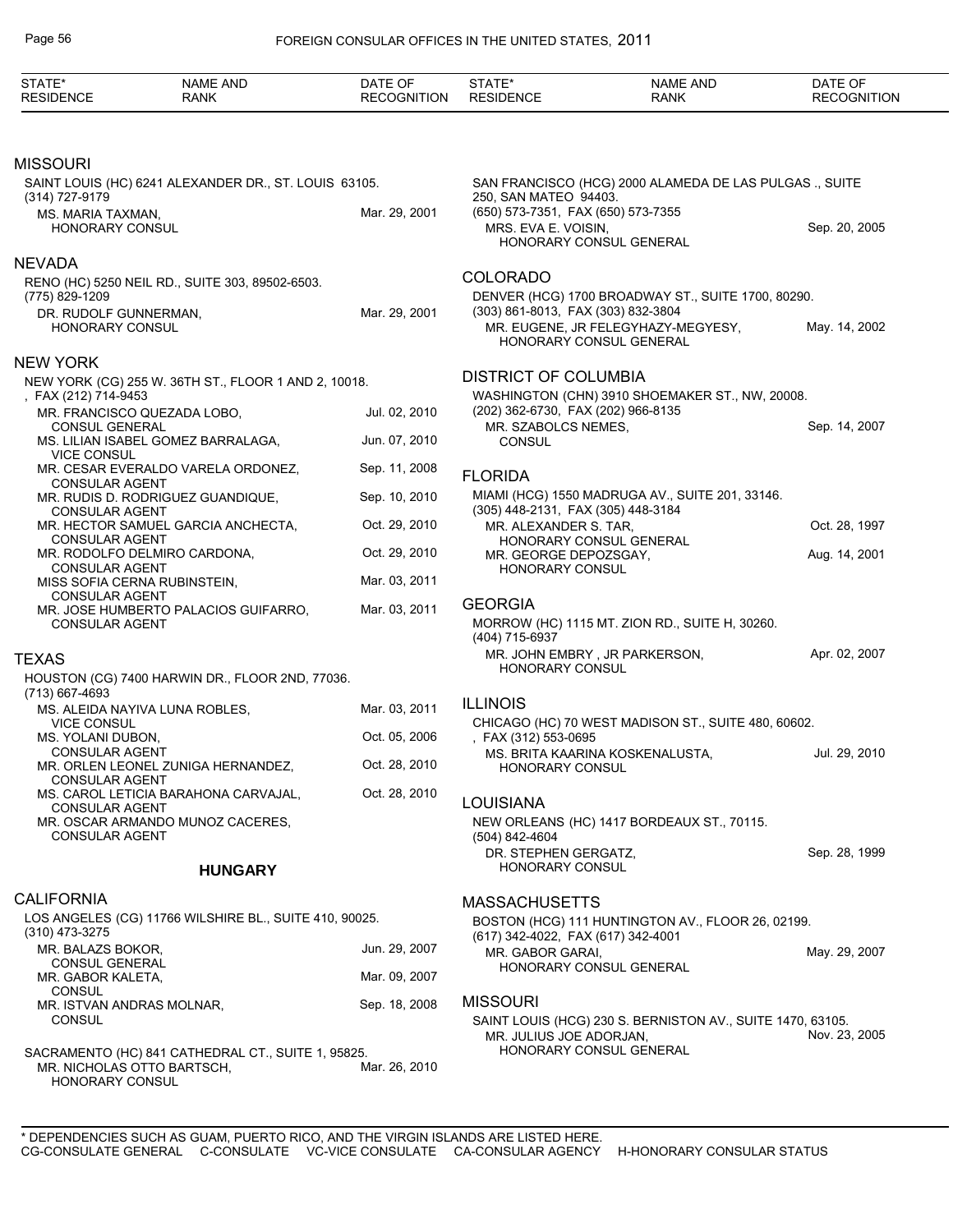| STATE*<br><b>RESIDENCE</b>                                                     | <b>NAME AND</b><br><b>RANK</b>                        | DATE OF<br><b>RECOGNITION</b> | STATE*<br><b>RESIDENCE</b>                                       | <b>NAME AND</b><br><b>RANK</b>                            | DATE OF<br><b>RECOGNITION</b> |
|--------------------------------------------------------------------------------|-------------------------------------------------------|-------------------------------|------------------------------------------------------------------|-----------------------------------------------------------|-------------------------------|
|                                                                                |                                                       |                               |                                                                  |                                                           |                               |
| NEW YORK                                                                       |                                                       |                               |                                                                  |                                                           |                               |
|                                                                                | NEW YORK (CG) 223 E. 52ND ST., 10022.                 |                               | MR. SIGURJON SIGHVATSSON,                                        |                                                           | Oct. 07, 1998                 |
| (212) 752-0661, FAX (212) 755-5986<br>MR. KAROLY DAN,<br><b>CONSUL GENERAL</b> |                                                       | Oct. 14, 2010                 | HONORARY VICE CONSUL                                             | HONORARY CONSUL GENERAL<br>MS. LINDA BJORK BRAGADOTTIR,   | Jun. 25, 2009                 |
| MS. ZSOFIA TROMBITAS,                                                          |                                                       | Aug. 21, 2007                 |                                                                  |                                                           |                               |
| <b>CONSUL</b><br>DR. ZITA ILONA BENCSIK,                                       |                                                       | Dec. 02, 2010                 | (858) 756-1666, FAX (858) 756-2668                               | SAN DIEGO (HC) 5910 PACIFIC CENTER BL., SUITE 100, 92121. |                               |
| <b>CONSUL</b>                                                                  |                                                       |                               | <b>HONORARY CONSUL</b>                                           | MR. ROBERT STEVEN HOROWITZ,                               | Sep. 11, 2003                 |
| OHIO                                                                           |                                                       |                               |                                                                  |                                                           |                               |
|                                                                                | CLEVELAND (HCG) 11312 FITZWATER RD., 44144.           |                               | (415) 433-3103, FAX (415) 433-0449                               | SAN FRANCISCO (HCG) 222 FRONT ST., FLOOR 5TH, 94111.      |                               |
| (440) 717-0238, FAX (440) 717-0238<br>MR. LASZLO BOJTOS.                       | HONORARY CONSUL GENERAL                               | Oct. 30, 1997                 |                                                                  | MR. ROBERT E., JR CARTWRIGHT,<br>HONORARY CONSUL GENERAL  | Sep. 21, 2006                 |
| PUERTO RICO                                                                    |                                                       |                               | <b>COLORADO</b>                                                  |                                                           |                               |
|                                                                                | MAYAGUEZ (HC) 637 S. POST ST., 00682.                 |                               |                                                                  | ENGLEWOOD (HC) 1299 GILPIN ST., SUITE 19W, DENVER 80218.  |                               |
| (787) 831-2010, FAX (787) 834-8380                                             |                                                       |                               | (303) 771-5842                                                   |                                                           | Mar. 22, 2001                 |
| MR. DENNIS BECHARA.<br><b>HONORARY CONSUL</b>                                  |                                                       | Mar. 14, 1997                 | HONORARY CONSUL                                                  | MR. EDWARD PHILLIPS CONNORS,                              |                               |
| TEXAS                                                                          |                                                       |                               | <b>FLORIDA</b>                                                   |                                                           |                               |
|                                                                                | HOUSTON (HCG) 2221 POTOMAC UN., B, 77057.             |                               |                                                                  | ORLANDO (HC) 6573 AUTUMN COVE DR., 32822.                 |                               |
| (713) 977-8604<br>MR. PHILLIP A. ARONOFF,                                      |                                                       | Jul. 11, 2005                 | DR. KRISTJAN INGVARSSON,<br><b>HONORARY CONSUL</b>               |                                                           | Jul. 24, 2007                 |
|                                                                                | HONORARY CONSUL GENERAL                               |                               |                                                                  |                                                           |                               |
| UTAH                                                                           |                                                       |                               | (954) 792-4750, FAX (954) 920-6977                               | PLANTATION (HCG) 1820 S.W. 73RD AV., 33317.               |                               |
|                                                                                | SANDY (HC) 7641 MARY ESTHER CI., 84093.               |                               |                                                                  | MR. THORIR SIGURDSSON GRONDAL,                            | May. 02, 2001                 |
| (801) 733-6717                                                                 |                                                       |                               |                                                                  | HONORARY CONSUL GENERAL                                   |                               |
| MR. STEVEN GEORGE SIMON.<br>HONORARY CONSUL                                    |                                                       | Jun. 01, 2007                 | <b>GEORGIA</b>                                                   |                                                           |                               |
|                                                                                |                                                       |                               |                                                                  | ATLANTA (HCG) 191 PEACHTREE ST., NE, FLOOR 16, 30303.     |                               |
| WASHINGTON                                                                     |                                                       |                               | (404) 572-6670, FAX (404) 572-6999<br>MR. MARC DOUGLAS GLENN,    |                                                           | Jun. 19, 2008                 |
| (425) 576-8997, FAX (425) 739-6931                                             | SEATTLE (HCG) 703 4TH AV., SUITE 103, KIRKLAND 98033. |                               | HONORARY CONSUL                                                  |                                                           |                               |
| MRS. HELEN M. SZABLYA,                                                         | HONORARY CONSUL GENERAL                               | May. 02, 2011                 | <b>ILLINOIS</b>                                                  |                                                           |                               |
|                                                                                |                                                       |                               |                                                                  | CHICAGO (HC) 2221 CAMDEN CT., SUITE 200, OAK BROOK 60523. |                               |
|                                                                                | <b>ICELAND</b>                                        |                               | (630) 560-8090, FAX (630) 684-0290<br>MR. ARISTOTLE P. HALIKIAS, |                                                           | Mar. 26, 2010                 |
| ALASKA                                                                         |                                                       |                               | <b>HONORARY CONSUL</b>                                           |                                                           |                               |
| (907) 786-1366                                                                 | ANCHORAGE (HC) 3211 PROVIDENCE DR., SUITE 310, 99508. |                               | MR. EINAR STEINSSON,<br>HONORARY VICE CONSUL                     |                                                           | Apr. 06, 2010                 |
| HONORARY CONSUL                                                                | MR. BJARTMAR SVEINBJORNSSON,                          | Apr. 05, 2000                 | <b>KENTUCKY</b>                                                  |                                                           |                               |
|                                                                                |                                                       |                               |                                                                  | LOUISVILLE (HC) 2600 HIGHWAY 146 ., E, LA GRANGE 40031.   |                               |
| ARIZONA                                                                        |                                                       |                               | (502) 222-1441, FAX (502) 222-1445                               | MR. ORN EGGERT, SR GUDMUNDSSON,                           | Jun. 24, 2005                 |
| (602) 952-1200, FAX (602) 956-8474                                             | PHOENIX (HC) 2999 N. 44TH ST., SUITE 650, 85018.      |                               | HONORARY CONSUL                                                  |                                                           |                               |
| DR. OMER K. REED,<br><b>HONORARY CONSUL</b>                                    |                                                       | May. 29, 1997                 | <b>LOUISIANA</b>                                                 |                                                           |                               |
|                                                                                |                                                       |                               |                                                                  | NEW ORLEANS (HC) 210 BARONNE ST., SUITE 1022, 70112.      |                               |
| CALIFORNIA                                                                     |                                                       |                               | (504) 524-3342, FAX (504) 524-3344<br>MR. GREG J. BEUERMAN,      |                                                           | Feb. 16, 1994                 |
| 91423.                                                                         | LOS ANGELES (HCG) 4539 MARY ELLEN AV., SHERMAN OAKS   |                               | <b>HONORARY CONSUL</b>                                           |                                                           |                               |
| (310) 440-3494, FAX (310) 440-9565                                             |                                                       |                               |                                                                  |                                                           |                               |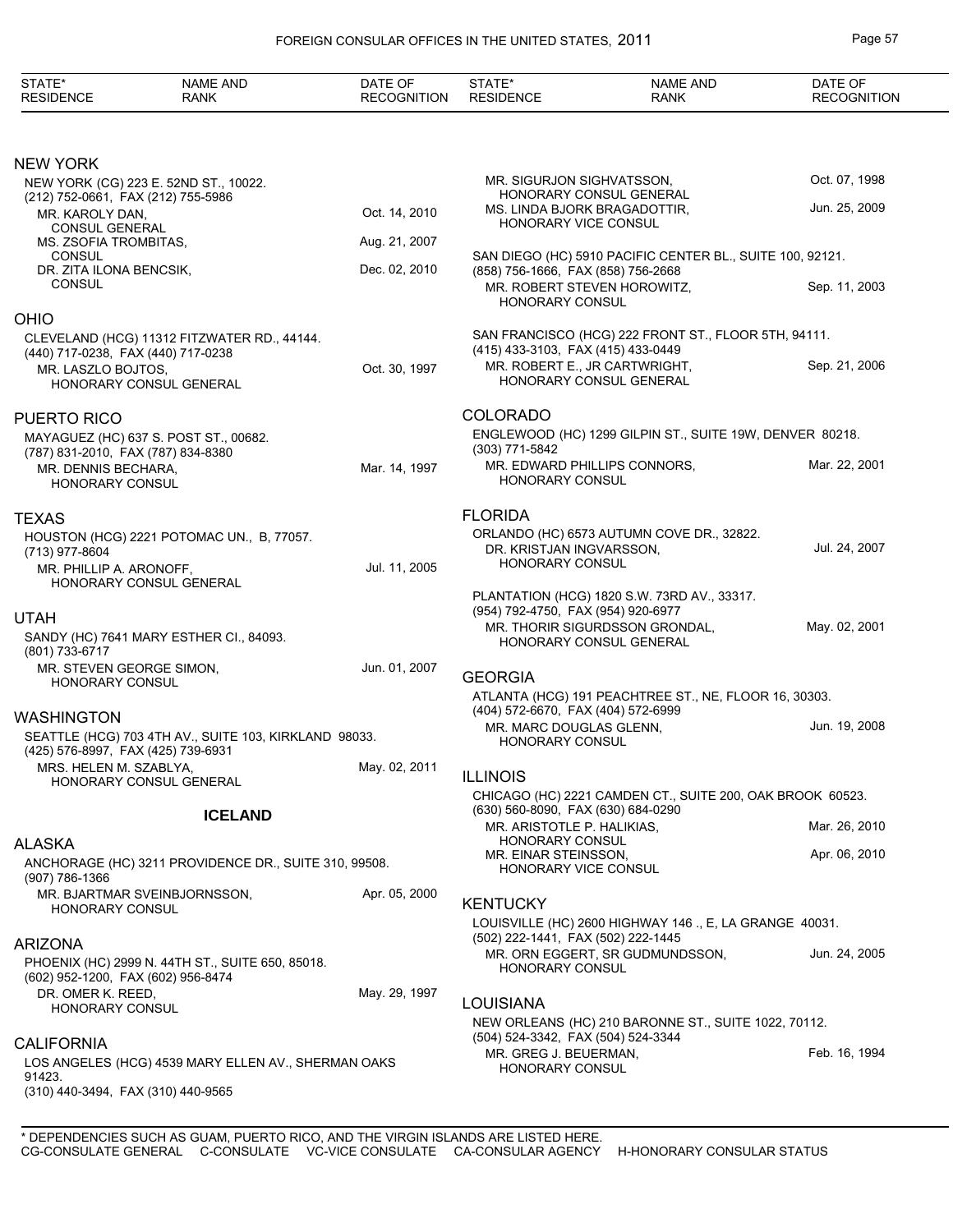| STATE*<br><b>RESIDENCE</b>                                     | <b>NAME AND</b><br><b>RANK</b>                          | DATE OF<br><b>RECOGNITION</b> | STATE*<br><b>RESIDENCE</b>                            | <b>NAME AND</b><br><b>RANK</b>                                                             | DATE OF<br><b>RECOGNITION</b> |
|----------------------------------------------------------------|---------------------------------------------------------|-------------------------------|-------------------------------------------------------|--------------------------------------------------------------------------------------------|-------------------------------|
|                                                                |                                                         |                               |                                                       |                                                                                            |                               |
| <b>MASSACHUSETTS</b>                                           |                                                         |                               | <b>PUERTO RICO</b>                                    |                                                                                            |                               |
| BOSTON (HC) 33 BROAD ST., 02109.                               |                                                         |                               | GUAYNABO (HC) J-8 1ST ST, 00968.                      |                                                                                            | May. 23, 2011                 |
| (617) 227-4300, FAX (617) 227-5505<br>MR. ELISHA FLAGG LEE,    |                                                         | Jul. 26, 1996                 | HONORARY CONSUL                                       | MR. LUIS EDUARDO GARCIA FELIU,                                                             |                               |
| <b>HONORARY CONSUL</b>                                         | MR. JAMES FRANCIS, III GERRITY,                         | Aug. 14, 1996                 |                                                       |                                                                                            |                               |
| HONORARY VICE CONSUL                                           |                                                         |                               | <b>SOUTH CAROLINA</b>                                 | CHARLESTON (HC) 241 E. BAY ST., 29401.                                                     |                               |
|                                                                |                                                         |                               | (843) 577-5100, FAX (843) 722-4688                    |                                                                                            |                               |
| <b>MICHIGAN</b>                                                | DETROIT (HC) 73 KERCHEVAL AV., SUITE 201, GROSSE POINTE |                               | MR. MARK CHARLES TANENBAUM,<br><b>HONORARY CONSUL</b> |                                                                                            | Sep. 10, 2003                 |
| <b>FARMS 48236.</b>                                            |                                                         |                               |                                                       |                                                                                            |                               |
| (313) 886-7070, FAX (313) 886-7150<br>MR. EDWARD K. CHRISTIAN, |                                                         | Sep. 03, 1997                 | <b>TEXAS</b>                                          |                                                                                            |                               |
| HONORARY CONSUL                                                |                                                         | Mar. 10, 2008                 |                                                       | DALLAS (HC) 15305 DALLAS PW., SUITE 1000, ADDISON 75001.<br>MR. PETER ANTHONY GUDMUNDSSON, | Oct. 07, 2009                 |
| MR. ERIC EDWARD CHRISTIAN,<br><b>HONORARY VICE CONSUL</b>      |                                                         |                               | HONORARY CONSUL                                       |                                                                                            |                               |
| <b>MINNESOTA</b>                                               |                                                         |                               |                                                       | HOUSTON (HC) 2028 BUFFALO TE., 77019.                                                      |                               |
|                                                                | MINNEAPOLIS (HCG) 6428 NORDIC CI., EDINA 55439.         |                               | (713) 546-2661                                        | MS. MICHELE COLLEEN MOSBACHER,                                                             | Mar. 02, 2010                 |
| (952) 942-5745<br>DR. ORN ARNAR.                               |                                                         | Feb. 29, 2000                 | HONORARY CONSUL                                       |                                                                                            |                               |
|                                                                | HONORARY CONSUL GENERAL                                 | Jun. 30, 2000                 | <b>UTAH</b>                                           |                                                                                            |                               |
| <b>HONORARY CONSUL</b>                                         | MR. JOHN SWANHOLM, JR MAGNUSSON,                        |                               |                                                       | SALT LAKE CITY (HC) 818 CANYON RD., SPRINGVILLE 84663.                                     |                               |
| MS. MARY LEOLA JOSEFSON,<br>HONORARY VICE CONSUL               |                                                         | Apr. 07, 2000                 | (801) 378-3337, FAX (801) 378-7860                    |                                                                                            | Apr. 05, 2001                 |
|                                                                |                                                         |                               | MR. J. BRENT HAYMOND,<br><b>HONORARY CONSUL</b>       |                                                                                            |                               |
| <b>MISSOURI</b>                                                |                                                         |                               |                                                       |                                                                                            |                               |
| (816) 763-2046                                                 | GRANDVIEW (HC) 7100 E. 131ST ST., 64030.                |                               | <b>VIRGINIA</b>                                       | NORFOLK (HC) 150 W. MAIN ST., SUITE 1600, 23510.                                           |                               |
|                                                                | MRS. VIGDIS ADALSTEINSDOTTIR TAYLOR,                    | May. 21, 1985                 | (757) 687-7724, FAX (757) 687-1557                    |                                                                                            |                               |
| <b>HONORARY CONSUL</b>                                         |                                                         |                               | MR. JOHN E. HOLLOWAY,<br><b>HONORARY CONSUL</b>       |                                                                                            | Mar. 22, 2001                 |
| <b>NEW YORK</b>                                                |                                                         |                               | MRS. SESSELJA SEIFERT.                                |                                                                                            | Mar. 22, 2001                 |
| (212) 593-2700, FAX (212) 593-6269                             | NEW YORK (CG) 800 THIRD AV., FLOOR 36TH, 10022.         |                               | <b>HONORARY VICE CONSUL</b>                           |                                                                                            |                               |
| MR. HLYNUR GUDJONSSON,                                         |                                                         | Jul. 14, 2006                 | <b>WASHINGTON</b>                                     |                                                                                            |                               |
| <b>CONSUL</b>                                                  | MR. MAGNUS MAR GUSTAFSSON,                              | Aug. 22, 2006                 | (206) 783-4100, FAX (206) 784-8916                    | SEATTLE (HCG) 5610 20TH AV., NW, 98107.                                                    |                               |
| <b>HONORARY CONSUL</b>                                         |                                                         |                               | MR. JON MARVIN JONSSON,                               |                                                                                            | Aug. 02, 1990                 |
|                                                                |                                                         |                               | MR. GEIR T. JONSSON,                                  | <b>HONORARY CONSUL GENERAL</b>                                                             | Feb. 27, 2003                 |
| NORTH DAKOTA                                                   | GRAND FORK (HC) 12963 87TH ST., NE, MOUNTAIN 58262.     |                               | HONORARY VICE CONSUL                                  |                                                                                            |                               |
| (701) 993-8282                                                 |                                                         |                               |                                                       |                                                                                            |                               |
| MRS. LORETTA KAY BERNHOFT,<br><b>HONORARY CONSUL</b>           |                                                         | Apr. 19, 2001                 | <b>WISCONSIN</b>                                      | MADISON (HC) 1364 VAN HISE HALL AV., 53706.                                                |                               |
|                                                                |                                                         |                               | (608) 262-2090                                        |                                                                                            |                               |
| <b>OREGON</b>                                                  |                                                         |                               | MR. RICHARD N. RINGLER,<br>HONORARY CONSUL            |                                                                                            | Nov. 24, 2003                 |
| (503) 297-1126, FAX (503) 725-9174                             | PORTLAND (HC) 900 S.W. 83RD AV., 97225.                 |                               |                                                       |                                                                                            |                               |
| MR. LESLIE SWANSON,                                            |                                                         | Feb. 03, 2001                 |                                                       | <b>INDIA</b>                                                                               |                               |
| <b>HONORARY CONSUL</b>                                         |                                                         |                               | <b>CALIFORNIA</b>                                     |                                                                                            |                               |
| PENNSYLVANIA                                                   |                                                         |                               | $(415)$ 668-0662                                      | SAN FRANCISCO (CG) 540 ARGUELLO BL., 94118.                                                |                               |
| 17036.                                                         | HARRISBURG (HC) 2015-D SOUTH POINT DR., HUMMELSTOWN     |                               |                                                       | MRS. SUSMITA GONGULEE THOMAS,                                                              | Aug. 06, 2009                 |
| (717) 566-7791, FAX (717) 566-7792                             |                                                         |                               | <b>CONSUL GENERAL</b><br>MR. GOURANGALAL DAS,         |                                                                                            | Oct. 06, 2004                 |
| MR. HUBERT JONAS GEORGES,<br>HONORARY CONSUL                   |                                                         | Apr. 21, 1980                 | CONSUL                                                |                                                                                            |                               |
|                                                                |                                                         |                               | MR. ASHOK KUMAR SINHA,<br>CONSUL                      |                                                                                            | May. 15, 2008                 |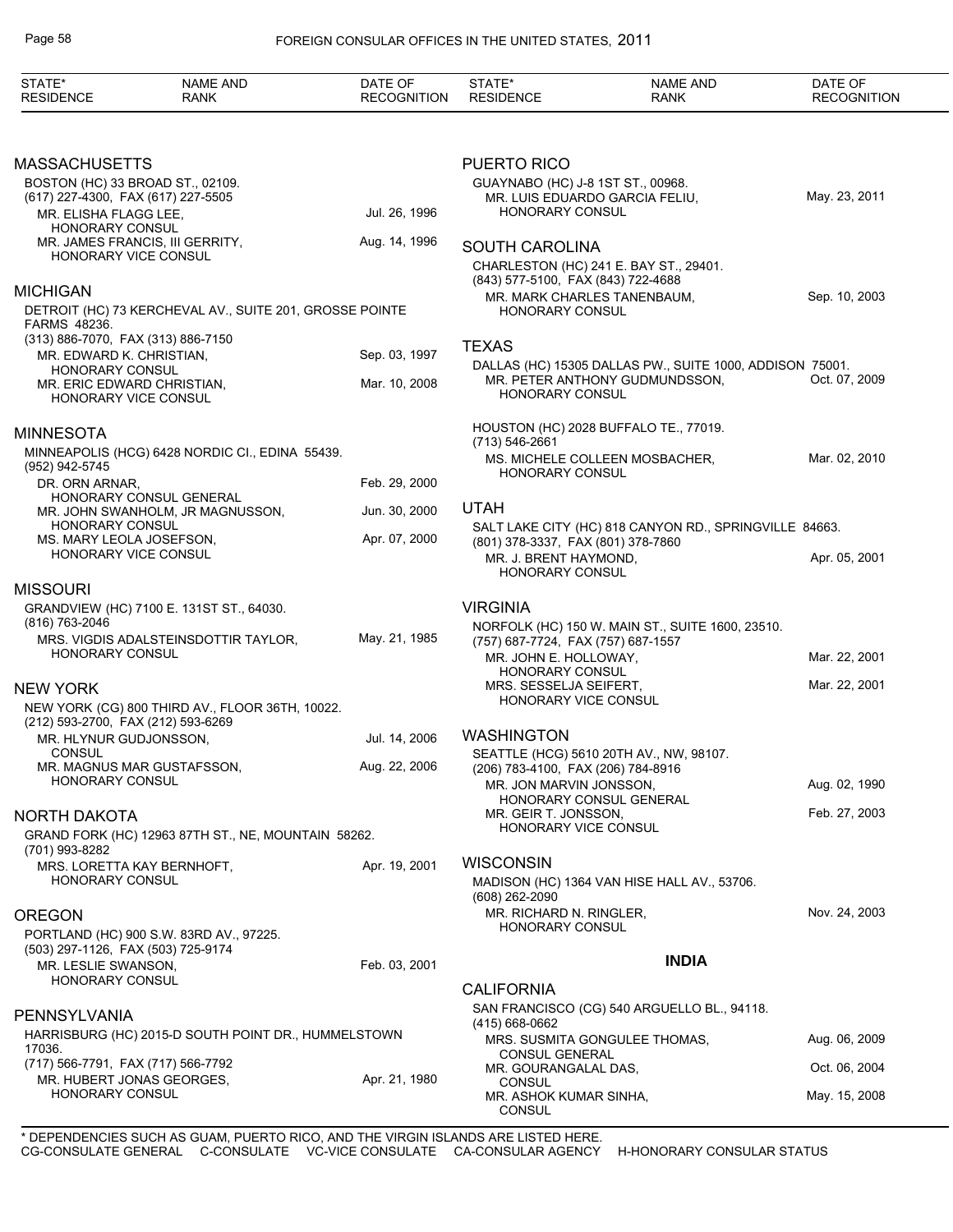| STATE*<br><b>RESIDENCE</b>                                         | <b>NAME AND</b><br><b>RANK</b>                             | DATE OF<br><b>RECOGNITION</b> | STATE*<br><b>RESIDENCE</b>                                   | <b>NAME AND</b><br>RANK                                 | DATE OF<br><b>RECOGNITION</b> |
|--------------------------------------------------------------------|------------------------------------------------------------|-------------------------------|--------------------------------------------------------------|---------------------------------------------------------|-------------------------------|
|                                                                    |                                                            |                               |                                                              |                                                         |                               |
|                                                                    |                                                            |                               | <b>TEXAS</b>                                                 |                                                         |                               |
| MR. FNU KUMAR TUHIN,<br><b>CONSUL</b>                              |                                                            | Jun. 01, 2009                 | (713) 626-2148                                               | HOUSTON (CG) 1990 POST OAK BL., SUITE 600, 77056.       |                               |
| MR. NARINDER PAL SINGH,<br><b>CONSUL</b>                           |                                                            | Sep. 16, 2009                 | MR. SANJIV ARORA,                                            |                                                         | Nov. 29, 2008                 |
| MR. RAJENDER PRASHAD,<br><b>CONSUL</b>                             |                                                            | Dec. 01, 2009                 | <b>CONSUL GENERAL</b><br>MR. ANIL KUMAR MATTA,               |                                                         | Nov. 18, 2010                 |
| MR. MACHINGAL VIJAYAN,<br><b>VICE CONSUL</b>                       |                                                            | Jul. 13, 2004                 | <b>CONSUL</b><br>MR. VINOD KUMAR AZAD,<br><b>VICE CONSUL</b> |                                                         | Oct. 24, 2007                 |
| MR. FNU DEVENDRA KUMAR,                                            |                                                            | Jan. 08, 2009                 | MR. JAGDEEP KAPOOR,                                          |                                                         | Oct. 22, 2009                 |
| <b>VICE CONSUL</b><br>MR. JALADHI MUKHERJEE,<br><b>VICE CONSUL</b> |                                                            | Jan. 08, 2009                 | <b>VICE CONSUL</b>                                           | MR. CHANDER MOHAN MANCHANDA,                            | May. 07, 2010                 |
| MR. TAJINDER SINGH,<br><b>VICE CONSUL</b>                          |                                                            | Mar. 12, 2009                 | <b>VICE CONSUL</b><br><b>VICE CONSUL</b>                     | MR. SURENDRA NATH SHARMA,                               | Sep. 18, 2010                 |
| illinois                                                           |                                                            |                               |                                                              | <b>INDONESIA</b>                                        |                               |
| (312) 595-0405, FAX (312) 595-0416                                 | CHICAGO (CG) 455 N. CITYFRONT PLAZA DR., SUITE 850, 60611. |                               | <b>CALIFORNIA</b>                                            |                                                         |                               |
| MRS. MUKTA DUTTA TOMAR,<br><b>CONSUL GENERAL</b>                   |                                                            | Sep. 05, 2010                 | (213) 383-5126                                               | LOS ANGELES (CG) 3457 WILSHIRE BL., 90010.              |                               |
| MR. VISHVAS VIDU SAPKAL,<br><b>CONSUL</b>                          |                                                            | Oct. 16, 2008                 | MR. HADI MARTONO,<br><b>CONSUL GENERAL</b>                   |                                                         | Oct. 21, 2010                 |
| MR. SURESH KUMAR MENON,<br><b>CONSUL</b>                           |                                                            | Oct. 15, 2009                 | <b>CONSUL</b>                                                | MRS. MAGDALENA F. W. TOMPODUNG,                         | Sep. 02, 2008                 |
| <b>CONSUL</b>                                                      | MR. MOHANACHANDRAN TENNAT,                                 | Mar. 16, 2011                 | MR. EDI SUHARTO,<br><b>CONSUL</b>                            |                                                         | Dec. 16, 2008                 |
| MR. NANAK CHAND CHAUHAN,<br><b>VICE CONSUL</b>                     |                                                            | Jan. 14, 2009                 | MR. FIKI OKTANIO,<br><b>CONSUL</b>                           |                                                         | Jan. 07, 2011                 |
| <b>VICE CONSUL</b>                                                 | MR. RAMAKRISHNA CHATTOPADHYAY,                             | Mar. 24, 2010                 | MS. SRI WAHYUNI,<br><b>CONSUL</b>                            |                                                         | Mar. 23, 2011                 |
| NEW YORK                                                           |                                                            |                               | MR. ELLAN AGUSTAV,<br><b>CONSUL</b>                          |                                                         | Apr. 28, 2011                 |
|                                                                    | NEW YORK (CG) 3 E. 64TH ST., 10021.                        |                               | MR. ESFANDRI NURBI,<br><b>VICE CONSUL</b>                    |                                                         | Jan. 24, 2008                 |
| (212) 879-7800<br>MR. PRABHU DAYAL,                                |                                                            | Oct. 08, 2008                 | MR. FNU KRISTIANTO,                                          |                                                         | Nov. 29, 2008                 |
| <b>CONSUL GENERAL</b>                                              |                                                            |                               | <b>VICE CONSUL</b>                                           | MRS. YULISDIYAH KARTIKA NUSWAPADI,                      | Jan. 06, 2010                 |
|                                                                    | MR. AJAY MAROTRAO GONDANE,                                 | Nov. 05, 2007                 | <b>VICE CONSUL</b>                                           |                                                         |                               |
| MR. SURINDER K. NANGIA,<br><b>CONSUL</b>                           | DEPUTY CONSUL GENERAL                                      | Jul. 22, 2002                 | MR. FEBRY ELSAFRINO,<br><b>VICE CONSUL</b>                   |                                                         | Mar. 15, 2010                 |
| <b>CONSUL</b>                                                      | MR. SUBRAMANYAM MANCHIKANTI,                               | Nov. 05, 2007                 |                                                              | INDONESIAN TRADE PROMOTION CENTER                       |                               |
| MS. ANJU KUMAR,<br><b>CONSUL</b>                                   |                                                            | Jul. 01, 2008                 | (213) 387-7041                                               | LOS ANGELES (CONA) 3457 WILSHIRE BL., SUITE 101, 90010. |                               |
| <b>CONSUL</b>                                                      | MR. PRATAP KISHORE MOHANTY,                                | Mar. 31, 2009                 |                                                              | SAN FRANCISCO (CG) 1111 COLUMBUS AV., 94133.            |                               |
| <b>CONSUL</b>                                                      | MR. P. K. KEERIKAT GOVINDAPILLAI,                          | Apr. 30, 2009                 | (415) 474-9571                                               |                                                         |                               |
| MR. PARMOD KUMAR BAJAJ,<br><b>CONSUL</b>                           |                                                            | Jun. 01, 2009                 | MR. ASIANTO SINAMBELA,<br>CONSUL GENERAL                     |                                                         | Jan. 22, 2010                 |
| <b>CONSUL</b>                                                      | MR. NARENDRA KUMAR SARAWAT,                                | Oct. 14, 2009                 | MRS. TRINI GUNARTI SUALANG,<br><b>CONSUL</b>                 |                                                         | Dec. 05, 2008                 |
| MR. SUBHASH CHANDER,<br><b>VICE CONSUL</b>                         |                                                            | May. 15, 2002                 | CONSUL                                                       | MR. TUBAGUS EDWIN SUCHRANUDIN,                          | Jul. 02, 2010                 |
| MRS. PUSHPA KUMAR,<br><b>VICE CONSUL</b>                           |                                                            | Oct. 14, 2009                 | CONSUL                                                       | MR. RULLY FACHRUDDIN SUKARNO,                           | Mar. 02, 2011                 |
| MR. DEBASHISH BISWAS,<br><b>VICE CONSUL</b>                        |                                                            | Jan. 12, 2010                 | MRS. VITA NOVIANTI,<br><b>VICE CONSUL</b>                    |                                                         | Dec. 15, 2009                 |
| MR. SUBHASIS SINHA,<br><b>VICE CONSUL</b>                          |                                                            | Feb. 18, 2010                 | <b>HAWAII</b>                                                |                                                         |                               |
| MR. BHOOP SINGH BISHT,<br><b>VICE CONSUL</b>                       |                                                            | Sep. 20, 2010                 | (808) 531-3017                                               | HONOLULU (HC) 1001 BISHOP ST., SUITE 2970, 96813.       |                               |
|                                                                    |                                                            |                               | MR. PATRICK KEVIN SULLIVAN,<br>HONORARY CONSUL               |                                                         | Aug. 20, 2001                 |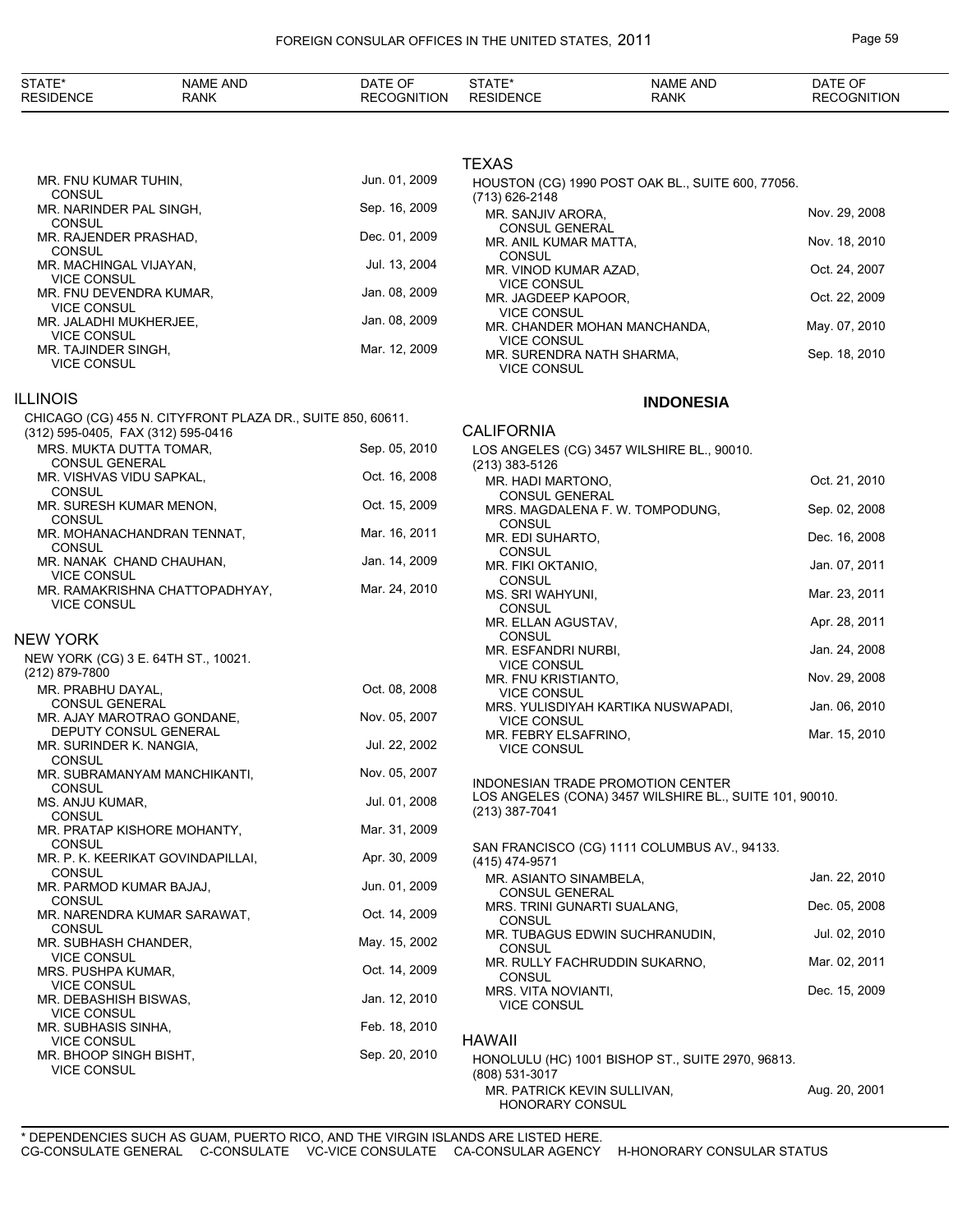| STATE*<br><b>RESIDENCE</b>                      | <b>NAME AND</b><br><b>RANK</b>                                                     | DATE OF<br><b>RECOGNITION</b> | STATE*<br><b>RESIDENCE</b>                                    | <b>NAME AND</b><br><b>RANK</b>                      | DATE OF<br><b>RECOGNITION</b> |
|-------------------------------------------------|------------------------------------------------------------------------------------|-------------------------------|---------------------------------------------------------------|-----------------------------------------------------|-------------------------------|
|                                                 |                                                                                    |                               |                                                               |                                                     |                               |
|                                                 |                                                                                    |                               |                                                               | MR. SALWAN ABBASS KHIDHIER AL RODHAN,               | Feb. 22, 2010                 |
| <b>ILLINOIS</b>                                 |                                                                                    |                               | CONSUL                                                        | MR. HATIM ABDULRAZZAQ ALI AL ANBARI,                | Dec. 07, 2009                 |
| (312) 595-1777, FAX (312) 595-9952              | CHICAGO (CG) 211 W. WACKER DR., SUITE 800, 60606.                                  |                               | <b>VICE CONSUL</b><br>MR. HUSSEIN AL FEKEKY,                  |                                                     | May. 18, 2010                 |
| MRS. BENNY BAHANADEWA,                          |                                                                                    | Feb. 02, 2010                 | <b>VICE CONSUL</b>                                            |                                                     |                               |
| <b>CONSUL GENERAL</b><br>MR. AGUS BUANA,        |                                                                                    | Apr. 11, 2008                 | MRS. OLLA SAMI RA00F AL ARAJI,<br><b>VICE CONSUL</b>          |                                                     | Nov. 18, 2010                 |
| <b>CONSUL</b>                                   |                                                                                    | May. 09, 2008                 | MS. AMEL HUSSIEN ALI,<br><b>CONSULAR AGENT</b>                |                                                     | Jan. 22, 2009                 |
| CONSUL                                          | MRS. SYLVIA SHIRLEY MALINTON,                                                      |                               |                                                               | MR. ALI MOUSA MOHAMMED J. ABOALSAMON,               | Dec. 03, 2009                 |
| CONSUL                                          | MR. MANDALA SUKARTO PURBA,                                                         | Jul. 23, 2010                 | <b>CONSULAR AGENT</b>                                         |                                                     |                               |
| MR. TONY WIBAWA,                                |                                                                                    | Feb. 28, 2008                 |                                                               | <b>IRELAND</b>                                      |                               |
| <b>VICE CONSUL</b><br>MR. REDO FERDIANSYAH,     |                                                                                    | Feb. 02, 2010                 | <b>CALIFORNIA</b>                                             |                                                     |                               |
| <b>VICE CONSUL</b>                              |                                                                                    |                               |                                                               | LOS ANGELES (HCG) 1631 BEVERLY BL., 90026.          |                               |
| <b>NEW YORK</b>                                 |                                                                                    |                               | (714) 658-9832, FAX (714) 374-8972                            |                                                     |                               |
|                                                 | NEW YORK (CG) 5 E. 68TH ST., 10021.                                                |                               | MR. MICHAEL FINBAR HILL,                                      | HONORARY CONSUL GENERAL                             | Aug. 27, 2002                 |
| $(212)$ 879-0600                                |                                                                                    |                               |                                                               |                                                     |                               |
| MRS. TRIE EDI MULYANI,<br><b>CONSUL GENERAL</b> |                                                                                    | Apr. 27, 2007                 |                                                               | SAN FRANCISCO (CG) 100 PINE ST., FLOOR 33, 94111.   |                               |
| MR. BAMBANG ANTARIKSO,                          |                                                                                    | May. 30, 2007                 | (415) 392-4214, FAX (415) 392-0885<br>MR. GERARD M. STAUNTON, |                                                     | Sep. 18, 2008                 |
| CONSUL<br>MR. FUAD ADRIANSYAH,                  |                                                                                    | Mar. 19, 2008                 | <b>CONSUL GENERAL</b>                                         |                                                     | Oct. 09, 2008                 |
| CONSUL                                          | MR. ABRAHAM FRANKY IZAAK LEBELAUW,                                                 | Oct. 10, 2008                 | MR. BARRY THOMAS O'BRIEN,<br><b>VICE CONSUL</b>               |                                                     |                               |
| CONSUL                                          |                                                                                    |                               |                                                               |                                                     |                               |
| MR. ZAHERMANN MUABEZI,<br>CONSUL                |                                                                                    | Mar. 31, 2009                 | <b>COLORADO</b>                                               |                                                     |                               |
|                                                 | MS. LINTANG PARAMITASARI P. WIBAWA,                                                | Mar. 19, 2008                 | MR. JAMES MICHAEL LYONS,                                      | DENVER (HC) 1200 17TH ST., SUITE 3000, 80202.       | Sep. 29, 2009                 |
| <b>VICE CONSUL</b>                              | MS. RINA FITRIYAH WAHYUNINGSIH,                                                    | Apr. 12, 2010                 | HONORARY CONSUL                                               |                                                     |                               |
| <b>VICE CONSUL</b>                              |                                                                                    |                               | <b>FLORIDA</b>                                                |                                                     |                               |
| <b>TEXAS</b>                                    |                                                                                    |                               |                                                               | NAPLES (HC) 400 5TH AV., S, SUITE 301, 34102.       |                               |
|                                                 | HOUSTON (CG) 10900 RICHMOND AV., 77042.                                            |                               | (239) 649-1001, FAX (239) 649-1972                            |                                                     |                               |
| MR. AL BUSYRA BASNER,                           |                                                                                    | Sep. 22, 2010                 | MRS. CYNTHIA BYRNE HALL,<br>HONORARY CONSUL                   |                                                     | Sep. 17, 2004                 |
| CONSUL GENERAL                                  | MR. JOHN TJAHJANTO BOESTAMI,                                                       | Jun. 25, 2008                 |                                                               |                                                     |                               |
| CONSUL<br>MR. AHMAD FIRMAN SEJATI,              |                                                                                    | Jan. 06, 2010                 | <b>GEORGIA</b>                                                |                                                     |                               |
| CONSUL                                          |                                                                                    |                               | (404) 554-4980, FAX (678) 235-2201                            | ATLANTA (CG) 3414 PEACHTREE RD., SUITE 260, 30326.  |                               |
| MR. PRASETYO BUDHI,<br><b>CONSUL</b>            |                                                                                    | Feb. 02, 2010                 | MR. PAUL JOHN GLEESON,                                        |                                                     | Oct. 04, 2010                 |
| MRS. IRMA NADJAMUDDIN,                          |                                                                                    | Mar. 01, 2010                 | <b>CONSUL GENERAL</b>                                         |                                                     |                               |
| <b>CONSUL</b><br>MR. JODI MAHARDI,              |                                                                                    | Feb. 12, 2008                 | <b>ILLINOIS</b>                                               |                                                     |                               |
| <b>VICE CONSUL</b>                              |                                                                                    |                               |                                                               | CHICAGO (CG) 400 N. MICHIGAN AV., SUITE 911, 60611. |                               |
|                                                 | <b>IRAQ</b>                                                                        |                               | (312) 337-1868                                                |                                                     | Dec. 28, 2007                 |
|                                                 |                                                                                    |                               | MR. MARTIN ROUINE,<br><b>CONSUL GENERAL</b>                   |                                                     |                               |
| <b>CALIFORNIA</b>                               | LOS ANGELES (CG) 350 S. FIGUEROA ST., FLOOR 7TH, 90071.                            |                               | MR. TIMOTHY EDWARD REILLY,<br><b>VICE CONSUL</b>              |                                                     | Nov. 05, 2007                 |
|                                                 |                                                                                    |                               |                                                               |                                                     |                               |
| <b>MICHIGAN</b>                                 |                                                                                    |                               | LOUISIANA                                                     |                                                     |                               |
| CONSUL GENERAL                                  | SOUTHFIELD (CG) 16445 W. 12TH MILE RD., 48076.<br>MR. LOUAY NOORI BASHAR AL SAIDI, | Jul. 30, 2009                 | MR. JAMES FRANCIS, III MCKAY,<br>HONORARY CONSUL              | NEW ORLEANS (HC) 1317 JAY ST., 70122.               | Mar. 02, 2010                 |

Feb. 22, 2010

MR. MUSTAFA KHALIL MUSTAFA AL RUBAYE,

CONSUL GENERAL

CONSUL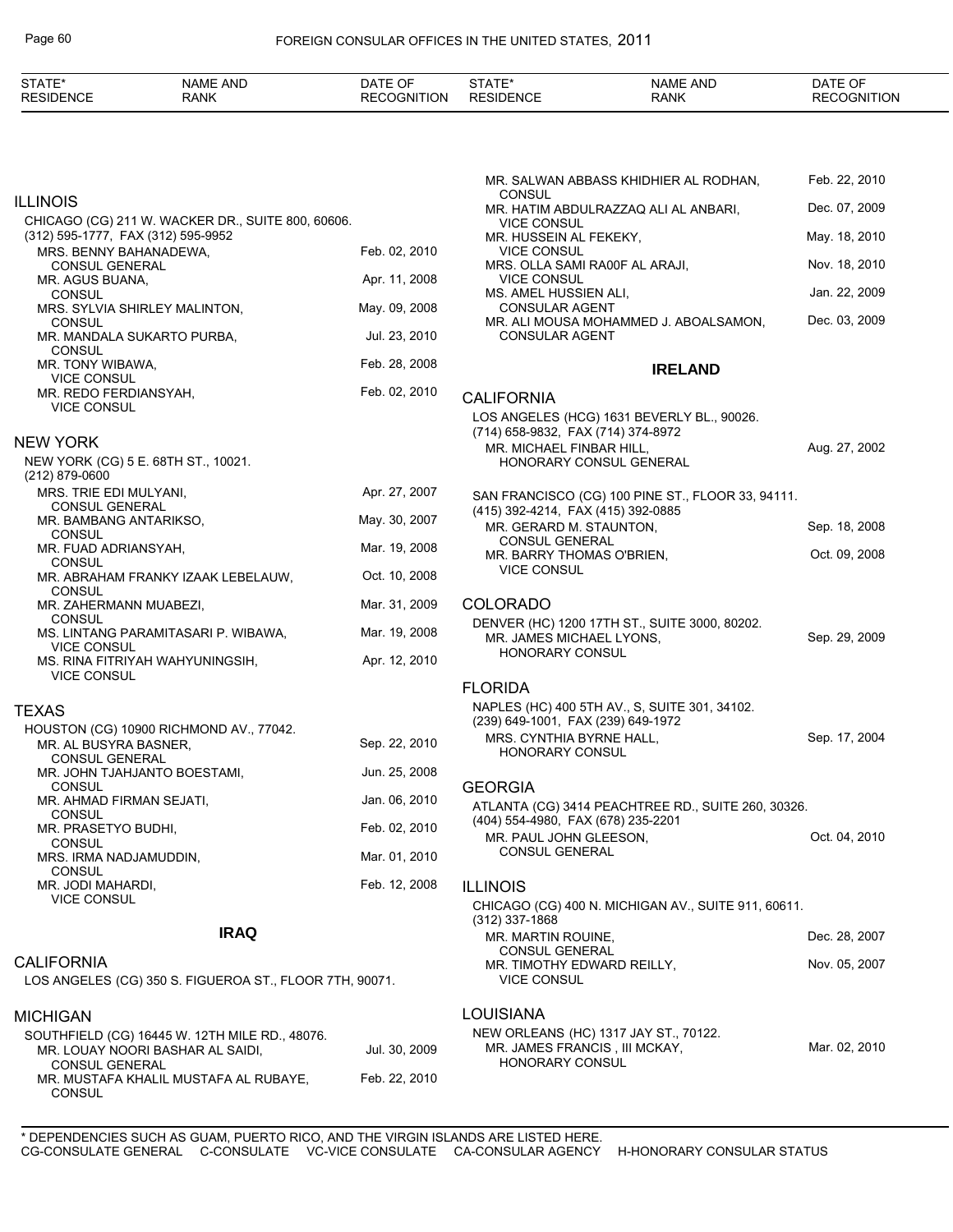| MASSACHUSETTS                                                                                                                                                                       |               |
|-------------------------------------------------------------------------------------------------------------------------------------------------------------------------------------|---------------|
| MR. YUVAL WOLPERT,<br>BOSTON (CG) 535 BOYLSTON ST., FLOOR 5TH, 02116.<br><b>CONSUL</b>                                                                                              | Jul. 28, 2009 |
| (617) 267-9330<br>MR. ELIEZER HOD,<br>Sep. 03, 2009<br>MR. PATRICK MICHAEL LONERGAN,<br><b>CONSUL</b>                                                                               | Oct. 15, 2009 |
| <b>CONSUL GENERAL</b><br>MRS. YEHUDIT GALILEE METZER,<br>Sep. 09, 2008<br>MS. DEIRDRE MARGARET NI FHALLUIN,<br><b>CONSUL</b>                                                        | Aug. 25, 2010 |
| <b>VICE CONSUL</b><br>MR. ERAN BARZILY,<br><b>VICE CONSUL</b>                                                                                                                       | Jun. 14, 2006 |
| Missouri<br>MR. NISIM BITON,                                                                                                                                                        | Jan. 26, 2009 |
| <b>VICE CONSUL</b><br>SAINT LOUIS (HCG) 65 BROADVIEW., CLAYTON 63105.<br>MR. ZIMANA LEWI,<br>$(618)$ 274-0886                                                                       | Jan. 05, 2011 |
| <b>VICE CONSUL</b><br>Oct. 31, 1977<br>MR. JOSEPH BERNARD MCGLYNN,<br>HONORARY CONSUL GENERAL                                                                                       |               |
| ECONOMIC MISSION OF ISRAEL<br>LOS ANGELES (CONA) 6300 WILSHIRE BL., SUITE 814, 90048.                                                                                               |               |
| NEW YORK<br>(323) 658-7924, FAX (323) 651-0572<br>NEW YORK (CG) 345 PARK AV., FLOOR 17, 10154.                                                                                      |               |
| MRS. SIGALIT ADMONY RAVID,<br>(212) 319-2552<br><b>CONSUL</b>                                                                                                                       | Aug. 18, 2009 |
| Sep. 17, 2010<br>MR. NOEL KILKENNY,<br><b>CONSUL GENERAL</b>                                                                                                                        |               |
| SAN FRANCISCO (CG) 456 MONTGOMERY ST., FLOOR 21ST, 94104.<br>Sep. 17, 2010<br>MS. JACQUELINE N. OHALLORAN BERNSTEIN,<br>(415) 398-8885, FAX (415) 398-8589<br>DEPUTY CONSUL GENERAL |               |
| MR. AKIVA JOSEPH TOR,<br>Sep. 14, 2007<br>MS. LORRAINE THERESA CHRISTIAN,<br><b>CONSUL GENERAL</b><br><b>CONSUL</b>                                                                 | Sep. 08, 2008 |
| MR. GIDEON MOSHE LUSTIG,<br>Oct. 11, 2007<br>MR. ALAN FARRELLY,<br><b>CONSUL</b><br><b>VICE CONSUL</b>                                                                              | Nov. 18, 2009 |
| MR. ALON DANCIG PERLMAN,<br>Aug. 05, 2010<br>MR. GERARD DERMOT MURPHY,<br><b>VICE CONSUL</b><br><b>CONSULAR AGENT</b>                                                               | Jul. 24, 2010 |
| MR. ITAMAR ABRAMOVITCH,<br><b>VICE CONSUL</b>                                                                                                                                       | Mar. 31, 2011 |
| PENNSYLVANIA<br>PITTSBURGH (HC) 425 6TH AV., SUITE 1410, 15219.                                                                                                                     |               |
| <b>DISTRICT OF COLUMBIA</b><br>(412) 394-3900                                                                                                                                       |               |
| WASHINGTON (CHN) 3514 INTERNATIONAL DR., NW, 20008.<br>Oct. 13, 2010<br>MR. JAMES JOSEPH LAMB,<br>(202) 364-5500, FAX (202) 364-5607<br><b>HONORARY CONSUL</b>                      |               |
| MR. ROGEL RACHMAN,<br><b>CONSUL</b>                                                                                                                                                 | May. 31, 2007 |
| TEXAS                                                                                                                                                                               |               |
| HOUSTON (HCG) 2630 SUTTON CT., 77027.<br><b>FLORIDA</b><br>(713) 961-5263, FAX (713) 961-3850                                                                                       |               |
| MIAMI (CG) 100 N. BISCAYNE BL., SUITE 1800-1801, 33132.<br>Feb. 27, 2009<br>MR. JOHN B. KANE,<br>(305) 358-8111, FAX (305) 371-5034                                                 |               |
| HONORARY CONSUL GENERAL<br>MR. OFER BAVLY,                                                                                                                                          | Sep. 14, 2007 |
| <b>CONSUL GENERAL</b><br>WASHINGTON<br>MR. PAUL HIRSCHSON,                                                                                                                          | Mar. 31, 2008 |
| <b>CONSUL</b><br>SEATTLE (HC) 5819 ST. ANDREWS DR., MUKILTEO 98275.<br>MS. MAZAL SAIDIYAN,<br>Jan. 27, 2010<br>MR. JOHN F. KEANE,                                                   | Nov. 18, 2009 |
| <b>CONSUL</b><br>HONORARY CONSUL<br>MR. ERAN MIRANDA,                                                                                                                               | Sep. 03, 2008 |
| <b>VICE CONSUL</b><br><b>ISRAEL</b><br>MR. ASAF RUDNER,                                                                                                                             | Dec. 16, 2008 |
| <b>VICE CONSUL</b><br><b>CALIFORNIA</b>                                                                                                                                             |               |
| LOS ANGELES (CG) 6380 WILSHIRE BL., SUITE 1700, 90048.<br><b>GEORGIA</b>                                                                                                            |               |
| (213) 852-5500, FAX (213) 852-5555<br>ATLANTA (CG) 1100 SPRING ST., NW, SUITE 440, 30309.<br>Nov. 06, 2007<br>MR. JACOB SHAUL DAYAN,                                                |               |
| (404) 487-6500, FAX (404) 487-6555<br><b>CONSUL GENERAL</b><br>MR. OPHER AVIRAN,<br>Sep. 09, 2008<br>MR. GIL JONATHAN MARIO ARTZYELI,                                               | Oct. 06, 2010 |
| <b>CONSUL GENERAL</b><br>DEPUTY CONSUL GENERAL<br>AMBASSADOR SHARON KABALO,<br>Jun. 08, 2006<br>MR. MENASHE MIZRAHI,                                                                | Aug. 04, 2008 |
| DEPUTY CONSUL GENERAL<br><b>CONSUL</b><br>MR. NETANEL ASHUAL,<br>Dec. 29, 2006<br>MRS. SIGAL YAVETS,                                                                                | Jul. 28, 2009 |
| <b>VICE CONSUL</b><br><b>CONSUL</b><br>MR. YARIV LIS,<br>MR. AVISHAY BAR TAL,<br>Aug. 20, 2007<br><b>VICE CONSUL</b><br><b>CONSUL</b>                                               | Feb. 08, 2011 |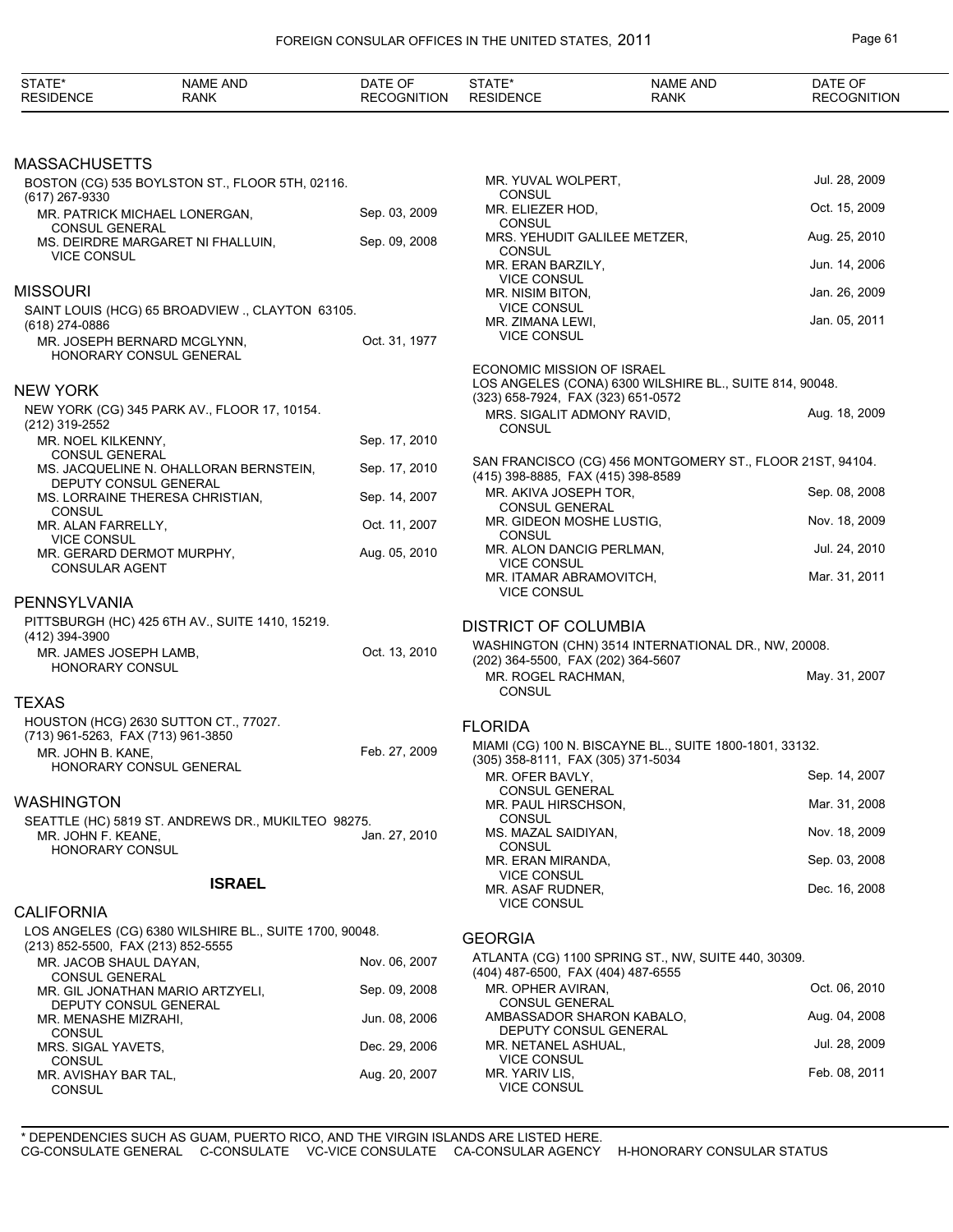| <b>STATE</b><br><b>RESID</b><br>ENCE | <b>ANL</b><br><b>NAME</b><br><b>RANK</b> | OF<br>DATE<br>oг<br>fion | $\mathbf{v}$<br>SIDF<br>- ⊷<br>-NGE | <b>AND</b><br><b>NAME</b><br>RANK | $\sim$ $\sim$<br>''<br>,,<br>ັ<br>∍<br>. ION |
|--------------------------------------|------------------------------------------|--------------------------|-------------------------------------|-----------------------------------|----------------------------------------------|
|                                      |                                          |                          |                                     |                                   |                                              |

TOURIST OFFICE OF ISRAEL ATLANTA (CONA) 1100 SPRING ST., ROOM 440, 30309--2823. (404) 875-9924

ECONOMIC MISSION OF ISRAEL ATLANTA (CONA) 1100 SPRING ST., SUITE 440, 30309--2823. (404) 487-6500 , FAX (404) 487-6555

#### ILLINOIS

| CHICAGO (CG) 111 E. WACKER DR., SUITE 1308, 60601.                                                           |               |
|--------------------------------------------------------------------------------------------------------------|---------------|
| (312) 565-3300, FAX (312) 565-3871                                                                           |               |
| MRS. ORLI GIL.<br><b>CONSUL GENERAL</b>                                                                      | Sep. 03, 2008 |
| MRS. SHOSHANA BICKLER,<br>CONSUL                                                                             | Jun. 27, 2008 |
| MR. SHAHAR ARIELI,<br>CONSUL                                                                                 | Aug. 02, 2010 |
| MR. YARIV HANOCH BECHER,<br>CONSUL                                                                           | Aug. 26, 2010 |
| MR. ARIK ZALMAN MORDEHAY,<br><b>VICE CONSUL</b>                                                              | Jul. 28, 2009 |
| MR. ALEXANDER ARTYOMOV,<br><b>VICE CONSUL</b>                                                                | Mar. 26, 2010 |
| MISS MAYA KARMELY,<br><b>CONSULAR AGENT</b>                                                                  | Dec. 21, 2010 |
| ISRAEL GOVERNMENT TOURIST OFFICE<br>CHICAGO (CONA) 205 N. MICHIGAN AV., SUITE 2520, 60601.<br>(312) 803-7080 |               |
| MR. URI STEINBERG.<br>CONSUL                                                                                 | Nov. 19, 2007 |

ECONOMIC MISSION OF ISRAEL CHICAGO (CONA) 111 E. WACKER DR., SUITE 1230, 60601. (312) 332-2160 , FAX (312) 332-2163

#### MASSACHUSETTS

| BOSTON (CG) 20 PARK PZ., SUITE 1020, 02116. |               |
|---------------------------------------------|---------------|
| (617) 542-0041, FAX (617) 338-4995          |               |
| MR. SHAI BAZAK,                             | Oct. 26, 2010 |
| <b>CONSUL GENERAL</b>                       |               |
| MRS. RONIT NUDELMAN PERL,                   | Aug. 26, 2010 |
| <b>DEPUTY CONSUL GENERAL</b>                |               |
| MS. RONY YEDIDIA.                           | Apr. 24, 2007 |
| <b>CONSUL</b>                               |               |
| MR. OFER PERRY.                             | Apr. 26, 2007 |
| <b>VICE CONSUL</b>                          |               |

#### NEW YORK

| NEW YORK (CG) 800 2ND AV., FLOOR 13,14,15, 10017. |               |
|---------------------------------------------------|---------------|
| (212) 499-5477, FAX (212) 499-5465                |               |
| MR. IDO AHARONI.                                  | Mar. 16, 2011 |
| <b>CONSUL GENERAL</b>                             |               |
| MR. ALON SHEMER.                                  | Jul. 28. 2008 |
| <b>CONSUL</b>                                     |               |
| MR. JOEL LION.                                    | May. 13, 2009 |
| CONSUL                                            |               |
| MS. ANAT GILEAD,                                  | Apr. 09, 2010 |
| CONSUL                                            |               |
| MR. SALOMON KOFMAN.                               | Jul. 27, 2010 |
| CONSUL                                            |               |

| MR. GIL LAINER,                                                       | Aug. 26, 2010 |
|-----------------------------------------------------------------------|---------------|
| <b>CONSUL</b><br>MR. MOTI ELKAIM,<br><b>VICE CONSUL</b>               | Sep. 09, 2004 |
| MR. LEON SMULAKOWSKI,                                                 | Feb. 14, 2005 |
| <b>VICE CONSUL</b><br>MR. ILAN PINHAS FEINGOLD,<br><b>VICE CONSUL</b> | Dec. 05, 2005 |
| MR. OLEG KREIMER,<br><b>VICE CONSUL</b>                               | Jun. 02, 2006 |
| MR. YANIV AMIR,<br><b>VICE CONSUL</b>                                 | Jun. 02, 2006 |
| MR. ARIEL SHLEZINGER,<br><b>VICE CONSUL</b>                           | Jul. 26, 2006 |
| MR. BOAZ MECILATY,<br><b>VICE CONSUL</b>                              | Jul. 26, 2006 |
| MR. ROTEM AVRAHAM AMAR,<br><b>VICE CONSUL</b>                         | Jun. 10, 2008 |
| MR. ALONI SHOHAT,<br><b>VICE CONSUL</b>                               | Jun. 25, 2008 |
| MR. LIOR YONATAN,<br><b>VICE CONSUL</b>                               | Jul. 10, 2008 |
| MR. ODED ZELIGER.<br><b>VICE CONSUL</b>                               | Sep. 03, 2008 |
| MR. ELDAR BEN YOSEF,<br><b>VICE CONSUL</b>                            | Mar. 18, 2009 |
| MR. TAL HADAD,<br><b>VICE CONSUL</b>                                  | Jul. 14, 2009 |
| MR. ALEXANDER SEIKHAT,<br><b>VICE CONSUL</b>                          | Jul. 21, 2009 |
| MR. EYAL PORAT,<br><b>VICE CONSUL</b>                                 | Jul. 21, 2009 |
| MR. YOTAM BEHAR,<br><b>VICE CONSUL</b>                                | Jul. 28, 2009 |
| MR. IDO HAIMI,<br><b>VICE CONSUL</b>                                  | Mar. 08, 2010 |
| MR. GERMAN LIPOVETSKY,<br><b>VICE CONSUL</b>                          | Jun. 09, 2010 |
| MR. AMIT BIGELMAN,<br><b>VICE CONSUL</b>                              | Aug. 26, 2010 |

#### DEFENSE PROCUREMENT MISSION OF ISRAEL

NEW YORK (CONA) 800 2ND AV., FLOOR 10,11,12, 10017.

| (212) 551-0400, FAX (212) 551-0482 |               |
|------------------------------------|---------------|
| MR. GAD YAKOV DOVEV,               | Sep. 03, 2008 |
| CONSUL                             |               |
| MR. AHARON MARMAROSH,              | May. 17, 2011 |
| CONSUL                             |               |
| MS. VERED VILENKO.                 | Aug. 11, 2006 |
| <b>VICE CONSUL</b>                 |               |
| MR. MOSHE ENGEL.                   | Aug. 16, 2006 |
| <b>VICE CONSUL</b>                 |               |
| MR. ISRAEL GAM,                    | Jul. 30, 2007 |
| <b>VICE CONSUL</b>                 |               |
| MR. ITSHAK LEVI.                   | Jul. 30, 2007 |
| <b>VICE CONSUL</b>                 |               |
| MR. MEIR WOLTSOVITCH,              | Jul. 30, 2007 |
| <b>VICE CONSUL</b>                 |               |
| MR. MICHAEL RAN,                   | Jul. 30, 2007 |
| <b>VICE CONSUL</b>                 |               |
| MR. REUVEN SOFER,                  | Jul. 30, 2007 |
| <b>VICE CONSUL</b>                 |               |
| MS. ILANA BERMAN,                  | Jul. 30, 2007 |
| <b>VICE CONSUL</b>                 |               |
| MS. LEA DORIT ZIL BAR,             | Jul. 30, 2007 |
| <b>VICE CONSUL</b>                 |               |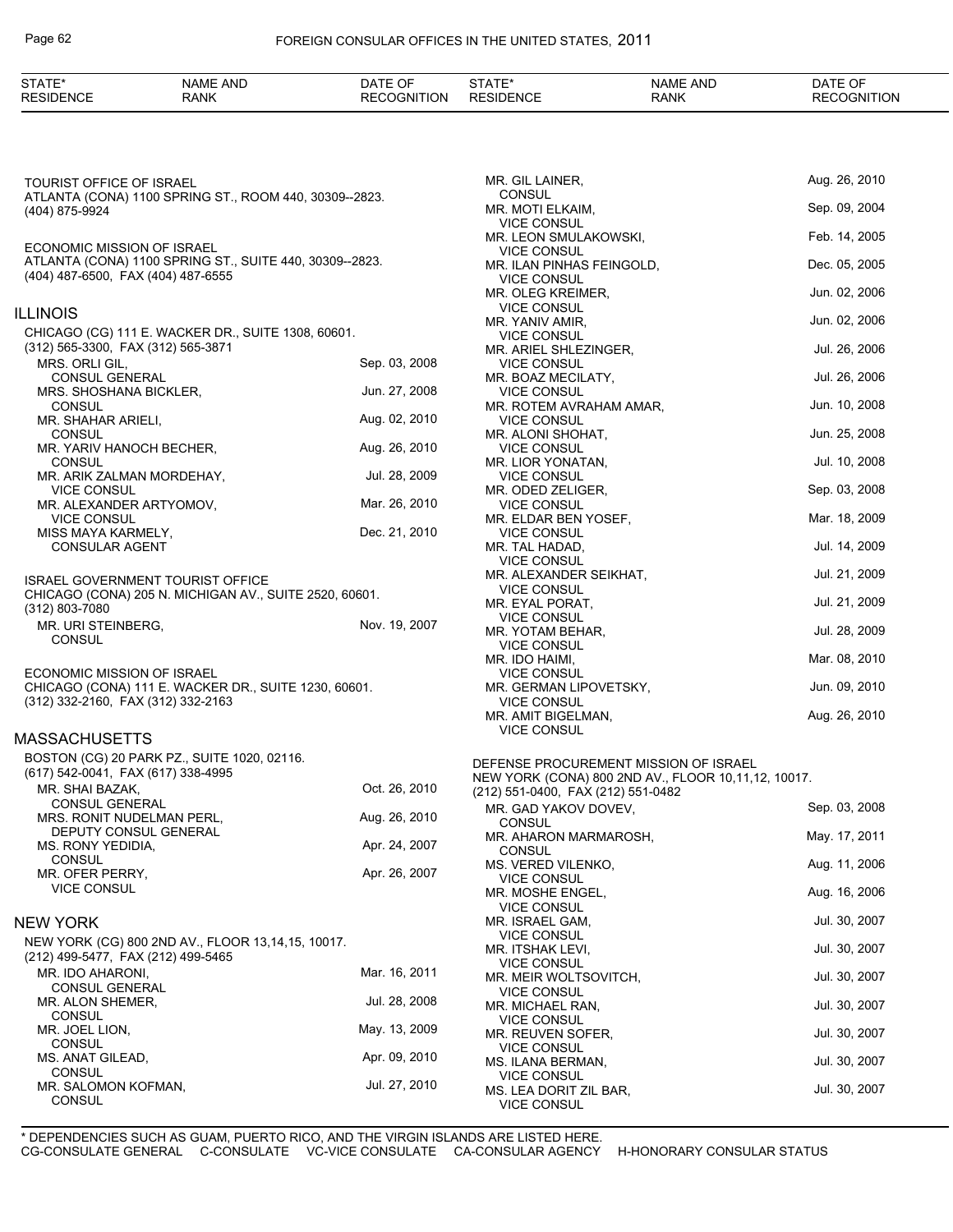## FOREIGN CONSULAR OFFICES IN THE UNITED STATES, 2011 **Page 63**

| STATE*<br><b>RESIDENCE</b>                                      | <b>NAME AND</b><br><b>RANK</b> | DATE OF<br><b>RECOGNITION</b> | STATE*<br><b>RESIDENCE</b>                                        | <b>NAME AND</b><br><b>RANK</b>                                                          | DATE OF<br><b>RECOGNITION</b> |
|-----------------------------------------------------------------|--------------------------------|-------------------------------|-------------------------------------------------------------------|-----------------------------------------------------------------------------------------|-------------------------------|
|                                                                 |                                |                               |                                                                   |                                                                                         |                               |
| MR. DAVID COHEN,                                                |                                | Aug. 21, 2007                 | MRS. JUDITH GAL,                                                  |                                                                                         | May. 17, 2011                 |
| <b>VICE CONSUL</b><br>MS. AYELET ZIPPOR,                        |                                | Aug. 21, 2007                 | <b>VICE CONSUL</b><br>MRS. VARDA ABRAMOV,                         |                                                                                         | May. 17, 2011                 |
| <b>VICE CONSUL</b><br>MR. DAVID AL CHULI,                       |                                | Jul. 17, 2008                 | <b>VICE CONSUL</b><br><b>VICE CONSUL</b>                          | MR. YVES ARNAUD LUKSENBURG,                                                             | May. 19, 2011                 |
| <b>VICE CONSUL</b><br>MR. DAVID ARAD,                           |                                | Jul. 17, 2008                 |                                                                   |                                                                                         |                               |
| <b>VICE CONSUL</b><br>MR. ELI HAMRI,<br><b>VICE CONSUL</b>      |                                | Jul. 17, 2008                 |                                                                   | OFFICE OF TOURISM MISSION OF ISRAEL<br>NEW YORK (CONA) 800 SECOND AV., FLOOR 16, 10017. |                               |
| MR. OFFER ZAVATZKY,<br><b>VICE CONSUL</b>                       |                                | Jul. 17, 2008                 | (212) 499-5600, FAX (212) 499-5715<br>MR. HAIM GOLAN GUTIN,       |                                                                                         | Sep. 28, 2010                 |
| MR. YEHUDA LAVI,<br><b>VICE CONSUL</b>                          |                                | Jul. 17, 2008                 | <b>CONSUL</b>                                                     |                                                                                         |                               |
| MR. MENY MINCMAN,<br><b>VICE CONSUL</b>                         |                                | Jul. 28, 2008                 | ECONOMIC MISSION OF ISRAEL                                        | NEW YORK (CONA) 800 2ND AV., FLOOR 17, 10017.                                           |                               |
| MS. EILAT NEOMY NIDDAM,<br><b>VICE CONSUL</b>                   |                                | Jul. 28, 2008                 | (212) 499-5600, FAX (212) 499-5715<br>MR. YAIR SHWARZBARD SHIRAN, |                                                                                         | Sep. 06, 2006                 |
| MS. ETI MARY JOSEPH,<br><b>VICE CONSUL</b>                      |                                | Jul. 28, 2008                 | <b>CONSUL</b><br>MR. ILAN OHAD,                                   |                                                                                         | Oct. 15, 2009                 |
| MR. ISSAC GOLAN,<br><b>VICE CONSUL</b>                          |                                | Aug. 02, 2008                 | <b>CONSUL</b>                                                     |                                                                                         |                               |
| MS. YAEL GRILL,                                                 |                                | Sep. 03, 2008                 | MR. AMNON KRAUS,<br><b>CONSUL</b>                                 |                                                                                         | Jan. 06, 2010                 |
| <b>VICE CONSUL</b><br>MR. ARMIN REINHOLD,<br><b>VICE CONSUL</b> |                                | May. 18, 2009                 | MRS. SIGALIT SHIFRA SIAG,<br><b>CONSUL</b>                        |                                                                                         | Aug. 25, 2010                 |
| MR. DAVID ZIV,<br><b>VICE CONSUL</b>                            |                                | May. 18, 2009                 | PENNSYLVANIA                                                      |                                                                                         |                               |
| MR. YOAV MANOACH,<br><b>VICE CONSUL</b>                         |                                | May. 18, 2009                 | (215) 977-7600, FAX (215) 977-7611                                | PHILADELPHIA (CG) 1880 JFK BL., FLOOR 18TH, 19103.                                      |                               |
| MR. AMIR MOSHE RONEN,<br><b>VICE CONSUL</b>                     |                                | Jun. 02, 2009                 | MR. DANIEL KUTNER,                                                |                                                                                         | Oct. 17, 2008                 |
| MR. ZURIAL RIENSTIEN,<br><b>VICE CONSUL</b>                     |                                | Jun. 02, 2009                 | <b>CONSUL GENERAL</b><br>MR. RASLAN ABU RUKUN,                    |                                                                                         | Jun. 24, 2009                 |
| MRS. BRACHA HERTZ,<br><b>VICE CONSUL</b>                        |                                | Jun. 02, 2009                 | DEPUTY CONSUL GENERAL<br>MR. BAR SEGAL,                           |                                                                                         | Jul. 28, 2009                 |
| MRS. NAOMI ANTEBI,<br><b>VICE CONSUL</b>                        |                                | Jun. 02, 2009                 | <b>VICE CONSUL</b><br>MR. ELIRAN AVITAN,                          |                                                                                         | Aug. 25, 2010                 |
| MR. GIL BURSHTEIN,<br><b>VICE CONSUL</b>                        |                                | Jun. 05, 2009                 | <b>VICE CONSUL</b>                                                |                                                                                         |                               |
| MR. SHLOMO CHAIM SHEFER,                                        |                                | Jun. 05, 2009                 | <b>TEXAS</b>                                                      |                                                                                         |                               |
| <b>VICE CONSUL</b><br>MR. YAACOV BEN YAACOV,                    |                                | Jun. 05, 2009                 | (713) 627-3780, FAX (713) 627-0149                                | HOUSTON (CG) 24 GREENWAY PZ., SUITE 1500, 77046.                                        |                               |
| <b>VICE CONSUL</b><br>MR. EYAL YONA ZVI BRANDT,                 |                                | Jul. 14, 2009                 | MR. MEIR SHLOMO,<br><b>CONSUL GENERAL</b>                         |                                                                                         | Sep. 03, 2010                 |
| <b>VICE CONSUL</b><br>MRS. BATIA AZAR,                          |                                | Jul. 14, 2009                 | MR. ROEE AHARON MADAI,<br><b>CONSUL</b>                           |                                                                                         | Jun. 27, 2008                 |
| <b>VICE CONSUL</b><br>MR. ZEEV EUGEN LANDAU,                    |                                | Aug. 31, 2009                 | MRS. MAYA KADOSH,<br>CONSUL                                       |                                                                                         | Aug. 10, 2010                 |
| <b>VICE CONSUL</b><br>MR. ISRAEL ATZMON,                        |                                | Jun. 09, 2010                 | <b>VICE CONSUL</b>                                                | MS. BELAYNESH ZEVADIA ADIGEH,                                                           | Nov. 02, 2005                 |
| <b>VICE CONSUL</b><br>MR. MEIR MAMAN,                           |                                | Jun. 09, 2010                 | MR. ALON SHUALI,<br><b>VICE CONSUL</b>                            |                                                                                         | Jul. 28, 2009                 |
| <b>VICE CONSUL</b><br>MR. ELIEZER KATABI,                       |                                | Jul. 23, 2010                 | MR. DANIEL REIN,<br><b>VICE CONSUL</b>                            |                                                                                         | Feb. 02, 2010                 |
| <b>VICE CONSUL</b><br>MR. ARIK DOR,                             |                                | Feb. 16, 2011                 |                                                                   |                                                                                         |                               |
| <b>VICE CONSUL</b><br>MR. MOSHE DAVIKO,                         |                                | May. 17, 2011                 |                                                                   | <b>ITALY</b>                                                                            |                               |
| <b>VICE CONSUL</b><br>MR. RAZ SAGI,                             |                                | May. 17, 2011                 | <b>ALASKA</b>                                                     | ANCHORAGE (HCA) 12840 SILVER SPRUCE DR., 99516.                                         |                               |
| <b>VICE CONSUL</b><br>MR. SHAHAR LEVY,                          |                                | May. 17, 2011                 | (907) 345-6419                                                    | MR. VITTORIO M. MONTEMEZZANI,                                                           | Feb. 09, 1990                 |
| <b>VICE CONSUL</b><br>MRS. AVITAL GABRIELOV,                    |                                | May. 17, 2011                 |                                                                   | HONORARY CONSULAR AGENT                                                                 |                               |

VICE CONSUL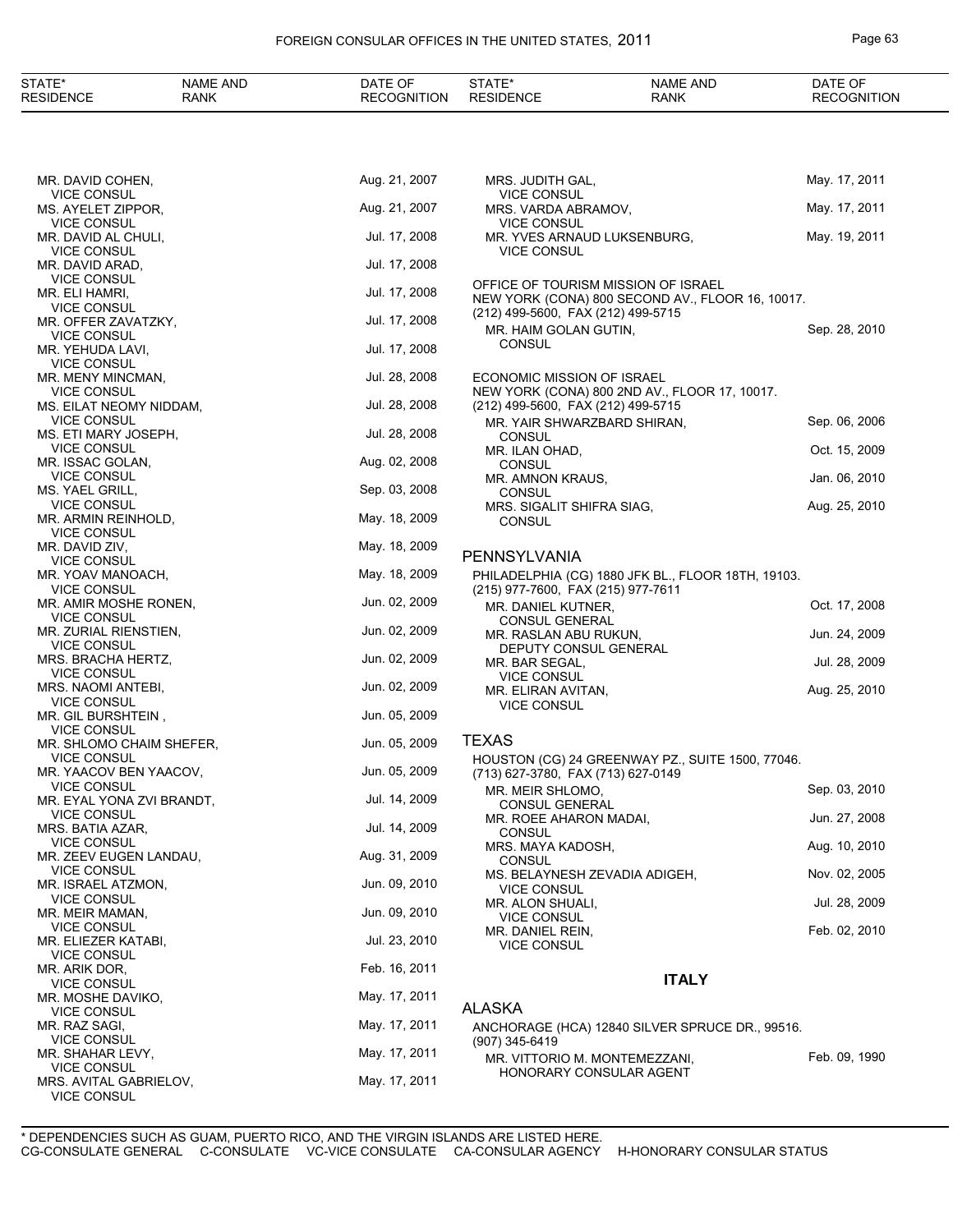| STATE*<br><b>RESIDENCE</b>                        | <b>NAME AND</b><br><b>RANK</b>                                      | DATE OF<br><b>RECOGNITION</b> | STATE*<br><b>RESIDENCE</b>                           | <b>NAME AND</b><br><b>RANK</b>                                                 | DATE OF<br><b>RECOGNITION</b> |
|---------------------------------------------------|---------------------------------------------------------------------|-------------------------------|------------------------------------------------------|--------------------------------------------------------------------------------|-------------------------------|
|                                                   |                                                                     |                               |                                                      |                                                                                |                               |
| ARIZONA                                           |                                                                     |                               |                                                      |                                                                                |                               |
|                                                   | SCOTTSDALE (HVC) 16033 N. 77TH ST., SUITE 2A, 85260.                |                               |                                                      | SAN JOSE (HVC) 95 S. MARKET ST., SUITE 300, 95113.                             |                               |
| MR. MASSIMO PAOLILLO,<br>HONORARY VICE CONSUL     |                                                                     | Mar. 18, 2009                 | (408) 971-9170<br>MS. SILVIA RAVIOLA,                |                                                                                | Apr. 01, 1995                 |
|                                                   |                                                                     |                               | HONORARY VICE CONSUL                                 |                                                                                |                               |
| CALIFORNIA                                        |                                                                     |                               | <b>COLORADO</b>                                      |                                                                                |                               |
|                                                   | FRESNO (HVC) 2125 MERCED ST., 93721.<br>MR. EDWARD DARREL FANUCCHI, | Mar. 27, 2008                 |                                                      | DENVER (HVC) 7325 S. JACKSON ST., LITTLETON 80122.                             |                               |
| HONORARY VICE CONSUL                              |                                                                     |                               | (303) 224-9927                                       |                                                                                |                               |
| (310) 207-6254, FAX (310) 820-0727                | LOS ANGELES (CG) 12400 WILSHIRE BL., SUITE 300,310, 90025.          |                               | MRS. MARIA ELIZABETH ALLEN,<br>HONORARY VICE CONSUL  |                                                                                | Dec. 03, 1998                 |
| MR. NICOLA FAGANELLO,                             |                                                                     | Oct. 09, 2007                 | <b>CONNECTICUT</b>                                   |                                                                                |                               |
| <b>CONSUL GENERAL</b><br>MS. MONICA PESCATORI,    |                                                                     | Apr. 04, 2007                 |                                                      | HARTFORD (HVC) 30 FAIR HILL LA., SUFFIELD 06078.                               |                               |
| <b>CONSULAR AGENT</b>                             |                                                                     | Oct. 03, 2007                 | MS. AMBRA FANTINO.<br>HONORARY VICE CONSUL           |                                                                                | Jul. 27, 2009                 |
| MR. PAOLO PANDOLFI,<br><b>CONSULAR AGENT</b>      |                                                                     |                               |                                                      |                                                                                |                               |
| MRS. ELENA MARINELLI,<br><b>CONSULAR AGENT</b>    |                                                                     | Sep. 27, 2010                 | <b>FLORIDA</b>                                       |                                                                                |                               |
|                                                   |                                                                     |                               | (305) 374-6322, FAX (305) 374-7945                   | MIAMI (CG) 4000 PONCE DE LEON BL., SUITE 590, 33146.                           |                               |
| <b>ITALIAN CULTURAL INSTITUTE</b>                 | LOS ANGELES (CONA) 1023 HILGARD AV., 90024.                         |                               | MR. MARCO ROCCA.                                     |                                                                                | Jul. 06, 2007                 |
| $(310)$ 443-3250                                  |                                                                     |                               | <b>CONSUL GENERAL</b><br>MRS. VIRGINIA MALIA VALORE, |                                                                                | Oct. 30, 2007                 |
| <b>CONSUL</b>                                     | DR. ALBERTO NATALE DI MAURO,                                        | Feb. 04, 2011                 | <b>CONSULAR AGENT</b><br>MR. CARLO DE PAROLIS,       |                                                                                | Oct. 06, 2008                 |
| MR. MASSIMO SARTI,                                |                                                                     | Oct. 17, 2008                 | <b>CONSULAR AGENT</b>                                |                                                                                |                               |
| <b>CONSULAR AGENT</b><br>DR. MICHELA LINDA MAGRI, |                                                                     | Apr. 07, 2009                 |                                                      |                                                                                |                               |
| <b>CONSULAR AGENT</b>                             |                                                                     |                               | (407) 869-9702, FAX (404) 869-9702                   | ORLANDO (HVC) 109 WEEPING ELM LA., LONGWOOD 32779.                             |                               |
|                                                   | TRADE PROMOTION SECTION OF ITALY                                    |                               | HONORARY VICE CONSUL                                 | MS. CARMELA LOREDANA CICCHETTI,                                                | Oct. 03, 1995                 |
|                                                   | LOS ANGELES (CONA) 1801 AVENUE OF THE STARS UN., SUITE              |                               |                                                      |                                                                                |                               |
| 700, 90067.<br>(323) 879-0950                     |                                                                     |                               | <b>GEORGIA</b>                                       |                                                                                |                               |
| DR. CARLO ANGELO BOCCHI,<br><b>CONSULAR AGENT</b> |                                                                     | Jan. 20, 2010                 |                                                      | ATLANTA (HCG) 133 LUCKIE ST., NW, 30305.<br>MRS. ANGELA DELLA COSTANZA TURNER, | Dec. 24, 2008                 |
|                                                   |                                                                     |                               |                                                      | HONORARY CONSUL GENERAL                                                        |                               |
| $(916)$ 456-1950                                  | SACRAMENTO (HVC) 1420 54TH ST., SUITE 4, 95819.                     |                               |                                                      | SAVANNAH (HCA) 235 KENSINGTON DR., 31405.                                      |                               |
|                                                   | MR. ANTHONY UMBERTO VIRGADAMO,                                      | Feb. 27, 1976                 | (912) 232-1276, FAX (912) 233-4478                   |                                                                                |                               |
| <b>HONORARY VICE CONSUL</b>                       |                                                                     |                               | MR. JOSEPH MOSE CAFIERO,                             | <b>HONORARY CONSULAR AGENT</b>                                                 | May. 05, 1976                 |
|                                                   | SAN DIEGO (HVC) 7607 FAMILY CI., 92111.                             |                               |                                                      |                                                                                |                               |
| MR. ROBERTO RUOCCO,<br>HONORARY VICE CONSUL       |                                                                     | Dec. 28, 2007                 | <b>HAWAII</b>                                        |                                                                                |                               |
|                                                   |                                                                     |                               | (808) 734-7880                                       | HONOLULU (HC) 4119 BLACK POINT RD., 96816.                                     |                               |
| (415) 931-4924                                    | SAN FRANCISCO (CG) 2590 WEBSTER ST., 94115.                         |                               |                                                      | PROFESSOR MICHELE CARBONE,                                                     | Apr. 29, 2010                 |
| DR. FABRIZIO MARCELLI,                            |                                                                     | May. 27, 2008                 | <b>HONORARY CONSUL</b>                               |                                                                                |                               |
| CONSUL GENERAL                                    | MR. MARCELLO CLAUDIO CURCI,                                         | Nov. 25, 2008                 | <b>ILLINOIS</b>                                      |                                                                                |                               |
|                                                   | DEPUTY CONSUL GENERAL                                               |                               |                                                      | CHICAGO (CG) 500 N. MICHIGAN AV., SUITE 1850, 60611.                           |                               |
| MR. VITTORIO PALLADINO,<br><b>CONSULAR AGENT</b>  |                                                                     | Nov. 22, 2004                 | $(312)$ 467-1550<br>MR. ALESSANDRO MOTTA,            |                                                                                | Sep. 12, 2007                 |
| MR. GIORGIO IMPARATO,<br><b>CONSULAR AGENT</b>    |                                                                     | Nov. 25, 2008                 | CONSUL GENERAL                                       |                                                                                | Oct. 10, 2006                 |
|                                                   |                                                                     |                               | MR. GIOVANNI BUCOLO,<br>CONSULAR AGENT               |                                                                                |                               |
| <b>ITALIAN CULTURAL INSTITUTE</b>                 | SAN FRANCISCO (CON) 425 WASHINGTON ST., SUITE 200, 94111.           |                               | MRS. RITA SCIARRETTA,<br><b>CONSULAR AGENT</b>       |                                                                                | Oct. 27, 2008                 |
| MS. PATRIZIA GAMBAROTTA,<br><b>CONSULAR AGENT</b> |                                                                     | Nov. 04, 2009                 |                                                      |                                                                                |                               |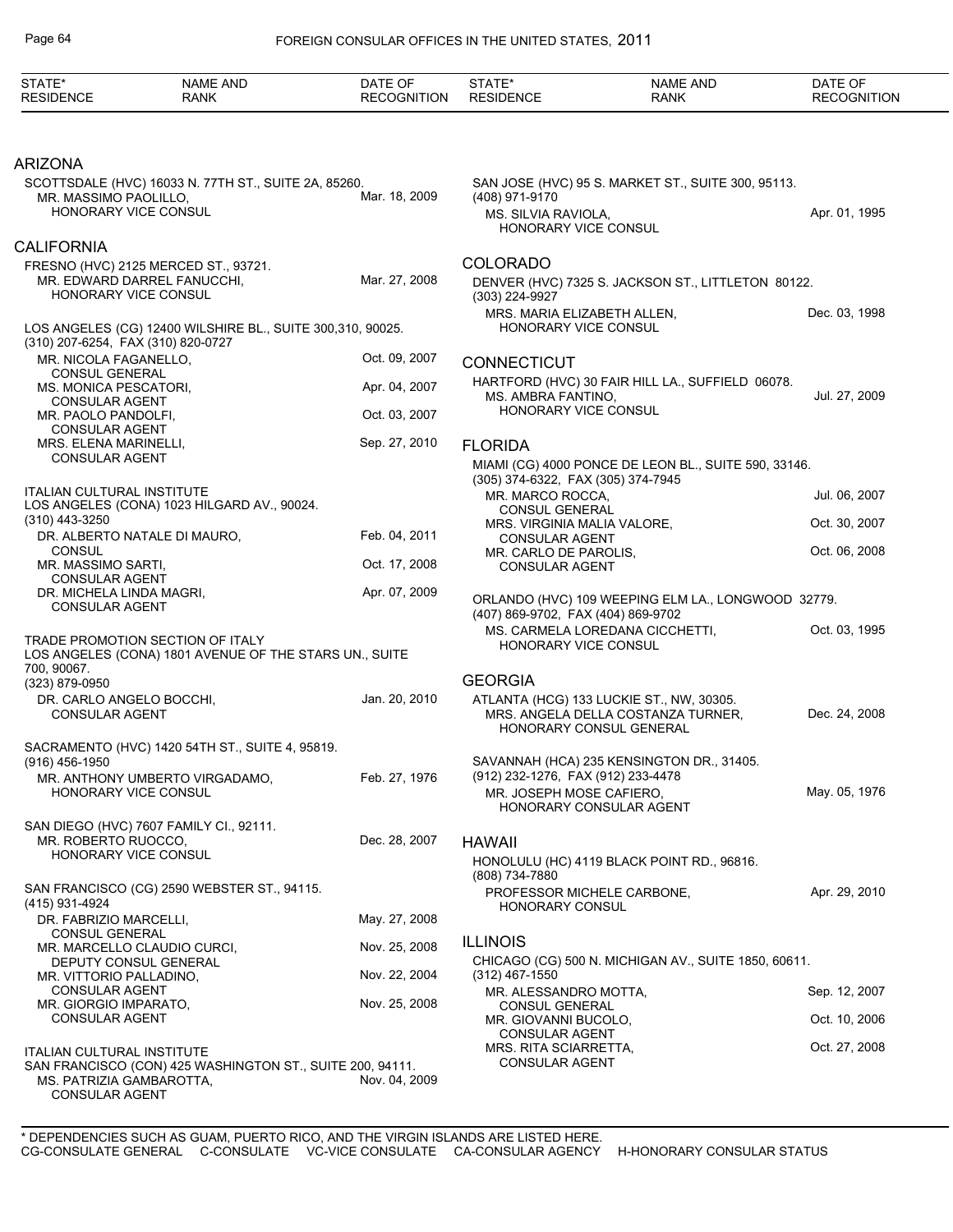| STATE*<br><b>RESIDENCE</b>                             | <b>NAME AND</b><br><b>RANK</b>                               | DATE OF<br><b>RECOGNITION</b> | STATE*<br><b>RESIDENCE</b>                                         | <b>NAME AND</b><br><b>RANK</b>                         | DATE OF<br><b>RECOGNITION</b> |
|--------------------------------------------------------|--------------------------------------------------------------|-------------------------------|--------------------------------------------------------------------|--------------------------------------------------------|-------------------------------|
|                                                        |                                                              |                               |                                                                    |                                                        |                               |
| <b>ITALIAN CULTURAL INSTITUTE</b>                      | CHICAGO (CONA) 500 N. MICHIGAN AV., SUITE 1450, 1450, 60611. |                               | <b>MISSOURI</b><br>SUITE 3800, ST. LOUIS 63102.                    | SAINT LOUIS (HVC) 211 N. BROADWAY, 1 METROPOLITAN SQ., |                               |
| (312) 822-9545, FAX (312) 822-9622<br>MR. ANDREA RAOS. |                                                              | Apr. 27, 2010                 | (314) 259-5930, FAX (314) 259-5985<br>MR. JOSEPH, JR COLAGIOVANNI, |                                                        | Mar. 28, 1997                 |
| <b>CONSULAR AGENT</b>                                  |                                                              |                               | HONORARY VICE CONSUL                                               |                                                        |                               |
| MR. SILVIO MARCHETTI,<br><b>CONSULAR AGENT</b>         |                                                              | Oct. 29, 2010                 |                                                                    |                                                        |                               |
|                                                        |                                                              |                               | <b>NEVADA</b>                                                      |                                                        |                               |
|                                                        | TRADE PROMOTION SECTION OF ITALY                             |                               | (702) 210-7956                                                     | LAS VEGAS (HVC) 3084 RED ARROW DR., 89135.             |                               |
| (312) 670-4360                                         | CHICAGO (CONA) 401 N. MICHIGAN AV., SUITE 3030, 60611.       |                               | MR. STEFANO RIPAMONTI,                                             |                                                        | Aug. 24, 2007                 |
| MR. PASQUALE BOVA,                                     |                                                              | Feb. 27, 2007                 | HONORARY VICE CONSUL                                               |                                                        |                               |
| <b>CONSULAR AGENT</b>                                  |                                                              |                               | <b>NEW JERSEY</b>                                                  |                                                        |                               |
| <b>INDIANA</b>                                         |                                                              |                               |                                                                    | NEWARK (CON) 1 GATEWAY CN., SUITE 100, 07102.          |                               |
|                                                        | INDIANAPOLIS (HVC) 13585 BRENTWOOD LA., CARMEL 46033.        |                               | $(973) 643 - 1448$                                                 |                                                        |                               |
| MS. PAOLA SANTINI,                                     |                                                              | May. 30, 2008                 | MR. ANDREA BARBARIA,<br><b>CONSUL</b>                              |                                                        | Dec. 23, 2008                 |
| HONORARY VICE CONSUL                                   |                                                              |                               | MR. FEDERICO FIORETTA,                                             |                                                        | Oct. 16, 2008                 |
| KANSAS                                                 |                                                              |                               | <b>CONSULAR AGENT</b><br>MS. CLELIA FILOMENA DI RIENZO,            |                                                        | Oct. 26, 2009                 |
| (816) 374-3350                                         | LEAWOOD (HVC) 4707 W. 135TH ST., SUITE 160, 66224.           |                               | <b>CONSULAR AGENT</b>                                              |                                                        |                               |
| MR. GINO ROMOLO SERRA,<br>HONORARY VICE CONSUL         |                                                              | Nov. 16, 2009                 | $(609) 587 - 7000$                                                 | TRENTON (HVC) 284 EDINBURG RD., 08619.                 |                               |
| LOUISIANA                                              |                                                              |                               | <b>NEW YORK</b>                                                    |                                                        |                               |
|                                                        | NEW ORLEANS (HC) 650 POYDRAS ST., SUITE 1400, 70130.         |                               | BUFFALO (HVC) 160 COURT ST., 14202.                                |                                                        |                               |
| (504) 524-6887, FAX (504) 299-3411                     |                                                              |                               | (716) 856-3626                                                     |                                                        |                               |
| MR. ARNALDO PARTESOTTI,<br>HONORARY CONSUL             |                                                              | Dec. 15, 1997                 | MS. LUCIA CARACCI CULLENS.<br>HONORARY VICE CONSUL                 |                                                        | Mar. 25, 1998                 |
| MARYLAND                                               |                                                              |                               | MINEOLA (HC) 1 WEST ST., 11501.                                    |                                                        |                               |
|                                                        | BALTIMORE (HCG) 10 N. CALVERT ST., SUITE 940, 21202.         |                               | (516) 661-9129                                                     |                                                        | Sep. 08, 1998                 |
| (410) 727-6550, FAX (410) 727-6563                     | MR. FRANCESCO LUIGI LEGALUPPI.                               | Jun. 30, 2009                 | MR. ANTONIO TUFANO,<br><b>HONORARY CONSUL</b>                      |                                                        |                               |
|                                                        | <b>HONORARY CONSUL GENERAL</b>                               |                               |                                                                    |                                                        |                               |
|                                                        |                                                              |                               | $(914) 669 - 2020$                                                 | MOUNT VERNON (HCA) 25 35 BEECHWOOD AV., 10553.         |                               |
| MASSACHUSETTS                                          |                                                              |                               | MR. STEPHEN E. B. ACUNTO,                                          |                                                        | Jan. 16, 2003                 |
| (617) 722-9201, FAX (617) 722-9407                     | BOSTON (CG) 600 ATLANTIC AV., FLOOR 17TH, 02210.             |                               |                                                                    | HONORARY CONSULAR AGENT                                |                               |
| MR. GIUSEPPE PASTORELLI,                               |                                                              | Dec. 09, 2010                 | NEW YORK (CG) 690 PARK AV., 10021.                                 |                                                        |                               |
| <b>CONSUL GENERAL</b><br>MR. LUIGI MUNNO,              |                                                              | Sep. 09, 2008                 | (212) 737-9100                                                     |                                                        |                               |
| <b>CONSULAR AGENT</b>                                  |                                                              |                               | MR. FRANCESCO MARIA TALO,<br><b>CONSUL GENERAL</b>                 |                                                        | Sep. 06, 2007                 |
|                                                        | WORCESTER (HCA) 6 SEWARD ST., 01604.                         |                               | MS. LAURA AGHILARRE,                                               |                                                        | Oct. 09, 2009                 |
| (508) 414-7111                                         |                                                              |                               | <b>CONSUL</b><br>MRS. LUCIA PASQUALINI,                            |                                                        | Sep. 22, 2010                 |
| MR. SALVATORE MUSTICA,                                 |                                                              | Oct. 27, 2004                 | <b>CONSUL</b>                                                      |                                                        |                               |
|                                                        | HONORARY CONSULAR AGENT                                      |                               | MR. MARCO ALBERTI,<br>DEPUTY CONSUL                                |                                                        | Mar. 18, 2008                 |
| MICHIGAN                                               |                                                              |                               | MR. ANGELO PALMIERI,                                               |                                                        | Oct. 09, 2002                 |
|                                                        | DETROIT (CON) 535 GRISWOLD UN., SUITE 1840, 48226.           |                               | <b>CONSULAR AGENT</b>                                              | MRS. ORIETTA RANUCCI DI GENNARO,                       | Dec. 03, 2004                 |
| $(313)$ 963-8560<br>DR. MARCO NOBILI,                  |                                                              | Dec. 22, 2008                 | <b>CONSULAR AGENT</b>                                              |                                                        |                               |
| <b>CONSUL</b>                                          |                                                              |                               | MRS. IRENE BUONGIORNO,<br><b>CONSULAR AGENT</b>                    |                                                        | Dec. 05, 2005                 |
|                                                        |                                                              |                               | MS. EMILIA LUCIANI,                                                |                                                        | Dec. 05, 2005                 |
|                                                        |                                                              |                               | <b>CONSULAR AGENT</b><br>MRS. EVA BARONE,<br><b>CONSULAR AGENT</b> |                                                        | Aug. 11, 2006                 |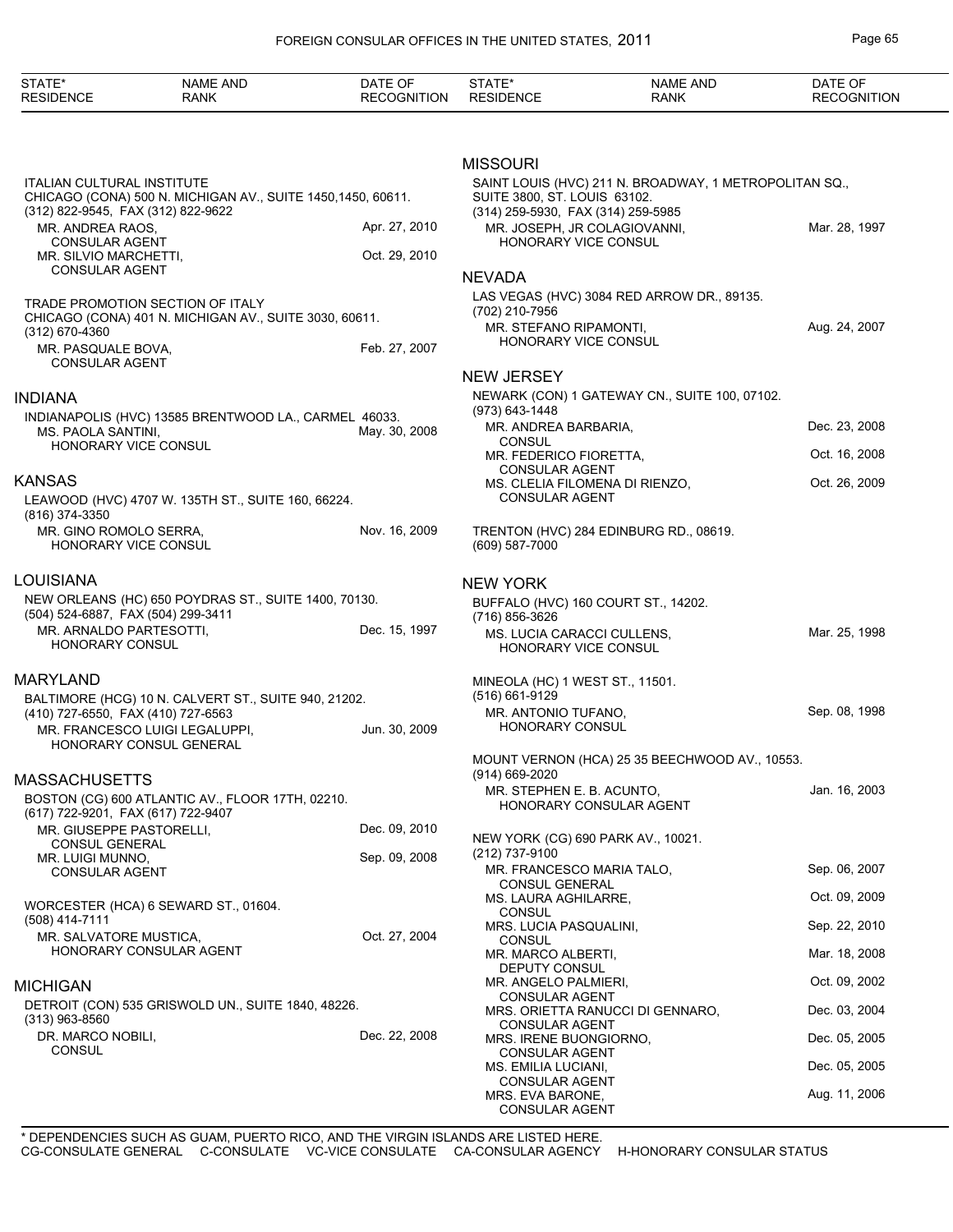| STATE*<br><b>RESIDENCE</b>                                               | <b>NAME AND</b><br><b>RANK</b>                             | DATE OF<br><b>RECOGNITION</b> | STATE*<br><b>RESIDENCE</b>                                       | <b>NAME AND</b><br><b>RANK</b>                                                           | DATE OF<br><b>RECOGNITION</b> |
|--------------------------------------------------------------------------|------------------------------------------------------------|-------------------------------|------------------------------------------------------------------|------------------------------------------------------------------------------------------|-------------------------------|
|                                                                          |                                                            |                               |                                                                  |                                                                                          |                               |
| MR. GIUSEPPE TORINO,                                                     |                                                            | Nov. 06, 2007                 | MR. RENZO OLIVA,                                                 |                                                                                          | Mar. 06, 2007                 |
| <b>CONSULAR AGENT</b><br>MR. GIORGIO GORINI,                             |                                                            | Sep. 09, 2008                 | <b>CONSULAR AGENT</b><br>MR. SIMONE TOCCO.                       |                                                                                          | Apr. 21, 2010                 |
| <b>CONSULAR AGENT</b><br>MS. ADRIANA TUFANO,                             |                                                            | Oct. 17, 2008                 | <b>CONSULAR AGENT</b>                                            |                                                                                          |                               |
| <b>CONSULAR AGENT</b>                                                    | MR. GIOVANNI ANTONIO ALBERTO DESANTIS,                     | Dec. 02, 2009                 | (412) 765-0273, FAX (412) 765-0582                               | PITTSBURGH (HC) 600 FORBES AV., SUITE 728, 15222.                                        |                               |
| <b>CONSULAR AGENT</b><br>MR. CLAUDIO FORLIVESI,                          |                                                            | Oct. 27, 2010                 | MRS. CARLA E. LUCENTE,<br><b>HONORARY CONSUL</b>                 |                                                                                          | Feb. 28, 2000                 |
| <b>CONSULAR AGENT</b>                                                    | MRS. MARIA GABRIELLA PODESTA,                              | Feb. 17, 2011                 |                                                                  |                                                                                          |                               |
| <b>CONSULAR AGENT</b>                                                    |                                                            |                               | PUERTO RICO                                                      | SAN JUAN (HC) 266 CALLE INTERAMERICANA UN., 00927.                                       |                               |
| <b>ITALIAN CULTURAL INSTITUTE</b>                                        | NEW YORK (CONA) 686 PARK AV., 10021.                       |                               | (787) 767-5855, FAX (787) 767-5855<br>MR. ANGELO PIO SANFILIPPO, |                                                                                          | Jun. 01, 1993                 |
| (212) 879-4242<br>MR. RICCARDO VIALE,                                    |                                                            | Nov. 26, 2010                 | HONORARY CONSUL                                                  |                                                                                          |                               |
| CONSUL<br>MRS. MELITA PALESTINI,                                         |                                                            | Feb. 12, 2003                 | RHODE ISLAND                                                     |                                                                                          |                               |
| <b>CONSULAR AGENT</b><br>MS. SILVIA GIAMPAOLA,                           |                                                            | Dec. 20, 2005                 | (401) 454-1492, FAX (401) 421-9080                               | PROVIDENCE (HVC) 49 WEYBOSSET ST., 02903.                                                |                               |
| <b>CONSULAR AGENT</b><br>MS. SIMONETTA MAGNANI,<br><b>CONSULAR AGENT</b> |                                                            | Oct. 29, 2008                 | MR. RONALD W. DEL SESTO,                                         | <b>HONORARY VICE CONSUL</b>                                                              | Oct. 30, 2000                 |
|                                                                          | TRADE PROMOTION SECTION OF ITALY                           |                               | <b>SOUTH CAROLINA</b>                                            |                                                                                          |                               |
| (212) 980-1500                                                           | NEW YORK (CONA) 33 E. 67TH ST., 10021.                     |                               | 29464.                                                           | CHARLESTON (HCA) 700 WATERMARK BL., MOUNT PLEASANT                                       |                               |
| MR. ANIELLO MUSELLA,<br><b>CONSULAR AGENT</b>                            |                                                            | Dec. 20, 2005                 | (843) 971-4100, FAX (843) 971-1155<br>MR. SERGIO FEDELINI,       | HONORARY CONSULAR AGENT                                                                  | Jun. 20, 2000                 |
| (585) 271-1111                                                           | ROCHESTER (HVC) 2740 MONROE AV., 14618.                    |                               | <b>TENNESSEE</b>                                                 |                                                                                          |                               |
| MR. MARIO DANIELE,<br>HONORARY VICE CONSUL                               |                                                            | Feb. 07, 2005                 | MS. MICOL CECCHI,                                                | NASHVILLE (HVC) 113 WYNTHROPE WA., FRANKLIN 37067.<br>HONORARY VICE CONSUL               | May. 30, 2008                 |
| NORTH CAROLINA                                                           |                                                            |                               |                                                                  |                                                                                          |                               |
| (704) 373-1505                                                           | CHARLOTTE (HC) 1704 EAST BL., SUITE 101, 28203.            |                               | <b>TEXAS</b>                                                     | HOUSTON (CG) 1300 POST OAK BL., SUITE 775, 77056.                                        |                               |
| DR. CLAUDIO CARPANO,<br>HONORARY CONSUL                                  |                                                            |                               | Aug. 10, 2010 (713) 850-7520<br>MR. FABRIZIO NAVA,               |                                                                                          | Aug. 02, 2010                 |
| OHIO                                                                     |                                                            |                               | <b>CONSUL GENERAL</b><br>MR. DANIELE ANSALDO,                    |                                                                                          | Feb. 20, 2008                 |
|                                                                          | CLEVELAND (HVC) 1422 EUCLID AV., 44115.                    |                               | <b>CONSULAR AGENT</b><br>MR. GIORGIO TEDESCHI,                   |                                                                                          | Jul. 28, 2008                 |
| (216) 861-1585<br>MS. SERENA SCAIOLA ZISKA,                              |                                                            | May. 18, 2007                 | <b>CONSULAR AGENT</b>                                            |                                                                                          |                               |
| <b>HONORARY VICE CONSUL</b>                                              |                                                            |                               | <b>UTAH</b>                                                      |                                                                                          |                               |
| OREGON<br>(503) 225-0702                                                 | PORTLAND (HVC) 121 S.W. SALMON ST., SUITE 1030, 97204.     |                               | MR. MICHAEL W. HOMER,                                            | SALT LAKE CITY (HVC) 8 E. BROADWAY UN., SUITE 200, 84111.<br><b>HONORARY VICE CONSUL</b> | Jun. 26, 2008                 |
| MR. ANDREA BARTOLONI,<br>HONORARY VICE CONSUL                            |                                                            | Apr. 02, 2003                 | <b>VIRGINIA</b>                                                  | NORFOLK (HC) 300 E. MAIN ST., SUITE 1180, 23510.                                         |                               |
| PENNSYLVANIA                                                             |                                                            |                               | (575) 622-4898<br>MR. VITO PIRAINO,                              |                                                                                          | Aug. 29, 1994                 |
| 1026, 19106.                                                             | PHILADELPHIA (CG) 150 S. INDEPENDENCE MALL WEST UN., SUITE |                               | <b>HONORARY CONSUL</b>                                           |                                                                                          |                               |
| (215) 592-1218<br>DR. LUIGI SCOTTO,                                      |                                                            | Jan. 23, 2009                 | <b>WASHINGTON</b>                                                |                                                                                          |                               |
| CONSUL GENERAL                                                           |                                                            |                               |                                                                  | SEATTLE (HVC) 23718 S.E. 7TH AV., BOTHELL 98021.                                         |                               |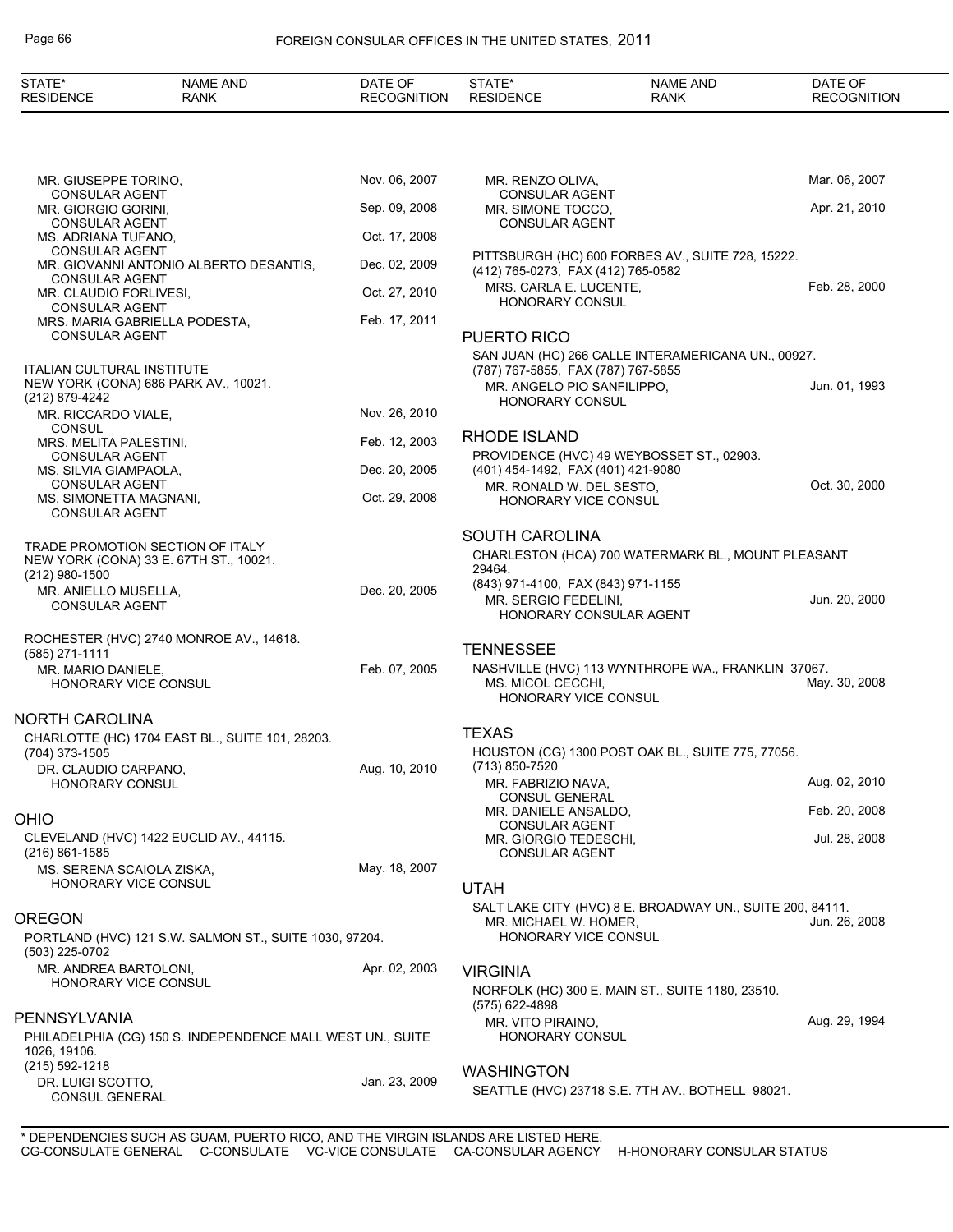| STATE*<br><b>RESIDENCE</b>                        | <b>NAME AND</b><br><b>RANK</b>                                                  | DATE OF<br><b>RECOGNITION</b> | STATE*<br><b>RESIDENCE</b>                                       | <b>NAME AND</b><br><b>RANK</b>                   | DATE OF<br><b>RECOGNITION</b> |
|---------------------------------------------------|---------------------------------------------------------------------------------|-------------------------------|------------------------------------------------------------------|--------------------------------------------------|-------------------------------|
|                                                   |                                                                                 |                               |                                                                  |                                                  |                               |
|                                                   |                                                                                 |                               | <b>NEW YORK</b>                                                  |                                                  |                               |
| MR. FRANCO TESORIERI,<br>HONORARY VICE CONSUL     |                                                                                 | May. 15, 2009                 | NEW YORK (CG) 767 3RD AV., 10017.<br>(212) 935-9000              |                                                  |                               |
|                                                   | <b>JAMAICA</b>                                                                  |                               | <b>CONSUL GENERAL</b>                                            | MRS. GENEIVE ELIZABETH BROWN METZGER,            | Mar. 19, 2008                 |
| <b>CALIFORNIA</b>                                 |                                                                                 |                               | MRS. TRACEY ANN BLACKWOOD,<br>DEPUTY CONSUL GENERAL              |                                                  | Nov. 04, 2008                 |
|                                                   | SAN FRANCISCO (HC) 1001 PORTRERO AV., SUITE NH1N1S, 94110.                      |                               | <b>VICE CONSUL</b>                                               | MR. DESMOND SAMUEL GRAHAM,                       | May. 07, 2007                 |
| (415) 206-5717                                    | DR. NEWTON CHARLES GORDON,                                                      | Dec. 08, 1999                 | MS. ELAINE GREEN,                                                |                                                  | May. 07, 2007                 |
| HONORARY CONSUL                                   |                                                                                 |                               | <b>VICE CONSUL</b>                                               | MS. SHARON CARLENE BURRELL GREEN,                | Jan. 23, 2008                 |
| DISTRICT OF COLUMBIA                              |                                                                                 |                               | <b>VICE CONSUL</b><br>MISS JULIET MARIE SMITH,                   |                                                  | Mar. 04, 2008                 |
| (202) 452-0660, FAX (202) 452-0081                | WASHINGTON (CHN) 1520 NEW HAMPSHIRE AV., NW, 20036.                             |                               | <b>VICE CONSUL</b>                                               | MS. ALIECIA ROSEMARIE TAYLOR,                    | Oct. 27, 2010                 |
|                                                   |                                                                                 |                               | <b>VICE CONSUL</b><br>MS. TRUDY CLEOPATRA DEANS,                 |                                                  | Dec. 09, 2010                 |
| <b>FLORIDA</b>                                    |                                                                                 |                               | <b>VICE CONSUL</b><br>MS. NADINE NATASHA MENDEZ,                 |                                                  | Mar. 03, 2011                 |
| (305) 374-8431                                    | MIAMI (CG) 25 S.E. 2ND AV., SUITE 842, 33131.                                   |                               | <b>VICE CONSUL</b>                                               |                                                  |                               |
| <b>CONSUL GENERAL</b>                             | MRS. SANDRA ANITA GRANT GRIFFITHS,                                              | Nov. 10, 2008                 | PENNSYLVANIA                                                     |                                                  |                               |
| <b>CONSUL</b>                                     | MS. DESREINE ANTOINETTE TAYLOR,                                                 | Oct. 03, 2007                 |                                                                  | PHILADELPHIA (HC) 3701 CHESTNUT ST., 19104.      |                               |
| MR. VANCE ANTHONY CARTER,                         |                                                                                 | Mar. 27, 2000                 | (215) 313-9508, FAX (610) 436-0795<br>MR. ALSTON BANCROFT MEADE, |                                                  | Sep. 04, 2002                 |
| <b>VICE CONSUL</b>                                | MRS. RUTH DUNSTAN BENBOW,                                                       | Sep. 22, 2008                 | <b>HONORARY CONSUL</b>                                           |                                                  |                               |
| <b>VICE CONSUL</b>                                | MRS. KADDIESHA MELECIA THOMPSON KING,                                           | Aug. 26, 2010                 | <b>TEXAS</b>                                                     |                                                  |                               |
| <b>VICE CONSUL</b>                                |                                                                                 |                               | (972) 396-7969                                                   | DALLAS (HC) 3068 FORREST LA., 75234.             |                               |
| (305) 823-1146                                    | JAMAICA CENTRAL LABOUR ORGANIZATION<br>MIAMI (CONA) 12175 N.W. 98TH AV., 33016. |                               | <b>HONORARY CONSUL</b>                                           | DR. VICTOR HOMER CHARLES WATT,                   | Dec. 09, 1998                 |
|                                                   |                                                                                 |                               |                                                                  | HOUSTON (HC) 6001 SAVOY DR., SUITE 509, 77036.   |                               |
| GEORGIA                                           | ATLANTA (HC) 5405 MEMORIAL DR., H-1, STONE MOUNTAIN 30083.                      |                               | $(713) 541 - 3333$                                               | MR. KHALFANI OMARI FULLERTON,                    | Dec. 21, 2007                 |
| (404) 297-7696                                    |                                                                                 |                               | <b>HONORARY CONSUL</b>                                           |                                                  |                               |
| MR. VIN NEWTON MARTIN,<br><b>HONORARY CONSUL</b>  |                                                                                 | Mar. 28, 1997                 | <b>VIRGINIA</b>                                                  |                                                  |                               |
|                                                   |                                                                                 |                               | (804) 262-4453                                                   | RICHMOND (HC) 1631 WESTBROOK AV., 23227.         |                               |
| <b>ILLINOIS</b>                                   | CHICAGO (HC) 4655 S. DR. MARTIN LUTHER KING JR. DR., SUITE                      |                               |                                                                  | MRS. BERYL ADASSA WALTERS RILEY,                 | Feb. 08, 1999                 |
| 201, 60653.<br>(773) 373-8988, FAX (773) 373-2496 |                                                                                 |                               | HONORARY CONSUL                                                  |                                                  |                               |
| MR. LLOYD L. HYDE,                                |                                                                                 | Jan. 25, 1991                 | <b>WASHINGTON</b>                                                |                                                  |                               |
| <b>HONORARY CONSUL</b>                            |                                                                                 |                               | (206) 872-8950                                                   | SEATTLE (HC) 8223 S. 222ND ST., KENT 98032.      |                               |
| MASSACHUSETTS                                     |                                                                                 |                               | MRS. ENID L. DWYER,<br>HONORARY CONSUL                           |                                                  | Nov. 29, 1995                 |
| <b>HONORARY CONSUL</b>                            | BOSTON (HC) 183 STATE ST., SUITE 6, 02109.<br>MR. DENZIL DUNBAR MCKENZIE,       | Mar. 23, 2011                 |                                                                  | <b>JAPAN</b>                                     |                               |
|                                                   |                                                                                 |                               | <b>ALABAMA</b>                                                   |                                                  |                               |
| <b>NEW HAMPSHIRE</b>                              | CONCORD (HC) 235 MOUNTAIN RD., 03301.                                           |                               |                                                                  | BIRMINGHAM (HCG) 80 BULLDOG CI., CROPWELL 35054. |                               |
| (603) 230-9843                                    |                                                                                 |                               | (205) 525-5655, FAX (205) 252-4417<br>MR. ELMER B. HARRIS,       |                                                  | Mar. 04, 2002                 |
| <b>HONORARY CONSUL</b>                            | MS. OFELIA SARA DUDLEY POLACK,                                                  | Oct. 30, 2002                 |                                                                  | HONORARY CONSUL GENERAL                          |                               |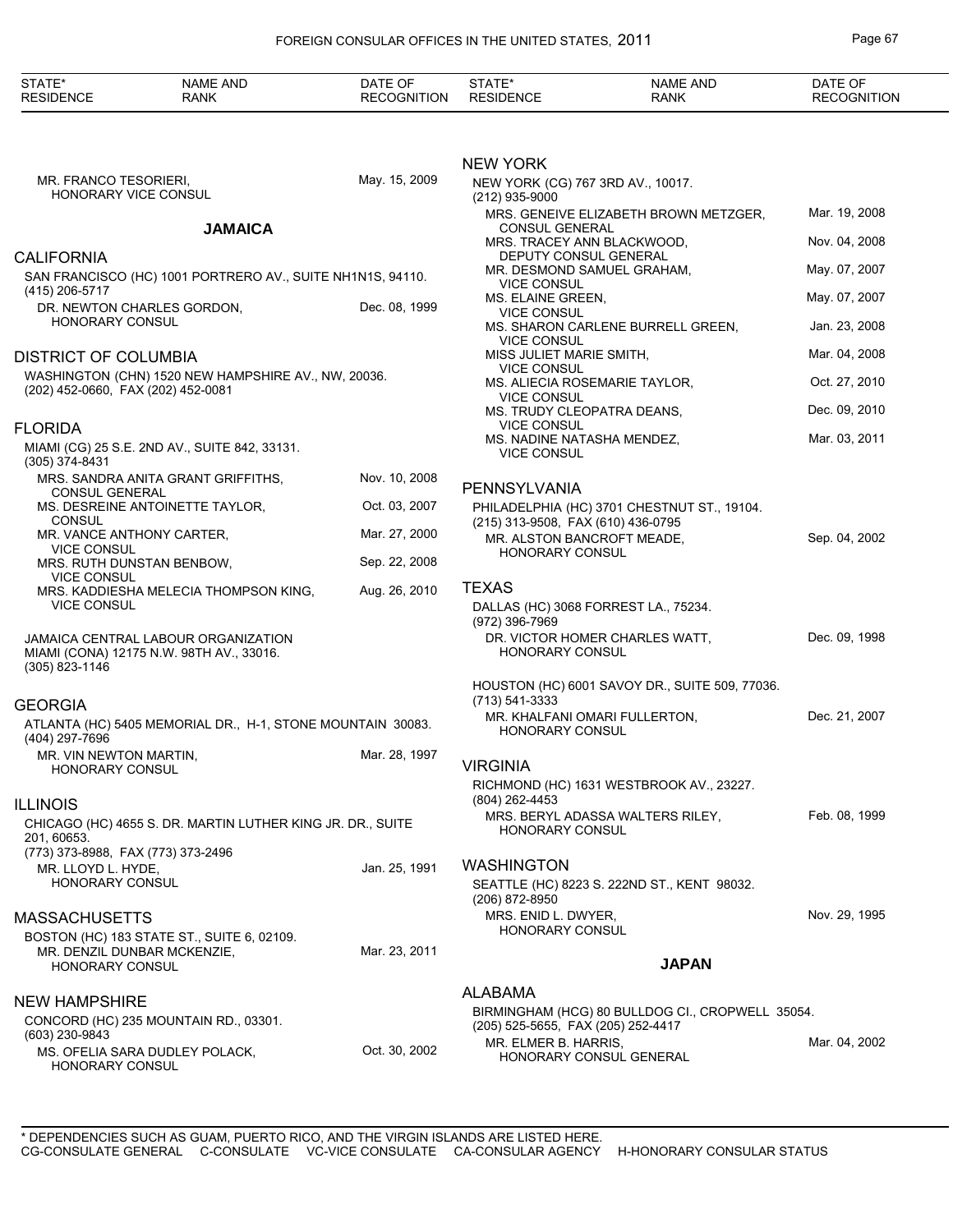| <b>STATE</b>     | AND<br>NAML | $\sim$ $\sim$<br>DATE<br>⊩ن | 0 T A T L<br>$  -$ | AND<br>NAME | DATE $\cap^-$      |
|------------------|-------------|-----------------------------|--------------------|-------------|--------------------|
| <b>RESIDENCE</b> | RANK        | ີ OGNITION<br>מאכ<br>. .    | <b>RESIDENCE</b>   | RANK        | <b>RECOGNITION</b> |

# ALASKA

| ALAJNA                                                           |               |                                                                                     |               |
|------------------------------------------------------------------|---------------|-------------------------------------------------------------------------------------|---------------|
| ANCHORAGE (CON) 3601 C ST., SUITE 1300, 99503.<br>(907) 562-8424 |               | SAN FRANCISCO (CG) 50 FREMONT ST., SUITE 2300, 94105.                               |               |
| MR. YOSHIO UCHIYAMA,                                             | Apr. 13, 2006 | (415) 777-3533                                                                      |               |
| <b>CONSUL</b>                                                    | Jan. 08, 2009 | MR. HIROSHI INOMATA,                                                                | Oct. 02, 2010 |
| MR. HIDEO FUJITA,<br><b>CONSUL</b>                               |               | CONSUL GENERAL<br>MR. MICHIO HARADA,                                                | Sep. 20, 2010 |
| MS. NORIKO TAKADA.                                               | Jun. 28, 2010 | DEPUTY CONSUL GENERAL                                                               |               |
| <b>CONSUL</b>                                                    |               | MS. MIDORI YAMAMITSU,                                                               | Oct. 13, 2005 |
| MR. DAISUKE MURAOKA,<br><b>CONSUL</b>                            | Mar. 04, 2011 | <b>CONSUL</b>                                                                       |               |
| MR. SHUJI INOUE,                                                 | Mar. 10, 2004 | MR. TAKAYUKI NAKAJIMA,<br><b>CONSUL</b>                                             | Jul. 02, 2008 |
| <b>VICE CONSUL</b>                                               |               | MS. IZUMI NAGAI,                                                                    | Sep. 18, 2008 |
| MS. CHIEKO NODA,<br><b>VICE CONSUL</b>                           | May. 25, 2006 | <b>CONSUL</b>                                                                       | Apr. 02, 2009 |
|                                                                  |               | MR. TAKEMICHI NAGAOKA,<br><b>CONSUL</b>                                             |               |
| ARIZONA                                                          |               | MR. TETSUYA IWATA,                                                                  | Apr. 07, 2009 |
| TEMPE (HCG) 409 E. ERIE DR., 85282.                              |               | <b>CONSUL</b><br>MR. TETSUO HIGASHINO,                                              | May. 22, 2009 |
| (480) 967-2928                                                   |               | <b>CONSUL</b>                                                                       |               |
| MR. KELLY SIMS MOEUR,                                            | Oct. 25, 2004 | MR. MASAYUKI TANEMURA,                                                              | Sep. 03, 2009 |
| HONORARY CONSUL GENERAL                                          |               | <b>CONSUL</b><br>MR. TOMOTAKA KUWAHARA,                                             | Jun. 07, 2010 |
| CALIFORNIA                                                       |               | <b>CONSUL</b>                                                                       |               |
| LOS ANGELES (CG) 350 S. GRAND AV., SUITE 1700, 90071.            |               | MR. KEIICHI YOSHIDA,                                                                | Jul. 27, 2010 |
| (213) 617-6700, FAX (213) 617-6727                               |               | <b>CONSUL</b><br>MR. AKIRA ISHIDO,                                                  | Nov. 16, 2010 |
| MR. JUNICHI IHARA,                                               | May. 08, 2008 | <b>CONSUL</b>                                                                       |               |
| <b>CONSUL GENERAL</b>                                            |               | MR. MITSUKUNI ARAI,                                                                 | May. 02, 2011 |
| MR. YUSUKE SHINDO,<br>DEPUTY CONSUL GENERAL                      | Jun. 28, 2019 | <b>CONSUL</b><br>MR. HIROAKI YAMAGUCHI,                                             | May. 13, 2011 |
| MR. KATSUMI MARUOKA,                                             | May. 23, 2007 | <b>CONSUL</b>                                                                       |               |
| <b>CONSUL</b>                                                    |               | MR. KOTARO MASUDA,                                                                  | May. 23, 2008 |
| MS. IKUKO FUJIWARA,<br>CONSUL                                    | Jul. 14, 2008 | <b>VICE CONSUL</b><br>MS. WAKANA ARAI,                                              | Jul. 10, 2009 |
| MR. MAKOTO HIROSE,                                               | Feb. 11, 2009 | <b>VICE CONSUL</b>                                                                  |               |
| <b>CONSUL</b>                                                    |               | MR. YOSHIAKI NAGAYA,                                                                | Jun. 28, 2010 |
| MR. SHIGEKAZU SAKUNAGA,<br><b>CONSUL</b>                         | Mar. 19, 2009 | <b>VICE CONSUL</b><br>MR. TAKESHI KURASHINA,                                        | Mar. 29, 2011 |
| MR. SHUICHI MATSUMOTO,                                           | Jun. 24, 2009 | <b>VICE CONSUL</b>                                                                  |               |
| <b>CONSUL</b>                                                    | Oct. 21, 2009 | MS. YURI TAKIGUCHI,                                                                 | Oct. 02, 2012 |
| MR. HAJIME TANAKA,<br><b>CONSUL</b>                              |               | <b>VICE CONSUL</b>                                                                  |               |
| MR. SHINYA KOIKE,                                                | Jun. 28, 2010 | <b>COLORADO</b>                                                                     |               |
| <b>CONSUL</b>                                                    |               |                                                                                     |               |
| MR. TOSHIO ODAGIRI,<br><b>CONSUL</b>                             | Aug. 25, 2010 | DENVER (CG) 1225 17TH ST., SUITE 3000, 80202.<br>(303) 534-1151, FAX (303) 534-3393 |               |
| MR. SUSUMU TSUDA.                                                | May. 23, 2011 | MR. FUMIYOSHI KASHIMA,                                                              | May. 07, 2007 |
| <b>CONSUL</b><br>MR. YASUSHI TOYODA,                             | Sep. 15, 2008 | DEPUTY CONSUL GENERAL                                                               |               |
| <b>VICE CONSUL</b>                                               |               | MR. KATSUYA YANAGIDA,<br><b>CONSUL</b>                                              | Aug. 21, 2007 |
| MR. TAKASHI NEMOTO,                                              | Oct. 15, 2008 | MR. KOJI MITSUI,                                                                    | Jul. 28, 2008 |
| <b>VICE CONSUL</b><br>MR. SHUNSUKE CHISHIMA,                     | Feb. 23, 2010 | <b>CONSUL</b>                                                                       | Oct. 15, 2008 |
| <b>VICE CONSUL</b>                                               |               | MR. MINORU ISHII,<br><b>VICE CONSUL</b>                                             |               |
| MS. AKANE SASAKI,                                                | Apr. 12, 2010 | MS. SANAE ISHIMURA,                                                                 | Apr. 27, 2010 |
| <b>VICE CONSUL</b><br>MR. SHOICHI SUDO,                          | Jun. 21, 2010 | <b>VICE CONSUL</b>                                                                  |               |
| <b>VICE CONSUL</b>                                               |               |                                                                                     |               |
| MR. SATOSHI NAKAYAMA,                                            | Jul. 24, 2010 | <b>CONNECTICUT</b>                                                                  |               |
| <b>VICE CONSUL</b>                                               |               | SIMSBURY (HCG) 200 HOPMEADOW ST., 06070.<br>(860) 843-5597                          |               |
| SAN DIEGO (HCG) 1250 SIXTH STREET SUITE 226 UN., 92124.          |               | MR. GREGORY A. BOYKO,                                                               | Jan. 28, 2005 |
| (619) 233-6873, FAX (619) 702-5035                               |               | HONORARY CONSUL GENERAL                                                             |               |
| DR. MICHAEL SHIGERU INOUE,<br>HONORARY CONSUL GENERAL            | Mar. 13, 2006 |                                                                                     |               |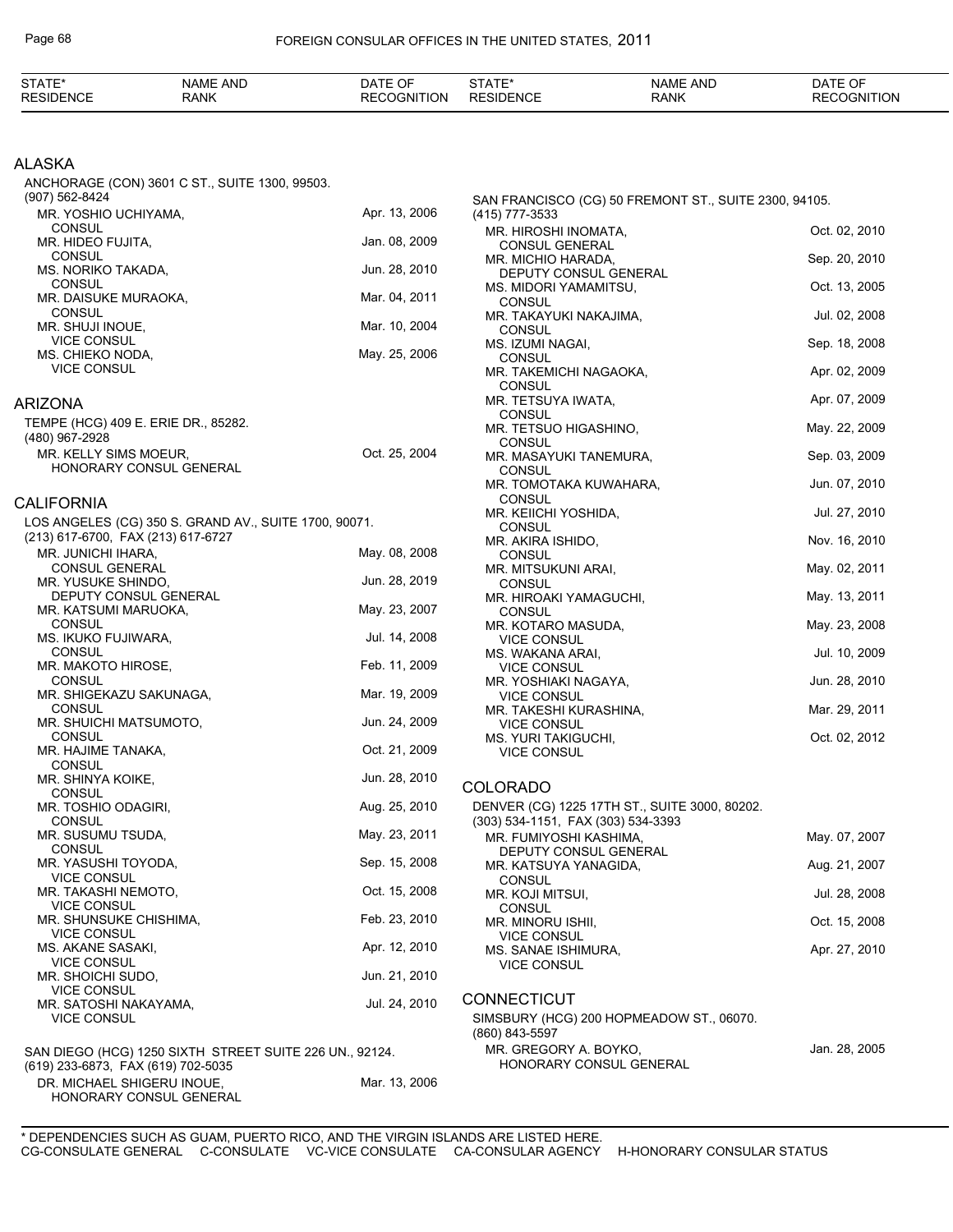| STATE*<br><b>RESIDENCE</b>                                 | <b>NAME AND</b><br><b>RANK</b>                           | DATE OF<br><b>RECOGNITION</b> | STATE*<br><b>RESIDENCE</b>                          | <b>NAME AND</b><br><b>RANK</b>                       | DATE OF<br><b>RECOGNITION</b> |
|------------------------------------------------------------|----------------------------------------------------------|-------------------------------|-----------------------------------------------------|------------------------------------------------------|-------------------------------|
|                                                            |                                                          |                               |                                                     |                                                      |                               |
| <b>DISTRICT OF COLUMBIA</b>                                |                                                          |                               |                                                     |                                                      |                               |
|                                                            | WASHINGTON (CHN) 2520 MASSACHUSETTS AV., NW, 20008.      |                               | MR. HIDEO HATSUSE,                                  |                                                      | Jan. 08, 2009                 |
| (202) 238-6700, FAX (202) 328-2187<br>MR. KIYOSHI ITOI,    |                                                          | Apr. 27, 2008                 | <b>CONSUL</b><br>MS. MARIKO EHARA,                  |                                                      | Jul. 02, 2009                 |
| <b>CONSUL</b>                                              |                                                          |                               | <b>VICE CONSUL</b><br>MR. KOSUKE IDENOUE,           |                                                      | Dec. 02, 2009                 |
| MR. TSUTOMU NAKANE,<br><b>CONSUL</b>                       |                                                          | Feb. 25, 2011                 | <b>VICE CONSUL</b>                                  |                                                      |                               |
| MR. YASUTOSHI TANIMOTO,                                    |                                                          | Jul. 10, 2003                 | MR. KAZUHIRO OKADA,<br><b>VICE CONSUL</b>           |                                                      | May. 12, 2010                 |
| <b>VICE CONSUL</b><br>MR. DAISUKE KOHARA,                  |                                                          | Oct. 08, 2008                 |                                                     |                                                      |                               |
| <b>VICE CONSUL</b>                                         |                                                          |                               | <b>HAWAII</b>                                       |                                                      |                               |
| <b>FLORIDA</b>                                             |                                                          |                               | HILO (HCG) 120 PAUAHI ST., 96720.<br>(808) 854-2020 |                                                      |                               |
|                                                            | MIAMI (CG) 80 S.W. 8TH ST., SUITE 3200, 33130.           |                               | MR. ARTHUR K. TANIGUCHI,                            |                                                      | Aug. 10, 2010                 |
| $(305) 530 - 9090$                                         |                                                          |                               |                                                     | HONORARY CONSUL GENERAL                              |                               |
| MR. EIICHI KAWAHARA,<br>CONSUL GENERAL                     |                                                          | Feb. 04, 2011                 |                                                     | HONOLULU (CG) 1742 NUUANU AV., 96817.                |                               |
| MR. YASUSHI SATO,                                          |                                                          | Oct. 15, 2009                 | (808) 536-2226                                      |                                                      |                               |
| DR. KAZUSHI MIYATAKE,                                      | DEPUTY CONSUL GENERAL                                    | Jul. 29, 2008                 | MR. YOSHIHIKO KAMO,<br><b>CONSUL GENERAL</b>        |                                                      | Oct. 06, 2009                 |
| <b>CONSUL</b>                                              |                                                          |                               | MR. KAZUNARI TANAKA,                                |                                                      | May. 17, 2011                 |
| MR. KATSUAKI MIZUNO,<br><b>CONSUL</b>                      |                                                          | Feb. 02, 2010                 | DEPUTY CONSUL GENERAL<br>MR. AKITERU NOGAWA,        |                                                      | Sep. 09, 2008                 |
| MR. SHIGEYUKI KAKEGAMI,<br><b>CONSUL</b>                   |                                                          | May. 05, 2010                 | <b>CONSUL</b>                                       |                                                      |                               |
| MR. HAYATO NAKAMURA,                                       |                                                          | Jul. 02, 2010                 | MR. MASANORI SHINDORI,<br><b>CONSUL</b>             |                                                      | Apr. 07, 2009                 |
| <b>CONSUL</b><br>MR. YOSHINORI YAEGASHI,                   |                                                          | May. 02, 2011                 | MR. KANAME SEKINE,<br><b>CONSUL</b>                 |                                                      | Jun. 16, 2009                 |
| <b>CONSUL</b>                                              |                                                          | Jun. 19, 2009                 | MR. SHIMPEI ARA,                                    |                                                      | Jan. 06, 2010                 |
| MR. KOSUKE MATSUNAGA,<br><b>VICE CONSUL</b>                |                                                          |                               | <b>CONSUL</b><br>MR. KAZUO TSUKADA,                 |                                                      | Aug. 25, 2010                 |
|                                                            |                                                          |                               | <b>CONSUL</b><br>MR. HIROSHI YAMAGUCHI,             |                                                      | Dec. 14, 2010                 |
| (407) 996-4342                                             | ORLANDO (HCG) 7600 INTERNATIONAL DR., 32819.             |                               | <b>CONSUL</b>                                       |                                                      |                               |
| MR. HARRIS ROSEN,                                          |                                                          | Oct. 19, 2010                 | MR. IKUO TANIMOTO,<br><b>CONSUL</b>                 |                                                      | Apr. 29, 2011                 |
|                                                            | HONORARY CONSUL GENERAL                                  |                               | MR. TAKESHI OKUSAKO,                                |                                                      | Jul. 30, 2009                 |
| <b>GEORGIA</b>                                             |                                                          |                               | <b>VICE CONSUL</b><br>MR. KAORU MORISAWA,           |                                                      | Feb. 04, 2011                 |
|                                                            | ATLANTA (CG) 3500 LENOX RD., SUITE 1600, 30326.          |                               | <b>VICE CONSUL</b>                                  |                                                      |                               |
| (404) 240-4300, FAX (404) 240-4311<br>MR. TAKUJI HANATANI, |                                                          | Oct. 09, 2008                 | MS. YUKO HARA,<br><b>VICE CONSUL</b>                |                                                      | May. 06, 2011                 |
| <b>CONSUL GENERAL</b>                                      |                                                          |                               |                                                     |                                                      |                               |
| MR. JOJI MIYAMORI,                                         | DEPUTY CONSUL GENERAL                                    | Feb. 09, 2011                 | <b>IDAHO</b>                                        |                                                      |                               |
| MS. MIKI HIIRO,                                            |                                                          | Oct. 21, 2008                 | MR. ALAN DASH,                                      | BOISE (HCG) 463 GROVEVIEW LA., 83702.                | Apr. 08, 2009                 |
| <b>CONSUL</b><br>MRS. YUKIMI KURATA,                       |                                                          | Feb. 11, 2009                 |                                                     | HONORARY CONSUL GENERAL                              |                               |
| <b>CONSUL</b><br>MR. KATSUMI ISODA,                        |                                                          | Apr. 12, 2010                 | <b>ILLINOIS</b>                                     |                                                      |                               |
| <b>CONSUL</b>                                              |                                                          |                               |                                                     | CHICAGO (CG) 737 N. MICHIGAN AV., SUITE 1100, 60611. |                               |
| MR. TETSUYA YOSHIMURA,<br><b>CONSUL</b>                    |                                                          | Apr. 23, 2010                 | (312) 280-0400                                      |                                                      |                               |
| MR. HIROSHI KOIKE,                                         |                                                          | Feb. 08, 2011                 | MR. JOJI HISAEDA,<br><b>CONSUL GENERAL</b>          |                                                      | Jul. 29, 2008                 |
| <b>CONSUL</b><br>MS. AYUMI MATSUMOTO,                      |                                                          | May. 27, 2009                 | MR. HIRONORI SAWADA,                                |                                                      | Sep. 27, 2010                 |
| <b>VICE CONSUL</b>                                         |                                                          |                               | DEPUTY CONSUL GENERAL<br>MR. UICHIRO NAKANO,        |                                                      | Jan. 23, 2008                 |
| <b>GUAM</b>                                                |                                                          |                               | <b>CONSUL</b><br>MR. MAMORU FUKUNAGA,               |                                                      | Sep. 16, 2008                 |
|                                                            | AGANA (CG) 590 S. MARINE DR., SUITE 604, TAMUNING 96913. |                               | <b>CONSUL</b>                                       |                                                      |                               |
| MR. YOSHIYUKI KIMURA,                                      |                                                          | Apr. 21, 2010                 | MR. SHIGENOBU YADA,<br>CONSUL                       |                                                      | Nov. 28, 2008                 |
| CONSUL GENERAL<br>MR. SEISUKE SHIMIZU,                     | DEPUTY CONSUL GENERAL                                    | Sep. 02, 2008                 | MR. YOSHINOBU MIMURA,<br><b>CONSUL</b>              |                                                      | Apr. 24, 2009                 |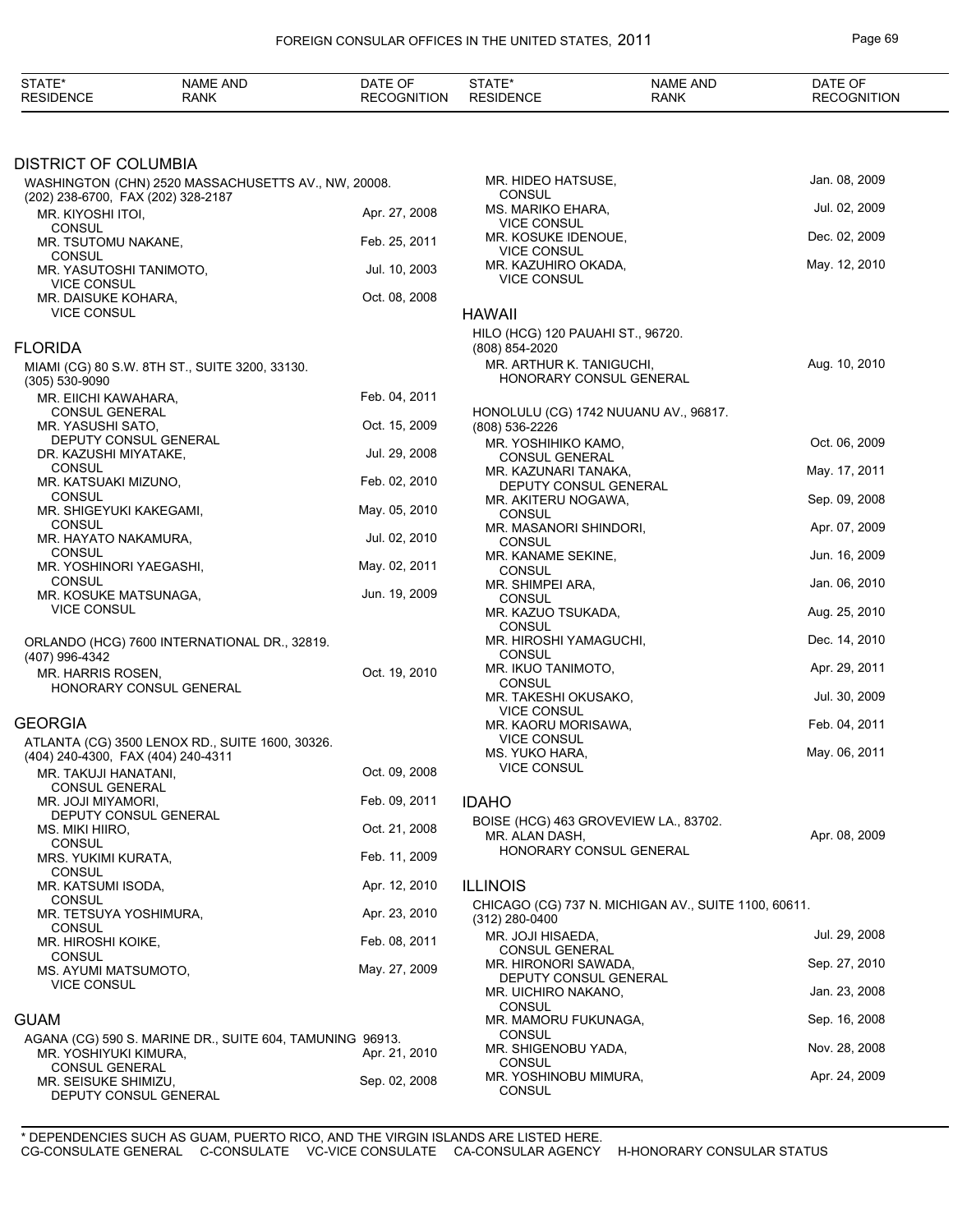| STATE*<br><b>RESIDENCE</b>                                       | NAME AND<br><b>RANK</b>                                                                                   | DATE OF<br><b>RECOGNITION</b> | STATE*<br><b>RESIDENCE</b>                            | <b>NAME AND</b><br><b>RANK</b>                                          | DATE OF<br><b>RECOGNITION</b> |
|------------------------------------------------------------------|-----------------------------------------------------------------------------------------------------------|-------------------------------|-------------------------------------------------------|-------------------------------------------------------------------------|-------------------------------|
|                                                                  |                                                                                                           |                               |                                                       |                                                                         |                               |
| MR. HIROKI ISHIZAWA,                                             |                                                                                                           | Jul. 02, 2010                 | MR. SHUICHI MURAMATSU,                                |                                                                         | May. 23, 2011                 |
| <b>CONSUL</b><br>MR. TAKAHIRO TEZUKA,                            |                                                                                                           | Jul. 27, 2010                 | <b>VICE CONSUL</b>                                    |                                                                         |                               |
| <b>CONSUL</b><br>MR. TOMONORI MINOWA,                            |                                                                                                           | Apr. 22, 2011                 | <b>MICHIGAN</b>                                       |                                                                         |                               |
| <b>CONSUL</b><br>MRS. SHOKO SHIMIZU,                             |                                                                                                           | Jan. 05, 2010                 | (313) 567-0120, FAX (313) 567-0274                    | DETROIT (CG) 400 RENAISSANCE CENTER UN., SUITE 1600, 48243.             |                               |
| <b>VICE CONSUL</b><br>MR. MASAFUMI YAMAGISHI,                    |                                                                                                           | May. 12, 2010                 | MR. KUNINORI MATSUDA,<br><b>CONSUL GENERAL</b>        |                                                                         | Sep. 16, 2010                 |
| <b>VICE CONSUL</b><br>MS. NATSUKO ITO,                           |                                                                                                           | Jul. 02, 2010                 | MR. AKIHIKO FUJII,                                    |                                                                         | May. 31, 2007                 |
| <b>VICE CONSUL</b>                                               |                                                                                                           |                               | MRS. MIDORI TAKEUCHI,                                 | DEPUTY CONSUL GENERAL                                                   | Nov. 18, 2010                 |
| MS. AYAKO YAMADA,<br><b>VICE CONSUL</b>                          |                                                                                                           | May. 13, 2011                 | MR. NORIO MURAKAMI,                                   | DEPUTY CONSUL GENERAL                                                   | Jul. 28, 2008                 |
|                                                                  | JAPAN INFORMATION CENTER OF JAPAN                                                                         |                               | <b>CONSUL</b><br>MR. NOBUTOSHI HORIE,                 |                                                                         | Jun. 16, 2009                 |
|                                                                  | CHICAGO (CONA) 737 N. MICHIGAN AV., SUITE 1000, 60611.                                                    |                               | <b>CONSUL</b><br>MR. KUNIHIKO YOSHIMURA,              |                                                                         | Jul. 14, 2009                 |
| (312) 280-0430                                                   |                                                                                                           |                               | <b>CONSUL</b><br>MR. SHO ABIKO,                       |                                                                         | Sep. 03, 2010                 |
| INDIANA                                                          |                                                                                                           |                               | <b>VICE CONSUL</b>                                    |                                                                         |                               |
| (317) 231-7227                                                   | INDIANAPOLIS (HCG) 11 S. MERIDIAN ST., 46204.                                                             |                               | <b>MINNESOTA</b>                                      |                                                                         |                               |
| MR. ROBERT HUGH REYNOLDS,                                        | HONORARY CONSUL GENERAL                                                                                   | Jun. 09, 1999                 | DR. MIRIA P. HANSON,                                  | MINNEAPOLIS (HCG) 5510 EDGEWATER BL., 55417.<br>HONORARY CONSUL GENERAL | Mar. 16, 2010                 |
| KANSAS                                                           |                                                                                                           |                               |                                                       |                                                                         |                               |
|                                                                  | PRAIRIE VILLAGE (HCG) 8931 CEDAR DR., 66208.<br>MR. FRANCIS PATTON, JR LEMERY,<br>HONORARY CONSUL GENERAL | Feb. 25, 2011                 | <b>MISSOURI</b><br>(314) 994-1133, FAX (314) 994-1133 | SAINT LOUIS (HCG) 46 BRIARCLIFF ST., ST. LOUIS 63124.                   |                               |
| KENTUCKY                                                         |                                                                                                           |                               | MR. BRUCE S. BUCKLAND,                                | HONORARY CONSUL GENERAL                                                 | Aug. 26, 1992                 |
|                                                                  | LEXINGTON (HCG) 400 E. COLLEGE ST., GEORGETOWN 40324.                                                     |                               |                                                       |                                                                         |                               |
| (502) 867-6600, FAX (502) 868-8887<br>MRS. MARTHA LAYNE COLLINS. |                                                                                                           | Jun. 30, 1999                 | <b>NEBRASKA</b>                                       |                                                                         |                               |
|                                                                  | HONORARY CONSUL GENERAL                                                                                   |                               | (402) 393-3089                                        | OMAHA (HCG) 1134 WILLOW WOOD CI., 68152.                                |                               |
| LOUISIANA                                                        |                                                                                                           |                               | MR. GEORGE J. BEHRINGER,                              | HONORARY CONSUL GENERAL                                                 | Apr. 20, 2010                 |
|                                                                  | NEW ORLEANS (HCG) 201 ST. CHARLES AV., SUITE 3600, 70170.                                                 |                               |                                                       |                                                                         |                               |
| $(504) 566 - 5201$<br>MRS. DONNA D. FRAICHE,                     |                                                                                                           | Mar. 17, 2008                 | <b>NEVADA</b>                                         | LAS VEGAS (HCG) 6583 PEACHTREE LA., 89103.                              |                               |
|                                                                  | HONORARY CONSUL GENERAL                                                                                   |                               | (702) 876-6716                                        |                                                                         |                               |
| MASSACHUSETTS                                                    |                                                                                                           |                               |                                                       | LAS VEGAS (HCG) 400 ROCKY RD., HENDERSON 89015.                         |                               |
| (617) 973-9772                                                   | BOSTON (CG) 600 ATLANTIC AV., FLOOR 14TH, 02210.                                                          |                               | MS. KATHLEEN S. BLAKELY,                              | HONORARY CONSUL GENERAL                                                 | Oct. 29, 2008                 |
| MR. TAKESHI HIKIHARA,                                            |                                                                                                           | Feb. 08, 2011                 |                                                       |                                                                         |                               |
| <b>CONSUL GENERAL</b><br>MR. HISASHI NAKATOMI,                   |                                                                                                           | Sep. 14, 2007                 | <b>NEW MEXICO</b>                                     | ALBUQUERQUE (HCG) 629 PARKSIDE PL., SE, 87123.                          |                               |
| MRS. MIKA IGA,                                                   | DEPUTY CONSUL GENERAL                                                                                     | May. 27, 2009                 | MR. DAVIS PETER BEGAY,                                |                                                                         | Apr. 08, 2009                 |
| <b>CONSUL</b><br>MR. RYUSEI KAWASAKI,                            |                                                                                                           | Jan. 05, 2010                 |                                                       | HONORARY CONSUL GENERAL                                                 |                               |
| <b>CONSUL</b><br>MR. TOSHINAGA HIRAI,                            |                                                                                                           | Feb. 23, 2010                 | <b>NEW YORK</b>                                       |                                                                         |                               |
| <b>CONSUL</b><br>MR. TAKASHI AOKI,                               |                                                                                                           | Jul. 28, 2010                 | (716) 868-7899                                        | BUFFALO (HCG) 45 TUDOR PL., 14222.                                      |                               |
| <b>CONSUL</b>                                                    |                                                                                                           |                               | MR. P. JOSEPH KOESSLER,                               | HONORARY CONSUL GENERAL                                                 | May. 01, 2002                 |
| MR. KOICHI MATSUMOTO,<br><b>VICE CONSUL</b>                      |                                                                                                           | May. 18, 2009                 |                                                       |                                                                         |                               |
| MR. YUKIO MATSUBAYASHI,<br><b>VICE CONSUL</b>                    |                                                                                                           | Aug. 06, 2009                 | (212) 371-8222                                        | NEW YORK (CG) 299 PARK AV., FLOOR 18 & 19, 10171.                       |                               |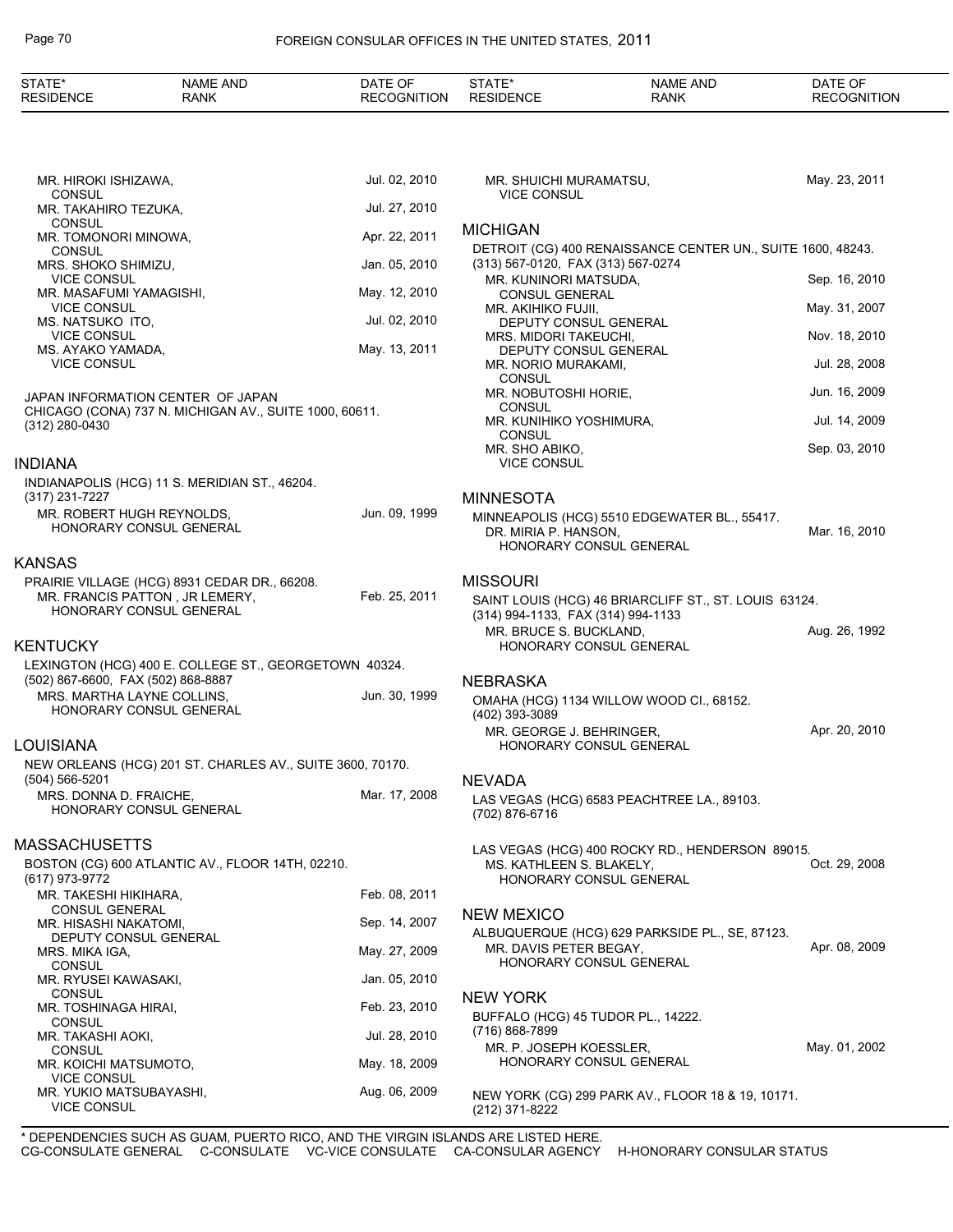## FOREIGN CONSULAR OFFICES IN THE UNITED STATES, 2011 **Page 71**

| STATE*<br><b>RESIDENCE</b>                             | <b>NAME AND</b><br>RANK | DATE OF<br><b>RECOGNITION</b> | STATE*<br><b>RESIDENCE</b>                                          | <b>NAME AND</b><br><b>RANK</b>                                    | DATE OF<br><b>RECOGNITION</b> |
|--------------------------------------------------------|-------------------------|-------------------------------|---------------------------------------------------------------------|-------------------------------------------------------------------|-------------------------------|
|                                                        |                         |                               |                                                                     |                                                                   |                               |
| MR. SHIGEYUKI HIROKI,                                  |                         | Mar. 16, 2011                 | MR. MASAHIKO NAKAZAWA,                                              |                                                                   | Jun. 25, 1996                 |
| <b>CONSUL GENERAL</b><br>MR. MAMORU SHINOHARA,         |                         | Sep. 03, 2009                 | <b>VICE CONSUL</b><br>MR. SHOICHI NAGAYOSHI,                        |                                                                   | Sep. 03, 1999                 |
| DEPUTY CONSUL GENERAL<br>MR. MITSUO KAWAGUCHI,         |                         | Sep. 16, 1994                 | <b>VICE CONSUL</b><br>MR. NAOYOSHI KATO,                            |                                                                   | Sep. 03, 2009                 |
| <b>CONSUL</b><br>MR. OSAMU SHIOZAKI,                   |                         | Sep. 17, 2002                 | <b>VICE CONSUL</b><br>MS. YUMI ASAI,                                |                                                                   | Jan. 22, 2010                 |
| <b>CONSUL</b>                                          |                         |                               | <b>VICE CONSUL</b>                                                  |                                                                   |                               |
| MR. HISAO YAMASHIRO,<br><b>CONSUL</b>                  |                         | Mar. 19, 2008                 | MS. KUMI MATSUMOTO,<br><b>VICE CONSUL</b>                           |                                                                   | Apr. 07, 2010                 |
| MR. SHIGEYUKI HIRAKAWA,<br><b>CONSUL</b>               |                         | Apr. 29, 2008                 | MR. HIDEKI KAGEYAMA,<br><b>VICE CONSUL</b>                          |                                                                   | Jan. 03, 2011                 |
| MR. OSAMU NAKAMURA,                                    |                         | Jul. 01, 2008                 | MR. TAIJU KAJIMOTO,                                                 |                                                                   | Jan. 07, 2011                 |
| CONSUL<br>MR. TAKESHI NAKANO,<br><b>CONSUL</b>         |                         | Jul. 01, 2008                 | <b>VICE CONSUL</b><br>MR. TOMOHIRO WAKAMATSU,<br><b>VICE CONSUL</b> |                                                                   | Apr. 27, 2011                 |
| MR. SHINYA TAMADA.                                     |                         | Jul. 08, 2008                 |                                                                     |                                                                   |                               |
| CONSUL<br>MR. TETSUYA NOHARA,                          |                         | Jul. 15, 2008                 | <b>NORTH CAROLINA</b>                                               |                                                                   |                               |
| <b>CONSUL</b><br>MS. RUMIKO ISHIGAMI,<br><b>CONSUL</b> |                         | Sep. 18, 2008                 | MR. JOHN L., III ATKINS,                                            | DURHAM (HCG) 5001 S. MIAMI BL., 27703.<br>HONORARY CONSUL GENERAL | Sep. 29, 2009                 |
| MR. TAKASHI SUZUKI,                                    |                         | Dec. 11, 2008                 |                                                                     |                                                                   |                               |
| <b>CONSUL</b><br>MR. TORU SAKAMOTO,                    |                         | Jan. 14, 2009                 | NORTHERN MARIANA ISLANDS                                            |                                                                   |                               |
| CONSUL<br>MR. OSAMU NAOE,<br><b>CONSUL</b>             |                         | Apr. 15, 2009                 | FLOOR 2, SAIPAN 96950.<br>(670) 323-7201, FAX (670) 323-8764        | MARIANA ISLANDS (CON) MARINA HEIGHTS BUSINESS PARK UN.,           |                               |
| MR. DAIICHIRO TAKEUCHI,                                |                         | May. 05, 2009                 | MR. TSUTOMU HIGUCHI,                                                |                                                                   | Jun. 16, 2008                 |
| CONSUL<br>MR. MASAFUMI KONDO,<br><b>CONSUL</b>         |                         | May. 13, 2009                 | <b>CONSUL</b><br>MR. KAZUNARI YASUI,<br><b>VICE CONSUL</b>          |                                                                   | Aug. 04, 2009                 |
| MR. YASUHIRO OKANO,                                    |                         | Jul. 21, 2009                 |                                                                     |                                                                   |                               |
| CONSUL<br>MR. HIROHITO SAIGUSA,<br><b>CONSUL</b>       |                         | Jul. 27, 2009                 | <b>OHIO</b>                                                         | DUBLIN (HCG) 6040 SPRINGBURN DR., 43017.                          |                               |
| MR. TSUYOSHI EBIHARA,                                  |                         | Jul. 27, 2009                 | MR. PHILIP ANDREW BARTH.                                            | HONORARY CONSUL GENERAL                                           | Apr. 29, 2008                 |
| <b>CONSUL</b><br>MR. TOSHIHIRO KANEKO,                 |                         | Nov. 18, 2009                 |                                                                     |                                                                   |                               |
| <b>CONSUL</b><br>MR. YASUHISA KAWAMURA,                |                         | Apr. 09, 2010                 | <b>OKLAHOMA</b>                                                     |                                                                   |                               |
| <b>CONSUL</b><br>MR. KENTARO ANDO,                     |                         | Apr. 10, 2010                 | (405) 235-4100                                                      | OKLAHOMA CITY (HCG) 211 N. ROBINSON AV., SUITE 1212N, 73102.      |                               |
| CONSUL                                                 |                         |                               | MR. LLOYD T., JR HARDIN,                                            |                                                                   | May. 23, 2006                 |
| MR. MASARU YAMAMOTO,<br>CONSUL                         |                         | May. 12, 2010                 |                                                                     | HONORARY CONSUL GENERAL                                           |                               |
| MR. SHUYA MATSUMURA,<br>CONSUL                         |                         | May. 12, 2010                 | <b>OREGON</b>                                                       |                                                                   |                               |
| MR. HIROTAKA MORI,<br><b>CONSUL</b>                    |                         | Jun. 22, 2010                 | (503) 221-1811                                                      | PORTLAND (CG) 1300 S.W. 5TH AV., SUITE 2700, 97201.               |                               |
| MR. MASAKAZU KIGURE,                                   |                         | Jul. 19, 2010                 | MR. TAKAMICHI OKABE,                                                |                                                                   | Oct. 06, 2009                 |
| CONSUL<br>MR. MASATO YACHI,                            |                         | Aug. 02, 2010                 | CONSUL GENERAL<br>MR. HIROFUMI MURABAYASHI,                         |                                                                   | Apr. 15, 2009                 |
| <b>CONSUL</b><br>MS. FUMIHO ISHIGAKI,                  |                         | Sep. 22, 2010                 | MR. HIDEO KAWAKAMI,                                                 | DEPUTY CONSUL GENERAL                                             | Apr. 27, 2010                 |
| CONSUL<br>MR. TETSUYA SHIMIZU,                         |                         | Nov. 18, 2010                 | <b>CONSUL</b><br>MR. AKIHIRO HIGASHIYAMA,                           |                                                                   | May. 19, 2010                 |
| <b>CONSUL</b><br>MR. TAKASHI KOSAKADA,                 |                         | Apr. 27, 2011                 | <b>CONSUL</b><br>MS. HIROKO NAKAMURA,                               |                                                                   | Aug. 18, 2009                 |
| CONSUL<br>MR. YASUYUKI MATSUI,                         |                         | May. 06, 2011                 | <b>VICE CONSUL</b><br>MS. MASUMI IGARASHI,                          |                                                                   | Dec. 02, 2009                 |
| <b>CONSUL</b><br>MR. YOSHITO YAMASHITA,                |                         | May. 17, 2011                 | <b>VICE CONSUL</b>                                                  |                                                                   |                               |
| <b>CONSUL</b><br>MS. YUKIKO HORI,                      |                         | Aug. 11, 1993                 | PENNSYLVANIA                                                        |                                                                   |                               |
| <b>VICE CONSUL</b>                                     |                         |                               | (215) 963-5513                                                      | PHILADELPHIA (HCG) 1701 MARKET ST., 19103.                        |                               |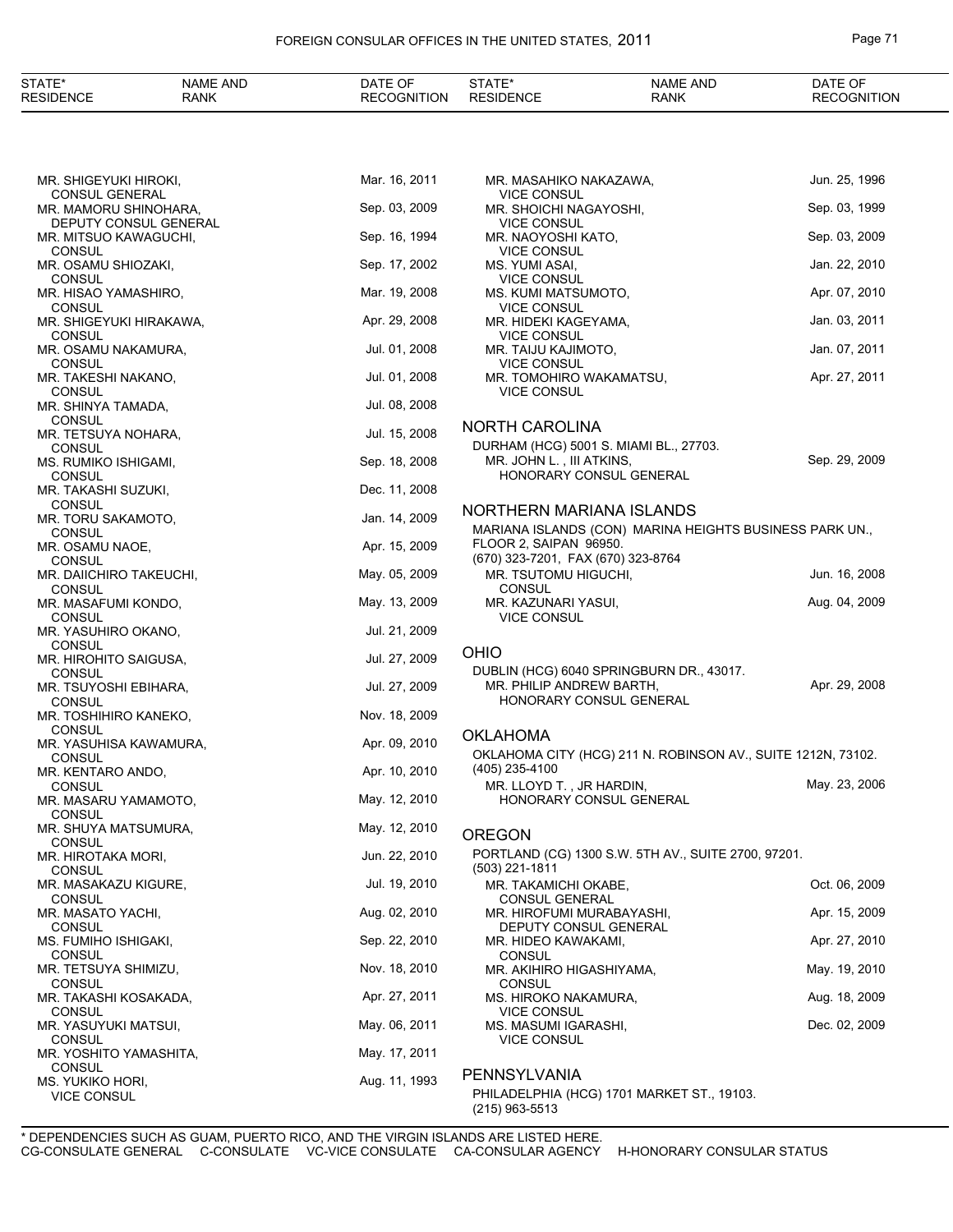# Page 72 FOREIGN CONSULAR OFFICES IN THE UNITED STATES, 2011

| STATE*<br><b>RESIDENCE</b>                        | <b>NAME AND</b><br><b>RANK</b>                                                 | DATE OF<br><b>RECOGNITION</b> | STATE*<br><b>RESIDENCE</b>                                   | <b>NAME AND</b><br><b>RANK</b>                             | DATE OF<br><b>RECOGNITION</b> |
|---------------------------------------------------|--------------------------------------------------------------------------------|-------------------------------|--------------------------------------------------------------|------------------------------------------------------------|-------------------------------|
|                                                   |                                                                                |                               |                                                              |                                                            |                               |
| MR. DENNIS J. MORIKAWA,                           |                                                                                | Feb. 01, 2000                 | MR. KIYOKAZU OTA,                                            |                                                            | Apr. 05, 2010                 |
|                                                   | HONORARY CONSUL GENERAL                                                        |                               | <b>CONSUL GENERAL</b><br>MS. TOMOKO DODO,                    |                                                            | Feb. 08, 2011                 |
| PUERTO RICO                                       |                                                                                |                               | MR. AKIHIRO FUJIMORI,                                        | DEPUTY CONSUL GENERAL                                      | Sep. 18, 2008                 |
| (787) 789-8725, FAX (787) 289-8726                | SAN JUAN (HCG) 530 PONCE DE LEON AV., 00901.                                   |                               | <b>CONSUL</b><br>MR. TAKESHI NAKAJIMA,                       |                                                            | Oct. 31, 2008                 |
| MR. MANUEL, JR MORALES,                           |                                                                                | Jan. 06, 1997                 | <b>CONSUL</b>                                                |                                                            | Mar. 19, 2009                 |
|                                                   | HONORARY CONSUL GENERAL                                                        |                               | MR. KIYOTAKA KOCHI,<br><b>CONSUL</b>                         |                                                            |                               |
| TENNESSEE                                         |                                                                                |                               | MR. FUMIYUKI IWASHITA,<br>CONSUL                             |                                                            | Apr. 28, 2009                 |
| (615) 340-4300, FAX (615) 340-4311                | NASHVILLE (CG) 1801 WEST END AV., 37203.                                       |                               | MR. TETSUO KOBAYASHI,<br>CONSUL                              |                                                            | Mar. 23, 2011                 |
| MR. HIROSHI SATO,                                 |                                                                                | Oct. 30, 2008                 | MR. SHINGO KIMURA,                                           |                                                            | Jul. 10, 2009                 |
| <b>CONSUL GENERAL</b><br>MR. SHIGENOBU KOBAYASHI, |                                                                                | Oct. 07, 2009                 | <b>VICE CONSUL</b><br>MR. TAKAYUKI SUZUKI,                   |                                                            | Mar. 23, 2011                 |
| MR. KAZUHIKO SHIRATORI,                           | DEPUTY CONSUL GENERAL                                                          | Aug. 18, 2009                 | <b>VICE CONSUL</b><br>MR. TAKAHIRO ICHIKAWA,                 |                                                            | Mar. 31, 2011                 |
| <b>CONSUL</b><br>MRS. MEGUMI OSUGI STEPIEN,       |                                                                                | Nov. 18, 2009                 | <b>VICE CONSUL</b>                                           |                                                            |                               |
| <b>CONSUL</b>                                     |                                                                                |                               | <b>WYOMING</b>                                               |                                                            |                               |
| MR. HISANORI MAEDA,<br><b>CONSUL</b>              |                                                                                | Apr. 23, 2010                 |                                                              | CASPER (HCG) 111 W. 14TH ST., 82601.                       |                               |
| MR. MASASHI TODORIKI,<br><b>CONSUL</b>            |                                                                                | Jul. 28, 2010                 | (307) 234-2317<br>MRS. MARIKO T. MILLER,                     |                                                            | Mar. 02, 1995                 |
| MR. TAKAMICHI KAWASAKI,<br><b>CONSUL</b>          |                                                                                | May. 10, 2011                 |                                                              | HONORARY CONSUL GENERAL                                    |                               |
| MS. SANAE KANNO,                                  |                                                                                | Aug. 25, 2010                 |                                                              | <b>JORDAN</b>                                              |                               |
| <b>VICE CONSUL</b><br>MR. HIROYUKI HANAMI,        |                                                                                | Mar. 16, 2011                 | <b>CALIFORNIA</b>                                            |                                                            |                               |
| <b>VICE CONSUL</b>                                |                                                                                |                               |                                                              | SAN FRANCISCO (HC) 972 MISSION ST., FLOOR 4, 94103.        |                               |
| TEXAS                                             |                                                                                |                               | (415) 546-1111<br>MR. KAMEL J. AYOUB,                        |                                                            | Oct. 09, 1997                 |
| (972) 713-8683                                    | DALLAS (HCG) 5819 EDINBURGH ST., 75252.                                        |                               | <b>HONORARY CONSUL</b>                                       |                                                            |                               |
| MR. JOHN STICH,                                   |                                                                                | Jan. 21, 2004                 | <b>ILLINOIS</b>                                              |                                                            |                               |
|                                                   | HONORARY CONSUL GENERAL                                                        |                               |                                                              | CHICAGO (HCG) 12559 S. HOLIDAY DR., A, ALSIP 60803.        |                               |
|                                                   | HOUSTON (CG) 909 FANNIN ST., SUITE 3000, 77010.                                |                               | (708) 272-6665, FAX (708) 385-5894<br>MR. IHSAN G. SWEISS,   |                                                            | Aug. 14, 2001                 |
| (713) 652-2977<br>MR. TAKAHIKO WATABE,            |                                                                                | Sep. 22, 2010                 |                                                              | HONORARY CONSUL GENERAL                                    |                               |
| MR. ATSUSHI YONEZAWA,                             | DEPUTY CONSUL GENERAL                                                          | May. 07, 2009                 | <b>MICHIGAN</b>                                              |                                                            |                               |
| <b>CONSUL</b>                                     |                                                                                |                               |                                                              | DETROIT (HC) 28551 SOUTHFIELD RD., APT 203, LATHRUP 48076. |                               |
| MR. JUNICHIRO OGAWA,<br><b>VICE CONSUL</b>        |                                                                                | Nov. 20, 2007                 | (248) 557-4377, FAX (248) 557-4517<br>MR. HABIB I. FAKHOURI, |                                                            | Feb. 06, 1997                 |
| MR. MATSUTARO YAMASAKI,<br><b>VICE CONSUL</b>     |                                                                                | Nov. 04, 2008                 | <b>HONORARY CONSUL</b>                                       |                                                            |                               |
| MR. SHINTARO SANO,<br><b>VICE CONSUL</b>          |                                                                                | Nov. 04, 2008                 |                                                              | <b>KAZAKHSTAN</b>                                          |                               |
| MR. ISAO KOYAMA,                                  |                                                                                | Jul. 02, 2010                 | <b>CALIFORNIA</b>                                            |                                                            |                               |
| <b>VICE CONSUL</b>                                |                                                                                |                               |                                                              | SAN FRANCISCO (HC) 1750 TAYLOR ST., SUITE 2201, 94133.     |                               |
|                                                   | TRUST TERRITORIES OF THE PACIFIC ISLANDS                                       |                               | MR. KENNETH TINDALL DERR,<br><b>HONORARY CONSUL</b>          |                                                            | Mar. 30, 2009                 |
|                                                   | PAGO PAGO (HC) X, PAGO PAGO, AM. SAMOA 96799.<br>MR. OTTO VINCENT, JR. HALECK, | Dec. 23, 1993                 |                                                              |                                                            |                               |
| <b>HONORARY CONSUL</b>                            |                                                                                |                               | MR. STEVEN CHARLES JAFFE,                                    | SANTA MONICA (HC) 707 IDAHO AV., SUITE 102, 90403.         | Jan. 15, 2010                 |
| WASHINGTON                                        |                                                                                |                               | <b>HONORARY CONSUL</b>                                       |                                                            |                               |
|                                                   | SEATTLE (CG) 601 UNION ST., SUITE 500, 98101.                                  |                               |                                                              |                                                            |                               |
| (206) 682-9107                                    |                                                                                |                               |                                                              |                                                            |                               |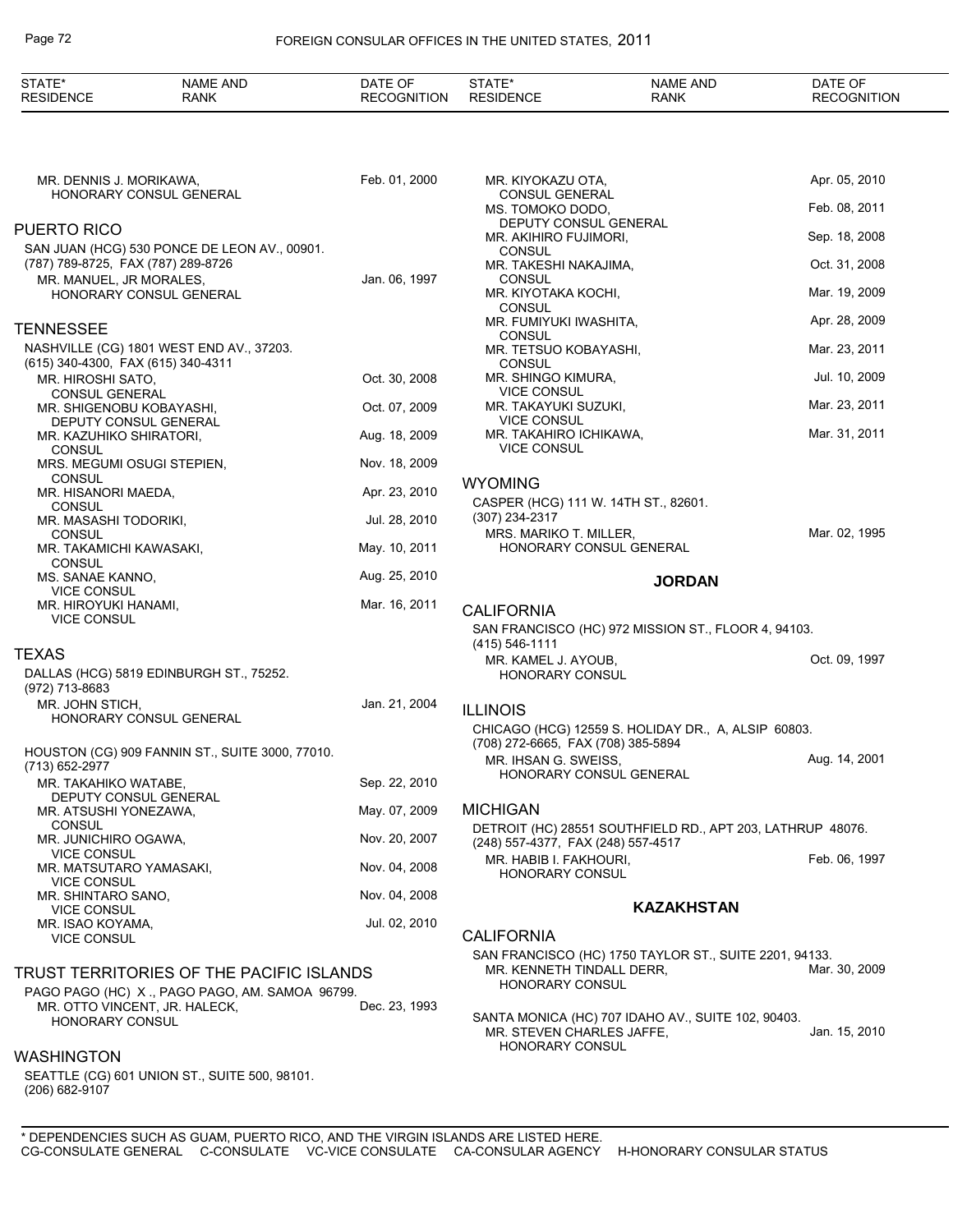| STATE*<br><b>RESIDENCE</b>                                  | <b>NAME AND</b><br>RANK                                   | DATE OF<br><b>RECOGNITION</b> | STATE*<br><b>RESIDENCE</b>                                | <b>NAME AND</b><br><b>RANK</b>                    | DATE OF<br><b>RECOGNITION</b> |
|-------------------------------------------------------------|-----------------------------------------------------------|-------------------------------|-----------------------------------------------------------|---------------------------------------------------|-------------------------------|
|                                                             |                                                           |                               |                                                           |                                                   |                               |
| <b>DISTRICT OF COLUMBIA</b>                                 |                                                           |                               |                                                           |                                                   |                               |
| (202) 232-5488, FAX (202) 232-5845                          | WASHINGTON (CHN) 1401 16TH ST., NW, 20036.                |                               | MR. SUNG KYO OH,<br><b>CONSUL</b>                         |                                                   | Sep. 02, 2010                 |
| <b>CONSULAR SECTION</b>                                     |                                                           |                               | <b>CALIFORNIA</b>                                         |                                                   |                               |
|                                                             | WASHINGTON (CA) 1401 16TH ST., NW, 20036.                 |                               |                                                           | LOS ANGELES (CG) 3243-45 WILSHIRE BL., 90010.     |                               |
| (202) 232-5488, FAX (202) 232-3541<br>MR. ALMAT AIDARBEKOV, |                                                           | Sep. 22, 2008                 | (213) 385-9300, FAX (213) 384-5139<br>MR. YEON SUNG SHIN, |                                                   | Mar. 18, 2011                 |
| <b>CONSUL</b>                                               |                                                           |                               | <b>CONSUL GENERAL</b>                                     |                                                   |                               |
|                                                             |                                                           |                               | MR. KYUNGYOON CHO,<br>DEPUTY CONSUL GENERAL               |                                                   | May. 11, 2009                 |
| <b>LOUISIANA</b>                                            | BATON ROUGE (HC) 618 MAIN ST., 70801.                     |                               | MR. YONG JIN CHOE,                                        |                                                   | Sep. 27, 2010                 |
|                                                             | MR. PARIS JOSEPH PYE THERIOT.                             | Dec. 08, 2009                 | DEPUTY CONSUL GENERAL<br>MR. MIN RYU,                     |                                                   | Mar. 21, 2002                 |
| <b>HONORARY CONSUL</b>                                      |                                                           |                               | <b>CONSUL</b>                                             |                                                   | Nov. 26, 2007                 |
| <b>NEW YORK</b>                                             |                                                           |                               | MR. WHO WON KANG,<br><b>CONSUL</b>                        |                                                   |                               |
|                                                             | NEW YORK (CG) 535 5TH AV., FLOOR 19, 10017.               |                               | MR. IN CHUL SHIN,<br><b>CONSUL</b>                        |                                                   | Jul. 31, 2008                 |
| (646) 370-6331, FAX (646) 370-6334                          |                                                           |                               | MR. INHYOCK KIM,                                          |                                                   | Jul. 31, 2008                 |
| MS. RAUSHAN YESBULATOVA,<br><b>CONSUL GENERAL</b>           |                                                           | Oct. 29, 2009                 | <b>CONSUL</b><br>MR. INYONG LEE,                          |                                                   | Sep. 16, 2008                 |
| MR. YERLAN KUBASHEV,<br><b>CONSUL</b>                       |                                                           | Jun. 22, 2010                 | <b>CONSUL</b>                                             |                                                   | Mar. 24, 2009                 |
|                                                             |                                                           |                               | MR. SUNG LAE HONG,<br><b>CONSUL</b>                       |                                                   |                               |
| <b>TEXAS</b>                                                |                                                           |                               | MR. IKHYUNG JUNG,<br>CONSUL                               |                                                   | Jul. 14, 2009                 |
| (281) 574-8489                                              | KATY (HC) 27211 SKIERS CROSSING DR., 77493.               |                               | MR. KYUNGYUL HAN,                                         |                                                   | Jul. 14, 2009                 |
| MR. WILLIAM BAINE BERRY,                                    |                                                           | Apr. 08, 2009                 | <b>CONSUL</b><br>MR. JONG MOON KIM,                       |                                                   | Sep. 16, 2009                 |
| <b>HONORARY CONSUL</b>                                      |                                                           |                               | <b>CONSUL</b><br>MR. SI HEUNG LIM,                        |                                                   | Sep. 16, 2009                 |
|                                                             | <b>KENYA</b>                                              |                               | <b>CONSUL</b>                                             |                                                   | Apr. 16, 2010                 |
| <b>CALIFORNIA</b>                                           |                                                           |                               | MR. JONG GIL KIM,<br><b>CONSUL</b>                        |                                                   |                               |
|                                                             | LOS ANGELES (CG) 4801 WILSHIRE BL., FLOOR MEZ, 90010.     |                               | MR. WOO JUNG SHIM,<br><b>CONSUL</b>                       |                                                   | Apr. 16, 2010                 |
|                                                             | DR. WENWA AKINYI ODINGA ORANGA,                           | Oct. 08, 2009                 | MR. DAE SUB JANG,                                         |                                                   | Aug. 18, 2010                 |
| <b>CONSUL GENERAL</b>                                       | MS. JANE MUTHONI MIANO MUGWEH,                            | Aug. 13, 2009                 | <b>CONSUL</b><br>DR. SUK DONG HAM,                        |                                                   | Sep. 02, 2010                 |
| DEPUTY CONSUL GENERAL<br>MR. KEVIN THUO MUIRURI,            |                                                           | Dec. 08, 2009                 | <b>CONSUL</b>                                             |                                                   |                               |
| <b>CONSUL</b>                                               |                                                           |                               | MR. TAEWAN HUH,<br><b>CONSUL</b>                          |                                                   | Sep. 02, 2010                 |
| MR. DAVID MUSEE SAMUEL,<br>DEPUTY CONSUL                    |                                                           | Feb. 22, 2006                 | MR. HYUN DO KANG.<br><b>CONSUL</b>                        |                                                   | Jan. 12, 2011                 |
|                                                             |                                                           |                               | MR. SANGUP BAE,                                           |                                                   | Mar. 16, 2011                 |
| <b>NEW YORK</b>                                             |                                                           |                               | <b>CONSUL</b><br>MR. TAE HO CHOI.                         |                                                   | Mar. 16, 2011                 |
| (212) 421-4740                                              | NEW YORK (CON) 866 UNITED NATIONS PZ., SUITE 4016, 10017. |                               | <b>CONSUL</b>                                             |                                                   | Mar. 16, 2011                 |
|                                                             |                                                           |                               | MR. WOON HO BAE,<br><b>CONSUL</b>                         |                                                   |                               |
|                                                             | <b>KIRIBATI</b>                                           |                               | MR. CHEOLGYO JEONG,<br>CONSUL                             |                                                   | Apr. 19, 2011                 |
| HAWAII                                                      |                                                           |                               | MS. MYOUNG EUN KIM,                                       |                                                   | Sep. 02, 2010                 |
|                                                             | HONOLULU (HC) 95 NAKOLO PL., ROOM 265, 96734.             |                               | <b>VICE CONSUL</b>                                        |                                                   |                               |
| (808) 254-5159<br>MR. WILLIAM E. PAUPE,                     |                                                           | Apr. 26, 1990                 | CULTURAL CENTER OF KOREA                                  |                                                   |                               |
| HONORARY CONSUL                                             |                                                           |                               | (213) 936-7141                                            | LOS ANGELES (CONA) 2205-5509 WILSHIRE BL., 90010. |                               |
|                                                             | <b>KOREA</b>                                              |                               | DR. JAEWON KIM,                                           |                                                   | Mar. 24, 2009                 |
|                                                             |                                                           |                               | <b>CONSUL</b>                                             |                                                   |                               |
| <b>ALASKA</b>                                               |                                                           |                               |                                                           | SAN FRANCISCO (CG) 3500 CLAY ST., 94118.          |                               |
| , FAX (907) 339-0411                                        | ANCHORAGE (CON) 800 E. DIMOND BL., SUITE 3-695, 99515.    |                               | (415) 921-2251, FAX (415) 921-5946                        |                                                   |                               |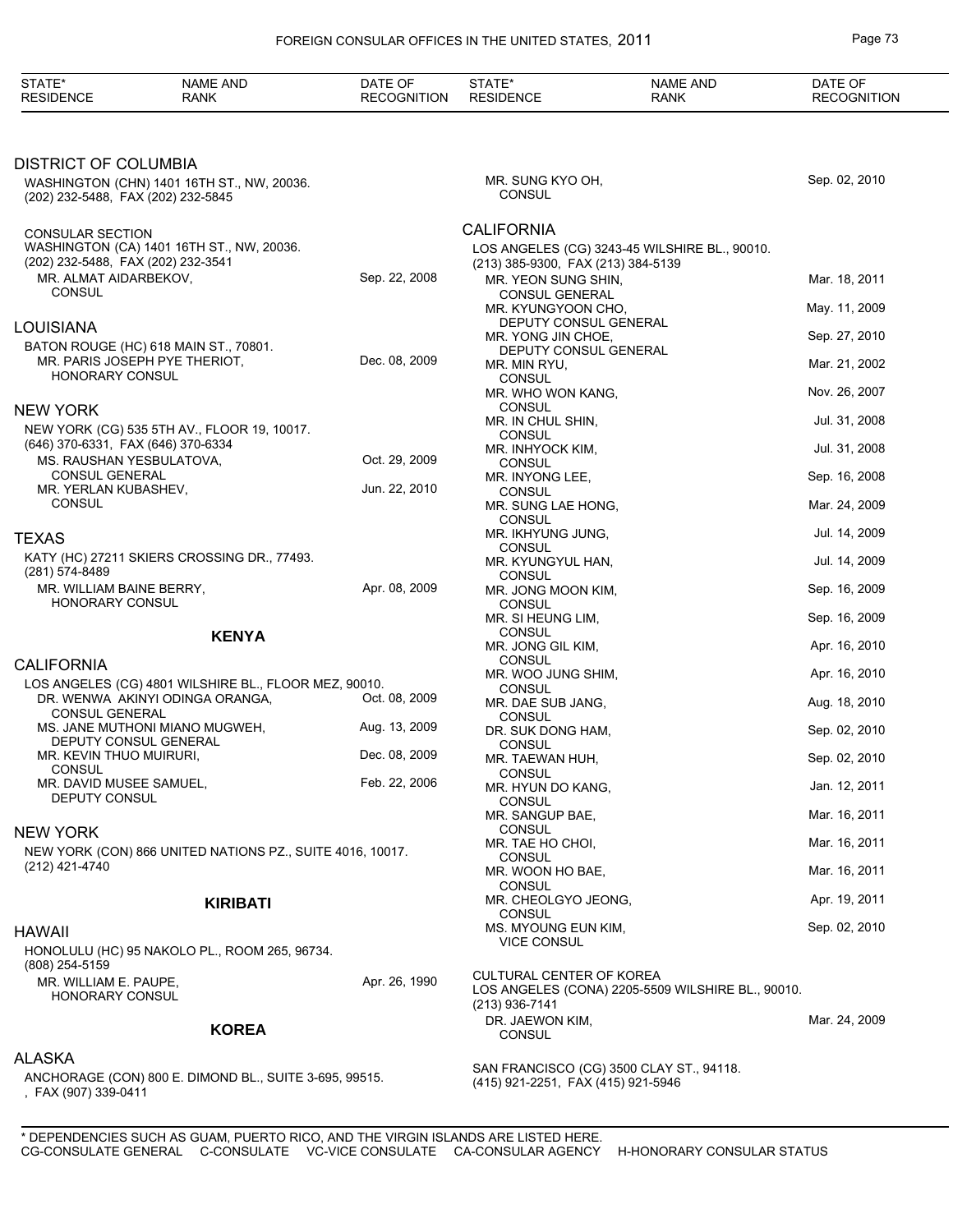| STATE*<br><b>RESIDENCE</b>                  | <b>NAME AND</b><br><b>RANK</b>                        | DATE OF<br><b>RECOGNITION</b> | STATE*<br><b>RESIDENCE</b>                  | <b>NAME AND</b><br><b>RANK</b>                              | DATE OF<br><b>RECOGNITION</b> |
|---------------------------------------------|-------------------------------------------------------|-------------------------------|---------------------------------------------|-------------------------------------------------------------|-------------------------------|
|                                             |                                                       |                               |                                             |                                                             |                               |
| MR. JEONG GWAN LEE,                         |                                                       | Mar. 22, 2010                 | MR. YOUNG KIL SUH,                          |                                                             | Mar. 23, 2011                 |
| <b>CONSUL GENERAL</b><br>MR. KYUNGHWAN CHO, |                                                       | Mar. 19, 2009                 | CONSUL GENERAL<br>MR. SUKHO HA,             |                                                             | May. 08, 2008                 |
| MR. SUNGWOOK HONG,                          | DEPUTY CONSUL GENERAL                                 | Dec. 15, 2010                 | DEPUTY CONSUL GENERAL<br>MR. NAMSEOK KIM,   |                                                             | Sep. 10, 2009                 |
| MR. JEASUN KIM,                             | DEPUTY CONSUL GENERAL                                 | Sep. 15, 2009                 | <b>CONSUL</b><br>CAPTAIN HONG BEOM HUR,     |                                                             | Sep. 16, 2009                 |
| <b>CONSUL</b><br>MR. SUNGHO YANG,           |                                                       | Mar. 22, 2010                 | <b>CONSUL</b><br>MR. JIMAN KIM,             |                                                             | Apr. 08, 2009                 |
| <b>CONSUL</b><br>MR. HYUNSOO KIM,           |                                                       | Sep. 02, 2010                 | <b>VICE CONSUL</b><br>MRS. SEAN YUN,        |                                                             | Mar. 23, 2011                 |
| <b>CONSUL</b><br>MR. INHWA LEE,             |                                                       | Sep. 02, 2010                 | <b>VICE CONSUL</b><br>MR. SEOK YUN JEONG,   |                                                             | Apr. 26, 2011                 |
| <b>CONSUL</b>                               |                                                       |                               | <b>VICE CONSUL</b>                          |                                                             |                               |
| MR. KWANG HO LEE,<br><b>CONSUL</b>          |                                                       | Mar. 17, 2011                 | <b>ILLINOIS</b>                             |                                                             |                               |
| MR. JAEYEONG SEO,<br><b>CONSUL</b>          |                                                       | Apr. 19, 2011                 | (312) 822-9485, FAX (312) 822-9849          | CHICAGO (CG) 455 N. CITYFRONT PLAZA DR., SUITE 2700, 60611. |                               |
| <b>DISTRICT OF COLUMBIA</b>                 |                                                       |                               | MR. CHUL HUH,<br><b>CONSUL GENERAL</b>      |                                                             | Mar. 22, 2010                 |
| (202) 939-5600, FAX (202) 387-0250          | WASHINGTON (CHN) 2450 MASSACHUSETTS AV., NW, 20008.   |                               | MR. JONGPIL CHUNG,<br>DEPUTY CONSUL GENERAL |                                                             | Aug. 14, 2009                 |
| MR. SOON GU YOON,                           |                                                       | Sep. 01, 2010                 | MR. MINHUN SONG,                            |                                                             | Mar. 19, 2009                 |
| <b>CONSUL GENERAL</b>                       |                                                       |                               | <b>CONSUL</b><br>MR. YOUNGSOO CHO,          |                                                             | Jul. 08, 2009                 |
| <b>FLORIDA</b>                              |                                                       |                               | <b>CONSUL</b><br>MR. JIWOOK KIM,            |                                                             | Mar. 04, 2010                 |
| (305) 982-5690, FAX (305) 374-5095          | MIAMI (HCG) ONE S.E. THIRD AV., FLOOR 27TH, 33131.    |                               | <b>CONSUL</b><br>MR. BONGSU PARK,           |                                                             | Aug. 18, 2010                 |
| MR. BURTON A. LANDY,                        | HONORARY CONSUL GENERAL                               | Jun. 24, 1999                 | <b>CONSUL</b><br>MR. YOUN SHIK JEONG,       |                                                             | Sep. 15, 2010                 |
|                                             |                                                       |                               | <b>CONSUL</b><br>MR. HEE CHANG WOO,         |                                                             | Jan. 18, 2011                 |
| <b>GEORGIA</b>                              | ATLANTA (CG) 229 PEACHTREE ST., NE, SUITE 500, 30303. |                               | <b>CONSUL</b><br>MR. JIN HYUN LEE,          |                                                             | Mar. 16, 2011                 |
| (404) 522-1611, FAX (404) 521-3169          |                                                       |                               | CONSUL                                      |                                                             | May. 02, 2011                 |
| MR. HAE JIN CHUN,<br><b>CONSUL GENERAL</b>  |                                                       | Oct. 10, 2008                 | MR. MOONBAE KIM,<br><b>CONSUL</b>           |                                                             |                               |
| MR. HEUNG SOO KIM,                          | DEPUTY CONSUL GENERAL                                 | Apr. 23, 2010                 | LOUISIANA                                   |                                                             |                               |
| MR. ILYOUNG BAE,<br><b>CONSUL</b>           |                                                       | Feb. 14, 2008                 |                                             | NEW ORLEANS (HC) 400 POYDRAS ST., SUITE 1410, 70130.        |                               |
| MR. MAN SEOP KOO,<br><b>CONSUL</b>          |                                                       | Aug. 19, 2009                 | <b>HONORARY CONSUL</b>                      | MR. WILLIAM HENRY, III LANGENSTEIN,                         | Dec. 23, 2009                 |
| MR. JIN WOO SA,<br><b>CONSUL</b>            |                                                       | Jul. 24, 2010                 |                                             |                                                             |                               |
| MR. JU YOUNG BYUN,                          |                                                       | Sep. 02, 2010                 | <b>MASSACHUSETTS</b>                        | BOSTON (CG) 1 GATEWAY CN., FLOOR 2ND, NEWTON 02458.         |                               |
| <b>CONSUL</b><br>MR. CHUN YOUNG KIM,        |                                                       | Mar. 17, 2011                 | (617) 641-2830, FAX (617) 641-2831          |                                                             |                               |
| <b>CONSUL</b>                               |                                                       |                               | MR. KANGHO PARK.<br><b>CONSUL GENERAL</b>   |                                                             | Mar. 28, 2011                 |
| <b>GUAM</b>                                 |                                                       |                               | MR. TAEYUN UM,<br><b>CONSUL</b>             |                                                             | Jul. 27, 2009                 |
| (671) 647-6488, FAX (671) 649-1336          | AGANA (CG) 125C TUN JOSE CAMACHO ST., TAMUNING 96911. |                               | MR. CHUL HEE LEE,<br>CONSUL                 |                                                             | Sep. 30, 2009                 |
| MR. HYUNSOO PARK,<br><b>CONSUL GENERAL</b>  |                                                       | Oct. 15, 2009                 | MS. SO YEON PARK,<br>CONSUL                 |                                                             | Apr. 12, 2010                 |
| MR. TAE HYUN LEE,                           |                                                       | Apr. 13, 2010                 | MR. EUN CHUL LEE,<br><b>CONSUL</b>          |                                                             | Sep. 04, 2010                 |
| <b>CONSUL</b>                               |                                                       |                               | MR. YANGHO SEO,                             |                                                             | Apr. 27, 2011                 |
| <b>HAWAII</b>                               |                                                       |                               | <b>VICE CONSUL</b>                          |                                                             |                               |
| (808) 595-6109, FAX (808) 595-3046          | HONOLULU (CG) 2756 PALI HWY. UN., 96817.              |                               | <b>MICHIGAN</b>                             |                                                             |                               |
|                                             |                                                       |                               |                                             | SOUTHFIELD (HC) 24666 NORTHWESTERN SR. DR., 48075.          |                               |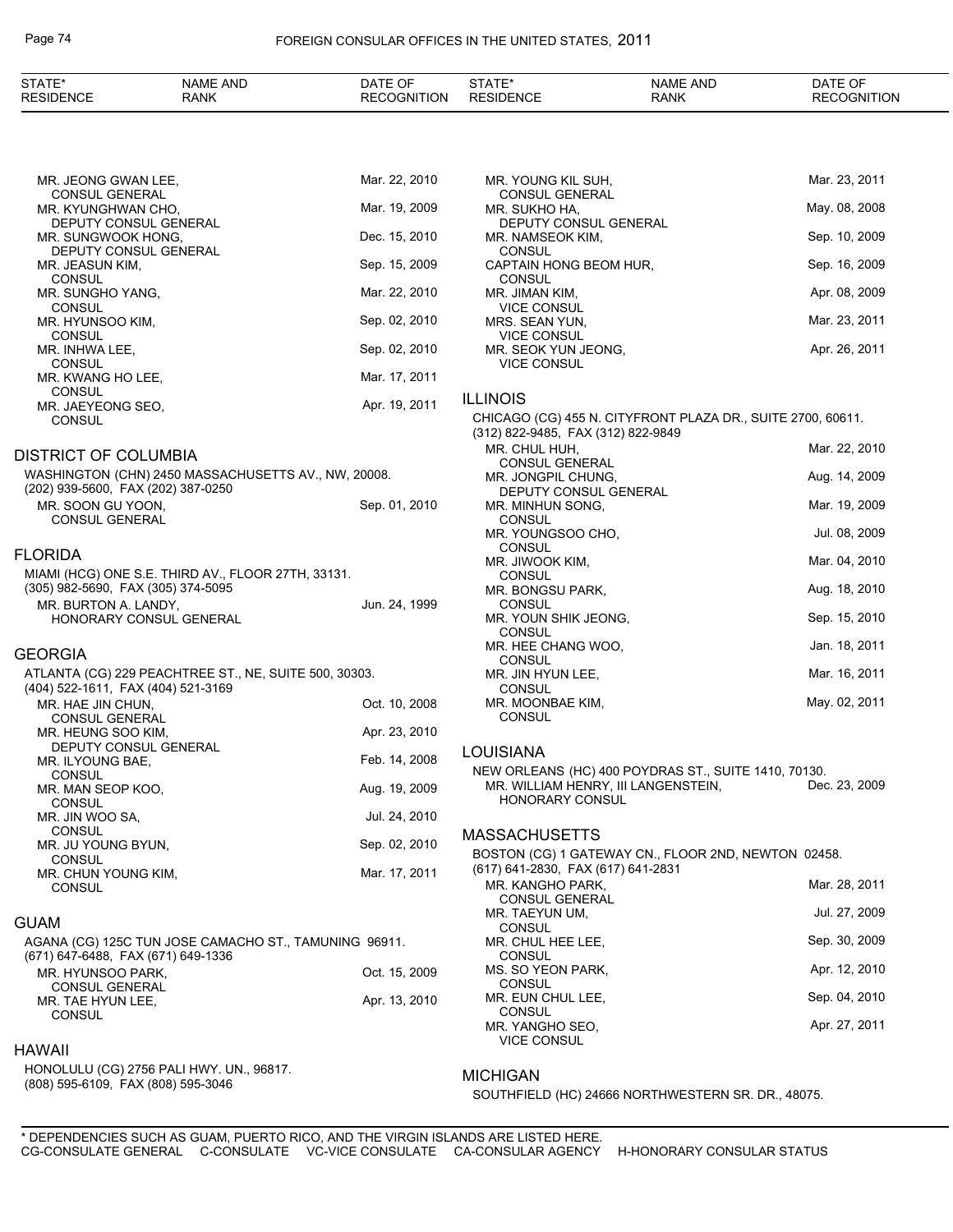| STATE*<br><b>RESIDENCE</b>                                 | <b>NAME AND</b><br><b>RANK</b>                     | DATE OF<br><b>RECOGNITION</b> | STATE*<br><b>RESIDENCE</b>                                 | NAME AND<br><b>RANK</b>                                  | DATE OF<br><b>RECOGNITION</b> |
|------------------------------------------------------------|----------------------------------------------------|-------------------------------|------------------------------------------------------------|----------------------------------------------------------|-------------------------------|
|                                                            |                                                    |                               |                                                            |                                                          |                               |
|                                                            |                                                    |                               | <b>OKLAHOMA</b>                                            |                                                          |                               |
| MR. DAVID MICHAEL RODEN,<br>HONORARY CONSUL                |                                                    | Jan. 29, 2008                 | MR. RONALD JAMES NORICK,<br>HONORARY CONSUL                | OKLAHOMA CITY (HC) 5400 N. GRAND BL., SUITE 220, 73112.  | Apr. 19, 2007                 |
| NEW YORK                                                   |                                                    |                               |                                                            |                                                          |                               |
|                                                            | NEW YORK (CG) 335 E. 45TH ST., FLOOR 4,5,6, 10017. |                               | <b>OREGON</b>                                              |                                                          |                               |
| $(646) 674 - 6001$<br>MR. YOUNG MOK KIM,                   |                                                    | Sep. 04, 2010                 | MR. JOHN EDWARD BATES.                                     | PORTLAND (HCG) 11626 S.W. MILITARY LA., 97219.           | Oct. 02, 2008                 |
| <b>CONSUL GENERAL</b><br>MR. JOON IL LEE,                  |                                                    | Nov. 15, 1996                 |                                                            | HONORARY CONSUL GENERAL                                  |                               |
| DEPUTY CONSUL GENERAL<br>MR. HORYONG OH,                   |                                                    | Mar. 13, 2009                 | PENNSYLVANIA                                               |                                                          |                               |
| DEPUTY CONSUL GENERAL                                      |                                                    |                               |                                                            | PHILADELPHIA (HCG) 1515 MARKET ST., SUITE 1200, 19102.   |                               |
| MR. NAK YOUNG JOO,<br>DEPUTY CONSUL GENERAL                |                                                    | Sep. 16, 2009                 | $(215) 569 - 2800$<br>MR. E. HARRIS BAUM,                  |                                                          | Oct. 02, 2006                 |
| MR. ILJUN PARK,<br><b>CONSUL</b>                           |                                                    | Jun. 27, 2005                 |                                                            | HONORARY CONSUL GENERAL                                  |                               |
| MR. DUK HO MOON,                                           |                                                    | Mar. 18, 2008                 | PUERTO RICO                                                |                                                          |                               |
| <b>CONSUL</b><br>MR. CHAE HYUN SHIN,                       |                                                    | Sep. 18, 2008                 |                                                            | SAN JUAN (HCG) 255 PONCE DE LEON AV., FLOOR 10TH, 00917. |                               |
| <b>CONSUL</b><br>MR. BYOUNG SUN CHOI,                      |                                                    | Mar. 13, 2009                 | (787) 777-8801, FAX (787) 765-4225<br>MR. HECTOR REICHARD, |                                                          | Nov. 04, 1996                 |
| <b>CONSUL</b><br>MR. JEONG IL KIM,                         |                                                    | Mar. 13, 2009                 |                                                            | HONORARY CONSUL GENERAL                                  |                               |
| <b>CONSUL</b><br>MR. CHONGSUK KANG,                        |                                                    | Mar. 18, 2009                 | <b>TEXAS</b>                                               |                                                          |                               |
| <b>CONSUL</b><br>MR. EUNG JOONG KIM,                       |                                                    | Mar. 24, 2009                 | (214) 454-1112, FAX (214) 454-1212                         | DALLAS (HC) 13111 N. CENTRAL EXPRESWAY., 75243.          |                               |
| <b>CONSUL</b><br>MR. JUNG YOUL PARK,                       |                                                    | Mar. 24, 2009                 | MR. KENNETH R. MARVEL,<br><b>HONORARY CONSUL</b>           |                                                          | Jun. 20, 1994                 |
| <b>CONSUL</b><br>MR. COOKHEE PARK,                         |                                                    | Jul. 08, 2009                 |                                                            | HOUSTON (CG) 1990 POST OAK BL., SUITE 1250, 77056.       |                               |
| <b>CONSUL</b><br>MR. TAEDON KIM,                           |                                                    | Jul. 08, 2009                 | (713) 961-0186, FAX (713) 961-3340                         |                                                          | Mar. 23, 2009                 |
| <b>CONSUL</b><br>MR. YONG HYON KIM,                        |                                                    | Sep. 16, 2009                 | MR. YUNSOO CHO.<br><b>CONSUL GENERAL</b>                   |                                                          |                               |
| <b>CONSUL</b><br>MR. KI HO PARK,                           |                                                    | Apr. 12, 2010                 | MR. JUNGJAE LEE,<br><b>CONSUL</b>                          |                                                          | May. 03, 2007                 |
| <b>CONSUL</b><br>MR. BYEONGSUN SONG,                       |                                                    | Jul. 24, 2010                 | MR. YOUNG GWAN JU,<br><b>CONSUL</b>                        |                                                          | Jul. 08, 2009                 |
| <b>CONSUL</b>                                              |                                                    |                               | MR. YOUNG HO SON,                                          |                                                          | Mar. 15, 2010                 |
| MR. IN TAE KIM,<br><b>CONSUL</b>                           |                                                    | Sep. 04, 2010                 | <b>CONSUL</b><br>MR. DONGGYU LEE,                          |                                                          | Mar. 22, 2010                 |
| MR. JANGHO PARK,<br><b>CONSUL</b>                          |                                                    | Sep. 04, 2010                 | <b>CONSUL</b><br>MR. PIL WOO SONG,                         |                                                          | Mar. 22, 2010                 |
| MRS. SUNG EUN KIM,<br><b>CONSUL</b>                        |                                                    | Sep. 04, 2010                 | <b>CONSUL</b><br>MR. SAM HEE LEE,                          |                                                          | Sep. 02, 2010                 |
| MR. SEOUNGJIN HA,<br><b>CONSUL</b>                         |                                                    | Jan. 25, 2011                 | <b>CONSUL</b><br>MR. HEEDONG SHIN,                         |                                                          | Mar. 18, 2011                 |
| MR. JIN OOG SUH,                                           |                                                    | Feb. 16, 2011                 | <b>CONSUL</b><br>MR. UNGJAE YEE,                           |                                                          | May. 04, 2011                 |
| <b>CONSUL</b><br>MR. CHEOLMO SEO.                          |                                                    | Mar. 08, 2011                 | <b>CONSUL</b>                                              |                                                          |                               |
| <b>CONSUL</b><br>MR. SEUNGYUP JIN,                         |                                                    | Apr. 28, 2011                 | KOREAN EDUCATION CENTER                                    |                                                          |                               |
| <b>CONSUL</b><br>MR. KYUNGYOON PARK,<br><b>VICE CONSUL</b> |                                                    | Apr. 26, 2011                 | (713) 961-4104                                             | HOUSTON (CONA) 1990 POST OAK BL., SUITE 750, 77056.      |                               |
|                                                            | PASSPORT, VISA SECTION & CULTURAL SERVICE          |                               | <b>WASHINGTON</b>                                          |                                                          |                               |
| $(212)$ 759-9550                                           | NEW YORK (CON) 460 PARK AV., FLOOR 6TH, 10022.     |                               | (206) 441-1011, FAX (206) 441-7912                         | SEATTLE (CG) 2033 6TH AV., SUITE 1125, 98121.            |                               |
| MR. WOO SUNG LEE,                                          |                                                    | Dec. 14, 2010                 | MR. YEONGHAN CHOI,                                         |                                                          | Mar. 24, 2009                 |
| <b>CONSUL</b>                                              |                                                    |                               | <b>CONSUL</b><br>MR. JUNG BONG DOH,<br><b>CONSUL</b>       |                                                          | Jul. 08, 2009                 |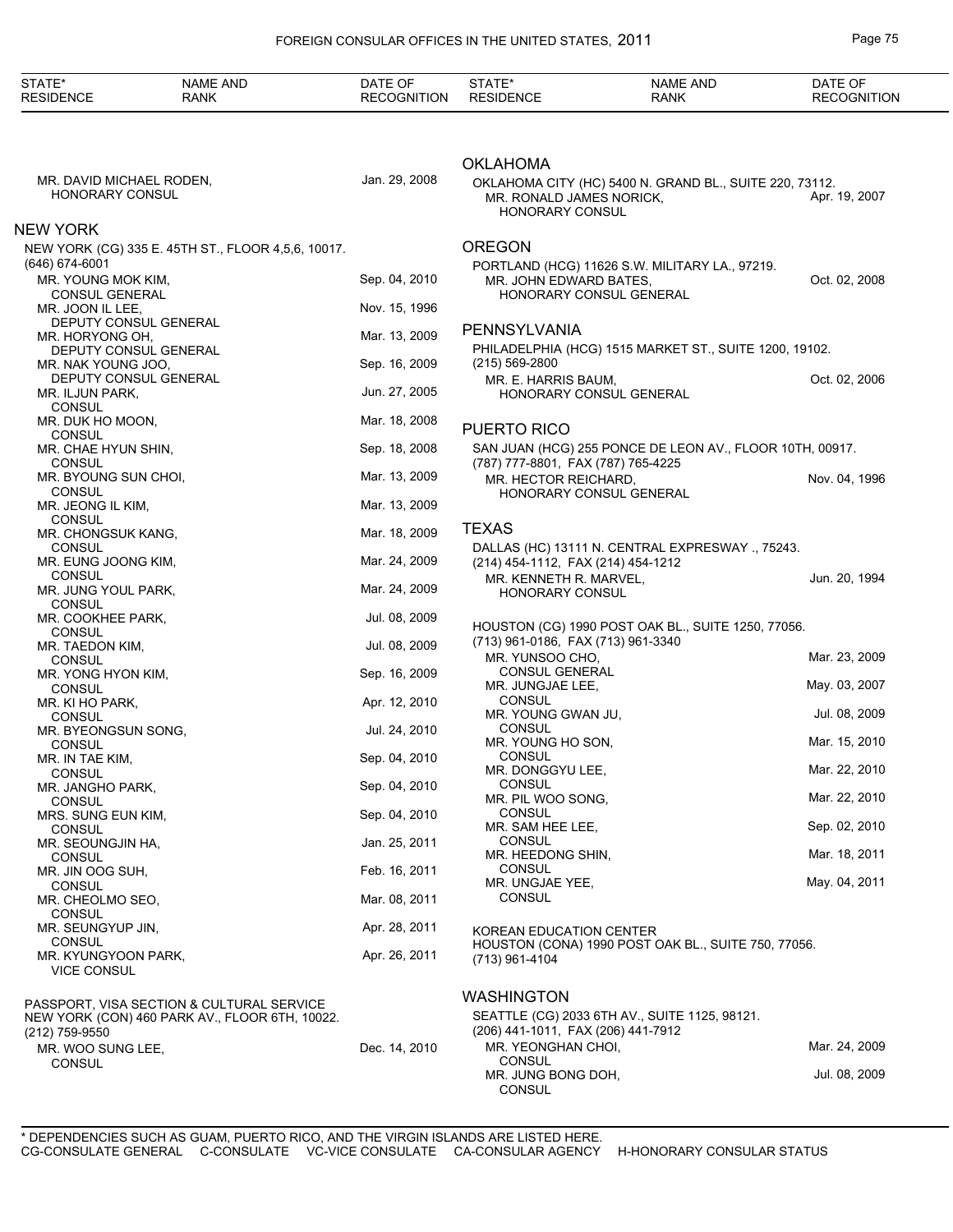| STATE*<br><b>RESIDENCE</b>                                       | <b>NAME AND</b><br><b>RANK</b>                             | DATE OF<br><b>RECOGNITION</b> | STATE*<br><b>RESIDENCE</b>                                  | <b>NAME AND</b><br><b>RANK</b>                            | DATE OF<br><b>RECOGNITION</b> |
|------------------------------------------------------------------|------------------------------------------------------------|-------------------------------|-------------------------------------------------------------|-----------------------------------------------------------|-------------------------------|
|                                                                  |                                                            |                               |                                                             |                                                           |                               |
| MR. KIJU SUNG,<br><b>CONSUL</b>                                  |                                                            | Sep. 01, 2009                 | MR. CHOLPONBEK IMANALIEV,<br><b>VICE CONSUL</b>             |                                                           | Feb. 04, 2011                 |
| MR. MANYOUNG KIM,                                                |                                                            | Apr. 12, 2011                 |                                                             |                                                           |                               |
| <b>CONSUL</b><br>MS. EUN KYOUNG JANG,                            |                                                            | Mar. 19, 2009                 | <b>MONTANA</b>                                              |                                                           |                               |
| <b>VICE CONSUL</b>                                               |                                                            |                               | HELENA (HC) 6515 YORK RD., 59602.<br><b>HONORARY CONSUL</b> | MR. ERNEST RAYMOND BRIDWELL,                              | Apr. 16, 2007                 |
|                                                                  | <b>KOSOVO REPUBLIC</b>                                     |                               |                                                             |                                                           |                               |
| <b>NEW YORK</b>                                                  |                                                            |                               | <b>NEW JERSEY</b>                                           |                                                           |                               |
| MS. ARTA RAMA,                                                   | NEW YORK (CG) 801 SECOND AV., SUITE 405, 10017.            | Dec. 17, 2009                 | $(908)$ 757-9800                                            | SOUTH PLAINFIELD (HC) 2500 HAMILTON BL., 07080.           |                               |
| <b>CONSUL GENERAL</b>                                            |                                                            |                               | MR. BORIS SAVITSKY,                                         |                                                           | Apr. 18, 2007                 |
| MR. IMER BERISHA,<br>CONSUL                                      |                                                            | Mar. 02, 2010                 | HONORARY CONSUL                                             |                                                           |                               |
| MS. VALEZA ORUCI,                                                |                                                            | Mar. 02, 2010                 | <b>NEW YORK</b>                                             |                                                           |                               |
| <b>CONSUL</b><br>MR. FATMIR ZAJMI,                               |                                                            | Apr. 20, 2010                 |                                                             | NEW YORK (CON) 866 UNITED NATIONS PZ., SUITE 514, 10017.  |                               |
| <b>CONSUL</b>                                                    |                                                            |                               | (212) 319-2836                                              |                                                           |                               |
|                                                                  | <b>KUWAIT</b>                                              |                               | <b>TEXAS</b>                                                |                                                           |                               |
|                                                                  |                                                            |                               |                                                             | HOUSTON (HCG) 15600 BARKERS LANDING RD., APT 1, 77079.    |                               |
| <b>CALIFORNIA</b>                                                | LOS ANGELES (CG) 1801 AVENUE OF THE STARS UN., SUITE 1010, |                               | (281) 920-1841, FAX (281) 920-1823                          |                                                           |                               |
| 90067.                                                           |                                                            |                               | MR. DARRELL D. LUTHI,                                       | HONORARY CONSUL GENERAL                                   | Jan. 27, 1999                 |
| $(310) 556 - 0300$                                               |                                                            |                               |                                                             |                                                           |                               |
| <b>CONSUL GENERAL</b>                                            | MR. ABDULLATIF ALI A.S. ALYAHYA,                           | Sep. 04, 2010                 |                                                             | <b>LATVIA</b>                                             |                               |
| MR. SAUD A KH ALMEKHLED,                                         |                                                            | Aug. 18, 2010                 | <b>CONNECTICUT</b>                                          |                                                           |                               |
| SHEIKH SABAH ALSABAH,                                            | DEPUTY CONSUL GENERAL                                      | Jul. 10, 2009                 |                                                             | GREENWICH (HC) 22 PUTNAM PL., 06830.                      |                               |
| DEPUTY CONSUL                                                    |                                                            |                               | $(203)$ 531-1907                                            |                                                           |                               |
| MR. BADER S. M. R. ALFAQAAN,<br><b>VICE CONSUL</b>               |                                                            | Oct. 07, 2008                 | <b>HONORARY CONSUL</b>                                      | MR. ROGER EDWARD ANDERSON,                                | Dec. 04, 2003                 |
|                                                                  | SHEIKH FAISAL MOHAMMAD M.S.S. ALSABAH,                     | Apr. 05, 2010                 |                                                             |                                                           |                               |
| <b>VICE CONSUL</b><br>MR. KHALED E.Y.Y. ALALI,                   |                                                            | Apr. 12, 2010                 | <b>FLORIDA</b>                                              |                                                           |                               |
| <b>VICE CONSUL</b>                                               |                                                            |                               |                                                             | FORT LAUDERDALE (HC) 3501 SW DAVIE RD., SUITE 113, 33314. |                               |
| <b>VICE CONSUL</b>                                               | MR. ABDULLAH A A A A ALNASSAR,                             | Jul. 24, 2010                 | (954) 201-6933<br>DR. BARRY DONALD MOWELL,                  |                                                           | Sep. 29, 2005                 |
| <b>CONSULAR AGENT</b>                                            | MR. MOHAMMED KHALED ALMATAR,                               | Aug. 10, 2009                 | HONORARY CONSUL                                             |                                                           |                               |
|                                                                  |                                                            |                               | <b>ILLINOIS</b>                                             |                                                           |                               |
| <b>CULTURAL OFFICE</b>                                           | LOS ANGELES (CONA) 2049 CENTURY PARK EAST UN., SUITE 1950, |                               |                                                             | CHICAGO (HC) 230 W. MONROE ST., SUITE 1125, 60606.        |                               |
| 90067.                                                           |                                                            |                               | (312) 541-9710, FAX (312) 541-9711                          |                                                           |                               |
| (310) 746-4789, FAX (310) 789-1159                               |                                                            |                               | <b>HONORARY CONSUL</b>                                      | MR. ROBERT ALEXANDER BLUMBERG.                            | Feb. 16, 2011                 |
| DR. ALI A. A. R ALKAZEMI,<br>CONSUL                              |                                                            | Dec. 12, 2008                 |                                                             |                                                           |                               |
| DR. SHAFIQAH A. A. ALAWADHI,                                     |                                                            | Sep. 17, 2009                 | <b>MASSACHUSETTS</b>                                        |                                                           |                               |
| CONSUL                                                           |                                                            |                               |                                                             | NEEDHAM (HC) 512 CHESTNUT ST., 02492.                     |                               |
|                                                                  | <b>KYRGYZSTAN</b>                                          |                               | MR. TALIS ERIKS SEJA,<br><b>HONORARY CONSUL</b>             |                                                           | May. 23, 2011                 |
| <b>DISTRICT OF COLUMBIA</b>                                      |                                                            |                               |                                                             |                                                           |                               |
|                                                                  | WASHINGTON (CHN) 2360 MASSACHUSETTS AV., NW, 20008.        |                               | <b>MICHIGAN</b>                                             |                                                           |                               |
| (202) 449-9823, FAX (202) 386-7550                               |                                                            |                               | , FAX (810) 963-2680                                        | WEST BLOOMFIELD (HC) 2850 PINE LAKE RD., 48324.           |                               |
| MR. EMIL KAIKIEV,<br>CONSUL                                      |                                                            | Nov. 27, 2002                 | MR. ANDRIS LACIS,                                           |                                                           | Feb. 28, 2011                 |
| MR. RUSLAN BEKBOLOTOV,                                           |                                                            | Nov. 19, 2009                 | <b>HONORARY CONSUL</b>                                      |                                                           |                               |
| <b>CONSUL</b><br>MS. ULBOLSUN ABYLGAZIEVA,<br><b>VICE CONSUL</b> |                                                            | Feb. 26, 2010                 |                                                             |                                                           |                               |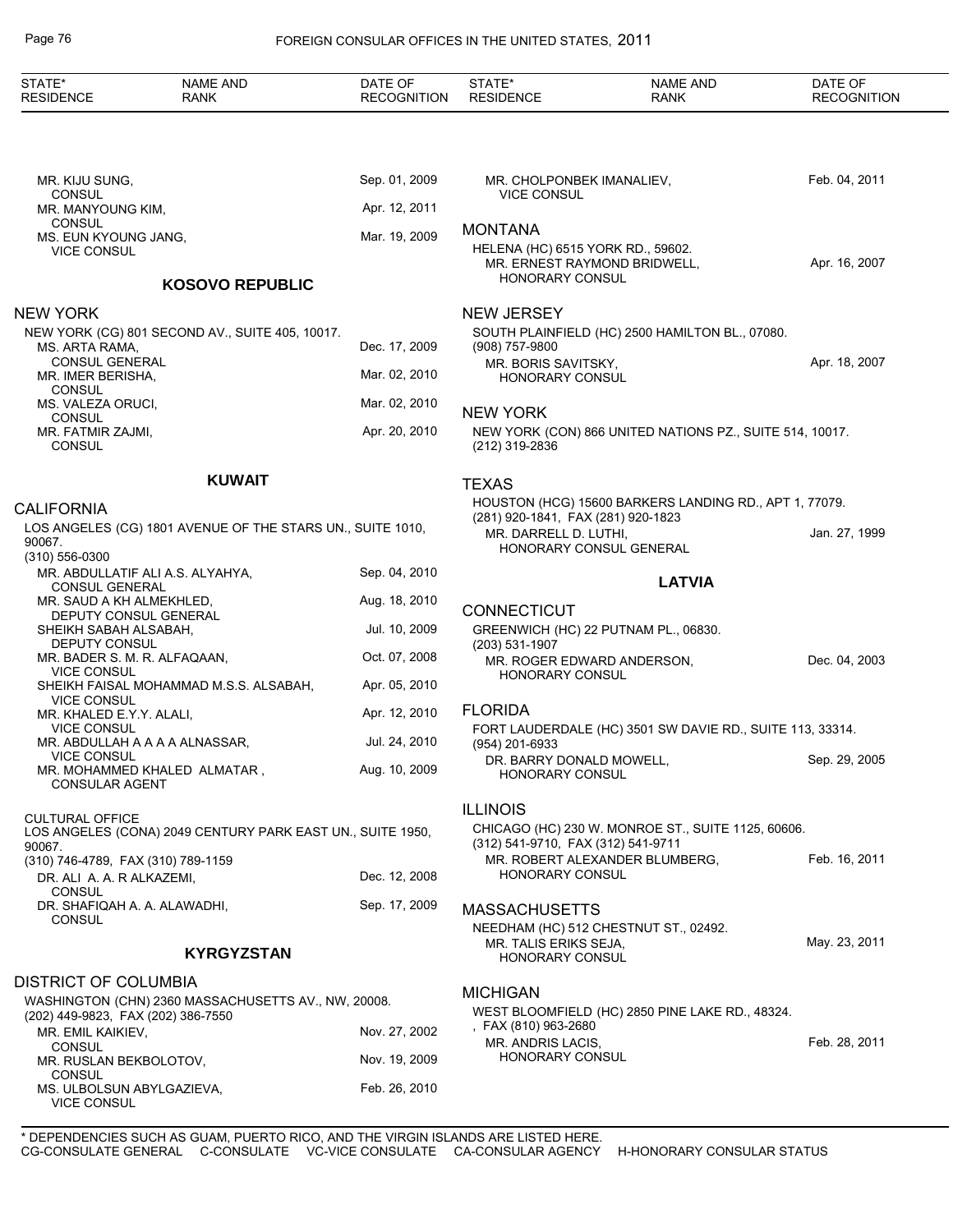| STATE*<br><b>RESIDENCE</b>                                    | <b>NAME AND</b><br><b>RANK</b>                              | DATE OF<br><b>RECOGNITION</b> | STATE*<br><b>RESIDENCE</b>                                 | <b>NAME AND</b><br><b>RANK</b>                        | DATE OF<br><b>RECOGNITION</b> |
|---------------------------------------------------------------|-------------------------------------------------------------|-------------------------------|------------------------------------------------------------|-------------------------------------------------------|-------------------------------|
|                                                               |                                                             |                               |                                                            |                                                       |                               |
| <b>MINNESOTA</b>                                              |                                                             |                               |                                                            |                                                       |                               |
| (612) 840-4615                                                | MINNEAPOLIS (HC) 333 S. 7TH ST., 55402.                     |                               | MR. ANTHONY R. ABRAHAM,<br><b>HONORARY CONSUL</b>          |                                                       | Jan. 03, 2000                 |
| MRS. LAURA IRENE RAMANIS,<br>HONORARY CONSUL                  |                                                             | Nov. 16, 2009                 | <b>MASSACHUSETTS</b>                                       |                                                       |                               |
| <b>NEW YORK</b>                                               |                                                             |                               | (978) 470-0912, FAX (978) 470-0922                         | BOSTON (HC) 366 N. MAIN ST., ANDOVER 01810.           |                               |
|                                                               | BUFFALO (HC) 5110 MAIN ST., SUITE 204, WILLIAMSVILLE 14221. |                               | MR. IBRAHIM BECHARA HANNA,<br><b>HONORARY CONSUL</b>       |                                                       | Feb. 07, 2005                 |
| (716) 568-8290, FAX (716) 568-8290<br>MR. AHMET MUCAHID OREN, |                                                             | Feb. 01, 2005                 |                                                            |                                                       |                               |
| <b>HONORARY CONSUL</b>                                        |                                                             |                               | <b>MICHIGAN</b>                                            |                                                       |                               |
|                                                               | NEW YORK (HC) 155 PERRY ST., SUITE 1B, 10014.               |                               | (313) 758-0753                                             | DETROIT (CG) 3031 W. GRAND BL., SUITE 560, 48202.     |                               |
| MR. DARIS GUNARS DELINS,<br><b>HONORARY CONSUL</b>            |                                                             | Jan. 14, 2008                 | MR. HOUSSAM DIAB,                                          |                                                       | Apr. 05, 2011                 |
| OHIO                                                          |                                                             |                               | <b>CONSUL GENERAL</b><br>MR. BACHIR TAWK,<br><b>CONSUL</b> |                                                       | Apr. 04, 2006                 |
|                                                               | CINCINNATI (HC) 251 SUNNY ACRES DR., 45255.                 |                               |                                                            |                                                       |                               |
| (513) 231-1043                                                |                                                             | Aug. 20, 2001                 | <b>NEW YORK</b>                                            |                                                       |                               |
| MR. KARLIS S. STEINMANIS,<br>HONORARY CONSUL                  |                                                             |                               | (212) 744-7905                                             | NEW YORK (CG) 9 E. 76TH ST., 10021.                   |                               |
| PENNSYLVANIA                                                  |                                                             |                               | MR. ANTOINE AZZAM,<br><b>CONSUL</b>                        |                                                       | May. 19, 2004                 |
|                                                               | PHILADELPHIA (HC) 237 S. 18TH ST., SUITE 22C, 19103.        |                               |                                                            |                                                       |                               |
| (215) 985-9669                                                |                                                             |                               | <b>NORTH CAROLINA</b>                                      |                                                       |                               |
| MR. JOHN JOSEPH MEDVECKIS,<br><b>HONORARY CONSUL</b>          |                                                             | May. 18, 2007                 | (919) 863-4306<br>MR. GHASSAN GEORGE ELDIRI,               | RALEIGH (HC) 2501 BLUE RIDGE RD., SUITE 150, 27607.   | Jul. 29, 2005                 |
| <b>RHODE ISLAND</b>                                           |                                                             |                               | <b>HONORARY CONSUL</b>                                     |                                                       |                               |
| (401) 398-0523                                                | NORTH KINGSTOWN (HC) 48 OVERLOOK DR., 02852.                |                               | <b>TEXAS</b>                                               |                                                       |                               |
| MR. JOHN MIERVALDIS BOLIS,                                    |                                                             | Feb. 10, 2011                 |                                                            | HOUSTON (HC) 2400 AUGUSTA DR., SUITE 308, 77057.      |                               |
| <b>HONORARY CONSUL</b>                                        |                                                             |                               | (713) 268-1640, FAX (713) 268-1641<br>MR. AMIN BOHSALI,    |                                                       | Jun. 25, 2001                 |
| <b>TEXAS</b>                                                  |                                                             |                               | <b>HONORARY CONSUL</b>                                     |                                                       |                               |
| (713) 785-0807                                                | HOUSTON (HC) 5847 SAN FELIPE., SUITE 3400, 77057.           |                               |                                                            | <b>LESOTHO</b>                                        |                               |
| MR. STEPHEN P. PAYNE,                                         |                                                             | Aug. 16, 1999                 | <b>LOUISIANA</b>                                           |                                                       |                               |
| HONORARY CONSUL                                               |                                                             |                               |                                                            | NEW ORLEANS (HCG) XX CANAL ST., SUITE 1937, 70130.    |                               |
| WASHINGTON                                                    |                                                             |                               | (504) 581-1642, FAX (504) 581-4247<br>MR. MORRIS W. REED,  |                                                       | Apr. 10, 2001                 |
| (425) 773-0103                                                | SNOHOMISH (HC) 13517 69TH AV., SE, 98296.                   |                               |                                                            | <b>HONORARY CONSUL GENERAL</b>                        |                               |
| MR. STEPHEN LEE ZIRSCHKY.<br>HONORARY CONSUL                  |                                                             | Apr. 23, 2007                 | <b>TEXAS</b>                                               |                                                       |                               |
|                                                               |                                                             |                               |                                                            | AUSTIN (HCG) 7400 VALBURN DR., 78731.                 |                               |
|                                                               | <b>LEBANON</b>                                              |                               | MS. BERTHA E. MEANS,                                       | HONORARY CONSUL GENERAL                               | Aug. 18, 2006                 |
| <b>CALIFORNIA</b>                                             |                                                             |                               |                                                            |                                                       |                               |
| (213) 243-0933, FAX (213) 612-5070                            | LOS ANGELES (CG) 660 S. FIGUEROA ST., SUITE 1050, 90017.    |                               |                                                            | <b>LIBERIA</b>                                        |                               |
| MRS. MADONNA AOUN GHAZAL,                                     |                                                             | Jun. 30, 2009                 | <b>CALIFORNIA</b>                                          |                                                       |                               |
| CONSUL                                                        |                                                             |                               | (310) 457-1967, FAX (310) 457-9122                         | LOS ANGELES (HCG) 6127 RAMIREZ CYN RD., MALIBU 90265. |                               |
| <b>FLORIDA</b>                                                |                                                             |                               | MR. ANDREW V. IPPOLITO,                                    |                                                       | Feb. 06, 1985                 |
| (305) 665-3004, FAX (305) 666-8905                            | MIAMI (HC) 6600 S.W. 57TH AV., SUITE 200, 33143.            |                               |                                                            | HONORARY CONSUL GENERAL                               |                               |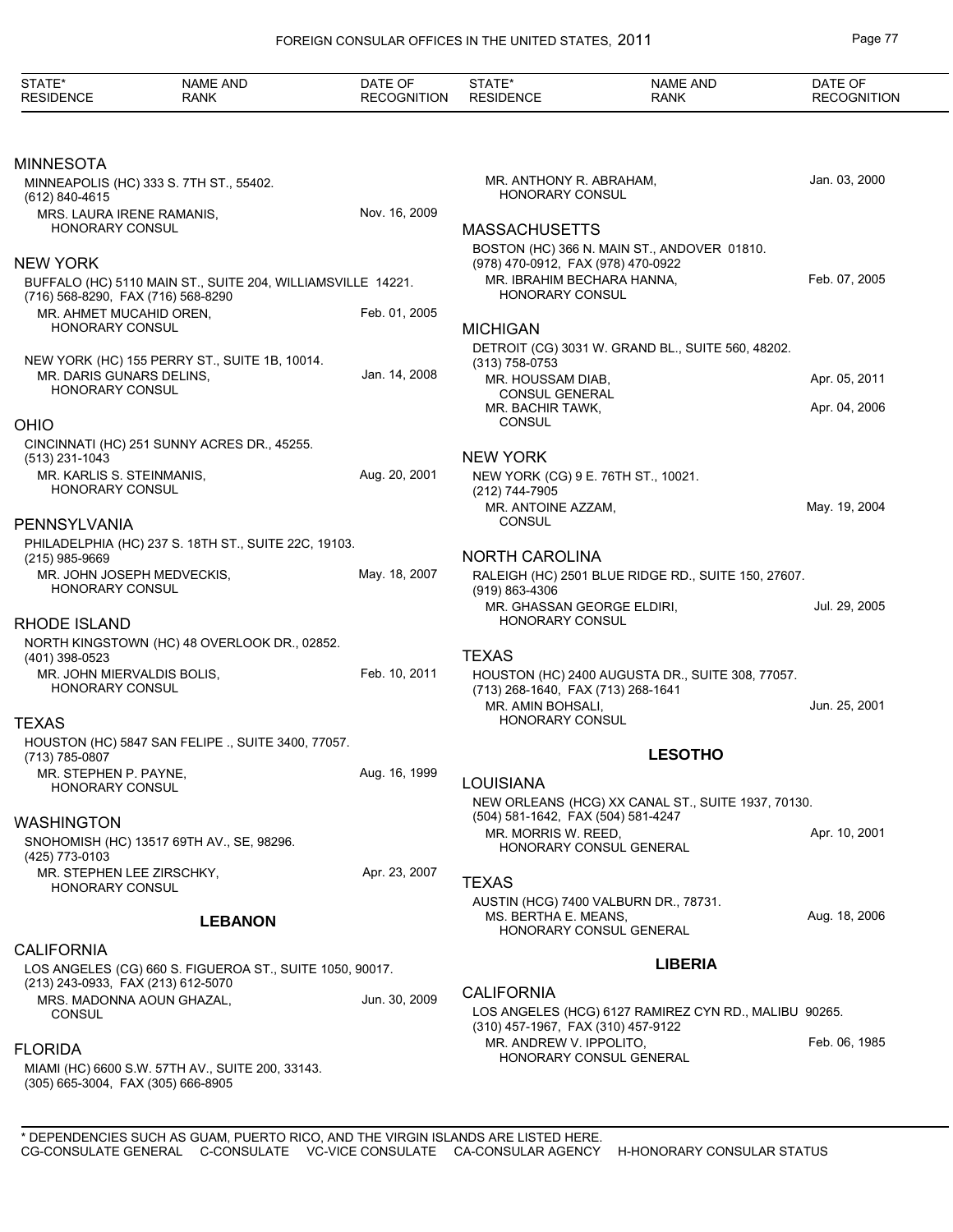| STATE*<br><b>RESIDENCE</b>                                          | <b>NAME AND</b><br><b>RANK</b>                          | DATE OF<br><b>RECOGNITION</b> | STATE*<br><b>RESIDENCE</b>                                    | <b>NAME AND</b><br><b>RANK</b>                                                                                            | DATE OF<br><b>RECOGNITION</b> |
|---------------------------------------------------------------------|---------------------------------------------------------|-------------------------------|---------------------------------------------------------------|---------------------------------------------------------------------------------------------------------------------------|-------------------------------|
|                                                                     |                                                         |                               |                                                               |                                                                                                                           |                               |
|                                                                     | SAN FRANCISCO (HCG) 1101 EMBARCADERO UN., W, OAKLAND    |                               | <b>GEORGIA</b>                                                | MACON (HC) 1338 OLD FORSYTH RD., 31210.                                                                                   |                               |
| 94607.<br>(510) 452-6373, FAX (510) 444-3370<br>MR. GARY SCHNITZER. | HONORARY CONSUL GENERAL                                 | Mar. 02, 1995                 | (478) 471-7788<br>DR. BRUCE STUART ALLEN,<br>HONORARY CONSUL  |                                                                                                                           | Jun. 11, 2007                 |
| <b>DISTRICT OF COLUMBIA</b>                                         |                                                         |                               | <b>ILLINOIS</b>                                               |                                                                                                                           |                               |
|                                                                     | WASHINGTON (CHN) 5201 16TH ST., NW, 20011.              |                               | , FAX (312) 827-7079                                          | CHICAGO (HC) 70 W. MADISON ST., SUITE 3100, 60602.                                                                        |                               |
| (202) 723-0437, FAX (202) 723-0436<br>CONSUL                        | MR. CHRISTOPHER J., SR NIPPY,                           | Apr. 20, 2005                 | HONORARY CONSUL                                               | MR. PAUL FRANCIS DONAHUE,                                                                                                 | Nov. 30, 2010                 |
| MRS. CATHERINE J. NMAH,                                             |                                                         | Jul. 22, 2003                 | <b>OREGON</b>                                                 |                                                                                                                           |                               |
| <b>VICE CONSUL</b><br><b>FLORIDA</b>                                |                                                         |                               | <b>HONORARY CONSUL</b>                                        | PORTLAND (HC) 2846 N.W. FAIRFAX TE., 97210.<br>MS. MARY JEAN THOMPSON,                                                    | Mar. 16, 2010                 |
|                                                                     | TAMPA (HC) 4401 W. KENNEDY BL., SUITE 150, 33609.       |                               |                                                               |                                                                                                                           |                               |
| (813) 639-0155<br>MR. DAVID A., JR STRAZ,                           |                                                         | Nov. 22, 2004                 |                                                               | <b>LITHUANIA</b>                                                                                                          |                               |
| <b>HONORARY CONSUL</b>                                              |                                                         |                               | <b>ARIZONA</b>                                                |                                                                                                                           |                               |
| <b>GEORGIA</b>                                                      |                                                         |                               |                                                               | PHOENIX (HC) 1132 E. DRIFTWOOD DR., TEMPE 85283.                                                                          |                               |
| MRS. CYNTHIA LYNN NASH,                                             | ATLANTA (HCG) 5515 ROCKTON WOOD WA., 30331.             | Jul. 28, 2009                 | (480) 820-6335<br>MR. KESTUTIS PAUL ZYGAS,<br>HONORARY CONSUL |                                                                                                                           | Feb. 03, 2001                 |
|                                                                     | HONORARY CONSUL GENERAL                                 |                               |                                                               |                                                                                                                           |                               |
| <b>ILLINOIS</b>                                                     |                                                         |                               | <b>CALIFORNIA</b>                                             | LAFAYETTE (HC) 674 SKY ITY CI., 94549.                                                                                    |                               |
| (773) 643-8635                                                      | CHICAGO (HCG) 7342 S. BENNETT AV., 60649.               |                               | (925) 284-3156<br>MR. DENNIS LEE GARRISON,                    |                                                                                                                           | Oct. 14, 2005                 |
|                                                                     | MR. ALEXANDER POLEY GBAYEE,<br>HONORARY CONSUL GENERAL  | Mar. 28, 1979                 | HONORARY CONSUL                                               |                                                                                                                           |                               |
| <b>MICHIGAN</b>                                                     |                                                         |                               | (818) 451-9966                                                | SANTA MONICA (HC) 2806 SANTA MONICA BL., 90404.                                                                           |                               |
| (313) 836-6331, FAX (313) 836-6375                                  | DETROIT (HCG) 9602 GREENFIELD RD., 48227.               |                               | <b>HONORARY CONSUL</b>                                        | MS. DAIVA VALERIJA NAVARRETTE,                                                                                            | Jul. 29, 2010                 |
|                                                                     | MR. MICHAEL MOHAMAD BAYDOUN,<br>HONORARY CONSUL GENERAL | Aug. 18, 1994                 | <b>FLORIDA</b>                                                |                                                                                                                           |                               |
|                                                                     |                                                         |                               |                                                               | PALM BEACH (HC) 44 COCONUT ROW UN., SUITE T10, 33480.                                                                     |                               |
| <b>NEW YORK</b><br>(212) 687-1025                                   | NEW YORK (CG) 866 UNITED NATIONS PZ., SUITE 480, 10017. |                               | MR. STANLEY BALZEKAS,<br><b>HONORARY CONSUL</b>               | (773) 582-8396, FAX (561) 832-7456                                                                                        | Jan. 28, 2000                 |
|                                                                     | MR. JEFF GONGOER, SR DOWANA,                            | Jan. 19, 2006                 |                                                               |                                                                                                                           |                               |
| <b>CONSUL GENERAL</b>                                               | MRS. FAMATTA MORRIS MANU,<br>DEPUTY CONSUL GENERAL      | Nov. 17, 2004                 |                                                               | ST. PETERSBURG (HC) 2235 16TH AV., N, 33713.<br>(727) 895-4811, FAX (727) 822-2252<br>MR. ALGIMANTAS ALBINAS KARNAVICIUS, | Jan. 14, 2000                 |
|                                                                     |                                                         |                               | HONORARY CONSUL                                               |                                                                                                                           |                               |
| PENNSYLVANIA                                                        |                                                         |                               | <b>GEORGIA</b>                                                |                                                                                                                           |                               |
| MS. TETA V. BANKS.<br><b>HONORARY CONSUL</b>                        | PHILADELPHIA (HC) 204 GARNET LA., BALA CYNWYD 19004.    | Jan. 04, 1994                 |                                                               | MARIETTA (HC) 1202 LEXHAM DR., 30068.<br>MS. ROMUALDA STASEVICIUS KLICIUS,                                                | Sep. 13, 2006                 |
|                                                                     | <b>LIECHTENSTEIN</b>                                    |                               | <b>HONORARY CONSUL</b>                                        |                                                                                                                           |                               |
|                                                                     |                                                         |                               | <b>ILLINOIS</b>                                               |                                                                                                                           |                               |
| <b>CALIFORNIA</b><br>, FAX (323) 315-7174                           | LOS ANGELES (HC) 400 S. ROSSMORE AV., 90020.            |                               |                                                               | CHICAGO (CG) 211 E. ONTARIO ST., SUITE 1500, 60611.<br>(312) 397-0382, FAX (312) 397-0885                                 |                               |
|                                                                     | MR. LEODIS CLYDE MATTHEWS,                              | Jun. 04, 2007                 | MRS. SKAISTE ANIULIENE,<br><b>CONSUL GENERAL</b>              |                                                                                                                           | Sep. 03, 2008                 |
| <b>HONORARY CONSUL</b>                                              |                                                         |                               | MR. RAMUNAS LODA,<br><b>VICE CONSUL</b>                       |                                                                                                                           | Oct. 09, 2009                 |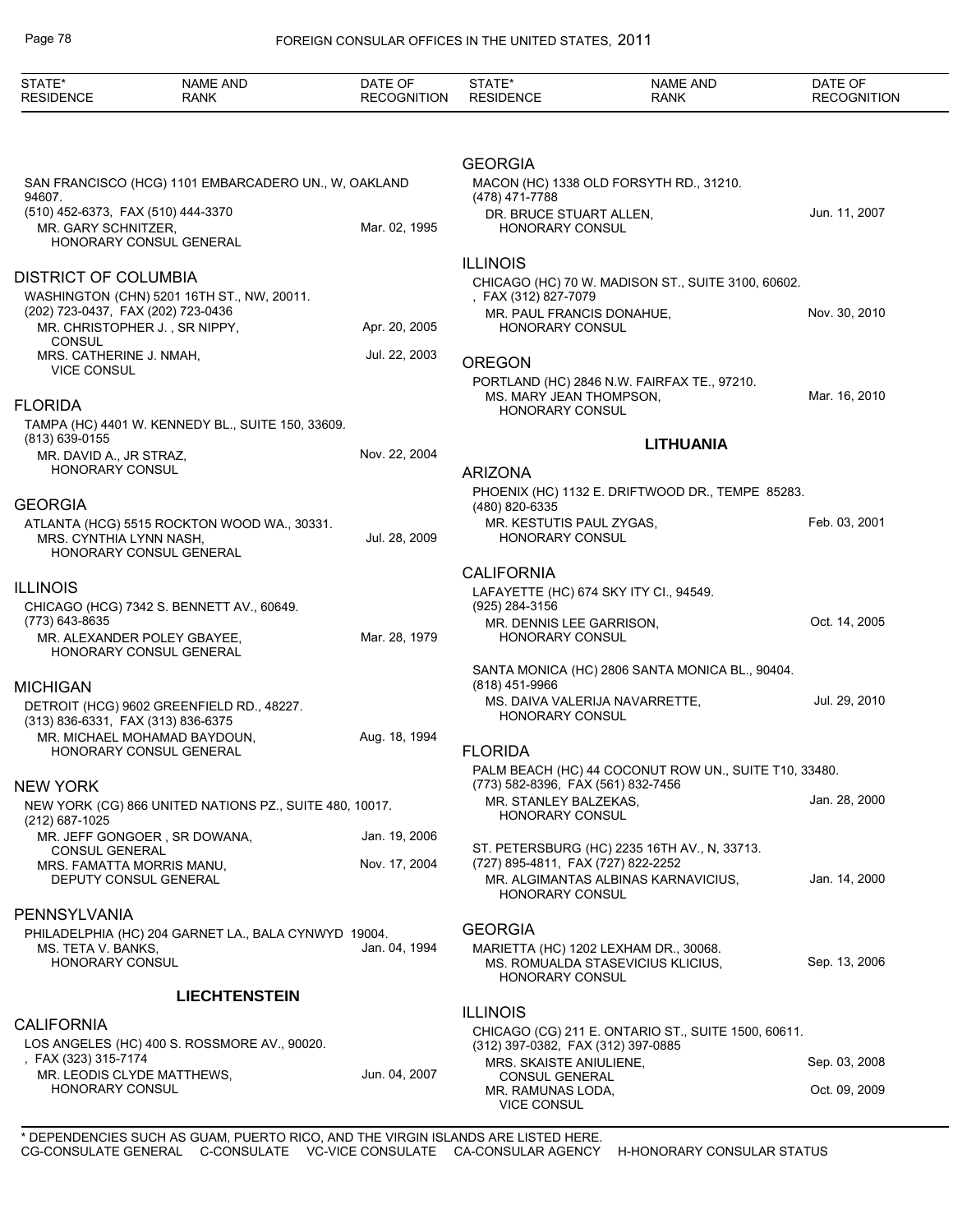| STATE*<br><b>RESIDENCE</b>                                                  | <b>NAME AND</b><br><b>RANK</b>                        | DATE OF<br><b>RECOGNITION</b> | STATE*<br><b>RESIDENCE</b>                         | <b>NAME AND</b><br><b>RANK</b>                                                  | DATE OF<br><b>RECOGNITION</b> |
|-----------------------------------------------------------------------------|-------------------------------------------------------|-------------------------------|----------------------------------------------------|---------------------------------------------------------------------------------|-------------------------------|
|                                                                             |                                                       |                               |                                                    |                                                                                 |                               |
| MS. KRISTINA TAMOSAITYTE,<br><b>VICE CONSUL</b>                             |                                                       | Aug. 10, 2010                 | <b>HONORARY CONSUL</b>                             | MR. RANDOLPH LATOURETTE MILLER,                                                 | Feb. 19, 2004                 |
| MICHIGAN                                                                    |                                                       |                               | PENNSYLVANIA                                       |                                                                                 |                               |
| MR. ALGIS ZAPARACKAS,<br><b>HONORARY CONSUL</b>                             | FARMINGTON (HC) 35245 GLENGARY CI., 48331.            | Feb. 02, 2009                 | (215) 735-7110<br>MS. KRISTINA BUTVYDAS BARD,      | PHILADELPHIA (HC) 410 S. 16TH ST., 19146.                                       | Oct. 13, 2010                 |
| LANSING (HC) 5 LOCUST LA., 48911.                                           |                                                       |                               | <b>HONORARY CONSUL</b>                             |                                                                                 |                               |
| (517) 394-9940<br>MR. SAULIUS LINAS ANUZIS,<br><b>HONORARY CONSUL</b>       |                                                       | Oct. 27, 2004                 | <b>TEXAS</b><br>(713) 665-4218                     | HOUSTON (HC) 4030 CASE ST., 77005.                                              |                               |
| <b>MINNESOTA</b>                                                            |                                                       |                               | MR. WILLIAM CARL ALTMAN,<br><b>HONORARY CONSUL</b> |                                                                                 | Oct. 19, 2004                 |
| (651) 430-4965                                                              | STILLWATER (HC) 4290 NEAL AV., N, 55082.              |                               |                                                    |                                                                                 |                               |
| MR. HEINZ OTTO VEINSREIDERIS,<br><b>HONORARY CONSUL</b>                     |                                                       | May. 23, 2006                 | <b>WASHINGTON</b><br>(206) 725-4576                | SEATTLE (HC) 5919 WILSON AV., S, 98118.                                         |                               |
| NEVADA                                                                      |                                                       |                               | HONORARY CONSUL                                    | MR. VYTAUTAS VICTOR LAPATINSKAS,                                                | Feb. 03, 2001                 |
| (702) 892-0499                                                              | LAS VEGAS (HC) 2747 PARADISE RD., SUITE 106, 89109.   |                               |                                                    | <b>LUXEMBOURG</b>                                                               |                               |
| MS. ASTRA JULIANNA MICHELS,<br><b>HONORARY CONSUL</b>                       |                                                       | Sep. 13, 2006                 | <b>ARIZONA</b>                                     |                                                                                 |                               |
| <b>NEW HAMPSHIRE</b>                                                        | MANCHESTER (HC) 18 COLE ST., SALEM 03079.             |                               | <b>HONORARY CONSUL</b>                             | SCOTTSDALE (HC) 21679 N. 77TH PL., 85255.<br>MS. FERNANDE CHARLOTTE KUYKENDALL, | Mar. 23, 2011                 |
| $(603) 896 - 6350$<br>DR. THORSTEINN T. GISLASON,<br><b>HONORARY CONSUL</b> |                                                       | Feb. 21, 2002                 | <b>CALIFORNIA</b>                                  | SAN FRANCISCO (CG) 1 SANSOME ST., SUITE 830, 94104.                             |                               |
| NEW YORK                                                                    |                                                       |                               | (415) 788-0816<br>MR. GEORGES SCHMIT,              |                                                                                 | Oct. 15, 2009                 |
| (212) 354-7849, FAX (212) 354-7911                                          | NEW YORK (CG) 420 5TH AV., FLOOR 3RD, 10018.          |                               | <b>CONSUL GENERAL</b>                              |                                                                                 |                               |
| MR. VALDEMARAS SARAPINAS,                                                   |                                                       | Sep. 27, 2010                 | (818) 346-7045                                     | WOODLAND HILLS (HC) 23143 CANZONET ST., 91367.                                  |                               |
| <b>CONSUL GENERAL</b><br>MR. ALEKSANDRAS KUDABA,<br><b>CONSUL</b>           |                                                       | Sep. 18, 2008                 | MR. PIERRE RENE BIWER,<br>HONORARY CONSUL          |                                                                                 | Oct. 19, 2004                 |
| MS. DIANA KOPILEVIC,<br><b>VICE CONSUL</b>                                  |                                                       | Apr. 30, 2007                 |                                                    |                                                                                 |                               |
| MRS. VALDA LUKOSEVICIENE,<br><b>VICE CONSUL</b>                             |                                                       | Nov. 10, 2009                 | <b>COLORADO</b><br>(720) 890-8998                  | LOUISVILLE (HC) 245 CENTURY CI., SUITE 102, 80027.                              |                               |
| (585) 216-9254                                                              | WEBSTER (HC) 140 REGATTA DR., 14580.                  |                               | MR. JEFFREY FROLYN WELTZIN,<br>HONORARY CONSUL     |                                                                                 | Nov. 16, 2009                 |
| MR. RIMAS ANTANAS CHESONIS,<br><b>HONORARY CONSUL</b>                       |                                                       | Jun. 14, 2004                 | <b>DISTRICT OF COLUMBIA</b>                        | WASHINGTON (CHN) 2200 MASSACHUSETTS AV., NW, 20008.                             |                               |
| OHIO                                                                        | CLEVELAND (HCG) 18021 MARCELLA RD., SUITE 101, 44119. |                               | (202) 265-4171, FAX (202) 328-8270                 |                                                                                 |                               |
| (216) 486-8692                                                              |                                                       |                               | <b>FLORIDA</b>                                     |                                                                                 |                               |
| MRS. INGRIDA BUBLYS,                                                        | HONORARY CONSUL GENERAL                               | May. 17, 2004                 | (239) 948-9680                                     | ESTERO (HCG) 9661 FALCONER WA., 33928.                                          |                               |
| OREGON                                                                      |                                                       |                               | MR. DONALD JOHN HANSEN,                            | HONORARY CONSUL GENERAL                                                         | Nov. 16, 2009                 |
| (503) 234-5600                                                              | PORTLAND (HC) 1 PRODUCE ROW UN., 97208.               |                               | <b>GEORGIA</b>                                     | ATLANTA (HC) 115 PERIMETER CENTER PL., SUITE 640, 30346.                        |                               |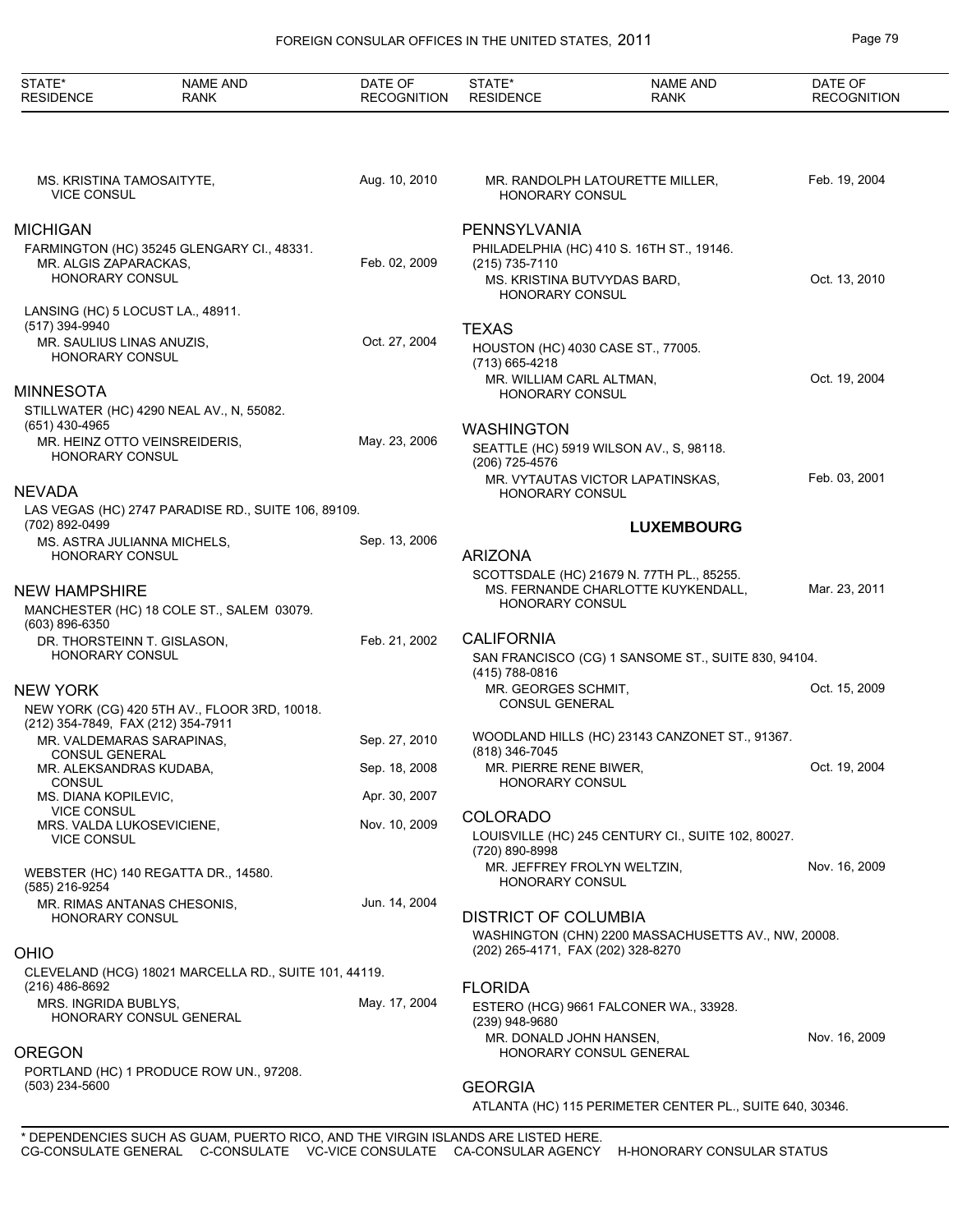| STATE*<br><b>RESIDENCE</b>                         | <b>NAME AND</b><br><b>RANK</b>                                                | DATE OF<br><b>RECOGNITION</b> | STATE*<br><b>RESIDENCE</b>                                       | <b>NAME AND</b><br><b>RANK</b>                                    | DATE OF<br><b>RECOGNITION</b> |
|----------------------------------------------------|-------------------------------------------------------------------------------|-------------------------------|------------------------------------------------------------------|-------------------------------------------------------------------|-------------------------------|
|                                                    |                                                                               |                               |                                                                  |                                                                   |                               |
| MR. GEORGES A. HOFFMANN,<br><b>HONORARY CONSUL</b> |                                                                               | Aug. 22, 1995                 | MR. JACQUES E. LENNON,<br>HONORARY CONSUL                        |                                                                   | Sep. 20, 1977                 |
| <b>HAWAII</b>                                      |                                                                               |                               | <b>OHIO</b>                                                      |                                                                   |                               |
| <b>HONORARY CONSUL</b>                             | KAPOLEI (HC) 2176 LAUWILIWILI ST., 1, 96707.<br>MR. JEAN CLAUDE RAYMOND DRUI, | Feb. 16, 2011                 | (216) 696-4700<br>MR. JAMES R. BRIGHT,<br><b>HONORARY CONSUL</b> | CLEVELAND (HC) 925 EUCLID AV., SUITE 2000, 44115.                 | Aug. 03, 1995                 |
| <b>ILLINOIS</b>                                    |                                                                               |                               |                                                                  |                                                                   |                               |
| (312) 391-9430                                     | ELBURN (HC) 1340 DODSON AV., 60119.                                           |                               | <b>OREGON</b>                                                    | PORTLAND (HC) 1708 S.W. HAWTHORNE TE., 97201.                     |                               |
| MR. ETHAN ALLEN HASTERT,                           |                                                                               | May. 20, 2010                 | (503) 224-5268                                                   |                                                                   |                               |
| <b>HONORARY CONSUL</b>                             |                                                                               |                               | MR. WILLIAM L. FAILING,<br>HONORARY CONSUL                       |                                                                   | Jul. 31, 2002                 |
| <b>INDIANA</b>                                     |                                                                               |                               |                                                                  |                                                                   |                               |
| (317) 257-9197                                     | INDIANAPOLIS (HC) 8501 HARCOURT RD., 46260.                                   |                               | <b>TEXAS</b>                                                     | FORT WORTH (HC) 48 VALLEY RIDGE RD., 76107-3109.                  |                               |
| MR. JAMES B. STEICHEN,                             |                                                                               | Apr. 13, 1992                 | (817) 738-8600                                                   |                                                                   |                               |
| <b>HONORARY CONSUL</b>                             |                                                                               |                               | MRS. JOYCE PATE CAPPER,<br><b>HONORARY CONSUL</b>                |                                                                   | May. 08, 2001                 |
| LOUISIANA                                          |                                                                               |                               |                                                                  |                                                                   |                               |
| (504) 861-3743                                     | NEW ORLEANS (HC) 8012 OAK ST., 70118.                                         |                               | <b>WASHINGTON</b>                                                | SEATTLE (HC) 812 WARREN AV., N, 98109.                            |                               |
| MR. GARY J. MANNINA,<br><b>HONORARY CONSUL</b>     |                                                                               | Jun. 11, 1999                 | (206) 956-9137<br>MR. ROBERT D. COMFORT.<br>HONORARY CONSUL      |                                                                   | Oct. 19, 2010                 |
| <b>MASSACHUSETTS</b>                               |                                                                               |                               |                                                                  |                                                                   |                               |
| (617) 772-1399                                     | BOSTON (HC) 50 MILK ST., FLOOR 19TH, 02109.                                   |                               |                                                                  | <b>MACEDONIA</b>                                                  |                               |
| MS. SUSAN C. LIVINGSTON,                           |                                                                               | Jan. 14, 2000                 | <b>CALIFORNIA</b>                                                |                                                                   |                               |
| <b>HONORARY CONSUL</b>                             |                                                                               |                               | MR. RICHARD H. GOLDMAN,                                          | SAN DIEGO (HCG) 745 WEST G ST., 92101.<br>HONORARY CONSUL GENERAL | Nov. 26, 2008                 |
| <b>MICHIGAN</b>                                    | AUBURN HILLS (HC) 2300 HARMON RD., 48326.                                     |                               |                                                                  |                                                                   |                               |
| MR. RALPH JOSEPH GERSON,<br>HONORARY CONSUL        |                                                                               | Dec. 08, 2009                 | <b>FLORIDA</b>                                                   | HOLLYWOOD (HCG) 2600 HOLLYWOOD BL., FLOOR 1ST, 33020.             |                               |
| <b>MINNESOTA</b>                                   |                                                                               |                               | MS. DANA LYNNE KLEIN,                                            | HONORARY CONSUL GENERAL                                           | Dec. 24, 2008                 |
|                                                    | EDINA (HC) 5012 NOB HILL UN., 55439.                                          |                               |                                                                  | NAPLES (HC) 6525 CROWN COLONY PL., SUITE 101, 34108.              |                               |
| (612) 220-0404<br>MR. KEVIN MICHAEL RIES,          |                                                                               | May. 02, 2007                 | (239) 591-3248                                                   |                                                                   |                               |
| <b>HONORARY CONSUL</b>                             |                                                                               |                               | MR. LOUIS VLASHO.<br><b>HONORARY CONSUL</b>                      |                                                                   | Jul. 24, 2007                 |
| <b>MISSOURI</b>                                    |                                                                               |                               | <b>ILLINOIS</b>                                                  |                                                                   |                               |
| (816) 792-0841, FAX (816) 792-4999                 | KANSAS CITY (HCG) 325 WESTWOODS CI., LIBERTY 64068.                           |                               |                                                                  | CHICAGO (CG) 121 W. WACKER DR., SUITE 2036, 60601.                |                               |
| MR. ROBERT F. SCHAEFFER,                           |                                                                               | Nov. 07, 1983                 | , FAX (312) 419-8040<br>MR. JOVICA PALASHEVSKI,                  |                                                                   | Sep. 23, 2008                 |
|                                                    | HONORARY CONSUL GENERAL                                                       |                               | <b>CONSUL GENERAL</b>                                            |                                                                   |                               |
| <b>NEW YORK</b>                                    |                                                                               |                               | MR. MUHAMED RAKIPI,<br><b>CONSUL</b>                             |                                                                   | Sep. 15, 2009                 |
| (212) 888-6664, FAX (212) 888-6116                 | NEW YORK (CG) 17 BEEKMAN PL., 10022.                                          |                               | MR. DEJAN VELICHKOV,<br><b>VICE CONSUL</b>                       |                                                                   | Mar. 02, 2011                 |
| MR. FRANCOIS KNAFF,                                |                                                                               | Sep. 26, 2007                 |                                                                  |                                                                   |                               |
| <b>CONSUL GENERAL</b><br>MS. ANNE BASTIAN,         |                                                                               | Jan. 25, 1977                 | <b>MICHIGAN</b>                                                  | SOUTHFIELD (CG) 2000 TOWN CN., SUITE 1130, 48075.                 |                               |
| <b>CONSULAR AGENT</b>                              |                                                                               |                               | (248) 354-5537                                                   |                                                                   |                               |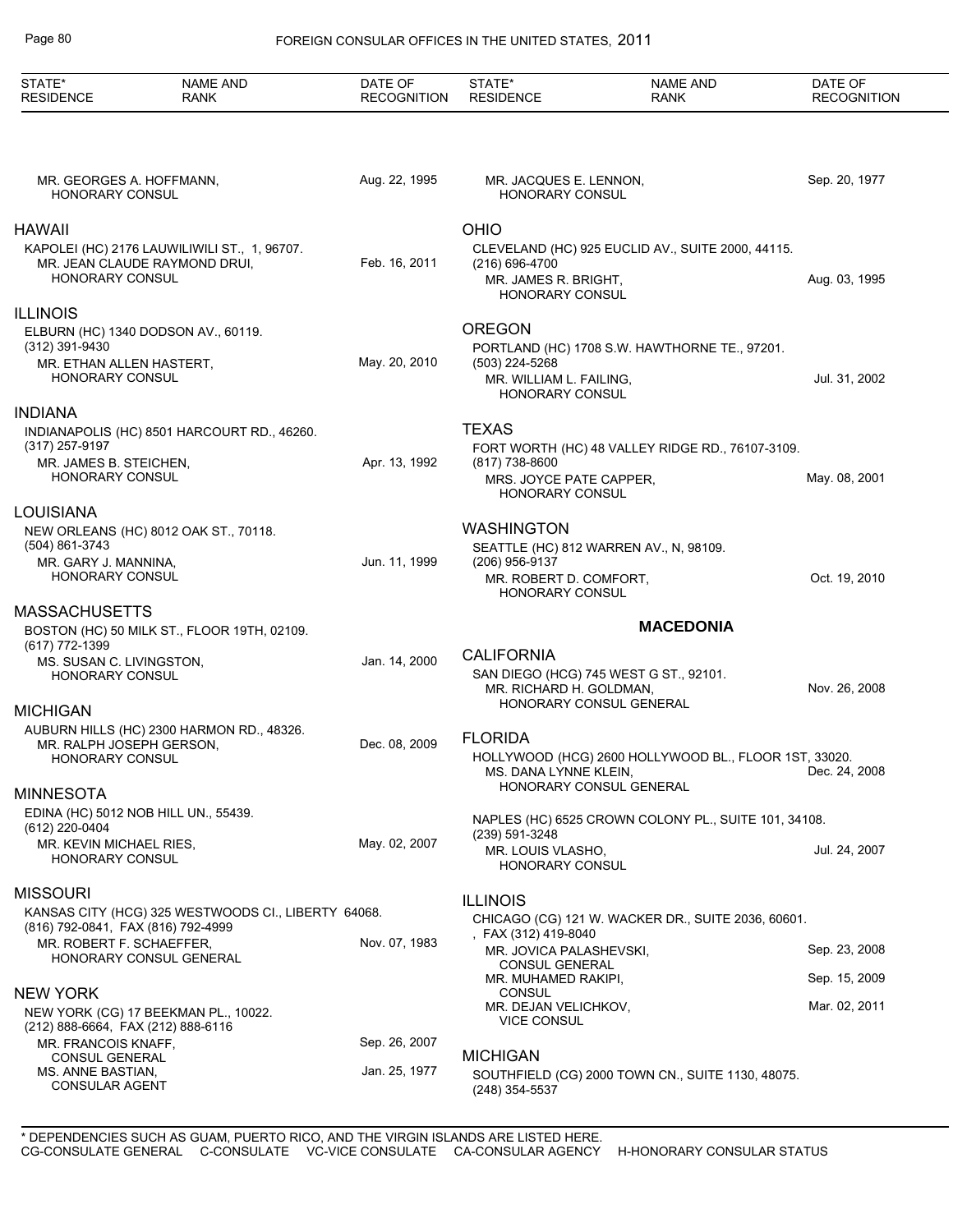| STATE*<br><b>RESIDENCE</b>                             | <b>NAME AND</b><br><b>RANK</b>                                                            | DATE OF<br><b>RECOGNITION</b> | STATE*<br><b>RESIDENCE</b>                                     | <b>NAME AND</b><br><b>RANK</b>                                                                | DATE OF<br><b>RECOGNITION</b> |
|--------------------------------------------------------|-------------------------------------------------------------------------------------------|-------------------------------|----------------------------------------------------------------|-----------------------------------------------------------------------------------------------|-------------------------------|
|                                                        |                                                                                           |                               |                                                                |                                                                                               |                               |
|                                                        |                                                                                           |                               | <b>NEW YORK</b>                                                |                                                                                               |                               |
| MR. IGOR DUKOSKI,<br><b>CONSUL GENERAL</b>             |                                                                                           | Oct. 01, 2008                 |                                                                | NEW YORK (CG) 313 E. 43RD ST., 10017.                                                         |                               |
|                                                        |                                                                                           |                               | (212) 490-2722, FAX (212) 490-2049<br>MR. MOHD ZAMRUNI KHALID, |                                                                                               | Jun. 27, 2008                 |
| <b>NEW JERSEY</b>                                      |                                                                                           |                               | <b>CONSUL GENERAL</b>                                          | MR. WAN LATIFF BIN WAN MUSA.                                                                  | Jan. 30, 2008                 |
| CLIFTON (HC) 164 GETTY AV., 07011.<br>$(973)$ 253-3633 |                                                                                           |                               | <b>CONSUL</b>                                                  |                                                                                               |                               |
| MR. SLAVCO MADZAROV,                                   |                                                                                           | Jul. 27, 2007                 | MR. DZULAZHAR BIN MUSA,<br><b>CONSUL</b>                       |                                                                                               | Mar. 20, 2009                 |
| HONORARY CONSUL                                        |                                                                                           |                               | <b>CONSUL</b>                                                  | MR. MOHD RUSSAINI BIN IDRUS,                                                                  | Apr. 29, 2011                 |
| <b>NEW YORK</b>                                        |                                                                                           |                               |                                                                | MR. MOHD JAMIL BIN HAJI MUSTAPA,                                                              | Apr. 27, 2006                 |
| (646) 524-5750, FAX (646) 524-5754                     | CONSULATE GENERAL OF MACEDONIA<br>NEW YORK (CG) 866 UNITED NATIONS PZ., SUITE 522, 10022. |                               | <b>VICE CONSUL</b><br><b>VICE CONSUL</b>                       | MR. MOHD MAZLAN BIN MOKHTAR,                                                                  | Oct. 22, 2007                 |
| MR. ZVONKO MUCUNSKI,<br><b>CONSUL GENERAL</b>          |                                                                                           | Jun. 16, 2009                 | (212) 682-0232, FAX (212) 983-1987                             | TRADE AND INVESTMENT OFFICE OF MALAYSIA<br>NEW YORK (CONA) 313 E. 43RD ST., FLOOR 2ND, 10017. |                               |
| <b>OHIO</b>                                            |                                                                                           |                               |                                                                | MR. ARHAM BIN ABDUL RAHMAN,                                                                   | Feb. 19, 2009                 |
| (614) 241-2181, FAX (614) 241-2160                     | COLUMBUS (HC) 600 S. HIGH ST., SUITE 201, 43215.                                          |                               | <b>CONSUL</b><br>MR. ZUAZIEZIE BIN ZULKEFLI,                   |                                                                                               | Mar. 17, 2011                 |
| MR. THOMAS N. TANEFF,                                  |                                                                                           | Nov. 05, 2007                 | <b>VICE CONSUL</b>                                             |                                                                                               |                               |
| <b>HONORARY CONSUL</b>                                 |                                                                                           |                               | <b>OREGON</b>                                                  |                                                                                               |                               |
| <b>CALIFORNIA</b>                                      | <b>MADAGASCAR</b>                                                                         |                               | MR. JOHN L. BLACKWELL,<br><b>HONORARY CONSUL</b>               | PORTLAND (HC) 4708 S.W. FAIRVIEW BL., 97221.                                                  | Dec. 24, 2008                 |
| (858) 792-6999, FAX (858) 792-5280                     | SAN DIEGO (HC) 1318 SANTA LUISA DR., SOLANA BEACH 92075.                                  |                               |                                                                |                                                                                               |                               |
|                                                        | MRS. MONIQUE MARIE RODRIGUEZ,                                                             | Dec. 30, 1998                 |                                                                | <b>MALI</b>                                                                                   |                               |
| HONORARY CONSUL                                        |                                                                                           |                               | <b>CALIFORNIA</b>                                              |                                                                                               |                               |
| <b>NEW YORK</b>                                        |                                                                                           |                               | (408) 253-7134                                                 | CUPERTINO (HC) 10330 TULA LA., 95014.                                                         |                               |
|                                                        | NEW YORK (CG) 801 2ND AV., ROOM 404, 10017.                                               |                               | MS. JACKLYN TRUJILLO,<br>HONORARY CONSUL                       |                                                                                               | May. 18, 2010                 |
| (212) 986-9491                                         | HIS EXCELLENCY ZINA ANDRIANARIVELO-                                                       |                               |                                                                |                                                                                               |                               |
| RAZAFY,<br><b>CONSUL GENERAL</b>                       |                                                                                           | Oct. 12, 2007                 | <b>FLORIDA</b>                                                 |                                                                                               |                               |
|                                                        |                                                                                           |                               | LAUDERDALE 33309.                                              | FORT LAUDERDALE (HC) 1710 CYPRESS CREEK RD., W, FT.                                           |                               |
|                                                        | <b>MALAYSIA</b>                                                                           |                               | (954) 771-1795, FAX (954) 771-3281                             |                                                                                               |                               |
| <b>CALIFORNIA</b>                                      |                                                                                           |                               | MR. MAYER SHIRAZIPOUR,<br><b>HONORARY CONSUL</b>               |                                                                                               | Mar. 23, 1995                 |
| (213) 892-1238, FAX (213) 892-9031                     | LOS ANGELES (CG) 550 S. HOPE ST., SUITE 400, 90071.                                       |                               |                                                                |                                                                                               |                               |
| MR. NORMAN BIN MUHAMAD,                                |                                                                                           | Aug. 07, 2008                 | <b>GEORGIA</b>                                                 | ATLANTA (HC) 1815 N. DECATUR RD., 30307.                                                      |                               |
| <b>CONSUL GENERAL</b><br>MR. AHMAD BIN ASMAWI,         |                                                                                           | Apr. 26, 2006                 | MR. VINCENT J. FARLEY,                                         |                                                                                               | Sep. 13, 2006                 |
| CONSUL                                                 |                                                                                           | Aug. 18, 2009                 | <b>HONORARY CONSUL</b>                                         |                                                                                               |                               |
| MR. FAUZI BIN AYOB,<br><b>CONSUL</b>                   |                                                                                           |                               | LOUISIANA                                                      |                                                                                               |                               |
| MR. HAZLI BIN JEMAAT,<br>CONSUL                        |                                                                                           | Mar. 15, 2010                 |                                                                | NEW ORLEANS (HC) 4232 WILLIAMS BL., SUITE 101, KENNER 70065.                                  |                               |
| <b>VICE CONSUL</b>                                     | MR. MEGAT ISKANDAR BIN AHMAD DASSILAH,                                                    | Sep. 23, 2008                 | (504) 465-0765                                                 | MS. NANCY MARINOVIC SUTHERLAND,                                                               | Apr. 03, 1998                 |
| MS. NOR HAYATI BINTI DAUD,<br><b>VICE CONSUL</b>       |                                                                                           | Dec. 18, 2009                 | <b>HONORARY CONSUL</b>                                         |                                                                                               |                               |
| <b>VICE CONSUL</b>                                     | MS. ROSEDALINA BINTI RAMLAN,                                                              | Jul. 24, 2010                 |                                                                | <b>MALTA</b>                                                                                  |                               |
|                                                        |                                                                                           |                               | <b>CALIFORNIA</b>                                              |                                                                                               |                               |

LOS ANGELES (HCG) 5449 ENDEAVOUR CT., MOORPARK 93021. (805) 531-8898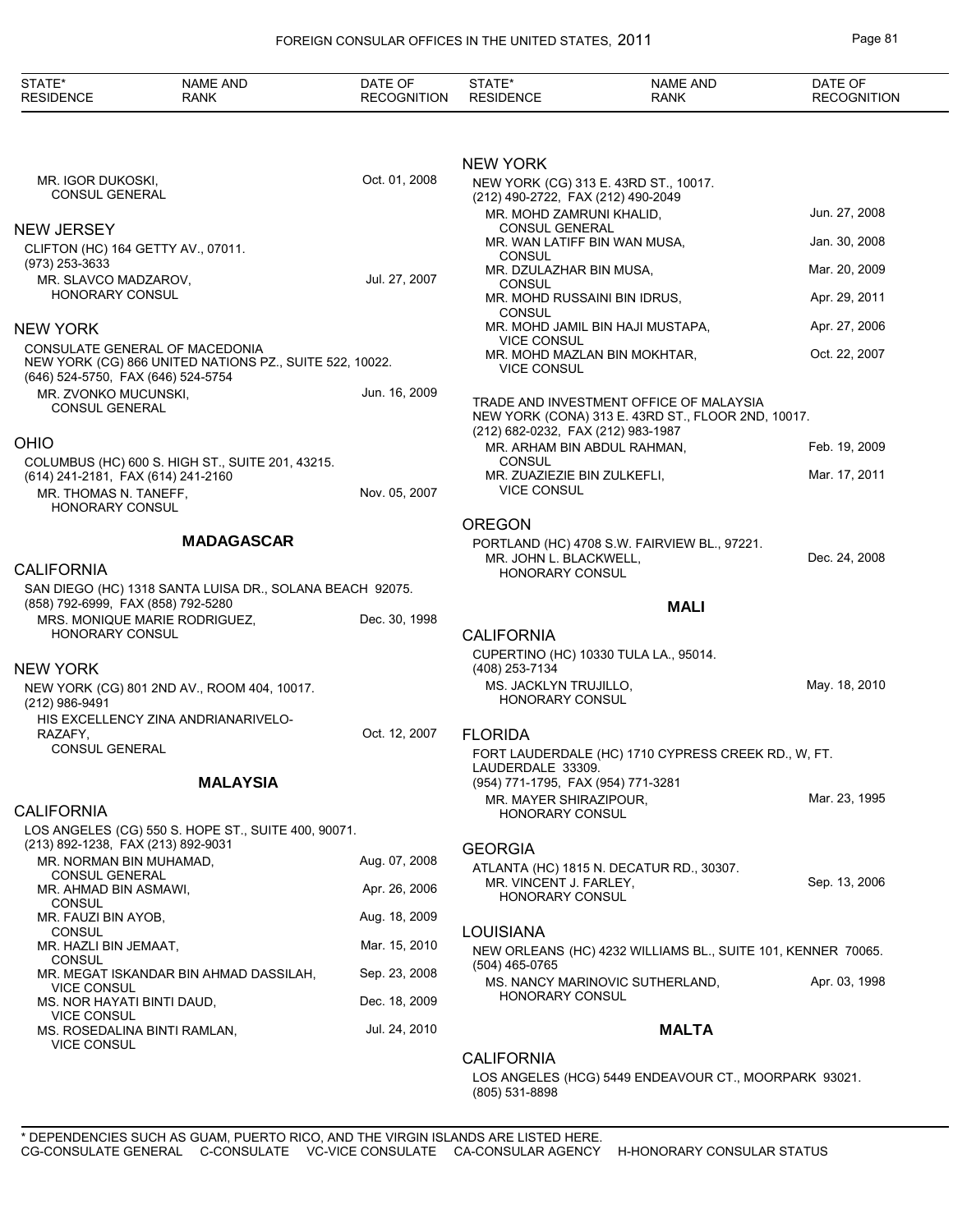| STATE*<br><b>RESIDENCE</b>                        | <b>NAME AND</b><br><b>RANK</b>                           | DATE OF<br><b>RECOGNITION</b> | STATE*<br><b>RESIDENCE</b>                           | <b>NAME AND</b><br><b>RANK</b>                          | DATE OF<br><b>RECOGNITION</b> |
|---------------------------------------------------|----------------------------------------------------------|-------------------------------|------------------------------------------------------|---------------------------------------------------------|-------------------------------|
|                                                   |                                                          |                               |                                                      |                                                         |                               |
| MR. HUGH R. CASSAR,                               | HONORARY CONSUL GENERAL                                  | Mar. 04, 2008                 |                                                      | MR. JOSEPH STEPHEN MICALLEF,<br>HONORARY CONSUL GENERAL | Sep. 19, 1988                 |
|                                                   | SAN FRANCISCO (HCG) 2562 SAN BRUNO AV., 94134.           |                               | <b>NEW YORK</b>                                      |                                                         |                               |
| MR. LOUIS J. VELLA,                               | HONORARY CONSUL GENERAL                                  | Feb. 11, 2011                 | (212) 725-2345                                       | NEW YORK (CON) 249 E. 35TH ST., 10016.                  |                               |
| <b>DISTRICT OF COLUMBIA</b>                       |                                                          |                               | MR. WALTER MALLIA,<br><b>CONSUL</b>                  |                                                         | Jun. 08, 2005                 |
| (202) 462-3611, FAX (202) 387-5470                | WASHINGTON (CHN) 2017 CONNECTICUT AV., NW, 20008.        |                               |                                                      |                                                         |                               |
| MR. DENNIS GRECH,                                 |                                                          | Dec. 03, 2009                 | TOURISM OFFICE OF MALTA                              | NEW YORK (CONA) 65 BROADWAY AV., SUITE 823, 10006.      |                               |
| <b>CONSUL</b><br>MR. ADAM KUYMIZAKIS,             |                                                          | Sep. 22, 2010                 | (212) 430-3799, FAX (212) 695-8229                   |                                                         |                               |
| <b>CONSUL</b>                                     |                                                          |                               | PENNSYLVANIA                                         |                                                         |                               |
| <b>FLORIDA</b>                                    |                                                          |                               | $(610) 664 - 7475$                                   | PHILADELPHIA (HC) 941 BRYN MAWR AV., PENN VALLEY 19072. |                               |
| 33446.<br>(561) 496-6942                          | FORT LAUDERDALE (HCG) 13829 VIA DAVINCI., DELRAY BEACH   |                               | MRS. SHEILA G. PARISH,<br>HONORARY CONSUL            |                                                         | Mar. 14, 1997                 |
| MR. JOHN F. GALEA,                                | HONORARY CONSUL GENERAL                                  | Mar. 04, 2008                 | <b>TENNESSEE</b>                                     |                                                         |                               |
|                                                   |                                                          |                               | (423) 246-8433                                       | KINGSPORT (HC) 433 E. CENTER ST., SUITE 202, 37660.     |                               |
| MR. PATRICK C. BARTHET,<br><b>HONORARY CONSUL</b> | MIAMI (HC) 200 S. BISCAYNE BL., SUITE 1800, 33131.       | Jun. 26, 2008                 | MR. DAVID BRUCE SHINE,<br><b>HONORARY CONSUL</b>     |                                                         | Jun. 03, 2004                 |
| <b>ILLINOIS</b>                                   |                                                          |                               | <b>TEXAS</b>                                         |                                                         |                               |
| , FAX (847) 713-2989                              | BARRINGTON (HC) 22 CLARINGTON WA., 60010.                |                               | (972) 883-4785, FAX (972) 883-4780                   | DALLAS (HC) PO BOX 830688 UN., SM-24, RICHARDSON 75083. |                               |
| MR. JOHN J ZEI,<br><b>HONORARY CONSUL</b>         |                                                          | Feb. 28, 2011                 | MR. GERALD H. HOAG.<br><b>HONORARY CONSUL</b>        |                                                         | Mar. 13, 1997                 |
| LOUISIANA                                         |                                                          |                               |                                                      | HOUSTON (HCG) 2602 COMMONWEALTH UN., 77006.             |                               |
| (504) 837-7700, FAX (504) 837-8482                | METAIRIE (HC) 3500 N. CAUSEWAY BL., SUITE 1500, 70002.   |                               | (713) 654-7900<br>MR. JOHN D., JR ELLIS,             |                                                         | Jul. 24, 2000                 |
| MR. ELIAS ANESTIS KATSAROS,                       |                                                          | Jul. 02, 2002                 |                                                      | HONORARY CONSUL GENERAL                                 |                               |
| <b>HONORARY CONSUL</b>                            |                                                          |                               | <b>WASHINGTON</b>                                    |                                                         |                               |
| <b>MASSACHUSETTS</b>                              |                                                          |                               | (425) 788-3120                                       | SEATTLE (HC) 28817 N.E. 124TH ST., DUVALL 98019.        |                               |
| (617) 484-3333                                    | BELLMONT (HVC) 56 LANTERN RD., BELMONT 02478.            |                               | MR. WILLIAM H., III WEISS,<br><b>HONORARY CONSUL</b> |                                                         | Apr. 19, 2001                 |
| HONORARY VICE CONSUL                              | MRS. CHRISTINE JOSEPHINE SAIDNAWEY,                      | Jun. 09, 2006                 |                                                      | <b>MARSHALL ISLANDS</b>                                 |                               |
| <b>MICHIGAN</b>                                   |                                                          |                               | <b>ARKANSAS</b>                                      |                                                         |                               |
| (313) 563-1779, FAX (313) 565-0103                | DETROIT (HCG) 26953 SHEAHAN DR., DEARBORN HEIGHTS 48127. |                               |                                                      | SPRINGDALE (CG) 109 SPRING ST., SUITE 9, 72764.         |                               |
| MR. LARRY J. ZAHRA,                               | <b>HONORARY CONSUL GENERAL</b>                           | Mar. 21, 1989                 | <b>CONSUL GENERAL</b>                                | MRS. CARMEN SAMUEL CHONG GUM,                           | Oct. 21, 2009                 |
|                                                   | TAYLOR (HC) 26975 NORTHLINE RD., 48180.                  |                               | <b>GUAM</b>                                          |                                                         |                               |
| (734) 941-6300                                    |                                                          |                               | (671) 472-2922                                       | AGANA (HC) 111 CHALAN SANTO PAPA., SUITE 701, 96910.    |                               |
| MR. PAUL M. BORG,<br><b>HONORARY CONSUL</b>       |                                                          | Mar. 23, 2010                 | MR. DANIEL A. ROLAND,<br><b>HONORARY CONSUL</b>      |                                                         | Oct. 20, 1997                 |
| <b>MINNESOTA</b>                                  |                                                          |                               | HAWAII                                               |                                                         |                               |
| (651) 224-1844, FAX (651) 224-3328                | ST. PAUL (HCG) 332 MINNESOTA ST., SUITE 3090, 55101.     |                               |                                                      | HONOLULU (CG) 1888 LUSITANA ST., SUITE 301, 96813.      |                               |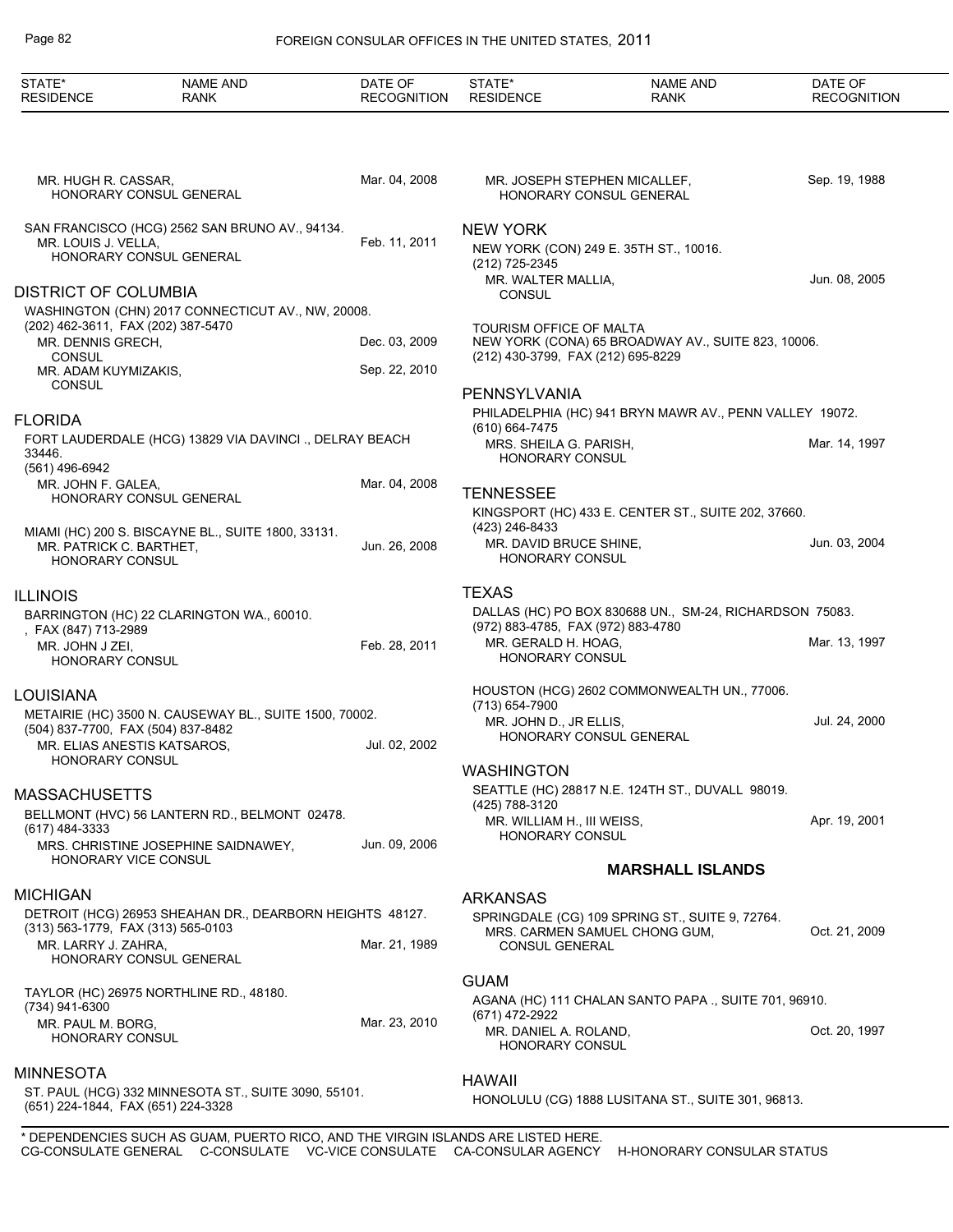| STATE*<br><b>RESIDENCE</b>                                 | <b>NAME AND</b><br><b>RANK</b>                            | DATE OF<br><b>RECOGNITION</b> | STATE*<br><b>RESIDENCE</b>                       | <b>NAME AND</b><br><b>RANK</b>                                                      | DATE OF<br><b>RECOGNITION</b> |
|------------------------------------------------------------|-----------------------------------------------------------|-------------------------------|--------------------------------------------------|-------------------------------------------------------------------------------------|-------------------------------|
|                                                            |                                                           |                               |                                                  |                                                                                     |                               |
| MR. NODA LOJKAR,<br>CONSUL GENERAL                         |                                                           | Oct. 10, 2008                 | (602) 287-2521                                   | NOGALES (CG) 135 W. CARDWELL ST., 85621.                                            |                               |
| MR. LANNY L. KABUA,<br><b>CONSUL</b>                       |                                                           | Mar. 08, 2007                 |                                                  | MR. JAIME PAZ Y PUENTE GUTIERREZ,                                                   | Mar. 24, 2010                 |
|                                                            |                                                           |                               | <b>CONSUL GENERAL</b>                            | MR. LUIS GUSTAVO CHAVEZ GARCIA.                                                     | Oct. 13, 2009                 |
|                                                            | <b>MAURITANIA</b>                                         |                               | <b>CONSUL</b><br>MR. ALFONSO VERA SANCHEZ,       |                                                                                     | May. 11, 2010                 |
| PENNSYLVANIA                                               | NEWTOWN SQUARE (HC) 1101 MEDIA LINE RD., 19073.           |                               | <b>CONSUL</b>                                    | MR. RICARDO F. HERNANDEZ LECANDA,                                                   | Nov. 30, 2009                 |
| (610) 453-3756                                             |                                                           |                               | DEPUTY CONSUL                                    | MR. EDUARDO ALEJANDRO MARTINEZ LOPEZ,                                               | Dec. 24, 2008                 |
| HONORARY CONSUL                                            | MR. MOHAMED EL GHOUL OULD SID'AHMED,                      | Dec. 11, 2007                 | <b>VICE CONSUL</b>                               | MR. EDGARD OCTAVIO FUENTES GARCIA,                                                  | Nov. 13, 2009                 |
|                                                            | <b>MAURITIUS</b>                                          |                               | <b>VICE CONSUL</b>                               |                                                                                     |                               |
| <b>ARIZONA</b>                                             |                                                           |                               | (602) 249-2735                                   | PHOENIX (CG) 1990 W. CAMELBACK RD., SUITE 110, 85015.                               |                               |
|                                                            | SUN CITY (HC) 9744 W. BELL RD., 85351--1343.              |                               |                                                  | MR. VICTOR MANUEL TREVINO ESCUDERO,                                                 | Jul. 23, 2010                 |
| (623) 876-2718<br>MR. FRANK REID SMITH,                    |                                                           | Sep. 04, 2003                 | <b>CONSUL GENERAL</b>                            | MR. LUIS ANGEL CASTANEDA FLORES,                                                    | Nov. 06, 2007                 |
| HONORARY CONSUL                                            |                                                           |                               | <b>CONSUL</b>                                    | MR. CARLOS FERNANDO LUQUE ORDONEZ,                                                  | Feb. 23, 2009                 |
| <b>CALIFORNIA</b>                                          |                                                           |                               | <b>CONSUL</b>                                    | MR. FERNANDO DE LA MORA SALCEDO,                                                    | Aug. 31, 2010                 |
| (310) 557-2009, FAX (310) 551-0283                         | LOS ANGELES (HC) 2029 CENTURY PARK., E, FLOOR 6TH, 90067. |                               | <b>CONSUL</b>                                    | MR. ALFONSO NAVARRO BERNACHI,                                                       | Mar. 12, 2007                 |
| MR. BRUCE E. DIZENFELD,<br>HONORARY CONSUL                 |                                                           | Aug. 05, 1982                 | DEPUTY CONSUL                                    | MRS. ROSA MARIA HERNANDEZ PENA,                                                     | Apr. 07, 2010                 |
|                                                            | SAN FRANCISCO (HC) 2844 GREENWICH ST., 94123.             |                               | <b>VICE CONSUL</b><br><b>CONSULAR AGENT</b>      | MS. MARIA DEL SOCORRO CORDOVA HURTADO,                                              | Feb. 13, 2009                 |
| (415) 693-9345<br>MR. JITU SOMAYA,                         |                                                           | Apr. 11, 2000                 |                                                  |                                                                                     |                               |
| HONORARY CONSUL                                            |                                                           |                               |                                                  | TUCSON (CON) 553 S. STONE AV., 85701.<br>MR. JUAN MANUEL CALDERON JAIMES,           | Mar. 09, 2004                 |
| <b>ILLINOIS</b>                                            |                                                           |                               | <b>CONSUL</b><br>MR. JACOBO TELLEZ OCAMPO,       |                                                                                     | Nov. 10, 2008                 |
| $(312) 510 - 5000$                                         | AURORA (HC) 1000 CORPORATE BL., SUITE A, 60505.           |                               | <b>CONSUL</b>                                    | MR. LEONARDO AYALA TORRES,                                                          | Jan. 22, 2010                 |
| MR. ANDREW MELLOWS KNEE,<br>HONORARY CONSUL                |                                                           | Nov. 27, 2007                 | <b>DEPUTY CONSUL</b><br><b>VICE CONSUL</b>       | MR. ALFREDO SALGADO CLAVERAN,                                                       | Jun. 08, 2010                 |
|                                                            | <b>MEXICO</b>                                             |                               |                                                  |                                                                                     |                               |
| <b>ALASKA</b>                                              |                                                           |                               | (928) 344-0066                                   | YUMA (CON) 298 S. MAIN ST., 85364.                                                  |                               |
|                                                            | ANCHORAGE (CG) 610 C ST., SUITE A-7, A-11, 99501.         |                               | CONSUL                                           | MR. MIGUEL ESCOBAR VALDEZ,                                                          | Jul. 19, 2006                 |
| (907) 334-9573<br>MR. JAVIER ABUD OSUNA,                   |                                                           | Apr. 27, 2010                 | <b>CONSUL</b>                                    | MR. JORGE LUIS HIDALGO PARTIDA,                                                     | Nov. 27, 2009                 |
| <b>CONSUL</b>                                              | MS. ADRIANA RAMIREZ AGUILAR,                              | May. 18, 2010                 | <b>CONSUL</b>                                    | MRS. GABRIELA PATRICIA PINZON SANCHEZ,                                              | Apr. 23, 2010                 |
| DEPUTY CONSUL                                              | MS. PAULA ELIZABETH LUCANO GOMEZ.                         | Apr. 07, 2010                 | <b>DEPUTY CONSUL</b>                             | MR. RENE DAVID MEJIA QUINTANA,                                                      |                               |
| <b>VICE CONSUL</b>                                         |                                                           |                               |                                                  | MRS. LUCILA VELAZQUEZ HERRERA,                                                      | Jul. 29, 2008                 |
| <b>ARIZONA</b>                                             |                                                           |                               | <b>VICE CONSUL</b><br>MR. ISAAC QUEZADA URIARTE, |                                                                                     | Jun. 10, 2010                 |
| DOUGLAS (CON) 1201 F ST., 85607.<br>(520) 364-3142         |                                                           |                               | <b>VICE CONSUL</b>                               |                                                                                     |                               |
|                                                            | MR. OSCAR ANTONIO DE LA TORRE AMEZCUA,                    | Oct. 05, 2006                 | <b>ARKANSAS</b>                                  |                                                                                     |                               |
| CONSUL<br>MR. RAUL GARCIA ZENTLAPAL,                       |                                                           | Sep. 09, 2008                 |                                                  | LITTLE ROCK (CON) 3500 S. UNIVERSITY AV., 72204.<br>MR. ANDRES IMRE CHAO EBERGENYI, | Oct. 06, 2006                 |
| CONSUL<br>MR. ISIDRO VAZQUEZ ENCISO,<br><b>VICE CONSUL</b> |                                                           | Sep. 09, 2008                 | <b>CONSUL</b><br><b>CONSUL</b>                   | MR. ALEJANDRO LEON VARGAS,                                                          | Feb. 01, 2007                 |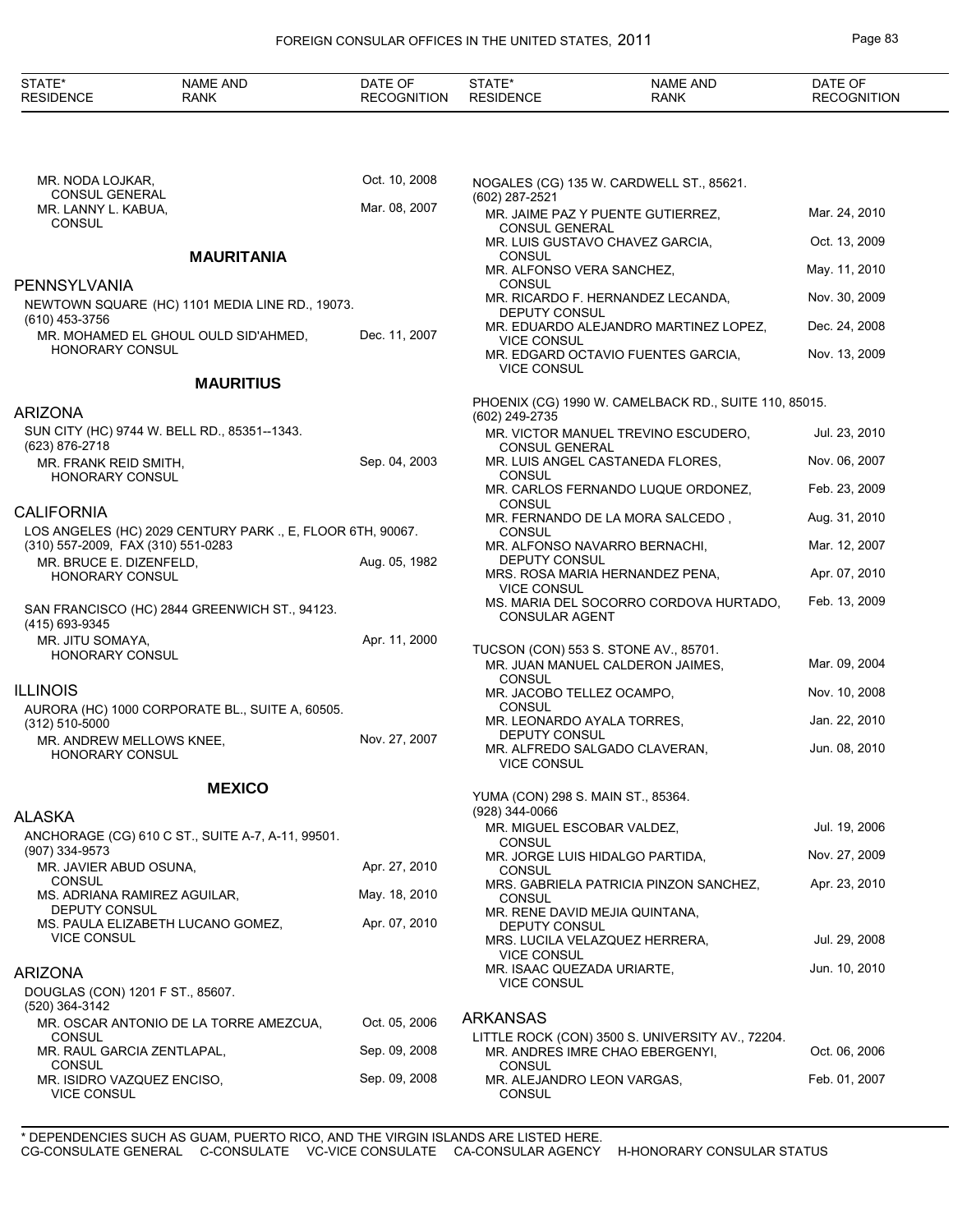| STATE*<br><b>RESIDENCE</b>                                       | <b>NAME AND</b><br>RANK                  | DATE OF<br><b>RECOGNITION</b> | STATE*<br><b>RESIDENCE</b>            | <b>NAME AND</b><br>RANK                                                                           | DATE OF<br><b>RECOGNITION</b> |
|------------------------------------------------------------------|------------------------------------------|-------------------------------|---------------------------------------|---------------------------------------------------------------------------------------------------|-------------------------------|
|                                                                  |                                          |                               |                                       |                                                                                                   |                               |
|                                                                  | MR. ALEJANDRO MACIAS ORTEGA,             | Apr. 13, 2010                 |                                       | MRS. NORMA ALICIA ACUNA HERNANDEZ,                                                                | Jan. 12, 2010                 |
| <b>CONSUL</b>                                                    | MR. FLORENTINO CABRERA GARCIA,           | Mar. 05, 2010                 | <b>CONSUL</b>                         | MS. MARIA DEL CARMEN REYES DIAZ,                                                                  | Jan. 12, 2010                 |
| <b>VICE CONSUL</b>                                               |                                          |                               | <b>CONSUL</b>                         | MR. MARGARITO JESUS OCAMPO MARTINEZ,                                                              | Nov. 26, 2010                 |
| CALIFORNIA                                                       |                                          |                               | <b>CONSUL</b>                         | MR. GASPAR HERNAN OROZCO RIOS,                                                                    | Mar. 07, 2011                 |
| (619) 357-3863                                                   | CALEXICO (CON) 408 HEBER AV., 92231.     |                               | <b>CONSUL</b>                         | MR. JORGE AMADO SOLCHAGA LOPEZ,                                                                   | May. 13, 2011                 |
|                                                                  | MR. LUIS GUILLERMO ROMERO PARRA,         | Dec. 04, 2002                 | <b>CONSUL</b>                         |                                                                                                   |                               |
| <b>CONSUL</b>                                                    | MS. MARTHA GUADALUPE RAMIREZ GARCIA,     | Jan. 14, 2009                 | <b>VICE CONSUL</b>                    | MR. CARLOS LEOPOLDO MACEDO NUNEZ,                                                                 | Oct. 03, 2003                 |
| <b>CONSUL</b>                                                    | MR. ALFREDO SEVILLA FERNANDEZ,           | Sep. 12, 2008                 | <b>VICE CONSUL</b>                    | MRS. PATRICIA MARIA T. OCAMPO PADILLA,                                                            | Mar. 22, 2010                 |
| DEPUTY CONSUL                                                    | MR. ALFREDO MONTANO CORTES,              | Apr. 01, 2010                 | COMMERCIAL OFFICE OF MEXICO           |                                                                                                   |                               |
| <b>VICE CONSUL</b>                                               |                                          |                               |                                       | LOS ANGELES (CONA) 350 S. FIGUEROA ST., SUITE 296, 90071.<br>MR. JOSE MARIO JUAREZ LOPEZ DE NAVA, | May. 26, 2009                 |
| (209) 233-4219                                                   | FRESNO (CON) 2409 MERCED ST., 93721.     |                               | <b>CONSUL</b>                         | MISS MARIA A. GRANADOS TRESPALACIOS.                                                              | Mar. 22, 2010                 |
| <b>CONSUL</b>                                                    | MS. MARIA ESTHER ROMERO ZALDIVAR,        | Feb. 28, 2008                 | <b>CONSUL</b>                         | MR. JORGE GUILLERMO ESCAIP MARTINEZ,                                                              | Apr. 27, 2010                 |
| CONSUL                                                           | MRS. DULCE MARIA VEGA TELLEZ,            | Jul. 06, 2009                 | <b>CONSUL</b>                         |                                                                                                   |                               |
| MISS REYNA TORRES MENDIVIL,<br><b>CONSUL</b>                     |                                          | Jan. 13, 2010                 |                                       | OFFICE OF THE ATTORNEY GENERAL OF MEXICO                                                          |                               |
|                                                                  | MRS. SANDRA PATRICIA MENDOZA DURAN,      | Jun. 17, 2010                 | (213) 351-6820                        | LOS ANGELES (CONA) 3701 WILSHIRE BL., SUITE 1111, 90010.                                          |                               |
| <b>CONSUL</b><br>MR. CARLOS GARCIA DELGADO,                      |                                          | Nov. 17, 2010                 | MR. JAIME ORTIZ AUB,<br><b>CONSUL</b> |                                                                                                   | Mar. 19, 2009                 |
| DEPUTY CONSUL                                                    | MISS LLUVIA PAOLA PONCE AVALOS,          | Apr. 04, 2008                 | <b>CONSUL</b>                         | MRS. SPINOSA DE LOS MONTEROS DE ANDA,                                                             | Sep. 15, 2009                 |
| <b>VICE CONSUL</b>                                               | MRS. CARMEN DINORAH MARTIN RAYO SOLIS,   | Apr. 21, 2010                 | <b>CONSUL</b>                         | MR. SALVADOR CANO MUNOZCANO,                                                                      | Jan. 13, 2010                 |
| <b>VICE CONSUL</b>                                               |                                          |                               | <b>CONSUL</b>                         | MR. FRANCISCO J. CASTANEDA SANCHEZ,                                                               | Jun. 17, 2010                 |
|                                                                  | LOS ANGELES (CG) 2401 W. 6TH ST., 90057. |                               |                                       |                                                                                                   |                               |
| (213) 351-6815, FAX (213) 389-9186<br>MR. DAVID FIGUEROA ORTEGA, |                                          | Apr. 20, 2011                 | <b>TOURISM BOARD</b>                  | LOS ANGELES (CONA) 1880 CENTURY PARK UN., E, SUITE 511,                                           |                               |
| <b>CONSUL GENERAL</b>                                            | MR. JUAN CARLOS MENDOZA SANCHEZ,         | Sep. 12, 2008                 | 90067.<br>(310) 282-9112              |                                                                                                   |                               |
| DEPUTY CONSUL GENERAL                                            | MR. ALEJANDRO PELAYO RANGEL,             | May. 24, 2001                 |                                       | MR. JORGE ANTONIO GAMBOA PATRON,                                                                  | Jul. 07, 2005                 |
| <b>CONSUL</b><br>MRS. MIREYA MAGANA GALVEZ,                      |                                          | Aug. 20, 2004                 | <b>CONSUL</b>                         | MR. ALEJANDRO GRAGEDA DIAZ,                                                                       | Jan. 03, 2011                 |
| <b>CONSUL</b>                                                    |                                          |                               | <b>CONSUL</b>                         | MR. GABRIEL JUAREZ ALVARADO,                                                                      | Jan. 03, 2011                 |
| <b>CONSUL</b>                                                    | MR. LUIS ENRIQUE CASTRESANA RUBIO,       | Jun. 28, 2005                 | CONSUL                                |                                                                                                   |                               |
| MR. JOSE AGUILAR SALAZAR,<br>CONSUL                              |                                          | May. 05, 2006                 | <b>FINANCE OFFICE</b>                 |                                                                                                   |                               |
| MS. VANESSA CALVA RUIZ,<br>CONSUL                                |                                          | Jun. 01, 2006                 | (213) 538-1290                        | LOS ANGELES (CONA) 600 WILSHIRE BL., SUITE 1210, 90017.                                           |                               |
| <b>CONSUL</b>                                                    | MR. ROBERTO LUJAN GUTIERREZ,             | Jun. 06, 2007                 |                                       |                                                                                                   |                               |
|                                                                  | MR. JUAN ANTONIO GUERRERO PICAZO,        | Jul. 07, 2008                 | (805) 984-2162, FAX (805) 984-8738    | OXNARD (CON) 3151 W. 5TH ST., SUITE E-100, 93030.                                                 |                               |
| CONSUL<br>MRS. LUZ MARIA LICONA,                                 |                                          | Aug. 12, 2008                 | <b>CONSUL</b>                         | MR. ROGELIO ALEJANDRO FLORES MEJIA,                                                               | Mar. 11, 2008                 |
| <b>CONSUL</b>                                                    | MRS. MARIANA AGUSTINA DIAZ NAGORE,       | Sep. 12, 2008                 | <b>CONSUL</b>                         | MR. RAMON CARRILLO DE ALBORNOZ,                                                                   | Sep. 24, 2008                 |
| CONSUL                                                           | MR. ATANACIO CAMPOS MIRAMONTES,          | May. 18, 2009                 | CONSUL                                | MR. MIGUEL ANGEL PERALTA VELASCO,                                                                 | Mar. 20, 2009                 |
| CONSUL                                                           | MR. ALEJANDRO ORBEZO ELIZAGA,            | May. 21, 2009                 |                                       | MRS. LAURA ESTHER QUINTANILLA CASAS,                                                              | Apr. 15, 2009                 |
| CONSUL<br><b>CONSUL</b>                                          | MR. MANUEL HERRERA RABAGO,               | Oct. 21, 2009                 | CONSUL<br><b>CONSUL</b>               | MRS. MARTHA TEISSIER ZAVALA,                                                                      | Jul. 02, 2009                 |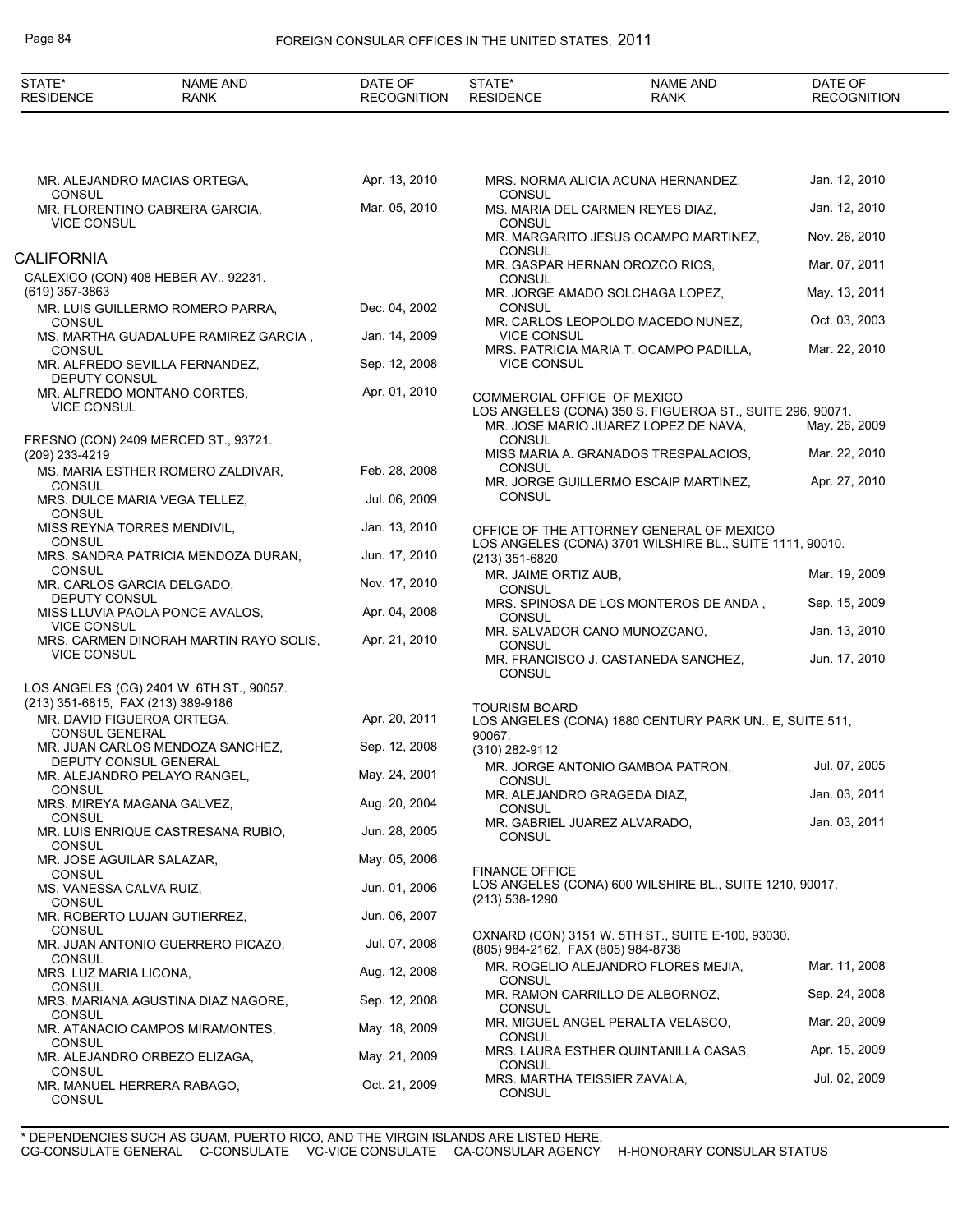## FOREIGN CONSULAR OFFICES IN THE UNITED STATES, 2011 **Page 85**

| STATE*<br><b>RESIDENCE</b>                  | NAME AND<br><b>RANK</b>                                                                          | DATE OF<br><b>RECOGNITION</b> | STATE*<br><b>RESIDENCE</b>                     | <b>NAME AND</b><br>RANK                                                      | DATE OF<br><b>RECOGNITION</b> |
|---------------------------------------------|--------------------------------------------------------------------------------------------------|-------------------------------|------------------------------------------------|------------------------------------------------------------------------------|-------------------------------|
|                                             |                                                                                                  |                               |                                                |                                                                              |                               |
| DEPUTY CONSUL                               | MR. JEREMIAS GUZMAN BARRERA,                                                                     | Oct. 14, 2009                 | <b>CONSUL</b>                                  | MR. PEDRO JESUS TORRES SALAZAR,                                              | Sep. 29, 2009                 |
|                                             |                                                                                                  |                               |                                                | MR. CHRISTIAN MARINES LOPEZ,                                                 | Jan. 25, 2011                 |
|                                             | SACRAMENTO (CG) 1011 10TH ST., 95814.<br>MRS. ROSALBA BECERRIL VILLARROEL,                       | May. 11, 2011                 | <b>CONSUL</b>                                  |                                                                              |                               |
| <b>VICE CONSUL</b>                          |                                                                                                  |                               | <b>CONSUL GENERAL</b>                          | SAN FRANCISCO (CG) 532 FOLSOM ST., 94105.<br>MR. CARLOS ISAURO FELIX CORONA, | Feb. 06, 2008                 |
| (831) 422-0302                              | SALINAS (HC) 333 SALINAS ST., 93901.                                                             |                               |                                                | MR. JONATHAN CHAIT AUERBACH,                                                 | Apr. 05, 2010                 |
| HONORARY CONSUL                             | MS. BLANCA ESTELA DE LEON ZARAZUA,                                                               | Aug. 14, 2003                 | <b>CONSUL</b>                                  | DEPUTY CONSUL GENERAL<br>MR. CARLOS ALFREDO ZAMORA TREVINO,                  | Dec. 06, 2006                 |
|                                             | SAN BERNARDINO (CON) 293 NORTH D ST., 92401.                                                     |                               | <b>CONSUL</b>                                  | MS. ANDREA PANIAGUA BORREGO,                                                 | Apr. 18, 2007                 |
| (714) 889-9836                              |                                                                                                  |                               |                                                | MRS. GRACIELA EVA PIZANO CEJKA,                                              | May. 21, 2008                 |
| <b>CONSUL</b>                               | MR. JOSE FEDERICO BASS VILLARREAL,                                                               | May. 08, 2006                 | <b>CONSUL</b>                                  | MR. ALEJANDRO MENDOZA PEREZ,                                                 | Feb. 24, 2010                 |
| <b>CONSUL</b>                               | MRS. CAROLINA ZARAGOZA FLORES,                                                                   | May. 21, 2009                 | <b>CONSUL</b>                                  | MISS GABRIELA G. MARDERO JIMENEZ,                                            | Jun. 17, 2010                 |
| MR. ISIDRO PIEDRA GARCIA,<br><b>CONSUL</b>  |                                                                                                  | Oct. 09, 2009                 | CONSUL                                         | MISS SANDRA KARINA ALMAZAN ORTIZ,                                            | Jul. 29, 2010                 |
|                                             | MR. FERNANDO JAVIER VALDES VICENCIO,                                                             | Sep. 15, 2009                 | <b>CONSUL</b>                                  | MRS. MARIA ARMIDA TELLO QUINONES,                                            | Sep. 06, 2010                 |
| DEPUTY CONSUL                               | MRS. SALOME FABIOLA RUIZ NAJERA,                                                                 | Nov. 07, 2007                 | CONSUL                                         |                                                                              |                               |
| <b>VICE CONSUL</b>                          | MRS. CONCEPCION CAPULIN RAMIREZ,                                                                 | Apr. 17, 2009                 | <b>CONSUL</b>                                  | MRS. ADRIANA GONZALEZ FELIX,                                                 | Apr. 06, 2011                 |
| <b>VICE CONSUL</b>                          | MR. RUBEN MAURICIO MENDOZA ARELLANO,                                                             | Mar. 26, 2010                 | <b>CONSUL</b>                                  | MRS. MARIMAR SUAREZ PENALVA,                                                 | Apr. 11, 2011                 |
| <b>VICE CONSUL</b>                          |                                                                                                  |                               | MR. RAMON MORENO LLAMAS,<br><b>VICE CONSUL</b> |                                                                              | Mar. 24, 2009                 |
|                                             | SAN DIEGO (CG) 1549 INDIA ST., 92101.                                                            |                               |                                                |                                                                              |                               |
| (619) 231-8414, FAX (619) 231-4802          | MS. MARIA DE LOS REMEDIOS GOMEZ ARNAU,                                                           | Feb. 29, 2008                 | (408) 294-3414                                 | SAN JOSE (CG) 2125 ZANKER RD., 95131.                                        |                               |
| <b>CONSUL GENERAL</b>                       | MRS. MARTHA ELVIA ROSAS RODRIGUEZ.                                                               | Feb. 23, 2009                 |                                                | MR. JOSE EDUARDO LORETO MIRANDA,<br>DEPUTY CONSUL GENERAL                    | Oct. 20, 2004                 |
|                                             | DEPUTY CONSUL GENERAL                                                                            |                               | <b>CONSUL</b>                                  | MR. ENRIQUE JAIME MORALES LOMELI,                                            | Feb. 23, 2006                 |
| <b>CONSUL</b>                               | MR. MARIO RICARDO PALMERIN VELASCO,                                                              | Aug. 04, 2003                 |                                                | MRS. VIRIDIANA IVETTE SANCHEZ CUEVAS,                                        | Jan. 15, 2008                 |
| <b>CONSUL</b>                               | MR. PEDRO ARATH OCHOA PALACIO,                                                                   | Dec. 05, 2004                 | <b>CONSUL</b>                                  | MR. JOSE IVAN BALLESTEROS MARTINEZ,                                          | Nov. 28, 2008                 |
| <b>CONSUL</b>                               | MR. MIGUEL F. ESCALANTE SANDOVAL,                                                                | Apr. 24, 2007                 | <b>CONSUL</b>                                  | MISS ANA MARIA OSORIO RAVELO,                                                | Jun. 17, 2010                 |
| <b>CONSUL</b>                               | MS. LUCRECIA MARIA E. BARRERA ROMERO,                                                            | Sep. 12, 2008                 | <b>CONSUL</b>                                  | MR. SERGIO GUSTAVO RUIZ ESPINOSA,                                            | Oct. 14, 2010                 |
|                                             | MR. FERNANDO VARGAS BRIONES,                                                                     | Dec. 01, 2008                 | <b>CONSUL</b>                                  |                                                                              |                               |
| <b>CONSUL</b><br>MR. ALBERTO DIAZ GONZALEZ, |                                                                                                  | Apr. 28, 2009                 | CONSULAR ANNEX OF MEXICO                       |                                                                              |                               |
| <b>CONSUL</b><br><b>CONSUL</b>              | MRS. MARIA GABRIELA SOLIS SUAREZ,                                                                | Nov. 17, 2009                 | (408) 213-2255                                 | SAN JOSE (CONA) 115 N. FOURTH ST., SUITE 117, 95112.                         |                               |
| MR. SERGIO TELLEZ SANZ,                     |                                                                                                  | Jun. 07, 2010                 |                                                | SANTA ANA (CON) 828 N. BROADWAY ST., 92701.                                  |                               |
| <b>VICE CONSUL</b><br><b>VICE CONSUL</b>    | MRS. ADRIANA BACELIS SOTOMAYOR,                                                                  | Apr. 13, 2011                 | CONSUL                                         | MR. RAFAEL EDUARDO PEREZ HERNANDEZ,                                          | Apr. 23, 2008                 |
|                                             |                                                                                                  |                               | CONSUL                                         | MRS. LOURDES CHAVEZ JIMENEZ,                                                 | Apr. 17, 2009                 |
|                                             | MEXICAN COMMISSION OF AQUACULTURE & FISHERIES<br>SAN DIEGO (CONA) 2550 5TH ST., SUITE 15, 92103. |                               | CONSUL                                         | MR. JOSE FRANCISCO ANZA SOLIS,                                               | Oct. 09, 2009                 |
|                                             | OFFICE OF THE ATTORNEY GENERAL                                                                   |                               | CONSUL                                         | MRS. ALEJANDRA GARCIA WILLIAMS,                                              | Jan. 15, 2010                 |
| (619) 595-7881, FAX (619) 595-7883          | SAN DIEGO (CONA) 402 W. BROADWAY ST., SUITE 660, 92101.                                          |                               | MS. XIMENA GOMEZ CHAVEZ,<br>CONSUL             |                                                                              | Jun. 16, 2010                 |
|                                             | MR. RAMON FLORES RODRIGUEZ,                                                                      | Jul. 02, 2009                 | VICE CONSUL                                    | MRS. ALEJANDRA LORETA RUIZ NAJERA,                                           | Aug. 20, 2009                 |
| <b>CONSUL</b>                               |                                                                                                  |                               | MR. LUIS FERRER SILVA,<br><b>VICE CONSUL</b>   |                                                                              | Apr. 01, 2010                 |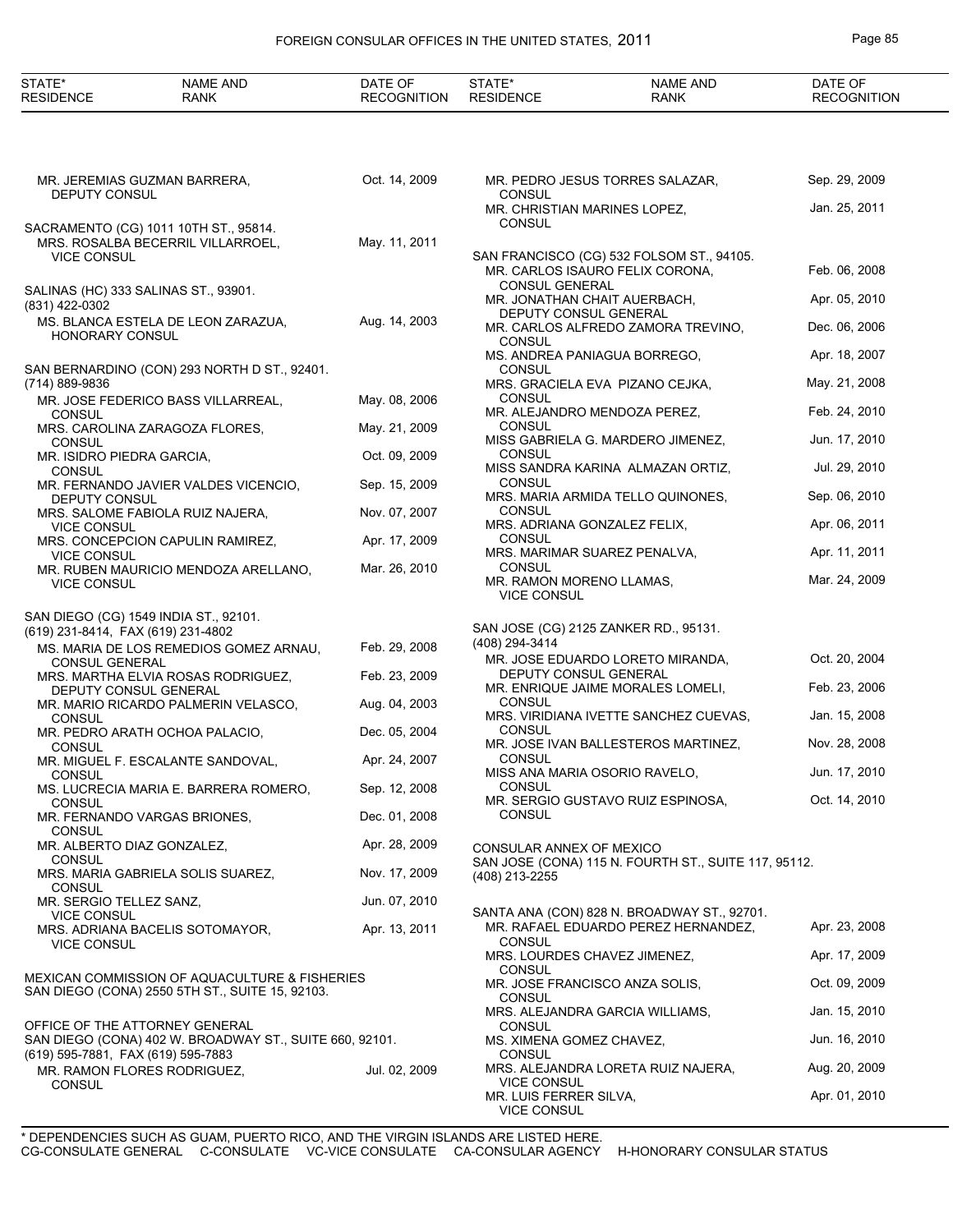| STATE*<br><b>RESIDENCE</b>                  | NAME AND<br><b>RANK</b>                                 | DATE OF<br><b>RECOGNITION</b> | STATE*<br><b>RESIDENCE</b>                                  | <b>NAME AND</b><br><b>RANK</b>                                                          | DATE OF<br><b>RECOGNITION</b>  |
|---------------------------------------------|---------------------------------------------------------|-------------------------------|-------------------------------------------------------------|-----------------------------------------------------------------------------------------|--------------------------------|
|                                             |                                                         |                               |                                                             |                                                                                         |                                |
| COLORADO                                    |                                                         |                               | <b>CONSULAR AGENT</b>                                       | MR. JOSE ANTONIO FERNANDEZ GUTIERREZ,                                                   | Oct. 09. 2008                  |
| $(303)$ 331-1110                            | DENVER (CG) 5350 LEETSDALE DR., SUITE 100, 80246.       |                               |                                                             | ORLANDO (CON) 2550 TECHNOLOGY DR., 32804.                                               |                                |
| DEPUTY CONSUL GENERAL                       | MR. JOSE LUIS CUEVAS HILDITCH,                          | May. 12, 2010                 | , FAX (407) 422-9633                                        | MRS. JUANA MARIA RUIZ MARTINEZ,                                                         | Apr. 24, 2007                  |
| <b>CONSUL</b>                               | MS. MERCEDES ESQUIVEL HUESO,                            | Nov. 19, 2007                 | CONSUL                                                      | MS. LESLIE GISELLE MARTINEZ RAMIREZ,                                                    | Sep. 26, 2007                  |
| <b>CONSUL</b>                               | MR. LASZLO KALLOI LARRANAGA,                            | Dec. 27, 2007                 | <b>CONSUL</b>                                               | MS. MARIA DEL CARMEN MORENO RODRIGUEZ,                                                  | Nov. 03, 2007                  |
| <b>CONSUL</b>                               | MR. JAVIER A. MAUPOME LOPEZ AGUADO,                     | Jun. 28, 2010                 | <b>CONSUL</b><br>MR. ALBERTO FIERRO GARZA,<br><b>CONSUL</b> |                                                                                         | Apr. 13, 2010                  |
| DISTRICT OF COLUMBIA                        |                                                         |                               | <b>VICE CONSUL</b>                                          | MR. OMAR A. RIVERA VALDERRABANO,                                                        | Oct. 06, 2007                  |
| <b>CONSULAR OFFICE</b>                      |                                                         |                               |                                                             |                                                                                         |                                |
| (202) 736-1000                              | WASHINGTON (CHA) 2827 16TH ST., NW, 20009.              |                               | <b>GEORGIA</b>                                              |                                                                                         |                                |
| <b>CONSUL</b>                               | MS. ARCELIA DOMINGUEZ MEDINA,                           | Sep. 17, 2007                 | (404) 266-2233, FAX (404) 266-2302                          | ATLANTA (CG) 1700 CHANTILLY DR., 30324.                                                 |                                |
|                                             |                                                         |                               | <b>CONSUL GENERAL</b>                                       | MR. SALVADOR DE LARA RANGEL.                                                            | Mar. 19, 2008<br>May. 21, 2009 |
| FLORIDA                                     | JACKSONVILLE (HC) 3516 COMPASS ROSE DR., E, 32216.      |                               | MR. EZEQUIEL MORONES DIAZ,                                  | DEPUTY CONSUL GENERAL<br>MR. HECTOR OLIVARES ALVAREZ,                                   | Nov. 29, 2007                  |
| MR. GEORGE EDWARD BANKS.<br>HONORARY CONSUL |                                                         | Dec. 24, 2008                 | <b>CONSUL</b>                                               | MR. RAUL CARLOS SAAVEDRA CINTA,                                                         | Mar. 19, 2008                  |
|                                             | MIAMI (CG) 5975 S. W. 72ND ST., SUITE 301, 33143.       |                               | <b>CONSUL</b>                                               | MS. MARTHA ESTELA NAVARRO DIOSDADO,                                                     | Oct. 09, 2008                  |
| (786) 268-4900, FAX (786) 268-4895          | MR. JOSE JUAN MIGUEL GUTIERREZ TINOCO,                  | Dec. 01, 2007                 | <b>CONSUL</b>                                               | MS. ABIGAIL CALLEJA FERNANDEZ,                                                          | Feb. 23, 2009                  |
| <b>CONSUL GENERAL</b>                       | MR. VLADIMIR HERNANDEZ LARA,                            | Apr. 14, 2010                 | <b>CONSUL</b>                                               | MRS. EDURNE NEREA PINEDA AYERBE,                                                        | Sep. 06, 2010                  |
|                                             | DEPUTY CONSUL GENERAL<br>MR. EDGARDO BRIONES VELAZQUEZ, | Feb. 18, 2005                 | <b>CONSUL</b><br>MS. ADRIANA DE WIT IBARRA,                 |                                                                                         | Sep. 17, 2008                  |
| CONSUL<br>MS. CELIA ALCAIDE BLANCO,         |                                                         | Mar. 08, 2007                 | <b>VICE CONSUL</b>                                          | MR. MARIANO F. SAYNEZ RUIZ DURAN,                                                       | Jan. 07, 2009                  |
| <b>CONSUL</b>                               | MR. ALONSO MARTIN GOMEZ FAVILA,                         | Apr. 24, 2007                 | <b>VICE CONSUL</b>                                          | MR. FRANCISCO JAVIER JACOBI DURAN,                                                      | Sep. 15, 2009                  |
| CONSUL                                      | MR. ALFREDO BRAULIO REYES MORALES,                      | Nov. 03, 2007                 | <b>VICE CONSUL</b>                                          | MR. ENRIQUE BRAVO GONZALEZ,                                                             | Dec. 04, 2009                  |
| <b>CONSUL</b>                               | MR. ARTURO ALBERTO MORELL BARRAGAN,                     | Dec. 27, 2007                 | <b>VICE CONSUL</b>                                          | MISS ADRIANA ASIA AGUIAR AGUILAR,                                                       | Apr. 19, 2010                  |
| <b>CONSUL</b><br><b>CONSUL</b>              | MISS MONICA GABRIELA VALDEZ MURPHREE,                   | Sep. 25, 2008                 | <b>VICE CONSUL</b><br><b>VICE CONSUL</b>                    | MR. MIGUEL DIEGO OROZCO GARCIA,                                                         | Jun. 09, 2010                  |
| COMMERCIAL OFFICE OF MEXICO                 | MIAMI (CONA) 5975 S.W. 72ND ST., SUITE 404, 33143.      |                               | COMMERCIAL OFFICE OF MEXICO                                 | ATLANTA (CONA) 229 PEACHTREE ST., NE, SUITE 907, 30303.                                 |                                |
| TOURISM OFFICE OF MEXICO<br>(305) 443-9160  | MIAMI (CONA) 5975 SUNSET DR., SUITE 305, 33143.         |                               | <b>TRADE COMMISSION</b><br>(404) 522-5373                   | ATLANTA (CONA) 233 PEACHTREE ST., NE, SUITE 2205, 30303.                                |                                |
| <b>CONSUL</b>                               | MR. JOSE MARIA BARQUIN DEL PUERTO.                      | Oct. 07, 2010                 |                                                             |                                                                                         |                                |
| <b>CONSUL</b>                               | MR. LUIS DANIEL ALVAREZ GUADARRAMA,                     | May. 13, 2011                 | <b>IDAHO</b>                                                | BOISE (CON) 701 MORRISON KNUDSEN DR., SUITE 102, 83712.<br>MR. RICARDO PINEDA ALBARRAN, | Sep. 17, 2008                  |
| MEXICAN TRADE COMMISSION                    | MIAMI (CONA) 444 BRICKELL AV., SUITE 450, 33131.        |                               | <b>CONSUL</b><br><b>CONSUL</b>                              | MR. CARLOS VLADIMIR RUBIO NOGUEROLA,                                                    | Oct. 14, 2010                  |
| , FAX (305) 415-9361<br><b>CONSUL</b>       | MR. CESAR MANUEL BUENO BARBA,                           | Mar. 12, 2010                 | DEPUTY CONSUL                                               | MRS. ANA MERCEDES HERNANDEZ FERNANDEZ,                                                  | Jul. 29, 2008                  |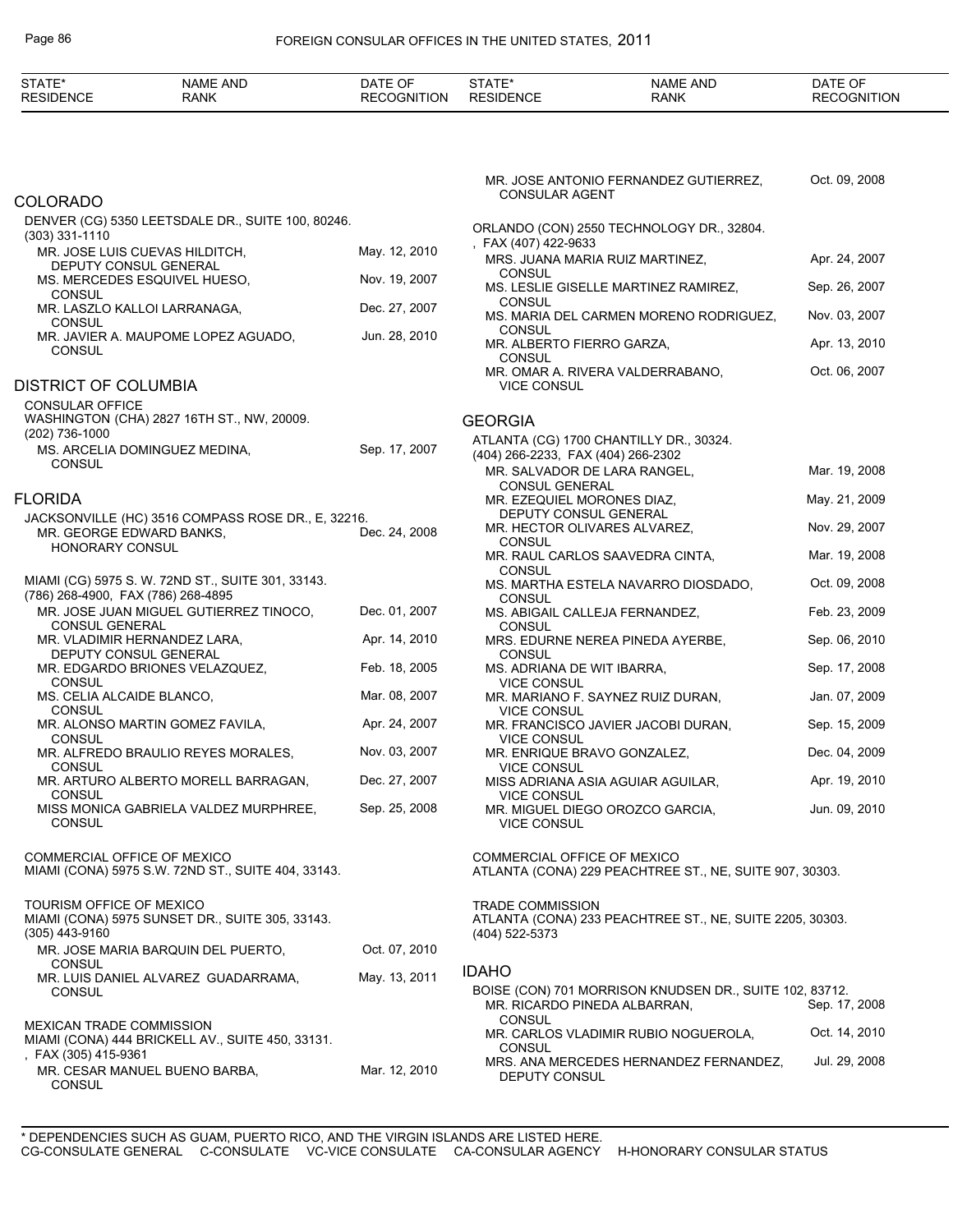| STATE*<br><b>RESIDENCE</b>                  | NAME AND<br><b>RANK</b>                                    | DATE OF<br><b>RECOGNITION</b> | STATE*<br><b>RESIDENCE</b>                                               | <b>NAME AND</b><br><b>RANK</b>                          | DATE OF<br><b>RECOGNITION</b> |
|---------------------------------------------|------------------------------------------------------------|-------------------------------|--------------------------------------------------------------------------|---------------------------------------------------------|-------------------------------|
|                                             |                                                            |                               |                                                                          |                                                         |                               |
| illinois                                    |                                                            |                               | <b>LOUISIANA</b>                                                         |                                                         |                               |
|                                             | CHICAGO (CG) 204 S. ASHLAND AV., 60607.                    |                               |                                                                          | NEW ORLEANS (CON) 901 CONVENTION CENTER BL., SUITE 119, |                               |
| $(312)$ 833-6331                            | MR. AGUSTIN RODRIGUEZ DE LA GALA,                          | Jun. 24, 2009                 | 70130.                                                                   | MR. JUAN MANUEL PEREDA CHAGOYA,                         | Nov. 03, 2007                 |
|                                             | <b>DEPUTY CONSUL GENERAL</b><br>MR. BRUNO HERNANDEZ PICHE, | Mar. 26, 2003                 | CONSUL<br>MS. ANDREA GARCIA GUERRA,                                      |                                                         | Apr. 18, 2008                 |
| <b>CONSUL</b>                               | MRS. BEATRIZ MARGAIN CHARLES,                              | Jun. 23, 2003                 | <b>CONSUL</b>                                                            |                                                         |                               |
| <b>CONSUL</b><br>MR. DANTE GOMEZ MARTINEZ,  |                                                            | May. 08, 2006                 | <b>MASSACHUSETTS</b>                                                     |                                                         |                               |
| <b>CONSUL</b>                               | MR. ANTONIO A. PEREZ DE TEJADA ORTEGA,                     | Aug. 24, 2006                 | (617) 426-0356                                                           | BOSTON (CG) 20 PARK PZ., SUITE 506,500, 02116.          |                               |
| <b>CONSUL</b>                               | MR. GUILLERMO GUTIERREZ NIETO,                             | Sep. 26, 2007                 | CONSUL                                                                   | MS. AMPARO E. ANGUIANO RODRIGUEZ,                       | Apr. 05, 2007                 |
| <b>CONSUL</b>                               | MRS. IOANA NAVARRETE PELLICER,                             | Nov. 03, 2007                 | <b>MICHIGAN</b>                                                          |                                                         |                               |
| <b>CONSUL</b>                               | MR. ALBERTO FONCERRADA BERUMEN,                            | Dec. 06, 2007                 |                                                                          | DETROIT (CON) 645 GRISWOLD AV., SUITE 830, 48226.       |                               |
| <b>CONSUL</b>                               | MRS. MARIA DEL CARMEN CASTANEDA DIAZ,                      | Jan. 04, 2008                 | $(313)$ 965-1868<br>MR. ANTONIO ORTEGA SAENZ.                            |                                                         | Mar. 18, 2004                 |
| <b>CONSUL</b><br>MR. ARTURO LAVIN SALAZAR,  |                                                            | Mar. 26, 2008                 | <b>CONSUL</b>                                                            | MS. ADDA JACQUELINE MORAN ROSAS,                        | May. 08, 2006                 |
| <b>CONSUL</b>                               | MR. JOAQUIN GERARDO PASTRANA URANGA,                       | Oct. 06, 2008                 | <b>CONSUL</b>                                                            | MR. VICENTE M. SANCHEZ VENTURA,                         | Oct. 05, 2006                 |
| <b>CONSUL</b>                               | MR. ROBERTO JOAQUIN GALINDEZ GALLEGOS,                     | Mar. 19, 2009                 | <b>CONSUL</b>                                                            | MS. ROCIO MAGALI MACIEL FRANCO,                         | Apr. 30, 2007                 |
| <b>CONSUL</b>                               | MS. CLAUDIA GABRIELA QUIROZ MERCADO,                       | Oct. 09, 2009                 | <b>CONSUL</b><br>MR. JORGE SANCHEZ CATANO,                               |                                                         | Apr. 24, 2007                 |
| <b>CONSUL</b>                               | MR. AGUSTIN EMILIO PRADILLO CUEVAS,                        | Apr. 28, 2010                 | DEPUTY CONSUL<br>MISS ADRIANA SOTO YANEZ,                                |                                                         | Sep. 25, 2008                 |
| <b>CONSUL</b>                               | MS. ALICIA MAGDALENA CALDERON ESTANOL,                     | Jul. 02, 2009                 | <b>VICE CONSUL</b>                                                       |                                                         |                               |
| <b>VICE CONSUL</b>                          |                                                            |                               | <b>MINNESOTA</b>                                                         |                                                         |                               |
| <b>MEXICAN TOURISM BOARD</b>                |                                                            |                               |                                                                          | ST. PAUL (CG) 797 E. 7TH ST., SAINT PAUL 55106.         |                               |
| $(312) 606 - 0069$                          | CHICAGO (CONA) 225 N. MICHIGAN AV., SUITE 1800, 60601.     |                               | (651) 379-4209<br>MRS. ANA LUISA FAJER FLORES,                           |                                                         | Oct. 06, 2008                 |
| <b>CONSUL</b>                               | MR. RODRIGO ESPONDA CASCAJARES,                            | Jul. 08, 2008                 | <b>CONSUL</b>                                                            | MR. JOSE ANTONIO AGUAYO VAZQUEZ,                        | Oct. 15, 2009                 |
|                                             | MS. MARIA TERESA MATAMOROS MONTES,                         | May. 03, 2007                 | DEPUTY CONSUL                                                            | MR. JAVIER ALEJANDRO MAGAÑA MAYA,                       | Jun. 21, 2010                 |
| <b>VICE CONSUL</b>                          | MS. PERLA LORENA AVENDANO CARDENAS,                        | Jun. 25, 2008                 | <b>CONSULAR AGENT</b>                                                    |                                                         |                               |
| <b>VICE CONSUL</b>                          |                                                            |                               | <b>MISSOURI</b>                                                          |                                                         |                               |
| <b>PROMEXICO</b>                            | CHICAGO (CONA) 225 N. MICHIGAN AV., SUITE 1800, 60601.     |                               | $(816)$ 556-0800                                                         | KANSAS CITY (CON) 1617 BALTIMORE AV., 64108.            |                               |
| $(312) 856 - 0316$                          |                                                            |                               |                                                                          | MR. JUSTINIANO MENCHACA FUENTES,                        | May. 03, 2007                 |
| <b>CONSUL</b>                               | MR. MIGUEL ANGEL LEAMAN RIVAS,                             | Sep. 13, 1996                 | CONSUL<br>MR. JACOB PRADO GONZALEZ,                                      |                                                         | Oct. 17, 2008                 |
| INDIANA                                     |                                                            |                               | CONSUL                                                                   | MR. ROBERTO ASCENCION CALDERA ARROYO,                   | Dec. 15, 2008                 |
| <b>CONSULATE</b>                            |                                                            |                               | DEPUTY CONSUL                                                            |                                                         |                               |
| (317) 761-7600                              | INDIANAPOLIS (CON) 331 S. EAST ST., 46225.                 |                               | <b>NEBRASKA</b>                                                          |                                                         |                               |
|                                             | MR. JUAN MANUEL SOLANA MORALES,                            | Jun. 18, 2008                 | OMAHA (CON) 3552 DODGE ST., 68131.<br>(402) 595-1841, FAX (402) 595-1845 |                                                         |                               |
| CONSUL                                      | MISS MARIA FERNANDA CAMARA PEREZ,                          | Jun. 21, 2010                 | MS. SOFIA GARCIA CEJA,                                                   |                                                         | Dec. 26, 2007                 |
| CONSUL<br>MS. JUDITH ECHEVERRIA VILLA,      |                                                            | Jul. 14, 2010                 | DEPUTY CONSUL<br>MR. EDGAR REBOLLAR SAENZ,                               |                                                         | Apr. 24, 2007                 |
| <b>CONSUL</b><br>MR. MARTIN ALCALA SALGADO, |                                                            | Apr. 23, 2007                 | <b>CONSULAR AGENT</b>                                                    |                                                         |                               |
| DEPUTY CONSUL                               |                                                            |                               | <b>NEVADA</b>                                                            |                                                         |                               |
|                                             |                                                            |                               |                                                                          | LAS VEGAS (CON) 823 S. 6TH ST., 89101.                  |                               |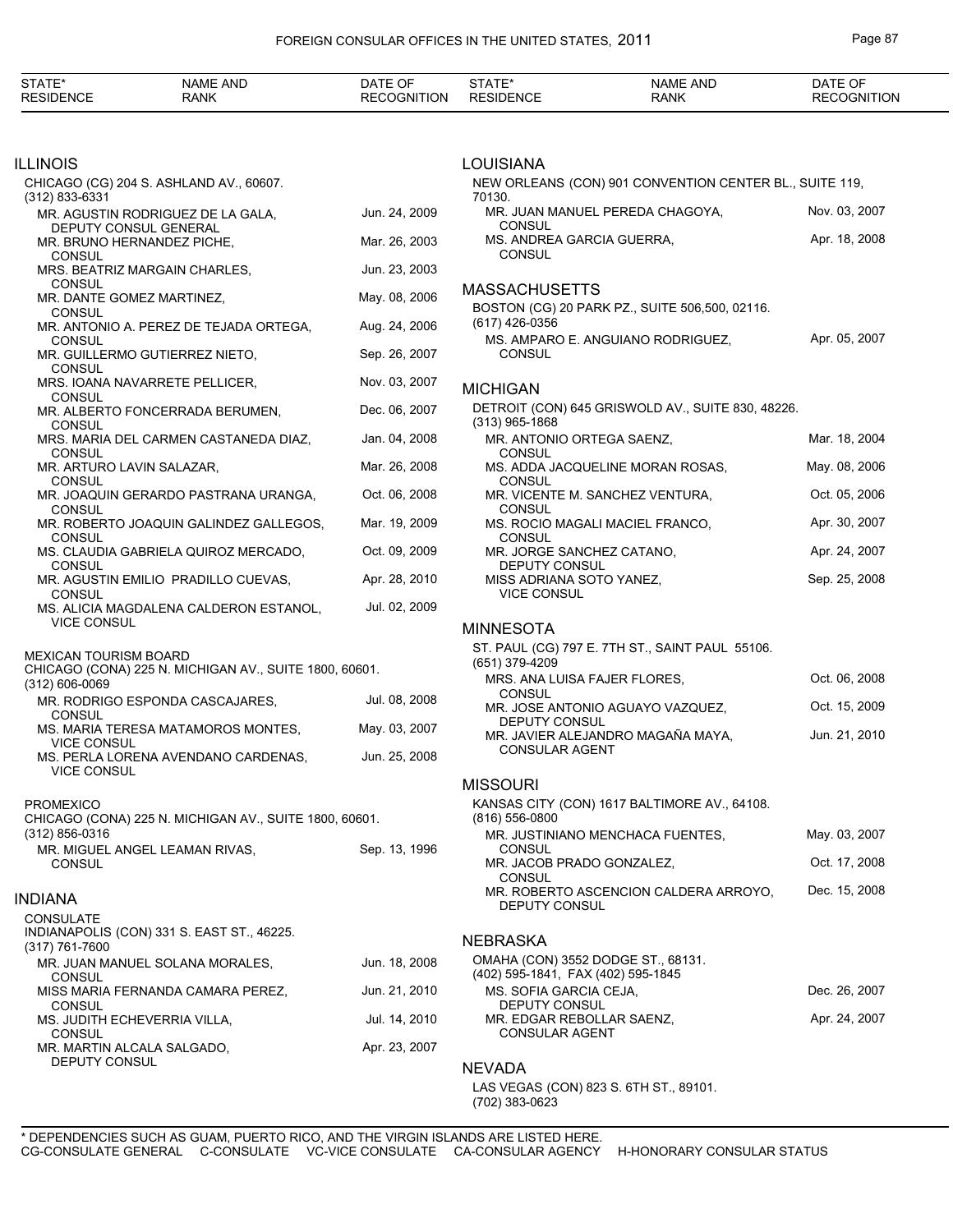| STATE*<br><b>RESIDENCE</b>                           | <b>NAME AND</b><br><b>RANK</b>                         | DATE OF<br><b>RECOGNITION</b> | STATE*<br><b>RESIDENCE</b>                          | <b>NAME AND</b><br><b>RANK</b>                                                                | DATE OF<br><b>RECOGNITION</b> |
|------------------------------------------------------|--------------------------------------------------------|-------------------------------|-----------------------------------------------------|-----------------------------------------------------------------------------------------------|-------------------------------|
|                                                      |                                                        |                               |                                                     |                                                                                               |                               |
| MR. MARIANO LEMUS GAS,<br><b>CONSUL</b>              |                                                        | Mar. 03, 2005                 | <b>CONSUL</b>                                       | MISS GABRIELA NALLELI IBARRA GONZALEZ,                                                        | Jan. 03, 2011                 |
| DEPUTY CONSUL                                        | MISS MIRIAM VILLANUEVA AYON,                           | Oct. 29, 2008                 | <b>CONSUL</b>                                       | MR. ADOLFO S. SALAMANCA SANCHEZ,                                                              | Jan. 03, 2011                 |
|                                                      | MRS. SILVIA MARGARITA PARAMO RAMIREZ,                  | Oct. 29, 2008                 |                                                     | MR. ALFONSO SUMANO LAZCANO,                                                                   | Feb. 09, 2011                 |
| <b>VICE CONSUL</b>                                   | MR. OCTAVIO PERALES SANCHEZ,                           | Jun. 16, 2010                 | <b>CONSUL</b>                                       | MS. CLARA ADRIANA TORRES MARQUEZ,                                                             | Oct. 04, 2005                 |
| <b>CONSULAR AGENT</b><br>MRS. ATZIMBA LUNA BECERRIL, |                                                        | Jun. 16, 2010                 | <b>VICE CONSUL</b>                                  |                                                                                               |                               |
| <b>CONSULAR AGENT</b>                                |                                                        |                               |                                                     | MEXICAN FOREIGN TRADE INSTITUTE OF MEXICO<br>NEW YORK (CONA) 375 PARK AV., SUITE 1905, 10152. |                               |
| NEW MEXICO                                           |                                                        |                               | (212) 826-2916                                      |                                                                                               |                               |
| (505) 247-2139                                       | ALBUQUERQUE (CON) 1610 4TH ST., NW, SUITE 0, 87102.    |                               | <b>CONSUL</b>                                       | MRS. MARTHA CRISTINA HERRERA TERRAZAS,                                                        | Dec. 02, 2009                 |
| CONSUL GENERAL                                       | MR. MAURICIO IBARRA PONCE DE LEON,                     | Apr. 15, 2011                 | <b>CONSUL</b>                                       | MISS MARIANA SOFIA VALENZUELA PENA,                                                           | Dec. 10, 2009                 |
| MS. EMY KAMETA MIYAMOTO,                             |                                                        | Apr. 24, 2007                 |                                                     |                                                                                               |                               |
| <b>CONSUL</b>                                        | MR. ELIEL CAMPUZANO MENDIOLA,                          | May. 18, 2009                 | <b>NORTH CAROLINA</b>                               |                                                                                               |                               |
| <b>CONSUL</b>                                        |                                                        |                               | (704) 409-1416                                      | CHARLOTTE (HC) 4424 TAGGART CREEK RD., SUITE 101, 28208.                                      |                               |
| MR. LEE POLO WONG MEDINA,<br><b>CONSUL</b>           |                                                        | May. 17, 2010                 | MR. WAYNE P. COOPER,                                |                                                                                               | May. 08, 1981                 |
| <b>CONSUL</b>                                        | MR. JORGE A. GONZALEZ MAYAGOITIA,                      | Apr. 04, 2011                 | <b>HONORARY CONSUL</b><br>MR. PATRICK CVETKO BROWN, |                                                                                               | Nov. 23, 2005                 |
| DEPUTY CONSUL                                        | MR. DANIEL DOMINGUEZ CANTU,                            | Apr. 15, 2009                 | HONORARY VICE CONSUL                                |                                                                                               |                               |
|                                                      |                                                        |                               |                                                     | RALEIGH (CON) 336 E. SIX FORKS RD., 29609.                                                    |                               |
| <b>NEW YORK</b>                                      |                                                        |                               | (919) 754-0046, FAX (919) 745-1729                  |                                                                                               |                               |
|                                                      | NEW YORK (CG) 27-29 E. 39TH ST., 10016.                |                               | MR. CARLOS FLORES VIZCARRA,<br>CONSUL GENERAL       |                                                                                               | Nov. 20, 2009                 |
| (212) 689-0456                                       | MR. GERARDO PATINO FERNANDEZ,                          | Jan. 13, 2009                 |                                                     | MRS. SELENE BARCELO MONROY,                                                                   | Sep. 01, 2010                 |
| COUNSELOR                                            |                                                        |                               | DEPUTY CONSUL GENERAL                               | MR. JUAN CARLOS CARRILLO CABRERA,                                                             | Mar. 08, 2005                 |
| MR. ISMAEL NAVEJA MACIAS,                            |                                                        | Oct. 17, 2008                 | <b>CONSUL</b>                                       |                                                                                               |                               |
|                                                      | DEPUTY CONSUL GENERAL<br>MS. IRMA OLIVIA LARIOS ALZUA, | Apr. 18, 2007                 | <b>CONSUL</b>                                       | MR. LORENZO MOISES PRECIADO MURGUIA,                                                          | Dec. 18, 2008                 |
| <b>CONSUL</b>                                        | MS. NORMA EDITH AGUILAR ANDRADE,                       | Apr. 19, 2007                 |                                                     | MR. SALVADOR RIVERA CAMACHO,                                                                  | Mar. 05, 2010                 |
| <b>CONSUL</b>                                        |                                                        |                               | <b>CONSUL</b><br>MR. FELIPE CARRERA AGUAYO,         |                                                                                               | Apr. 21, 2010                 |
| <b>CONSUL</b>                                        | MS. VANESSA SANCHEZ RAMOS,                             | Nov. 07, 2007                 | <b>CONSUL</b>                                       | MR. ANTONIO ALFREDO LOMELI ITURBE,                                                            | Mar. 22, 2011                 |
|                                                      | MRS. SOCORRO GUADALUPE JORGE CHOLULA,                  | Nov. 23, 2007                 | <b>CONSUL</b>                                       |                                                                                               |                               |
| <b>CONSUL</b><br>MS. MARIA CORTINA BORJA,            |                                                        | Mar. 04, 2008                 | MS. MAITE NARVAEZ ABAD,<br><b>CONSULAR AGENT</b>    |                                                                                               | Nov. 20, 2007                 |
| <b>CONSUL</b><br>MS. CAROLINA AYALA ACEVES,          |                                                        | Apr. 29, 2008                 |                                                     | MISS NORMA BEATRIZ SANCHEZ ARELLANES,                                                         | Jul. 31, 2008                 |
| <b>CONSUL</b>                                        |                                                        |                               | <b>CONSULAR AGENT</b>                               |                                                                                               |                               |
| <b>CONSUL</b>                                        | MS. MARIA ELENA G. CABEZUT VILLARREAL,                 | Oct. 17, 2008                 | <b>CONSULAR ANNEX</b>                               |                                                                                               |                               |
| MR. MARIO CUEVAS ZAMORA,<br><b>CONSUL</b>            |                                                        | May. 19, 2009                 |                                                     | RALEIGH (CONA) 2000 YONKERS RD., 27604.                                                       |                               |
| <b>VICE CONSUL</b>                                   | MRS. YOLANDA CASTRO ESCUDERO,                          | May. 08, 2006                 | <b>OREGON</b>                                       |                                                                                               |                               |
|                                                      | MRS. MARIA DE LOURDES GARCIA DONOHUE,                  | Mar. 26, 2010                 | (503) 274-1442                                      | PORTLAND (CON) 1305 S.W. 12TH AV., 97201.                                                     |                               |
| <b>VICE CONSUL</b>                                   |                                                        |                               |                                                     | MS. URSULA AMANDA ROJAS WEISER,                                                               | Apr. 18, 2007                 |
| COMMERCIAL OFFICE OF MEXICO                          |                                                        |                               | <b>CONSUL</b>                                       | MR. ENRIQUE ANTONIO ROMERO CUEVAS,                                                            | Jan. 14, 2009                 |
|                                                      | NEW YORK (CONA) 375 PARK AV., SUITE 1905, 10152.       |                               | <b>CONSUL</b><br>MR. JORGE TORRES MENDOZA,          |                                                                                               | Jan. 25, 2010                 |
| TOURISM OFFICE OF MEXICO                             | NEW YORK (CONA) 400 MADISON AV., SUITE 11C, 10017.     |                               | DEPUTY CONSUL                                       | MR. HECTOR ELIAS NINO SALOMON,                                                                | Oct. 13, 2009                 |
| (212) 308-2110, FAX (212) 308-9060                   |                                                        |                               | <b>VICE CONSUL</b>                                  |                                                                                               |                               |
| <b>CONSUL</b>                                        | MISS CARMEN LORENA MARTINEZ LABORIN,                   | Jan. 03, 2011                 |                                                     |                                                                                               |                               |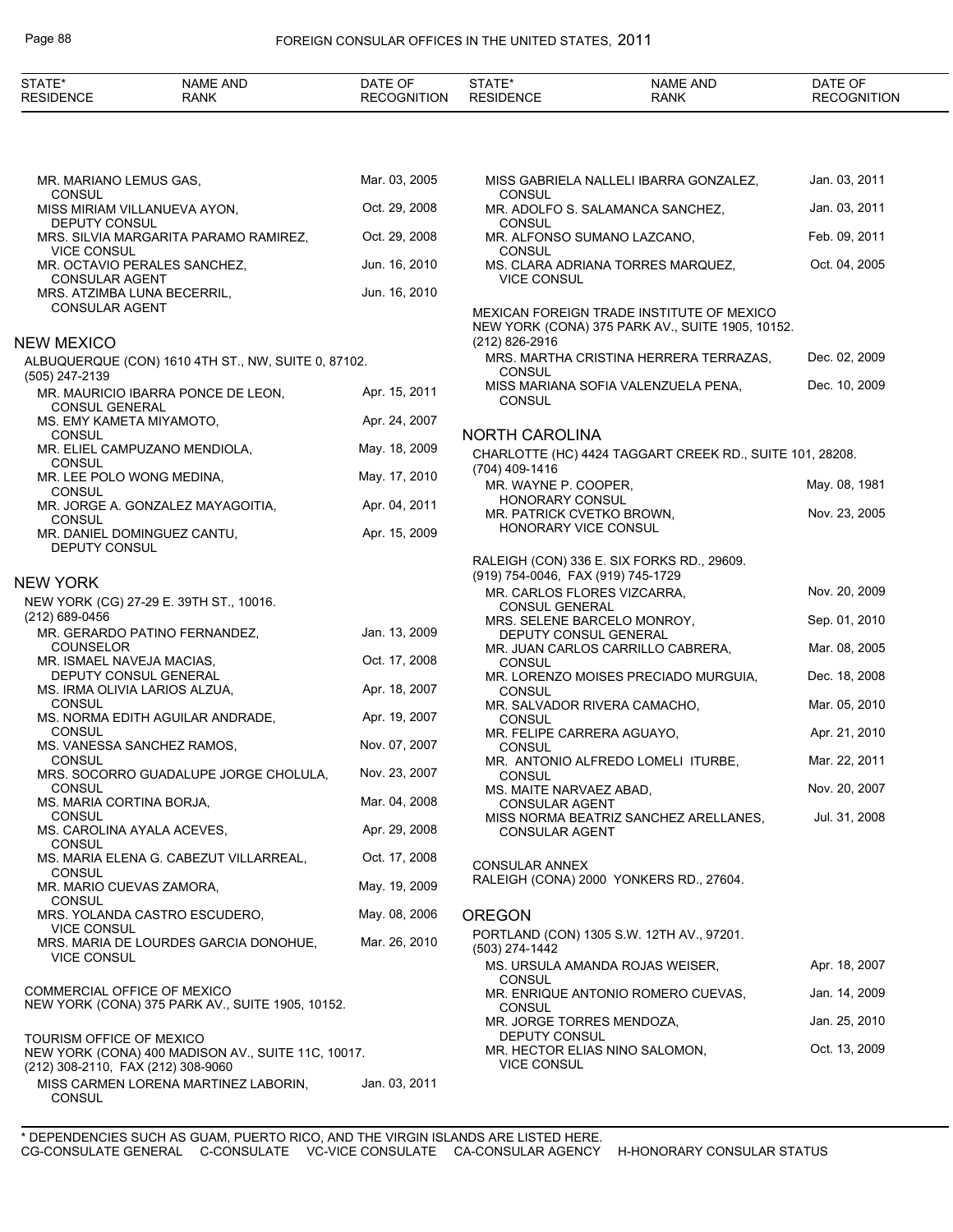| STATE*<br><b>RESIDENCE</b>                         | NAME AND<br>RANK                                           | DATE OF<br><b>RECOGNITION</b> | STATE*<br><b>RESIDENCE</b>                           | <b>NAME AND</b><br><b>RANK</b>                                                            | DATE OF<br><b>RECOGNITION</b> |
|----------------------------------------------------|------------------------------------------------------------|-------------------------------|------------------------------------------------------|-------------------------------------------------------------------------------------------|-------------------------------|
|                                                    |                                                            |                               |                                                      |                                                                                           |                               |
| PENNSYLVANIA                                       |                                                            |                               |                                                      |                                                                                           |                               |
|                                                    | PHILADELPHIA (CON) 111 S. INDEPENDENCE MALL UN., E, SUITE  |                               | MR. ARTURO SORIANO PLAZA,<br><b>CONSUL</b>           |                                                                                           | Oct. 09, 2009                 |
| 310, 19106.<br>(215) 922-4262                      |                                                            |                               |                                                      | MISS JENNIFER DEBBIE APPERTI OCHOA,                                                       | May. 18, 2011                 |
| <b>CONSUL</b>                                      | MS. BLANCA ILEANA VILLALON LOZANO,                         | Feb. 06, 2007                 | <b>CONSUL</b><br>MR. ALBERTO BERNAL ACERO,           |                                                                                           | Nov. 29, 2008                 |
| <b>CONSUL</b>                                      | MR. JOSE LUIS BASULTO ORTEGA,                              | Aug. 10, 2009                 | DEPUTY CONSUL<br><b>VICE CONSUL</b>                  | MRS. FLORENCIA OLAVARRIA CASTANEDA,                                                       | Oct. 15, 2008                 |
| CONSUL                                             | MISS NATALIA JIMENEZ ALEGRIA,                              | Jun. 17, 2010                 | MR. GERMAN MURGUIA MIER,                             |                                                                                           | Dec. 24, 2008                 |
| <b>CONSUL</b>                                      | MR. JUAN GABRIEL ESPEJO CEBALLOS,                          | Jun. 17, 2010                 | <b>VICE CONSUL</b>                                   | MS. GEORGINA DE LA GARZA GARCIA,                                                          | Oct. 09, 2009                 |
| <b>CONSUL</b>                                      | MR. CARLOS IGNACIO GIRALT CABRALES,                        | Oct. 29, 2010                 | <b>VICE CONSUL</b>                                   |                                                                                           |                               |
|                                                    | MR. VICENTE MONTEMAYOR CANTU,                              | Sep. 23, 2008                 |                                                      | OFFICE OF THE COMMERCIAL COUNSELOR/TRADE COMMISSION                                       |                               |
| DEPUTY CONSUL                                      |                                                            |                               | <b>CONSUL</b>                                        | DALLAS (CONA) 2777 STEMMONS FW., SUITE 1622, 75207.<br>MRS. DIANA LIDIA CASTANEDA ZUNIGA, | Aug. 26, 2009                 |
| PUERTO RICO                                        |                                                            |                               |                                                      | MR. JULIO CARLOS MARRON RECAMIER,                                                         | Jul. 23, 2010                 |
| 00918.                                             | SAN JUAN (CG) 654 AVENIDA MUNOZ RIVERA UN., SUITE 1837,    |                               | <b>CONSUL</b>                                        |                                                                                           |                               |
| (809) 764-0258                                     |                                                            |                               | <b>CONSULAR ANNEX</b>                                |                                                                                           |                               |
|                                                    | MR. MARCO ANTONIO HUERTA SANCHEZ,<br>DEPUTY CONSUL GENERAL | Oct. 09, 2009                 | FAX (214) 932-8673                                   | DALLAS (CG) 1210 RIVER BEND DR., 75247.                                                   |                               |
| <b>CONSUL</b>                                      | MR. ALFONSO ARRIAGA Y GARCIA,                              | Dec. 10, 2008                 |                                                      |                                                                                           |                               |
|                                                    |                                                            |                               | (830) 774-5031                                       | DEL RIO (CON) 2398 SPUR 239 ., 78840.                                                     |                               |
| TEXAS                                              |                                                            |                               |                                                      | MR. RICARDO ANTONIO AHUJA HERNANDEZ,                                                      | Oct. 05, 2006                 |
| $(512)$ 478-2803                                   | AUSTIN (CG) 410 BAYLOR ST., 78703.                         |                               | CONSUL                                               | MRS. BLANCA ROSA M. CARRION CONTRERAS,                                                    | Dec. 29, 2010                 |
| <b>CONSUL GENERAL</b>                              | MRS. ROSALBA OJEDA Y CARDENAS,                             | May. 22, 2007                 | <b>CONSUL</b>                                        | MR. BENJAMIN VELAZQUEZ RIVERA,                                                            | Nov. 05, 2009                 |
|                                                    | MR. HUGO RENE OLIVA ROMERO,<br>DEPUTY CONSUL GENERAL       | Jul. 26, 2006                 | DEPUTY CONSUL                                        |                                                                                           |                               |
| <b>CONSUL</b>                                      | MR. CARLOS OMAR HERRERA MATIAS,                            | Sep. 27, 2007                 |                                                      | EAGLE PASS (CON) 2252 E. GARRISON ST., 78852.                                             |                               |
| <b>CONSUL</b>                                      | MR. RODRIGO ALCOCER URUETA,                                | Jun. 17, 2010                 | (512) 773-9255                                       | MR. RICARDO SANTANA VELAZQUEZ,                                                            | Mar. 04, 2008                 |
|                                                    | BROWNSVILLE (CON) 301 MEXICO BL., SUITE F-2, 78520.        |                               | <b>CONSUL</b><br><b>DEPUTY CONSUL</b>                | MR. CARLOS G. OBRADOR GARRIDO CUESTA.                                                     | Dec. 11, 2009                 |
| (956) 542-4431                                     |                                                            |                               |                                                      |                                                                                           |                               |
| MR. LUIS CHAO PRATT,<br>CONSUL                     |                                                            | Jul. 19, 2006                 | (915) 533-3644                                       | EL PASO (CG) 910 E. SAN ANTONIO AV., 79901.                                               |                               |
| <b>CONSUL</b>                                      | MRS. EVANGELINA O. GARCIA MORENO DIAZ,                     | Oct. 06, 2007                 |                                                      | MR. ROBERTO RODRIGUEZ HERNANDEZ,                                                          | Nov. 29, 2007                 |
| <b>CONSUL</b>                                      | MR. RODOLFO QUILANTAN ARENAS,                              | Jul. 23, 2010                 | <b>CONSUL GENERAL</b><br>MR. AGUSTIN MACIEL PADILLA, |                                                                                           | Mar. 19, 2008                 |
| DEPUTY CONSUL                                      | MRS. PATRICIA GEORGINA BARQUET DIAZ,                       | Oct. 15, 2008                 | <b>CONSUL</b>                                        | MR. ENRIQUE ALBERTO CORTAZAR GAYTAN,                                                      | Jul. 28, 2008                 |
|                                                    | DALLAS (CG) 8855 N. STEMMONS FREEWAY ., 75247.             |                               | CONSUL                                               | MR. JAVIER MORALES HEYSER MORALES,                                                        | Jan. 13, 2010                 |
| (214) 522-9740                                     |                                                            |                               | CONSUL                                               | MR. GAMALIEL BUSTILLOS MUNOZ,                                                             | Mar. 05, 2010                 |
| MR. JUAN CARLOS CUE VEGA,<br><b>CONSUL GENERAL</b> |                                                            | Dec. 17, 2009                 | CONSUL                                               | MRS. MARIA DE LOS A. MEDINA VINALES.                                                      | May. 02, 2011                 |
| <b>CONSUL</b>                                      | MS. ANA VIRGINIA HERNANDEZ CARDENAS,                       | Jan. 07, 2003                 | <b>CONSUL</b><br>MR. GUILLERMO REYES,                |                                                                                           | Apr. 23, 2007                 |
| <b>CONSUL</b>                                      | MR. ROBERTO NICOLAS VAZQUEZ,                               | Sep. 27, 2007                 | DEPUTY CONSUL                                        | MR. ARTURO JAVIER SALGADO BENITEZ,                                                        | Mar. 20, 2009                 |
| <b>CONSUL</b>                                      | MISS PATRICIA AMALIA BELMAR BUSTAMANTE,                    | Oct. 06, 2007                 | <b>VICE CONSUL</b>                                   |                                                                                           | Apr. 29, 2010                 |
|                                                    | MR. SALIM ALI MODAD GONZALEZ,                              | Mar. 12, 2008                 | <b>VICE CONSUL</b>                                   | MISS ANA LAURA ORTEGA RODRIGUEZ,                                                          |                               |
| <b>CONSUL</b><br><b>CONSUL</b>                     | MR. JESUS CONTRERAS CANTU,                                 | Nov. 17, 2008                 | <b>VICE CONSUL</b>                                   | MR. FRANCISCO MARQUEZ ZERMENO,                                                            | Nov. 26, 2010                 |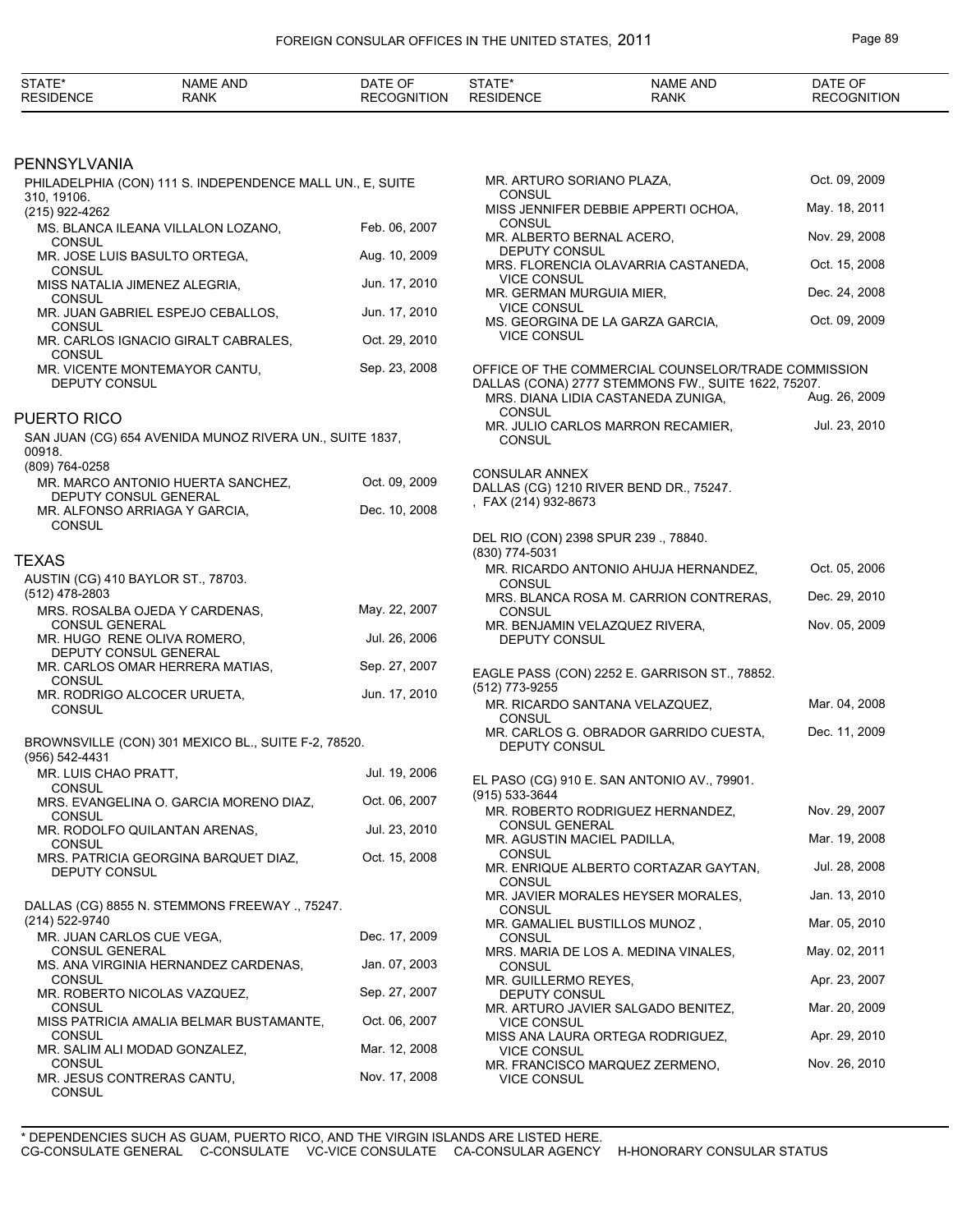| STATE*<br><b>RESIDENCE</b>                 | <b>NAME AND</b><br>RANK                               | DATE OF<br><b>RECOGNITION</b> | STATE*<br><b>RESIDENCE</b>                         | <b>NAME AND</b><br><b>RANK</b>                                                                    | DATE OF<br><b>RECOGNITION</b> |
|--------------------------------------------|-------------------------------------------------------|-------------------------------|----------------------------------------------------|---------------------------------------------------------------------------------------------------|-------------------------------|
|                                            |                                                       |                               |                                                    |                                                                                                   |                               |
| <b>MEXICAN ATTORNEY GENERAL</b>            |                                                       |                               |                                                    | MISS MAGDALENA DIAZ TELLEZ,                                                                       | Oct. 10, 2008                 |
| (915) 532-0323, FAX (915) 545-2160         | EL PASO (CONA) 231 N. KANSAS ST., SUITE 1104, 79901.  |                               | DEPUTY CONSUL                                      | MR. ISRAEL CONSTANTINO LARA,                                                                      | Apr. 24, 2007                 |
|                                            | MR. MARCO ANTONIO VENEGAS RAMIREZ,                    | Sep. 09, 2008                 | <b>VICE CONSUL</b>                                 | MR. SERGIO FRANCISCO SALINAS MEZA,                                                                | Oct. 03, 2007                 |
| <b>CONSUL</b>                              | MRS. NORMA YRASEMA D BAZAN MAYAGOITIA,                | Oct. 29, 2009                 | <b>VICE CONSUL</b><br>MR. RAUL LUNA CONTRERAS,     |                                                                                                   | Mar. 26, 2010                 |
| <b>CONSUL</b>                              | MR. HUGO ERNESTO GONZALEZ SALINAS,                    | Apr. 19, 2010                 | <b>VICE CONSUL</b>                                 | MR. CLEMENTE CANO GUERRERO,                                                                       | Jun. 02, 2010                 |
| <b>CONSUL</b><br>MR. RICARDO HERRERA BAEZ, |                                                       | Feb. 03, 2011                 | <b>VICE CONSUL</b>                                 |                                                                                                   |                               |
| <b>CONSUL</b>                              |                                                       |                               | <b>CONSULAR AGENT</b>                              | MR. GUILLERMO NATIVIDAD GOMEZ GARZA,                                                              | Jan. 13, 2010                 |
| (713) 271-6800, FAX (713) 271-3201         | HOUSTON (CG) 4507 SAN JACINTO ST., 77004.             |                               |                                                    | MIDLAND (CON) 511 W. OHIO ST., SUITE 121, 79701.                                                  |                               |
| <b>CONSUL GENERAL</b>                      | MR. LUIS MALPICA Y DE LAMADRID,                       | Jan. 25, 2011                 | CONSULATE                                          |                                                                                                   |                               |
| <b>CONSUL</b>                              | MRS. MARIA DOLORES CABRERA PARKINSON,                 | May. 31, 2007                 |                                                    | PRESIDIO (CON) 319 W. 21 DE MARZO ST., 79845.<br>(915) 229-2788, FAX (915) 229-2792               |                               |
| MR. JUAN CERDA BENITEZ,                    |                                                       | Nov. 03, 2007                 |                                                    | MR. HECTOR RAUL ACOSTA FLORES.                                                                    | Apr. 19, 2007                 |
| <b>CONSUL</b>                              | MS. ELSA BORJA RUY SANCHEZ,                           | Nov. 28, 2008                 | <b>CONSUL</b><br>MS. ELSA VILLA MATA,              |                                                                                                   | Mar. 16, 2010                 |
| <b>CONSUL</b>                              | MR. MARIO PEREZ RAMIREZ ZAMORA,                       | Jul. 28, 2009                 | <b>CONSUL</b>                                      | MR. SAMUEL MORALES GARCIA,                                                                        | Jul. 23, 2010                 |
| CONSUL                                     | MR. ARMANDO CAMARENA ARANDA,                          | Sep. 17, 2009                 | <b>VICE CONSUL</b>                                 |                                                                                                   |                               |
| CONSUL                                     | MR. NORBERTO SAUL TERRAZAS ARREOLA,                   | Oct. 15, 2009                 | (512) 227-9145                                     | SAN ANTONIO (CG) 127 NAVARRO ST., 78205.                                                          |                               |
| CONSUL                                     | MR. RAMON RUY SANCHEZ TOLEDO,                         | Mar. 26, 2010                 |                                                    | MR. ARMANDO ORTIZ ROCHA,                                                                          | Jul. 29, 2008                 |
| CONSUL                                     | MR. OCTAVIO HUMBERTO AGUILAR MATA,                    | Dec. 22, 2010                 | <b>CONSUL GENERAL</b>                              | MR. ALEJANDRO MADRIGAL BECERRA,                                                                   | Sep. 26, 2007                 |
| CONSUL<br>MS. EDITH RAMIREZ BRITO,         |                                                       | Jan. 25, 2011                 |                                                    | DEPUTY CONSUL GENERAL<br>MR. HERIBERTO GONZALEZ ESCAMILLA,                                        | Nov. 13, 2009                 |
| <b>CONSUL</b>                              | MR. JOSE LUIS DIAZ MIRON HINOJOSA,                    | Apr. 24, 2007                 | <b>CONSUL</b>                                      | MR. VICTOR EMILIO CORZO ACEVES,                                                                   | Apr. 29, 2010                 |
| <b>VICE CONSUL</b>                         | MR. LUIS BENJAMIN LARA ESCOBEDO,                      | Dec. 24, 2008                 | <b>CONSUL</b>                                      | MR. ENRIQUE BARBOSA RAMIREZ,                                                                      | Sep. 17, 2010                 |
| <b>VICE CONSUL</b>                         | MR. JOSE ENRIQUE HERNANDEZ FUENTES,                   | Mar. 05, 2010                 | <b>CONSUL</b>                                      | MR. JOSE ALBERTO CANSECO JIMENEZ,                                                                 | Sep. 17, 2010                 |
| <b>CONSULAR AGENT</b>                      |                                                       |                               | <b>CONSUL</b>                                      | MR. KEPLER BARRON ARTEAGA,                                                                        | Nov. 26, 2010                 |
| TRADE OFFICE OF MEXICO                     |                                                       |                               | <b>CONSUL</b>                                      | MR. ENRIQUE ROMERO MORENO,                                                                        | Sep. 16, 2008                 |
| (713) 965-0767                             | HOUSTON (CONA) 5065 WESTHEIMER RD., SUITE 707, 77056. |                               | <b>VICE CONSUL</b>                                 | MR. RICARDO DE LA PENA FLORES.                                                                    | Apr. 12, 2010                 |
|                                            |                                                       |                               | <b>VICE CONSUL</b>                                 |                                                                                                   | Feb. 23, 2006                 |
| (512) 723-6369                             | LAREDO (CG) 1612 FARRAGUT ST., 78040.                 |                               | MRS. LISELOTT REYES RUIZ,<br><b>CONSULAR AGENT</b> |                                                                                                   |                               |
| <b>CONSUL GENERAL</b>                      | MR. MIGUEL ANGEL ISIDRO RODRIGUEZ,                    | Dec. 28, 2007                 |                                                    | MEXICAN CULTURAL INSTITUTE OF MEXICO                                                              |                               |
|                                            | MR. JESUS EDUARDO GARCIA SIORDIA,                     | Nov. 05, 2009                 | MISS GABRIELA FRANCO.                              | SAN ANTONIO (CONA) 600 HEMIS FAIR PZ., 78205.                                                     | May. 15, 2007                 |
| <b>CONSUL</b>                              | MR. JUAN JOSE MARTINEZ DE LA ROSA,                    | Apr. 09, 2010                 | <b>CONSUL</b>                                      |                                                                                                   |                               |
| <b>CONSUL</b><br><b>CONSUL</b>             | MRS. EVA CRISTINA CALDERON MIHAI,                     | Jun. 18, 2010                 | <b>COMMERCIAL AFFAIRS OFFICE</b>                   | SAN ANTONIO (CONA) 203 S. SAINT MARY'S ST., SUITE 450, 78213.                                     |                               |
| (512) 686-0243                             | MCALLEN (CON) 600 S. BROADWAY ST., 78501.             |                               | <b>CONSUL</b>                                      | MR. DANIEL PEREZ VILLARREAL,                                                                      | Feb. 10, 2011                 |
| CONSUL                                     | MR. JOSE MANUEL GUTIERREZ MINERA,                     | Sep. 17, 2001                 |                                                    | OFFICE OF MEXICAN ATTORNEY GENERAL<br>SAN ANTONIO (CONA) 613 N.W. LOOP 410 UN., SUITE 610, 78216. |                               |
|                                            | MR. ERASMO ROBERTO MARTINEZ MARTINEZ,                 | Feb. 12, 2008                 | (210) 344-1131                                     |                                                                                                   |                               |
| CONSUL<br><b>CONSUL</b>                    | MR. MARCO AURELIO DOMINGUEZ URRUTIA,                  | Oct. 14, 2008                 | MS. YURIKO LUISA GARCES,<br><b>CONSUL</b>          |                                                                                                   | Apr. 24, 2007                 |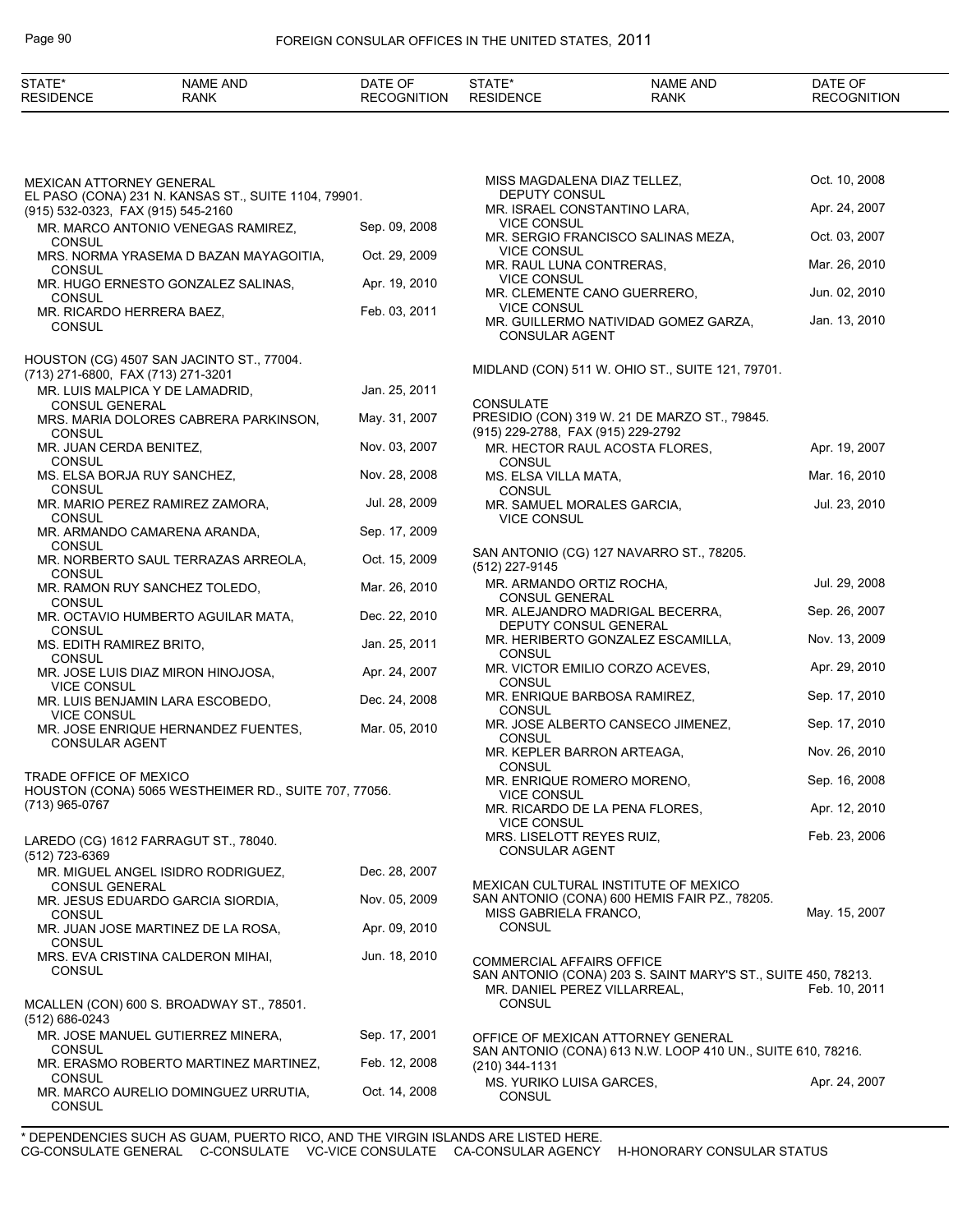| <b>MOLDOVA</b><br><b>DISTRICT OF COLUMBIA</b><br>Nov. 13, 2009<br>MR. OSCAR DIAZ RODRIGUEZ,<br>WASHINGTON (CHN) 2101 S ST., NW, 20008.<br><b>CONSUL</b><br>(202) 667-1130, FAX (202) 667-1204<br>Sep. 14, 2007<br>MR. SERGIU ODAINIC.<br>CONSUL<br><b>UTAH</b><br>Oct. 06, 2010<br>MR. NICOLAE POPA,<br>SALT LAKE CITY (CON) 1380 S. MAIN ST., 84115.<br><b>CONSUL</b><br>(801) 521-4582, FAX (801) 521-0534<br>MR. MANUEL JOSE MORODO FERNANDEZ.<br>Mar. 08, 2007<br><b>NORTH CAROLINA</b><br><b>CONSUL</b><br>Jan. 15, 2008<br>MR. GUIDO AGUSTIN AROCHI MILLAN,<br>HICKORY (HC) 1117 2ND ST., 28601.<br>CONSUL<br>(828) 312-8980, FAX (828) 396-5579<br>Feb. 01, 2011<br>MRS. MARIA DEL S ROVIROSA PRIEGO,<br>Apr. 03, 1998<br>MR. FLORIN PINDIC BLAJ,<br>CONSUL<br>HONORARY CONSUL<br>Feb. 23, 2006<br>MR. EUSEBIO AUGUSTO ROMERO ESQUIVEL,<br>DEPUTY CONSUL<br><b>MONACO</b><br>VIRGINIA<br><b>CALIFORNIA</b><br>RICHMOND (HC) 2420 PEMBERTON RD., 23233.<br>LOS ANGELES (HC) 100 UNIVERSAL CITY PZ., 2252, UNIVERSAL<br>(804) 747-9200<br>CITY 91608.<br>Jan. 14, 1975<br>MR. WALTER W. REGIRER,<br>(818) 777-3131, FAX (818) 866-1446<br><b>HONORARY CONSUL</b><br>Jan. 08, 1999<br>MR. RICHARD A. WOLF,<br>HONORARY CONSUL<br>WASHINGTON<br>SAN FRANCISCO (HC) 10 MILLER PL., SUITE 2001, 94108.<br>SEATTLE (CON) 2132 THIRD AV., 98121.<br>Sep. 29, 2009<br>MR. THOMAS EUGENE HORN,<br>Apr. 18, 2007<br>MS. VALERIA VALENTINA RODRIGUEZ MORA,<br><b>HONORARY CONSUL</b><br>CONSUL<br>Sep. 29, 2009<br>MR. ALE ALAIN GICQUEAU,<br>Jun. 17, 2010<br>MRS. LILIAN CORDOBA VAZQUEZ,<br>HONORARY VICE CONSUL<br>CONSUL | DATE OF<br><b>RECOGNITION</b> |
|--------------------------------------------------------------------------------------------------------------------------------------------------------------------------------------------------------------------------------------------------------------------------------------------------------------------------------------------------------------------------------------------------------------------------------------------------------------------------------------------------------------------------------------------------------------------------------------------------------------------------------------------------------------------------------------------------------------------------------------------------------------------------------------------------------------------------------------------------------------------------------------------------------------------------------------------------------------------------------------------------------------------------------------------------------------------------------------------------------------------------------------------------------------------------------------------------------------------------------------------------------------------------------------------------------------------------------------------------------------------------------------------------------------------------------------------------------------------------------------------------------------------------------------------------------------------------------------------------------------------------|-------------------------------|
|                                                                                                                                                                                                                                                                                                                                                                                                                                                                                                                                                                                                                                                                                                                                                                                                                                                                                                                                                                                                                                                                                                                                                                                                                                                                                                                                                                                                                                                                                                                                                                                                                          |                               |
|                                                                                                                                                                                                                                                                                                                                                                                                                                                                                                                                                                                                                                                                                                                                                                                                                                                                                                                                                                                                                                                                                                                                                                                                                                                                                                                                                                                                                                                                                                                                                                                                                          |                               |
|                                                                                                                                                                                                                                                                                                                                                                                                                                                                                                                                                                                                                                                                                                                                                                                                                                                                                                                                                                                                                                                                                                                                                                                                                                                                                                                                                                                                                                                                                                                                                                                                                          |                               |
|                                                                                                                                                                                                                                                                                                                                                                                                                                                                                                                                                                                                                                                                                                                                                                                                                                                                                                                                                                                                                                                                                                                                                                                                                                                                                                                                                                                                                                                                                                                                                                                                                          |                               |
|                                                                                                                                                                                                                                                                                                                                                                                                                                                                                                                                                                                                                                                                                                                                                                                                                                                                                                                                                                                                                                                                                                                                                                                                                                                                                                                                                                                                                                                                                                                                                                                                                          |                               |
|                                                                                                                                                                                                                                                                                                                                                                                                                                                                                                                                                                                                                                                                                                                                                                                                                                                                                                                                                                                                                                                                                                                                                                                                                                                                                                                                                                                                                                                                                                                                                                                                                          |                               |
|                                                                                                                                                                                                                                                                                                                                                                                                                                                                                                                                                                                                                                                                                                                                                                                                                                                                                                                                                                                                                                                                                                                                                                                                                                                                                                                                                                                                                                                                                                                                                                                                                          |                               |
|                                                                                                                                                                                                                                                                                                                                                                                                                                                                                                                                                                                                                                                                                                                                                                                                                                                                                                                                                                                                                                                                                                                                                                                                                                                                                                                                                                                                                                                                                                                                                                                                                          |                               |
|                                                                                                                                                                                                                                                                                                                                                                                                                                                                                                                                                                                                                                                                                                                                                                                                                                                                                                                                                                                                                                                                                                                                                                                                                                                                                                                                                                                                                                                                                                                                                                                                                          |                               |
|                                                                                                                                                                                                                                                                                                                                                                                                                                                                                                                                                                                                                                                                                                                                                                                                                                                                                                                                                                                                                                                                                                                                                                                                                                                                                                                                                                                                                                                                                                                                                                                                                          |                               |
|                                                                                                                                                                                                                                                                                                                                                                                                                                                                                                                                                                                                                                                                                                                                                                                                                                                                                                                                                                                                                                                                                                                                                                                                                                                                                                                                                                                                                                                                                                                                                                                                                          |                               |
|                                                                                                                                                                                                                                                                                                                                                                                                                                                                                                                                                                                                                                                                                                                                                                                                                                                                                                                                                                                                                                                                                                                                                                                                                                                                                                                                                                                                                                                                                                                                                                                                                          |                               |
|                                                                                                                                                                                                                                                                                                                                                                                                                                                                                                                                                                                                                                                                                                                                                                                                                                                                                                                                                                                                                                                                                                                                                                                                                                                                                                                                                                                                                                                                                                                                                                                                                          |                               |
|                                                                                                                                                                                                                                                                                                                                                                                                                                                                                                                                                                                                                                                                                                                                                                                                                                                                                                                                                                                                                                                                                                                                                                                                                                                                                                                                                                                                                                                                                                                                                                                                                          |                               |
|                                                                                                                                                                                                                                                                                                                                                                                                                                                                                                                                                                                                                                                                                                                                                                                                                                                                                                                                                                                                                                                                                                                                                                                                                                                                                                                                                                                                                                                                                                                                                                                                                          |                               |
| AMBASSADOR ALEJANDRO GARCIA MORENO<br>Nov. 26, 2010<br>ELIZONDO,<br><b>FLORIDA</b><br><b>CONSUL</b>                                                                                                                                                                                                                                                                                                                                                                                                                                                                                                                                                                                                                                                                                                                                                                                                                                                                                                                                                                                                                                                                                                                                                                                                                                                                                                                                                                                                                                                                                                                      |                               |
| MIAMI (HC) 10224 S.W. 87TH CT., 33176.<br>Jan. 13, 2009<br>MRS. MARIA MARISELA QUIJANO HERRERO,<br>Jul. 20, 2009<br>MRS. PATRICIA MICHELE KESSLER.                                                                                                                                                                                                                                                                                                                                                                                                                                                                                                                                                                                                                                                                                                                                                                                                                                                                                                                                                                                                                                                                                                                                                                                                                                                                                                                                                                                                                                                                       |                               |
| DEPUTY CONSUL<br><b>HONORARY CONSUL</b><br>Apr. 07, 2010<br>MS. GRISELDA OLAVARRIA CASTANEDA,<br>Jul. 20, 2009<br>MR. TOMAS DE JESUS ABREU,<br><b>VICE CONSUL</b><br><b>HONORARY VICE CONSUL</b>                                                                                                                                                                                                                                                                                                                                                                                                                                                                                                                                                                                                                                                                                                                                                                                                                                                                                                                                                                                                                                                                                                                                                                                                                                                                                                                                                                                                                         |                               |
| WISCONSIN                                                                                                                                                                                                                                                                                                                                                                                                                                                                                                                                                                                                                                                                                                                                                                                                                                                                                                                                                                                                                                                                                                                                                                                                                                                                                                                                                                                                                                                                                                                                                                                                                |                               |
| <b>GEORGIA</b><br>MADISON (HC) 141 NORTH HANCOCK ST., 53703.<br>ATLANTA (HC) 1170 PEACHTREE ST., NE, SUITE 800, 30309.<br>$(608)$ 283-6000<br>(404) 962-6465                                                                                                                                                                                                                                                                                                                                                                                                                                                                                                                                                                                                                                                                                                                                                                                                                                                                                                                                                                                                                                                                                                                                                                                                                                                                                                                                                                                                                                                             |                               |
| May. 30, 1974<br>DR. RUDOLPH CARO HECHT,<br>May. 20, 2010<br>MR. CHARLES HENRY, JR BATTLE,<br><b>HONORARY CONSUL</b><br>HONORARY CONSUL                                                                                                                                                                                                                                                                                                                                                                                                                                                                                                                                                                                                                                                                                                                                                                                                                                                                                                                                                                                                                                                                                                                                                                                                                                                                                                                                                                                                                                                                                  |                               |
| <b>MICRONESIA</b>                                                                                                                                                                                                                                                                                                                                                                                                                                                                                                                                                                                                                                                                                                                                                                                                                                                                                                                                                                                                                                                                                                                                                                                                                                                                                                                                                                                                                                                                                                                                                                                                        |                               |
| <b>ILLINOIS</b><br><b>GUAM</b><br>CHICAGO (HC) 606 W. ARLINGTON PL., 60614.<br>(312) 925-4107                                                                                                                                                                                                                                                                                                                                                                                                                                                                                                                                                                                                                                                                                                                                                                                                                                                                                                                                                                                                                                                                                                                                                                                                                                                                                                                                                                                                                                                                                                                            |                               |
| TAMUNING (CG) 590 S. MARINE DR., 96911.<br>Mar. 13, 2006<br>MR. ALBERT ANGE MANZONE,<br>(671) 646-9154, FAX (671) 649-6320                                                                                                                                                                                                                                                                                                                                                                                                                                                                                                                                                                                                                                                                                                                                                                                                                                                                                                                                                                                                                                                                                                                                                                                                                                                                                                                                                                                                                                                                                               |                               |
| <b>HONORARY CONSUL</b><br>Jun. 23, 2008<br>MR. GERSON ALIK JACKSON,<br>Sep. 18, 2009<br>MS. CLAIRE ALISON KOENEMAN,<br>CONSUL GENERAL<br>HONORARY VICE CONSUL<br>Jan. 03, 2011                                                                                                                                                                                                                                                                                                                                                                                                                                                                                                                                                                                                                                                                                                                                                                                                                                                                                                                                                                                                                                                                                                                                                                                                                                                                                                                                                                                                                                           |                               |
| MR. ROBSON U. ROMOLOW,<br><b>CONSULAR AGENT</b>                                                                                                                                                                                                                                                                                                                                                                                                                                                                                                                                                                                                                                                                                                                                                                                                                                                                                                                                                                                                                                                                                                                                                                                                                                                                                                                                                                                                                                                                                                                                                                          |                               |
| <b>MASSACHUSETTS</b>                                                                                                                                                                                                                                                                                                                                                                                                                                                                                                                                                                                                                                                                                                                                                                                                                                                                                                                                                                                                                                                                                                                                                                                                                                                                                                                                                                                                                                                                                                                                                                                                     |                               |
| HAWAII<br>BOSTON (HC) 200 SEAPORT BL., SUITE 50, 02210.<br>(617) 385-5360<br>HONOLULU (CG) 3049 UALENA ST., SUITE 910, 96819.                                                                                                                                                                                                                                                                                                                                                                                                                                                                                                                                                                                                                                                                                                                                                                                                                                                                                                                                                                                                                                                                                                                                                                                                                                                                                                                                                                                                                                                                                            |                               |
| Jan. 16, 2003<br>MR. JOHN E. DREW,<br>(808) 836-4775, FAX (808) 836-6869<br>HONORARY CONSUL<br>Aug. 31, 2010<br>MR. HENRY H. SHREW,                                                                                                                                                                                                                                                                                                                                                                                                                                                                                                                                                                                                                                                                                                                                                                                                                                                                                                                                                                                                                                                                                                                                                                                                                                                                                                                                                                                                                                                                                      |                               |
| <b>CONSULAR AGENT</b><br><b>NEVADA</b>                                                                                                                                                                                                                                                                                                                                                                                                                                                                                                                                                                                                                                                                                                                                                                                                                                                                                                                                                                                                                                                                                                                                                                                                                                                                                                                                                                                                                                                                                                                                                                                   |                               |
| LAS VEGAS (HC) 500 S. 8TH ST., 89101.<br>(702) 948-4240                                                                                                                                                                                                                                                                                                                                                                                                                                                                                                                                                                                                                                                                                                                                                                                                                                                                                                                                                                                                                                                                                                                                                                                                                                                                                                                                                                                                                                                                                                                                                                  |                               |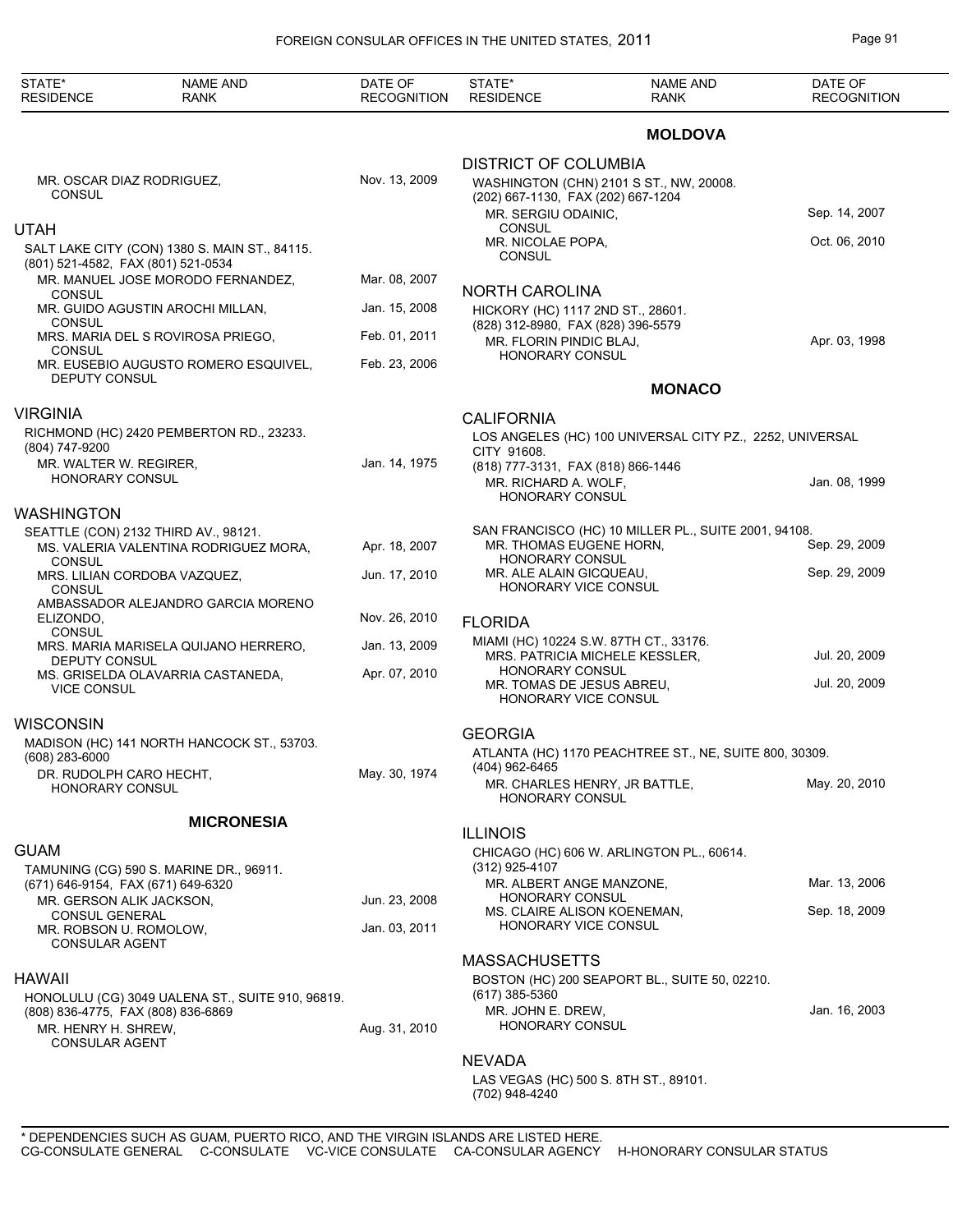| STATE*<br><b>RESIDENCE</b>                                              | <b>NAME AND</b><br><b>RANK</b>                                                                                    | DATE OF<br><b>RECOGNITION</b> | STATE*<br><b>RESIDENCE</b>                                                              | <b>NAME AND</b><br>RANK                                                           | DATE OF<br><b>RECOGNITION</b> |
|-------------------------------------------------------------------------|-------------------------------------------------------------------------------------------------------------------|-------------------------------|-----------------------------------------------------------------------------------------|-----------------------------------------------------------------------------------|-------------------------------|
|                                                                         |                                                                                                                   |                               |                                                                                         |                                                                                   |                               |
| <b>HONORARY CONSUL</b>                                                  | MR. JONATHAN ALLEN WARREN,                                                                                        | Sep. 14, 2010                 | <b>NEW YORK</b><br>NEW YORK (CG) 6 E. 77TH ST., 10021.                                  |                                                                                   |                               |
|                                                                         |                                                                                                                   |                               | <b>TEXAS</b>                                                                            |                                                                                   |                               |
| <b>NEW YORK</b>                                                         |                                                                                                                   |                               |                                                                                         | HOUSTON (HCG) 1221 LAMAR., SUITE 1201, 77010.                                     |                               |
| <b>CONSUL GENERAL</b>                                                   | NEW YORK (CG) 565 5TH AV., FLOOR 23RD, 10017.<br>(212) 286-0500, FAX (212) 286-1574<br>MRS. MAGUY MACCARIO DOYLE, | Jul. 23, 1997                 | (713) 759-1922<br>MR. EDWARD T., JR STORY,                                              | HONORARY CONSUL GENERAL                                                           | Aug. 28, 2008                 |
|                                                                         |                                                                                                                   |                               | <b>UTAH</b>                                                                             |                                                                                   |                               |
| <b>TEXAS</b>                                                            |                                                                                                                   |                               |                                                                                         | SPRINGVILLE (HC) 1063 S.1650 UN., E, 84663.                                       |                               |
| 75206.<br>(214) 234-4124                                                | DALLAS (HC) 8350 N. CENTRAL EXPRESSWAY UN., SUITE 1900,                                                           |                               | (801) 489-8899<br>MR. MALAN R. JACKSON,                                                 |                                                                                   | Aug. 13, 2003                 |
| MR. JOHN F., III DAVIS,                                                 |                                                                                                                   | May. 27, 2003                 | HONORARY CONSUL                                                                         |                                                                                   |                               |
| <b>HONORARY CONSUL</b>                                                  | MRS. REBECCA RAINEY FOGIEL,                                                                                       | Feb. 28, 2016                 |                                                                                         | <b>MONTENEGRO</b>                                                                 |                               |
|                                                                         | HONORARY VICE CONSUL                                                                                              |                               | <b>COLORADO</b>                                                                         |                                                                                   |                               |
| <b>MONGOLIA</b>                                                         |                                                                                                                   |                               | DENVER (HC) 210 ST. PAUL ST., 80206.<br>MR. STEVEN CHUCOVICH,<br><b>HONORARY CONSUL</b> |                                                                                   | Dec. 10, 2009                 |
| <b>CALIFORNIA</b>                                                       | SAN FRANCISCO (HCG) 909 MONTGOMERY ST., SUITE 400, 94133.                                                         |                               |                                                                                         |                                                                                   |                               |
| $(415)$ 434-1111                                                        |                                                                                                                   |                               | <b>NEW YORK</b>                                                                         |                                                                                   |                               |
| MR. RICHARD C. BLUM,                                                    | HONORARY CONSUL GENERAL                                                                                           | Jun. 28, 2001                 | , FAX (212) 661-5466<br>MR. BRANKO MILIC.                                               | NEW YORK (CG) 801 SECOND AV., SUITE 7TH, 10017.                                   | Jun. 19, 2007                 |
| <b>COLORADO</b><br>DENVER (HC) 1700 BROADWAY ., SUITE 1202, 80290-1201. |                                                                                                                   |                               | <b>CONSUL GENERAL</b><br>MS. VESNA JOVICEVIC,<br><b>VICE CONSUL</b>                     |                                                                                   | Mar. 24, 2009                 |
| (303) 832-6511                                                          | MR. JAMES FREDERICK WAGENLANDER,                                                                                  | Dec. 29, 1998                 |                                                                                         |                                                                                   |                               |
| HONORARY CONSUL                                                         |                                                                                                                   |                               |                                                                                         | <b>MOROCCO</b>                                                                    |                               |
|                                                                         |                                                                                                                   |                               | <b>CALIFORNIA</b>                                                                       |                                                                                   |                               |
| <b>DISTRICT OF COLUMBIA</b>                                             | WASHINGTON (CHN) 2833 M ST., NW, 20007.                                                                           |                               | (818) 570-0318                                                                          | LOS ANGELES (HC) 521 N. DAROCA., 91775.                                           |                               |
| MR. BATTULGA LUVSAN,<br><b>CONSUL GENERAL</b>                           | (202) 333-7117, FAX (202) 298-9227                                                                                | Oct. 13, 2009                 | MR. ABDELHAK SAOUD,<br>HONORARY CONSUL                                                  |                                                                                   | Jul. 14, 1982                 |
| <b>CONSUL</b>                                                           | MR. ALTANGEREL LKHAGVASUREN,                                                                                      | Aug. 01, 2008                 | <b>COLORADO</b>                                                                         |                                                                                   |                               |
|                                                                         |                                                                                                                   |                               |                                                                                         | DENVER (HCG) 1415 LARIMER ST., SUITE 400, 80202.<br>MR. JOSHUA LAWRENCE HANFLING, | Dec. 08, 2009                 |
| <b>GEORGIA</b><br>(404) 894-9451                                        | ATLANTA (HC) 781 MARIETTA ST., 30318.                                                                             |                               |                                                                                         | HONORARY CONSUL GENERAL                                                           |                               |
| HONORARY CONSUL                                                         | MR. JOHN EDGAR ENDICOTT.                                                                                          | Aug. 04, 2005                 | <b>HAWAII</b>                                                                           | HONOLULU (HC) 796 ISENBERG ST., SUITE 19E, 96826.                                 |                               |
|                                                                         |                                                                                                                   |                               | $(808)$ 383-2597<br>MR. MOHAMMED JAN RUMI,                                              |                                                                                   | Jan. 28, 2005                 |
| <b>ILLINOIS</b>                                                         | CHICAGO (HC) 4701 W. RICE ST., 60651.                                                                             |                               | HONORARY CONSUL                                                                         |                                                                                   |                               |
|                                                                         | (773) 626-8800, FAX (773) 626-1430                                                                                |                               | <b>ILLINOIS</b>                                                                         |                                                                                   |                               |
| MR. GERARD M. KENNY,<br><b>HONORARY CONSUL</b>                          |                                                                                                                   | Feb. 07, 2005                 | (312) 988-7021                                                                          | CHICAGO (HCG) 950 N. MICHIGAN AV., APT 5502, 60611.                               |                               |
| <b>MONTANA</b>                                                          |                                                                                                                   |                               | MRS. MARILYN R. DIAMOND,                                                                |                                                                                   | Nov. 16, 2010                 |
| (406) 587-0125                                                          | BOZEMAN (HC) 108 S. BOZEMAN ST., 59715.                                                                           |                               | MRS. JANET MURPHY,<br>HONORARY VICE CONSUL                                              | HONORARY CONSUL GENERAL                                                           | Mar. 04, 2011                 |
| MR. KENT MADIN,<br>HONORARY CONSUL                                      |                                                                                                                   | Mar. 26, 2007                 |                                                                                         |                                                                                   |                               |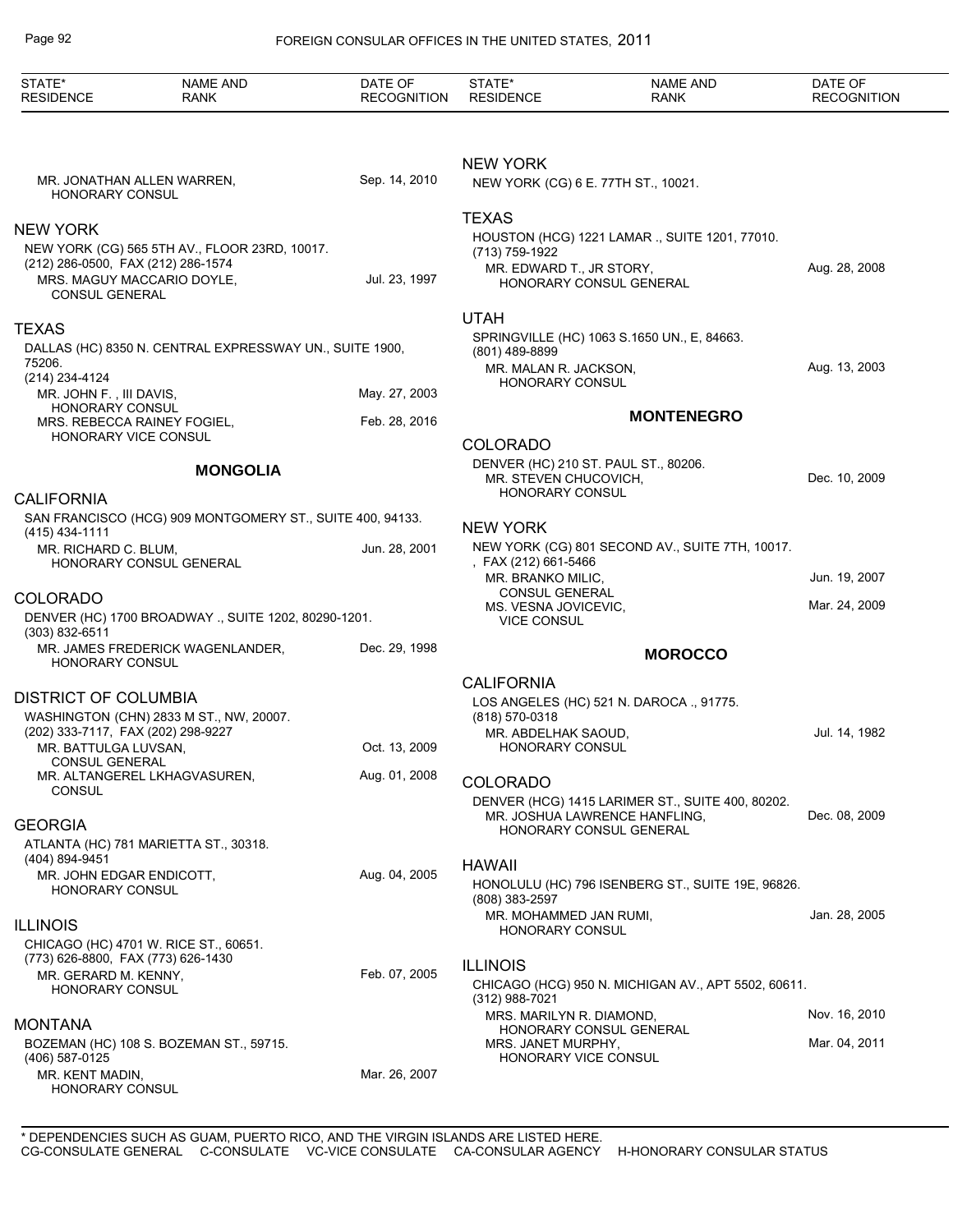| STATE*<br><b>RESIDENCE</b>                                                               | <b>NAME AND</b><br><b>RANK</b>                                                                         | DATE OF<br><b>RECOGNITION</b>  | STATE*<br><b>RESIDENCE</b>                                                            | <b>NAME AND</b><br><b>RANK</b>                             | DATE OF<br><b>RECOGNITION</b> |  |  |
|------------------------------------------------------------------------------------------|--------------------------------------------------------------------------------------------------------|--------------------------------|---------------------------------------------------------------------------------------|------------------------------------------------------------|-------------------------------|--|--|
|                                                                                          |                                                                                                        |                                |                                                                                       |                                                            |                               |  |  |
| <b>KANSAS</b><br>KANSAS CITY (HC) 10777 BARKLEY ST., SUITE 220C, OVERLAND<br>PARK 66211. |                                                                                                        |                                | <b>NORTH CAROLINA</b><br>GREENVILLE (HC) 503 KENT RD., 27858.<br>(252) 413-8155       |                                                            |                               |  |  |
| (913) 649-8021<br>MR. HARRY MCLEAR,<br><b>HONORARY CONSUL</b>                            |                                                                                                        | Mar. 13, 1987                  | MR. PETER J. M. ROMARY,<br>HONORARY CONSUL                                            |                                                            | Dec. 12, 2007                 |  |  |
| <b>MASSACHUSETTS</b>                                                                     |                                                                                                        |                                | <b>TEXAS</b>                                                                          | HOUSTON (HC) 1330 POST OAK BL., SUITE 2200, 77056.         |                               |  |  |
| (617) 495-6325<br>MR. JOHN ANTHONY QUELCH,                                               | CAMBRIDGE (HCG) 124 MT. AUBURN ST., SUITE 200, 02138.                                                  | May. 04, 2004                  | (713) 965-5119<br>MR. JEAN MICHEL MALEK,<br><b>HONORARY CONSUL</b>                    |                                                            | Apr. 25, 2007                 |  |  |
|                                                                                          | HONORARY CONSUL GENERAL                                                                                |                                | <b>NAURU</b>                                                                          |                                                            |                               |  |  |
| <b>NEW YORK</b>                                                                          | NEW YORK (CG) 10 E. 40TH ST., FLOOR 23RD, 10016.                                                       |                                | <b>GUAM</b>                                                                           |                                                            |                               |  |  |
| (212) 758-2625<br>MR. MOHAMED KARMOUNE,                                                  |                                                                                                        | Mar. 18, 2009                  | MR. MANFRED R. DEPAUNE,                                                               | AGANA (CON) MARINE DR., FLOOR 1ST, 96910.                  | Jun. 24, 1981                 |  |  |
| <b>CONSUL GENERAL</b><br>MR. BENAISSA ROUIZEM,<br><b>VICE CONSUL</b>                     |                                                                                                        | May. 23, 2006                  | <b>CONSUL</b><br>MR. KELLY D. EMIU,<br><b>CONSUL</b>                                  |                                                            | May. 16, 1983                 |  |  |
| MR. KHALID BOUZIANE,<br><b>VICE CONSUL</b>                                               |                                                                                                        | Nov. 03, 2007                  | <b>HAWAII</b>                                                                         |                                                            |                               |  |  |
| <b>VICE CONSUL</b>                                                                       | MR. TARIK EL MESSOUSSI GARTI,                                                                          | Mar. 19, 2008                  | (808) 523-7821                                                                        | HONOLULU (HC) 841 BISHOP ST., SUITE 506, 96813.            |                               |  |  |
| MR. HAMIDAN BOUZIANI,<br><b>VICE CONSUL</b><br>MR. KHALID SAOUD,                         |                                                                                                        | Jan. 08, 2010<br>Feb. 04, 2011 | <b>HONORARY CONSUL</b>                                                                | MR. ALFRED HINDMARSH STEPHEN,                              | May. 15, 1972                 |  |  |
| <b>VICE CONSUL</b>                                                                       |                                                                                                        |                                | MS. VALCINO H. BECKETT,<br><b>HONORARY CONSUL</b>                                     |                                                            | Mar. 30, 1981                 |  |  |
| <b>UTAH</b>                                                                              |                                                                                                        |                                |                                                                                       | TRUST TERRITORIES OF THE PACIFIC ISLANDS                   |                               |  |  |
| DR. KEITH WAYNE MARTIN,<br><b>HONORARY CONSUL</b>                                        | BOUNTIFUL (HC) 2130 S. 750TH UN., E, 84010.                                                            | Feb. 10, 2011                  | MR. PETER TALI COLEMAN,<br>HONORARY CONSUL                                            | PAGO PAGO (HC) X., PAGO PAGO, AM. SAMOA 96799.             | Dec. 02, 1985                 |  |  |
|                                                                                          | <b>NAMIBIA</b>                                                                                         |                                |                                                                                       | <b>NEPAL</b>                                               |                               |  |  |
| <b>CALIFORNIA</b>                                                                        | SAN JOSE (HCG) 4319 RENAISSANCE DR., SUITE 114, 95134.                                                 |                                | <b>CALIFORNIA</b>                                                                     | AUBURN (HC) 1660 OLD AIRPORT RD., 95602.                   |                               |  |  |
| (650) 619-2887<br>MR. MOISES GUERRERO,                                                   | HONORARY CONSUL GENERAL                                                                                | Jun. 26, 2008                  | (530) 823-6927<br>MR. ARTHUR DAVIS FULTON,<br><b>HONORARY CONSUL</b>                  |                                                            | Mar. 02, 2010                 |  |  |
| <b>FLORIDA</b>                                                                           |                                                                                                        |                                |                                                                                       | LOS ANGELES (HCG) 14920 ALVA DR., PACIFIC PALISADES 90272. |                               |  |  |
| (407) 244-1112                                                                           | ORLANDO (HCG) 200 S. ORANGE AV., SUITE 2600, 32801.<br>MR. STEPHEN WAYNE SNIVELY,                      | Jul. 25, 2007                  | (310) 710-5500, FAX (310) 454-5688<br>MR. GEORGE MARK PAPPAS,                         |                                                            | Sep. 21, 1992                 |  |  |
|                                                                                          | HONORARY CONSUL GENERAL                                                                                |                                |                                                                                       | HONORARY CONSUL GENERAL                                    |                               |  |  |
| <b>MICHIGAN</b>                                                                          |                                                                                                        |                                | $(415)$ 434-1111                                                                      | SAN FRANCISCO (HCG) 909 MONTGOMERY ST., SUITE 400, 94133.  |                               |  |  |
|                                                                                          | DETROIT (HCG) 2648 W. GRAND BL., 48208.<br>MR. AUDLEY MARTA KANO, JR SMITH,<br>HONORARY CONSUL GENERAL | Dec. 08, 2009                  | MR. RICHARD C. BLUM,                                                                  | HONORARY CONSUL GENERAL                                    | Aug. 02, 1983                 |  |  |
| <b>NEVADA</b>                                                                            |                                                                                                        |                                | <b>COLORADO</b>                                                                       |                                                            |                               |  |  |
| (702) 870-2400                                                                           | LAS VEGAS (HC) 1701 W. CHARLESTON BL., SUITE 200, 89102.                                               |                                | BOULDER (HC) 948 PEARL ST., 80302.<br>MR. NARAYAN SHRESTHA,<br><b>HONORARY CONSUL</b> |                                                            | Jan. 20, 2010                 |  |  |
| MR. VICTOR ALAN PERRY,<br><b>HONORARY CONSUL</b>                                         |                                                                                                        | Dec. 17, 2007                  |                                                                                       |                                                            |                               |  |  |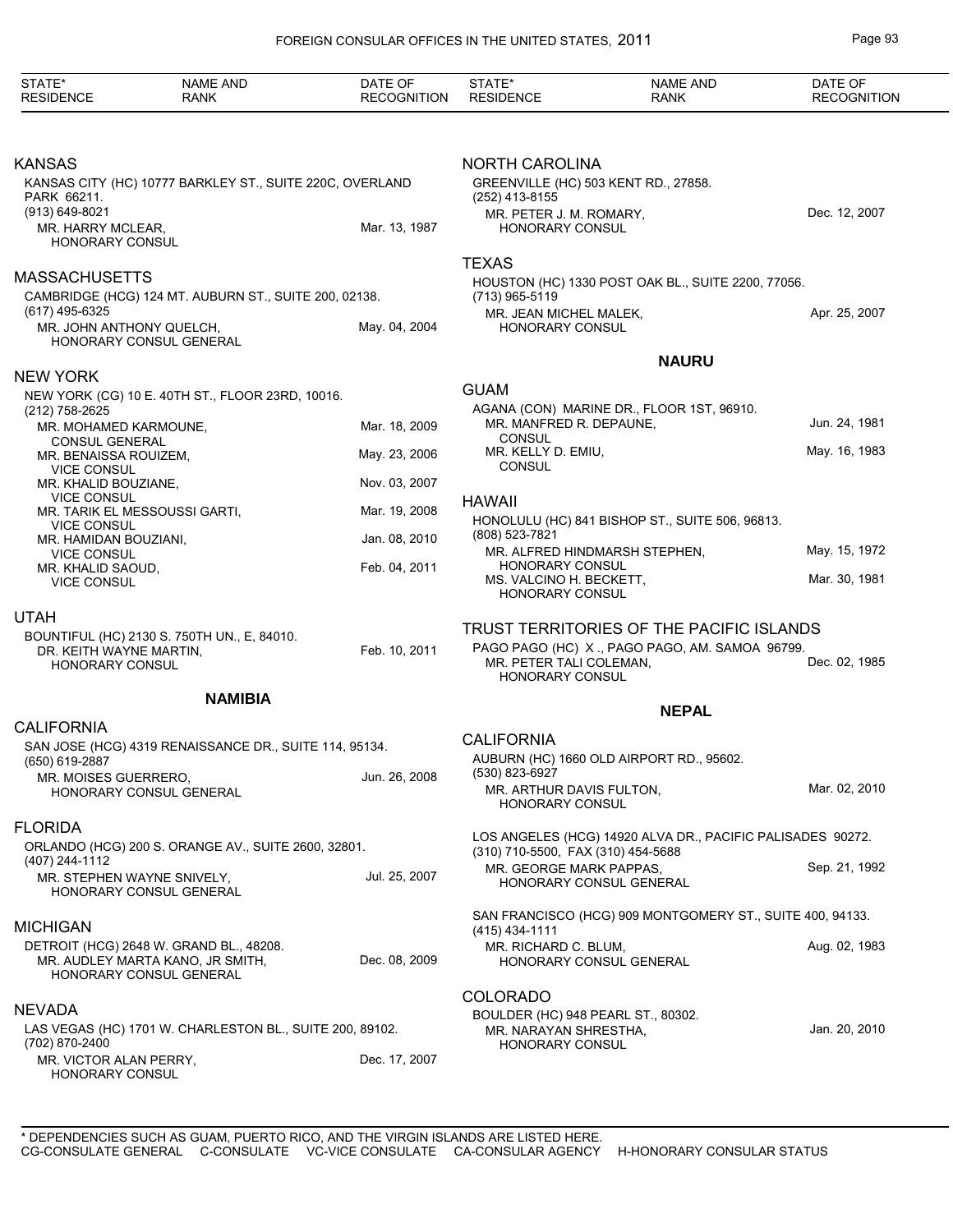| STATE*<br><b>RESIDENCE</b>                         | <b>NAME AND</b><br><b>RANK</b>                           | DATE OF<br><b>RECOGNITION</b> | STATE*<br><b>RESIDENCE</b>                                 | <b>NAME AND</b><br>RANK                                                                 | DATE OF<br><b>RECOGNITION</b> |
|----------------------------------------------------|----------------------------------------------------------|-------------------------------|------------------------------------------------------------|-----------------------------------------------------------------------------------------|-------------------------------|
|                                                    |                                                          |                               |                                                            |                                                                                         |                               |
| <b>HAWAII</b>                                      |                                                          |                               |                                                            |                                                                                         | Oct. 14, 2005                 |
| (808) 936-8707, FAX (808) 939-7346                 | NAALEHU (HC) 95-4667 HAWAII BELT RD., 96772.             |                               | <b>HONORARY CONSUL</b>                                     | PROFESSOR MAXIMILIAAN PEETERS,                                                          |                               |
|                                                    | MS. MARY COLVERT CARROLL,                                | Mar. 02, 2010                 |                                                            |                                                                                         |                               |
| <b>HONORARY CONSUL</b>                             |                                                          |                               | <b>DISTRICT OF COLUMBIA</b>                                |                                                                                         |                               |
|                                                    |                                                          |                               |                                                            | WASHINGTON (CHN) 4200 LINNEAN AV., NW, 20008.                                           |                               |
| <b>ILLINOIS</b>                                    |                                                          |                               | (202) 244-5300, FAX (202) 362-3430                         | MRS. TERESA LOUISE VERBURG,                                                             | Sep. 07, 2005                 |
| (312) 263-1250, FAX (312) 263-3480                 | CHICAGO (HCG) 100 W. MONROE ST., SUITE 500, 60603.       |                               | <b>VICE CONSUL</b>                                         |                                                                                         |                               |
| MR. MARVIN A. BRUSTIN,                             |                                                          | Mar. 10, 2004                 |                                                            |                                                                                         |                               |
|                                                    | HONORARY CONSUL GENERAL                                  |                               | <b>FLORIDA</b>                                             |                                                                                         |                               |
|                                                    |                                                          |                               |                                                            | JACKSONVILLE (HC) 644 CESERY BL., SUITE 200, 32211.                                     |                               |
| <b>MARYLAND</b>                                    |                                                          |                               | (904) 744-0275, FAX (904) 744-3547                         |                                                                                         | Apr. 21, 1998                 |
| MR. PREM RAJA MAHAT,<br><b>HONORARY CONSUL</b>     | BALTIMORE (HC) 515 WALKER AV., 21212.                    | Apr. 18, 2008                 | MR. JEFFREY ROBERT LANDA,<br><b>HONORARY CONSUL</b>        |                                                                                         |                               |
|                                                    |                                                          |                               |                                                            | MIAMI (CG) 701 BRICKELL AV., FLOOR 5TH, 33131.                                          |                               |
| <b>MASSACHUSETTS</b>                               |                                                          |                               | (786) 866-0480, FAX (786) 866-0498                         |                                                                                         |                               |
|                                                    | BOSTON (HCG) 151 TREMONT ST., APT 21L, 02111.            |                               | MR. JOSEPH WETERINGS.<br><b>CONSUL GENERAL</b>             |                                                                                         | Sep. 13, 2010                 |
| (617) 948-9449                                     |                                                          |                               | MR. XAVIER CARLOS A. PRENS.                                |                                                                                         | Mar. 07, 2006                 |
| MR. ROBERT C. SAGER,                               | HONORARY CONSUL GENERAL                                  | May. 06, 2003                 | <b>CONSUL</b><br>MR. AREND CORNELIS GOUW,<br><b>CONSUL</b> |                                                                                         | Feb. 08, 2007                 |
| <b>NEW YORK</b>                                    |                                                          |                               |                                                            | MRS. MARGRIT M.E.G SEBEK E/V TRAVERSAT,                                                 | May. 08, 2008                 |
| (212) 370-4188                                     | NEW YORK (CG) 820 2ND AV., SUITE 17B, 10017.             |                               | <b>VICE CONSUL</b>                                         |                                                                                         |                               |
|                                                    | <b>NETHERLANDS</b>                                       |                               | HONORARY CONSUL                                            | ORLANDO (HC) 4248 TOWN CENTER BL., SUITE 3, 32837.<br>MR. PATRICK CHRISTIAAN WILLEMSEN, | Sep. 18, 2009                 |
| <b>ARIZONA</b>                                     |                                                          |                               |                                                            |                                                                                         |                               |
|                                                    | PHOENIX (HC) 8149 N. 87TH PL., SCOTTSDALE 85258.         |                               | <b>GEORGIA</b>                                             |                                                                                         |                               |
| (480) 563-0092, FAX (602) 224-0620                 |                                                          |                               | (404) 943-0061                                             | ATLANTA (HC) 270 CARPENTER DR., SUITE 540, 30328.                                       |                               |
| MR. SIEBE K. J. VAN DER ZEE.<br>HONORARY CONSUL    |                                                          | May. 26, 1992                 | MR. EWOUD NORBERT SWAAK,                                   |                                                                                         | Feb. 09, 2006                 |
|                                                    |                                                          |                               | HONORARY CONSUL                                            |                                                                                         |                               |
| <b>CALIFORNIA</b>                                  |                                                          |                               |                                                            |                                                                                         |                               |
|                                                    | LOS ANGELES (HC) 11766 WILSHIRE BL., SUITE 1150, 90025.  |                               | <b>HAWAII</b>                                              |                                                                                         |                               |
| (310) 268-1598, FAX (310) 312-0989                 |                                                          |                               | (808) 531-6897                                             | HONOLULU (HC) 700 BISHOP ST., SUITE 2100, 96813.                                        |                               |
| MR. JOHANNES VAN TILBURG,<br>HONORARY CONSUL       |                                                          | Jan. 20, 2010                 | MR. GAYLORD G. TOM,                                        |                                                                                         | May. 02, 1991                 |
|                                                    |                                                          |                               | <b>HONORARY CONSUL</b>                                     |                                                                                         |                               |
|                                                    | SAN FRANCISCO (CG) 1 MONTGOMERY ST., SUITE 3100, 94104.  |                               |                                                            |                                                                                         |                               |
| , FAX (415) 291-2049                               |                                                          |                               | <b>ILLINOIS</b>                                            |                                                                                         |                               |
| <b>CONSUL GENERAL</b>                              | MR. BARTHOLOMEUS JOSEPHUS VAN BOLHUIS,                   | Apr. 01, 2010                 | (312) 856-0110, FAX (312) 856-9218                         | CHICAGO (CG) 303 E. WACKER DR., SUITE 2600, 60601.                                      |                               |
|                                                    | MR. JACOBUS JOHANNES VEERMAN,                            | Apr. 01, 2010                 |                                                            | MR. JOHANNES BERNARDUS HEINSBROEK,                                                      | Sep. 17, 2010                 |
|                                                    | DEPUTY CONSUL GENERAL<br>MRS. BIANCA CATHARINA OUDSHOFF, | May. 28, 2010                 | CONSUL GENERAL                                             |                                                                                         |                               |
| <b>CONSUL</b>                                      |                                                          |                               |                                                            | MR. PETER LOUIS RICHARD VERHEIJEN,<br>DEPUTY CONSUL GENERAL                             | Sep. 09, 2008                 |
|                                                    | MS. ELISABETH WILLEMINA A. GIELING,                      | Aug. 19, 2010                 |                                                            | MR. PETRUS JOHANNES VAN KLEEF,                                                          | Apr. 06, 2007                 |
| <b>CONSUL</b>                                      | MR. MARCUS ANTONIUS MARIA NELLEN,                        | Feb. 01, 2011                 | <b>CONSUL</b>                                              |                                                                                         |                               |
| <b>CONSUL</b>                                      |                                                          |                               | <b>LOUISIANA</b>                                           |                                                                                         |                               |
| MR. EDUARD MARCEL VAN DOORN,<br><b>VICE CONSUL</b> |                                                          | Apr. 01, 2010                 |                                                            | NEW ORLEANS (HC) 601 POYDRAS ST., FLOOR 12, 70130.                                      |                               |
|                                                    |                                                          |                               | (504) 596-2838                                             |                                                                                         |                               |
| <b>COLORADO</b>                                    |                                                          |                               |                                                            | MRS. CONSTANCE CHARLES WILLEMS,                                                         | Jul. 25, 1989                 |
| $(303) 592 - 5362$                                 | DENVER (HC) 1625 BROADWAY UN., SUITE 680, 80202.         |                               | <b>HONORARY CONSUL</b>                                     |                                                                                         |                               |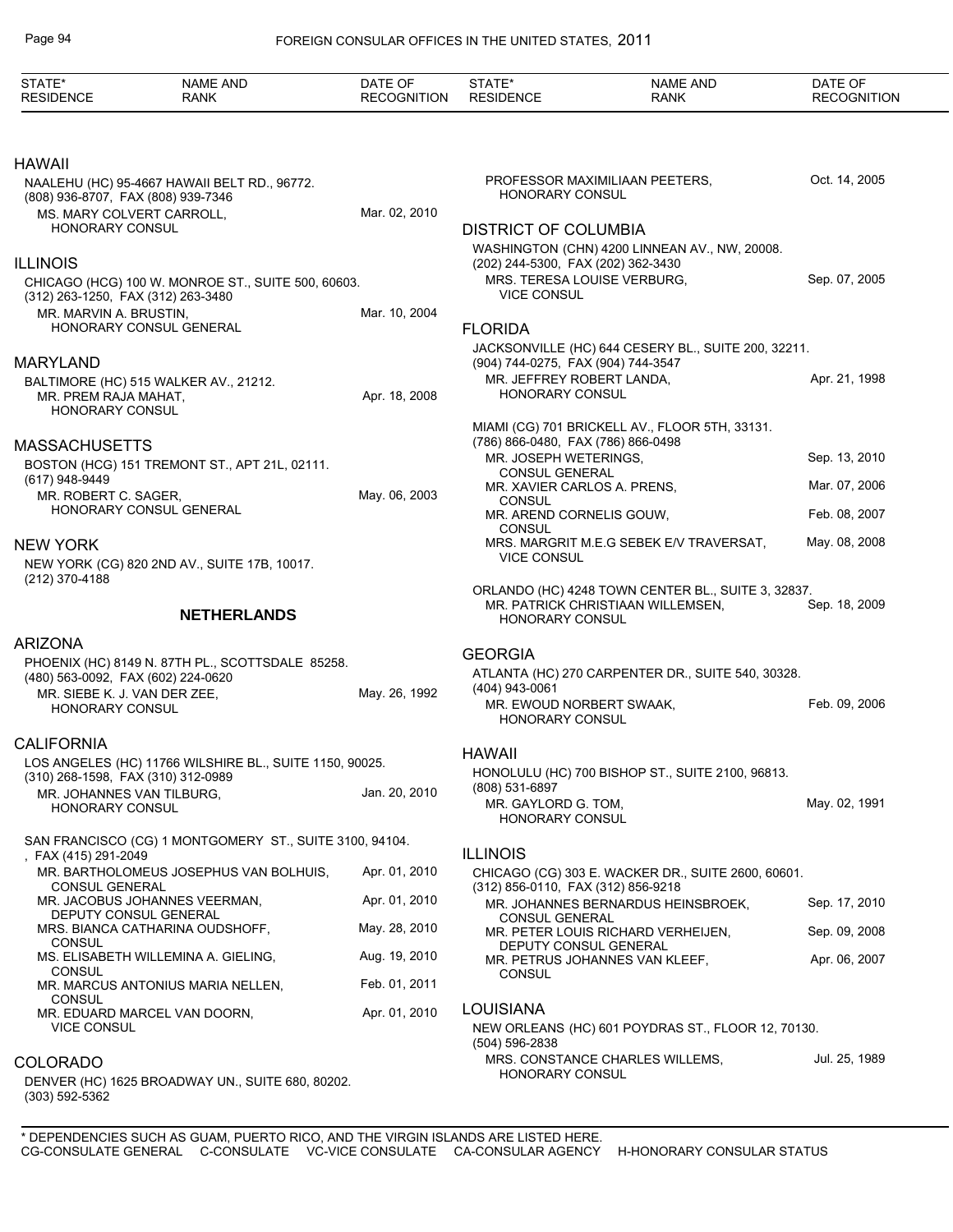| STATE*<br><b>RESIDENCE</b>                             | <b>NAME AND</b><br><b>RANK</b>                                                            | DATE OF<br><b>RECOGNITION</b> | STATE*<br><b>RESIDENCE</b>                                    | <b>NAME AND</b><br><b>RANK</b>                           | DATE OF<br><b>RECOGNITION</b> |
|--------------------------------------------------------|-------------------------------------------------------------------------------------------|-------------------------------|---------------------------------------------------------------|----------------------------------------------------------|-------------------------------|
|                                                        |                                                                                           |                               |                                                               |                                                          |                               |
| <b>MASSACHUSETTS</b>                                   |                                                                                           |                               |                                                               |                                                          |                               |
|                                                        | BOSTON (CON) 20 PARK PZ., SUITE 524, 02116-4399.<br>(617) 542-8452, FAX (617) 542-3304    |                               |                                                               |                                                          |                               |
|                                                        | MRS. KATJA JANINE BERKHOUT,                                                               | Sep. 17, 2010                 | <b>OREGON</b>                                                 | PORTLAND (HC) 520 S.W. YAMHILL., SUITE 600, 97204.       |                               |
| <b>CONSUL</b>                                          |                                                                                           |                               | (503) 222-3531                                                |                                                          |                               |
|                                                        | BOSTON (HC) 20 PARK PZ., SUITE 524, 02116.                                                |                               | MR. TED E. RUNSTEIN,                                          |                                                          | Feb. 10, 1997                 |
|                                                        | MR. HENRICUS THEODORUS JOHAN GIESKES,                                                     | Sep. 03, 2008                 | <b>HONORARY CONSUL</b>                                        |                                                          |                               |
| HONORARY CONSUL                                        |                                                                                           |                               | <b>PUERTO RICO</b>                                            |                                                          |                               |
| <b>MICHIGAN</b>                                        |                                                                                           |                               |                                                               | GUAYNABO (HC) 234 VILLA CAPARRA ROUTE 2 UN., 00966.      |                               |
|                                                        | DETROIT (HC) 535 GRISWOLD UN., SUITE 2400, 48226.                                         |                               |                                                               | MR. ROBBERT JAN VAN HARTINGSVELDT,                       | Mar. 30, 2009                 |
|                                                        | (248) 901-4050, FAX (248) 901-4040                                                        |                               | <b>HONORARY CONSUL</b>                                        |                                                          |                               |
| MR. JOHANNES H. J. PIJLS,<br><b>HONORARY CONSUL</b>    |                                                                                           | Apr. 27, 2000                 | <b>TEXAS</b>                                                  |                                                          |                               |
|                                                        |                                                                                           |                               |                                                               | HOUSTON (HC) 5177 RICHMOND AV., SUITE 725, 77056.        |                               |
|                                                        | GRAND RAPIDS (HC) 3250 28TH ST., SE, 49512.                                               |                               | (713) 622-8000, FAX (713) 622-3581                            |                                                          |                               |
| $(616)$ 285-9998                                       |                                                                                           | Jun. 18, 2010                 | MR. GEERT CORNELIS VISSER,<br><b>HONORARY CONSUL</b>          |                                                          | Dec. 24, 2003                 |
| <b>HONORARY CONSUL</b>                                 | MR. PAULUS CORNELIS HEULE,                                                                |                               |                                                               |                                                          |                               |
|                                                        |                                                                                           |                               |                                                               | TRUST TERRITORIES OF THE PACIFIC ISLANDS                 |                               |
| <b>MINNESOTA</b>                                       |                                                                                           |                               |                                                               | MANILA, PHILIPPINES (CG) 2129 PASONG TAMO, , KINGS CT.,  |                               |
|                                                        | MINNEAPOLIS (HC) 33 S. 6TH ST., SUITE 4200, 55402.                                        |                               | FLOOR 9TH, -.                                                 |                                                          |                               |
| MR. MARC ANDRE AL,                                     | (612) 373-8831, FAX (612) 373-8881                                                        | Sep. 11, 2003                 | <b>UTAH</b>                                                   |                                                          |                               |
| HONORARY CONSUL                                        |                                                                                           |                               |                                                               | SALT LAKE CITY (HC) 230 WEST 700 SOUTH ., 84101.         |                               |
|                                                        |                                                                                           |                               | (801) 364-1981, FAX (801) 355-2119                            |                                                          |                               |
| <b>MISSOURI</b>                                        |                                                                                           |                               | MR. LE GRANDE STEENBLIK,<br><b>HONORARY CONSUL</b>            |                                                          | Apr. 24, 1992                 |
|                                                        | SAINT LOUIS (HC) 562 N. WOODLAWN., ST. LOUIS 63122.<br>(314) 965-3533, FAX (314) 965-3533 |                               |                                                               |                                                          |                               |
|                                                        | MR. RICHARD WILLIAM LODGE,                                                                | Sep. 03, 1987                 | <b>WASHINGTON</b>                                             |                                                          |                               |
| <b>HONORARY CONSUL</b>                                 |                                                                                           |                               |                                                               | BELLEVUE (HC) 8604 NORTHEAST 110 PL., KIRKLAND 98034.    |                               |
| <b>NEW YORK</b>                                        |                                                                                           |                               | (206) 954-1961, FAX (425) 821-5676<br>MR. PETER PAUL HAGEMAN. |                                                          | Mar. 13, 2006                 |
|                                                        | NEW YORK (CG) 1 ROCKEFELLER PLAZA UN., FLOOR 11TH, 10020.                                 |                               | <b>HONORARY CONSUL</b>                                        |                                                          |                               |
| (212) 246-1429                                         |                                                                                           |                               |                                                               |                                                          |                               |
| CONSUL GENERAL                                         | MR. HUGO GAJUS SCHELTEMA,                                                                 | Sep. 25, 2007                 |                                                               | <b>NEW ZEALAND</b>                                       |                               |
|                                                        | MS. MARIA MICHAELA VAN DER LINDEN,                                                        | Aug. 20, 2007                 | <b>CALIFORNIA</b>                                             |                                                          |                               |
|                                                        | DEPUTY CONSUL GENERAL<br>MR. ALFRED WILLEM BELTGENS,                                      | Oct. 19, 2006                 | MS. STARR WALTON HURLEY,                                      | EL MACERO (HC) 44733 N. EL MACERO DR., 95618.            | Mar. 27, 2008                 |
| <b>CONSUL</b>                                          |                                                                                           |                               | <b>HONORARY CONSUL</b>                                        |                                                          |                               |
| CONSUL                                                 | MRS. JOSE ANTOINETTE AMSING,                                                              | Jan. 25, 2007                 |                                                               |                                                          |                               |
|                                                        | MR. FERDINAND ROBERT DORSMAN,                                                             | Mar. 30, 2009                 | (530) 756-7016                                                | SACRAMENTO (HC) 44733 N. EL MACERO DR., EL MACERO 95618. |                               |
| <b>CONSUL</b>                                          | MR. ARTHUR ANTHONY KIBBELAAR,                                                             | May. 12, 2010                 | DR. EDWARD J. HURLEY,                                         |                                                          | Sep. 14, 1998                 |
| <b>CONSUL</b>                                          |                                                                                           |                               | <b>HONORARY CONSUL</b>                                        |                                                          |                               |
|                                                        |                                                                                           |                               |                                                               | SAN DIEGO (HC) 12555 HIGH BLUFF DR., SUITE 175, 92130.   |                               |
| <b>NORTH CAROLINA</b>                                  | RALEIGH (HC) 5504 COMMERCIAL AV., SUITE 110, 27612.                                       |                               | (858) 552-8454                                                |                                                          |                               |
|                                                        | (919) 645-1100, FAX (919) 719-2087                                                        |                               | MR. ROBERT WILLIAM AYLING,                                    |                                                          | Dec. 28, 1994                 |
| MR. GERARD TER WEE,                                    |                                                                                           | Aug. 14, 2001                 | HONORARY CONSUL                                               |                                                          |                               |
| HONORARY CONSUL                                        |                                                                                           |                               |                                                               | SAN FRANCISCO (HC) P.O. BOX 330455., 94133-0455.         |                               |
| <b>OHIO</b>                                            |                                                                                           |                               | (415) 399-1255, FAX (415) 399-9775                            |                                                          |                               |
| CLEVELAND (HC) 3200 NATIONAL CITY CENTER., 44114-3485. |                                                                                           |                               | MR. RICHARD COLLIER SEARS,<br>HONORARY CONSUL                 |                                                          | May. 04, 1994                 |
|                                                        | (440) 324-4164, FAX (440) 365-8326                                                        |                               |                                                               |                                                          |                               |
| <b>HONORARY CONSUL</b>                                 | MR. CHARLES A. DE LA PORTE,                                                               | Mar. 19, 1997                 |                                                               |                                                          |                               |
|                                                        |                                                                                           |                               |                                                               |                                                          |                               |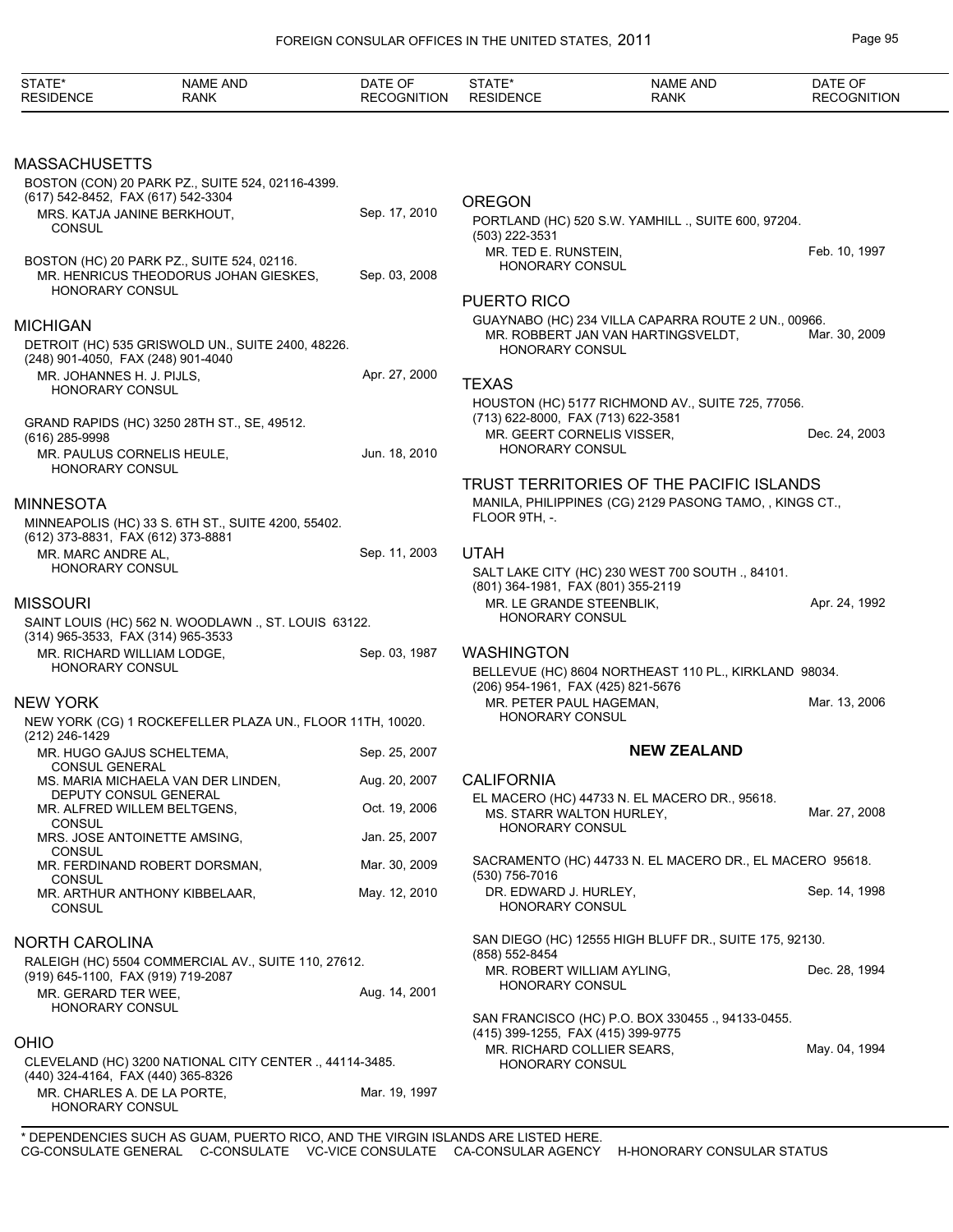| STATE*<br><b>RESIDENCE</b>                                                   | <b>NAME AND</b><br><b>RANK</b>                                                  | DATE OF<br><b>RECOGNITION</b> | STATE*<br><b>RESIDENCE</b>                                                            | <b>NAME AND</b><br><b>RANK</b>                                                                      | DATE OF<br><b>RECOGNITION</b>  |
|------------------------------------------------------------------------------|---------------------------------------------------------------------------------|-------------------------------|---------------------------------------------------------------------------------------|-----------------------------------------------------------------------------------------------------|--------------------------------|
|                                                                              |                                                                                 |                               |                                                                                       |                                                                                                     |                                |
| (310) 566-6555, FAX (310) 566-6556                                           | SANTA MONICA (CG) 2425 OLYMPIC BL., SUITE 600E, 90404.                          |                               | <b>TEXAS</b><br>(713) 973-8680, FAX (713) 973-6679                                    | HOUSTON (HC) 246 WARRENTON DR., 77024.                                                              |                                |
| MR. JOHN REWETI MATAIRA,<br><b>CONSUL GENERAL</b>                            |                                                                                 | Jun. 30, 2008                 | MRS. KATHLEEN D. KELLY,<br><b>HONORARY CONSUL</b>                                     |                                                                                                     | Dec. 28, 1994                  |
| MRS. MARTA MAGER.<br>CONSUL                                                  |                                                                                 | Feb. 18, 2010                 |                                                                                       |                                                                                                     |                                |
| <b>VICE CONSUL</b>                                                           | MR. DUNCAN JOHN CATANACH,                                                       | Aug. 10, 2010                 | MR. JOHN STEWART ADANK,<br><b>CONSUL GENERAL</b>                                      | TRUST TERRITORIES OF THE PACIFIC ISLANDS<br>PAGO PAGO (CG) BEACH ROAD ., APIA, WESTERN SAMOA 00000. | Nov. 30, 2004                  |
| NEW ZEALAND TOURISM BOARD<br>(310) 395-7840, FAX (310) 395-5453              | SANTA MONICA (CON) 501 SANTA MONICA BL., SUITE 300, 90401.                      |                               | <b>UTAH</b>                                                                           |                                                                                                     |                                |
|                                                                              |                                                                                 |                               |                                                                                       | SALT LAKE CITY (HC) 1379 NORTH BROOKHURST CI., CENTERVILLE                                          |                                |
| <b>DISTRICT OF COLUMBIA</b><br>(202) 328-4800, FAX (202) 667-5227            | WASHINGTON (CHN) 37 OBSERVATORY CI., NW, 20008.<br>MS. LYNDAL ELIZABETH WALKER, | Sep. 17, 2010                 | 84014.<br>(801) 296-2494, FAX (801) 296-1523<br>MR. IAIN B. MCKAY,<br>HONORARY CONSUL |                                                                                                     | May. 12, 1994                  |
| <b>CONSUL GENERAL</b>                                                        |                                                                                 |                               | <b>WASHINGTON</b>                                                                     |                                                                                                     |                                |
| <b>GEORGIA</b><br>(404) 525-2495, FAX (404) 888-5147                         | ATLANTA (HC) 513 SEMINOLE AV., NE, 30307.                                       |                               | MS. RACHEL RUTH JACOBSEN,<br>HONORARY CONSUL                                          | SEATTLE (HC) 7307 40TH AV., NE, 98115.                                                              | Jan. 20, 2010                  |
| MR. IAN LATHAM,<br>HONORARY CONSUL                                           |                                                                                 | Mar. 26, 1996                 |                                                                                       | <b>NICARAGUA</b>                                                                                    |                                |
|                                                                              |                                                                                 |                               | <b>CALIFORNIA</b>                                                                     |                                                                                                     |                                |
| <b>GUAM</b>                                                                  | TAMUNING (HC) 290 SALAS ST., 96931.                                             |                               | (213) 252-1170                                                                        | LOS ANGELES (CG) 3550 WILSHIRE BL., SUITE 200, 90010.                                               |                                |
| (671) 646-7662, FAX (671) 646-1061<br>MR. JOHN W. SCRAGG,<br>HONORARY CONSUL |                                                                                 | Apr. 13, 1992                 | <b>CONSUL GENERAL</b>                                                                 | MR. JOSE ALBERTO ACEVEDO VOGL,                                                                      | May. 19, 2009                  |
|                                                                              |                                                                                 |                               | MRS. ADILIA SOMOZA ROMERO,<br><b>CONSUL</b><br>MS. MINA NELSON,                       |                                                                                                     | Dec. 04, 2007<br>Oct. 01, 1991 |
| <b>HAWAII</b>                                                                | HONOLULU (HC) 900 RICHARDS ST., SUITE 414, 96813.                               |                               | <b>HONORARY CONSUL</b>                                                                |                                                                                                     |                                |
| (808) 543-7900<br>MR. PETER CUSHMAN LEWIS,                                   |                                                                                 | Oct. 01, 1998                 | (415) 765-6821                                                                        | SAN FRANCISCO (CG) 870 MARKET ST., SUITE 514-520, 94102.                                            |                                |
| <b>HONORARY CONSUL</b>                                                       |                                                                                 |                               | <b>CONSUL GENERAL</b>                                                                 | MR. DENIS JESUS GALEANO CORNEJO,                                                                    | Aug. 27, 2007                  |
| <b>ILLINOIS</b>                                                              | CHICAGO (HC) 8600 W. BRYN MAWR AV., SUITE 500N, 60631.                          |                               |                                                                                       |                                                                                                     |                                |
| (773) 714-9461, FAX (773) 714-9483                                           |                                                                                 | Feb. 22, 1995                 | <b>COLORADO</b>                                                                       | DENVER (HC) 1133 RACE ST., SUITE 17N, 80206.                                                        |                                |
| MR. EDWARD BURKHARDT,<br><b>HONORARY CONSUL</b>                              |                                                                                 |                               | $(303)$ 320-0317<br>DR. J. BRONWYN BATEMAN,                                           |                                                                                                     | Sep. 13, 2006                  |
| <b>NEW HAMPSHIRE</b>                                                         |                                                                                 |                               | HONORARY CONSUL                                                                       |                                                                                                     |                                |
| (603) 227-9935, FAX (603) 227-9935                                           | BOSTON (HC) 16 CENTRE ST., CONCORD 03301.                                       |                               | <b>DISTRICT OF COLUMBIA</b>                                                           | WASHINGTON (CHN) 1627 NEW HAMPSHIRE AV., NW, 20009.                                                 |                                |
| HONORARY CONSUL                                                              | MR. SIMON CHARLES LEEMING.                                                      | Jan. 08, 2001                 | (202) 939-6570, FAX (202) 939-6545<br><b>CONSUL GENERAL</b>                           | MR. OSCAR ALEJANDRO ZAMORA HINOJOS,                                                                 | May. 08, 2007                  |
| <b>NEW YORK</b>                                                              |                                                                                 |                               |                                                                                       |                                                                                                     |                                |
| (212) 832-4038, FAX (212) 832-7602<br>MR. PAUL WILLIAM GESTRO,               | NEW YORK (CG) 222 E. 41 ST., SUITE 2510, 10017.                                 | Apr. 10, 2009                 | <b>FLORIDA</b>                                                                        | MIAMI (CG) 8532 S.W. 8TH ST., SUITE 270, 33144.                                                     |                                |
| <b>CONSUL GENERAL</b>                                                        |                                                                                 |                               | $(305)$ 220-6900<br>MR. LUIS ALBERTO MARTINEZ,                                        |                                                                                                     | May. 18, 2007                  |
|                                                                              |                                                                                 |                               | <b>CONSUL GENERAL</b><br><b>CONSUL</b>                                                | MR. RAFAEL ANGEL UBILLA SUAZO,                                                                      | Jun. 29, 2004                  |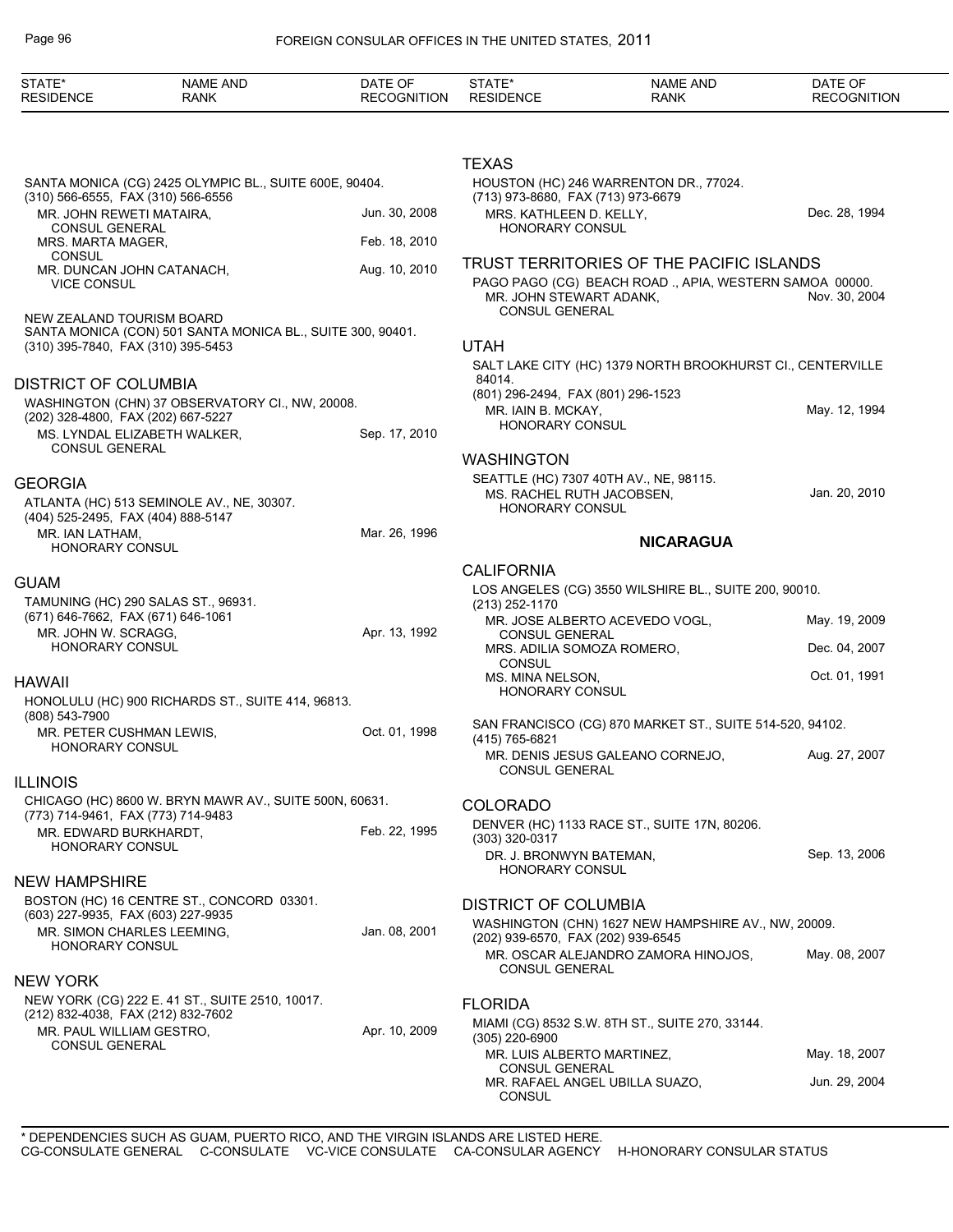| STATE*<br><b>RESIDENCE</b>                                       | <b>NAME AND</b><br><b>RANK</b>                                                      | DATE OF<br><b>RECOGNITION</b> | STATE*<br><b>RESIDENCE</b>                                   | <b>NAME AND</b><br><b>RANK</b>                      | DATE OF<br><b>RECOGNITION</b> |
|------------------------------------------------------------------|-------------------------------------------------------------------------------------|-------------------------------|--------------------------------------------------------------|-----------------------------------------------------|-------------------------------|
|                                                                  |                                                                                     |                               |                                                              |                                                     |                               |
| <b>CONSULAR AGENT</b>                                            | MR. GERMAN POMARES HERRERA,                                                         | Sep. 15, 2007                 | <b>TEXAS</b>                                                 |                                                     |                               |
| GEORGIA                                                          |                                                                                     |                               |                                                              | HOUSTON (CG) 8989 WESTHEIMER RD., SUITE 103, 77063. |                               |
| (770) 319-1673                                                   | ATLANTA (HC) 3161 LEMONS RIDGE DR., 30339.                                          |                               | (713) 789-2762, FAX (713) 789-3164<br><b>CONSUL GENERAL</b>  | MR. SAMUEL RAMON TREJOS CORDOBA,                    | Oct. 20, 2010                 |
| HONORARY CONSUL                                                  | MR. J. THOMAS, JR RATCHFORD,                                                        | Jan. 05, 1999                 | MR. MICHAEL JOHN CORDUA,<br>HONORARY CONSUL                  |                                                     | Jun. 08, 2005                 |
| LOUISIANA                                                        |                                                                                     |                               |                                                              | <b>NIGERIA</b>                                      |                               |
|                                                                  | BATON ROUGE (HC) 16716 AMBERWOOD DR., 70810.                                        |                               |                                                              |                                                     |                               |
| (504) 236-8166                                                   |                                                                                     |                               | <b>GEORGIA</b>                                               | ATLANTA (CG) 8060 ROSWELL RD., 30350.               |                               |
| HONORARY CONSUL                                                  | MR. CARLOS ALBERTO, JR SAMPSON,                                                     | Feb. 26, 2004                 | (770) 394-6261                                               |                                                     |                               |
|                                                                  |                                                                                     |                               |                                                              | MR. OREOLORUN ADEMOLA AKERELE,                      | Feb. 28, 2011                 |
| <b>MASSACHUSETTS</b>                                             |                                                                                     |                               | DEPUTY CONSUL GENERAL<br>MR. ANTHONY AWODI OGBE,             |                                                     | Dec. 28, 2009                 |
|                                                                  | SPRINGFIELD (HC) 52 MULBERRY ST., 01105.                                            |                               | <b>CONSUL</b>                                                |                                                     |                               |
| (413) 781-5400<br>DR. SHERMAN E. FEIN.<br><b>HONORARY CONSUL</b> |                                                                                     | Apr. 18, 2000                 | MR. BABA GARBA,<br><b>CONSUL</b>                             |                                                     | Feb. 16, 2011                 |
|                                                                  |                                                                                     |                               | <b>NEW YORK</b>                                              |                                                     |                               |
| NEW YORK                                                         |                                                                                     |                               |                                                              | NEW YORK (CG) 828 SECOND AV., 10017.                |                               |
|                                                                  | NEW YORK (CG) 820 SECOND AV., SUITE 802, 10017.                                     |                               | (212) 808-0301                                               |                                                     |                               |
| (212) 344-4491<br>MR. CESAR MERCADO P.,                          |                                                                                     | Jun. 20, 2003                 | MR. IBRAHIM AUWALU,<br><b>CONSUL GENERAL</b>                 |                                                     | Apr. 30, 2007                 |
| <b>CONSUL</b>                                                    |                                                                                     |                               | DR. JOSEPH APEH OMEDE,                                       |                                                     | Oct. 29, 2008                 |
|                                                                  | MRS. MARIA ROGELIA URCUYO DE ZARRUK,<br>HONORARY CONSUL GENERAL                     | Dec. 14, 2004                 | <b>CONSUL</b><br>MS. JANET BESSONG ODEKA,<br><b>CONSUL</b>   |                                                     | Apr. 30, 2009                 |
| NORTH CAROLINA                                                   |                                                                                     |                               |                                                              | MR. WALTER IKECHUKWU NONYELU,                       | Oct. 14, 2009                 |
|                                                                  | CHARLOTTE (HC) 5205 MONROE RD., SUITE C, 28205.                                     |                               | <b>CONSUL</b><br>MR. IBIBA JACK,                             |                                                     | Apr. 27, 2010                 |
| (704) 537-1230, FAX (704) 537-1326<br>MR. GILBERTO BERGMAN,      |                                                                                     | Apr. 02, 2003                 | CONSUL<br>MR. ALEX ENAN KEFAS,                               |                                                     | Jan. 03, 2011                 |
| <b>HONORARY CONSUL</b>                                           |                                                                                     |                               | <b>CONSUL</b>                                                |                                                     |                               |
|                                                                  |                                                                                     |                               | MR. ATTAHIRU HALIRU,<br><b>CONSUL</b>                        |                                                     | Jan. 03, 2011                 |
| OKLAHOMA                                                         | TULSA (HC) 3233 E. 31ST ST., SUITE 103, 74105.                                      |                               | <b>CONSUL</b>                                                | MRS. FRANCISCA UNEKWU JOMOMOH,                      | Jan. 03, 2011                 |
| (918) 742-5617                                                   |                                                                                     |                               | MR. HASSAN ABUBAKAR,<br><b>VICE CONSUL</b>                   |                                                     | Oct. 29, 2008                 |
| DR. JULIO C. CUADRA,<br><b>HONORARY CONSUL</b>                   |                                                                                     | Aug. 13, 2003                 |                                                              |                                                     |                               |
|                                                                  |                                                                                     |                               |                                                              | <b>NORWAY</b>                                       |                               |
| PENNSYLVANIA                                                     | PHILADELPHIA (HC) 627 W. ERIE AV., 19140.                                           |                               | ALABAMA                                                      |                                                     |                               |
| $(215)$ 427-2570                                                 |                                                                                     |                               |                                                              | MOBILE (HC) 6204 BRANDY RUN RD., N, 36608.          |                               |
| HONORARY CONSUL                                                  | MS. MARTINA D. RUIZ BALLESTEROS,                                                    | May. 24, 2006                 | (251) 342-2151, FAX (251) 342-2151<br><b>HONORARY CONSUL</b> | MR. LESLIE HAROLD, JR STUART,                       | Aug. 24, 1984                 |
|                                                                  | PITTSBURGH (HC) MOBAY RD., 15205.                                                   |                               |                                                              |                                                     |                               |
| (412) 777-2000                                                   |                                                                                     |                               | <b>ALASKA</b>                                                |                                                     |                               |
| DR. RICHARD L. WHITE,<br><b>HONORARY CONSUL</b>                  |                                                                                     | Mar. 11, 1992                 | $(907)$ 375-5565                                             | ANCHORAGE (HC) 310 K ST., SUITE 200, 99501.         |                               |
| PUERTO RICO                                                      |                                                                                     |                               | <b>HONORARY CONSUL</b>                                       | MR. ERLING TRYGVE JOHANSEN,                         | May. 02, 2007                 |
|                                                                  | SAN JUAN (HCG) MANSIONES DE GARDEN HILLS TORRES SUR                                 |                               |                                                              |                                                     |                               |
| UN., APT 9-1, GUAYNABO 00966.                                    |                                                                                     |                               | <b>ARIZONA</b>                                               |                                                     |                               |
| (787) 781-6513, FAX (787) 781-6530                               | MRS. EVA LUZ GARCIA DE PICO,<br>HONORARY CONSUL GENERAL                             | Mar. 23, 2001                 | (480) 965-1682                                               | GLENDALE (HC) 350 E. LEMON., TEMPE 85287.           |                               |
|                                                                  | $*$ DEDENIDENCIES SHCH AS CHAM, DHERTO RICO, AND THE VIRCIN ISLANDS ARE HISTED HERE |                               |                                                              |                                                     |                               |

\* DEPENDENCIES SUCH AS GUAM, PUERTO RICO, AND THE VIRGIN ISLANDS ARE LISTED HERE. CG-CONSULATE GENERAL C-CONSULATE VC-VICE CONSULATE CA-CONSULAR AGENCY H-HONORARY CONSULAR STATUS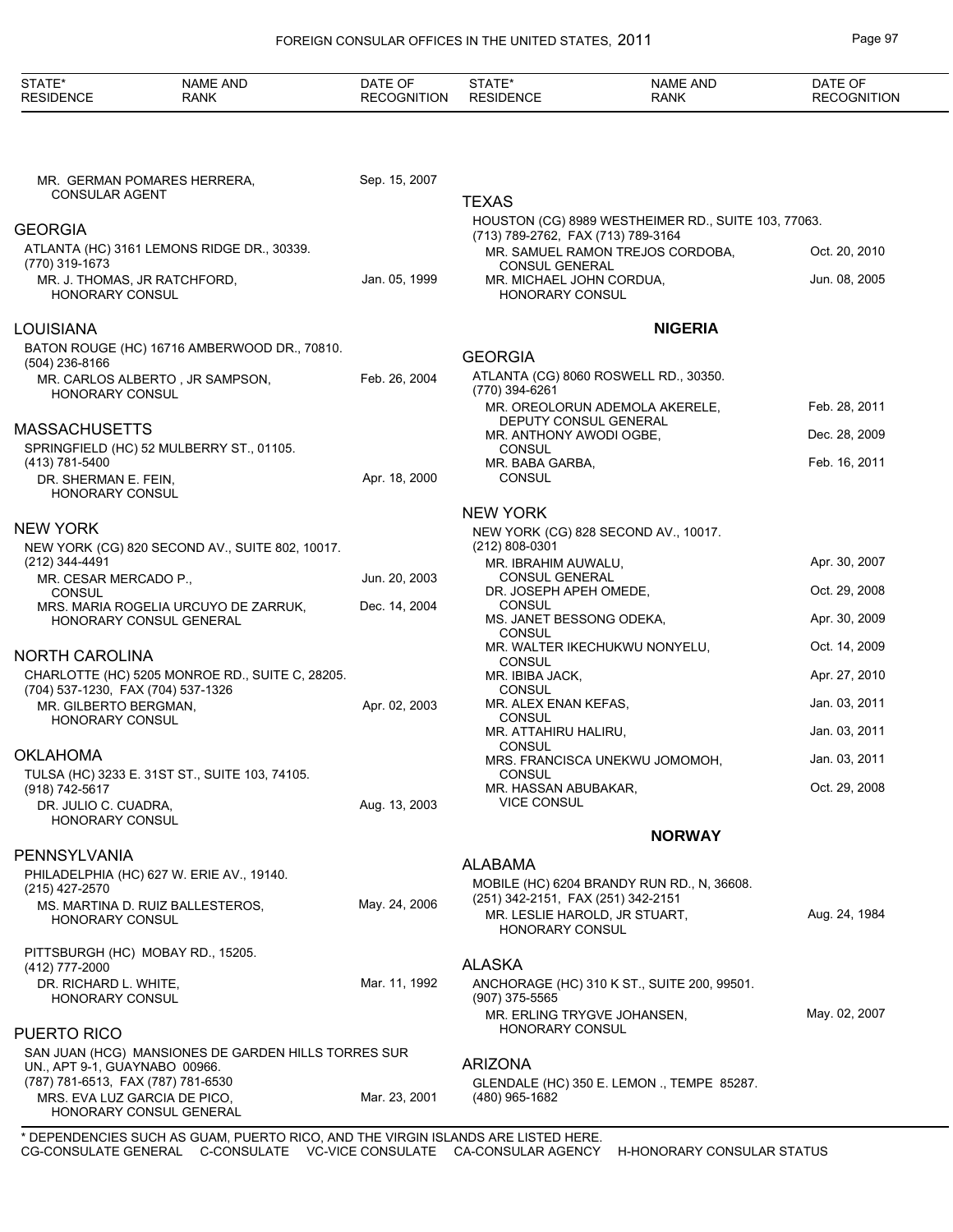| STATE*<br><b>RESIDENCE</b>                                                         | <b>NAME AND</b><br><b>RANK</b>                           | DATE OF<br><b>RECOGNITION</b> | STATE*<br><b>RESIDENCE</b>                                  | <b>NAME AND</b><br><b>RANK</b>                                                    | DATE OF<br><b>RECOGNITION</b> |
|------------------------------------------------------------------------------------|----------------------------------------------------------|-------------------------------|-------------------------------------------------------------|-----------------------------------------------------------------------------------|-------------------------------|
|                                                                                    |                                                          |                               |                                                             |                                                                                   |                               |
| DR. GEORGE ARTHUR OLANDER,<br><b>HONORARY CONSUL</b>                               |                                                          | Oct. 14, 2005                 |                                                             |                                                                                   |                               |
|                                                                                    |                                                          |                               | <b>GEORGIA</b>                                              | ATLANTA (HC) 3715 NORTHSIDE (BUILDING 300) PW., SUITE 650,                        |                               |
| <b>CALIFORNIA</b>                                                                  |                                                          |                               | 30327.                                                      |                                                                                   |                               |
| (310) 444-7750                                                                     | LOS ANGELES (HC) 11766 WILSHIRE BL., SUITE 460, 90025.   |                               | (404) 923-5079, FAX (404) 239-0877<br>MR. JOHN R. MCDONALD, |                                                                                   | Jan. 15, 1991                 |
| MR. H. MICHAEL SOROY,<br><b>HONORARY CONSUL</b>                                    |                                                          | Apr. 06, 2010                 | <b>HONORARY CONSUL</b>                                      |                                                                                   |                               |
|                                                                                    | SAN DIEGO (HC) 4491 OSPREY ST., 92107.                   |                               | <b>HAWAII</b>                                               |                                                                                   |                               |
| (858) 274-3422, FAX (858) 793-7120                                                 |                                                          |                               | (808) 593-1240, FAX (808) 732-5853                          | HONOLULU (HC) 949 WAINIHA ST., 96825.                                             |                               |
| MR. GORDON DAVID KOVTUN,<br><b>HONORARY CONSUL</b>                                 |                                                          | Dec. 12, 2003                 | MS. NINA H. FASI,<br><b>HONORARY CONSUL</b>                 |                                                                                   | Jan. 30, 1998                 |
|                                                                                    | SAN FRANCISCO (CG) 20 CALIFORNIA ST., FLOOR 6TH, 94111.  |                               | <b>ILLINOIS</b>                                             |                                                                                   |                               |
| (415) 986-0766<br>MR. STEN ARNE ROSNES.                                            |                                                          | Sep. 09, 2008                 |                                                             | CHICAGO (HCG) 125 S. WACKER DR., SUITE 1825, 60606.                               |                               |
| <b>CONSUL GENERAL</b>                                                              |                                                          |                               | (312) 377-5050, FAX (312) 834-0437                          |                                                                                   |                               |
| MR. GEIR TONNESSEN,<br><b>CONSUL</b>                                               |                                                          | Oct. 09, 2008                 | MR. PAUL S. ANDERSON,                                       | HONORARY CONSUL GENERAL                                                           | Jan. 06, 2000                 |
| MR. ROY LASSE JOHANSEN,                                                            |                                                          | Aug. 31, 2010                 |                                                             |                                                                                   |                               |
| <b>CONSUL</b><br>MRS. ANNE HOVI WORSOEE,<br><b>CONSUL</b>                          |                                                          | Jan. 19, 2011                 | <b>IOWA</b><br>(515) 243-7100                               | DES MOINES (HC) 2000 FINANCIAL CENTER., 50309.                                    |                               |
| COLORADO                                                                           |                                                          |                               | MR. QUENTIN R. BOYKEN,<br><b>HONORARY CONSUL</b>            |                                                                                   | Dec. 21, 1990                 |
| (303) 830-1970, FAX (303) 321-8106                                                 | DENVER (HC) 1775 SHERMAN ST., SUITE 1445, 80203.         |                               |                                                             |                                                                                   |                               |
| MS. RITA I. EHRMAN,                                                                |                                                          | Jan. 22, 1990                 | <b>LOUISIANA</b>                                            |                                                                                   |                               |
| <b>HONORARY CONSUL</b>                                                             |                                                          |                               | (504) 522-3526                                              | NEW ORLEANS (HC) 650 POYDRAS ST., SUITE 1700, 70130.                              |                               |
| DISTRICT OF COLUMBIA                                                               |                                                          |                               | MR. JAMES M., JR BALDWIN,                                   |                                                                                   | Sep. 10, 2003                 |
|                                                                                    | WASHINGTON (CHN) 2720 34TH ST., NW, 20008.               |                               | <b>HONORARY CONSUL</b>                                      |                                                                                   |                               |
| (202) 333-6000, FAX (202) 337-0870                                                 |                                                          |                               | <b>MASSACHUSETTS</b>                                        |                                                                                   |                               |
| <b>FLORIDA</b>                                                                     |                                                          |                               |                                                             | BOSTON (HC) 286 CONGRESS ST., FLOOR 6TH, 02210.                                   |                               |
|                                                                                    | JACKSONVILLE (HC) 50 N. LAURA ST., SUITE 3900, 32202.    |                               | (617) 423-2515, FAX (617) 423-2057<br>MR. TERJE KORSNES.    |                                                                                   | Nov. 05, 1990                 |
| (904) 798-7360, FAX (904) 358-1872                                                 |                                                          |                               | HONORARY CONSUL                                             |                                                                                   |                               |
| MR. GEORGE D. GABEL,<br>HONORARY CONSUL                                            |                                                          | Mar. 29, 1989                 |                                                             |                                                                                   |                               |
|                                                                                    |                                                          |                               | <b>MICHIGAN</b>                                             | DETROIT (HC) 26017 CONCORD RD., HUNTINGTON WOODS 48070.                           |                               |
|                                                                                    | MIAMI (HCG) 1007 N. AMERICA WA., SUITE 305, 33132--2092. |                               | (248) 547-6379, FAX (248) 547-7020                          |                                                                                   |                               |
| (305) 358-4386, FAX (305) 374-4359<br>MR. TROND SIGURD JENSEN,                     | HONORARY CONSUL GENERAL                                  | Jul. 21, 2003                 | MR. DENNIS M. FLESSLAND,<br><b>HONORARY CONSUL</b>          |                                                                                   | Jan. 31, 2000                 |
| MR. LEIF ERIC GRIFFIN,                                                             |                                                          | Aug. 13, 2003                 | <b>MINNESOTA</b>                                            |                                                                                   |                               |
| <b>HONORARY CONSUL</b><br>MS. BEATE JAKOBSEN,                                      |                                                          | Nov. 16, 2009                 |                                                             | MINNEAPOLIS (HCG) 901 MARQUETTE AV., SUITE 2750, 55402.                           |                               |
| HONORARY VICE CONSUL                                                               |                                                          |                               | MR. GARY L. GANDRUD,                                        |                                                                                   | Jan. 20, 2010                 |
| (850) 494-2194, FAX (850) 494-9175                                                 | PENSACOLA (HC) 4400 BAYOU BL., SUITE 34, 32503.          |                               |                                                             | HONORARY CONSUL GENERAL<br>MRS. CHRISTINA HELEN CARLETON,<br>HONORARY VICE CONSUL | Apr. 20, 2010                 |
| MR. RICHARD LESLIE APPLEYARD,<br>HONORARY CONSUL                                   |                                                          | Apr. 09, 1999                 | <b>MONTANA</b>                                              |                                                                                   |                               |
|                                                                                    | TAMPA (HC) 701 HARBOUR POST DR., 33602.                  |                               | (406) 252-3441                                              | BILLINGS (HC) 490 N. 31ST ST., 59103.                                             |                               |
| (813) 247-4432, FAX (813) 247-4256<br>MR. ARTHUR RENFRO SAVAGE,<br>HONORARY CONSUL |                                                          | Oct. 07, 1998                 | MR. JAMES P. SITES,<br>HONORARY CONSUL                      |                                                                                   | Jul. 24, 1987                 |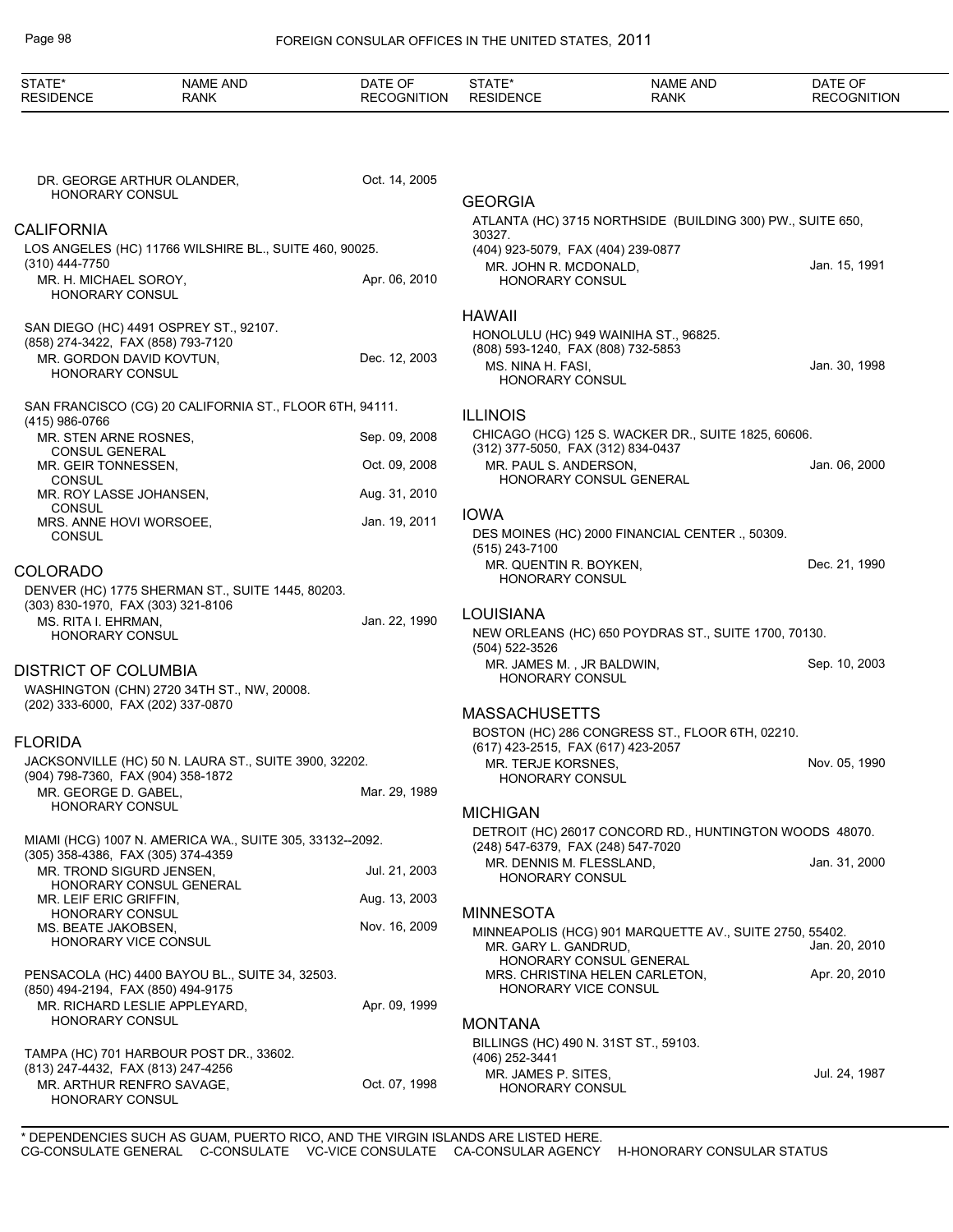| STATE*<br><b>RESIDENCE</b>                                         | <b>NAME AND</b><br><b>RANK</b>                         | DATE OF<br><b>RECOGNITION</b>  | STATE*<br><b>RESIDENCE</b>                                       | <b>NAME AND</b><br><b>RANK</b>                          | DATE OF<br><b>RECOGNITION</b> |
|--------------------------------------------------------------------|--------------------------------------------------------|--------------------------------|------------------------------------------------------------------|---------------------------------------------------------|-------------------------------|
|                                                                    |                                                        |                                |                                                                  |                                                         |                               |
| NEBRASKA                                                           |                                                        |                                | <b>SOUTH CAROLINA</b>                                            |                                                         |                               |
| (402) 397-2200                                                     | OMAHA (HC) 10330 REGENCY PKWY. DR., 68114.             |                                | (803) 577-5782, FAX (803) 577-3589                               | CHARLESTON (HC) 198 E. BAY ST., SUITE 101, 29401.       |                               |
| MR. VIRGIL K. JOHNSON,<br><b>HONORARY CONSUL</b>                   |                                                        | May. 06, 1986                  | MR. JAMES DOAR LUCAS,<br><b>HONORARY CONSUL</b>                  |                                                         | May. 09, 1978                 |
| NEW YORK                                                           |                                                        |                                | <b>SOUTH DAKOTA</b>                                              |                                                         |                               |
| (212) 421-7333                                                     | NEW YORK (CG) 825 THIRD AV., FLOOR 38TH, 10022.        |                                | MR. MICHAEL HANS PAULSON,<br><b>HONORARY CONSUL</b>              | SIOUX FALLS (HC) 600 S. MAIN AV., SUITE 102, 57104.     | Dec. 10, 2008                 |
| MS. SISSEL BIRGITTE BREIE,<br>CONSUL GENERAL<br>MS. KRISTIN DAHLE, |                                                        | Oct. 16, 2008<br>Jul. 30, 2007 |                                                                  |                                                         |                               |
| <b>CONSUL</b>                                                      |                                                        |                                | <b>TEXAS</b>                                                     |                                                         |                               |
| MS. GRETHE KNUDSEN,<br><b>CONSUL</b>                               |                                                        | Aug. 28, 2007                  | (214) 932-6830, FAX (214) 750-4210                               | DALLAS (HC) 2000 MCKINNEY AV., APT 700, 75201.          |                               |
| MS. ASLAUG NYGAARD,<br><b>CONSUL</b>                               |                                                        | Sep. 03, 2008<br>Sep. 10, 2009 | HONORARY CONSUL                                                  | MR. EDWARD MERLIN FJORDBAK,                             | Aug. 20, 1996                 |
| MR. HENRIK WIDTH,<br><b>CONSUL</b>                                 | MS. INGUNN SOLVEIG KVAMSDAL,                           | Sep. 03, 2008                  |                                                                  | HOUSTON (CG) 3410 W. DALLAS ST., SUITE 100, 77019.      |                               |
| <b>VICE CONSUL</b>                                                 |                                                        |                                | (713) 620-4200, FAX (713) 620-4290<br>DR. INGE JOSTEIN MYKLETUN, |                                                         | Sep. 13, 2010                 |
| NORTH DAKOTA                                                       |                                                        |                                | <b>CONSUL GENERAL</b><br>MR. OYSTEIN ERIKSEN,                    |                                                         | Aug. 21, 2007                 |
| FARGO (HC) 10 ROBERTS ST., 58102.<br>(701) 232-8957                |                                                        |                                | <b>CONSUL</b><br><b>CONSUL</b>                                   | MR. BJOERN TORMOD AKSELSEN,                             | Jul. 29, 2009                 |
| MR. RONALD HARVEY MCLEAN,<br><b>HONORARY CONSUL</b>                |                                                        | Dec. 29, 1998                  |                                                                  |                                                         |                               |
|                                                                    |                                                        |                                | <b>UTAH</b>                                                      |                                                         |                               |
| OKLAHOMA                                                           |                                                        |                                | 84098.                                                           | SALT LAKE CITY (HC) 2475 W. LOWER LANDO LA., PARK CITY  |                               |
|                                                                    | TULSA (HC) 2431 E. 61ST ST., SUITE 600, 74136.         |                                | (801) 649-7680                                                   |                                                         |                               |
| (918) 744-5222<br>MR. JON ROLF STUART,<br>HONORARY CONSUL          |                                                        | Jun. 14, 1987                  | MR. LARS ERIK JOHANSEN,<br><b>HONORARY CONSUL</b>                |                                                         | Nov. 08, 2004                 |
| OREGON                                                             |                                                        |                                | <b>VIRGINIA</b>                                                  |                                                         |                               |
| (503) 221-0870                                                     | PORTLAND (HC) 4380 S.W. MACADAM AV., SUITE 120, 97238. |                                | (757) 446-7300, FAX (757) 625-7854                               | NORFOLK (HC) 201 E. CITY HALL AV., 23514.               |                               |
| MR. LORENTZ KELLY BRUUN,<br><b>HONORARY CONSUL</b>                 |                                                        | Jun. 25, 1991                  | MR. ROLF A. WILLIAMS,<br><b>HONORARY CONSUL</b>                  |                                                         | May. 05, 1994                 |
|                                                                    |                                                        |                                | <b>WASHINGTON</b>                                                |                                                         |                               |
| PENNSYLVANIA                                                       | PHILADELPHIA (HC) 1760 MARKET ST., APT 1111, 19103.    |                                | (206) 284-2323, FAX (206) 448-2033                               | SEATTLE (HC) 7301 5TH AV., NE, SUITE A, 98115.          |                               |
| $(215)$ 665-8166<br>MR. ERIK TORP,                                 |                                                        | Feb. 20, 2001                  | MR. KIM NESSELQUIST,<br><b>HONORARY CONSUL</b>                   |                                                         | Apr. 16, 2007                 |
| HONORARY CONSUL                                                    |                                                        |                                | <b>WISCONSIN</b>                                                 |                                                         |                               |
| PUERTO RICO                                                        |                                                        |                                |                                                                  | MADISON (HC) 7898 SUMMERFIELD DR., VERONA 53593.        |                               |
| (787) 848-9000, FAX (787) 848-0070                                 | PONCE (HC) 3091 SANT. DEL LOS CABALLERO AV., 00716.    |                                | <b>HONORARY CONSUL</b>                                           | MRS. ANNE VESLEMOY LINDBLOM,                            | Nov. 26, 2008                 |
| MR. LUIS A. AYALA-PARSI,<br>HONORARY CONSUL                        |                                                        | Sep. 01, 1977                  |                                                                  | <b>OMAN</b>                                             |                               |
|                                                                    | SAN JUAN (HC) 3091 SAN.DE LOS CABALLERO AV., PLAYA DE  |                                |                                                                  |                                                         |                               |
| PONCE 00731.<br>(787) 725-2532                                     |                                                        |                                | <b>CALIFORNIA</b>                                                | LOS ANGELES (HC) 10590 WILSHIRE BL., SUITE 1704, 90024. |                               |
| MR. JOSE O. BUSTO,                                                 |                                                        | Mar. 08, 1977                  | (310) 446-0249                                                   |                                                         |                               |
| HONORARY CONSUL                                                    |                                                        |                                | <b>HONORARY CONSUL</b>                                           | DR. JOSEPH ALBERT KECHICHIAN,                           | May. 23, 2006                 |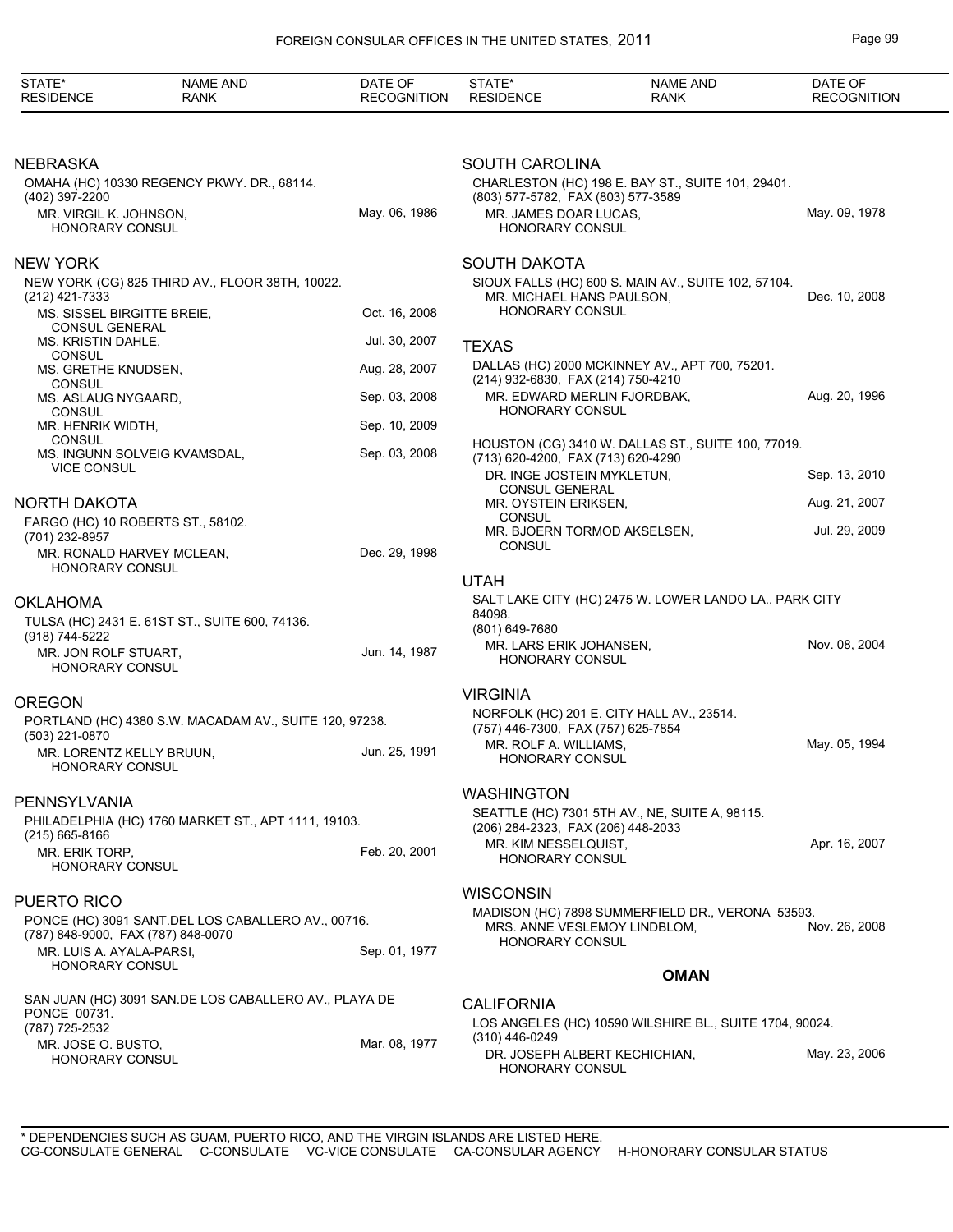| May. 29, 2008<br>Feb. 19, 2009<br>Mar. 18, 2009<br>Nov. 02, 2010<br>May. 08, 2008 |
|-----------------------------------------------------------------------------------|
|                                                                                   |
|                                                                                   |
|                                                                                   |
|                                                                                   |
|                                                                                   |
|                                                                                   |
|                                                                                   |
|                                                                                   |
|                                                                                   |
|                                                                                   |
| Jan. 08, 2008                                                                     |
| Jun. 05, 2008                                                                     |
|                                                                                   |
|                                                                                   |
| LA CANADA FLINTRIDGE (HCG) 4368 HAYMAN AV., 91011.                                |
| Feb. 07, 2007                                                                     |
|                                                                                   |
|                                                                                   |
| TAMUNING (CON) 590 S. MARINE DR., SUITE 615, 96911.                               |
| Nov. 05, 2007                                                                     |
| Dec. 03, 2002                                                                     |
|                                                                                   |
|                                                                                   |
|                                                                                   |
| Feb. 11, 2004                                                                     |
|                                                                                   |
|                                                                                   |
|                                                                                   |
| SAN DIEGO (CG) 402 W. BROADWAY WA., SUITE 670, 92101.                             |
| Mar. 22, 2007                                                                     |
| Jan. 09, 1998                                                                     |
|                                                                                   |
|                                                                                   |
|                                                                                   |
| Jun. 30, 2010                                                                     |
|                                                                                   |
|                                                                                   |
|                                                                                   |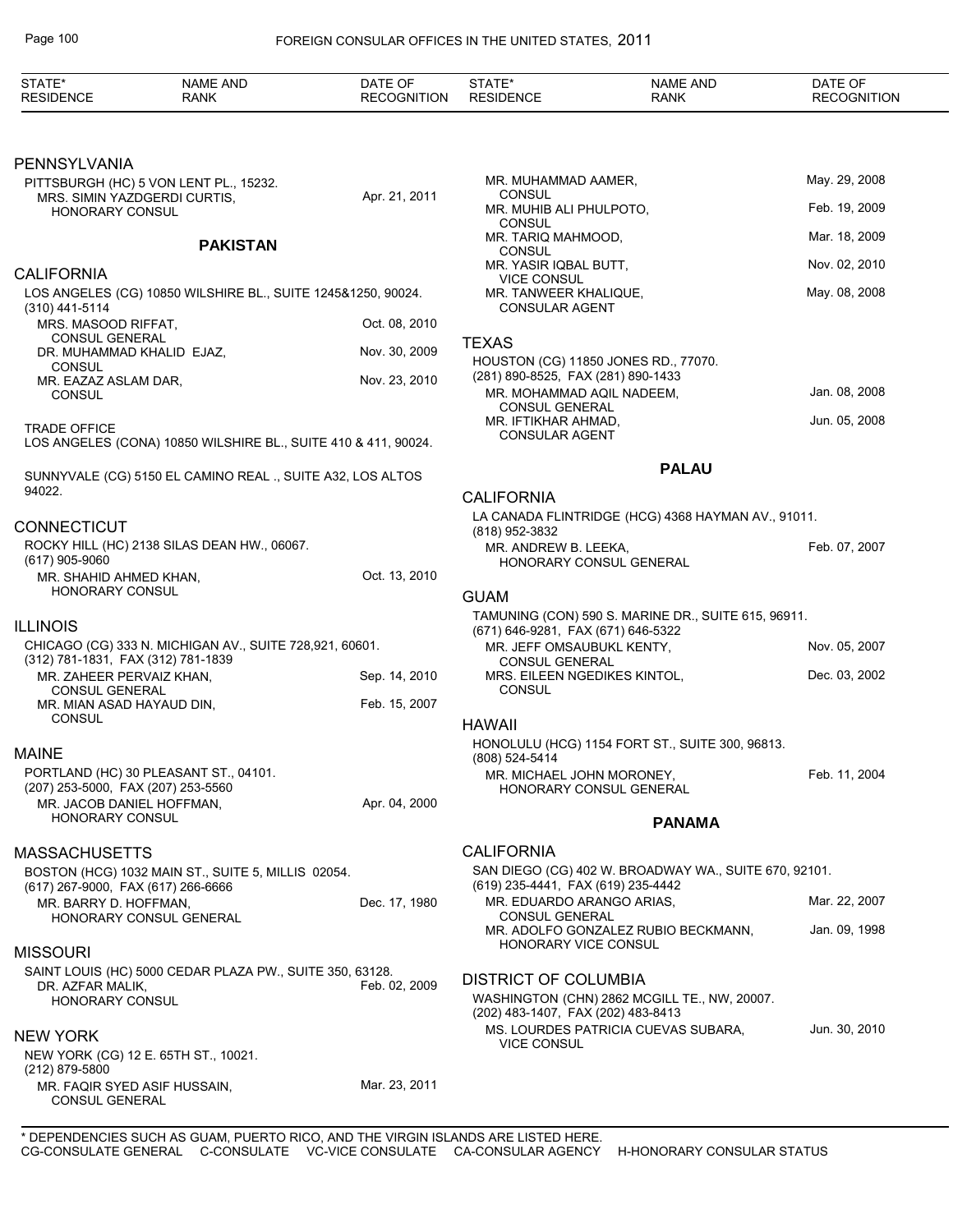| STATE*<br><b>RESIDENCE</b>                                      | <b>NAME AND</b><br>RANK                                                             | DATE OF<br><b>RECOGNITION</b> | STATE*<br><b>RESIDENCE</b>                                                              | <b>NAME AND</b><br><b>RANK</b>                                                         | DATE OF<br><b>RECOGNITION</b> |
|-----------------------------------------------------------------|-------------------------------------------------------------------------------------|-------------------------------|-----------------------------------------------------------------------------------------|----------------------------------------------------------------------------------------|-------------------------------|
|                                                                 |                                                                                     |                               |                                                                                         |                                                                                        |                               |
| FLORIDA                                                         |                                                                                     |                               | <b>TEXAS</b>                                                                            |                                                                                        |                               |
| (305) 447-3700, FAX (305) 447-4142                              | MIAMI (CG) 5775 BLUE LAGOON DR., SUITE 200, 33126.                                  |                               | (713) 622-4451, FAX (713) 622-4468                                                      | HOUSTON (CG) 24 GREENWAY PLAZA., SUITE 1307, 77046.                                    |                               |
| MR. TOMAS GUERRA SATURNO,<br><b>CONSUL GENERAL</b>              |                                                                                     | Oct. 14, 2009                 | <b>CONSUL GENERAL</b>                                                                   | MR. ALVARO ENRIQUE DUTARI FERRARI,                                                     | Oct. 14, 2009                 |
| <b>VICE CONSUL</b>                                              | MS. GLORIELA REYES DE SAMUDIO,                                                      | Jul. 17, 1996                 | <b>VICE CONSUL</b>                                                                      | MR. CARLOS EDGARDO ORTIZ CAMPANA,                                                      | Feb. 24, 2010                 |
| MRS. MONIQUE GILINSKI,<br><b>VICE CONSUL</b>                    |                                                                                     | Nov. 26, 1997                 |                                                                                         | <b>PAPUA NEW GUINEA</b>                                                                |                               |
| <b>VICE CONSUL</b>                                              | MRS. ZUNILDA GUEVARA DE MARINA,                                                     | Jul. 08, 2002                 |                                                                                         |                                                                                        |                               |
| <b>VICE CONSUL</b>                                              | MRS. RAQUEL KARDONSKI DE GILINSKI,                                                  | Mar. 25, 2009                 | <b>CALIFORNIA</b>                                                                       | LOS ANGELES (HCG) ., FALLBROOK 92028.                                                  |                               |
| <b>VICE CONSUL</b>                                              | MRS. LILIBETH ANTONIA CARDENAS CHANIS,                                              | Mar. 10, 2010                 | (760) 731-0436, FAX (760) 731-0372<br>MR. CHARLES CHEATHEM,                             | <b>HONORARY CONSUL GENERAL</b>                                                         | Sep. 23, 1996                 |
| (813) 242-0310, FAX (813) 443-4534                              | TAMPA (CG) 5811 MEMORIAL HW., SUITE 104, 33615.                                     |                               | <b>TEXAS</b>                                                                            |                                                                                        |                               |
| CONSUL                                                          | MS. ANA DEL CARMEN LANDECHO CASTILLO,                                               | Nov. 20, 2009                 |                                                                                         | HOUSTON (HCG) 4900 WOODWAY DR., SUITE 1200, 77056.                                     |                               |
| <b>VICE CONSUL</b>                                              | MR. MANUEL ANTONIO SATURNO ESCALA,                                                  | Dec. 30, 2009                 | (713) 966-2500<br>MR. NATHAN M. AVERY,                                                  | HONORARY CONSUL GENERAL                                                                | Aug. 27, 2002                 |
| HAWAII                                                          |                                                                                     |                               |                                                                                         | <b>PARAGUAY</b>                                                                        |                               |
| (808) 531-5483                                                  | HONOLULU (HCG) 1352 S. BERETANIA ST., 96814.                                        |                               | <b>ARIZONA</b>                                                                          |                                                                                        |                               |
| MR. TRUMAN WILLIAM BROPHY,                                      | <b>HONORARY CONSUL GENERAL</b>                                                      | Mar. 06, 2000                 | HONORARY CONSUL                                                                         | TUCSON (HC) 3909 E. JUSTIN LA., 85712.<br>MR. EDGAR BONIFACIO GALEANO,                 | Dec. 08, 2009                 |
| LOUISIANA                                                       |                                                                                     |                               |                                                                                         |                                                                                        |                               |
| (504) 525-3458, FAX (504) 424-8960                              | NEW ORLEANS (CG) 1100 POYDRAS ST., SUITE 2615, 70163.                               |                               | <b>CALIFORNIA</b>                                                                       | LOS ANGELES (CG) 9841 AIRPORT BL., SUITE 820, 90045.                                   |                               |
| <b>CONSUL GENERAL</b>                                           | MISS LINNETTE NOEMI BARUCO MORALES,                                                 | Oct. 14, 2009                 | (310) 417-9500, FAX (310) 417-9520<br>MR. RUBEN BENITEZ PALMA.<br><b>CONSUL GENERAL</b> |                                                                                        | Dec. 14, 2009                 |
| NEW YORK                                                        |                                                                                     |                               |                                                                                         |                                                                                        |                               |
|                                                                 | NEW YORK (CG) 1212 AVE. OF THE AMERICAS., FLOOR 6TH, 10036.                         |                               | <b>FLORIDA</b>                                                                          |                                                                                        |                               |
| (212) 840-2450, FAX (212) 840-2469                              | MS. MARIA EUGENIA AMAYA CASTRO,                                                     | Oct. 14, 2009                 | (305) 374-9090                                                                          | MIAMI (CG) 25 S.E. 2ND AV., SUITE 705, 33131.                                          |                               |
| <b>CONSUL GENERAL</b>                                           | MR. FELIPE OCTAVIO FERRER REYES,                                                    | Dec. 26, 2007                 | <b>CONSUL GENERAL</b>                                                                   | MRS. MARTHA SOPHIA LOPEZ GARELLI,                                                      | Jul. 19, 2010                 |
| <b>VICE CONSUL</b>                                              | MS. AIDA PATRICIA FERRABONE LUCIANI,                                                | Oct. 26, 2009                 | <b>CONSUL</b>                                                                           | MRS. MARIA MERCEDES GONZALEZ SANTOS,                                                   | Mar. 30, 2009                 |
| <b>VICE CONSUL</b>                                              |                                                                                     |                               | MR. VIDAL BENITEZ ALMADA,<br>CONSUL                                                     |                                                                                        | Apr. 20, 2009                 |
| OFFICE OF MARITIME SAFETY<br>(212) 869-6440, FAX (212) 575-2285 | NEW YORK (CONA) 369 LEXINGTON AV., FLOOR 14TH, 10017.                               |                               | MR. CHRISTIAN OLAF HEIKEL,<br><b>CONSULAR AGENT</b>                                     |                                                                                        | Dec. 02, 2010                 |
|                                                                 |                                                                                     |                               | <b>MICHIGAN</b>                                                                         |                                                                                        |                               |
| PENNSYLVANIA                                                    |                                                                                     |                               |                                                                                         | DETROIT (HC) 27387 PARKVIEW ., 48092.                                                  |                               |
| (215) 574-2994, FAX (215) 625-4876                              | PHILADELPHIA (CG) 124 CHESTNUT ST., 19106.<br>MRS. GEORGIA ATHANASOPULOS.           | Jun. 04, 1996                 | (248) 661-5567, FAX (248) 661-3028<br>MRS. ALICE ROJAS,<br><b>HONORARY CONSUL</b>       |                                                                                        | Aug. 18, 1978                 |
| <b>CONSUL GENERAL</b>                                           |                                                                                     |                               | <b>NEW YORK</b>                                                                         |                                                                                        |                               |
| PUERTO RICO                                                     |                                                                                     |                               |                                                                                         | NEW YORK (CG) 211 E. 43RD ST., SUITE 400, 10017.<br>MR. ARMANDO VIDAL FERNANDEZ GALTE, | Mar. 25, 2009                 |
| <b>CONSUL GENERAL</b>                                           | SAN JUAN (CG) 54 ASHFORD AV., APT 3103, 00926.<br>MRS. SUSANA DE OBARRIO DE ALCEDO, | Feb. 01, 2010                 | <b>CONSUL GENERAL</b><br><b>CONSUL</b>                                                  | MR. HUGO ROLANDO MOREL OCAMPOS,                                                        | Aug. 17, 2010                 |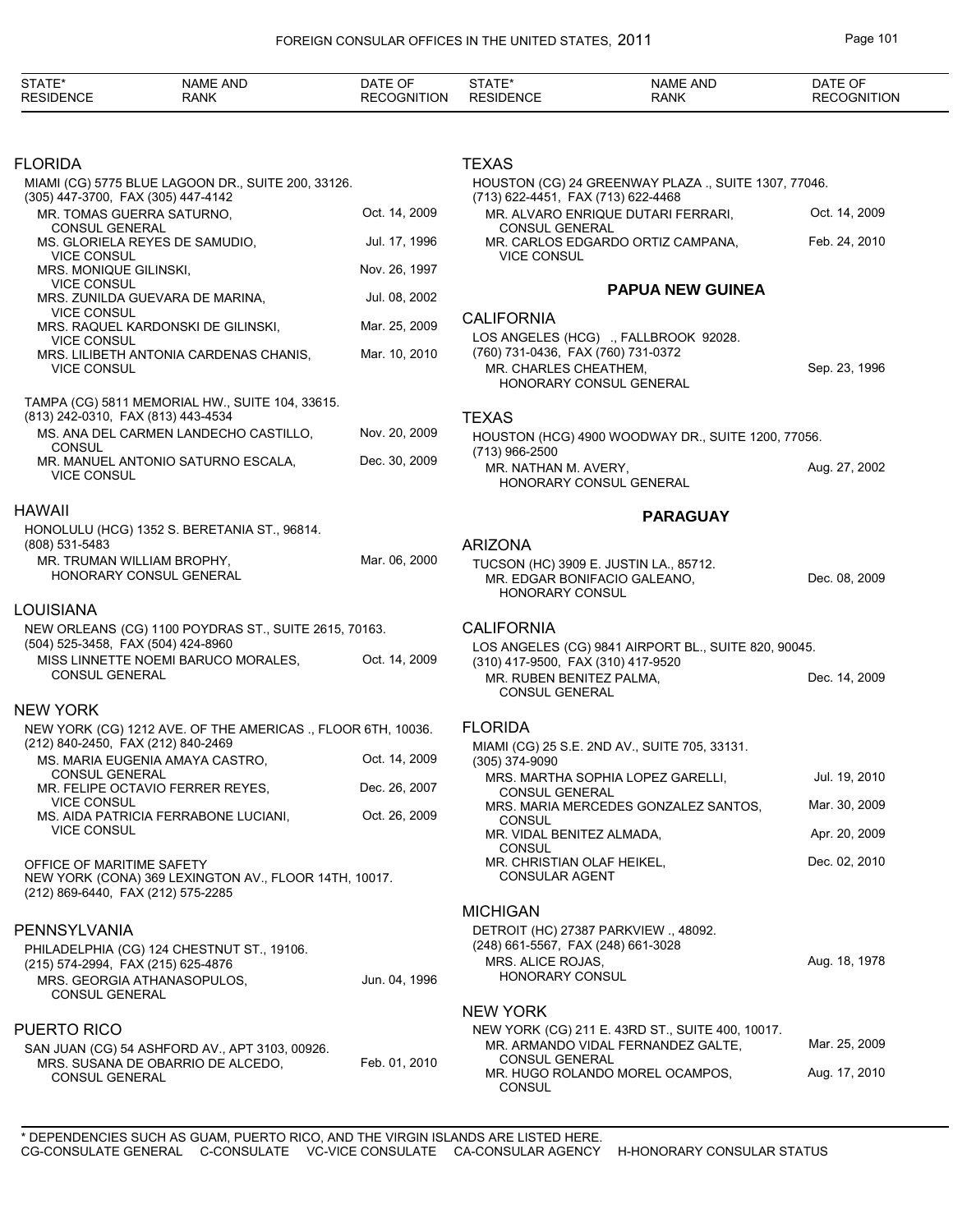| STATE*<br><b>RESIDENCE</b>                         | <b>NAME AND</b><br><b>RANK</b>                                                          | DATE OF<br><b>RECOGNITION</b> | STATE*<br><b>RESIDENCE</b>                                        | <b>NAME AND</b><br>RANK                                    | DATE OF<br><b>RECOGNITION</b> |
|----------------------------------------------------|-----------------------------------------------------------------------------------------|-------------------------------|-------------------------------------------------------------------|------------------------------------------------------------|-------------------------------|
|                                                    |                                                                                         |                               |                                                                   |                                                            |                               |
| PUERTO RICO                                        |                                                                                         |                               | <b>CONNECTICUT</b>                                                |                                                            |                               |
|                                                    | SAN JUAN (HC) 267 ., APT 5-C, 00903.<br>MRS. MARIA ELENA DE HASZARD,                    | Nov. 05, 1966                 | (860) 548-0266                                                    | HARTFORD (CG) 250 MAIN ST., SUITE D, 06106.                |                               |
| HONORARY CONSUL                                    |                                                                                         |                               | <b>CONSUL GENERAL</b>                                             | MR. JOSE LUIS GARAYCOCHEA BUSTAMANTE,                      | Jan. 09, 2008                 |
| <b>TEXAS</b>                                       |                                                                                         |                               | DEPUTY CONSUL GENERAL                                             | MR. ALFREDO RAUL CHUQUIHUARA,                              | Mar. 19, 2008                 |
| (713) 444-9887                                     | BELLAIRE (HC) 4707 WELFORD DR., 77401.                                                  |                               |                                                                   |                                                            |                               |
| <b>HONORARY CONSUL</b>                             | DR. GUSTAVO ENRIQUE AYALA,                                                              | Mar. 24, 2006                 | <b>DISTRICT OF COLUMBIA</b><br>(202) 833-9860, FAX (202) 659-8124 | WASHINGTON (CHN) 1700 MASSACHUSETTS AV., NW, 20036.        |                               |
| (817) 222-2223                                     | FORT WORTH (HC) 3103 N. BEACH ST., 76111.                                               |                               | DEPUTY CONSUL GENERAL                                             | MRS. MARIA EUGENIA CHIOZZA BRUCE,                          | Feb. 10, 2011                 |
| HONORARY CONSUL                                    | MR. RICHARD FRANCIS GONZALEZ,                                                           | Mar. 22, 2007                 | <b>CONSULAR OFFICE</b>                                            | WASHINGTON (CHA) 1225 23RD ST., NW, 20037.                 |                               |
|                                                    | <b>PERU</b>                                                                             |                               | (202) 462-1081                                                    | MR. CESAR AUGUSTO JORDAN PALOMINO,                         | Mar. 18, 2010                 |
| <b>ARIZONA</b>                                     |                                                                                         |                               | <b>CONSUL GENERAL</b>                                             | MR. DAVID ADALBERTO VERGARA PILARES,                       | Mar. 24, 2007                 |
| (480) 834-3907                                     | MESA (HC) 560 W. BROWN RD., SUITE 4001, 85201.                                          |                               | DEPUTY CONSUL GENERAL<br>MR. RICARDO MALCA ALVARINO,              |                                                            | Aug. 04, 2007                 |
| DR. RAUL ALBERTO OSORIO,<br><b>HONORARY CONSUL</b> |                                                                                         | Jun. 26, 2003                 | <b>VICE CONSUL</b>                                                |                                                            |                               |
| <b>CALIFORNIA</b>                                  |                                                                                         |                               | <b>FLORIDA</b>                                                    |                                                            |                               |
|                                                    | LOS ANGELES (CG) 3450 WILSHIRE BL., SUITE 800, 90010.                                   |                               | (305) 374-8935                                                    | MIAMI (CG) 444 BRICKELL AV., SUITE M-135, 33131.           |                               |
| (213) 252-5910, FAX (213) 252-8130                 | AMBASSADOR JORGE BAYONA MEDINA,                                                         | May. 25, 2010                 | <b>CONSUL GENERAL</b>                                             | MR. JOSE EDUARDO CHAVARRI GARCIA,                          | May. 05, 2008                 |
| <b>CONSUL GENERAL</b>                              | MR. GABRIEL A. PACHECO CRESPO,                                                          | Jul. 18, 2006                 | DEPUTY CONSUL GENERAL                                             | MR. JAIME OSWALDO ARROSPIDE,                               | May. 21, 2008                 |
|                                                    | DEPUTY CONSUL GENERAL<br>MR. RICARDO ELI ROMERO TALLEDO,                                | Apr. 01, 2008                 | MR. DANIEL MORI MUENTE,<br>DEPUTY CONSUL GENERAL                  |                                                            | Aug. 11, 2009                 |
| MRS. IRIS VALVERDE MINAN,                          | DEPUTY CONSUL GENERAL                                                                   | Apr. 01, 2010                 | DEPUTY CONSUL GENERAL                                             | MISS HILDA V. PALERMO CABREJOS,                            | Jun. 23, 2010                 |
|                                                    | DEPUTY CONSUL GENERAL<br>MR. JAVIER ANTONIO CUADROS GALLEGOS,                           | May. 06, 2010                 | MR. FERNANDO ALBAREDA,                                            |                                                            | Feb. 15, 1996                 |
|                                                    | DEPUTY CONSUL GENERAL                                                                   |                               | <b>CONSULAR AGENT</b><br><b>CONSULAR AGENT</b>                    | MR. MANUEL ALBERTO ARANA ROTTA,                            | Jul. 12, 2007                 |
| $(916)$ 919-7605                                   | SACRAMENTO (HC) 8135 ELDER CREEK RD., SUITE 115, 95824.                                 |                               |                                                                   |                                                            |                               |
| MRS. FORTUNA CLARK,                                |                                                                                         | Mar. 16, 2006                 | TAMPA (HC) 2106 W. BUSH BL., 33612.<br>(813) 489-3185             |                                                            |                               |
| <b>HONORARY CONSUL</b>                             |                                                                                         |                               | <b>HONORARY CONSUL</b>                                            | MR. JUAN CARLOS SCHAMBAHER IBARRA,                         | Oct. 13, 2010                 |
|                                                    | SAN FRANCISCO (CG) 870 MARKET ST., SUITE 1067, 94102.                                   |                               |                                                                   |                                                            |                               |
| (415) 362-5185                                     | MR. NICOLAS A. RONCAGLIOLO HIGUERAS,                                                    | May. 22, 2006                 | <b>GEORGIA</b>                                                    | ATLANTA (CG) 4360 CHAMBLEE DUNWOODY RD., SUITE 580, 30341. |                               |
| <b>CONSUL GENERAL</b>                              | MR. MIGUEL ALFONSO PAYET MARTINEZ,                                                      | Apr. 29, 2010                 | (770) 900-2131                                                    |                                                            |                               |
| MS. AIDA ELSA ARCE SOLARI,                         | DEPUTY CONSUL GENERAL                                                                   | Feb. 10, 2011                 | <b>CONSUL GENERAL</b>                                             | MR. FRANCISCO RIVAROLA RUBIO,                              | Feb. 04, 2010                 |
| DEPUTY CONSUL                                      |                                                                                         |                               | DEPUTY CONSUL GENERAL                                             | MR. GONZALO VOTO BERNALES GATICA,                          | Jun. 23, 2010                 |
| <b>COLORADO</b>                                    |                                                                                         |                               | <b>DEPUTY CONSUL</b>                                              | MR. JULIO A. ALVAREZ SABOGAL,                              | Feb. 06, 2006                 |
|                                                    | DENVER (CG) 1001 S. MONACO PW., SUITE 210, 80224.<br>MR. GUIDO FELIPE LOAYZA DEVESCOVI, | Oct. 06, 2007                 | <b>HAWAII</b>                                                     |                                                            |                               |
| <b>CONSUL GENERAL</b><br>MR. ENRI PRIETO,          |                                                                                         | Jul. 07, 2009                 | DR. CARLOS EDWARD JUAREZ,                                         | HONOLULU (HCG) 7413 MAKAA ST., 96825.                      | Mar. 30, 2009                 |
| <b>CONSULAR AGENT</b>                              | DEPUTY CONSUL GENERAL<br>MS. MARIA ISABEL SALAZAR SANCHEZ,                              | May. 16, 2003                 |                                                                   | HONORARY CONSUL GENERAL                                    |                               |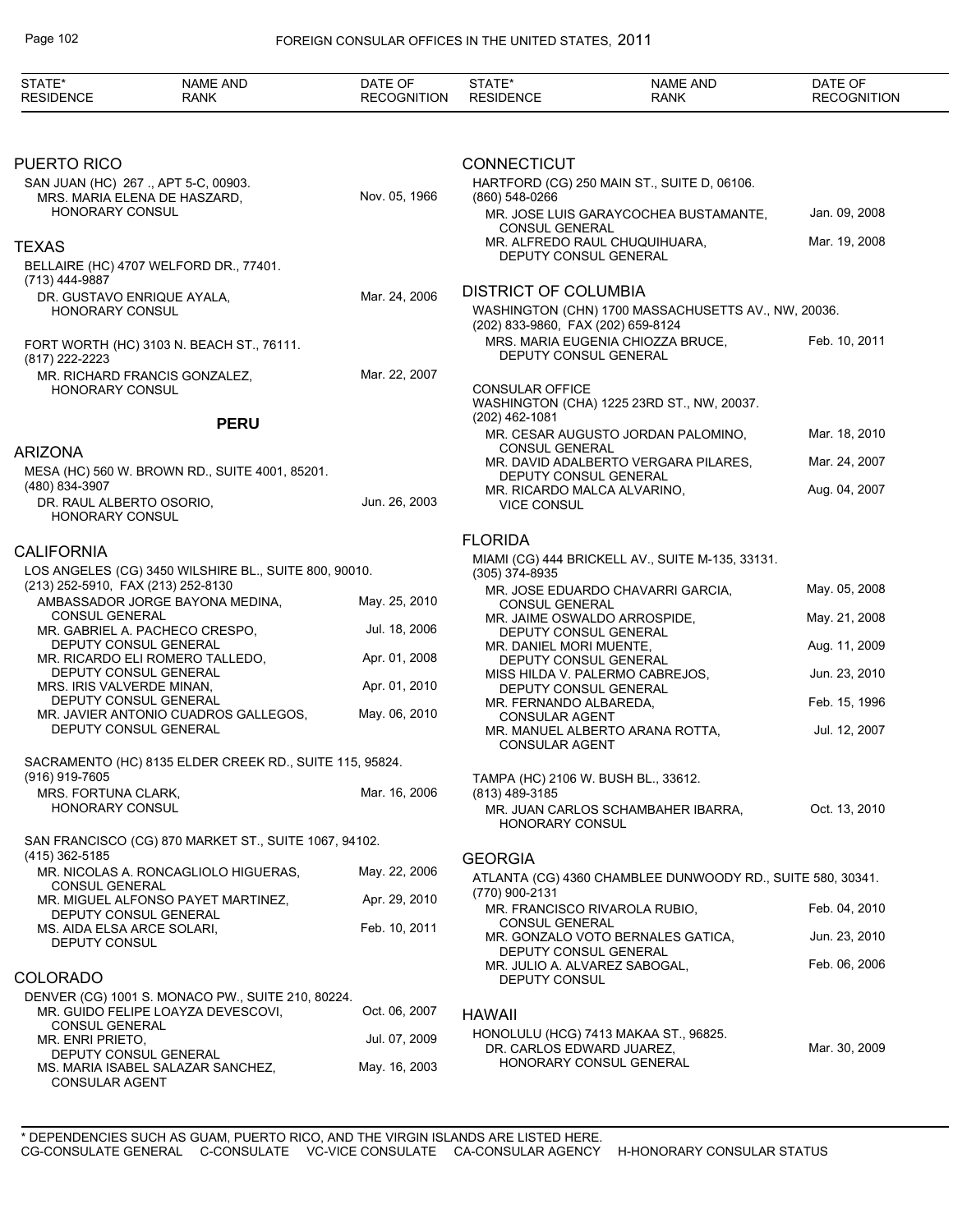STATE\*

NAME AND

DATE OF

STATE\*

NAME AND

| <b>RESIDENCE</b>                        | <b>RANK</b>                                                                               | <b>RECOGNITION</b> | <b>RESIDENCE</b>                                                         | <b>RANK</b>                                           | <b>RECOGNITION</b> |
|-----------------------------------------|-------------------------------------------------------------------------------------------|--------------------|--------------------------------------------------------------------------|-------------------------------------------------------|--------------------|
|                                         |                                                                                           |                    |                                                                          |                                                       |                    |
| <b>ILLINOIS</b>                         |                                                                                           |                    |                                                                          |                                                       |                    |
| $(312) 853 - 6173$                      | CHICAGO (CG) 180 N. MICHIGAN AV., SUITE 1830, 60601.                                      |                    | <b>CONSULAR AGENT</b>                                                    | MR. RUBEN SERGIO RONDINELLI ZAGA,                     | Mar. 17, 2010      |
|                                         | MR. LUIS F. A. SANDOVAL DAVILA,                                                           | Jul. 01, 2008      |                                                                          |                                                       |                    |
| <b>CONSUL GENERAL</b>                   | MR. NELSON FREDDY ORTIZ ARGUMEDO,<br>DEPUTY CONSUL GENERAL                                | Sep. 01, 2010      | <b>OKLAHOMA</b><br>TULSA (HC) 2430 E. 41ST ST., 74105.<br>(918) 245-5911 |                                                       |                    |
| LOUISIANA                               |                                                                                           |                    | DR. LUIS ALBERTO REINOSO,<br><b>HONORARY CONSUL</b>                      |                                                       | Nov. 03, 1971      |
|                                         | GRETNA (HC) 3709 LAKE MICHEL CT., 70056.                                                  |                    |                                                                          |                                                       |                    |
| (504) 394-4689                          |                                                                                           |                    | <b>PUERTO RICO</b>                                                       |                                                       |                    |
| MR. RUFINO SAAVEDRA,<br>HONORARY CONSUL |                                                                                           | Oct. 13, 2010      | (787) 751-8947                                                           | SAN JUAN (HC) 154 GUAJATACA ST., 00926.               |                    |
| <b>MASSACHUSETTS</b>                    |                                                                                           |                    | MS. CARMEN ROSA ORTIZ,<br><b>HONORARY CONSUL</b>                         |                                                       | Aug. 17, 2007      |
|                                         | BOSTON (CG) 20 PARK PZ., SUITE 511, 02116.<br>MR. MARIANO J. GARCIA GODOS MC BRIDE,       | Nov. 17, 2010      | <b>TEXAS</b>                                                             |                                                       |                    |
| <b>CONSUL GENERAL</b>                   | MR. FEDERICO ENRIQUE FREUNDT CUEVA,<br>DEPUTY CONSUL GENERAL                              | Jan. 30, 2007      | FAX (972) 498-1086                                                       | DALLAS (CG) 13601 PRESTON RD., SUITE E650, 75240.     |                    |
|                                         | MS. KARIM MILAGROS DURAND LAZO,                                                           | Nov. 16, 2005      | <b>CONSUL GENERAL</b>                                                    | MR. JOSE ANTONIO GARCIA TORRES.                       | Mar. 18, 2010      |
| DEPUTY CONSUL<br><b>VICE CONSUL</b>     | MR. WALTER RONNIE HABICH MORALES,                                                         | Nov. 10, 2008      | DEPUTY CONSUL                                                            | MR. JUAN CARLOS DELGADO GUERRERO,                     | Oct. 19, 2007      |
| <b>MISSOURI</b>                         |                                                                                           |                    |                                                                          | HOUSTON (CG) 5177 RICHMOND AV., SUITE 695, 77056.     |                    |
|                                         | SAINT LOUIS (HC) 10123 CORPORATE SQUARE DR., 63132.<br>MR. FRANCISCO MATARAZZO BENAVIDES. | Sep. 14, 2010      | (713) 355-9438, FAX (713) 355-9377                                       | MR. CARLOS RAFAEL POLO CASTANEDA,                     | Nov. 08, 2007      |
| <b>HONORARY CONSUL</b>                  |                                                                                           |                    | <b>CONSUL GENERAL</b><br>MRS. SANDRA BELMONT,<br><b>VICE CONSUL</b>      |                                                       | Jul. 27, 2006      |
| <b>NEW JERSEY</b>                       |                                                                                           |                    | <b>CONSULAR AGENT</b>                                                    | MRS. HANNIELISE ILLMANN DE MONTERO,                   | Apr. 25, 2005      |
| (201) 278-3324                          | PATERSON (CG) 100 HAMILTON PZ., SUITE 1220, 07505.                                        |                    | <b>CONSULAR AGENT</b>                                                    | MRS. YSABEL JESUS SANCHEZ ORTIZ,                      | Aug. 21, 2007      |
| <b>CONSUL GENERAL</b>                   | MR. JOSE ARSENIO BENZAQUEN PEREA,                                                         | Dec. 02, 2010      | MR. BERNARDO TREISTMAN,<br><b>HONORARY CONSUL</b>                        |                                                       | May. 03, 1979      |
|                                         | MR. GONZALO E. PAREDES GUZMAN,<br>DEPUTY CONSUL GENERAL                                   | May. 13, 1999      |                                                                          |                                                       |                    |
|                                         | MR. ALEJANDRO J. BEOUTIS CANDAHUANA,<br>DEPUTY CONSUL GENERAL                             | Sep. 01, 2010      | <b>UTAH</b>                                                              |                                                       |                    |
| DEPUTY CONSUL                           | MRS. CLAUDIA MARIA VELIT DE LESEVIC,                                                      | Mar. 17, 2009      | MR. DAVID UTRILLA,                                                       | SALT LAKE CITY (HC) 1635 S. REDWOOD RD., 84104.       | Sep. 18, 2009      |
| DEPUTY CONSUL                           | MS. FIORELLA POLANCO MARTINEZ,                                                            | May. 17, 2010      | <b>HONORARY CONSUL</b>                                                   |                                                       |                    |
| MS. KATIA ANGELES VARGAS,               |                                                                                           | Jul. 31, 2003      | <b>WASHINGTON</b>                                                        |                                                       |                    |
| <b>VICE CONSUL</b>                      |                                                                                           |                    | (206) 714-9037                                                           | SEATTLE (HC) 3717 N.E. 157TH ST., SUITE 100, 98155.   |                    |
| <b>NEW YORK</b>                         |                                                                                           |                    | MR. MIGUEL A. VELASQUEZ,<br>HONORARY CONSUL                              |                                                       | Apr. 09, 1998      |
| (212) 481-7419, FAX (646) 735-3866      | NEW YORK (CG) 241 E. 49TH ST., 10017.                                                     |                    |                                                                          |                                                       |                    |
| <b>CONSUL GENERAL</b>                   | MR. JOSE AUGUSTO TENORIO BENAVIDES.                                                       | Nov. 16, 2007      |                                                                          | <b>PHILIPPINES</b>                                    |                    |
|                                         | MR. VICTOR MATALLANA BAHAMONDE,<br>DEPUTY CONSUL GENERAL                                  | May. 06, 2008      | <b>CALIFORNIA</b>                                                        |                                                       |                    |
|                                         | MR. RICARDO ESTANISLAO MOROTE CANALES,<br>DEPUTY CONSUL GENERAL                           | Jul. 28, 2009      | (213) 639-0980, FAX (213) 639-0990                                       | LOS ANGELES (CG) 3600 WILSHIRE BL., SUITE 500, 90010. |                    |
|                                         | MR. FORTUNATO R. QUESADA SEMINARIO,                                                       | Sep. 01, 2010      | <b>CONSUL GENERAL</b>                                                    | MRS. MARY JO ANTONIA BERNARDO ARAGON,                 | Mar. 29, 2007      |
|                                         | DEPUTY CONSUL GENERAL<br>MR. JOSE CARLOS CHAVARRI PLETMINTSEVA,                           | Jul. 09, 2010      | MR. DANIEL RAMOS ESPIRITU,<br>DEPUTY CONSUL GENERAL                      |                                                       | Feb. 19, 2009      |
| <b>VICE CONSUL</b>                      | MR. LUIS EDUARDO AMENGUAL REBAZA,                                                         | Mar. 30, 2009      | <b>VICE CONSUL</b>                                                       | MS. CHARMAINE ARIAS SERNA CHUA,                       | Jul. 03, 2008      |
| <b>CONSULAR AGENT</b>                   |                                                                                           |                    | MR. RUEL GUNABE,                                                         |                                                       | Sep. 29, 2008      |

VICE CONSUL

DATE OF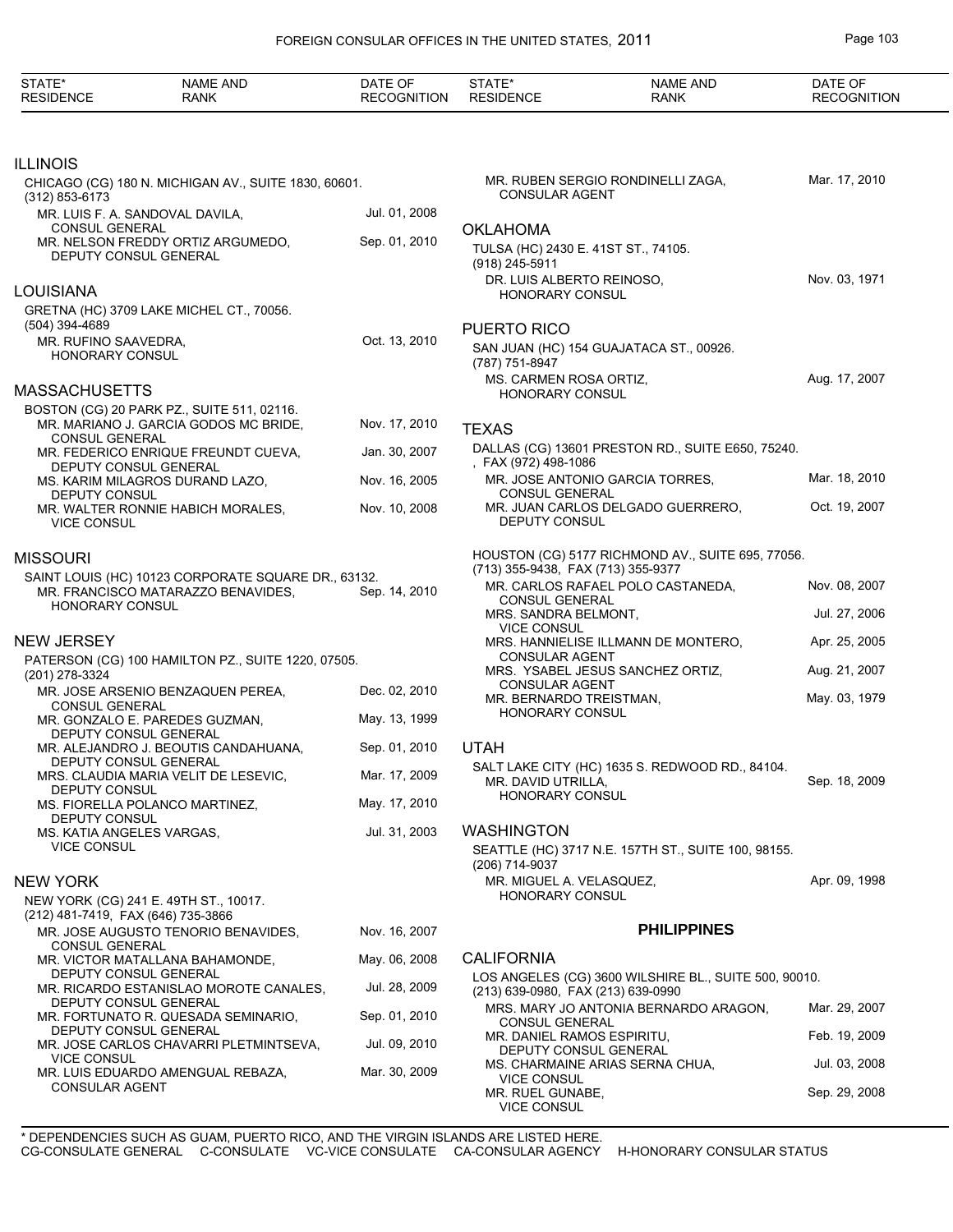# Page 104 FOREIGN CONSULAR OFFICES IN THE UNITED STATES, 2011

| STATE*<br><b>RESIDENCE</b>                                  | <b>NAME AND</b><br><b>RANK</b>                             | DATE OF<br><b>RECOGNITION</b> | STATE*<br><b>RESIDENCE</b>                                             | <b>NAME AND</b><br><b>RANK</b>                                                                         | DATE OF<br><b>RECOGNITION</b> |
|-------------------------------------------------------------|------------------------------------------------------------|-------------------------------|------------------------------------------------------------------------|--------------------------------------------------------------------------------------------------------|-------------------------------|
|                                                             |                                                            |                               |                                                                        |                                                                                                        |                               |
| MR. JOHN GUMAPOS REYES,                                     |                                                            | Oct. 10, 2008                 | MR. BAYANI SISON MERCADO,                                              |                                                                                                        | Apr. 22, 2010                 |
| <b>VICE CONSUL</b>                                          | MS. MARY JOY BALLECER RAMIREZ,                             | Mar. 21, 2011                 | <b>CONSUL GENERAL</b><br>MS. ROSARIO P. LEMQUE,                        |                                                                                                        | Jan. 23, 2002                 |
| <b>VICE CONSUL</b>                                          |                                                            |                               | <b>CONSUL</b>                                                          | MR. KERWIN ORVILLE CASANO TATE,                                                                        | Mar. 05, 2009                 |
| , FAX (213) 388-4739                                        | LOS ANGELES (CONA) 3250 WILSHIRE BL., SUITE 602, 90010.    |                               | <b>CONSUL</b><br><b>VICE CONSUL</b>                                    | MS. MARIA PAZ GABAN CORTES,                                                                            | Sep. 04, 2008                 |
| <b>TOURISM OFFICE</b><br>(213) 487-4525, FAX (213) 386-4063 | LOS ANGELES (CONA) 3660 WILSHIRE BL., SUITE 216, 90010.    |                               | <b>HAWAII</b><br>(808) 595-6316                                        | HONOLULU (CG) 2433 PALI HW., 96817.                                                                    |                               |
|                                                             | SAN FRANCISCO (CG) 447 SUTTER ST., FLOOR 6TH, 94108.       |                               | <b>CONSUL GENERAL</b>                                                  | MR. LEONCIO RINEN, JR. CARDENAS,                                                                       | Aug. 20, 2009                 |
| (415) 433-6666                                              | MR. MARCIANO AGUIRRE JR. PAYNOR,                           | Mar. 07, 2008                 | <b>CONSUL</b>                                                          | MR. PAUL RAYMUND PASION CORTES,                                                                        | Mar. 14, 2007                 |
| <b>CONSUL GENERAL</b>                                       | MR. WILFREDO CUNANAN SANTOS.                               | Oct. 04, 2005                 | MS. LOLITA BUGNOT CAPCO,<br><b>CONSUL</b>                              |                                                                                                        | Mar. 13, 2009                 |
| MR. ALFONSO FERDINAND VER,                                  | DEPUTY CONSUL GENERAL                                      | Aug. 18, 2009                 |                                                                        |                                                                                                        |                               |
| <b>CONSUL</b>                                               | MS. LEAH VICTORIA CARADA RODRIGUEZ,                        | Sep. 09, 2008                 | <b>ILLINOIS</b>                                                        | CHICAGO (CG) 30 N. MICHIGAN AV., SUITE 2100, 60602.                                                    |                               |
| <b>VICE CONSUL</b>                                          | MR. REGINALD SANGLE BERNABE,                               | Mar. 22, 2010                 | (312) 332-6458                                                         | MR. LEO MONCERATE HERRERA LIM,                                                                         | May. 21, 2010                 |
| <b>VICE CONSUL</b>                                          |                                                            |                               | <b>CONSUL GENERAL</b>                                                  | MR. ORONTES VALDEZ CASTRO,                                                                             | Jun. 29, 2007                 |
| <b>DISTRICT OF COLUMBIA</b>                                 |                                                            |                               |                                                                        | DEPUTY CONSUL GENERAL<br>MRS. ALENA GRACE SANTIAGO BORRA,                                              | Dec. 02, 2010                 |
| (202) 467-9300, FAX (202) 328-7614                          | WASHINGTON (CHN) 1600 MASSACHUSETTS AV., NW, 20036.        |                               | <b>VICE CONSUL</b>                                                     |                                                                                                        |                               |
| <b>CONSUL GENERAL</b>                                       | MR. DOMINGO PRADIEZ NOLASCO,                               | Mar. 14, 0006                 |                                                                        | PHILIPPINE TRADE AND INVESTMENT OFFICE                                                                 |                               |
| <b>CONSUL</b>                                               | MS. LOURDES ORTIZ YPARRAGUIRRE,                            | May. 17, 2000                 | (312) 332-6458                                                         | CHICAGO (CONA) 30 N. MICHIGAN AV., SUITE 1217, 60602.                                                  |                               |
| MR. ANGELITO AYONG NAYAN,<br><b>CONSUL</b>                  |                                                            | Mar. 16, 2007                 | <b>LOUISIANA</b>                                                       |                                                                                                        |                               |
| <b>CONSUL</b>                                               | MR. ARIEL RODELAS PENARANDA,                               | Sep. 26, 2008                 |                                                                        | NEW ORLEANS (HCG) 2144 WORLD TRADE CENTER., 70130.                                                     |                               |
| MS. ARLENE TULLID MAGNO,<br><b>CONSUL</b>                   |                                                            | Mar. 31, 2009                 | (504) 529-7561                                                         | MS. CIELO TOLENTINO MARTINEZ,                                                                          | Jul. 25, 2001                 |
| <b>CONSUL</b>                                               | MRS. MARIA ANDRELITA S. AUSTRIA,                           | Jun. 02, 2009                 |                                                                        | <b>HONORARY CONSUL GENERAL</b>                                                                         |                               |
| <b>CONSUL</b>                                               | MR. EMILIO TORRES FERNANDEZ,                               | Jul. 27, 2010                 | <b>MICHIGAN</b>                                                        |                                                                                                        |                               |
| <b>VICE CONSUL</b>                                          | MS. MA. CORINA RULLA APOSTOL,                              | Jan. 08, 2010                 |                                                                        | LIVONIA (HCG) 10475 FARMINGTON RD., 48150.<br>DR. JOSE LIMJOCO EVANGELISTA.<br>HONORARY CONSUL GENERAL | Mar. 27, 2008                 |
| <b>FLORIDA</b>                                              |                                                            |                               | <b>NEW YORK</b>                                                        |                                                                                                        |                               |
| (954) 524-2610, FAX (954) 768-9996                          | NORTH MIAMI (HCG) 2333 N. STATE RD., POMPANO BEACH 33063.  |                               | NEW YORK (CG) 556 5TH AV., 10036.                                      |                                                                                                        |                               |
|                                                             | MR. ANGELO SAN JUAN MACATANGAY,<br>HONORARY CONSUL GENERAL | Jun. 24, 2003                 | (212) 764-1330<br>MR. MARIO JR LOPEZ DE LEON,<br><b>CONSUL GENERAL</b> |                                                                                                        | Mar. 23, 2011                 |
| <b>GEORGIA</b>                                              |                                                            |                               |                                                                        | MRS. MELITA S. STA MARIA THOMECZEK,<br>DEPUTY CONSUL GENERAL                                           | Apr. 20, 2004                 |
|                                                             | ATLANTA (HCG) 3340 PEACH TREE RD., NE, SUITE 1685, 30326.  |                               |                                                                        | MS. MARIA ELENA CRISTINA MANINGAT,                                                                     | Jul. 26, 2006                 |
| (404) 239-5740, FAX (404) 233-4041<br>MR. RAOUL R. DONATO,  |                                                            | Sep. 07, 1994                 | CONSUL                                                                 | MR. LEANDRO BOLESA LACHICA,                                                                            | Feb. 28, 2008                 |
|                                                             | HONORARY CONSUL GENERAL                                    |                               | CONSUL<br>MR. ZALDY BAYANIN PATRON,                                    |                                                                                                        | Oct. 29, 2008                 |
| <b>GUAM</b>                                                 |                                                            |                               | CONSUL                                                                 |                                                                                                        |                               |
| (671) 646-4620, FAX (671) 649-1868                          | TAMUNING (CG) XX MARINE DR., SUITE 601 & 602, 96931.       |                               | NORTHERN MARIANA ISLANDS                                               | SAIPAN (CG) 500731 BUSINESS PLAZA SUSUPE UN., 96950.                                                   |                               |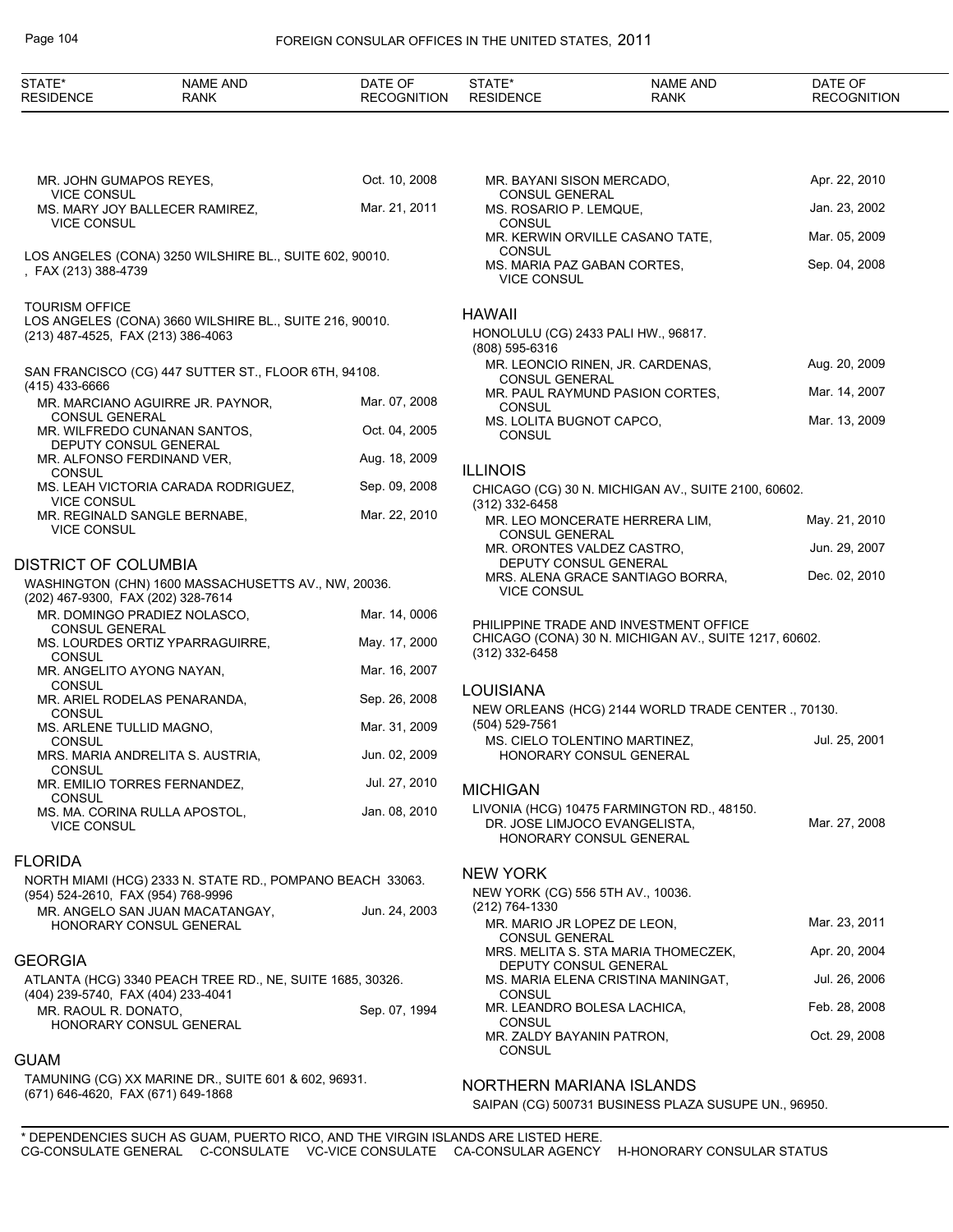| STATE*<br><b>RESIDENCE</b>                       | <b>NAME AND</b><br><b>RANK</b>                                                                | DATE OF<br><b>RECOGNITION</b> | STATE*<br><b>RESIDENCE</b>                          | <b>NAME AND</b><br><b>RANK</b>                              | DATE OF<br><b>RECOGNITION</b> |
|--------------------------------------------------|-----------------------------------------------------------------------------------------------|-------------------------------|-----------------------------------------------------|-------------------------------------------------------------|-------------------------------|
|                                                  |                                                                                               |                               |                                                     |                                                             |                               |
| MR. WILFREDO L. MAXIMO,<br><b>CONSUL GENERAL</b> |                                                                                               | Jul. 28, 2003                 | <b>HONORARY CONSUL</b>                              | MR. TOMASZ HENRYK SKOTNICKI,                                | Jul. 29, 2005                 |
| MS. BELINDA MARIANO ANTE,<br><b>CONSUL</b>       |                                                                                               | Feb. 01, 2010                 |                                                     |                                                             |                               |
|                                                  |                                                                                               |                               | <b>DISTRICT OF COLUMBIA</b>                         |                                                             |                               |
| OREGON                                           |                                                                                               |                               | (202) 234-3800, FAX (202) 328-6271                  | WASHINGTON (CHN) 2640 16TH ST., NW, 20009.                  |                               |
| MR. RICHARD KING WOODLING.                       | PORTLAND (HCG) 2662 S.W. GEORGIAN PL., 97201.<br>HONORARY CONSUL GENERAL                      | Mar. 26, 2010                 | MR. MICHAL LUKASZ SIKORSKI,<br><b>CONSUL</b>        |                                                             | Mar. 13, 2009                 |
|                                                  |                                                                                               |                               | <b>FLORIDA</b>                                      |                                                             |                               |
| (670) 234-1848                                   | TRUST TERRITORIES OF THE PACIFIC ISLANDS<br>MARIANA ISLANDS (CG) BEACH RD., FLOOR 5TH, 96950. |                               | $(305) 866 - 0077$                                  | MIAMI (HC) 1440 79TH STREET CAUSEWAY UN., SUITE 117, 33147. |                               |
|                                                  |                                                                                               |                               | MRS. BLANKA A. ROSENTIEL,<br><b>HONORARY CONSUL</b> |                                                             | May. 14, 1998                 |
| VIRGIN ISLANDS                                   |                                                                                               |                               | MS. BEATA MAGDALENA PASZYC,                         |                                                             | Sep. 11, 2003                 |
|                                                  | ST. THOMAS (HCG) 9800 BUCCANEER MALL UN., BLDG. 3, ST                                         |                               | HONORARY VICE CONSUL                                |                                                             |                               |
| <b>THOMAS 00802.</b><br>(340) 690-0131           |                                                                                               |                               | <b>GEORGIA</b>                                      |                                                             |                               |
|                                                  | DR. VICENTE FERRER, JR POBLETE,<br>HONORARY CONSUL GENERAL                                    | Apr. 29, 2010                 | (404) 253-6000                                      | ATLANTA (HC) 1355 PEACHTREE ST., SUITE 500, 30309.          |                               |
|                                                  | <b>POLAND</b>                                                                                 |                               | MR. R. LAWRENCE, JR ASHE,<br><b>HONORARY CONSUL</b> |                                                             | Oct. 13, 2010                 |
| ALASKA                                           |                                                                                               |                               | <b>HAWAII</b>                                       |                                                             |                               |
| (907) 344-4722                                   | ANCHORAGE (HC) 7550 OLD SEWARD HW., SUITE 100, 99518.                                         |                               | (808) 955-4567                                      | HONOLULU (HC) 2825 S. KING ST., SUITE 2701, 96826.          |                               |
| MR. STANISLAW BORUCKI,<br><b>HONORARY CONSUL</b> |                                                                                               | Apr. 05, 2004                 | MRS. BOZENA ANNA JARNOT,<br><b>HONORARY CONSUL</b>  |                                                             | Aug. 13, 1998                 |
| CALIFORNIA                                       |                                                                                               |                               | <b>IDAHO</b>                                        |                                                             |                               |
|                                                  | BELMONT (HC) 1050 RALSTON AV., 94002.                                                         |                               |                                                     | KETCHUM (HC) 115 STIRRUP LA., 83340.                        |                               |
| (650) 802-1626                                   |                                                                                               |                               | (208) 309-3055                                      |                                                             |                               |
| HONORARY CONSUL                                  | MR. THADDEUS NORMAN TAUBE,                                                                    | Apr. 23, 2007                 | MS. SUSAN JANE PASSOVOY,<br><b>HONORARY CONSUL</b>  |                                                             | Feb. 02, 2009                 |
|                                                  | LOS ANGELES (CG) 12400 WILSHIRE BL., SUITE 555, 90025.                                        |                               | <b>ILLINOIS</b>                                     |                                                             |                               |
| (310) 442-8500, FAX (310) 442-8515               | MRS. JOANNA KRYSTYNA KOZINSKA FRYBES,                                                         | Oct. 16, 2009                 |                                                     | CHICAGO (CG) 1530 N. LAKE SHORE DR., 60610.                 |                               |
| CONSUL GENERAL<br>MR. WOJCIECH JERZY BERGIER,    |                                                                                               | Feb. 28, 2008                 | $(312)$ 337-8166                                    | MR. ZYGMUNT ZDZISLAW MATYNIA,                               | Jan. 11, 2008                 |
| <b>CONSUL</b><br>MISS MALGORZATA ANNA CUP,       |                                                                                               | Mar. 14, 2009                 | <b>CONSUL GENERAL</b><br>MR. ROBERT RUSIECKI,       |                                                             | Aug. 02, 2010                 |
| <b>CONSUL</b><br>MR. BARTOSZ GRODECKI,           |                                                                                               | Jul. 18, 2009                 | <b>CONSUL</b><br>MS. BARBARA ALICJA SALA,           |                                                             | Aug. 26, 2010                 |
| <b>CONSUL</b>                                    |                                                                                               | Oct. 16, 2009                 | <b>CONSUL</b>                                       | MISS JOANNA KRYSTYNA DOBECKA LEMBERT,                       | Oct. 27, 1998                 |
| MS. MONIKA PUCILOWSKA,<br><b>VICE CONSUL</b>     |                                                                                               |                               | <b>VICE CONSUL</b>                                  | MS. KATARZYNA ANNA KASPERKIEWICZ,                           | May. 08, 2007                 |
| <b>CONSULAR AGENT</b>                            | MRS. JOANNA BARBARA DOBROWOLSKA,                                                              | Dec. 19, 2002                 | <b>VICE CONSUL</b><br>MS. ALEKSANDRA KRYSTEK,       |                                                             | May. 31, 2007                 |
|                                                  | SAN FRANCISCO (HC) 785 MARKET ST., SUITE 1120, 94103.                                         |                               | <b>VICE CONSUL</b>                                  |                                                             |                               |
| (415) 777-4445, FAX (415) 778-8123               |                                                                                               |                               | MR. JACEK RAFAL BRYNIAK,<br><b>VICE CONSUL</b>      |                                                             | Oct. 05, 2009                 |
| HONORARY CONSUL                                  | MR. CHRISTOPHER ANTHONY KEROSKY,                                                              | Nov. 10, 2003                 | <b>VICE CONSUL</b>                                  | MR. SEBASTIAN WOJCIECH KUREK,                               | Sep. 01, 2010                 |
|                                                  |                                                                                               |                               | <b>VICE CONSUL</b>                                  | MR. WOJCIECH KRZYSZTOF KWIATEK,                             | Sep. 01, 2010                 |
| COLORADO                                         |                                                                                               |                               | MRS. ANETA KWIATEK,                                 |                                                             | Oct. 02, 2010                 |
| $(303)$ 485-6620                                 | LONGMONT (HC) 1916 ANDREW ALDEN ST., 80504.                                                   |                               | <b>VICE CONSUL</b><br><b>VICE CONSUL</b>            | MRS. MONIKA SYLWESTRA MAJCHER,                              | Mar. 31, 2011                 |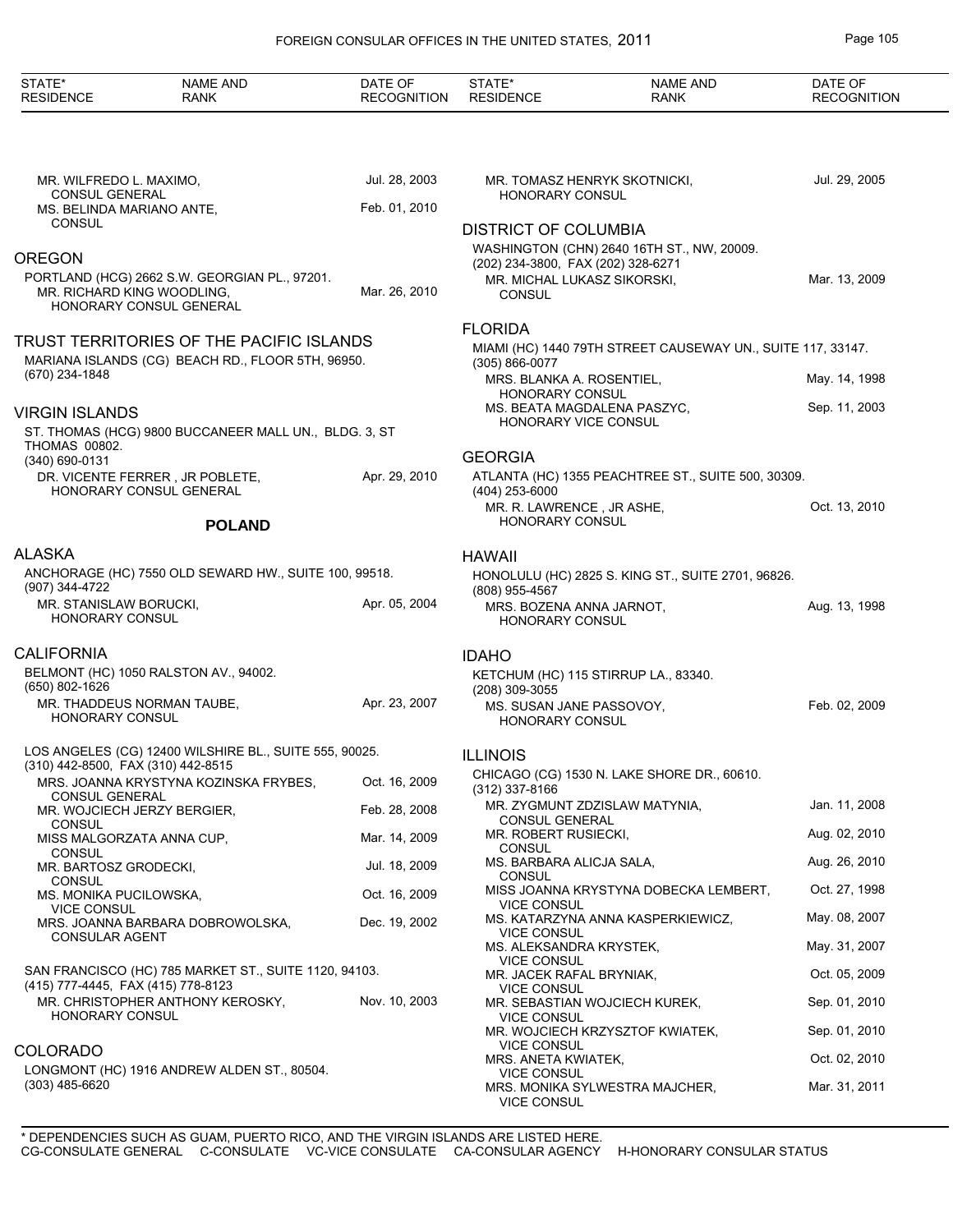| STATE*<br><b>RESIDENCE</b>                                    | <b>NAME AND</b><br><b>RANK</b>                                                              | DATE OF<br><b>RECOGNITION</b> | STATE*<br><b>RESIDENCE</b>                               | <b>NAME AND</b><br>RANK                                   | DATE OF<br><b>RECOGNITION</b> |
|---------------------------------------------------------------|---------------------------------------------------------------------------------------------|-------------------------------|----------------------------------------------------------|-----------------------------------------------------------|-------------------------------|
|                                                               |                                                                                             |                               |                                                          |                                                           |                               |
|                                                               |                                                                                             |                               | POLISH COMMERCIAL OFFICE                                 | NEW YORK (CONA) 675 3RD AV., FLOOR 19TH, 10017.           |                               |
| <b>MASSACHUSETTS</b>                                          |                                                                                             |                               | (212) 370-5300, FAX (212) 818-9623                       |                                                           |                               |
| BOSTON (HC) 31 MILK ST., 02108.<br>MR. MAREK LESNIEWSKI-LAAS. |                                                                                             | May. 06, 1994                 | MR. PAWEL PYTLARCZYK,<br><b>CONSUL</b>                   |                                                           | Mar. 26, 2009                 |
| <b>HONORARY CONSUL</b>                                        |                                                                                             |                               | <b>CONSUL</b>                                            | MR. MICHAL TOMAZ URBANKOWSKI,                             | Mar. 31, 2009                 |
| <b>MISSOURI</b>                                               |                                                                                             |                               | MR. HENRYK CZESLAW SANECKI,                              |                                                           | Sep. 01, 2009                 |
|                                                               | SAINT LOUIS (HC) 13421 FEATHERSTONE DR., ST. LOUIS 63131-                                   |                               | CONSUL                                                   |                                                           |                               |
| 1206.<br>(314) 822-6266                                       |                                                                                             |                               | <b>NORTH CAROLINA</b>                                    |                                                           |                               |
| MR. ROBERT V. OGRODNIK,                                       |                                                                                             | Apr. 07, 2000                 |                                                          | RALEIGH (HC) 705 BARBOUR DR., 27695.                      |                               |
| <b>HONORARY CONSUL</b>                                        |                                                                                             |                               | DR. ALVIN MARCUS, II FOUNTAIN,<br><b>HONORARY CONSUL</b> |                                                           | Mar. 10, 2008                 |
| <b>NEVADA</b>                                                 |                                                                                             |                               |                                                          |                                                           |                               |
| MR. JOHN FULTON PETKUS,<br>HONORARY CONSUL                    | LAS VEGAS (HC) 6787 W. TROPICANA AV., SUITE 103, 89103.                                     | Jul. 28, 2009                 | <b>OHIO</b>                                              | OXFORD (HC) XX BONHAM HOUSE, MIAMI UNIVERSITY UN., FLOOR  |                               |
|                                                               |                                                                                             |                               | 2ND, 45056.<br>(513) 529-4041, FAX (513) 529-4040        |                                                           |                               |
| <b>NEW YORK</b>                                               |                                                                                             |                               | MR. MAREK DOLLAR,                                        |                                                           | Sep. 15, 2004                 |
| (212) 889-8360                                                | NEW YORK (CG) 233 MADISON AV., 10016.                                                       |                               | <b>HONORARY CONSUL</b>                                   |                                                           |                               |
| MS. EWA JUNCZYK ZIOMECKA,                                     |                                                                                             | Mar. 09, 2010                 | PENNSYLVANIA                                             |                                                           |                               |
| <b>CONSUL GENERAL</b>                                         | MR. MAREK WLADYSLAW SKULIMOWSKI,                                                            | Nov. 01, 2009                 | (215) 426-4680                                           | PHILADELPHIA (HC) 2538 E. ALLEGHENY AV., 19134.           |                               |
| <b>CONSUL</b>                                                 | DEPUTY CONSUL GENERAL<br>MR. JERZY LESZEK KLENIEWSKI,                                       | Sep. 12, 1995                 | MS. DEBORAH M. MAJKA,<br><b>HONORARY CONSUL</b>          |                                                           | Apr. 20, 2010                 |
| MR. CEZARY DZIURKOWSKI,                                       |                                                                                             | Nov. 06, 1997                 |                                                          |                                                           |                               |
| <b>CONSUL</b><br>MS. ANNA PELKA,                              |                                                                                             | Nov. 17, 2000                 | DR. JAN NAPOLEON SAYKIEWICZ,                             | PITTSBURGH (HC) 5853 DOUGLAS ST., 15217.                  | Jul. 23, 2007                 |
| <b>CONSUL</b>                                                 |                                                                                             |                               | <b>HONORARY CONSUL</b>                                   |                                                           |                               |
| <b>CONSUL</b>                                                 | MR. PRZEMYSLAW STANISLAW BALCERZYK,                                                         | Sep. 27, 2007                 |                                                          |                                                           |                               |
| MR. GRZEGORZ SWOBODA,                                         |                                                                                             | Sep. 24, 2008                 | <b>PUERTO RICO</b>                                       |                                                           |                               |
| <b>CONSUL</b>                                                 | MRS. MALGORZATA EULALIA KOZIK,                                                              | Sep. 01, 2009                 | (787) 788-4110                                           | CATANO (HC) 869 KM 1.5 BO. LAS PALMAS ST., 00962.         |                               |
| <b>CONSUL</b>                                                 |                                                                                             |                               | MR. BOGDAN ROGOWSKI,                                     |                                                           | May. 07, 2010                 |
| MR. ZBIGNIEW KONOPKA,                                         |                                                                                             | Sep. 03, 2010                 | HONORARY CONSUL                                          |                                                           |                               |
| <b>CONSUL</b><br>MR. JERZY ONUCH.                             |                                                                                             | Sep. 14, 2010                 | <b>TEXAS</b>                                             |                                                           |                               |
| <b>CONSUL</b>                                                 |                                                                                             |                               |                                                          | HOUSTON (HC) 35 HARBOR VIEW DR., SUGAR LAND 77479.        |                               |
| <b>CONSUL</b>                                                 | MR. MARIUSZ GRZEGORZ GRZESZCZYK,                                                            | Jan. 26, 2011                 | $(281)$ 565-1507                                         |                                                           |                               |
| MR. BOGDAN MALOTA,<br><b>VICE CONSUL</b>                      |                                                                                             | Mar. 15, 1999                 | <b>HONORARY CONSUL</b>                                   | DR. ZBIGNIEW JACEK WOJCIECHOWSKI,                         | Jun. 26, 2003                 |
| MR. PIOTR MAREK JANICKI,                                      |                                                                                             | Sep. 03, 2008                 |                                                          |                                                           |                               |
| <b>VICE CONSUL</b>                                            | MRS. AGNIESZKA ZOFIA KUMAS,                                                                 | Sep. 04, 2010                 |                                                          | <b>PORTUGAL</b>                                           |                               |
| <b>VICE CONSUL</b>                                            |                                                                                             |                               | <b>CALIFORNIA</b>                                        |                                                           |                               |
|                                                               |                                                                                             |                               |                                                          | LOS ANGELES (HC) 1801 AVENUE OF THE STARS UN., SUITE 400, |                               |
|                                                               | POLISH CULTURAL INSTITUTE OF POLAND<br>NEW YORK (CONA) 350 FIFTH AV., SUITE 4620-21, 10118. |                               | 90067.                                                   |                                                           |                               |
| (212) 889-8360                                                |                                                                                             |                               | $(310)$ 277-1490<br>MR. EDMUNDO DE MACEDO,               |                                                           | Sep. 04, 2003                 |
| MR. PAWEL POTOROCZYN,<br><b>CONSUL</b>                        |                                                                                             | Mar. 13, 2001                 | <b>HONORARY CONSUL</b>                                   |                                                           |                               |
| MS. AGATA GRENDA,                                             |                                                                                             | May. 17, 2006                 |                                                          |                                                           |                               |
| <b>VICE CONSUL</b>                                            |                                                                                             | May. 05, 2007                 | (415) 346-3400                                           | SAN FRANCISCO (CG) 3298 WASHINGTON ST., 94115.            |                               |
| <b>VICE CONSUL</b>                                            | MR. PIOTR WALDEMAR ROGULSKI,                                                                |                               | <b>CONSUL GENERAL</b>                                    | MR. ANTONIO M COELHO DA COSTA MOURA,                      | Feb. 25, 2010                 |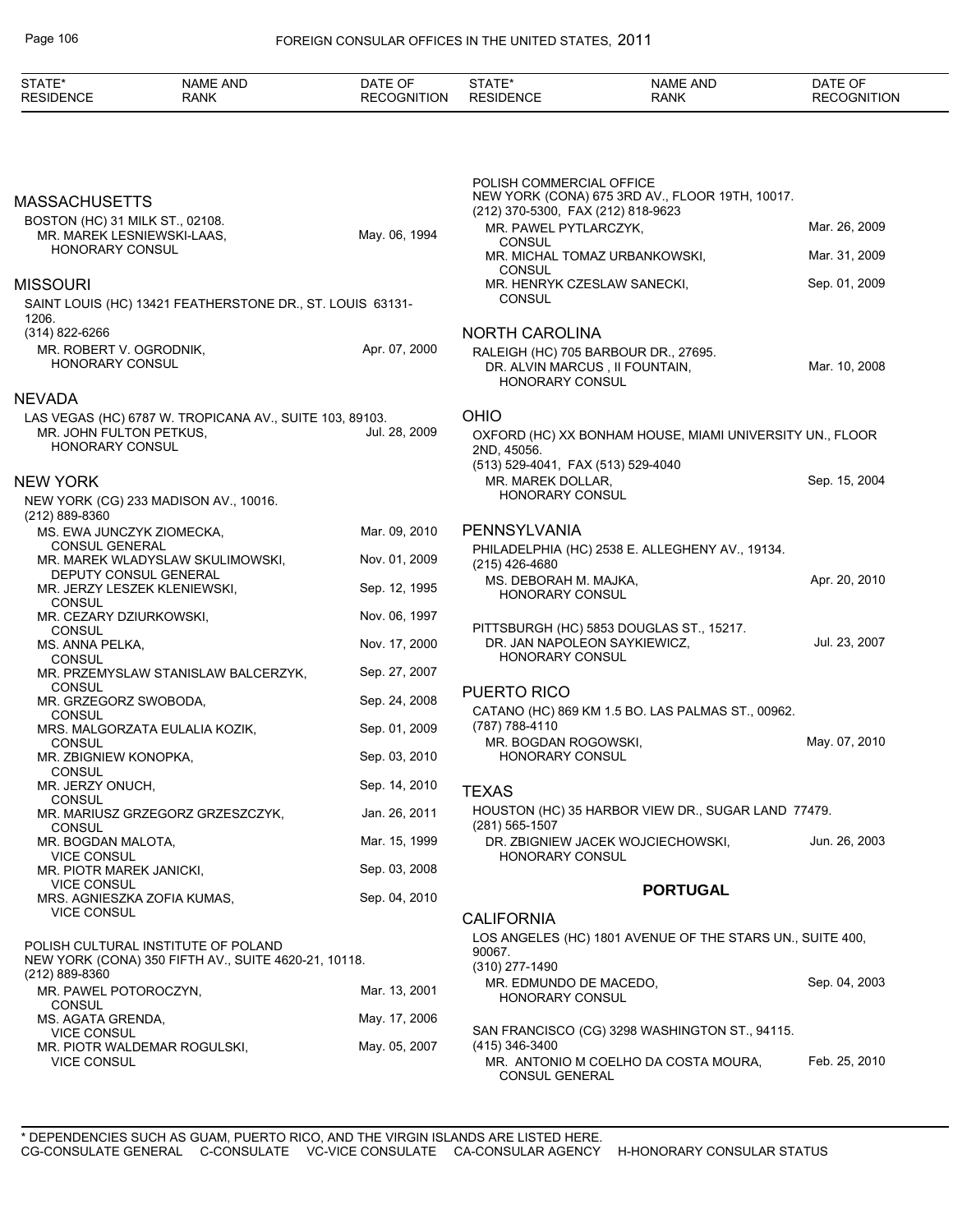| STATE*<br><b>RESIDENCE</b>                        | <b>NAME AND</b><br><b>RANK</b>                                                    | DATE OF<br><b>RECOGNITION</b> | STATE*<br><b>RESIDENCE</b>                            | <b>NAME AND</b><br><b>RANK</b>                          | DATE OF<br><b>RECOGNITION</b> |
|---------------------------------------------------|-----------------------------------------------------------------------------------|-------------------------------|-------------------------------------------------------|---------------------------------------------------------|-------------------------------|
|                                                   |                                                                                   |                               |                                                       |                                                         |                               |
| , FAX (415) 391-7147                              | COMMERCIAL OFFICE OF PORTUGAL<br>SAN FRANCISCO (CONA) 3298 WASHINGTON ST., 94115. |                               | <b>CONSUL GENERAL</b>                                 | MRS. MARIA AMELIA MAIO DE PAIVA,                        | Sep. 28, 2009                 |
|                                                   |                                                                                   |                               | <b>NEW YORK</b>                                       |                                                         |                               |
| TULARE (HC) 520 E. KING ST., 93274.               |                                                                                   |                               |                                                       | NEW YORK (CG) 590 5TH AV., FLOOR 3RD, 10036.            |                               |
| $(559)$ 688-7511<br>MR. HELTER SOUSA MARTINS,     |                                                                                   | Sep. 17, 2004                 | (212) 221-3165, FAX (212) 221-3462                    |                                                         |                               |
| HONORARY CONSUL                                   |                                                                                   |                               | <b>CONSUL GENERAL</b>                                 | MR. ALEXANDRE A. FERNANDES,                             | Jul. 28, 2003                 |
|                                                   |                                                                                   |                               | <b>CONSUL</b>                                         | MR. NUNO M. RIBEIRO DA SILVA ALVES,                     | Feb. 20, 2009                 |
| CONNECTICUT                                       |                                                                                   |                               |                                                       | MR. RUI M. BOAVISTA VIEIRA MARQUES,                     | Aug. 10, 2010                 |
| (203) 755-4111                                    | WATERBURY (HC) 20 E. MAIN ST., SUITE 220, 06702.                                  |                               | <b>CONSUL</b>                                         |                                                         |                               |
| MR. BILL L. GOUVEIA,                              |                                                                                   | Apr. 05, 2004                 | PUERTO RICO                                           |                                                         |                               |
| HONORARY CONSUL                                   |                                                                                   |                               |                                                       | SAN JUAN (HC) 416 SAN LEANDRO., RIO PIEDRAS 00926.      |                               |
| FLORIDA                                           |                                                                                   |                               | (787) 761-4148, FAX (787) 755-8556                    |                                                         |                               |
|                                                   | MIAMI (HC) 6996 PIAZZA GRANDE UN., SUITE 201, CORAL GABLES                        |                               | <b>HONORARY CONSUL</b>                                | MR. JOSE C. DUARTE DA SILVEIRA.                         | Jun. 22, 1983                 |
| 33134.                                            |                                                                                   |                               |                                                       |                                                         |                               |
| (407) 601-2940                                    | MR. RUI MARIA NABAIS FORCADA,                                                     | Aug. 10, 2010                 | <b>RHODE ISLAND</b>                                   |                                                         |                               |
| HONORARY CONSUL                                   |                                                                                   |                               |                                                       | PROVIDENCE (CON) 56 PINE ST., FLOOR 6TH, 02903.         |                               |
|                                                   |                                                                                   |                               | (401) 272-2003                                        | MR. RICARDO FERNANDES GARCIA CORTES,                    | Mar. 08, 2005                 |
|                                                   | ORLANDO (CA) 6996 PIAZZA GRANDE UN., SUITE 201, 32835.                            |                               | <b>CONSUL</b>                                         |                                                         |                               |
| HAWAII                                            |                                                                                   |                               |                                                       |                                                         |                               |
|                                                   | HONOLULU (HC) 1585 KAPIOLANI BL., SUITE 728, 96814.                               |                               | <b>TEXAS</b>                                          |                                                         |                               |
| (808) 523-4580                                    |                                                                                   |                               | (713) 759-1188                                        | HOUSTON (HC) 4544 POST OAK PLACE DR., SUITE 350, 77027. |                               |
| MR. JOHN HENRY FELIX,<br>HONORARY CONSUL          |                                                                                   | Feb. 02, 1987                 |                                                       | MR. JAMES H. WESTMORELAND,                              | Nov. 05, 1990                 |
|                                                   |                                                                                   |                               | <b>HONORARY CONSUL</b>                                |                                                         |                               |
| illinois                                          |                                                                                   |                               |                                                       | QATAR                                                   |                               |
| (312) 259-9408, FAX (312) 777-3483                | CHICAGO (HC) 71 S. WACKER DR., SUITE 2930, 60606.                                 |                               | <b>TEXAS</b>                                          |                                                         |                               |
| MR. NELSON DE CASTRO,                             |                                                                                   | Jan. 16, 2003                 |                                                       | HOUSTON (CG) 1990 POST OAK BL., SUITE 810, 77056.       |                               |
| <b>HONORARY CONSUL</b>                            |                                                                                   |                               | (713) 355-8221, FAX (713) 355-8184                    |                                                         |                               |
| LOUISIANA                                         |                                                                                   |                               | MR. YOUSEF ALI Y. AL-KHATER,<br><b>CONSUL GENERAL</b> |                                                         | Nov. 05, 2008                 |
|                                                   | NEW ORLEANS (HC) 201 ST. CHARLES AV., 70170-5100.                                 |                               | MR. HAMAD AL MUFTAH,                                  |                                                         | Sep. 01, 2010                 |
| (504) 582-8272                                    |                                                                                   |                               | <b>VICE CONSUL</b>                                    |                                                         |                               |
| MR. WILLIAM HUGH HINES,<br><b>HONORARY CONSUL</b> |                                                                                   | Mar. 22, 2000                 |                                                       | <b>ROMANIA</b>                                          |                               |
|                                                   |                                                                                   |                               |                                                       |                                                         |                               |
| MASSACHUSETTS                                     |                                                                                   |                               | <b>ARIZONA</b>                                        |                                                         |                               |
| (617) 536-8740                                    | BOSTON (CG) 699 BOYLSTON ST., FLOOR 7TH, 02116.                                   |                               | (480) 965-4658                                        | TEMPE (HCG) 1151 S. FOREST AV., SUITE 402A, 85287.      |                               |
|                                                   | MR. PAULO JORGE SOUSA DA CUNHA ALVES,                                             | Jul. 08, 2009                 |                                                       | MRS. ILEANA ALEXANDRA ORLICH,                           | Jan. 21, 2010                 |
| CONSUL GENERAL                                    |                                                                                   |                               |                                                       | HONORARY CONSUL GENERAL                                 |                               |
|                                                   | NEW BEDFORD (CON) 628 PLEASANT ST., SUITE 204/218, 02740.                         |                               | <b>CALIFORNIA</b>                                     |                                                         |                               |
| (508) 997-6151                                    |                                                                                   |                               |                                                       | LOS ANGELES (CG) 11766 WILSHIRE BL., SUITE 560, 90025.  |                               |
|                                                   | DR. GRACA MARIA ARAUJO FONSECA,                                                   | Oct. 26, 2009                 | (310) 444-0043                                        |                                                         |                               |
| <b>CONSUL</b>                                     |                                                                                   |                               | MR. MIRCEA CATALIN GHENEA,<br><b>CONSUL GENERAL</b>   |                                                         | Feb. 16, 2006                 |
| <b>NEW JERSEY</b>                                 |                                                                                   |                               | MR. RAZVAN DUMITRESCU,                                |                                                         | Jun. 04, 2007                 |
|                                                   | NEWARK (CG) ONE RIVERFRONT PZ., 07102.                                            |                               | <b>CONSUL</b><br>MR. OVIDIU GRECEA,                   |                                                         | Nov. 07, 2007                 |
| (973) 643-4200                                    |                                                                                   |                               | <b>CONSUL</b>                                         |                                                         |                               |
|                                                   |                                                                                   |                               |                                                       |                                                         |                               |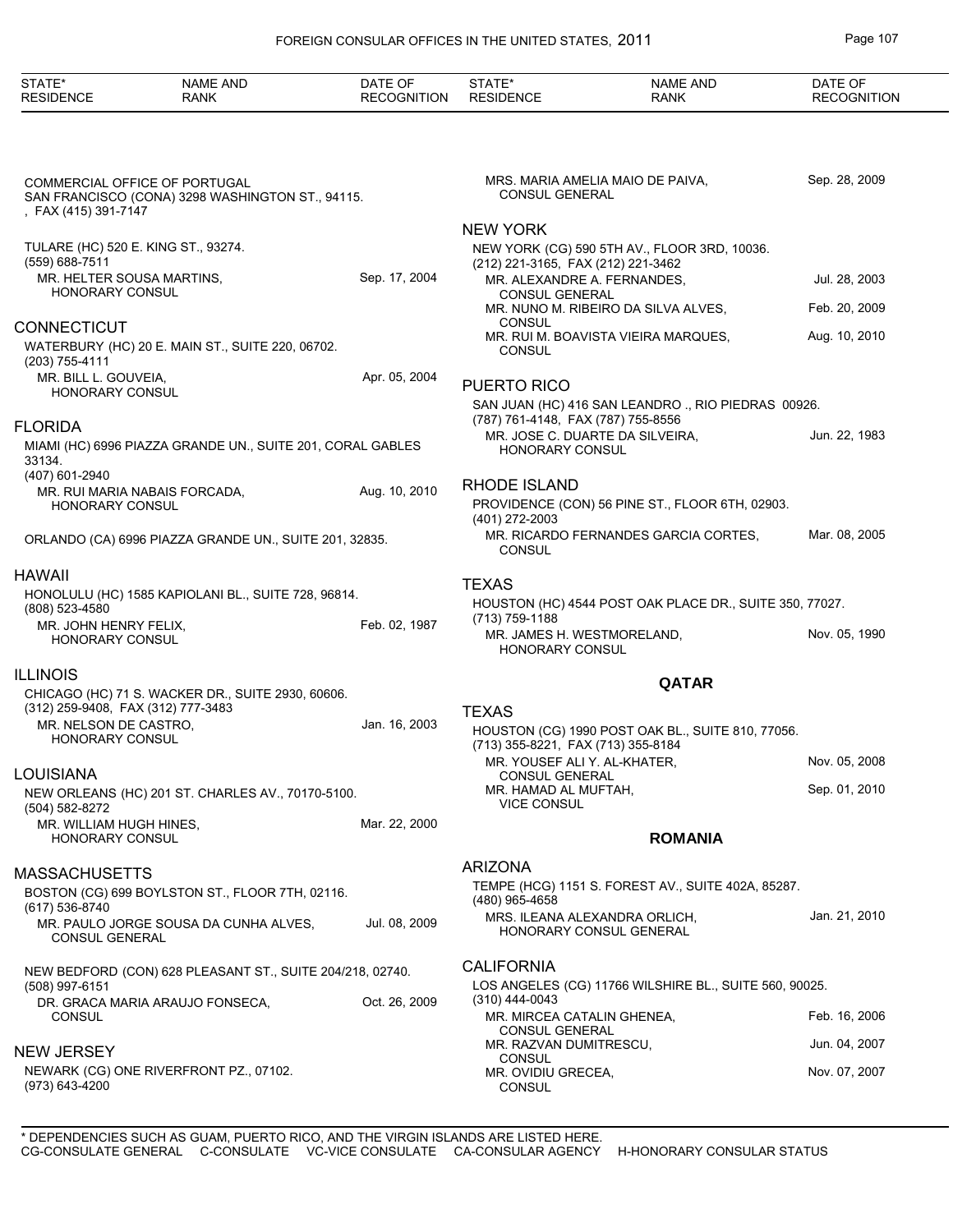| STATE*<br><b>RESIDENCE</b>                    | <b>NAME AND</b><br><b>RANK</b>                                                     | DATE OF<br><b>RECOGNITION</b> | STATE*<br><b>RESIDENCE</b>                   | <b>NAME AND</b><br><b>RANK</b>                             | DATE OF<br><b>RECOGNITION</b> |
|-----------------------------------------------|------------------------------------------------------------------------------------|-------------------------------|----------------------------------------------|------------------------------------------------------------|-------------------------------|
|                                               |                                                                                    |                               |                                              |                                                            |                               |
|                                               |                                                                                    |                               | <b>MICHIGAN</b>                              |                                                            |                               |
| MRS. LILIANA GRECEA,<br><b>CONSULAR AGENT</b> |                                                                                    | Dec. 10, 2008                 | (313) 442-1200                               | DETROIT (HCG) 613 ABBOTT ST., 48226.                       |                               |
| 94104.                                        | SAN FRANCISCO (HCG) 44 MONTGOMERY LAKE LA., SUITE 400,                             |                               | MR. JOHN, JR RAKOLTA,                        | HONORARY CONSUL GENERAL                                    | Jul. 28, 1999                 |
| (415) 743-2210                                |                                                                                    |                               |                                              |                                                            |                               |
|                                               | MRS. DANA BELDIMAN KARLSONS,                                                       | Jul. 01, 2004                 | <b>MINNESOTA</b>                             |                                                            |                               |
|                                               | HONORARY CONSUL GENERAL                                                            | Oct. 20, 2006                 | (763) 574-9472, FAX (763) 571-0662           | MINNEAPOLIS (HC) 1250 E. MOORE LAKE DR., SUITE 242, 55432. |                               |
| MR. GEORGE ROTH,<br><b>HONORARY CONSUL</b>    |                                                                                    |                               | <b>HONORARY CONSUL</b>                       | MR. PATRICK WILLIAM LEDRAY,                                | Jul. 27, 2000                 |
| <b>DISTRICT OF COLUMBIA</b>                   |                                                                                    |                               | <b>NEVADA</b>                                |                                                            |                               |
| (202) 332-4846, FAX (202) 232-4748            | WASHINGTON (CHN) 1607 23RD ST., NW, 20008.                                         |                               |                                              | LAS VEGAS (HCG) 711 RANCHO CI., 89107.                     |                               |
| <b>CONSUL</b>                                 | MRS. MIHAELA MARIANA DEACONU,                                                      | Aug. 23, 2004                 | (702) 878-5534                               | MRS. AURELIA ARNOLD ROBERTS,                               | Oct. 06, 2006                 |
| <b>FLORIDA</b>                                |                                                                                    |                               |                                              | HONORARY CONSUL GENERAL                                    |                               |
|                                               |                                                                                    |                               | <b>NEW YORK</b>                              |                                                            |                               |
| (954) 920-9074                                | HOLLYWOOD (HCG) 1507 HOLLYWOOD BL., 33020.                                         |                               |                                              | NEW YORK (CG) 200 E. 38TH ST., FLOOR 3RD, 10016.           |                               |
| MR. CLAUDE G. MATASA,                         |                                                                                    | Apr. 18, 2005                 | MR. MARIAN PARJOL,<br><b>CONSUL GENERAL</b>  |                                                            | Jan. 07, 2011                 |
|                                               | HONORARY CONSUL GENERAL<br>MRS. VICTORIA T. BUDISTEANU LONDON,                     | Apr. 19, 2005                 | MS. CORINA IOANA SUTEU,                      | DEPUTY CONSUL GENERAL                                      | May. 19, 2006                 |
| HONORARY CONSUL                               |                                                                                    |                               |                                              | MRS. ANDREEA IOANA BERECHET,                               | Oct. 16, 2006                 |
| <b>GEORGIA</b>                                |                                                                                    |                               |                                              | DEPUTY CONSUL GENERAL<br>MS. ROXANA NICOLETA STEFAN,       | May. 17, 2006                 |
|                                               | ATLANTA (HC) 182 SAMS DR., FAYETTEVILLE 30214.<br>MR. DARIUS CONSTANTIN GAZINSCHI, | Aug. 13, 2008                 | <b>CONSUL</b><br>MR. CHIVEL PORUMB,          |                                                            | Jul. 06, 2007                 |
| HONORARY CONSUL                               |                                                                                    |                               | <b>CONSUL</b>                                | MR. BOTOND LEVENTE KOVESSI,                                | Aug. 28, 2007                 |
| <b>ILLINOIS</b>                               |                                                                                    |                               | <b>CONSUL</b><br>MR. CRISTIAN DIACONEASA,    |                                                            | Sep. 26, 2007                 |
|                                               | CHICAGO (CG) 737 N. MICHIGAN AV., SUITE 1170, 60611.                               | May. 09, 2008                 | CONSUL<br>MR. CRISTIAN DANIEL BESLIU,        |                                                            | Jul. 01, 2010                 |
| MR. LUCIAN LEUSTEAN,<br><b>CONSUL GENERAL</b> |                                                                                    |                               | <b>CONSUL</b>                                |                                                            |                               |
| MR. GABRIEL ION DUTU,                         |                                                                                    | Jan. 08, 2009                 |                                              |                                                            |                               |
| <b>CONSUL</b>                                 | MRS. LUCIA FLORENTINA KEMOKAI,                                                     | Dec. 16, 2004                 | <b>OHIO</b>                                  |                                                            |                               |
| <b>VICE CONSUL</b>                            |                                                                                    |                               | (216) 577-3009, FAX (216) 241-8175           | CLEVELAND (HCG) 700 WEST ST. CLAIR AV., SUITE 204, 44113.  |                               |
| <b>INDIANA</b>                                |                                                                                    |                               | MR. ALIN L. ROSCA,                           | HONORARY CONSUL GENERAL                                    | May. 20, 2011                 |
| (800) 871-1212, FAX (317) 897-0606            | INDIANAPOLIS (HC) 4761 INDUSTRIAL PW., 46226.                                      |                               |                                              |                                                            |                               |
| MR. JOHN DANIEL SERBAN,                       |                                                                                    | Dec. 31, 2001                 | <b>OKLAHOMA</b>                              |                                                            |                               |
| <b>HONORARY CONSUL</b>                        |                                                                                    |                               | (405) 447-7500                               | NORMAN (HCG) 1913 BROOKHAVEN BL., 73072.                   |                               |
| LOUISIANA                                     |                                                                                    |                               | MRS. NADIA COMANECI,                         | <b>HONORARY CONSUL GENERAL</b>                             | Mar. 31, 2004                 |
| (504) 524-6054                                | NEW ORLEANS (HC) 625 ST. CHARLES AV., SUITE 8A, 70130.                             |                               |                                              |                                                            |                               |
| DR. E. RALPH LUPIN,                           |                                                                                    | Oct. 16, 2000                 | <b>OREGON</b>                                |                                                            |                               |
| <b>HONORARY CONSUL</b>                        |                                                                                    |                               | (503) 382-5165                               | PORTLAND (HC) 888 S.W. 5TH AV., SUITE 1200, 97204.         |                               |
| <b>MASSACHUSETTS</b>                          |                                                                                    |                               | MR. JAMES H. RUDD,<br><b>HONORARY CONSUL</b> |                                                            | Jun. 08, 2005                 |
|                                               | BOSTON (HC) 52 BEDFORD RD., LINCOLN 01773.                                         |                               |                                              |                                                            |                               |
| (617) 497-1111                                |                                                                                    | Apr. 18, 2005                 | PENNSYLVANIA                                 |                                                            |                               |
| MR. DAN DIMANCESCU,<br><b>HONORARY CONSUL</b> |                                                                                    |                               |                                              | PHILADELPHIA (HCG) 1907 SPRUCE ST., 19103.                 |                               |
| MR. MIHAI GABRIEL VADUVA,                     |                                                                                    | Jun. 27, 2006                 | (215) 735-7978, FAX (215) 735-9209           |                                                            | Mar. 22, 2006                 |
| HONORARY VICE CONSUL                          |                                                                                    |                               | MR. GEORGE SFEDU,                            | HONORARY CONSUL GENERAL                                    |                               |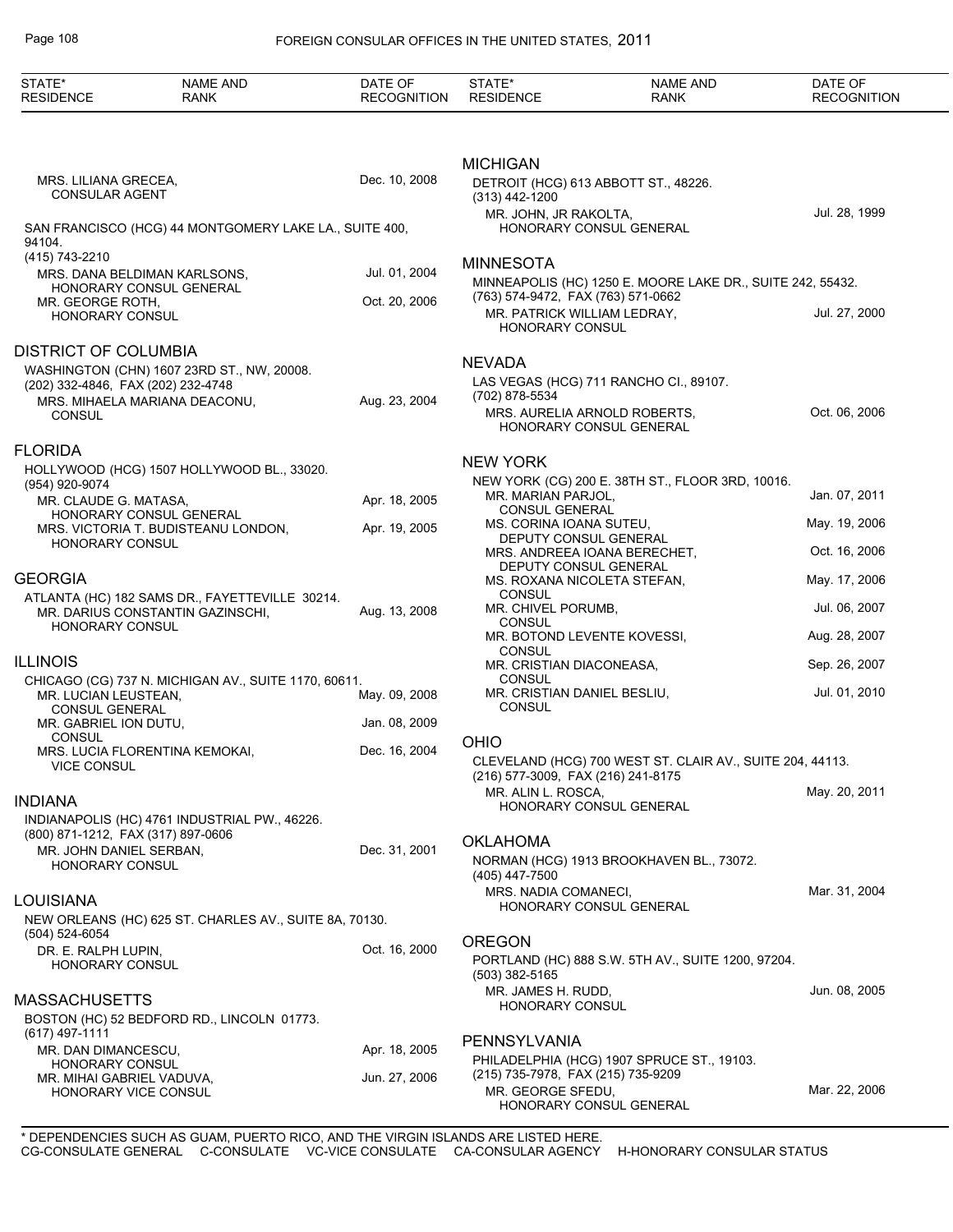| STATE*<br><b>RESIDENCE</b>                   | <b>NAME AND</b><br><b>RANK</b>                              | DATE OF<br><b>RECOGNITION</b> | STATE*<br><b>RESIDENCE</b>                                  | <b>NAME AND</b><br><b>RANK</b>                          | DATE OF<br><b>RECOGNITION</b> |
|----------------------------------------------|-------------------------------------------------------------|-------------------------------|-------------------------------------------------------------|---------------------------------------------------------|-------------------------------|
|                                              |                                                             |                               |                                                             |                                                         |                               |
|                                              |                                                             |                               |                                                             | MR. YURY NODARIYEVICH ISAEV,                            | Dec. 23, 2009                 |
| <b>TEXAS</b>                                 |                                                             |                               | <b>VICE CONSUL</b>                                          | MR. VLADIMIR YEVGENYEVICH OLEMSKOY,                     | Apr. 02, 2010                 |
| (214) 740-8608                               | DALLAS (HC) 112 MAIN ST., SUITE 1800, 75202.                |                               | <b>VICE CONSUL</b>                                          | MR. EVGENY ALEKSANDROVICH ZENIKOV,                      | Oct. 28, 2010                 |
| MR. NELU PRODAN,<br>HONORARY CONSUL          |                                                             | Jul. 14, 2000                 | <b>VICE CONSUL</b>                                          | MR. ANDREY VITALYEVICH LENEV,                           | Dec. 16, 2010                 |
| MR. HUGH E. HACKNEY,<br>HONORARY VICE CONSUL |                                                             | Sep. 26, 2000                 | <b>VICE CONSUL</b>                                          | MR. SERGEY IVANOVICH GURTENKO,                          | Feb. 15, 2011                 |
|                                              |                                                             |                               | <b>VICE CONSUL</b>                                          | MR. SERGEY VYACHESLAVOVICH KONDRATIEV,                  | Mar. 25, 2011                 |
| (713) 629-1551, FAX (713) 629-1553           | HOUSTON (HCG) 4265 SAN FELIPE UN., SUITE 220, 77027.        |                               | <b>VICE CONSUL</b>                                          |                                                         |                               |
|                                              | MR. NICHOLAS ALEXANDER FLORESCU.                            | Oct. 06, 2006                 | <b>COLORADO</b>                                             |                                                         |                               |
|                                              | HONORARY CONSUL GENERAL<br>MR. ALEXANDER MIHAI POPOVICI,    | Jul. 20, 2004                 |                                                             | DENVER (HCG) 1552 PENNSYLVANIA ST., 80203.              |                               |
| HONORARY VICE CONSUL                         |                                                             |                               | (303) 831-0829<br>DR. DEBORAH ANNE PALMIERI,                |                                                         | Nov. 29, 2006                 |
| UTAH                                         |                                                             |                               |                                                             | HONORARY CONSUL GENERAL                                 |                               |
| (801) 240-6095                               | SALT LAKE CITY (HC) 47 E.S. TEMPLE ST., 84150.              |                               | <b>DISTRICT OF COLUMBIA</b>                                 |                                                         |                               |
| MR. ROBERT F. ORTON,                         |                                                             | Apr. 25, 2006                 |                                                             | WASHINGTON (CHN) 2650 WISCONSIN AV., NW, 20007.         |                               |
| <b>HONORARY CONSUL</b>                       |                                                             |                               | (202) 298-5700, FAX (202) 298-5735<br>MR. ROMAN Y. AMBAROV, |                                                         | May. 28, 2002                 |
| VIRGINIA                                     |                                                             |                               | <b>CONSUL</b>                                               |                                                         |                               |
| <b>BEACH 23452.</b>                          | NORFOLK (HCG) 464 S. INDEPENDENCE BL., SUITE C112, VIRGINIA |                               | MR. ANDREY Y. DANILOV,<br>CONSUL                            |                                                         | Apr. 21, 2005                 |
| (757) 456-9463, FAX (757) 456-9465           |                                                             |                               | <b>CONSUL</b>                                               | MR. NIKOLAY SERGEYEVICH TYAGLO,                         | Apr. 28, 2009                 |
| MR. ANTON SAMOILA,                           | HONORARY CONSUL GENERAL                                     | Oct. 06, 2006                 | CONSUL                                                      | MR. ARTEM STEPANOVICH TEVANYAN,                         | Oct. 01, 2010                 |
|                                              |                                                             |                               |                                                             | MR. IVAN ALEKSANDROVICH KISELEV,                        | Aug. 02, 2006                 |
|                                              | <b>RUSSIA</b>                                               |                               | <b>VICE CONSUL</b>                                          | MR. EVGENY ANATOLYEVICH VIKTOROV,                       | Feb. 23, 2009                 |
| ALASKA                                       |                                                             |                               | <b>VICE CONSUL</b>                                          |                                                         |                               |
| (907) 349-5481                               | ANCHORAGE (HCG) 3581 KACHEMAK CI., 99515.                   |                               | <b>CONSULAR DIVISION</b>                                    |                                                         |                               |
| MR. STEVE R. SMIRNOFF,                       | HONORARY CONSUL GENERAL                                     | Aug. 26, 1996                 | (202) 939-8907, FAX (202) 939-8917                          | WASHINGTON (CHA) 2641 TUNLAW RD., NW, 20007.            |                               |
|                                              |                                                             |                               | <b>VICE CONSUL</b>                                          | MR. MIKHAIL VYACHESLAVOVICH SATUNKIN,                   | Jul. 06, 2009                 |
| <b>CALIFORNIA</b>                            |                                                             |                               |                                                             |                                                         |                               |
| (415) 202-9800, FAX (415) 929-0306           | SAN FRANCISCO (CG) 2790 GREEN ST., 94123.                   |                               | <b>FLORIDA</b>                                              |                                                         |                               |
| CONSUL GENERAL                               | MR. VLADIMIR NIKOLAYEVICH VINOKUROV,                        | Jul. 18, 2007                 | (727) 341-3241, FAX (727) 341-3318                          | PINELLAS PARK (HC) 13805 58TH ST., N, CLEARWATER 33760. |                               |
|                                              | MR. KHALIT AKHMYATOVICH AYSIN,                              | Jul. 19, 2007                 | DR. CARL MARTIN, JR KUTTLER,                                |                                                         | Aug. 05, 2004                 |
|                                              | DEPUTY CONSUL GENERAL<br>MR. NIKOLAY VASILYEVICH ESAULOV,   | Jul. 18, 2007                 | HONORARY CONSUL                                             |                                                         |                               |
| <b>CONSUL</b><br>MR. ANDREY I. BELOUSOV,     |                                                             | Apr. 04, 2008                 | <b>HAWAII</b>                                               |                                                         |                               |
| <b>CONSUL</b>                                | MR. YURY STEPANOVICH KORNEEV,                               | Mar. 04, 2009                 | $(808)$ 956-8007                                            | HONOLULU (HCG) 4340 PA HOA AV., APT 19B, 96816.         |                               |
| <b>CONSUL</b>                                |                                                             | Jul. 10, 2009                 | MS. NATASHA B. OWEN,                                        |                                                         | Oct. 09, 1998                 |
| CONSUL                                       | MR. VYACHESLAV VLADIMIROVICH SLAVKIN,                       |                               |                                                             | HONORARY CONSUL GENERAL                                 |                               |
| <b>CONSUL</b>                                | MR. SERGEY VIKTOROVICH ZEMSKIY,                             | Oct. 29, 2010                 | <b>MINNESOTA</b>                                            |                                                         |                               |
| <b>VICE CONSUL</b>                           | MR. VLADIMIR IVANOVICH KUYANOV,                             | Sep. 03, 2008                 | (612) 821-4391                                              | MINNEAPOLIS (HC) 5500 S. STEVENS AV., 55419.            |                               |
|                                              | MR. ALEXEY VLADIMIROVICH POLYAKOV,                          | Aug. 25, 2009                 | MR. RAYMOND EARL JOHNSON,                                   |                                                         | Sep. 13, 2004                 |
| <b>VICE CONSUL</b>                           | MR. IGOR GRIGORYEVICH SHAKTAR OOL,                          | Oct. 29, 2009                 | <b>HONORARY CONSUL</b>                                      |                                                         |                               |

VICE CONSUL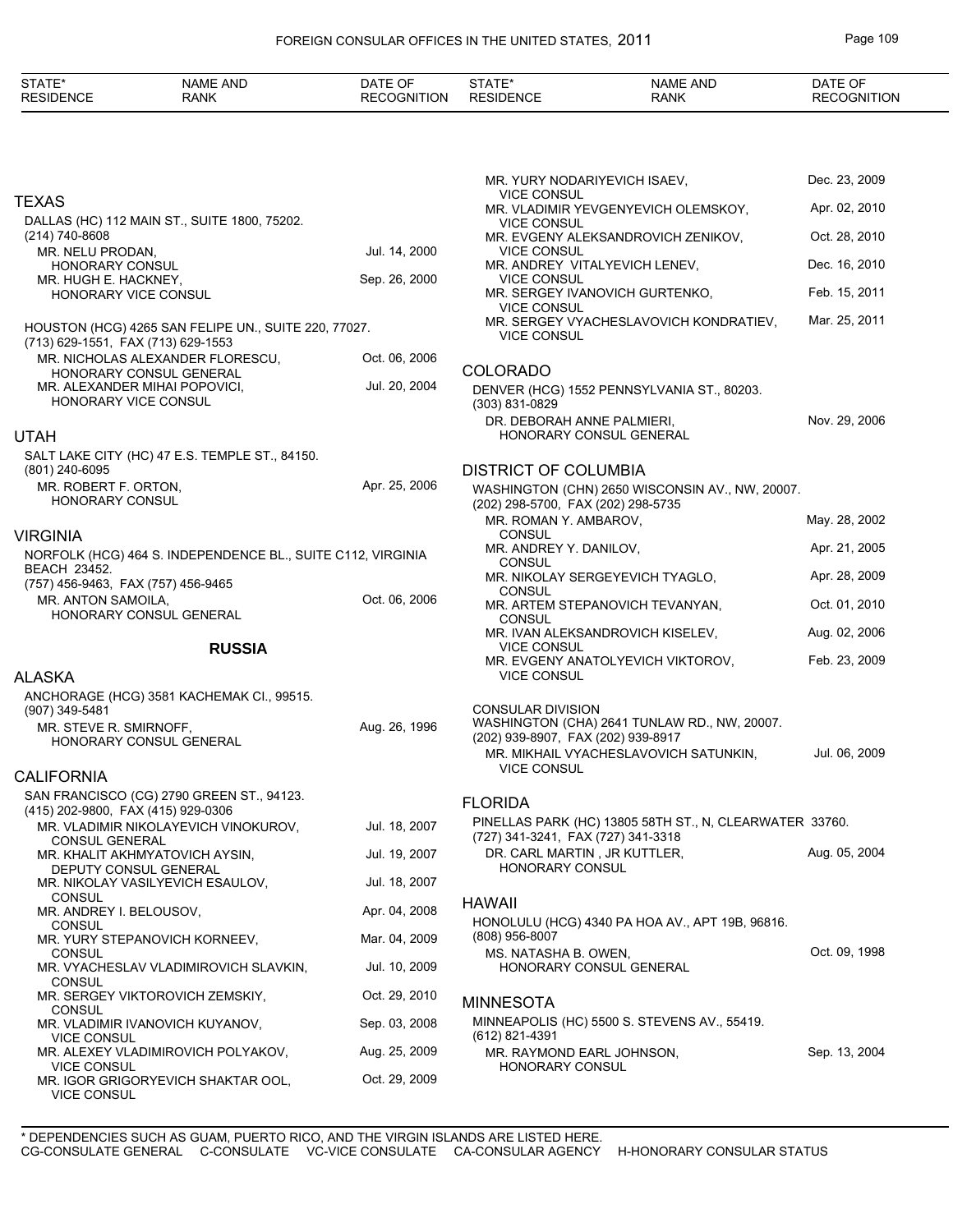| STATE*<br><b>RESIDENCE</b>                   | <b>NAME AND</b><br><b>RANK</b>                                              | DATE OF<br><b>RECOGNITION</b> | STATE*<br><b>RESIDENCE</b>                  | <b>NAME AND</b><br><b>RANK</b>                               | DATE OF<br><b>RECOGNITION</b> |
|----------------------------------------------|-----------------------------------------------------------------------------|-------------------------------|---------------------------------------------|--------------------------------------------------------------|-------------------------------|
|                                              |                                                                             |                               |                                             |                                                              |                               |
| <b>NEW YORK</b>                              |                                                                             |                               |                                             |                                                              |                               |
|                                              | NEW YORK (CG) 9-11 E. 91ST ST., 10128.                                      |                               | DR. ROSS E., JR BUTLER,                     | HONORARY CONSUL GENERAL                                      | Jul. 30, 2001                 |
|                                              | (212) 348-0926, FAX (212) 831-9162<br>MR. ANDREY KONSTANTINOVICH YUSHMANOV, | Mar. 02, 2010                 |                                             |                                                              |                               |
| <b>CONSUL GENERAL</b>                        |                                                                             |                               | <b>WASHINGTON</b>                           |                                                              |                               |
| CONSUL                                       | MR. DENIS ANATOLYEVICH KLYUKIN,                                             | Nov. 05, 2007                 |                                             | SEATTLE (CG) 2001 6TH AV., SUITE 2323, 98121.                |                               |
|                                              | MR. SERGEY GRIGORYEVICH SHOBA,                                              | Dec. 07, 2007                 | (206) 728-1910, FAX (206) 728-1871          | MR. YURY VALENTINOVICH GERASIN,                              | Jun. 09, 2008                 |
| <b>CONSUL</b><br>MR. SERGEY LOGACHEV,        |                                                                             | Jan. 06, 2010                 | <b>CONSUL GENERAL</b>                       |                                                              |                               |
| CONSUL<br>MR. VAGE R. YENGIBARYAN,           |                                                                             | Dec. 10, 2001                 | MR. NIKOLAY N. VINOGRADOV,<br><b>CONSUL</b> |                                                              | Jul. 19, 2007                 |
| <b>VICE CONSUL</b>                           |                                                                             |                               |                                             | MR. ANDREY BORISOVICH BONDAREV,                              | Jul. 08, 2008                 |
| <b>VICE CONSUL</b>                           | MR. ALEXANDER A. KALACHEV,                                                  | Dec. 20, 2005                 | <b>CONSUL</b>                               | MR. DMITRY NIKOLAYEVICH KLYUCHKO,                            | Aug. 17, 2009                 |
|                                              | MS. ELENA D. SAFRONKOVA ALEKSEEVA,                                          | Dec. 27, 2007                 | <b>VICE CONSUL</b>                          |                                                              |                               |
| <b>VICE CONSUL</b><br>MR. ANDREY V. ROGOZIN, |                                                                             | Mar. 21, 2008                 |                                             | <b>RWANDA</b>                                                |                               |
| <b>VICE CONSUL</b>                           |                                                                             |                               |                                             |                                                              |                               |
| <b>VICE CONSUL</b>                           | MR. DENIS VALERYEVICH LITVIN,                                               | Jun. 27, 2008                 | <b>CALIFORNIA</b>                           |                                                              |                               |
| MISS OLGA TOLOK,                             |                                                                             | Oct. 01, 2008                 | (415) 394-5555                              | SAN FRANCISCO (HC) ONE MARITIME PZ., SUITE 1600, 94111.      |                               |
| <b>VICE CONSUL</b>                           | MR. ALEXANDER IGOREVICH OTCHAYNOV,                                          | Aug. 05, 2009                 |                                             |                                                              |                               |
| <b>VICE CONSUL</b>                           | MR. MAXIM VIKTOROVICH VLADIMIROV,                                           | Apr. 21, 2010                 | <b>ILLINOIS</b>                             |                                                              |                               |
| <b>VICE CONSUL</b>                           |                                                                             |                               | (630) 406-6408                              | GENEVA (HCG) 2100 ENTERPRISE AV., 60134.                     |                               |
| <b>VICE CONSUL</b>                           | MR. VLADIMIR VLADIMIROVICH ZOLOTOV,                                         | Jul. 24, 2010                 | DR. JOSEPH JAY RITCHIE,                     |                                                              | Jun. 30, 2006                 |
|                                              |                                                                             |                               |                                             | HONORARY CONSUL GENERAL                                      |                               |
| <b>TRADE OFFICE</b>                          | NEW YORK (CONA) 353 LEXINGTON AV., SUITE 900, 10016.                        |                               | <b>MASSACHUSETTS</b>                        |                                                              |                               |
| FAX (212) 682-8605                           |                                                                             |                               |                                             | BOSTON (HCG) 151 TREMONT ST., SUITE 21K, 02111.              |                               |
|                                              | MR. TIMOFEY STEPANOVICH BORODIN,                                            | Mar. 26, 2009                 | (617) 948-9449                              |                                                              |                               |
| CONSUL                                       | MR. VYACHESLAV BAZILEVICH,                                                  | Sep. 02, 2009                 | MR. ROBERT C. SAGER,                        | HONORARY CONSUL GENERAL                                      | Jan. 23, 2007                 |
| <b>VICE CONSUL</b>                           |                                                                             |                               |                                             |                                                              |                               |
| PUERTO RICO                                  |                                                                             |                               | <b>TEXAS</b>                                |                                                              |                               |
|                                              | SAN JUAN (HC) P.O. BOX 9022453., 00902.                                     |                               |                                             | HOUSTON (HCG) 70 TERRA BELLA DR., MANVEL 77578.              |                               |
|                                              | (787) 315-0419, FAX (787) 724-8270                                          |                               |                                             | AMBASSADOR CYNTHIA SHEPARD PERRY,<br>HONORARY CONSUL GENERAL | Aug. 06, 2008                 |
| <b>HONORARY CONSUL</b>                       | MS. ANASTASIA PAVLOVNA KITSUL,                                              | Sep. 15, 2003                 |                                             |                                                              |                               |
|                                              |                                                                             |                               |                                             | <b>SAMOA</b>                                                 |                               |
| <b>TEXAS</b>                                 |                                                                             |                               | AMERICAN SAMOA                              |                                                              |                               |
|                                              | HOUSTON (CG) 1333 W. LOOP SOUTH UN., SUITE 1300, 77027.                     |                               |                                             | PAGO PAGO (CG) FAGATOGO, MAOPUTASI 2, ., 96799.              |                               |
| MR. NIKOLAY Y. BABICH,                       | (713) 337-3300, FAX (713) 337-3305                                          | Jun. 20, 2008                 | <b>CONSUL GENERAL</b>                       | MR. MATAAFA TOMASI LATA ESERA,                               | Sep. 21, 2007                 |
| <b>CONSUL GENERAL</b>                        |                                                                             |                               |                                             |                                                              |                               |
|                                              | MR. VLADIMIR VASILYEVICH TITARENKO,<br>DEPUTY CONSUL GENERAL                | Nov. 05, 2009                 | <b>CALIFORNIA</b>                           |                                                              |                               |
|                                              | MR. SERGEY VITALYEVICH MESTON,                                              | May. 01, 2006                 | (310) 329-4748                              | TORRANCE (HC) 833 W. TORRANCE BL., 90502.                    |                               |
| CONSUL                                       | MR. VICTOR RAVILYEVICH GALEEV,                                              | Apr. 07, 2009                 |                                             | MS. THERESA TUITOGAMAATOE ROTTER,                            | May. 30, 2006                 |
| <b>CONSUL</b>                                | MR. MAXIM GENNADYEVICH POLETAEV,                                            | Nov. 02, 2010                 | <b>HONORARY CONSUL</b>                      |                                                              |                               |
| <b>VICE CONSUL</b>                           |                                                                             |                               |                                             | <b>SAN MARINO</b>                                            |                               |
| MR. STANISLAV ABRAMOV,<br><b>VICE CONSUL</b> |                                                                             | Apr. 13, 2011                 |                                             |                                                              |                               |
|                                              |                                                                             |                               | DISTRICT OF COLUMBIA                        |                                                              |                               |
| <b>UTAH</b>                                  |                                                                             |                               | (202) 337-1647                              | WASHINGTON (HCG) 3059 Q ST., NW, 20007.                      |                               |
| (801) 764-6021                               | SALT LAKE CITY (HCG) 5244 S. HIGHLAND DR., SUITE 201, 84117.                |                               |                                             | MRS. SHEILA RABB WEIDENFELD,<br>HONORARY CONSUL GENERAL      | May. 05, 1994                 |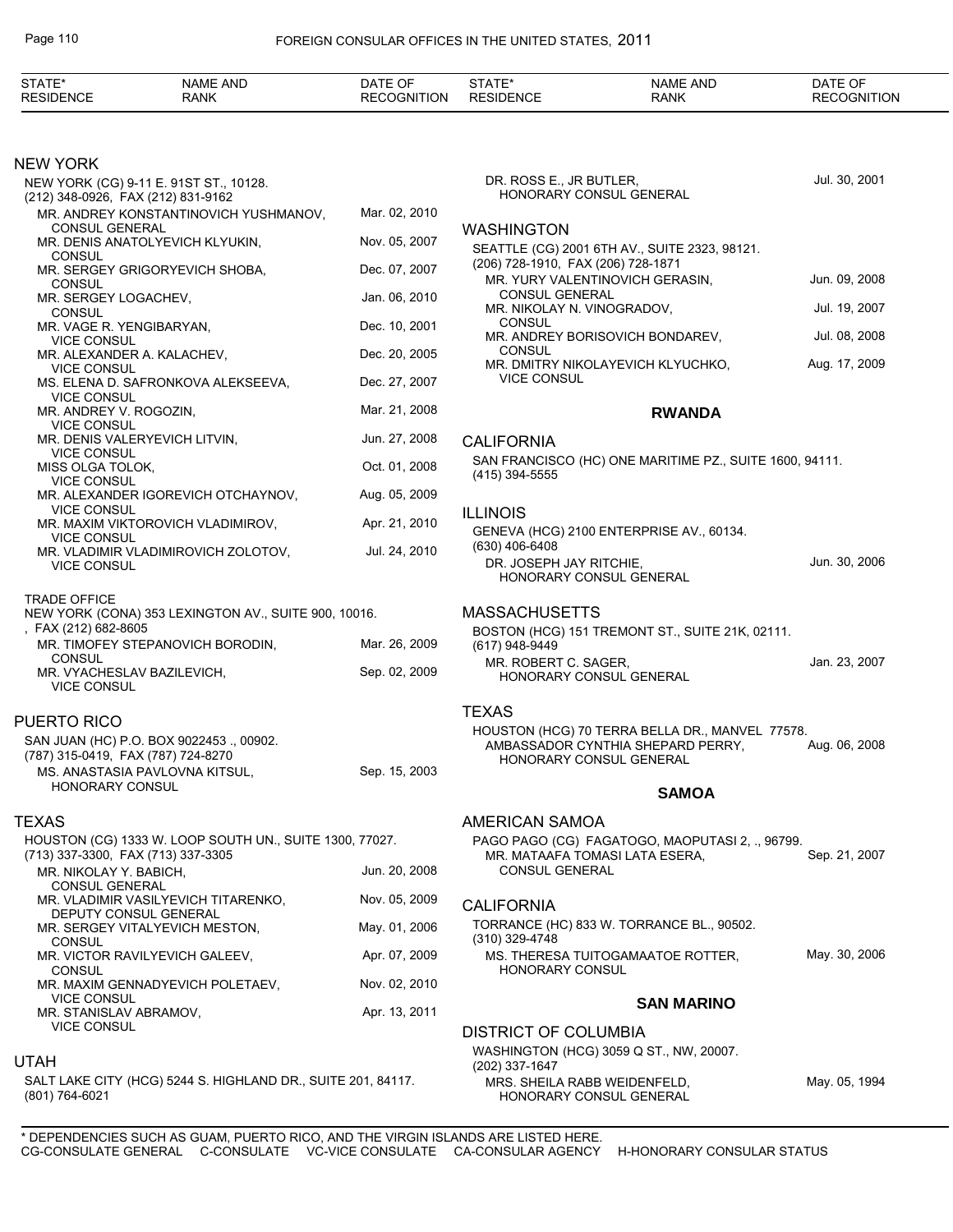| STATE*<br><b>RESIDENCE</b>                                       | <b>NAME AND</b><br><b>RANK</b>                             | DATE OF<br><b>RECOGNITION</b> | STATE*<br><b>RESIDENCE</b>                             | <b>NAME AND</b><br>RANK                              | DATE OF<br><b>RECOGNITION</b> |
|------------------------------------------------------------------|------------------------------------------------------------|-------------------------------|--------------------------------------------------------|------------------------------------------------------|-------------------------------|
|                                                                  |                                                            |                               |                                                        |                                                      |                               |
|                                                                  |                                                            |                               |                                                        | MR. IBRAHIM KHALIL IBRAHIM AL KHAMIS,                | May. 20, 2009                 |
| HAWAII                                                           | HONOLULU (HC) 4615 KAHALA AV., 96816.                      |                               | <b>VICE CONSUL</b><br><b>VICE CONSUL</b>               | MR. NASSER AWAD S. AL GHANOOM,                       | Oct. 27, 2009                 |
| (808) 734-8926<br>MR. YUKIO TAKAHASHI,                           |                                                            | Jun. 05, 2002                 | MR. FAISAL WESUED H. AL OTAIBI,<br><b>VICE CONSUL</b>  |                                                      | Nov. 18, 2009                 |
| <b>HONORARY CONSUL</b>                                           |                                                            |                               | <b>VICE CONSUL</b>                                     | MR. ADEL MATOUK AHMED SHEEKHOON,                     | Dec. 14, 2009                 |
| MICHIGAN                                                         |                                                            |                               | <b>VICE CONSUL</b>                                     | MR. KHALID ABDULLAH I. ALRUSAYS,                     | Jan. 03, 2010                 |
| MR. ALESSANDRO VINCENTI,                                         | TROY (HC) 1685 E. BIG BEAVER RD., 48083.                   | Apr. 29, 2008                 | <b>VICE CONSUL</b>                                     | MR. HABEEBULLAH OBAIDALLAH ALBOKHARI,                | Jan. 15, 2010                 |
| <b>HONORARY CONSUL</b><br>HONORARY VICE CONSUL                   | MRS. VINCENZINA CRESCENTINI,                               | Apr. 29, 2008                 | <b>VICE CONSUL</b>                                     | MR. MOHAMMED BIN FAISAL BIN S AL SAUD,               | Feb. 19, 2010                 |
|                                                                  |                                                            |                               | <b>DISTRICT OF COLUMBIA</b>                            |                                                      |                               |
| NEW YORK                                                         | NEW YORK (HCG) 186 LEHRER AV., SUITE 0, ELMONT 11003.      |                               | (202) 342-3800, FAX (202) 944-3113                     | WASHINGTON (CHN) 601 NEW HAMPSHIRE AV., NW, 20037.   |                               |
| (516) 437-4699, FAX (516) 775-5897<br>MR. ROBERTO L. BALSIMELLI, |                                                            | Jan. 10, 1983                 | <b>CONSUL GENERAL</b>                                  | HIS EXCELLENCY ADEL A. M. AL-JUBEIR,                 | Mar. 08, 2007                 |
| DR. MARIA GRAZIA PASHAYAN,                                       | HONORARY CONSUL GENERAL                                    | Apr. 29, 2008                 | <b>NEW YORK</b>                                        |                                                      |                               |
| HONORARY VICE CONSUL                                             |                                                            |                               |                                                        | NEW YORK (CG) 866 2ND AV., FLOOR 5, 10017.           |                               |
|                                                                  | <b>SAO TOME &amp; PRINCIPE</b>                             |                               | (212) 752-2740<br>MR. AZZAM A. A. AL GAIN,             |                                                      | Feb. 19, 2010                 |
| <b>GEORGIA</b>                                                   |                                                            |                               | <b>CONSUL GENERAL</b>                                  | MR. ABDULLAH ABDULKAREEM AL SADOON,                  | Sep. 20, 2004                 |
| (678) 259-8146, FAX (770) 454-0032                               | ATLANTA (HC) 245 PERIMETER CENTER PW., SUITE 610, 30346.   |                               | <b>VICE CONSUL</b>                                     | MR. BANDER SULAIMAN M. ALMOQBEL,                     | Feb. 09, 2007                 |
| MR. GARETH N. GENNER,<br>HONORARY CONSUL                         |                                                            | Oct. 13, 1997                 | <b>VICE CONSUL</b><br>MR. SALEH MOHAMMED AL AMIRE,     |                                                      | Nov. 07, 2007                 |
| MR. ROBERT MOREL,<br>HONORARY VICE CONSUL                        |                                                            | Apr. 24, 1998                 | <b>VICE CONSUL</b><br>MR. SAUD M. A. KH. SHAWWAF,      |                                                      | Jul. 08, 2008                 |
|                                                                  |                                                            |                               | <b>VICE CONSUL</b>                                     | MR. YOUSEF MOHAMMED H. AL BALAWI,                    | Sep. 16, 2008                 |
| <b>ILLINOIS</b>                                                  | CHICAGO (HC) 645 W. PARK AV., SUITE B, LIBERTYVILLE 60048. |                               | <b>VICE CONSUL</b><br>MR. IBRAHIM H.I. AL GHAMEDI,     |                                                      | Nov. 04, 2008                 |
| (847) 362-5615, FAX (847) 362-1637<br>MR. JAMES KAO,             |                                                            | Jun. 04, 1996                 | <b>VICE CONSUL</b><br>MR. FAISAL S. M. ALQABABINAH,    |                                                      | Mar. 13, 2009                 |
| HONORARY CONSUL                                                  |                                                            |                               | <b>VICE CONSUL</b>                                     | MR. KHALED SAEED A. ALZAHRANI,                       | Oct. 14, 2009                 |
|                                                                  | <b>SAUDI ARABIA</b>                                        |                               | <b>VICE CONSUL</b>                                     | MR. HESHAM ABDULAZIZ A. ALAMMAR,                     | Jan. 26, 2011                 |
| <b>CALIFORNIA</b>                                                |                                                            |                               | <b>VICE CONSUL</b><br>MR. NADER ALABDULAZIZ,           |                                                      | Jan. 31, 2006                 |
| (310) 479-6000, FAX (310) 479-2752                               | LOS ANGELES (CG) 2045 SAWTELLE BL., 90025.                 |                               | CONSULAR AGENT                                         | MR. MOHAMMAD JALAWI M ALOTAIBI,                      | May. 07, 2007                 |
| <b>CONSUL GENERAL</b>                                            | MR. ABDULLAH SAEED AHMED AL HARTHI,                        | May. 28, 2004                 | <b>CONSULAR AGENT</b><br>MR. ABDULLAH ALI A. ALNASHAR, |                                                      | Oct. 15, 2008                 |
| MR. SAMI A. IBRAHIM,                                             | DEPUTY CONSUL GENERAL                                      | May. 18, 1998                 | <b>CONSULAR AGENT</b><br>MR. AHMED AMER A. AL BARIQI,  |                                                      | Nov. 20, 2009                 |
| MR. FAISAL A. A. AL SUDAIRY,                                     | DEPUTY CONSUL GENERAL                                      | Mar. 01, 1999                 | <b>CONSULAR AGENT</b><br>MR. BADER ABGAD GH. ALHARBI,  |                                                      | Apr. 16, 2010                 |
|                                                                  | MR. SULTAN BIN SAAD AL SAUD,<br>DEPUTY CONSUL GENERAL      | Apr. 15, 2005                 | <b>CONSULAR AGENT</b><br>MR. NAIF M. H. ALHARBI,       |                                                      | Nov. 17, 2010                 |
|                                                                  | MR. KHALID BIN ABDULAZIZ A ALTUWAIJRI,                     | Dec. 21, 2010                 | <b>CONSULAR AGENT</b>                                  |                                                      | May. 23, 2011                 |
| MR. RIAD SOLH,                                                   | DEPUTY CONSUL GENERAL                                      | Mar. 05, 1997                 | <b>CONSULAR AGENT</b>                                  | MR. QIES MOHAMMED A. NASSEEF,                        |                               |
| <b>VICE CONSUL</b>                                               | MR. TURKI BIN SULTAN AL SAUD,                              | Oct. 05, 2006                 | <b>TEXAS</b>                                           |                                                      |                               |
| <b>VICE CONSUL</b><br>MR. KHALID F. F. AL SUBAIE,                |                                                            | May. 07, 2008                 |                                                        | HOUSTON (CG) 5718 WESTHEIMER UN., SUITE 1500, 77057. |                               |
| <b>VICE CONSUL</b><br>VICE CONSUL                                | MR. MOHAMED SAUD AL FAISAL AL SAUD,                        | Jun. 25, 2008                 | (713) 785-5577                                         |                                                      |                               |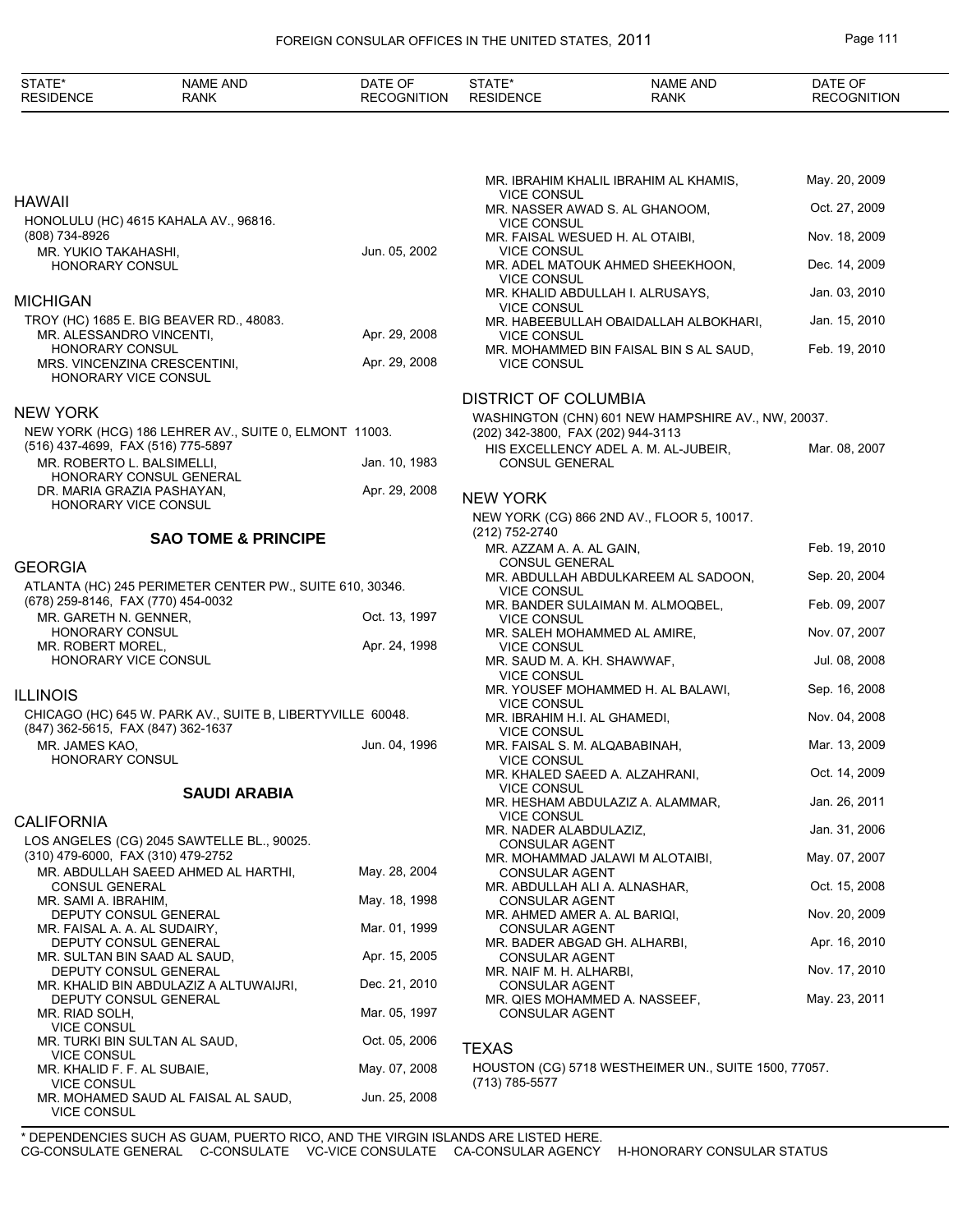| STATE*<br><b>RESIDENCE</b>                           | <b>NAME AND</b><br>RANK                                    | DATE OF<br><b>RECOGNITION</b> | STATE*<br><b>RESIDENCE</b>                           | <b>NAME AND</b><br>RANK                                  | DATE OF<br><b>RECOGNITION</b> |
|------------------------------------------------------|------------------------------------------------------------|-------------------------------|------------------------------------------------------|----------------------------------------------------------|-------------------------------|
|                                                      |                                                            |                               |                                                      |                                                          |                               |
| <b>CONSUL GENERAL</b>                                | MR. ABDULRAHMAN A. AL SHAYA,                               | Feb. 28, 2007                 | 70161.                                               | NEW ORLEANS (HCG) X INTERNATIONAL TRADE UN., SUITE 1803, |                               |
|                                                      | MR. AHMED HODIRY MATHOR AL ANAZI,                          | Dec. 29, 2006                 | $(504)$ 529-7561                                     |                                                          |                               |
| <b>VICE CONSUL</b><br><b>VICE CONSUL</b>             | MR. DHERAR YACOUB AL KESAYER,                              | Apr. 24, 2007                 | MS. DEBORAH ANN ADAMS,<br><b>HONORARY CONSUL</b>     |                                                          | Aug. 21, 1984                 |
| <b>VICE CONSUL</b>                                   | MR. ABDULLAH ZAFER H. BIN ABIYAH,                          | Sep. 27, 2007                 | <b>MASSACHUSETTS</b>                                 |                                                          |                               |
| <b>VICE CONSUL</b>                                   | MR. SALEM TOLEHAN S. AL MUTIRY,                            | Sep. 27, 2007                 |                                                      | BOSTON (HCG) 381 DUDLEY RD., NEWTON 02159.               |                               |
| <b>VICE CONSUL</b>                                   | MR. TALAL ABDULLAH M. ALHUMAIDHI,                          | Oct. 02, 2007                 | (617) 244-3605                                       |                                                          |                               |
|                                                      | MR. MOTEB IBRAHEEM H. ALOOSAIMI,                           | Aug. 01, 2008                 | <b>MISSOURI</b>                                      |                                                          |                               |
| <b>VICE CONSUL</b>                                   | MR. MOHAMMED ABDULAZIZ ALATEEK,                            | Oct. 30, 2008                 | $(314)$ 615-8141                                     | CLAYTON (HC) 121 S. MERAMEC AV., 63105.                  |                               |
| <b>VICE CONSUL</b>                                   | MR. MOHAMMED N. M. ALSUBAIE,                               | Nov. 29, 2008                 | MR. JOHN AARON, SR WRIGHT,<br><b>HONORARY CONSUL</b> |                                                          | Nov. 16, 2009                 |
| <b>VICE CONSUL</b>                                   | MR. MOHAMMED A. S. AL AGEEL,                               | Sep. 29, 2009                 |                                                      |                                                          |                               |
| <b>VICE CONSUL</b>                                   | MR. SAEED HASSAN M. AL QAHTANI,                            | Sep. 29, 2009                 | <b>NEW YORK</b>                                      |                                                          |                               |
| <b>VICE CONSUL</b>                                   |                                                            |                               | MR. CHEIKH MBACKE SAMB,                              | NEW YORK (CG) 4 W. 12TH ST., FLOOR 2ND, 10027.           | Jun. 09, 2008                 |
| <b>VICE CONSUL</b>                                   | MR. NAIF QAED M. AL HANTUSHI,                              | Oct. 16, 2009                 | <b>CONSUL GENERAL</b><br>MRS. LEILA SALIM BA,        |                                                          | Feb. 29, 2008                 |
| MR. HOZAM KH. N. ALAJMI,<br><b>VICE CONSUL</b>       |                                                            | Sep. 06, 2010                 | <b>CONSUL</b><br>MRS. PEINDA GUISSE DIOUM,           |                                                          | Jun. 24, 2009                 |
| <b>VICE CONSUL</b>                                   | MR. HAMZA MOHAMMED ALI M. GASSAS,                          | Nov. 17, 2010                 | <b>CONSUL</b><br>MISS NGANE DIOUF,                   |                                                          | Dec. 01, 2010                 |
| <b>VICE CONSUL</b>                                   | MR. MOHAMMAD KHLIL E. FALOUDAH,                            | Mar. 30, 2011                 | <b>CONSUL</b>                                        |                                                          | Jan. 31, 2011                 |
| <b>CONSULAR AGENT</b>                                | MR. ABDULAZIZ KHALID M. ALDHUWIAN,                         | Apr. 30, 2007                 | <b>CONSUL</b>                                        | MR. MAHAMADOU RASSOULOU FALL,                            |                               |
| <b>CONSULAR AGENT</b>                                | MR. WALEED SAUD M. ABUHAIMED,                              | Apr. 29, 2008                 | MR. ASSANE NIANG,<br><b>VICE CONSUL</b>              |                                                          | Feb. 08, 2008                 |
|                                                      | MR. MOHAMMED HUSSAIN H. AL ALASSI,                         | Sep. 29, 2009                 | MS. NDEYE KHADY DIAGNE,<br><b>VICE CONSUL</b>        |                                                          | Feb. 08, 2008                 |
| <b>CONSULAR AGENT</b>                                | MR. KHALID SAEED A. ALGHAMDI,                              | Jun. 25, 2010                 | MR. EL HADJI SIDY NIANG,<br><b>VICE CONSUL</b>       |                                                          | May. 17, 2011                 |
| <b>CONSULAR AGENT</b><br>MR. ADEL YAHYA ALFENAIS,    |                                                            | Feb. 11, 2011                 | MR. OUMAR KANE,                                      |                                                          | Apr. 30, 2007                 |
| <b>CONSULAR AGENT</b>                                |                                                            |                               | <b>CONSULAR AGENT</b><br>MS. CIRE SAVANE SOW,        |                                                          | May. 08, 2007                 |
|                                                      | <b>SENEGAL</b>                                             |                               | <b>CONSULAR AGENT</b><br>MR. THIERNO NDOYE,          |                                                          | Jun. 02, 2008                 |
|                                                      |                                                            |                               | <b>CONSULAR AGENT</b>                                |                                                          |                               |
| <b>FLORIDA</b>                                       |                                                            |                               | MR. MAMADOU CAMARA,<br><b>CONSULAR AGENT</b>         |                                                          | Nov. 04, 2009                 |
| 33146.                                               | MIAMI (HC) 4000 PONCE DE LEON BL., SUITE 700, CORAL GABLES |                               | MR. ABABACAR DABO,<br><b>CONSULAR AGENT</b>          |                                                          | Apr. 29, 2011                 |
| (305) 371-4286, FAX (305) 371-4288                   |                                                            |                               | MR. MALICK SECK,                                     |                                                          | May. 11, 2011                 |
| MR. MICHAEL STUART HACKER,<br><b>HONORARY CONSUL</b> |                                                            | Jun. 02, 1983                 | <b>CONSULAR AGENT</b>                                |                                                          |                               |
| <b>GEORGIA</b>                                       |                                                            |                               | <b>RHODE ISLAND</b>                                  |                                                          |                               |
|                                                      | ATLANTA (HC) 830 WESTVIEW DR., SW, 30314-3773.             |                               | MR. MOUSSA SIDIBE,                                   | PROVIDENCE (HC) 285 CARPENTER ST., SUITE 2, 02909.       | Jul. 29, 2008                 |
| (404) 614-6040<br>MR. JULIUS E. COLES,               |                                                            | Oct. 14, 1997                 | <b>HONORARY CONSUL</b>                               |                                                          |                               |
| <b>HONORARY CONSUL</b>                               |                                                            |                               | <b>TEXAS</b>                                         |                                                          |                               |
| LOUISIANA                                            |                                                            |                               |                                                      | HOUSTON (CG) 9701 RICHMOND AV., SUITE 212, 77042.        |                               |
|                                                      | BATON ROUGE (HCG) 4529 MOHICAN ST., 70805.                 |                               | MRS. FATOU NDIAYE SALL,<br><b>CONSUL GENERAL</b>     |                                                          | Oct. 13, 2005                 |
|                                                      | MR. LEONARD ALVIN ROBINSON,<br>HONORARY CONSUL GENERAL     | Dec. 08, 2009                 |                                                      |                                                          |                               |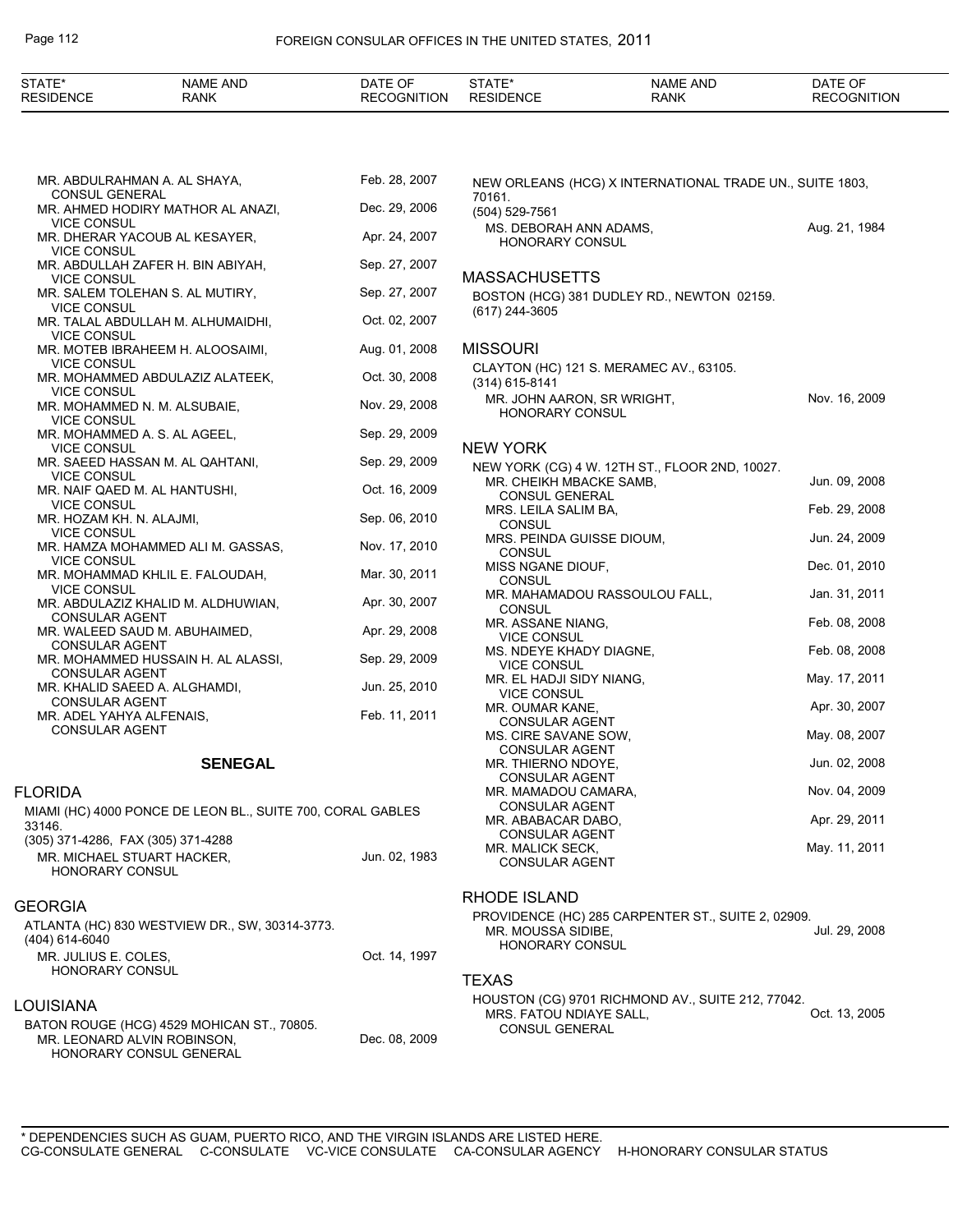| STATE*<br><b>RESIDENCE</b>                                      | <b>NAME AND</b><br><b>RANK</b>                             | DATE OF<br><b>RECOGNITION</b> | STATE*<br><b>RESIDENCE</b>                                                   | <b>NAME AND</b><br>RANK                                 | DATE OF<br><b>RECOGNITION</b>  |
|-----------------------------------------------------------------|------------------------------------------------------------|-------------------------------|------------------------------------------------------------------------------|---------------------------------------------------------|--------------------------------|
|                                                                 | <b>SERBIA</b>                                              |                               |                                                                              |                                                         |                                |
| COLORADO                                                        | DENVER (HCG) 535 16TH ST., SUITE 620, 80202.               |                               | <b>WASHINGTON</b>                                                            | SEATTLE (HCG) 3620 S.W. 309TH ST., FEDERAL WAY 98063.   |                                |
| $(303)$ 825-6100                                                |                                                            |                               | (253) 874-4579                                                               |                                                         |                                |
| MR. STEVEN H. KATICH,                                           | HONORARY CONSUL GENERAL                                    | Nov. 21, 2002                 | MRS. ANNE LISE M. CHURCH,                                                    | HONORARY CONSUL GENERAL                                 | Feb. 06, 2002                  |
| <b>ILLINOIS</b>                                                 |                                                            |                               |                                                                              | <b>SIERRA LEONE</b>                                     |                                |
| (312) 670-6707, FAX (312) 670-6787                              | CHICAGO (CG) 201 E. OHIO ST., SUITE 200, 60611.            |                               | <b>TEXAS</b>                                                                 |                                                         |                                |
| MR. DESKO NIKITOVIC,                                            |                                                            | Apr. 02, 2003                 |                                                                              | HOUSTON (HCG) 1330 POST OAK BL., SUITE 2200, 77056.     |                                |
| <b>CONSUL GENERAL</b><br>MR. NEBOJSA ACIMOVIC,<br><b>CONSUL</b> |                                                            | Apr. 30, 2009                 | (713) 965-5100                                                               | MR. REGINAL WAYNE SPILLER,<br>HONORARY CONSUL GENERAL   | Feb. 10, 2011                  |
|                                                                 | MRS. KATARINA BRENJO PAVLOVIC,                             | Oct. 16, 2009                 |                                                                              |                                                         |                                |
| <b>VICE CONSUL</b>                                              |                                                            |                               |                                                                              | <b>SINGAPORE</b>                                        |                                |
| LOUISIANA                                                       |                                                            |                               | <b>CALIFORNIA</b>                                                            |                                                         |                                |
| $(504)$ 465-1000                                                | METAIRIE (HCG) 3850 N. CAUSEWAY BL., SUITE 1330, 70002.    |                               | (415) 543-4775, FAX (415) 543-4788                                           | SAN FRANCISCO (CG) 595 MARKET ST., SUITE 2450, 94105.   |                                |
|                                                                 | MR. GREGORY RANDOLPH RUSOVICH,<br>HONORARY CONSUL GENERAL  | Nov. 24, 2003                 | MR. HOCK SENG CHIN,<br><b>CONSUL GENERAL</b>                                 | MR. KENG SWEE MILTON GOH,                               | Sep. 06, 2010<br>Mar. 22, 2010 |
| <b>NEW YORK</b>                                                 |                                                            |                               | <b>CONSUL</b>                                                                |                                                         |                                |
|                                                                 | NEW YORK (CG) 62 W. 45TH ST., FLOOR 7TH, 10036.            |                               |                                                                              |                                                         |                                |
| (212) 596-4352, FAX (212) 596-4363                              |                                                            |                               | <b>FLORIDA</b>                                                               | MIAMI (HCG) 2601 S. BAYSHORE DR., SUITE 800, 33133.     |                                |
| MR. MIROSLAV GACEVIC,<br><b>VICE CONSUL</b>                     |                                                            | Nov. 16, 2009                 | (305) 858-4225, FAX (305) 858-2334<br>MR. STEVEN J. GREEN,                   |                                                         | Jul. 25, 2003                  |
| OHIO                                                            |                                                            |                               |                                                                              | HONORARY CONSUL GENERAL                                 |                                |
|                                                                 | CLEVELAND (HCG) 127 PUBLIC SQ., 44114.                     |                               | <b>ILLINOIS</b>                                                              |                                                         |                                |
| (216) 344-2010<br>MR. ALEX MACHASKEE,                           |                                                            | Apr. 19, 2007                 |                                                                              | CHICAGO (HCG) 1 S. DEARBORN ST., 60603.                 |                                |
|                                                                 | HONORARY CONSUL GENERAL                                    |                               | (312) 853-7555, FAX (312) 853-7036<br>MR. NEWTON MINOW.                      |                                                         | Jul. 20, 2004                  |
| WYOMING                                                         |                                                            |                               |                                                                              | HONORARY CONSUL GENERAL                                 |                                |
| (307) 635-8931                                                  | CHEYENNE (HCG) 1700 LINCOLN WA., 82001.                    |                               | <b>NEW YORK</b>                                                              |                                                         |                                |
|                                                                 | MR. JONATHAN LAWRENCE VINNIK.                              | Oct. 07, 2002                 |                                                                              | NEW YORK (CON) 231 E. 51ST ST., 10022.                  |                                |
|                                                                 | HONORARY CONSUL GENERAL                                    |                               | (212) 223-3331, FAX (212) 826-5028<br>MR. MITCHEL LEE,<br><b>CONSUL</b>      |                                                         | Oct. 10, 2008                  |
|                                                                 | <b>SEYCHELLES</b>                                          |                               |                                                                              |                                                         |                                |
| <b>ALASKA</b>                                                   |                                                            |                               |                                                                              | <b>SLOVAK REPUBLIC</b>                                  |                                |
|                                                                 | ANCHORAGE (HC) 1923 SWITZERLAND WA., 99503.                |                               | <b>CALIFORNIA</b>                                                            |                                                         |                                |
| (907) 244-5375, FAX (907) 646-9872<br>MR. HAROLD GREEN,         |                                                            | Apr. 03, 1998                 |                                                                              | LOS ANGELES (CG) 10940 WILSHIRE BL., SUITE 2030, 90024. |                                |
| <b>HONORARY CONSUL</b>                                          |                                                            |                               | (310) 209-1253, FAX (310) 209-1261<br>MR. MILAN KOVAC,<br><b>VICE CONSUL</b> |                                                         | Sep. 03, 2008                  |
| ARIZONA                                                         |                                                            |                               |                                                                              |                                                         |                                |
| MS. RUTH ELIZABETH WILLIS,<br>HONORARY CONSUL                   | SUN CITY (HC) 14618 N. BOLIVAR DR., 85351.                 | Mar. 30, 2011                 | 94062.                                                                       | SAN FRANCISCO (HC) 2220 STOCKBRIDGE AV., REDWOOD CITY   |                                |
|                                                                 |                                                            |                               | (925) 457-8380                                                               | MS. BARBARA MILLIKEN PIVNICKA,                          | May. 14, 2001                  |
| <b>CALIFORNIA</b>                                               |                                                            |                               | <b>HONORARY CONSUL</b>                                                       |                                                         |                                |
| (800) 363-1075                                                  | LOS ANGELES (CG) 10100 SANTA MONICA BL., SUITE 300, 90067. |                               | <b>COLORADO</b><br>(303) 692-8833                                            | DENVER (HC) 300 S. JACKSON ST., SUITE 100, 80209.       |                                |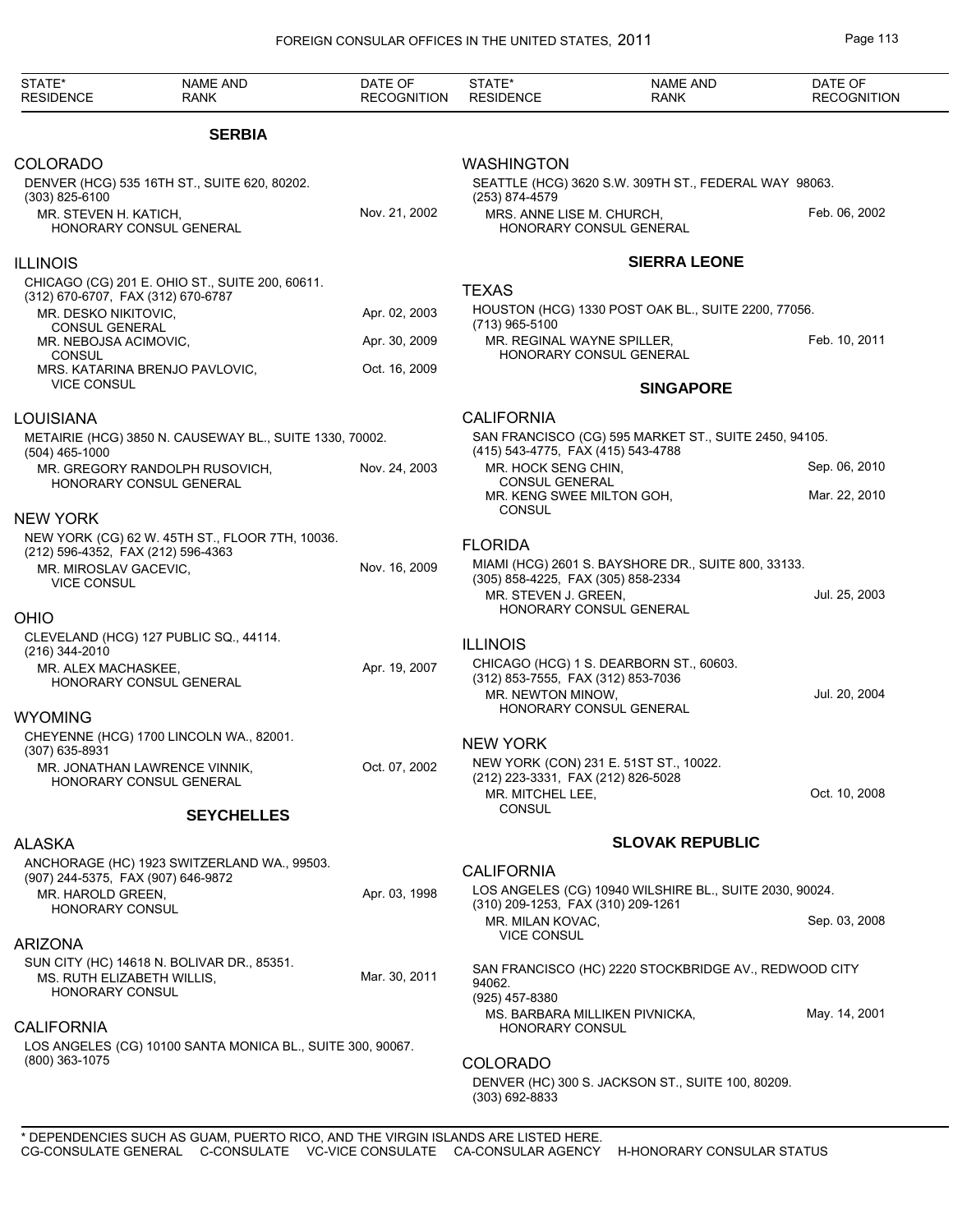| STATE*<br><b>RESIDENCE</b>                                             | <b>NAME AND</b><br><b>RANK</b>                         | DATE OF<br><b>RECOGNITION</b> | STATE*<br><b>RESIDENCE</b>                                                         | <b>NAME AND</b><br><b>RANK</b>                                | DATE OF<br><b>RECOGNITION</b> |
|------------------------------------------------------------------------|--------------------------------------------------------|-------------------------------|------------------------------------------------------------------------------------|---------------------------------------------------------------|-------------------------------|
|                                                                        |                                                        |                               |                                                                                    |                                                               |                               |
| MR. GREGORY JAMES FASING,<br><b>HONORARY CONSUL</b>                    |                                                        | Jan. 18, 1995                 | <b>TEXAS</b><br>75231.                                                             | DALLAS (HC) 10830 N. CENTRAL EXPRESSWAY UN., SUITE 400,       |                               |
|                                                                        |                                                        |                               | MR. MARTIN VALKO,<br><b>HONORARY CONSUL</b>                                        |                                                               | Jan. 27, 2010                 |
| <b>DISTRICT OF COLUMBIA</b>                                            | WASHINGTON (CHN) 3523 INTERNATIONAL CT., NW, 20008.    |                               |                                                                                    |                                                               |                               |
| (202) 237-1054, FAX (202) 237-6438<br>MR. FEDOR ROLL,<br><b>CONSUL</b> |                                                        | Feb. 27, 2008                 | <b>WASHINGTON</b><br>(206) 842-1932                                                | BAINBRIDGE ISLAND (HC) 261 MADISON AV., NE, SUITE 105, 98110. |                               |
|                                                                        |                                                        |                               | MR. RUDOLPH E. ZIGMUND,<br><b>HONORARY CONSUL</b>                                  |                                                               | Oct. 28, 2004                 |
| <b>FLORIDA</b>                                                         | MIAMI (HC) 13325 ARCH CREEK RD., 33181.                |                               |                                                                                    |                                                               |                               |
| <b>HONORARY CONSUL</b>                                                 | DR. CECILIA FRANCES ROKUSEK.                           | Apr. 10, 2008                 |                                                                                    | <b>SLOVENIA</b>                                               |                               |
|                                                                        |                                                        |                               | <b>CALIFORNIA</b>                                                                  |                                                               |                               |
| <b>INDIANA</b>                                                         |                                                        |                               | (415) 989-1800                                                                     | SAN FRANCISCO (HC) 44 MONTGOMERY ST., SUITE 1050, 94104.      |                               |
| $(317)$ 634-3456<br>MR. STEVE ZLATOS,                                  | INDIANAPOLIS (HC) 111 MONUMENT CI., SUITE 3700, 46204. | Apr. 04, 2003                 | MR. THOMAS JOHN BRANDI,<br>HONORARY CONSUL                                         |                                                               | Mar. 06, 2007                 |
| <b>HONORARY CONSUL</b>                                                 |                                                        |                               |                                                                                    |                                                               |                               |
|                                                                        |                                                        |                               | <b>COLORADO</b>                                                                    | DENVER (HC) 1200 SEVENTEENTH ST., SUITE 1500, 80202.          |                               |
| <b>MASSACHUSETTS</b><br>MR. PETER MUZILA,                              | WESTON (HC) 3 ROUND HILL RD., 02493.                   | Nov. 23, 2005                 | MR. SRECKO VIDMAR,<br>HONORARY CONSUL                                              |                                                               | Feb. 16, 2011                 |
| <b>HONORARY CONSUL</b>                                                 |                                                        |                               |                                                                                    |                                                               |                               |
|                                                                        |                                                        |                               | <b>FLORIDA</b>                                                                     | MIAMI BEACH (HC) 1501 CALAIS DR., 33141.                      |                               |
| <b>MICHIGAN</b><br>(313) 386-6400                                      | DETROIT (HC) 2933 FORT ST., LINCOLN PARK 48146.        |                               | DR. GREGORY S. CHAN,<br>HONORARY CONSUL                                            |                                                               | Oct. 29, 2008                 |
| <b>HONORARY CONSUL</b>                                                 | MR. EDWARD MICHAEL ZELENAK,                            | May. 14, 2001                 | <b>GEORGIA</b>                                                                     |                                                               |                               |
|                                                                        |                                                        |                               | (404) 881-2812, FAX (404) 881-2813                                                 | ATLANTA (HC) 400 COLONY SQ., NE, SUITE 200, 30361.            |                               |
| <b>MINNESOTA</b>                                                       | BLOOMINGTON (HC) 5232 W. 96TH ST., 55437.              |                               | MR. PAUL NEAL STEINFELD.                                                           |                                                               | Jan. 20, 1999                 |
| MR. DONALD ANDREW PAFKO,<br><b>HONORARY CONSUL</b>                     |                                                        | Sep. 29, 2009                 | <b>HONORARY CONSUL</b>                                                             |                                                               |                               |
|                                                                        |                                                        |                               | <b>HAWAII</b>                                                                      |                                                               |                               |
| <b>MISSOURI</b>                                                        |                                                        |                               | (808) 544-3203                                                                     | HONOLULU (HC) 900 FORT STREET MALL ., SUITE 1450, 96813.      |                               |
| (816) 943-0515                                                         | KANSAS CITY (HC) 11729 CENTRAL ST., 64114.             |                               | MR. RONALD JOSEPH ZLATOPER,<br>HONORARY CONSUL                                     |                                                               | Aug. 28, 2003                 |
| MR. ROSS PAUL MARINE,<br><b>HONORARY CONSUL</b>                        |                                                        | Feb. 22, 2001                 |                                                                                    |                                                               |                               |
|                                                                        |                                                        |                               | <b>ILLINOIS</b>                                                                    |                                                               |                               |
| <b>NEW YORK</b>                                                        |                                                        |                               | DR. JOHN PAUL VIDMAR,                                                              | CHICAGO (HC) 14252 MAIN ST., LEMONT 60439.                    | Feb. 02, 2009                 |
| (212) 286-8434                                                         | NEW YORK (CG) 801 2ND AV., FLOOR 12, 10017.            |                               | <b>HONORARY CONSUL</b>                                                             |                                                               |                               |
| MR. IGOR POKOJNY,                                                      |                                                        | Apr. 11, 2008                 | <b>KANSAS</b>                                                                      |                                                               |                               |
| <b>CONSUL GENERAL</b><br>MR. PETER KLANDUCH,<br><b>VICE CONSUL</b>     |                                                        | Aug. 20, 2007                 | $(913)$ 236-4661                                                                   | MISSION HILLS (HC) 6521 WENONGA TE., 66208.                   |                               |
|                                                                        |                                                        |                               | MRS. BARBARA KOVAL NELSON,<br>HONORARY CONSUL                                      |                                                               | Jun. 08, 2005                 |
| PENNSYLVANIA                                                           | PITTSBURGH (HC) 1910 COCHRAN RD., SUITE 500, 15220.    |                               |                                                                                    |                                                               |                               |
| (412) 531-2990                                                         |                                                        |                               | <b>NEW YORK</b>                                                                    |                                                               |                               |
| MR. JOSEPH T. SENKO,<br><b>HONORARY CONSUL</b>                         |                                                        | May. 02, 1997                 | (212) 370-3006, FAX (212) 370-3581<br>MRS. MELITA GABRIC,<br><b>CONSUL GENERAL</b> | NEW YORK (CG) 120 E. 56TH ST., SUITE 320, 10022.              | Oct. 16, 2009                 |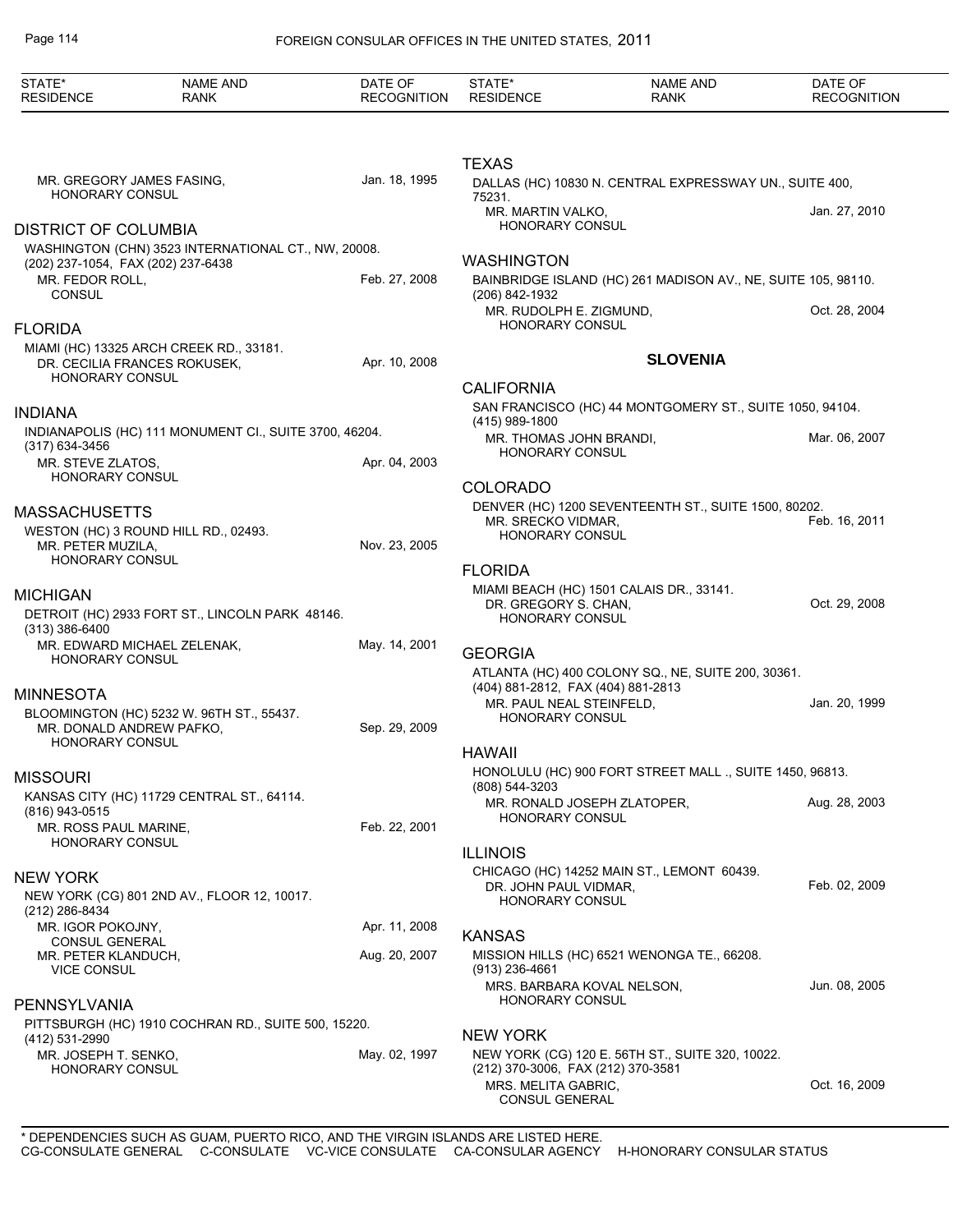| STATE*<br><b>RESIDENCE</b>                 | <b>NAME AND</b><br><b>RANK</b>                                                                                     | DATE OF<br><b>RECOGNITION</b> | STATE*<br><b>RESIDENCE</b>                                              | <b>NAME AND</b><br><b>RANK</b>                                                        | DATE OF<br><b>RECOGNITION</b> |
|--------------------------------------------|--------------------------------------------------------------------------------------------------------------------|-------------------------------|-------------------------------------------------------------------------|---------------------------------------------------------------------------------------|-------------------------------|
| MR. TOMAZ SALAMUN,<br><b>CONSUL</b>        |                                                                                                                    | Oct. 28, 1996                 | <b>MINNESOTA</b><br>MRS. LAJUNE THOMAS LANGE,<br><b>HONORARY CONSUL</b> | MINNEAPOLIS (HC) 430 OAKGROVE ST., SUITE 220, 55403.                                  | May. 15, 2009                 |
| <b>OHIO</b>                                |                                                                                                                    |                               |                                                                         |                                                                                       |                               |
| MR. JURCEK ZMAUC,<br><b>CONSUL GENERAL</b> | CLEVELAND (CG) 55 PUBLIC SQ., SUITE 945, 44113.<br>(216) 589-9220, FAX (216) 589-9210                              | Sep. 03, 2009                 | <b>NEW YORK</b><br>(212) 213-4880                                       | NEW YORK (CG) 333 E. 38TH ST., FLOOR 9TH, 10016.<br>MR. GEORGE MOTLATJO MONYEMANGENE, | Feb. 15, 2011                 |
|                                            |                                                                                                                    |                               | <b>CONSUL GENERAL</b>                                                   | MS. MAMOHAU PAULINE PIETERSEN,                                                        | Mar. 13, 2009                 |
| <b>TENNESSEE</b>                           | KNOXVILLE (HC) 4801 WESTOVER TE., 37914.                                                                           | Jan. 21, 2010                 | CONSUL<br>MR. LEON PRAGASH NAIDOO,                                      |                                                                                       | Aug. 11, 2010                 |
| <b>HONORARY CONSUL</b>                     | DR. LYDIA MIHELIC PULSIPHER,                                                                                       |                               | CONSUL                                                                  | MS. GERTRUDE NOMATAMSANQA SONO,                                                       | Aug. 11, 2010                 |
| <b>TEXAS</b>                               |                                                                                                                    |                               | CONSUL<br><b>VICE CONSUL</b>                                            | MS. TSHOLOFELO BEATRICE MASOKOAMENG,                                                  | Jan. 06, 2010                 |
| <b>HONORARY CONSUL</b>                     | HOUSTON (HC) 2925 BRIARPARK., FLOOR 7, 77042.<br>(713) 430-7350, FAX (713) 430-7077<br>MR. RICHARD B. III WILKENS, | Feb. 12, 1996                 | <b>TEXAS</b><br>MRS. HELEN GIDDINGS,                                    | DALLAS (HC) 400 S. ZANG UN., SUITE 806, 75208.                                        | Nov. 30, 2006                 |
|                                            | <b>SOUTH AFRICA</b>                                                                                                |                               | <b>HONORARY CONSUL</b>                                                  |                                                                                       |                               |
| <b>ALABAMA</b>                             |                                                                                                                    |                               | <b>UTAH</b>                                                             |                                                                                       |                               |
| (251) 626-4452                             | MOBILE (HCG) 500 SPANISH FORT BL., DAPHNE 36526.                                                                   |                               | (801) 298-0824                                                          | SALT LAKE CITY (HC) 2272 RIDGEWOOD WA., S, BOUNTIFUL 84010.                           |                               |
| MR. JOHN H. VAN AKEN,                      | HONORARY CONSUL GENERAL                                                                                            | May. 13, 1976                 | MR. ROBERT PAUL THORN,<br><b>HONORARY CONSUL</b>                        |                                                                                       | Apr. 29, 1982                 |
| <b>CALIFORNIA</b>                          |                                                                                                                    |                               | <b>WISCONSIN</b>                                                        |                                                                                       |                               |
|                                            | LOS ANGELES (CG) 6300 WILSHIRE BL., SUITE 600, 90048.<br>(323) 651-5902, FAX (323) 651-5969                        |                               |                                                                         | MILWAUKEE (HC) 200 E. WELLS ST., ROOM 205, 53202.<br>MR. JOSEPH LAMONT, SR DAVIS,     | Apr. 29, 2009                 |
| <b>CONSUL GENERAL</b>                      | MR. CYRIL SIBUSISO NDABA,                                                                                          | Feb. 11, 2011                 | HONORARY CONSUL                                                         |                                                                                       |                               |
| CONSUL                                     | MRS. KGOPOTSO ROSE JOHN.                                                                                           | Feb. 28, 2008                 |                                                                         | <b>SPAIN</b>                                                                          |                               |
| <b>CONSUL</b>                              | MR. ETIENNE GERHARDUS VAN STRAATEN,                                                                                | Jul. 22, 2008                 | <b>ALABAMA</b>                                                          |                                                                                       |                               |
| CONSUL                                     | MR. SAGAREN CHINASAMY CHETTY,                                                                                      | Oct. 16, 2009                 | MRS. VICENTA BONET SMITH.                                               | BIRMINGHAM (HC) 3499 INDEPENDENCE DR., 35209.                                         | Aug. 13, 2008                 |
| <b>VICE CONSUL</b>                         | MS. COLLEEN PATRICIA FARHAM,                                                                                       | Nov. 07, 2007                 | <b>HONORARY CONSUL</b>                                                  |                                                                                       |                               |
|                                            |                                                                                                                    |                               | <b>ALASKA</b>                                                           |                                                                                       |                               |
| <b>ILLINOIS</b>                            | CHICAGO (CG) 200 S. MICHIGAN AV., FLOOR 6TH, 60604.                                                                |                               | (907) 345-8645                                                          | ANCHORAGE (HVC) 1200 I ST., APT 407, 99501.                                           |                               |
| (312) 939-7929                             | MS. PEARL NOMVUME MAGAQA,                                                                                          | Jun. 27, 2008                 | HONORARY VICE CONSUL                                                    | MR. ROBERTO ALBACETE GONZALEZ,                                                        | Sep. 14, 1998                 |
| <b>CONSUL GENERAL</b>                      | MRS. CATHARINA FRANCINA SOPHIA COOPER,                                                                             | Mar. 15, 2010                 |                                                                         |                                                                                       |                               |
| <b>CONSUL</b>                              | MR. THOKE CECIL MALESWENA,                                                                                         | Oct. 01, 2010                 | <b>ARIZONA</b>                                                          | PHOENIX (HC) 3134 E. CAMELBACK UN., 85016.                                            |                               |
| <b>CONSUL</b><br><b>VICE CONSUL</b>        | MS. SEOMANA RACHEL CHOKOE,                                                                                         | Feb. 07, 2008                 | (602) 955-2055<br>MR. ALFREDO JOSE MOLINA,<br><b>HONORARY CONSUL</b>    |                                                                                       | Sep. 13, 2002                 |
|                                            |                                                                                                                    |                               |                                                                         |                                                                                       |                               |
| <b>KANSAS</b>                              |                                                                                                                    |                               | <b>CALIFORNIA</b>                                                       |                                                                                       |                               |
| MR. LEBERT DEAN SHULTZ,<br>HONORARY CONSUL | KANSAS CITY (HC) 4507 W. 89TH ST., PRAIRIE VILLAGE 66207.                                                          | Mar. 30, 2009                 | $(323)$ 938-0158<br>MR. ENRIQUE RUIZ MOLERO,<br>CONSUL GENERAL          | LOS ANGELES (CG) 5055 WILSHIRE BL., SUITE 860, 90036.                                 | Jun. 21, 2010                 |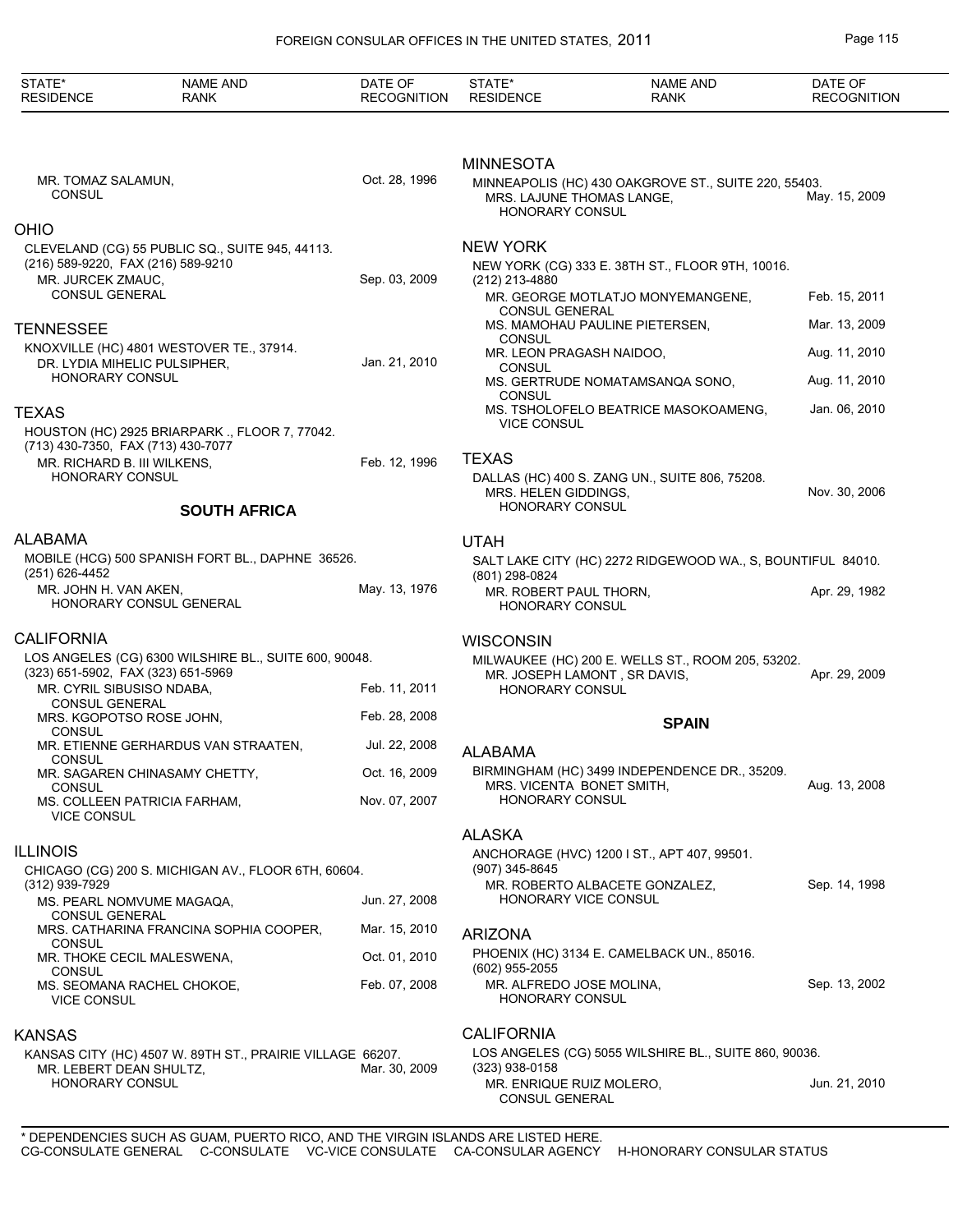### Page 116 FOREIGN CONSULAR OFFICES IN THE UNITED STATES, 2011

| STATE*<br><b>RESIDENCE</b>                                                   | <b>NAME AND</b><br>RANK                                                                   | DATE OF<br><b>RECOGNITION</b> | STATE*<br><b>RESIDENCE</b>                                         | <b>NAME AND</b><br>RANK                                                                 | DATE OF<br><b>RECOGNITION</b> |
|------------------------------------------------------------------------------|-------------------------------------------------------------------------------------------|-------------------------------|--------------------------------------------------------------------|-----------------------------------------------------------------------------------------|-------------------------------|
|                                                                              |                                                                                           |                               |                                                                    |                                                                                         |                               |
| MR. JOSE MANUEL GIL OSLE,<br><b>VICE CONSUL</b>                              |                                                                                           | Apr. 24, 2007                 | COMMERCIAL OFFICE<br>GABLES 33134.<br>(305) 446-4387               | MIAMI (CONA) 2655 LE JEUNE RD., SUITE 1111&1114, CORAL                                  |                               |
| CONSULAR ANNEX - COMMERCIAL<br>2430, 90067.                                  | LOS ANGELES (CONA) 1900 AVENUE OF THE STARS UN., SUITE                                    |                               | <b>CONSUL</b>                                                      | MR. MARIO FERNANDO BUISAN GARCIA,                                                       | Oct. 14, 2009                 |
| (301) 277-5125, FAX (213) 627-0883<br>MR. JORGE SANZ OLIVA.<br><b>CONSUL</b> |                                                                                           | Nov. 19, 2009                 | <b>VICE CONSUL</b>                                                 | MRS. MARIA L. GOMEZ DE PABLOS GONZALEZ,                                                 | Oct. 26, 2009                 |
| <b>VICE CONSUL</b>                                                           | MR. JOSE MANUEL FRESNILLO RIESGO,                                                         | Oct. 28, 2010                 | <b>SPANISH TOURIST OFFICE</b><br>(305) 358-1992                    | MIAMI (CONA) 1395 BRICKELL AV., SUITE 1130, 33131.                                      |                               |
| CONSULAR ANNEX OF SPAIN<br><b>HILLS 90211.</b>                               | LOS ANGELES (CONA) 8383 WILSHIRE BL., SUITE 960, BEVERLY                                  |                               | MR. JULIO LOPEZ ASTOR,<br><b>CONSUL</b>                            |                                                                                         | Oct. 10, 2007                 |
| (213) 658-7188<br><b>CONSUL</b>                                              | MR. FRANCISCO JAVIER PINANES LEAL,                                                        | Apr. 01, 2010                 | SPANISH EDUCATION OFFICE<br>33134.                                 | MIAMI (CONA) 2655 LEJEUNE RD., SUITE 1000, CORAL GABLES                                 |                               |
| EDUCATION OFFICE OF SPAIN                                                    | LOS ANGELES (CONA) 6300 WILSHIRE BL., SUITE 830, 90048.                                   |                               | (305) 448-2146, FAX (305) 445-0508                                 | ORLANDO (HVC) 1193 CALANDA AV., 32807.                                                  |                               |
| (323) 852-6997, FAX (213) 852-0759<br><b>CONSUL</b>                          | MR. MIGUEL ANGEL PEREZ ABAD,                                                              | Aug. 21, 2007                 | (407) 273-8912<br>MRS. RAQUEL LOPEZ TACON,<br>HONORARY VICE CONSUL |                                                                                         | Jun. 07, 2006                 |
| (619) 448-7282                                                               | SAN DIEGO (HC) 10922 ANJA WA., LAKESIDE 92040-2717.                                       |                               | (850) 455-5360, FAX (850) 455-9283                                 | PENSACOLA (HVC) 100 INGALLS DR., 32506-5259.                                            |                               |
| MRS. MARIA ANGELES OLSON,<br>HONORARY CONSUL                                 |                                                                                           | Nov. 13, 1997                 | MS. MARIA D. DAVIS,<br>HONORARY VICE CONSUL                        |                                                                                         | Aug. 26, 1996                 |
| (415) 922-2995                                                               | SAN FRANCISCO (CG) 1405 SUTTER ST., 94109.<br>MR. JORGE MONTEALEGRE BUIRE,                | Sep. 06, 2010                 | (813) 961-3300                                                     | TAMPA (HVC) 716 W. FLETCHER AV., 33612.                                                 |                               |
| <b>CONSUL GENERAL</b>                                                        |                                                                                           |                               | MR. JOSE VIVERO.<br>HONORARY VICE CONSUL                           |                                                                                         | May. 30, 2006                 |
| COLORADO                                                                     |                                                                                           |                               | <b>GEORGIA</b>                                                     |                                                                                         |                               |
| (303) 784-8268<br>MR. JOSE LUIS PARRADO.<br><b>HONORARY CONSUL</b>           | ENGLEWOOD (HC) 9697 E. MINERAL AV., 80112.                                                | May. 16, 2007                 | MR. IGNACIO LUIS TABOADA,<br>HONORARY VICE CONSUL                  | ATLANTA (HVC) 1010 HUNTCLIFF., SUITE 2315, 30350.<br>(770) 518-2406, FAX (770) 518-2410 | Apr. 20, 1995                 |
| DISTRICT OF COLUMBIA                                                         |                                                                                           |                               | <b>HAWAII</b>                                                      |                                                                                         |                               |
| (202) 452-0100, FAX (202) 833-5670                                           | WASHINGTON (CHN) 2375 PENNSYLVANIA AV., NW, 20037.<br>MR. ALVARO DE SALAS G. DE AZCARATE. | Jan. 19, 2007                 | (808) 373-9201, FAX (808) 373-2469<br>MR. JOHN HENRY FELIX,        | HONOLULU (HVC) 5253 KALANIANAOLE HW., 96821.                                            | Oct. 03, 1980                 |
| <b>CONSUL GENERAL</b>                                                        |                                                                                           |                               | HONORARY VICE CONSUL                                               |                                                                                         |                               |
| FLORIDA                                                                      | MIAMI (CG) 2655 LE JEUNE RD., SUITE 203, 607, CORAL GABLES                                |                               | <b>IDAHO</b>                                                       | BOISE (HC) 999 MAIN ST., FLOOR 13TH, 83702.                                             |                               |
| 33134.<br>$(305)$ 446-5511                                                   |                                                                                           |                               | (208) 389-7297                                                     |                                                                                         |                               |
| <b>CONSUL GENERAL</b>                                                        | MS. MARIA CRISTINA BARRIOS ALMAZOR,                                                       | Sep. 07, 2010                 | MS. ADELIA G. SIMPLOT,<br><b>HONORARY CONSUL</b>                   |                                                                                         | Sep. 17, 2002                 |
| DEPUTY CONSUL                                                                | MS. MARIA PILAR MENDEZ JIMENEZ,                                                           | Apr. 06, 2007                 | <b>ILLINOIS</b>                                                    |                                                                                         |                               |
| MS. MARIA PALACIOS ANAUT,<br><b>VICE CONSUL</b>                              |                                                                                           | Mar. 17, 2011                 | (312) 782-4588                                                     | CHICAGO (CG) 180 N. MICHIGAN AV., SUITE 1500, 60601.                                    |                               |
| <b>VICE CONSUL</b>                                                           | MR. JOSE JAVIER GARCIA LOPEZ,                                                             | Feb. 25, 5011                 | <b>CONSUL</b>                                                      | MR. JOSE IGNACIO OLMOS SERRANO,                                                         | Oct. 13, 2009                 |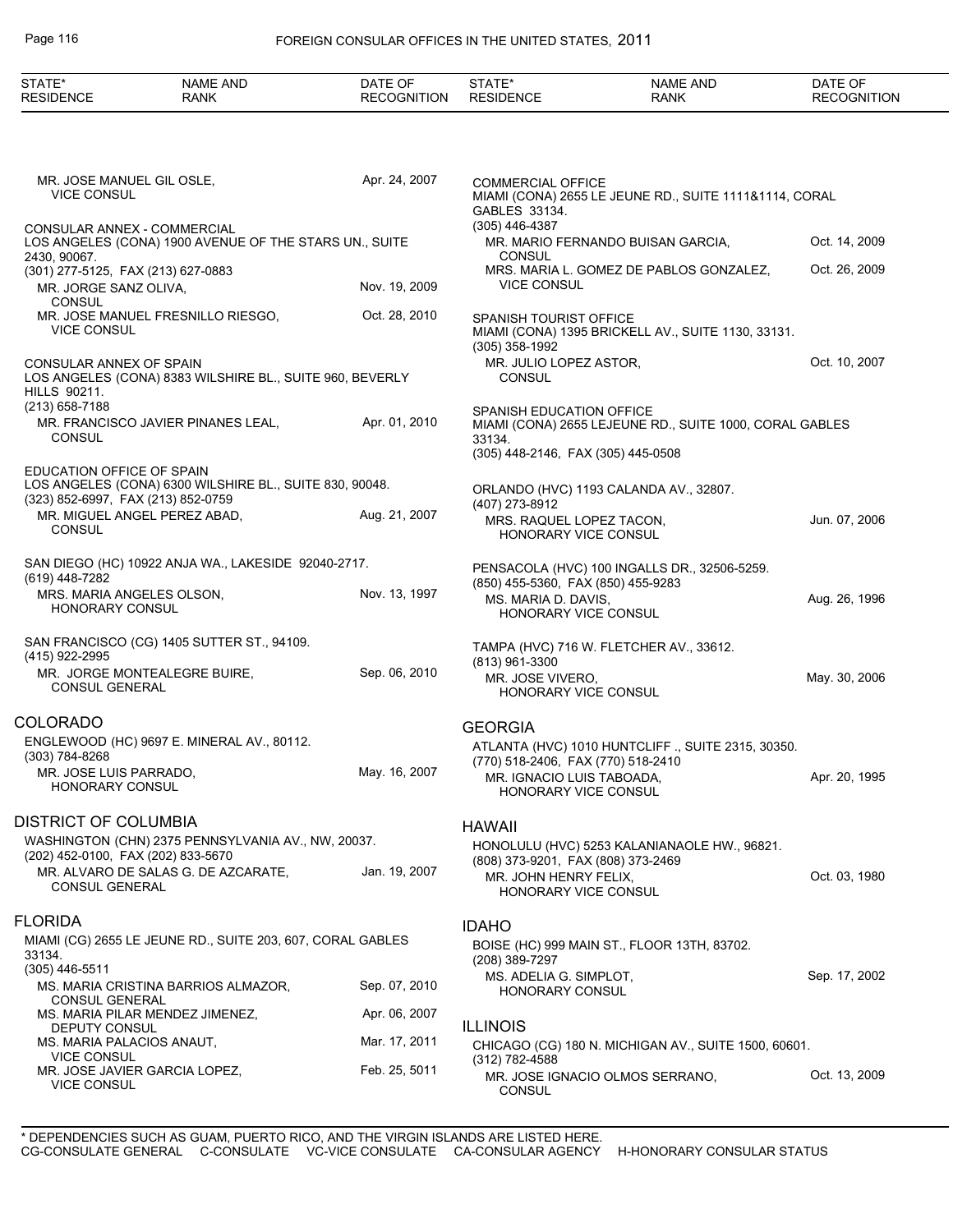### FOREIGN CONSULAR OFFICES IN THE UNITED STATES, 2011 Page 117

| STATE*<br><b>RESIDENCE</b>                        | <b>NAME AND</b><br><b>RANK</b>                                                             | DATE OF<br><b>RECOGNITION</b> | STATE*<br><b>RESIDENCE</b>                                            | <b>NAME AND</b><br>RANK                                    | DATE OF<br><b>RECOGNITION</b> |
|---------------------------------------------------|--------------------------------------------------------------------------------------------|-------------------------------|-----------------------------------------------------------------------|------------------------------------------------------------|-------------------------------|
|                                                   |                                                                                            |                               |                                                                       |                                                            |                               |
| MR. RAFAEL ROVIRA PEREA,<br><b>VICE CONSUL</b>    |                                                                                            | Aug. 10, 2010                 | (505) 471-6131                                                        | SANTA FE (HC) 2211 BRILLIANTE ST., 87505.                  |                               |
|                                                   | NATIONAL SPANISH TOURIST OFFICE<br>CHICAGO (CONA) 845 N. MICHIGAN AV., SUITE 915-E, 60611. |                               | MR. ALBERT J. GALLEGOS,<br><b>HONORARY CONSUL</b>                     |                                                            | Oct. 02, 2006                 |
| (312) 642-1992                                    | MRS. MARIA TERESA GANCEDO NIETO,                                                           | Oct. 04, 2007                 | <b>NEW YORK</b>                                                       |                                                            |                               |
| <b>CONSUL</b>                                     |                                                                                            |                               | (212) 355-4080                                                        | NEW YORK (CG) 150 E. 58TH ST., FLOOR 30 AND 31, 10155.     |                               |
| SPANISH COMMERCIAL OFFICE                         |                                                                                            |                               | <b>CONSUL GENERAL</b>                                                 | MR. FERNANDO MARIA VILLALONGA CAMPOS,                      | Jan. 22, 2009                 |
| (312) 644-1154                                    | CHICAGO (CONA) 500 N. MICHIGAN AV., SUITE 1500, 60611.                                     |                               | DEPUTY CONSUL GENERAL                                                 | MR. FRANCISCO JOSE RABENA BARRACHINA,                      | Dec. 26, 2007                 |
| <b>CONSUL</b>                                     | MRS. MARIA JESUS FERNANDEZ GARCIA,                                                         | Sep. 27, 2010                 | <b>CONSUL</b>                                                         | MR. INIGO RAMIREZ DE HARO VALDES,                          | Sep. 16, 2009                 |
|                                                   |                                                                                            |                               | <b>CONSULAR AGENT</b>                                                 | MR. JOSE ANTONIO MORENO DE FRUTOS,                         | Nov. 05, 2009                 |
| LOUISIANA                                         |                                                                                            |                               |                                                                       |                                                            |                               |
| $(504)$ 525-4951                                  | NEW ORLEANS (CG) 2 CANAL ST., 70130.                                                       |                               | NATIONAL SPANISH TOURIST OFFICE<br>(212) 265-8195, FAX (212) 265-8864 | NEW YORK (CONA) 60 E. 42ND ST., SUITE 5300, 10165.         |                               |
| MASSACHUSETTS                                     |                                                                                            |                               |                                                                       | MS. PALOMA NOTARIO BODELON,                                | Mar. 22, 2010                 |
| $(617) 536 - 2506$                                | BOSTON (CG) 31 ST. JAMES AV., SUITE 905, 02116.                                            |                               | <b>CONSUL</b>                                                         | MS. BLANCA PEREZ SAUQUILLO LOPEZ,                          | Dec. 22, 2010                 |
| <b>CONSUL GENERAL</b>                             | MR. PABLO M. SANCHEZ TERAN HERNANDEZ,                                                      | Sep. 06, 2010                 | <b>DEPUTY CONSUL</b>                                                  |                                                            |                               |
|                                                   |                                                                                            |                               | SPANISH COMMERCIAL OFFICE                                             |                                                            |                               |
| MICHIGAN                                          |                                                                                            |                               | $(212)$ 661-4959                                                      | NEW YORK (CONA) 405 LEXINGTON AV., FLOOR 44TH-45TH, 10174. |                               |
| (734) 662-0434                                    | ANN ARBOR (HC) 2114 PAULINE BL., FLOOR 2, 48103.                                           |                               | MR. JOSE NUNO GARCIA,<br><b>CONSUL</b>                                |                                                            | Oct. 10, 2008                 |
| HONORARY CONSUL                                   | DR. MARIA DEL CORAL LOPEZ GOMEZ,                                                           | Apr. 19, 2007                 | MR. ANGEL MARTIN ACEBES,<br><b>CONSUL</b>                             |                                                            | Sep. 27, 2010                 |
| MINNESOTA                                         |                                                                                            |                               | SPANISH EDUCATION OFFICE                                              |                                                            |                               |
| (651) 227-4439, FAX (651) 227-2906                | ST. PAUL (HC) 766 LINWOOD AV., SAINT PAUL 55105.                                           |                               | (212) 629-4435, FAX (212) 629-4438                                    | NEW YORK (CONA) 358 5TH AV., SUITE 1404, 10001.            |                               |
|                                                   | MRS. CRISTINA F. URDANGARIN,                                                               | May. 22, 2006                 |                                                                       |                                                            |                               |
| HONORARY CONSUL                                   |                                                                                            |                               | NORTH CAROLINA                                                        |                                                            |                               |
| Missouri                                          |                                                                                            |                               | (919) 667-1988, FAX (919) 667-1888                                    | DURHAM (HVC) 600 FOSTER ST., 27701.                        |                               |
|                                                   | KANSAS CITY (HC) 729 W. 121ST ST., 64145.<br>DR. ANTONIO ARTIGUES SERRA,                   | May. 23, 2008                 | MR. RAFAEL LOPEZ BARRANTES,<br><b>HONORARY VICE CONSUL</b>            |                                                            | Jul. 02, 2002                 |
| <b>HONORARY CONSUL</b>                            |                                                                                            |                               |                                                                       |                                                            |                               |
|                                                   | SAINT LOUIS (HC) 5715 MANCHESTER AV., ST. LOUIS 63110.                                     |                               | <b>OHIO</b>                                                           | CINCINNATI (HVC) 2605 BURNET AV., 45219.                   |                               |
| (314) 781-1500, FAX (314) 781-1507                |                                                                                            | Jun. 15, 2007                 | (513) 961-3737                                                        |                                                            |                               |
| MR. JOSE L., JR MOLINA,<br><b>HONORARY CONSUL</b> |                                                                                            |                               | MR. SIDNEY L. KAUFMAN,<br>HONORARY VICE CONSUL                        |                                                            | Jun. 19, 1979                 |
| NEW JERSEY                                        |                                                                                            |                               |                                                                       | CLEVELAND (HC) 90 E. 197TH ST., 44119.                     |                               |
| MR. ARTURO LOPEZ,                                 | NEWARK (HC) 249 UNIVERSITY AV., 07102.                                                     | Nov. 17, 1992                 | (216) 531-0761<br>MR. MANUEL MALTAS LOPEZ,                            |                                                            | Apr. 19, 2007                 |
| HONORARY CONSUL                                   |                                                                                            |                               | HONORARY CONSUL                                                       |                                                            |                               |
| NEW MEXICO                                        |                                                                                            |                               | <b>OKLAHOMA</b>                                                       |                                                            |                               |
|                                                   | ALBUQUERQUE (HC) 4424 GLENWOOD HILLS DR., NE, 87111.                                       |                               |                                                                       | OKLAHOMA CITY (HC) 3235 N.W. 56TH, BLDG. A UN., SUITE 700, |                               |
| <b>HONORARY CONSUL</b>                            | MR. ALFREDO ELOY MONDRAGON,                                                                | Mar. 16, 2010                 | 73112.<br>DR. AMALIA MARIA MIRANDA,<br>HONORARY CONSUL                |                                                            | Dec. 29, 2009                 |
|                                                   |                                                                                            |                               |                                                                       |                                                            |                               |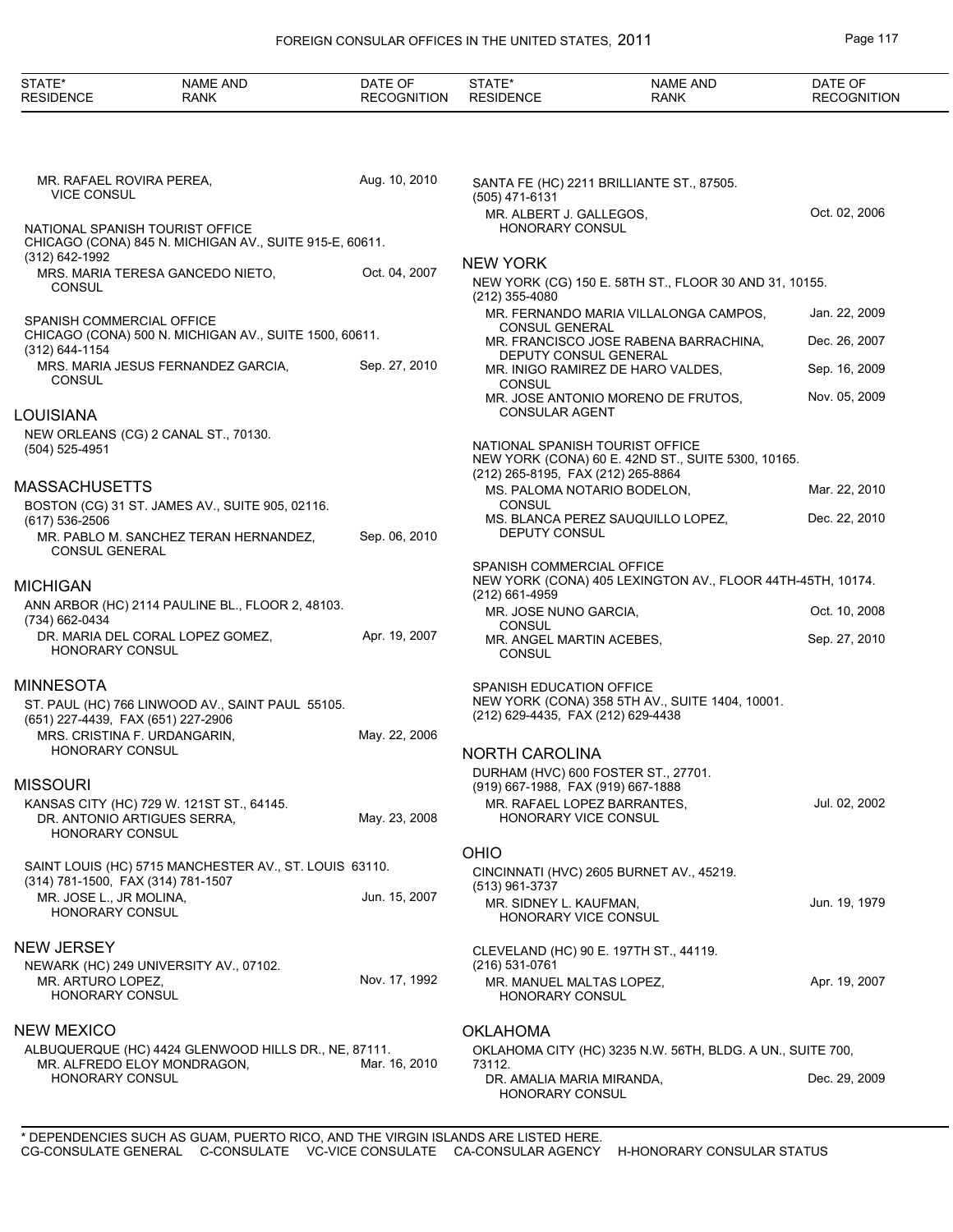| STATE*<br><b>RESIDENCE</b>                                  | <b>NAME AND</b><br><b>RANK</b>                                                                   | DATE OF<br><b>RECOGNITION</b> | STATE*<br><b>RESIDENCE</b>                                         | <b>NAME AND</b><br>RANK                                   | DATE OF<br><b>RECOGNITION</b> |
|-------------------------------------------------------------|--------------------------------------------------------------------------------------------------|-------------------------------|--------------------------------------------------------------------|-----------------------------------------------------------|-------------------------------|
|                                                             |                                                                                                  |                               |                                                                    | <b>SRI LANKA</b>                                          |                               |
| PENNSYLVANIA<br>MR. HERMINIO MUNIZ,<br>HONORARY VICE CONSUL | PHILADELPHIA (HVC) 3410 WARDEN DR., 19129.                                                       | Nov. 30, 1983                 | <b>ARIZONA</b><br>(602) 254-1899                                   | PHOENIX (HC) 329 W. CYPRESS ST., 85003.                   |                               |
|                                                             |                                                                                                  |                               | HONORARY CONSUL                                                    | DR. JEREMY ROBERT TORSTVEIT.                              | Dec. 23, 2002                 |
| <b>PUERTO RICO</b><br>00918.                                | SAN JUAN (CG) MERCANTIL BUILDING PZ., SUITE 1101, HATO REY                                       |                               | <b>CALIFORNIA</b>                                                  |                                                           |                               |
| (787) 758-6090, FAX (787) 763-0190                          |                                                                                                  |                               | (213) 387-0213, FAX (213) 387-0216                                 | LOS ANGELES (CG) 3250 WILSHIRE BL., SUITE 1405, 90010.    |                               |
| <b>CONSUL GENERAL</b>                                       | MR. EDUARDO GARRIGUES LOPEZ CHICHERI,                                                            | Sep. 14, 2010                 | <b>CONSUL</b>                                                      | MR. SUNIL A. B. BAMUNU MUDIYANSELAGE,                     | Jan. 09, 2008                 |
| <b>CONSULAR AGENT</b>                                       | MR. GABINO IGLESIAS FERNANDEZ,                                                                   | Feb. 28, 1985                 | <b>VICE CONSUL</b>                                                 | MR. SANDARA MARAKKALA MAHESH KUMARA,                      | Dec. 02, 2010                 |
|                                                             | SPANISH COMMERCIAL OFFICE OF SPAIN<br>SAN JUAN (CONA) 239 ARTERIAL HOSTOS AV., SUITE 705, 00918. |                               | <b>GEORGIA</b>                                                     |                                                           |                               |
| (787) 758-6345, FAX (787) 758-6948                          |                                                                                                  |                               | (404) 881-7164, FAX (404) 263-8643                                 | ATLANTA (HCG) 1201 W. PEACHTREE ST., 30309-3424.          |                               |
| <b>CONSUL</b>                                               | MR. ALBERTO SANTAMARIA BURGOS,                                                                   | Jan. 09, 2008                 | MR. KEVIN E. GRADY.                                                | HONORARY CONSUL GENERAL                                   | Jan. 19, 2000                 |
| <b>TEXAS</b>                                                |                                                                                                  |                               |                                                                    |                                                           |                               |
| (512) 994-7517                                              | CORPUS CHRISTI (HC) 7517 YORKSHIRE BL., 78413.                                                   |                               | <b>HAWAII</b>                                                      | HONOLULU (HC) 60 N. BERETANIA ST., SUITE 410, 96817-4754. |                               |
| <b>HONORARY CONSUL</b>                                      | MR. FERNANDO MORAL IGLESIAS,                                                                     | Nov. 13, 1997                 | (808) 524-6738<br>MRS. KUSUMA C. COORAY,<br><b>HONORARY CONSUL</b> |                                                           | Aug. 20, 2001                 |
|                                                             | DALLAS (HC) 5499 GLEN LAKES DR., SUITE 209, 75231.                                               |                               | <b>ILLINOIS</b>                                                    |                                                           |                               |
| (214) 373-1200<br>MS. JANET POLLMAN KAFKA,                  |                                                                                                  | Aug. 04, 1997                 |                                                                    | CHICAGO (HC) 200 W. MADISON ST., SUITE 2670, 60606.       |                               |
| HONORARY CONSUL                                             |                                                                                                  |                               | (312) 236-6555, FAX (312) 236-6568<br>MR. RONALD JAMES SORINI,     |                                                           | Mar. 04, 2004                 |
|                                                             | EL PASO (HC) 867 BROADMOOR DR., 79912.<br>MRS. MARIA A. ALVAREZ DE GALLARDO,                     | Mar. 30, 2009                 | <b>HONORARY CONSUL</b>                                             |                                                           |                               |
| <b>HONORARY CONSUL</b>                                      |                                                                                                  |                               | <b>LOUISIANA</b>                                                   |                                                           |                               |
|                                                             | HOUSTON (CG) 1800 BERING DR., SUITE 660, 77057.                                                  |                               | 70005.                                                             | NEW ORLEANS (HC) 401 VETERANS BL., SUITE 102, METAIRIE    |                               |
| (713) 783-6200                                              | MR. MIGUEL FERNANDEZ DE MAZARAMBROZ,                                                             | Oct. 02, 2007                 | (504) 455-7600, FAX (504) 455-7605                                 |                                                           |                               |
| CONSUL GENERAL                                              |                                                                                                  |                               | MR. DAVID R. BURRUS,<br>HONORARY CONSUL                            |                                                           | Nov. 14, 1991                 |
| VICE CONSUL                                                 | MR. LUIS M. CASTANON GUTIERREZ,                                                                  | Jul. 18, 2007                 |                                                                    |                                                           |                               |
|                                                             |                                                                                                  |                               | <b>MASSACHUSETTS</b>                                               | BOSTON (HC) 220 BOYLSTON ST., SUITE 1515, 02116.          |                               |
|                                                             | SAN ANTONIO (HC) 203 S. ST. MARY'S UN., SUITE 160, 78205.<br>MR. ROLANDO BURGOA PABLOS,          | Mar. 30, 2009                 | (617) 426-9543                                                     |                                                           |                               |
| <b>HONORARY CONSUL</b>                                      |                                                                                                  |                               | MR. MARTIN TRUST,<br><b>HONORARY CONSUL</b>                        |                                                           | Dec. 28, 2004                 |
| <b>UTAH</b>                                                 |                                                                                                  |                               |                                                                    |                                                           |                               |
|                                                             | SALT LAKE CITY (HC) 5131 S. MORNING SUN DR., TAYLORSVILLE                                        |                               | <b>NEW JERSEY</b>                                                  |                                                           |                               |
| 84123.<br>(801) 264-8321, FAX (801) 293-8097                |                                                                                                  |                               | $(973) 586 - 0101$                                                 | NEWARK (HC) 2 E. GLEN RD., DENVILLE 07834.                |                               |
| MR. BALDOMERO LAGO.<br><b>HONORARY CONSUL</b>               |                                                                                                  | Mar. 22, 2001                 | HONORARY CONSUL                                                    | MR. JAYASIRI PARAKRAMA LIYANAGE,                          | Sep. 04, 2002                 |
| <b>WASHINGTON</b>                                           |                                                                                                  |                               | <b>NEW MEXICO</b>                                                  |                                                           |                               |
| (425) 237-9373, FAX (425) 228-6239                          | SEATTLE (HC) XX PO BOX 3707 MS 65-68 UN., N, 98124.                                              |                               | (505) 989-7252                                                     | SANTA FE (HC) 7610 OLD SANTA FE TRAIL UN., 87505.         |                               |
| HONORARY CONSUL                                             | MR. LUIS F. ESTEBAN BERNALDEZ,                                                                   | Jul. 30, 2007                 | DR. ALTHEA GRAY,<br><b>HONORARY CONSUL</b>                         |                                                           | Jul. 31, 2002                 |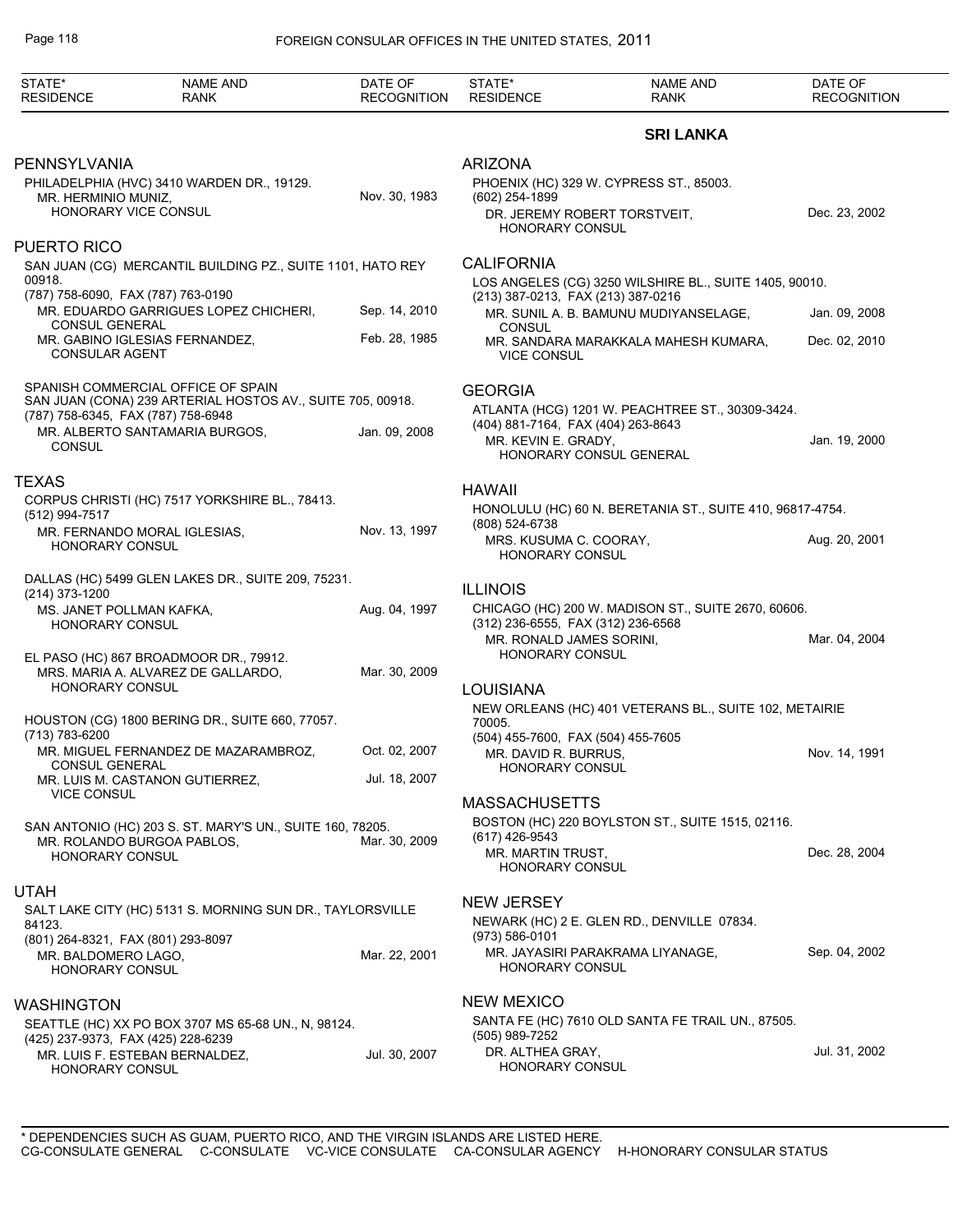| STATE*<br><b>RESIDENCE</b>                         | <b>NAME AND</b><br><b>RANK</b>                                               | DATE OF<br><b>RECOGNITION</b> | STATE*<br><b>RESIDENCE</b>                                                 | <b>NAME AND</b><br><b>RANK</b>                             | DATE OF<br><b>RECOGNITION</b> |
|----------------------------------------------------|------------------------------------------------------------------------------|-------------------------------|----------------------------------------------------------------------------|------------------------------------------------------------|-------------------------------|
| <b>NEW YORK</b>                                    |                                                                              |                               | <b>VIRGIN ISLANDS</b>                                                      |                                                            |                               |
| (212) 986-7040                                     | NEW YORK (CON) 630 3RD AV., FLOOR 20TH, 10017.                               |                               | (340) 775-6970, FAX (340) 777-1870<br>MR. ELRIDGE ST CLAIR TOBIAS,         | ST. THOMAS (HC) X P.O. BOX 302353 UN., 00803.              | Jul. 25, 2001                 |
| <b>TEXAS</b>                                       |                                                                              |                               | <b>HONORARY CONSUL</b>                                                     |                                                            |                               |
| DR. BANDULA WIJAY,                                 | HOUSTON (HCG) 9001 AIRPORT BL., SUITE 503, 77061.<br>HONORARY CONSUL GENERAL | Feb. 10, 2011                 | <b>CALIFORNIA</b>                                                          | <b>ST. LUCIA</b>                                           |                               |
|                                                    | <b>ST. KITTS AND NEVIS</b>                                                   |                               | $(310) 557 - 9000$                                                         | LOS ANGELES (HC) 2250 CENTURY HILL., 90067.                |                               |
| <b>CALIFORNIA</b>                                  |                                                                              |                               | MR. DENIS D. ALEXANDER,                                                    |                                                            | Feb. 11, 1999                 |
| 90025.                                             | LOS ANGELES (CG) 10436 SANTA MONICA BL., SUITE 3050 #3,                      |                               | <b>HONORARY CONSUL</b>                                                     |                                                            |                               |
|                                                    | (310) 691-5208, FAX (310) 694-8239                                           |                               | <b>FLORIDA</b>                                                             |                                                            |                               |
| MR. BASSAM ALGHANIM,<br>CONSUL GENERAL             |                                                                              | Mar. 07, 2006                 | MIAMI (CG) 1000 BRICKELL AV., 33131.<br>(305) 377-0312, FAX (305) 377-0328 |                                                            |                               |
| <b>DISTRICT OF COLUMBIA</b>                        |                                                                              |                               | <b>CONSUL GENERAL</b>                                                      | MR. KENT MARCEL PRESTON HIPPOLYTE.                         | May. 24, 2000                 |
|                                                    | WASHINGTON (CHN) 3216 NEW MEXICO AV., NW, 20016.                             |                               |                                                                            |                                                            |                               |
|                                                    | (202) 686-2636, FAX (202) 686-5740                                           |                               | <b>NEW YORK</b>                                                            |                                                            |                               |
|                                                    | WASHINGTON (HC) 2705 ROBINSON PL., SE, 20020.                                |                               | (212) 697-9360                                                             | NEW YORK (CG) 800 2ND AV., SUITE 910, 10017.               |                               |
| MR. U. HUGH M. GUISHARD,<br><b>HONORARY CONSUL</b> |                                                                              | Dec. 03, 1984                 | MR. HUBERT EMMANUEL,<br>DEPUTY CONSUL GENERAL                              |                                                            | Mar. 26, 2004                 |
|                                                    |                                                                              |                               | MS. ESMA ETHELINE FRICOT,<br>CONSUL                                        |                                                            | Aug. 05, 1998                 |
| <b>FLORIDA</b>                                     |                                                                              |                               | MS. MARTHA CLAUDIE SMITH,                                                  |                                                            | Jan. 09, 2006                 |
| $(305)$ 273-2333                                   | MIAMI (HCG) 6855 RED RD., SUITE 600, 33143--3632.                            |                               | <b>VICE CONSUL</b><br>MS. ODILE DEVAUX,                                    |                                                            | Sep. 16, 2008                 |
| MR. BRIAN E. KEELEY,                               | HONORARY CONSUL GENERAL                                                      | Jan. 29, 2006                 | <b>VICE CONSUL</b>                                                         |                                                            |                               |
|                                                    |                                                                              |                               | <b>PUERTO RICO</b>                                                         |                                                            |                               |
| <b>GEORGIA</b>                                     |                                                                              |                               |                                                                            | GUAYNABO (HC) X URB. LAS VILLAS, A ST., SUITE D-3, 00969.  |                               |
| MR. BERNARD M. PORCHE,<br>HONORARY CONSUL          | ATLANTA (HC) 644 ANTONE ST., NW, 30318.                                      | Oct. 07, 1985                 | DR. EFRAIN VAZQUEZ VERA,<br><b>HONORARY CONSUL</b>                         |                                                            | Apr. 18, 2008                 |
|                                                    |                                                                              |                               | <b>VIRGIN ISLANDS</b>                                                      |                                                            |                               |
| <b>NEW YORK</b>                                    | NEW YORK (CG) 414 E. 75TH ST., 10021.<br>MR. KUTAYBA YUSUF ALGHANIM,         | May. 21, 2002                 | MR. LUTHER F. RENEE,<br><b>HONORARY CONSUL</b>                             | ST. CROIX (HC) 67 MAHOGANY ., 00850.                       | Nov. 02, 1983                 |
| CONSUL GENERAL                                     |                                                                              |                               |                                                                            | ST. VINCENT AND THE GRENADINES                             |                               |
| PENNSYLVANIA                                       |                                                                              |                               |                                                                            |                                                            |                               |
|                                                    | PHILADELPHIA (HCG) 822A N. 26TH ST., 19130.<br>MR. WORRELL DECOSTA NERO.     | May. 15, 2009                 | <b>CALIFORNIA</b>                                                          | LOS ANGELES (HCG) 231 W. VERNON AV., SUITE 101, 90037.     |                               |
|                                                    | HONORARY CONSUL GENERAL                                                      |                               | $(323)$ 231-5181<br>DR. CADRIN EMMANUEL GILL.                              |                                                            | Sep. 13, 2002                 |
| <b>PUERTO RICO</b>                                 |                                                                              |                               |                                                                            | HONORARY CONSUL GENERAL                                    |                               |
| DR. EFRAIN VAZQUEZ VERA,<br>HONORARY CONSUL        | GUAYNABO (HC) X URB. LAS VILLAS, A ST., SUITE D-3, 00969.                    | Apr. 18, 2008                 | <b>FLORIDA</b><br>$(352)$ 250-5090                                         | GROVELAND (HC) 18150 CORALWOOD LA., 34736.                 |                               |
| <b>TEXAS</b>                                       |                                                                              |                               | MR. ALBAN ISAAC NILES,                                                     |                                                            | Mar. 10, 2008                 |
|                                                    | DALLAS (HC) 6336 GREENVILLE AV., 75206.                                      |                               | <b>HONORARY CONSUL</b>                                                     |                                                            |                               |
| MR. WILLIAM R. EWING,<br><b>HONORARY CONSUL</b>    |                                                                              | Nov. 21, 1985                 | LOUISIANA<br>(504) 523-1385                                                | NEW ORLEANS (HCG) 650 POYDRAS ST., SUITE 2715, 70130-6111. |                               |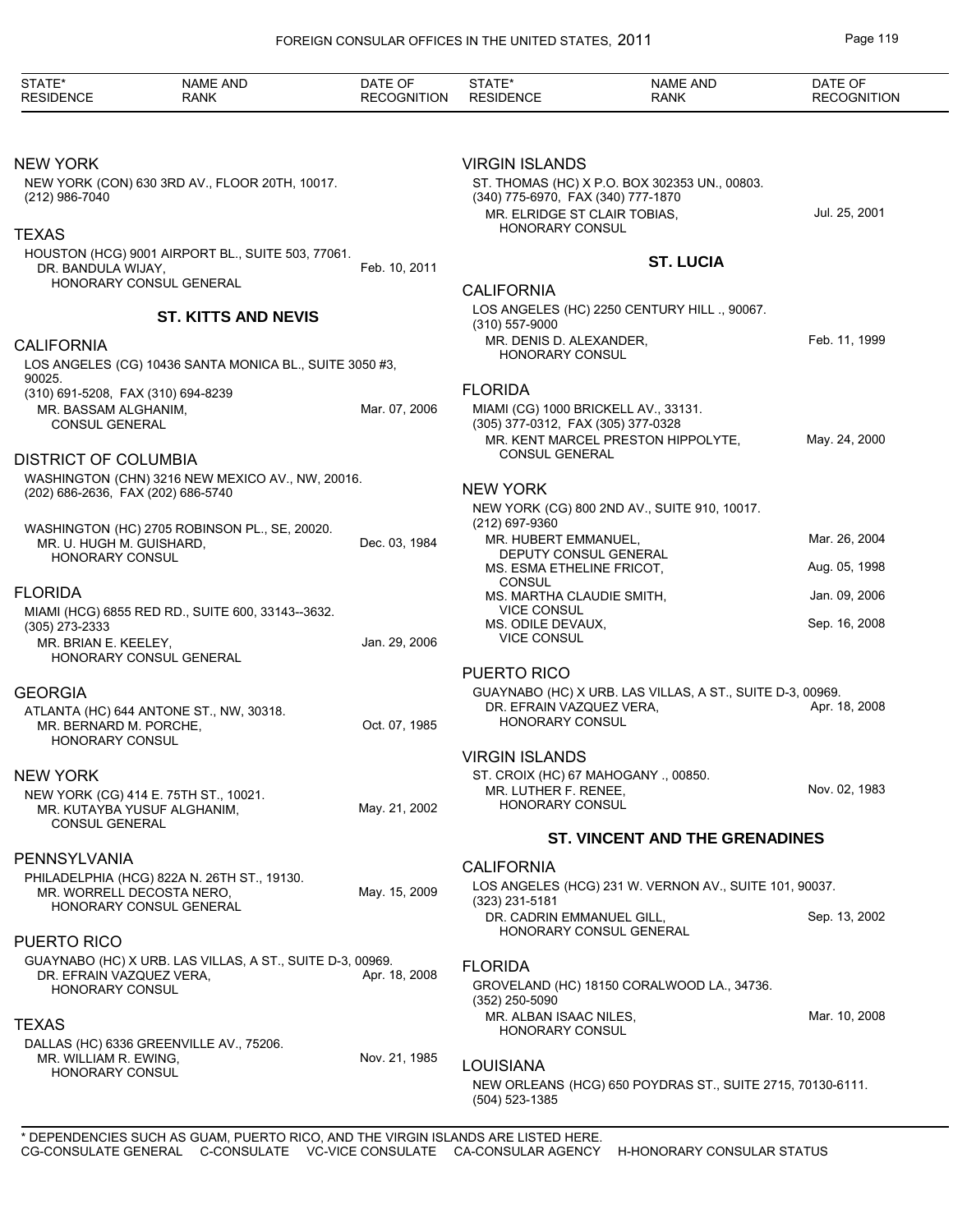#### Page 120 FOREIGN CONSULAR OFFICES IN THE UNITED STATES, 2011

| STATE*<br><b>RESIDENCE</b>                         | <b>NAME AND</b><br><b>RANK</b>                             | DATE OF<br><b>RECOGNITION</b> | STATE*<br><b>RESIDENCE</b>                                  | <b>NAME AND</b><br>RANK                                  | DATE OF<br><b>RECOGNITION</b> |
|----------------------------------------------------|------------------------------------------------------------|-------------------------------|-------------------------------------------------------------|----------------------------------------------------------|-------------------------------|
|                                                    |                                                            |                               |                                                             |                                                          |                               |
| MR. JAMES R. SUTTERFIELD,                          |                                                            | Jan. 23, 1997                 | MRS. ULLA WIKANDER REILLY,                                  |                                                          | Feb. 01, 1997                 |
|                                                    | HONORARY CONSUL GENERAL                                    |                               | HONORARY VICE CONSUL                                        | MS. ELISABETH FRANCESKA PIROSKA,                         | Oct. 13, 2010                 |
| <b>NEW YORK</b>                                    |                                                            |                               | HONORARY VICE CONSUL                                        |                                                          |                               |
|                                                    | NEW YORK (CG) 801 2ND AV., FLOOR 21ST, 10017.              |                               | <b>COLORADO</b>                                             |                                                          |                               |
| (212) 687-4490                                     | MR. WEBSTON SELMON WALTERS,                                | Apr. 07, 2011                 |                                                             | DENVER (HC) 4242 E. AMHERST AV., 80222.                  |                               |
| <b>CONSUL GENERAL</b>                              |                                                            |                               | (303) 758-0999, FAX (303) 758-1091                          |                                                          |                               |
| PUERTO RICO                                        |                                                            |                               | MR. DONALD GLENN PETERSON,<br>HONORARY CONSUL               |                                                          | Aug. 08, 2001                 |
|                                                    | GUAYNABO (HC) X URB. LAS VILLAS, A ST., SUITE D-3, 00969.  |                               |                                                             |                                                          |                               |
| DR. EFRAIN VAZQUEZ VERA,<br><b>HONORARY CONSUL</b> |                                                            | Apr. 18, 2008                 | <b>DISTRICT OF COLUMBIA</b>                                 | WASHINGTON (CHN) 2900 K ST., NW, 20007.                  |                               |
|                                                    |                                                            |                               | (202) 467-2600, FAX (202) 467-2699                          | MR. MAGNUS ANDKJAER ENGSTROM,                            | Nov. 23, 2010                 |
|                                                    | <b>SURINAME</b>                                            |                               | <b>CONSUL GENERAL</b>                                       |                                                          |                               |
| <b>FLORIDA</b>                                     |                                                            |                               | MRS. ANNA KRISTINA LAMBERT,<br><b>CONSUL</b>                |                                                          | Mar. 09, 2010                 |
|                                                    | MIAMI (CG) 6303 BLUE LAGOON DR., SUITE 325, 33126.         |                               |                                                             |                                                          |                               |
| (305) 265-4655, FAX (305) 265-4599                 | MR. MOHAMED RAKIEB KHUDABUX,                               | Jun. 20, 2007                 | <b>FLORIDA</b>                                              |                                                          |                               |
| <b>CONSUL GENERAL</b>                              |                                                            |                               |                                                             | FORT LAUDERDALE (HC) 2550 EISENHOWER BL., SUITE 310, FT. |                               |
| MS. INGE A PIGOT ENSER,<br><b>CONSUL</b>           |                                                            | Apr. 24, 2007                 | LAUDERDALE 33316.<br>(954) 467-3507, FAX (954) 467-1731     |                                                          |                               |
| MS. PATRICIA DENZ,                                 |                                                            | Mar. 08, 2002                 | MR. PER-OLOF LOOF,                                          |                                                          | Jan. 18, 2006                 |
| <b>CONSULAR AGENT</b>                              | MR. THEODORUS LEONARD CEDER,                               | Mar. 27, 2003                 | HONORARY CONSUL                                             | MRS. GUNILLA A. LUNDSTROM NORTH,                         | Aug. 09, 1984                 |
| <b>CONSULAR AGENT</b>                              |                                                            |                               | HONORARY VICE CONSUL                                        |                                                          |                               |
| <b>CONSULAR AGENT</b>                              | SIR MOHAMEDGAFAR KHODABAKS,                                | May. 11, 2009                 |                                                             |                                                          |                               |
|                                                    |                                                            |                               | (813) 839-3800                                              | TAMPA (HC) 3801 BAY TO BAY BL., 33629.                   |                               |
| LOUISIANA                                          |                                                            |                               |                                                             | MR. BO GORAN OLOV HOLMBERG,                              | Jul. 29, 2005                 |
| (504) 527-5450                                     | NEW ORLEANS (HC) 400 POYDRAS ST., SUITE 2450, 70130.       |                               | HONORARY CONSUL                                             |                                                          |                               |
| MR. ROY J., JR RODNEY,                             |                                                            | May. 19, 1998                 | <b>GEORGIA</b>                                              |                                                          |                               |
| HONORARY CONSUL                                    |                                                            |                               |                                                             | ATLANTA (HC) 600 PEACHTREE ST., NE, SUITE 2400, 30309.   |                               |
|                                                    | <b>SWEDEN</b>                                              |                               | (404) 815-2292, FAX (404) 352-1285<br>MR. JAN R. MEIJER,    |                                                          | Feb. 14, 2000                 |
| ALASKA                                             |                                                            |                               | HONORARY CONSUL                                             |                                                          |                               |
|                                                    | ANCHORAGE (HC) 310 K ST., SUITE 200, 99501.                |                               | MS. JILL OLANDER,<br>HONORARY CONSUL                        |                                                          | Sep. 12, 2005                 |
| MR. ERLING TRYGVE JOHANSEN,                        |                                                            | May. 04, 2011                 |                                                             |                                                          |                               |
| <b>HONORARY CONSUL</b>                             |                                                            |                               | <b>HAWAII</b>                                               |                                                          |                               |
| ARIZONA                                            |                                                            |                               |                                                             | HONOLULU (HC) 737 BISHOP ST., SUITE 2600, 96813.         |                               |
|                                                    | SCOTTSDALE (HC) 4300 N. MILLER RD., 85251.                 |                               | (808) 528-4777, FAX (808) 523-1888<br>MR. JAMES M. CRIBLEY, |                                                          | Jan. 11, 1988                 |
| MR. CARL MATTIAS STOLPE,<br>HONORARY CONSUL        |                                                            | Dec. 28, 2007                 | HONORARY CONSUL                                             |                                                          |                               |
|                                                    |                                                            |                               | <b>ILLINOIS</b>                                             |                                                          |                               |
| <b>CALIFORNIA</b>                                  |                                                            |                               |                                                             | CHICAGO (HCG) 150 N. MICHIGAN AV., SUITE 1250, 60601.    |                               |
| MR. ERIK ALOISY NOWACKI,                           | SAN DIEGO (HC) 9625 BLACK MOUNTAIN RD., SUITE 306, 92126.  | Apr. 08, 2009                 | (312) 781-6262, FAX (312) 781-1816<br>MRS. KERSTIN B. LANE, |                                                          | May. 01, 2003                 |
| <b>HONORARY CONSUL</b><br>MS. KATARINA EVA KEANE,  |                                                            | Jun. 25, 2009                 | MS. ANNETTE IRENE SEABERG,                                  | HONORARY CONSUL GENERAL                                  | Oct. 28, 2003                 |
| HONORARY VICE CONSUL                               |                                                            |                               | <b>HONORARY CONSUL</b><br>MS. KERSTIN BRORSSON,             |                                                          | Nov. 20, 1996                 |
| (415) 788-2631, FAX (415) 788-6841                 | SAN FRANCISCO (HCG) 120 MONTGOMERY ST., SUITE 2175, 94104. |                               | HONORARY VICE CONSUL                                        |                                                          |                               |
| MS. BARBRO S. OSHER,                               |                                                            | Feb. 11, 1999                 |                                                             |                                                          |                               |
|                                                    | HONORARY CONSUL GENERAL                                    |                               |                                                             |                                                          |                               |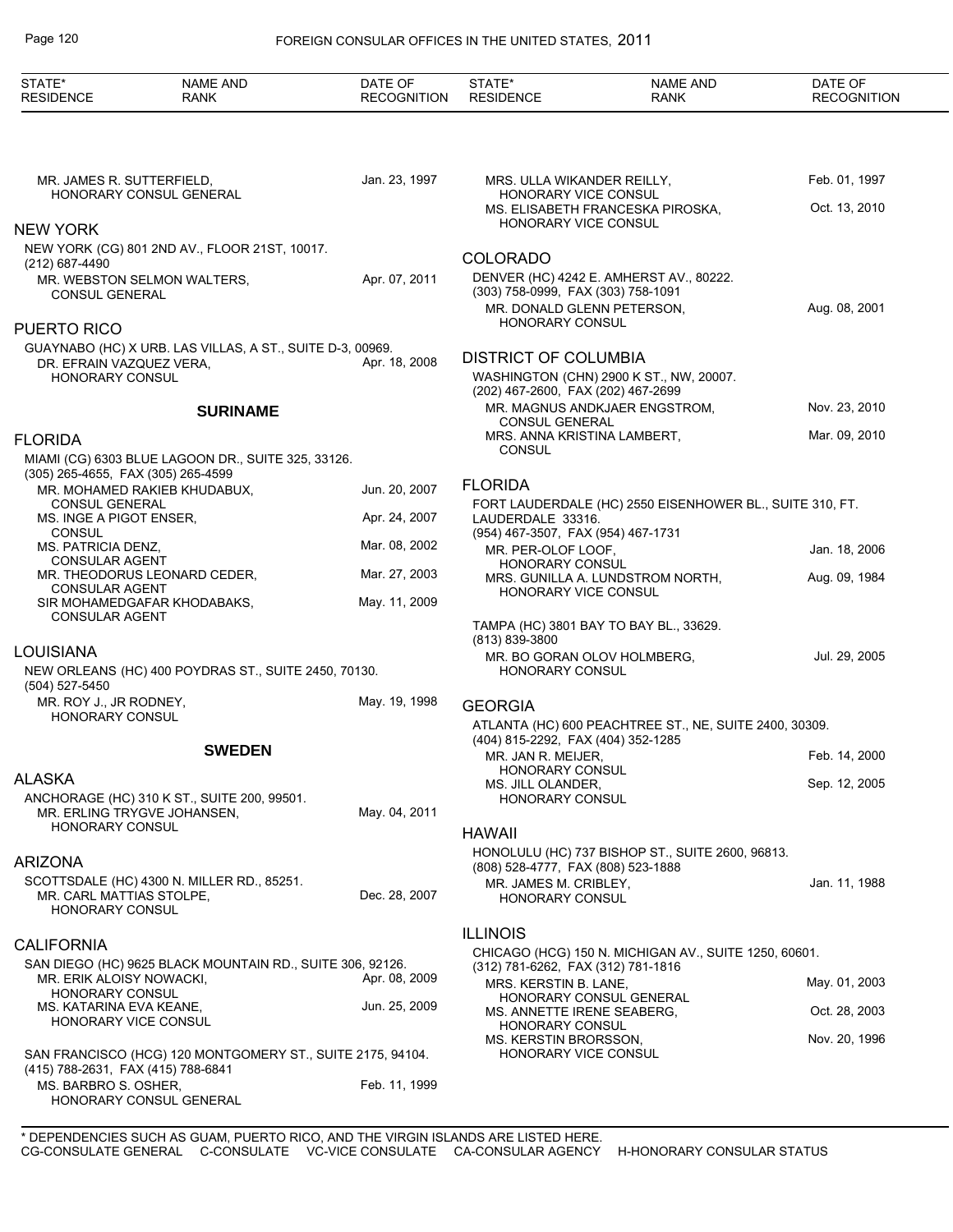| <b>KANSAS</b><br>MERRIAM (HC) 6740 ANTIOCH RD., SUITE 100, 66204.<br>NEW YORK (CG) 885 2ND AV., FLOOR 45TH, 10017.<br>(913) 677-4500, FAX (913) 677-4499<br>(212) 583-2550, FAX (212) 755-2732 | Dec. 29, 2009 |
|------------------------------------------------------------------------------------------------------------------------------------------------------------------------------------------------|---------------|
|                                                                                                                                                                                                |               |
|                                                                                                                                                                                                |               |
|                                                                                                                                                                                                |               |
| Jun. 15, 2006<br>MR. CRAIG L. ROEDER,<br>HONORARY CONSUL<br>NEW YORK (HCG) 445 PARK AV., SUITE 2101, 10022.<br>MR. EZRA DAVID RAMSI DANGOOR.                                                   |               |
| HONORARY CONSUL GENERAL<br>LOUISIANA<br>MRS. GUNILLA INGRID FORSBERG.                                                                                                                          | Jul. 08, 2010 |
| NEW ORLEANS (HC) 528 GRAVIER ST., 70130.<br>HONORARY VICE CONSUL<br>(504) 586-0084                                                                                                             |               |
| MR. THOMAS DUGAN WESTFELDT,<br>Jan. 14, 2005<br>SWEDISH TRADE COUNCIL<br>HONORARY CONSUL<br>NEW YORK (CONA) 885 SECOND AV., FLOOR 45TH, 10017--2201.<br>(212) 507-9001                         |               |
| <b>MASSACHUSETTS</b>                                                                                                                                                                           |               |
| BOSTON (HCG) 286 CONGRESS ST., FLOOR 6TH, 02210.<br><b>NORTH CAROLINA</b><br>(617) 451-3456, FAX (617) 423-2057                                                                                |               |
| RALEIGH (HC) 208 WHISPERWOOD DR., CARY 27518.<br>Feb. 25, 2010<br>DR. SAMUEL ALLEN COUNTER,<br>(919) 280-8584, FAX (919) 872-0303<br>HONORARY CONSUL GENERAL                                   |               |
| Jul. 13, 2009<br>MR. MAGNUS AXEL NATT OCH DAG,<br>MRS. MARGARETA ANNA SEWERIN OLSSON,                                                                                                          | Mar. 29, 2006 |
| HONORARY CONSUL<br>HONORARY VICE CONSUL<br>MRS. YLVA ELISABETH WESTIN,                                                                                                                         | Mar. 31, 2006 |
| <b>HONORARY VICE CONSUL</b><br><b>MICHIGAN</b>                                                                                                                                                 |               |
| ANN ARBOR (HCG) 7352 PARKER RD., SALINE 48176.<br>OHIO<br>(734) 944-8111, FAX (734) 944-7836                                                                                                   |               |
| CLEVELAND (HC) 800 SUPERIOR AV., SUITE 1400, 44114-2688.<br>Apr. 30, 2004<br>MR. LENNART NILS JOHANSSON,<br>(216) 621-4995, FAX (216) 241-0816                                                 |               |
| <b>HONORARY CONSUL GENERAL</b><br>MR. MICHAEL LEE MILLER,                                                                                                                                      | Dec. 03, 1976 |
| HONORARY CONSUL<br><b>MINNESOTA</b>                                                                                                                                                            |               |
| MINNEAPOLIS (HCG) 706 2ND AV., S, 55402.<br>PENNSYLVANIA<br>(612) 332-6897, FAX (612) 332-6340                                                                                                 |               |
| ARDMORE (HC) 28 W. MONTGOMERY AV., 19003.<br>MR. BRUCE NELSON KARSTADT,<br>Jun. 05, 2003<br>(610) 724-3256<br>HONORARY CONSUL GENERAL                                                          |               |
| MR. JAN MICHAEL CAMPBELL WESTLIND,<br>Jun. 11, 2003<br><b>MS. KIM MARIE ERICKSON.</b>                                                                                                          | Jul. 20, 2009 |
| <b>HONORARY CONSUL</b><br><b>HONORARY CONSUL</b><br>May. 30, 2006<br>MRS. KERSTIN I. JOHNSON.<br>HONORARY VICE CONSUL                                                                          |               |
| PUERTO RICO<br>SAN JUAN (HC) 416 PONCE DE LEON AV., SUITE 1111, 00918.                                                                                                                         |               |
| <b>MISSOURI</b><br>(787) 756-5715                                                                                                                                                              |               |
| SAINT LOUIS (HC) 7701 FORSYTH BL., SUITE 600, 63105.<br>MS. HEIDIE CALERO,<br>(314) 540-6532<br>HONORARY CONSUL                                                                                | May. 11, 2006 |
| Jun. 15, 2006<br>MS. LISELOTTE MARIE FOX,<br><b>HONORARY CONSUL</b>                                                                                                                            |               |
| <b>TEXAS</b><br>DALLAS (HC) 6600 LBJ FW., SUITE 183, 75240.                                                                                                                                    |               |
| <b>NEBRASKA</b><br>(972) 991-8013                                                                                                                                                              |               |
| OMAHA (HC) 1904 FARNAM ST., 68102.<br>MR. GARRY GENE JOHNSON,<br>(402) 341-3333, FAX (402) 341-3434<br><b>HONORARY CONSUL</b>                                                                  | May. 11, 2006 |
| Oct. 12, 1994<br>MR. THOMAS J. LUND,<br>MRS. ANN-KATHRINE KLINTMALM,<br>HONORARY CONSUL<br>HONORARY VICE CONSUL                                                                                | Jun. 01, 2006 |
| HOUSTON (HCG) 2909 HILLCROFT ST., SUITE 515, 77057-5852.<br><b>NEVADA</b><br>(713) 953-1417, FAX (713) 953-7776                                                                                |               |
| LAS VEGAS (HC) 3097 E. WARM SPRINGS RD., SUITE 100, 89120.<br>MR. JAN B. DRYSELIUS,<br>MS. LENA D. I. WALTHER,<br>Jul. 12, 2006<br>HONORARY CONSUL GENERAL<br>HONORARY CONSUL                  | Nov. 07, 2008 |
| <b>UTAH</b><br><b>NEW YORK</b>                                                                                                                                                                 |               |
| SALT LAKE CITY (HC) 28 S. 400TH EAST., 84111.<br>JAMESTOWN (HC) 9-11 E. 4TH ST., 14701.<br>(801) 531-9279                                                                                      |               |
| May. 11, 2006<br>MR. STEPHEN E. SELLSTROM,<br>MR. BJORN ERIC ABLAD,<br>HONORARY CONSUL<br>HONORARY CONSUL                                                                                      | Oct. 18, 1999 |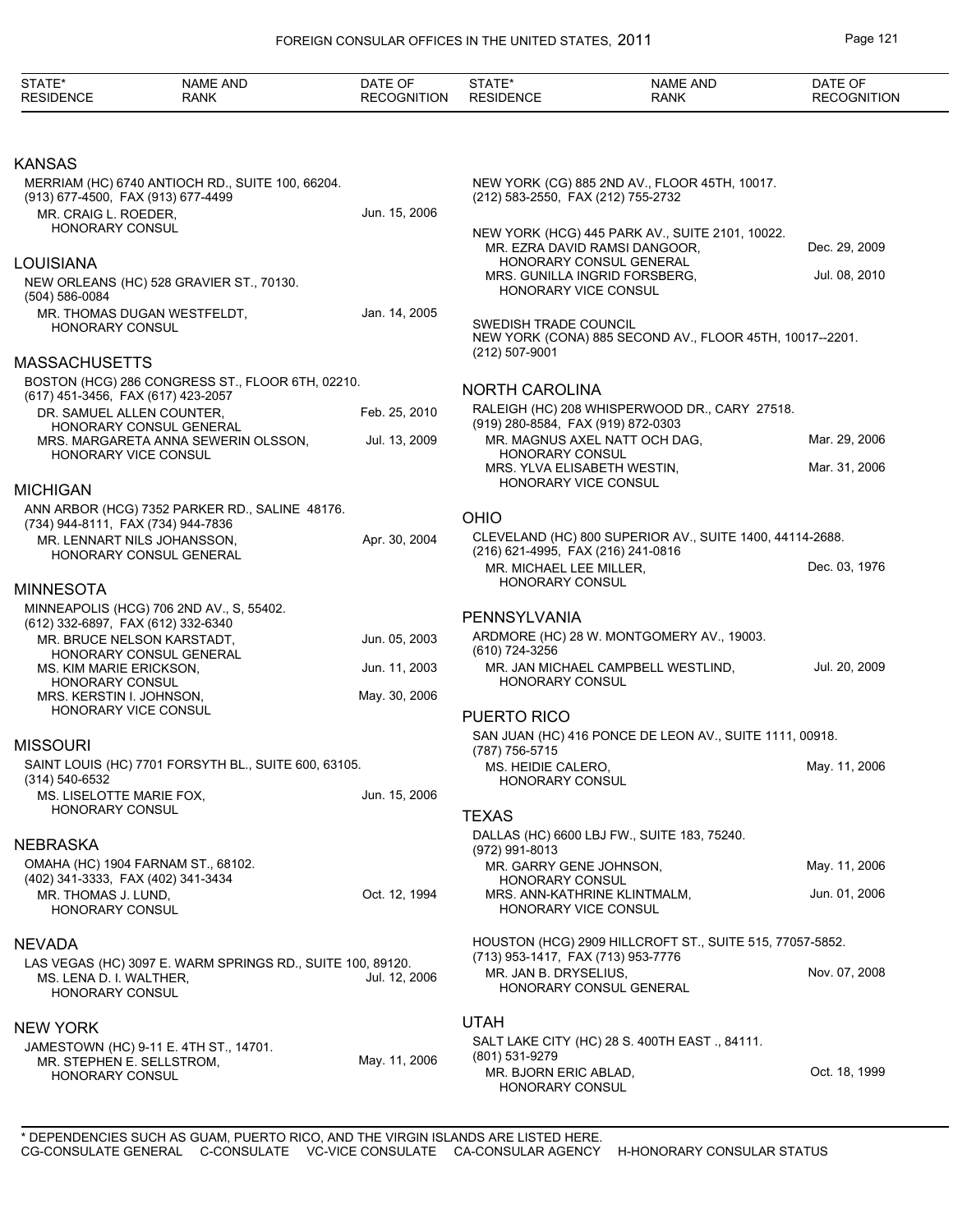| STATE*<br><b>RESIDENCE</b>                                       | <b>NAME AND</b><br><b>RANK</b>                                                                     | DATE OF<br><b>RECOGNITION</b> | STATE*<br><b>RESIDENCE</b>                         | <b>NAME AND</b><br><b>RANK</b>                             | DATE OF<br><b>RECOGNITION</b> |
|------------------------------------------------------------------|----------------------------------------------------------------------------------------------------|-------------------------------|----------------------------------------------------|------------------------------------------------------------|-------------------------------|
|                                                                  |                                                                                                    |                               |                                                    |                                                            |                               |
| <b>VIRGIN ISLANDS</b>                                            |                                                                                                    |                               |                                                    |                                                            |                               |
|                                                                  | ST. THOMAS (HC) 1340 TAARNEBERG., 00802.                                                           |                               |                                                    |                                                            |                               |
| (809) 774-6845, FAX (809) 776-8900<br>MS. MARIA TANKENSON HODGE, |                                                                                                    | Sep. 07, 1995                 | <b>COLORADO</b>                                    |                                                            |                               |
| <b>HONORARY CONSUL</b>                                           |                                                                                                    |                               | ROOM 305, 80309.<br>(303) 492-8773                 | BOULDER (HC) X UNI. OF COLORADO, CIRES, EKELEY BLDG. UN.,  |                               |
| <b>VIRGINIA</b>                                                  |                                                                                                    |                               | MR. KONRAD STEFFEN,                                |                                                            | Mar. 27, 2009                 |
| (757) 446-7300, FAX (757) 625-7854                               | NORFOLK (HC) 201 E. CITY HALL AV., 23510.                                                          |                               | <b>HONORARY CONSUL</b>                             |                                                            |                               |
| MR. ROLF A. WILLIAMS,<br>HONORARY CONSUL                         |                                                                                                    | Jun. 27, 1989                 | <b>DISTRICT OF COLUMBIA</b>                        |                                                            |                               |
|                                                                  |                                                                                                    |                               | (202) 745-7900, FAX (202) 387-2564                 | WASHINGTON (CHN) 2900 CATHEDRAL AV., NW, 20008.            |                               |
| <b>WASHINGTON</b>                                                |                                                                                                    |                               |                                                    | MS. MARGRITH LEDERMANN PRESTOFELIPPO,                      | Jan. 02, 2008                 |
|                                                                  | SEATTLE (HC) 520 PIKE ST., SUITE 2200, 98101.                                                      |                               | <b>CONSUL GENERAL</b>                              |                                                            |                               |
| (206) 467-8200                                                   |                                                                                                    |                               | MS. RITA PADUA,<br><b>VICE CONSUL</b>              |                                                            | Jun. 23, 2008                 |
| MR. LARS HELGE JONSSON.<br><b>HONORARY CONSUL</b>                |                                                                                                    | May. 11, 2006                 | <b>VICE CONSUL</b>                                 | MRS. CHRISTINE CECILE BERNHARD HAESSIG,                    | Jul. 23, 2008                 |
| <b>WISCONSIN</b>                                                 |                                                                                                    |                               |                                                    |                                                            |                               |
|                                                                  | MILWAUKEE (HC) 825 N. JEFFERSON ST., SUITE 300, 53202.                                             |                               | <b>FLORIDA</b>                                     |                                                            |                               |
| (414) 291-7835, FAX (414) 291-5893                               |                                                                                                    |                               | (305) 377-6700, FAX (305) 377-9936                 | MIAMI (HC) 825 BRICKELL BAY DR., SUITE 1450, 33131.        |                               |
| <b>HONORARY CONSUL</b>                                           | MR. JOHAN CARL RAGNAR SEGERDAHL,                                                                   | Sep. 06, 1994                 | MR. URS LINDENMANN,<br><b>HONORARY CONSUL</b>      |                                                            | Mar. 24, 1987                 |
|                                                                  | <b>SWITZERLAND</b>                                                                                 |                               |                                                    |                                                            |                               |
|                                                                  |                                                                                                    |                               | (407) 645-3500, FAX (407) 645-3529                 | ORLANDO (HC) 1011 N. WYMORE RD., WINTER PARK 32789.        |                               |
| <b>ARIZONA</b><br>(480) 329-4705, FAX (480) 945-4350             | SCOTTSDALE (HC) 7320 E. SHOEMAN LA., SUITE 201, 85251.                                             |                               | MR. LUC SERGE BURKHARDT.<br><b>HONORARY CONSUL</b> |                                                            | Apr. 02, 2001                 |
| MRS. ALISA CLAIRE JOST.                                          |                                                                                                    | Jun. 04, 2007                 |                                                    |                                                            |                               |
| <b>HONORARY CONSUL</b>                                           |                                                                                                    |                               | <b>GEORGIA</b>                                     |                                                            |                               |
|                                                                  |                                                                                                    |                               | (404) 870-2000, FAX (404) 870-2011                 | ATLANTA (CG) 1349 W. PEACHTREE ST., NW, SUITE 1000, 30309. |                               |
| <b>CALIFORNIA</b>                                                |                                                                                                    |                               | MR. CLAUDIO LEONCAVALLO,                           |                                                            | Mar. 30, 2009                 |
| (310) 575-1145, FAX (310) 575-1982                               | LOS ANGELES (CG) 11766 WILSHIRE BL., SUITE 1400, 90025.                                            |                               | <b>CONSUL GENERAL</b>                              |                                                            |                               |
| MR. BRUNO RYFF,                                                  |                                                                                                    | Oct. 26, 2009                 | MR. ROGER MARCEL GROSS,<br><b>CONSUL</b>           |                                                            | Sep. 07, 2010                 |
| <b>CONSUL GENERAL</b>                                            |                                                                                                    | Jan. 09, 2009                 |                                                    |                                                            |                               |
| DEPUTY CONSUL GENERAL                                            | MR. ROLAND RUDOLF RIETMANN,                                                                        |                               | <b>HAWAII</b>                                      |                                                            |                               |
| MS. SYLVIE BRUNNER,                                              |                                                                                                    | Jul. 30, 2008                 |                                                    | HONOLULU (HC) 616 KAHIAU LP., 96821.                       |                               |
| <b>CONSUL</b>                                                    | MR. CHRISTOPHE ALEXANDRE VAUTHEY,                                                                  | Oct. 01, 2009                 | MS. THERES RYF DESAI,<br><b>HONORARY CONSUL</b>    |                                                            | Dec. 29, 2009                 |
| <b>CONSUL</b>                                                    |                                                                                                    |                               |                                                    |                                                            |                               |
| <b>VICE CONSUL</b>                                               | MRS. GABRIELA SCHAFFLUETZEL,                                                                       | Mar. 24, 2008                 | <b>ILLINOIS</b>                                    |                                                            |                               |
| MR. URS WERNER SIEGWART,<br><b>VICE CONSUL</b>                   |                                                                                                    | Aug. 16, 2010                 | (312) 915-0061, FAX (312) 915-0388                 | CHICAGO (CG) 737 N. MICHIGAN AV., SUITE 2301, 60611.       |                               |
|                                                                  |                                                                                                    |                               | MR. MARTIN JOSEF BIENZ,<br><b>CONSUL GENERAL</b>   |                                                            | Jan. 21, 2011                 |
| (415) 788-2272, FAX (415) 788-1402                               | SAN FRANCISCO (CG) 456 MONTGOMERY ST., SUITE 1500, 94104.                                          |                               |                                                    | MR. MARTIN VON WALTERSKIRCHEN,                             | Oct. 19, 2001                 |
| MR. JULIUS FIDELIS ANDEREGG.<br><b>CONSUL GENERAL</b>            |                                                                                                    | Oct. 14, 2009                 | CONSUL                                             |                                                            |                               |
| DEPUTY CONSUL GENERAL                                            | MR. CHRISTIAN WOLFGANG SIMM,                                                                       | Jan. 09, 1998                 | <b>INDIANA</b>                                     |                                                            |                               |
| MR. ADRIAN SIEBER,                                               |                                                                                                    | Aug. 10, 2010                 | (317) 217-1645, FAX (309) 405-7023                 | INDIANAPOLIS (HC) 7752 MOLLER RD., 46268.                  |                               |
| <b>CONSUL</b><br>MR. BERNARD HORST JAQUET,                       |                                                                                                    | Oct. 10, 2008                 |                                                    | MR. ANDREAS FRIEDRICH WEBER,                               | Sep. 02, 2004                 |
| <b>VICE CONSUL</b>                                               |                                                                                                    |                               | <b>HONORARY CONSUL</b>                             |                                                            |                               |
|                                                                  |                                                                                                    |                               |                                                    |                                                            |                               |
|                                                                  | SCIENCE AND TECHNOLOGICAL OFFICE OF SWITZERLAND<br>SAN FRANCISCO (CONA) 730 MONTGOMERY ST., 94111. |                               | <b>LOUISIANA</b>                                   | NEW ORLEANS (HC) 322 LAFAYETTE ST., 70130.                 |                               |
|                                                                  |                                                                                                    |                               |                                                    |                                                            |                               |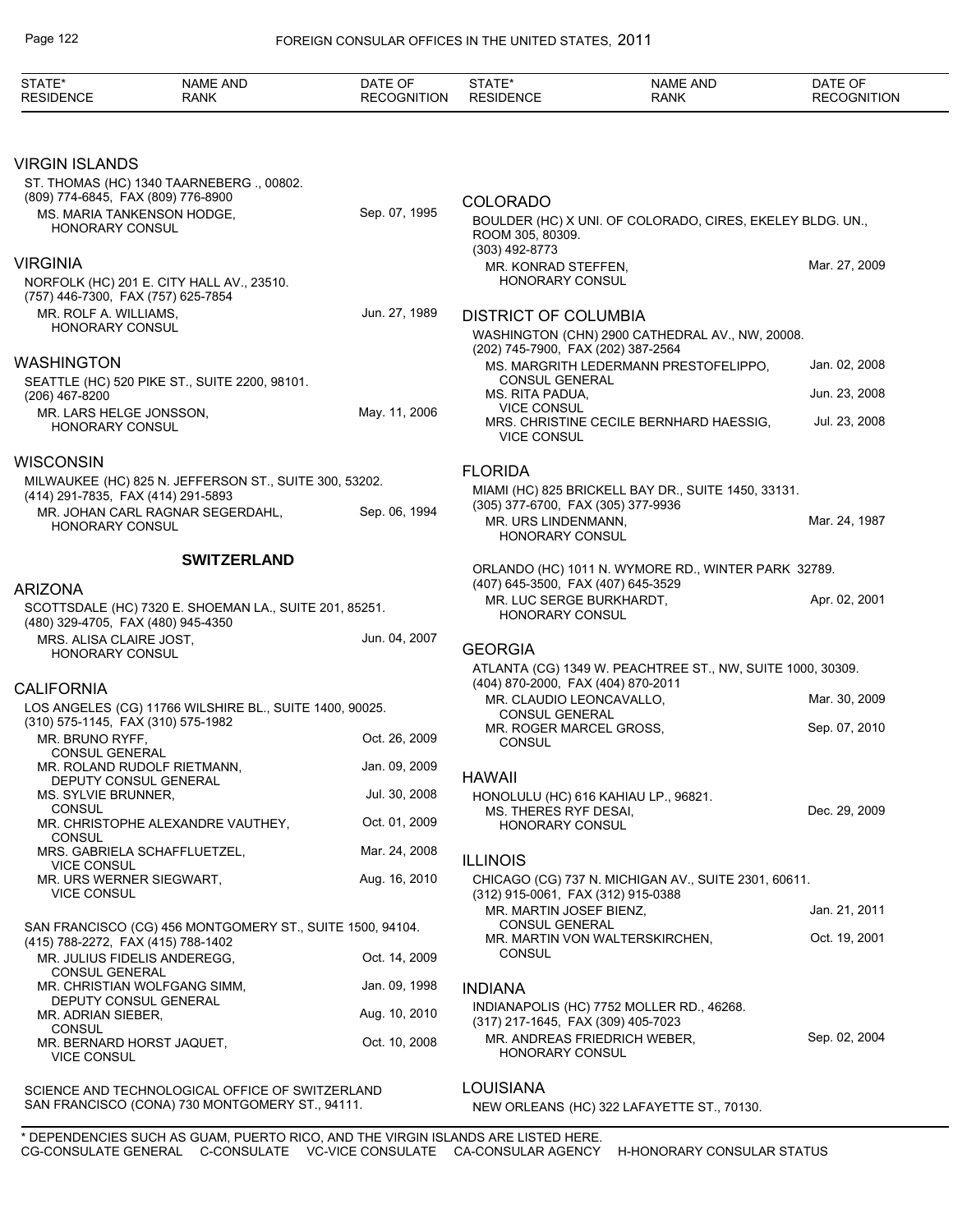| STATE*<br><b>RESIDENCE</b>                                      | <b>NAME AND</b><br><b>RANK</b>                                | DATE OF<br><b>RECOGNITION</b> | STATE*<br><b>RESIDENCE</b>                                    | <b>NAME AND</b><br><b>RANK</b>                           | DATE OF<br><b>RECOGNITION</b> |
|-----------------------------------------------------------------|---------------------------------------------------------------|-------------------------------|---------------------------------------------------------------|----------------------------------------------------------|-------------------------------|
|                                                                 |                                                               |                               |                                                               |                                                          |                               |
| MS. ALEXANDRA ERNA MORA,<br>HONORARY CONSUL                     |                                                               | Oct. 29, 2008                 | MR. HEINZ ROTH,<br><b>HONORARY CONSUL</b>                     |                                                          | Feb. 26, 2001                 |
| <b>MASSACHUSETTS</b>                                            |                                                               |                               | <b>OHIO</b>                                                   |                                                          |                               |
|                                                                 | BOSTON (CON) 420 BROADWAY ., CAMBRIDGE 02138.                 |                               |                                                               | CLEVELAND (HC) 6670 W. SNOWVILLE RD., BRECKSVILLE 44141. |                               |
| (617) 547-3915, FAX (617) 491-6684<br>MR. PASCAL ANDRE MARMIER, |                                                               | Nov. 12, 2008                 | (440) 546-1400<br>MR. HANS A. KESSLER,                        |                                                          | Jun. 01, 1998                 |
| <b>CONSUL</b><br>MR. ANDREAS RUFER,                             |                                                               | Sep. 06, 2010                 | <b>HONORARY CONSUL</b>                                        |                                                          |                               |
| <b>CONSUL</b>                                                   |                                                               |                               | <b>OKLAHOMA</b>                                               |                                                          |                               |
| <b>MICHIGAN</b>                                                 |                                                               |                               | (405) 715-4131                                                | EDMOND (HC) 3201 DURANGO WA., 73034.                     |                               |
| MR. WALTER WEGMUELLER,<br>HONORARY CONSUL                       | DEARBORN (HC) 24406 FAIRMOUNT UN., 48124.                     | Sep. 29, 2009                 | MR. RICO BUCHLI,<br><b>HONORARY CONSUL</b>                    |                                                          | Apr. 08, 2009                 |
|                                                                 |                                                               |                               | PENNSYLVANIA                                                  |                                                          |                               |
| <b>MINNESOTA</b>                                                | MINNEAPOLIS (HC) 18250 39TH AV., N, 55446.                    |                               | (215) 922-2215, FAX (302) 652-2316                            | PHILADELPHIA (HC) INDEPENDENCE SQ., 19106.               |                               |
| (763) 478-3018, FAX (763) 478-3019<br>MR. RUDOLF F. GUTMANN,    |                                                               | Feb. 12, 1996                 | MR. FRANZ J. PORTMANN,                                        |                                                          | Sep. 29, 1994                 |
| HONORARY CONSUL                                                 |                                                               |                               | <b>HONORARY CONSUL</b>                                        |                                                          |                               |
| <b>MISSOURI</b>                                                 |                                                               |                               |                                                               | PITTSBURGH (HC) 640 ALPHA DR., 15238.                    | Dec. 29, 2009                 |
|                                                                 | KANSAS CITY (HC) 5018 MAIN ST., 64112.                        |                               | <b>HONORARY CONSUL</b>                                        | MS. DOMINIQUE ELENA SCHINABECK,                          |                               |
| (816) 561-3441, FAX (816) 561-2922<br>MR. MARCEL BOLLIER,       |                                                               | Jul. 15, 1987                 | <b>PUERTO RICO</b>                                            |                                                          |                               |
| <b>HONORARY CONSUL</b>                                          |                                                               |                               |                                                               | SAN JUAN (HC) 816 CALLE DIANA URB. ST., 00923-2334.      |                               |
| <b>NEVADA</b>                                                   |                                                               |                               | (787) 751-3182, FAX (561) 679-6483<br>MS. BARBARA HOSTETTLER, |                                                          | May. 08, 2001                 |
| (702) 360-0895                                                  | LAS VEGAS (HC) 1861 CASA DE ELEGANTE CT., 89117.              |                               | <b>HONORARY CONSUL</b>                                        |                                                          |                               |
| MRS. CLAUDIA ALBRECHT,                                          |                                                               | Nov. 16, 2009                 | <b>TEXAS</b>                                                  |                                                          |                               |
| HONORARY CONSUL                                                 |                                                               |                               | (214) 965-1025, FAX (214) 871-0879                            | DALLAS (HC) 2651 N. HARWOOD., SUITE 455, 75201.          |                               |
| <b>NEW YORK</b>                                                 |                                                               |                               |                                                               | MR. J. GABRIEL BARBIER MUELLER,                          | Mar. 10, 1995                 |
| (212) 599-5700, FAX (212) 599-4266                              | NEW YORK (CG) 633 3RD AV., FLOOR 30TH, 10017.                 |                               | <b>HONORARY CONSUL</b>                                        |                                                          |                               |
| <b>CONSUL GENERAL</b>                                           | AMBASSADOR FRANCOIS ANDRE BARRAS,                             | Nov. 02, 2010                 | (713) 467-9889                                                | HOUSTON (HC) 11922 TAYLORCREST UN., 77024.               |                               |
|                                                                 | MRS. NADINE MIETTA OLIVIERI LOZANO,                           | Mar. 18, 2011                 |                                                               | MRS. MARGHERITA YOUNG-ZELLWEGER,                         | Jun. 11, 2007                 |
|                                                                 | DEPUTY CONSUL GENERAL<br>MR. TIZIANO GIUSEPPE CARLO PEDRIOLI, | Nov. 07, 2007                 | HONORARY CONSUL                                               |                                                          |                               |
| CONSUL                                                          | MRS. CATHERINE RENEE LILETTE SCHARF,                          | Oct. 01, 2008                 |                                                               | TRUST TERRITORIES OF THE PACIFIC ISLANDS                 |                               |
| <b>CONSUL</b>                                                   | MRS. NICOLETTA REGAZZI PFEIFFER,                              | Feb. 19, 2010                 | MR. BEAT WALTER NOBS,                                         | PAGO PAGO (CG) 22 PANAMA ST., WELLINGTON, NZ 00000.      | Mar. 09, 2006                 |
| <b>CONSUL</b><br>MR. RALPH STEINEGGER,                          |                                                               | Mar. 19, 2008                 | <b>CONSUL GENERAL</b>                                         |                                                          |                               |
| <b>VICE CONSUL</b>                                              |                                                               |                               | <b>UTAH</b>                                                   |                                                          |                               |
|                                                                 | WILLIAMSVILLE (HC) 199 BRIDLE PATH UN., 14221.                |                               | MR. DANIEL OSWALD,                                            | SANDY (HC) 2782 DURBAN RD., 84093.                       | Dec. 24, 2008                 |
| (716) 553-2257<br>MR. STEPHEN SLATER,                           |                                                               | Apr. 25, 2006                 | <b>HONORARY CONSUL</b>                                        |                                                          |                               |
| HONORARY CONSUL                                                 |                                                               |                               | <b>WASHINGTON</b>                                             |                                                          |                               |
| <b>NORTH CAROLINA</b>                                           |                                                               |                               |                                                               | MERCER ISLAND (HC) 6920 94TH AV., SE, 98040.             |                               |
|                                                                 | CHARLOTTE (HC) 2208 HOUSTON BRANCH RD., 28270.                |                               | (206) 228-8110                                                |                                                          |                               |
| (704) 292-1237, FAX (704) 292-1137                              |                                                               |                               | HONORARY CONSUL                                               | MR. PHILIPPE ANDRE GOETSCHEL,                            | Nov. 23, 2005                 |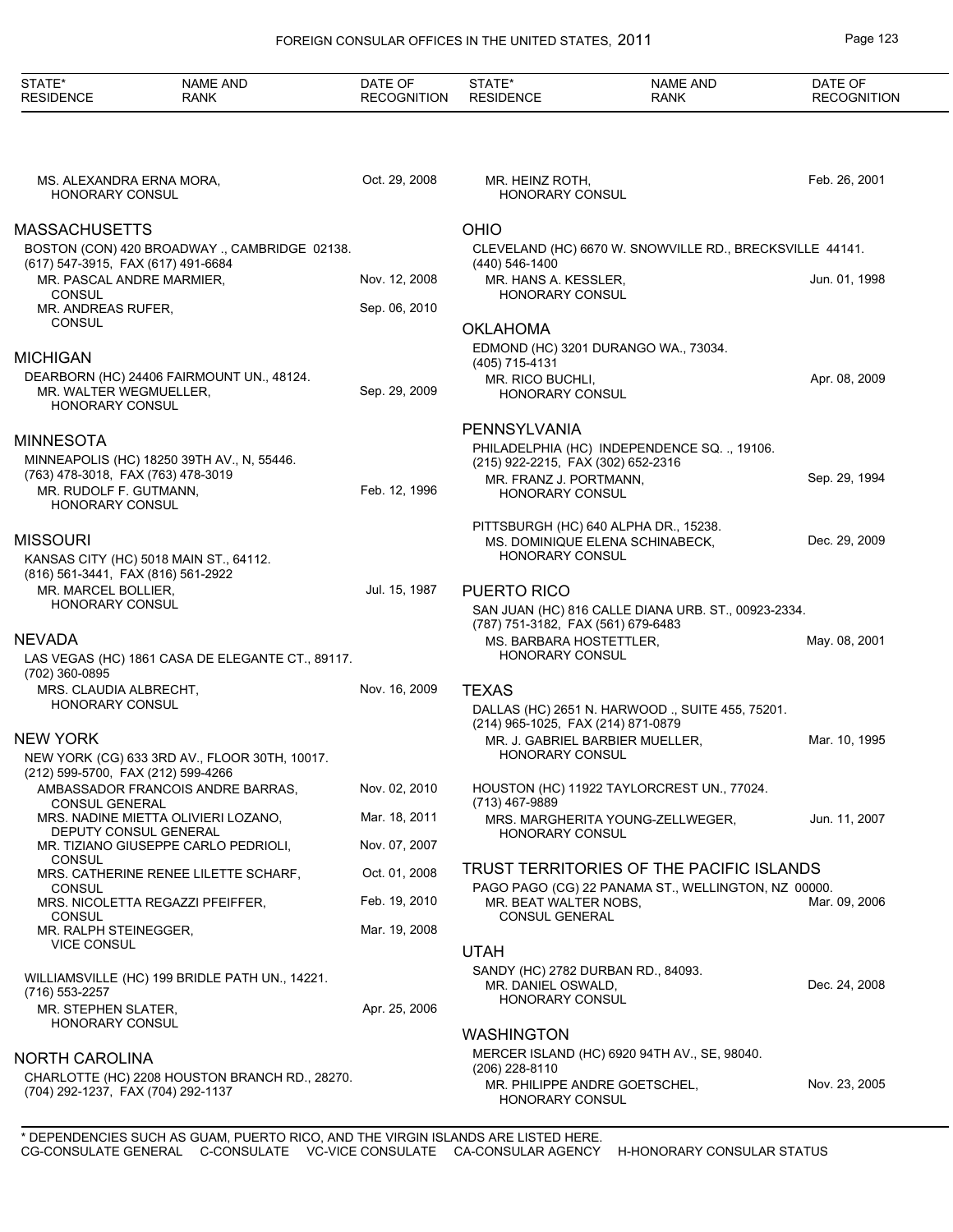| STATE*<br><b>RESIDENCE</b>                                        | NAME AND<br><b>RANK</b>                               | DATE OF<br><b>RECOGNITION</b> | STATE*<br><b>RESIDENCE</b>                                    | <b>NAME AND</b><br><b>RANK</b>                                                                               | DATE OF<br><b>RECOGNITION</b> |
|-------------------------------------------------------------------|-------------------------------------------------------|-------------------------------|---------------------------------------------------------------|--------------------------------------------------------------------------------------------------------------|-------------------------------|
|                                                                   |                                                       |                               |                                                               | <b>THAILAND</b>                                                                                              |                               |
|                                                                   |                                                       |                               | <b>ALABAMA</b>                                                |                                                                                                              |                               |
|                                                                   | <b>SYRIA</b>                                          |                               | (334) 269-2518, FAX (334) 269-4678                            | MONTGOMERY (HCG) 919 BELL ST., 36104.                                                                        |                               |
| <b>CALIFORNIA</b>                                                 |                                                       |                               | MR. ROBERT F. HENRY,                                          | HONORARY CONSUL GENERAL                                                                                      | Jul. 30, 1987                 |
|                                                                   | LOS ANGELES (HCG) 660 NEWPORT CENTER DR., SUITE 740,  |                               |                                                               |                                                                                                              |                               |
| NEWPORT BEACH 92660.<br>(949) 640-9888, FAX (949) 640-9292        |                                                       |                               | <b>CALIFORNIA</b>                                             |                                                                                                              |                               |
| DR. HAZEM HIKMAT CHEHABI,                                         |                                                       | Oct. 04, 1995                 | (323) 962-9574, FAX (323) 962-2128                            | LOS ANGELES (CG) 611 N. LARCHMONT BL., 90004.                                                                |                               |
|                                                                   | HONORARY CONSUL GENERAL                               |                               | MR. DAMRONG KRAIKRUAN,                                        |                                                                                                              | Aug. 13, 2009                 |
| <b>DISTRICT OF COLUMBIA</b>                                       |                                                       |                               | <b>CONSUL GENERAL</b><br>MR. MUNGKORN PRATOOMKAEW,            |                                                                                                              | Jun. 17, 2010                 |
|                                                                   | WASHINGTON (CHN) 2215 WYOMING AV., NW, 20008.         |                               | DEPUTY CONSUL GENERAL<br>MR. APIPAN CHEECHAROEN,              |                                                                                                              | Dec. 23, 2008                 |
| (202) 232-6313, FAX (202) 234-9548<br>MR. MOUNIR KOUDMANI,        |                                                       | Sep. 22, 2008                 | CONSUL                                                        |                                                                                                              |                               |
| <b>CONSUL</b>                                                     |                                                       |                               | <b>CONSUL</b>                                                 | MR. PERAPOJ KITTIKHUNKRAISORN,                                                                               | Aug. 13, 2009                 |
| <b>MICHIGAN</b>                                                   |                                                       |                               | CONSUL                                                        | MISS NORADEE TANTRAMONGKOL,                                                                                  | Jan. 08, 2010                 |
|                                                                   | DETROIT (HCG) 900 WILSHIRE., SUITE 202, TROY 48084.   |                               | MRS. KANAPORN CHANSAWAT,                                      |                                                                                                              | Jan. 13, 2010                 |
| (248) 519-2496, FAX (248) 519-2399                                |                                                       |                               | CONSUL                                                        | MR. KOMKRICH CHONGBUNWATANA,                                                                                 | Jan. 29, 2010                 |
| MR. NAJI ARWASHAN.                                                | HONORARY CONSUL GENERAL                               | Jan. 02, 2001                 | CONSUL<br>MR. BANNA VAUNGVIVAT,                               |                                                                                                              | Jan. 03, 2011                 |
|                                                                   |                                                       |                               | CONSUL                                                        |                                                                                                              |                               |
| <b>TEXAS</b>                                                      |                                                       |                               | THAI TRADE OFFICE                                             |                                                                                                              |                               |
| (713) 622-8860, FAX (713) 965-9632                                | HOUSTON (HCG) 5433 WESTHEIMER RD., SUITE 1020, 77056. |                               |                                                               | LOS ANGELES (CONA) 611 N. LARCHMONT BL., FLOOR 3RD, 90004.                                                   |                               |
| MR. AYMAN M. MIDANI,                                              |                                                       | Jun. 04, 1991                 | (323) 664-8535<br>MR. CHAPPON ROCHANASENA,                    |                                                                                                              | Mar. 23, 2006                 |
|                                                                   | HONORARY CONSUL GENERAL                               |                               | <b>CONSUL</b>                                                 |                                                                                                              | Nov. 28, 2007                 |
|                                                                   | <b>TAJIKISTAN</b>                                     |                               | CONSUL                                                        | MS. CHANTIRA JIMREIVAT VIVATRAT,                                                                             |                               |
| <b>DISTRICT OF COLUMBIA</b>                                       |                                                       |                               | MR. SOMCANAE YODPRAM,<br><b>CONSUL</b>                        |                                                                                                              | Apr. 05, 2010                 |
|                                                                   | WASHINGTON (CHN) 1005 NEW HAMPSHIRE AV., NW, 20037.   |                               |                                                               |                                                                                                              |                               |
| (202) 223-6090, FAX (202) 223-6091<br>MR. BURKHON MIRZOALIEV,     |                                                       | May. 12, 2008                 |                                                               | OFFICE OF THE ECONOMIC COUNSELLOR (INVESTMENT)<br>LOS ANGELES (CONA) 611 N. LARCHMONT BL., FLOOR 3RD, 90004. |                               |
| <b>CONSUL</b>                                                     |                                                       |                               | (323) 960-1199, FAX (323) 962-2128                            |                                                                                                              |                               |
|                                                                   | <b>TANZANIA</b>                                       |                               | MR. WERAPONG SIRIWON,<br><b>CONSUL</b>                        |                                                                                                              | Apr. 30, 2009                 |
| <b>GEORGIA</b>                                                    |                                                       |                               |                                                               |                                                                                                              |                               |
|                                                                   | ATLANTA (HC) 2245 GODBY RD., SUITE 202, 30349.        |                               | <b>COLORADO</b>                                               | DENVER (HCG) 1123 AURARIA PW., SUITE 200, 80204.                                                             |                               |
| (404) 766-8000, FAX (404) 767-5264<br>DR. AL H., JR ANDERSON,     |                                                       | Jun. 21, 2000                 | (303) 892-0118                                                |                                                                                                              |                               |
| <b>HONORARY CONSUL</b>                                            |                                                       |                               | MR. DONALD WILLIAM RINGSBY,                                   | HONORARY CONSUL GENERAL                                                                                      | Dec. 03, 1987                 |
|                                                                   |                                                       |                               |                                                               |                                                                                                              |                               |
| <b>ILLINOIS</b>                                                   | SAINT LOUIS (HC) 937 WHIPPOORWILL WA., EDWARDSVILLE   |                               | <b>FLORIDA</b>                                                |                                                                                                              |                               |
| 62025.                                                            |                                                       |                               | 33134.                                                        | CORAL GABLES (HCG) 2199 PONCE DE LEON BL., SUITE 301, MIAMI                                                  |                               |
| (618) 692-6715, FAX (618) 650-3509<br>MR. DALLAS LA SALLE BROWNE, |                                                       | Nov. 07, 2000                 | (305) 444-7577, FAX (305) 444-0487<br>MR. GEORGE M. CORRIGAN, |                                                                                                              | Apr. 05, 2000                 |
| HONORARY CONSUL                                                   |                                                       |                               |                                                               | HONORARY CONSUL GENERAL                                                                                      |                               |
| <b>MINNESOTA</b>                                                  |                                                       |                               | MR. LOUIS, JR. STINSON,<br><b>HONORARY CONSUL</b>             |                                                                                                              | Apr. 05, 2000                 |
|                                                                   | MINNEAPOLIS (HC) 5428 LYNDALE AV., S, 55419.          |                               | MRS. MARIA D. SARIOL,<br><b>HONORARY CONSUL</b>               |                                                                                                              | Aug. 16, 2005                 |
| (612) 821-2704                                                    |                                                       |                               |                                                               |                                                                                                              |                               |
| MR. KJELL BERGH,<br>HONORARY CONSUL                               |                                                       | Jan. 24, 2008                 | <b>GEORGIA</b>                                                |                                                                                                              |                               |
|                                                                   |                                                       |                               | (404) 527-4650                                                | ATLANTA (HCG) 303 PEACHTREE ST., NE, SUITE 5300, 30306.                                                      |                               |
|                                                                   |                                                       |                               |                                                               |                                                                                                              |                               |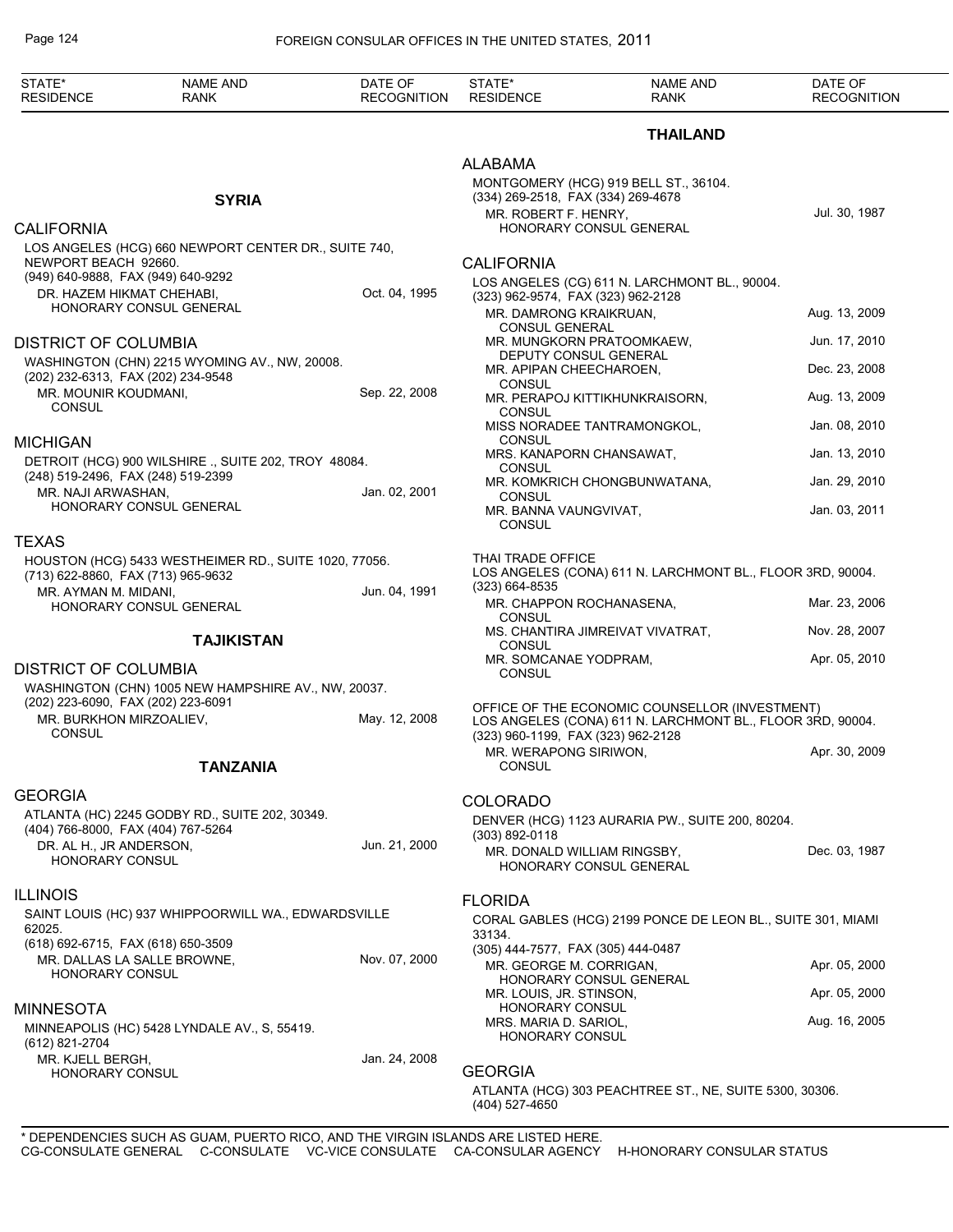## FOREIGN CONSULAR OFFICES IN THE UNITED STATES, 2011 Page 125

| STATE*<br><b>RESIDENCE</b>                            | <b>NAME AND</b><br><b>RANK</b>                           | DATE OF<br><b>RECOGNITION</b> | STATE*<br><b>RESIDENCE</b>                                       | <b>NAME AND</b><br><b>RANK</b>                                                                   | DATE OF<br><b>RECOGNITION</b> |
|-------------------------------------------------------|----------------------------------------------------------|-------------------------------|------------------------------------------------------------------|--------------------------------------------------------------------------------------------------|-------------------------------|
|                                                       |                                                          |                               |                                                                  |                                                                                                  |                               |
| MR. ROY WILLIAM, III IDE,                             | HONORARY CONSUL GENERAL                                  | Mar. 22, 2006                 | MS. SOPIN SUPATTANAKITTI,<br><b>CONSUL</b>                       |                                                                                                  | Jan. 03, 2008                 |
|                                                       |                                                          |                               | MRS. SOMJIN PLENGKHUM,<br><b>CONSUL</b>                          |                                                                                                  | Oct. 23, 2009                 |
| HAWAII                                                | HONOLULU (HCG) 1287 KALANI ST., SUITE 103, 96817.        |                               | MRS. KORNKAMOL ANEKAMAI,<br><b>VICE CONSUL</b>                   |                                                                                                  | Jun. 22, 2010                 |
| (808) 845-7332<br>MR. COLIN T. MIYABARA,              | HONORARY CONSUL GENERAL                                  | Jul. 01, 1992                 | (212) 422-9009, FAX (212) 422-9119                               | OFFICE OF ECONOMIC COUNSELOR (INVESTMENT)<br>NEW YORK (CONA) 61 BROADWAY ST., SUITE 2810, 10006. |                               |
| <b>ILLINOIS</b>                                       |                                                          |                               | MRS. SIRIPORN NURUGSA,                                           |                                                                                                  | Jan. 13, 2009                 |
| (312) 664-3129, FAX (312) 664-3230                    | CHICAGO (CG) 700 N. RUSH ST., 60611.                     |                               | <b>CONSUL</b><br>MR. NANTHAPOL SUDBANTHAD,<br><b>VICE CONSUL</b> |                                                                                                  | May. 06, 2009                 |
| MR. NARONG SASITORN.<br><b>CONSUL GENERAL</b>         |                                                          | May. 08, 2007                 |                                                                  |                                                                                                  |                               |
| MRS. VIJITRA SIMPAKSORN,                              |                                                          | Jan. 23, 2008                 | <b>OKLAHOMA</b>                                                  |                                                                                                  |                               |
| <b>CONSUL</b><br>MR. THONG BENJASIL,<br><b>CONSUL</b> |                                                          | Jan. 12, 2011                 | (918) 357-2886                                                   | BROKEN ARROW (HC) 25900 E.81ST ST., 74014.                                                       |                               |
|                                                       |                                                          |                               | MS. NORA J. GORDON,<br><b>HONORARY CONSUL</b>                    |                                                                                                  | Sep. 02, 2004                 |
| THAI TRADE CENTER                                     | CHICAGO (CONA) 700 N. RUSH ST., FLOOR 2ND, 60611.        |                               |                                                                  |                                                                                                  |                               |
| (312) 787-3388, FAX (312) 787-9733                    | MRS. SAMORNRAT SNIDVONGS NA AYUDHYA,                     | Nov. 08, 2007                 | <b>OREGON</b>                                                    | PORTLAND (HCG) 121 S.W. SALMON., SUITE 1430, 97204.                                              |                               |
| <b>CONSUL</b><br><b>VICE CONSUL</b>                   | MR. VUTTHISAK KANCHANAPORN,                              | Mar. 22, 2010                 | (503) 221-0440<br>MR. NICHOLAS JOHN STANLEY,                     | HONORARY CONSUL GENERAL                                                                          | May. 17, 2004                 |
|                                                       |                                                          |                               |                                                                  |                                                                                                  |                               |
| KANSAS                                                |                                                          |                               | PUERTO RICO                                                      |                                                                                                  |                               |
| $(913)$ 385-5555                                      | KANSAS CITY (HC) 3906 W. 103RD ST., OVERLAND PARK 66207. |                               | <b>JUAN 00917.</b>                                               | HATO REY (HCG) 159 COSTA RICA ST., SUITE 11-F, HATO REY, SAN                                     |                               |
| <b>HONORARY CONSUL</b>                                | MS. MARY FRANCES TAYLOR-KIRKPATRICK,                     | Nov. 29, 1995                 | (787) 751-0151, FAX (787) 753-7276                               | MR. ROLANDO J. PIERNES ALFONSO.<br><b>HONORARY CONSUL GENERAL</b>                                | Jun. 09, 1988                 |
| LOUISIANA                                             |                                                          |                               |                                                                  | MRS. CARMEN V. MENENDEZ-PIERNES,                                                                 | Dec. 10, 1998                 |
| (504) 522-3400                                        | NEW ORLEANS (HC) 335 JULIA ST., 70130.                   |                               | <b>HONORARY CONSUL</b>                                           |                                                                                                  |                               |
| MR. HENRY M. LAMBERT,                                 |                                                          | Apr. 02, 2003                 | <b>TEXAS</b>                                                     |                                                                                                  |                               |
| HONORARY CONSUL                                       |                                                          |                               | MR. W. FORREST SMITH,                                            | DALLAS (HCG) 1717 MAIN ST., SUITE 4100, 75201.<br>HONORARY CONSUL GENERAL                        | Dec. 29, 1989                 |
| MASSACHUSETTS                                         | BOSTON (HCG) 41 UNION ST., 02108.                        |                               |                                                                  |                                                                                                  |                               |
| (617) 227-2750                                        |                                                          |                               | (713) 229-8733                                                   | HOUSTON (HCG) 600 TRAVIS ST., SUITE 2800, 77002-3094.                                            |                               |
| MR. JOSEPH A. MILANO,                                 | HONORARY CONSUL GENERAL                                  | Sep. 04, 2002                 | MR. CHARLES C. FOSTER,                                           | HONORARY CONSUL GENERAL                                                                          | Jan. 10, 1997                 |
|                                                       |                                                          |                               | MS. JULIE M. RICHARDSON,<br>HONORARY VICE CONSUL                 |                                                                                                  | Nov. 06, 2001                 |
| NEW YORK                                              | NEW YORK (CG) 351 E. 52ND ST., FLOOR 1-3, 10022.         |                               |                                                                  |                                                                                                  |                               |
| (212) 754-1770, FAX (212) 754-1907                    |                                                          |                               | <b>UTAH</b>                                                      |                                                                                                  |                               |
| MR. PIRIYA KHEMPON,<br><b>CONSUL GENERAL</b>          |                                                          | Dec. 20, 2007                 |                                                                  | SALT LAKE CITY (HCG) X 8TH AVENUE, C ST., 84143.<br>MR. SCOTT FREDERICK, MD HANSEN,              | Feb. 08, 2011                 |
| MS. SUCHADA KANECHORN,                                | DEPUTY CONSUL GENERAL                                    | Dec. 08, 1993                 | <b>HONORARY CONSUL</b>                                           |                                                                                                  |                               |
| MR. PREECHA KAENSA,                                   | DEPUTY CONSUL GENERAL                                    | May. 26, 2010                 |                                                                  | <b>TOGO</b>                                                                                      |                               |
| MS. BOOSARA KANCHANALAI,                              |                                                          | Aug. 09, 1994                 | <b>CALIFORNIA</b>                                                |                                                                                                  |                               |
| <b>CONSUL</b>                                         | MR. CHETTAPHAN MAKSAMPHAN,                               | May. 31, 1996                 |                                                                  | CHATSWORTH (HC) 10900 WINNETKA AV., 91311.                                                       |                               |
| CONSUL<br><b>CONSUL</b>                               | MR. THONGBERM SOOKPRAPHAI,                               | Jan. 03, 2008                 | MR. GRANT ARTHUR GOCHIN,<br>HONORARY CONSUL                      |                                                                                                  | Apr. 29, 2009                 |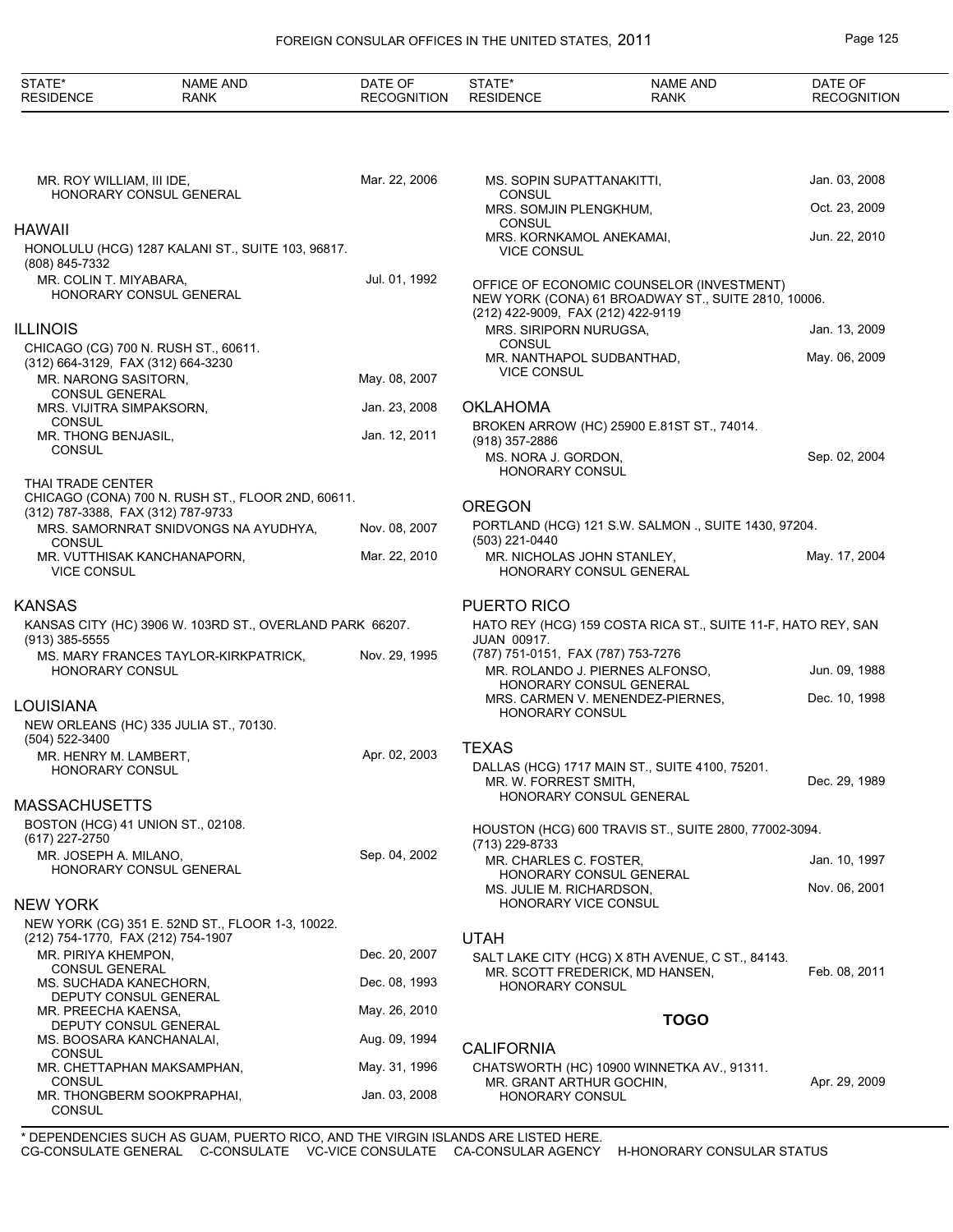### Page 126 FOREIGN CONSULAR OFFICES IN THE UNITED STATES, 2011

| STATE*<br><b>RESIDENCE</b>                                                 | <b>NAME AND</b><br>RANK                                    | DATE OF<br><b>RECOGNITION</b> | STATE*<br><b>RESIDENCE</b>                          | <b>NAME AND</b><br><b>RANK</b>                         | DATE OF<br><b>RECOGNITION</b> |
|----------------------------------------------------------------------------|------------------------------------------------------------|-------------------------------|-----------------------------------------------------|--------------------------------------------------------|-------------------------------|
|                                                                            |                                                            |                               |                                                     |                                                        |                               |
|                                                                            |                                                            |                               |                                                     | MS. DENISE MYRTLE MARY PHILBERT,                       | Dec. 07, 2007                 |
| <b>FLORIDA</b>                                                             |                                                            |                               | <b>VICE CONSUL</b><br>MRS. JENNIFER HASSINA SIBLAL, |                                                        | Dec. 26, 2007                 |
| 33146.                                                                     | MIAMI (HC) 4000 PONCE DE LEON BL., SUITE 700, CORAL GABLES |                               | <b>VICE CONSUL</b><br>MR. AMARNATH RAMNANAN,        |                                                        | Dec. 15, 2010                 |
| (305) 371-4286, FAX (305) 371-4288                                         |                                                            | Nov. 16, 1983                 | <b>VICE CONSUL</b>                                  |                                                        |                               |
| MR. MICHAEL STUART HACKER,<br>HONORARY CONSUL                              |                                                            |                               | PUERTO RICO                                         |                                                        |                               |
|                                                                            | <b>TONGA</b>                                               |                               | (787) 607-7070, FAX (787) 783-8517                  | SAN JUAN (HC) 357 PONCE DE LEON AV., FLOOR 3RD, 00901. |                               |
| <b>CALIFORNIA</b>                                                          |                                                            |                               | MR. STEVE JAIPERSAD,<br>HONORARY CONSUL             |                                                        | Jun. 15, 2006                 |
|                                                                            | SAN FRANCISCO (CG) 360 POST ST., 94108.                    |                               |                                                     |                                                        |                               |
| (415) 781-0365, FAX (415) 781-3964<br>MR. SIOSAIA M. TUITA,                |                                                            | Mar. 02, 2011                 | <b>TEXAS</b>                                        |                                                        |                               |
| <b>CONSUL GENERAL</b>                                                      | MRS. SELA UNOUNA ANASTASIA TUKIA,                          | Mar. 28, 2011                 | (713) 840-1100                                      | HOUSTON (HC) 2400 AUGUSTA UN., SUITE 250, 77057.       |                               |
| <b>CONSUL</b>                                                              |                                                            |                               | MS. PATRICIA YOUNGER,                               |                                                        | Dec. 18, 2000                 |
| MR. SIONE HALAAPIAPI PETELO,<br><b>VICE CONSUL</b>                         |                                                            | Mar. 02, 2011                 | HONORARY CONSUL                                     |                                                        |                               |
|                                                                            |                                                            |                               |                                                     | <b>TUNISIA</b>                                         |                               |
| <b>HAWAII</b>                                                              | HONOLULU (HCA) 738 KAHEKA ST., SUITE 306B, 96814.          |                               | <b>CALIFORNIA</b>                                   |                                                        |                               |
| (808) 953-2449, FAX (808) 521-5264                                         |                                                            |                               |                                                     | SAN FRANCISCO (HCG) 3401 SACRAMENTO ST., 94118.        |                               |
| MS. ANNIE MEGUMI KANESHIRO,                                                | HONORARY CONSULAR AGENT                                    | Oct. 06, 1994                 | (415) 922-9222                                      | MR. PROCTOR PATTERSON JONES,                           | Jun. 03, 1981                 |
|                                                                            |                                                            |                               |                                                     | HONORARY CONSUL GENERAL                                |                               |
|                                                                            | <b>TRINIDAD AND TOBAGO</b>                                 |                               | <b>FLORIDA</b>                                      |                                                        |                               |
| <b>FLORIDA</b>                                                             |                                                            |                               |                                                     | MIAMI (HC) 1236 S.W. 21 TERRACE RD., 33145.            |                               |
| (305) 374-2199, FAX (305) 374-3199<br>MR. ANIL RAMNANAN,                   | MIAMI (CG) 1000 BRICKELL AV., SUITE 800, 33131.            | Mar. 01, 2011                 | (305) 858-5456, FAX (305) 858-5909                  | MS. DEBORAH BALLIETTE JACOBSON,                        | Jan. 27, 1988                 |
| <b>CONSUL GENERAL</b>                                                      |                                                            |                               | HONORARY CONSUL                                     |                                                        |                               |
| MR. GARTH ANDREW LAMSEE,<br>DEPUTY CONSUL GENERAL                          |                                                            | Jun. 16, 2010                 | <b>NEW YORK</b>                                     |                                                        |                               |
| <b>CONSUL</b>                                                              | MRS. CHARRIE ANN M FORDE GRAHAM,                           | Nov. 03, 2005                 | (212) 355-2800                                      | NEW YORK (HCG) 781 FIFTH AV., SUITE 1205, 10022.       |                               |
|                                                                            | MR. STIRLING ANTHONY HACKSHAW,                             | Jan. 31, 2006                 | MR. ANDRE O. BACKAR,                                |                                                        | Dec. 03, 2004                 |
| <b>CONSUL</b><br>MR. KURT MARLON WILLIAMS,                                 |                                                            | Dec. 04, 2008                 |                                                     | HONORARY CONSUL GENERAL                                |                               |
| <b>CONSUL</b><br>MR. WAYNE ROUFF,                                          |                                                            | Apr. 30, 2009                 | <b>TEXAS</b>                                        |                                                        |                               |
| <b>CONSUL</b><br>MS. JOANNA SIMONE ROSS,                                   |                                                            | Sep. 03, 2010                 | (972) 267-4191, FAX (972) 267-4192                  | DALLAS (HC) 4227 N. CAPISTRANO DR., 75287-4002.        |                               |
| <b>CONSUL</b><br>MS. JULIA DE SORMEAUX,<br><b>VICE CONSUL</b>              |                                                            | May. 06, 2010                 | MR. FRANK THEODORE KRYZA,<br>HONORARY CONSUL        |                                                        | Jun. 27, 2001                 |
| <b>NEW YORK</b>                                                            |                                                            |                               | (713) 935-9427                                      | HOUSTON (HC) 12527 MOSSYCUP UN., 77024.                |                               |
| NEW YORK (CG) 125 MAIDEN LA., 10038.<br>(212) 682-7272, FAX (212) 986-2146 |                                                            |                               | MR. ALFRED JOHN BOULOS,<br>HONORARY CONSUL          |                                                        | Nov. 10, 2003                 |
| MR. GANGARAM BHAGAN,                                                       |                                                            | Feb. 14, 2005                 |                                                     |                                                        |                               |
| <b>CONSUL</b>                                                              | MR. HENDERSON LEARIE FERNANDEZ,                            | Apr. 05, 2006                 |                                                     | <b>TURKEY</b>                                          |                               |
| <b>CONSUL</b><br>MR. AZIZ ALI,                                             |                                                            | Nov. 05, 2007                 | <b>CALIFORNIA</b>                                   | FAIR OAKS (HCG) 4520 DIETZ WA., 95628.                 |                               |
| <b>CONSUL</b><br>MISS NIREEN ELISE JASPER,                                 |                                                            | Jun. 09, 2010                 |                                                     | DR. LAURENCE JOSEPH O'CONNELL,                         | Apr. 29, 2008                 |
| <b>CONSUL</b><br>MRS. CHRISTINE ISABEL RAMJIT,                             |                                                            | Apr. 14, 1997                 |                                                     | HONORARY CONSUL GENERAL                                |                               |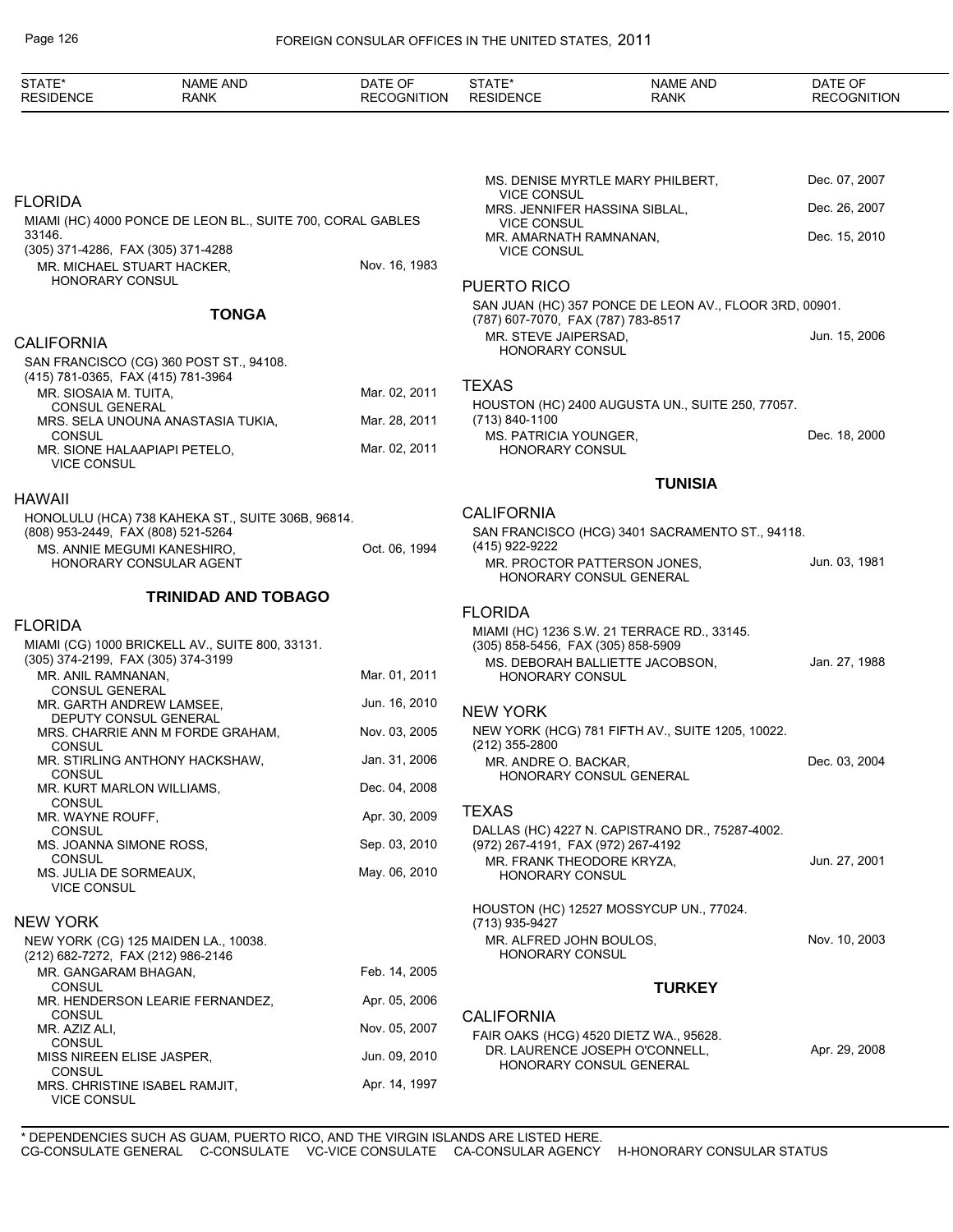| Page |  |
|------|--|
|      |  |

| STATE*<br><b>RESIDENCE</b>                                     | <b>NAME AND</b><br><b>RANK</b>                           | DATE OF<br><b>RECOGNITION</b> | STATE*<br><b>RESIDENCE</b>                                             | <b>NAME AND</b><br><b>RANK</b>                             | DATE OF<br><b>RECOGNITION</b> |
|----------------------------------------------------------------|----------------------------------------------------------|-------------------------------|------------------------------------------------------------------------|------------------------------------------------------------|-------------------------------|
|                                                                | LOS ANGELES (CG) 6300 WILSHIRE BL., SUITE 2010, 90048.   |                               | MR. CENAP REMZI KIRATLI,<br><b>HONORARY CONSUL GENERAL</b>             |                                                            | Apr. 26, 1976                 |
| (323) 655-8056, FAX (323) 655-8681<br>MR. RIZA HAKAN TEKIN,    |                                                          | May. 08, 2007                 |                                                                        |                                                            |                               |
| <b>CONSUL GENERAL</b><br>MR. ARIF CELIK,<br><b>VICE CONSUL</b> |                                                          | Sep. 15, 2009                 | <b>MICHIGAN</b>                                                        | FARMINGTON (HCG) 25816 ORCHARD LAKE RD., FARMINGTON        |                               |
| MRS. AYNUR UZER.<br><b>CONSULAR AGENT</b>                      |                                                          | Oct. 05, 2004                 | <b>HILLS 48336.</b><br>(248) 626-3745                                  |                                                            |                               |
| MR. KADIR YUKSEL,                                              |                                                          | Sep. 09, 2008                 | MS. NURTEN URAL,<br>HONORARY CONSUL GENERAL                            |                                                            | Nov. 08, 2004                 |
| <b>CONSULAR AGENT</b><br>MR. YAVUZ MOLLASALIHOGLU,             |                                                          | Jul. 26, 2010                 |                                                                        |                                                            |                               |
| <b>CONSULAR AGENT</b><br>MRS. ATIKE SEMRA GEYIK,               |                                                          | Sep. 03, 2010                 | <b>MISSISSIPPI</b>                                                     |                                                            |                               |
| <b>CONSULAR AGENT</b>                                          |                                                          |                               | (601) 936-3666                                                         | JACKSON (HCG) 1000 RED FERN PL., FLOWOOD 39232.            |                               |
| <b>CULTURE AND TOURISM OFFICE</b>                              | LOS ANGELES (CONA) 5055 WILSHIRE BL., SUITE 850, 90036.  |                               | MR. EARLE FEURT, JR JONES,<br>HONORARY CONSUL GENERAL                  |                                                            | Mar. 18, 2005                 |
| (323) 937-8066, FAX (323) 937-1271<br>MS. DILEK TAN,           |                                                          | Oct. 07, 2008                 | <b>MISSOURI</b>                                                        |                                                            |                               |
| <b>CONSULAR AGENT</b>                                          |                                                          |                               | (816) 238-6646                                                         | KANSAS CITY (HCG) 6000 INDUSTRIAL RD., SAINT JOSEPH 64504. |                               |
| <b>TURKISH EDUCATIONAL OFFICE</b><br>(323) 782-8636            | LOS ANGELES (CONA) 6380 WILSHIRE BL., SUITE 907, 90048.  |                               | MR. EMRU AHMET ERTEN,<br>HONORARY CONSUL GENERAL                       |                                                            | Apr. 27, 2005                 |
|                                                                |                                                          |                               | <b>NEW YORK</b>                                                        |                                                            |                               |
| <b>COMMERCIAL OFFICE</b>                                       | LOS ANGELES (CONA) 6380 WILSHIRE BL., SUITE 1210, 90048. |                               | (212) 949-0160, FAX (212) 983-1293                                     | NEW YORK (CG) 821 UNITED NATIONS PZ., 10017.               |                               |
| (323) 852-1894, FAX (323) 852-1896<br>MR. GURKAN SUZER,        |                                                          | Apr. 29, 2011                 | MR. MEHMET SAMSAR,<br><b>CONSUL GENERAL</b>                            |                                                            | Dec. 12, 2006                 |
| <b>CONSULAR AGENT</b>                                          |                                                          |                               | MRS. PINAR SENTURK SEVI,                                               |                                                            | Feb. 02, 2010                 |
|                                                                | OAKLAND (HCG) 19229 SONOMA HW., SUITE 345, SONOMA 95476. |                               | <b>CONSUL</b><br>MR. UMIT ALPASLAN KILIC,                              |                                                            | Nov. 26, 2010                 |
| (415) 362-0912<br>MRS. BONNIE JOY KASLAN,                      |                                                          | Oct. 26, 1984                 | <b>VICE CONSUL</b><br>MS. AYSE TURAN,                                  |                                                            | May. 25, 2006                 |
|                                                                | HONORARY CONSUL GENERAL                                  |                               | <b>CONSULAR AGENT</b><br>MR. BABURSAH GUNGOR,<br><b>CONSULAR AGENT</b> |                                                            | Dec. 12, 2006                 |
| <b>GEORGIA</b>                                                 |                                                          |                               | MS. SERPIL KOCABAS,<br><b>CONSULAR AGENT</b>                           |                                                            | Oct. 29, 2008                 |
| (404) 262-9524                                                 | ATLANTA (HCG) 4287 PARAN WALK UN., NW, 30327.            |                               | MR. EKREM ERSEN EMEKSIZ,                                               |                                                            | Feb. 18, 2009                 |
| MRS. MONA TEKIN DIAMOND,                                       | HONORARY CONSUL GENERAL                                  | Apr. 27, 2005                 | <b>CONSULAR AGENT</b><br>MR. HACI ALI KATMAN,                          |                                                            | Feb. 18, 2009                 |
|                                                                |                                                          |                               | <b>CONSULAR AGENT</b><br>MR. AHMET KOSE,                               |                                                            | Mar. 18, 2009                 |
| <b>ILLINOIS</b>                                                | CHICAGO (CG) 360 N. MICHIGAN AV., SUITE 1405, 60601.     |                               | <b>CONSULAR AGENT</b><br>MR. AHMET CANLI,                              |                                                            | Nov. 17, 2009                 |
| (312) 263-0644, FAX (312) 263-1449                             |                                                          |                               | <b>CONSULAR AGENT</b><br>MRS. AYSE AKKIRAZ DAGDUR,                     |                                                            | Jan. 06, 2010                 |
| MR. FATIH YILDIZ,<br><b>CONSUL GENERAL</b>                     |                                                          | Oct. 02, 2010                 | <b>CONSULAR AGENT</b><br>MS. MUZAFFER TOLUNAY YILMAZ,                  |                                                            | Jan. 06, 2010                 |
| MR. SEYFI ONUR SAYIN,<br><b>VICE CONSUL</b>                    |                                                          | Nov. 26, 2010                 | <b>CONSULAR AGENT</b>                                                  |                                                            | Feb. 22, 2010                 |
| MRS. FEVZIYE OKTEM,<br><b>CONSULAR AGENT</b>                   |                                                          | Sep. 09, 2008                 | MR. SULEYMAN DUMAN,<br><b>CONSULAR AGENT</b>                           |                                                            |                               |
| MRS. AYLIN KARAMAN,<br><b>CONSULAR AGENT</b>                   |                                                          | Sep. 16, 2009                 | MR. MEHMET SELIM USLU,<br><b>CONSULAR AGENT</b>                        |                                                            | Jul. 26, 2010                 |
|                                                                | MRS. RAHIME SEVTAP AKGULOGLU,                            | Jun. 30, 2010                 | MR. LEVENT ERCAN,<br><b>CONSULAR AGENT</b>                             |                                                            | Sep. 29, 2010                 |
| <b>CONSULAR AGENT</b><br>MR. MURAT TASBADEMI,                  |                                                          | May. 13, 2011                 | MR. ISMET ERIKAN,<br><b>CONSULAR AGENT</b>                             |                                                            | Nov. 26, 2010                 |
| <b>CONSULAR AGENT</b>                                          |                                                          |                               | MR. MUSTAFA SERHAN KARA,<br><b>CONSULAR AGENT</b>                      |                                                            | Jan. 03, 2011                 |
| <b>MARYLAND</b>                                                |                                                          |                               | MS. EBRU EJDER,                                                        |                                                            | Jan. 03, 2011                 |
| $(301) 889 - 0697$                                             | BALTIMORE (HCG) 313 WENDOVER RD., 21218.                 |                               | <b>CONSULAR AGENT</b>                                                  |                                                            |                               |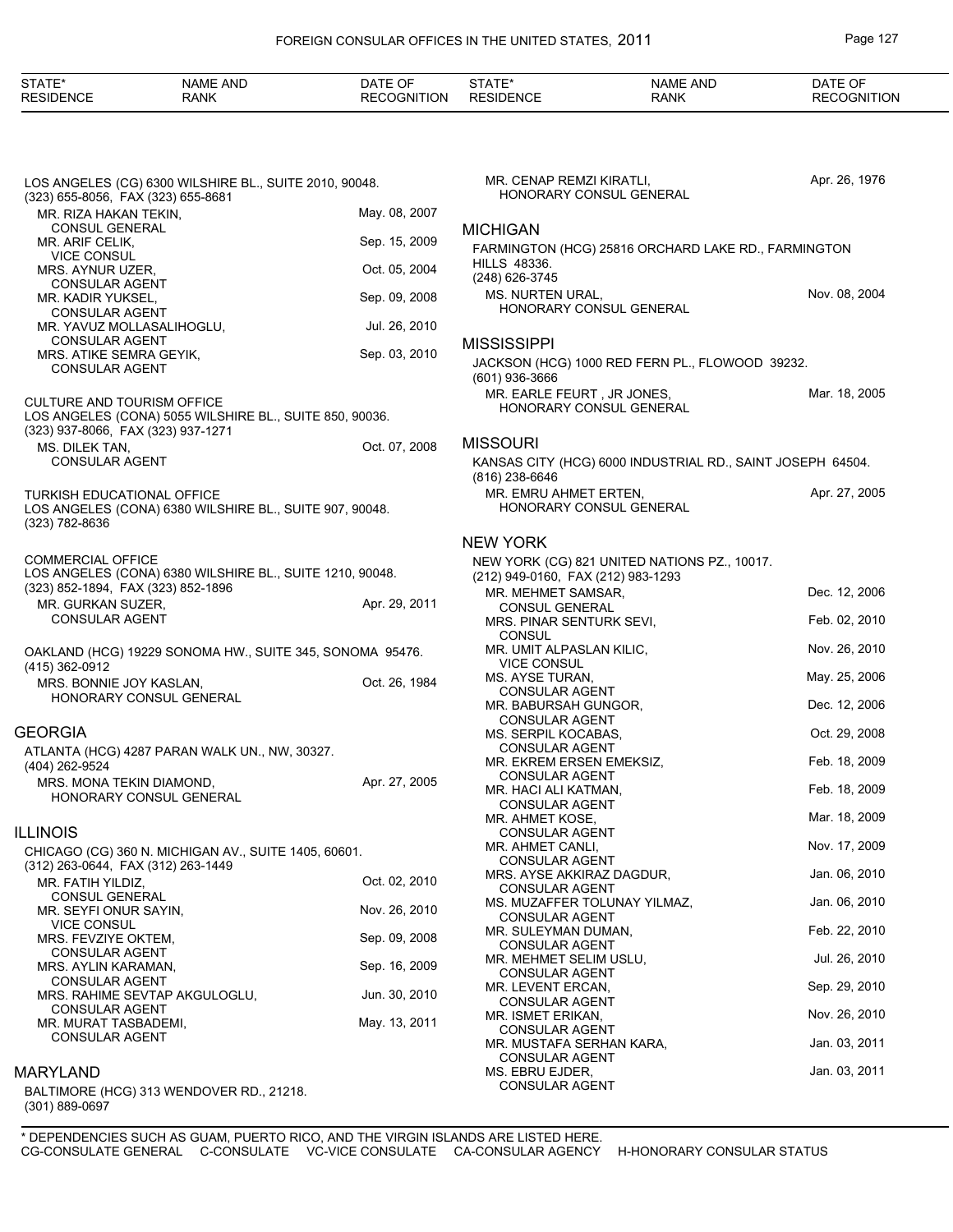| STATE*<br><b>RESIDENCE</b>                                   | <b>NAME AND</b><br><b>RANK</b>                                                                               | DATE OF<br><b>RECOGNITION</b> | STATE*<br><b>RESIDENCE</b>                           | <b>NAME AND</b><br>RANK                                                                   | DATE OF<br><b>RECOGNITION</b> |
|--------------------------------------------------------------|--------------------------------------------------------------------------------------------------------------|-------------------------------|------------------------------------------------------|-------------------------------------------------------------------------------------------|-------------------------------|
|                                                              |                                                                                                              |                               |                                                      |                                                                                           |                               |
| MS. MELTEM CIGERLI,                                          |                                                                                                              | Mar. 08, 2011                 | <b>GEORGIA</b>                                       | MACON (HC) 748 CAPTAIN KELL DR., 31204.                                                   |                               |
| <b>CONSULAR AGENT</b><br>MR. UGUR SENTURK,                   |                                                                                                              | Mar. 23, 2011                 | MR. CLANCE ELLIS.<br>HONORARY CONSUL                 |                                                                                           | Mar. 27, 2008                 |
| <b>CONSULAR AGENT</b>                                        |                                                                                                              |                               | <b>ILLINOIS</b>                                      |                                                                                           |                               |
| OFFICE OF EDUCATION<br>10017.                                | NEW YORK (CONA) 821 UNITED NATIONS PLAZA UN., FLOOR 7TH,                                                     |                               | (847) 475-5574                                       | CHICAGO (HC) 7822 S. DOBSON AV., 60619.                                                   |                               |
| MR. IBRAHIM DEMIRER,<br><b>CONSULAR AGENT</b>                |                                                                                                              | Nov. 18, 2008                 | HONORARY CONSUL                                      | MR. BENNETT JONES JOHNSON,                                                                | Jan. 29, 2008                 |
| MRS. FATMA NURHAN BAYKAL,<br><b>CONSULAR AGENT</b>           |                                                                                                              | Nov. 18, 2008                 |                                                      |                                                                                           |                               |
|                                                              |                                                                                                              |                               | <b>NEW YORK</b>                                      | NEW YORK (HC) 126 E. 56TH ST., FLOOR 24TH, 10022.                                         |                               |
|                                                              | TURKISH CULTURE, TOURIST AND INFORMATION OFFICE<br>NEW YORK (CONA) 821 UNITED NATIONS PZ., FLOOR 4TH, 10017. |                               | MR. JACK ROSEN,<br>HONORARY CONSUL                   |                                                                                           | May. 14, 2008                 |
| <b>TEXAS</b>                                                 |                                                                                                              |                               | PENNSYLVANIA                                         |                                                                                           |                               |
| (713) 622-5849, FAX (713) 623-6639                           | HOUSTON (CG) 1990 POST OAK BL., SUITE 1300, 77056.                                                           | Oct. 13, 2009                 |                                                      | HARRISBURG (HC) 2060 CREEK HILL RD., LANCASTER 17601.<br>DR. RICHARD HOWARD, MD NIEMEYER, | May. 23, 2008                 |
| MR. AKIL OKTEM,<br><b>CONSUL GENERAL</b><br>MR. KERIM AKSEN, |                                                                                                              | Sep. 16, 2009                 | HONORARY CONSUL                                      |                                                                                           |                               |
| <b>VICE CONSUL</b><br>MR. SELIM TOPCU,                       |                                                                                                              | Sep. 21, 2010                 | <b>TEXAS</b>                                         | DALLAS (HC) 5720 LBJ FW., SUITE 470, 75240.                                               |                               |
| <b>VICE CONSUL</b><br>MR. SERDAR OZAYDIN,                    |                                                                                                              | Nov. 15, 2007                 | (972) 387-7860                                       | MR. DAVID KAY TURYA MUREEBA,                                                              | Dec. 17, 2007                 |
| <b>CONSULAR AGENT</b><br>MS. GULSEVIM SEREMET,               |                                                                                                              | Sep. 09, 2009                 | HONORARY CONSUL                                      |                                                                                           |                               |
| <b>CONSULAR AGENT</b><br>MR. OKAN BESER,                     |                                                                                                              | Apr. 11, 2011                 | <b>WASHINGTON</b>                                    |                                                                                           |                               |
| <b>CONSULAR AGENT</b>                                        |                                                                                                              |                               | (206) 571-9798                                       | GIG HARBOR (HC) 3226 ROSEDALE ST., SUITE 100, 98335.                                      |                               |
| <b>WASHINGTON</b>                                            | SEATTLE (HCG) 12328 N.E. 97TH ST., KIRKLAND 98033.                                                           |                               | MR. ROBERT KENDALL GOFF,<br>HONORARY CONSUL          |                                                                                           | Jun. 11, 2007                 |
| (425) 739-6722                                               |                                                                                                              |                               |                                                      | <b>UKRAINE</b>                                                                            |                               |
| MR. JOHN U. GOKCEN,                                          | HONORARY CONSUL GENERAL                                                                                      | May. 06, 2002                 |                                                      |                                                                                           |                               |
|                                                              |                                                                                                              |                               | ALABAMA                                              | BIRMINGHAM (HC) 5638 CRESTWOOD BL., 35212.                                                |                               |
| <b>CALIFORNIA</b>                                            | <b>UGANDA</b>                                                                                                |                               | MR. ROY SCOTT, III COLSON,<br><b>HONORARY CONSUL</b> |                                                                                           | Feb. 29, 2008                 |
|                                                              | LOS ANGELES (HC) 3400 CAHUENGA BL., 90068.                                                                   |                               |                                                      |                                                                                           |                               |
| MR. MATTHEW WENDELL CROUCH,<br>HONORARY CONSUL               |                                                                                                              | May. 18, 2007                 | <b>ARIZONA</b><br>(520) 298-0507                     | TUCSON (HC) 8060 E. CORTE DE LA FAMILIA UN., 85750.                                       |                               |
| MR. DANIEL JONATHAN DEWALT,<br><b>HONORARY CONSUL</b>        | SAN DIEGO (HC) 2907 SHELTER ISLAND DR., SUITE 217, 92106.                                                    | Oct. 13, 2010                 | <b>HONORARY CONSUL</b>                               | MR. TARAS EUGENE WARVARIV,                                                                | May. 15, 2009                 |
|                                                              |                                                                                                              |                               | <b>CALIFORNIA</b>                                    |                                                                                           |                               |
| <b>COLORADO</b>                                              | AURORA (HC) 1399 S. HAVANA ST., 80012.                                                                       |                               | (415) 999-8612                                       | SAN FRANCISCO (CG) 530 BUSH ST., SUITE 402, 94108.                                        |                               |
| MR. MICHAEL JAMES KOEPKE,<br><b>HONORARY CONSUL</b>          |                                                                                                              | Mar. 10, 2008                 | MR. SERGIY ALOSHYN,                                  |                                                                                           | Oct. 15, 2010                 |
|                                                              |                                                                                                              |                               | <b>CONSUL GENERAL</b><br>MR. YURII BABKOV,<br>CONSUL |                                                                                           | Jun. 09, 2009                 |
| <b>FLORIDA</b><br>JUPITER (HC) 6710 INLAND CT., 33458.       |                                                                                                              |                               | MR. OLEKSANDR GAMAN,<br><b>CONSUL</b>                |                                                                                           | Jul. 23, 2009                 |
| (561) 676-4808<br>MR. PETER SCHOU NIELSEN,                   |                                                                                                              | Jul. 13, 2007                 | MR. ROMAN NEDILSKYI,<br><b>VICE CONSUL</b>           |                                                                                           | Mar. 24, 2008                 |
| <b>HONORARY CONSUL</b>                                       |                                                                                                              |                               | <b>VICE CONSUL</b>                                   | MR. OLEKSANDR SAVOSTIANOV,                                                                | Oct. 15, 2010                 |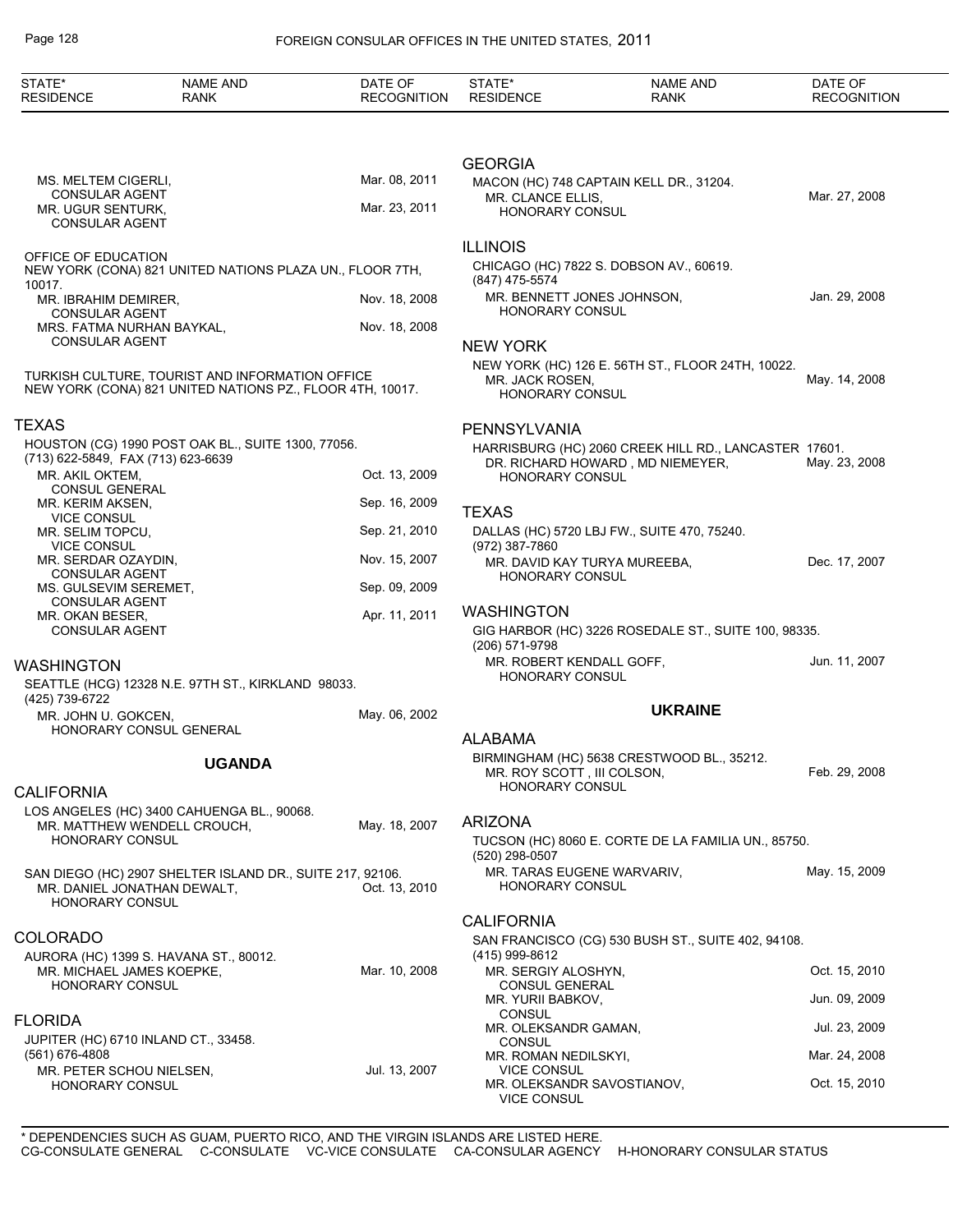| STATE*<br><b>RESIDENCE</b>                        | <b>NAME AND</b><br><b>RANK</b>                     | DATE OF<br><b>RECOGNITION</b> | STATE*<br><b>RESIDENCE</b>                                 | <b>NAME AND</b><br><b>RANK</b>                                               | DATE OF<br><b>RECOGNITION</b> |
|---------------------------------------------------|----------------------------------------------------|-------------------------------|------------------------------------------------------------|------------------------------------------------------------------------------|-------------------------------|
|                                                   |                                                    |                               |                                                            |                                                                              |                               |
|                                                   |                                                    |                               | <b>OHIO</b>                                                |                                                                              |                               |
|                                                   |                                                    |                               |                                                            | CLEVELAND (HC) 5566 PEARL RD., 44129.                                        |                               |
| <b>DISTRICT OF COLUMBIA</b>                       |                                                    |                               | (440) 887-9308, FAX (440) 884-5020<br>MR. ANDREW J. FUTEY, |                                                                              | May. 28, 2002                 |
| (202) 349-2920, FAX (202) 333-0817                | WASHINGTON (CHN) 3350 M ST., NW, 20007.            |                               | HONORARY CONSUL                                            |                                                                              |                               |
| MR. YAKIV PYRIH,                                  |                                                    | Mar. 16, 2004                 | <b>TEXAS</b>                                               |                                                                              |                               |
| <b>CONSUL</b><br>MR. TARAS BARNIAK,               |                                                    | Dec. 09, 2010                 |                                                            | HOUSTON (HC) 2934 FAIRWAY DR., SUGARLAND 77478.                              |                               |
| <b>CONSUL</b>                                     |                                                    | Jul. 27, 2004                 | (281) 242-2842                                             |                                                                              |                               |
| MR. ROMAN ANDARAK,<br><b>VICE CONSUL</b>          |                                                    |                               | MR. GREGORY BUCHAI,<br>HONORARY CONSUL                     |                                                                              | Feb. 18, 2000                 |
| MS. YAROSLAVA ZAYETS,<br><b>VICE CONSUL</b>       |                                                    | Oct. 27, 2010                 |                                                            |                                                                              |                               |
|                                                   |                                                    |                               | <b>UTAH</b>                                                |                                                                              |                               |
| <b>GEORGIA</b>                                    |                                                    |                               |                                                            | SALT LAKE CITY (HC) 1474 HARVARD AV., 84105.<br>MR. JONATHAN KEVIN FREEDMAN. | Mar. 10, 2008                 |
| (404) 862-2087                                    | ALPHARETTA (HC) 6495 SHILOH RD., SUITE 400, 30005. |                               | <b>HONORARY CONSUL</b>                                     |                                                                              |                               |
| DR. VICTOR A. SEREDYUK,<br><b>HONORARY CONSUL</b> |                                                    | Nov. 19, 2009                 |                                                            | <b>UNITED KINGDOM</b>                                                        |                               |
|                                                   |                                                    |                               | <b>ALASKA</b>                                              |                                                                              |                               |
| <b>ILLINOIS</b>                                   |                                                    |                               |                                                            | ANCHORAGE (HC) 3211 PROVIDENCE DR., 99508.                                   |                               |
| (312) 642-4388                                    | CHICAGO (CG) 10 E. HURON ST., 60611.               |                               | MS. DIDDY R. HITCHINS,<br><b>HONORARY CONSUL</b>           |                                                                              | Dec. 11, 1987                 |
| MR. KOSTIANTYN KUDRYK,                            |                                                    | Jan. 13, 2009                 |                                                            |                                                                              |                               |
| <b>CONSUL GENERAL</b><br>MR. KYRYLO KALYTA,       |                                                    | Nov. 08, 2007                 | <b>ARIZONA</b>                                             |                                                                              |                               |
| <b>CONSUL</b>                                     |                                                    | Oct. 10, 2007                 | (602) 515-1029                                             | PHOENIX (HC) 2425 E. CAMELBACK RD., SUITE 1020, 85016.                       |                               |
| MS. NATALIIA ZAIKA,<br><b>VICE CONSUL</b>         |                                                    |                               |                                                            | MR. DONALD HENRY MARSHALL,                                                   | Mar. 16, 2006                 |
| MR. ANDRII FILIPCHUK,<br><b>VICE CONSUL</b>       |                                                    | Jul. 23, 2009                 | <b>HONORARY CONSUL</b>                                     |                                                                              |                               |
|                                                   |                                                    |                               | <b>CALIFORNIA</b>                                          |                                                                              |                               |
| <b>MICHIGAN</b>                                   |                                                    |                               |                                                            | LOS ANGELES (CG) 11766 WILSHIRE BL., SUITE 1200, 90025.                      |                               |
| (586) 757-7910, FAX (586) 757-8684                | DETROIT (HC) 26601 RYAN RD., WARREN 48091.         |                               | (310) 477-3322<br>MS. BARBARA LOGAN HAY,                   |                                                                              | Aug. 17, 2009                 |
| MR. BOHDAN FEDORAK,                               |                                                    | Dec. 11, 2001                 | <b>CONSUL GENERAL</b>                                      |                                                                              |                               |
| <b>HONORARY CONSUL</b>                            |                                                    |                               | MR. GEOFFREY IAN BRAMMER,                                  | DEPUTY CONSUL GENERAL                                                        | Feb. 15, 2011                 |
| <b>NEW YORK</b>                                   |                                                    |                               | MRS. FIONA JANE FRANCOIS.<br><b>CONSUL</b>                 |                                                                              | Jul. 10, 2009                 |
|                                                   | NEW YORK (CG) 240 E. 49TH ST., 10017.              |                               | MR. SIMON JOHN GAMMELL,                                    |                                                                              | Nov. 12, 2010                 |
| (212) 371-5690<br>MR. SERHII POHORELTSEV,         |                                                    | Sep. 15, 2009                 | <b>CONSUL</b>                                              | MR. CHRISTOPHER NICHOLAS BREWER,                                             | Aug. 20, 2001                 |
| <b>CONSUL GENERAL</b>                             |                                                    |                               | HONORARY VICE CONSUL                                       |                                                                              |                               |
| MR. OLEXANDER DOLIA,<br><b>CONSUL</b>             |                                                    | May. 15, 1998                 |                                                            | SAN DIEGO (HC) 895 LA JOLLA CORONA CT., LA JOLLA 92037.                      |                               |
| MR. MAKSYM VDOVYCHENKO,<br><b>CONSUL</b>          |                                                    | Sep. 07, 2004                 | (858) 353-3633                                             |                                                                              |                               |
| MR. VOLODYMYR PROTSKO,                            |                                                    | Apr. 24, 2008                 | MS. ELENA L. SALSITZ,<br>HONORARY CONSUL                   |                                                                              | May. 30, 2006                 |
| <b>CONSUL</b><br>MR. BOHDAN MOVCHAN,              |                                                    | Jul. 29, 2009                 |                                                            |                                                                              |                               |
| <b>CONSUL</b>                                     |                                                    |                               |                                                            | SAN FRANCISCO (CG) 1 SANSOME ST., SUITE 850, 94104.                          |                               |
| MR. SERHIY IVANCHOV,<br><b>CONSUL</b>             |                                                    | Sep. 16, 2009                 | (415) 617-1300<br>MR. JULIAN ASCOTT EVANS,                 |                                                                              | Mar. 07, 2008                 |
| MR. HEORHII SHEVCHENKO,<br><b>VICE CONSUL</b>     |                                                    | Dec. 12, 2000                 | CONSUL GENERAL                                             |                                                                              |                               |
| MR. SERGII KULYKOV,                               |                                                    | Oct. 06, 2003                 | MS. MARY JEAN GILBERT,                                     | DEPUTY CONSUL GENERAL                                                        | Mar. 07, 2008                 |
| <b>VICE CONSUL</b><br>MRS. OKSANA PEKARCHUK,      |                                                    | Feb. 27, 2009                 | MS. KATHRYN LUCY BROWN,<br><b>CONSUL</b>                   |                                                                              | Jan. 06, 2010                 |
| <b>VICE CONSUL</b><br>MR. KOSTYANTYN VORONA,      |                                                    | Jan. 08, 2010                 |                                                            | MRS. KAREN SEYMOUR THOMAS,                                                   | Dec. 15, 1993                 |
|                                                   |                                                    |                               | HONORARY VICE CONSUL                                       |                                                                              |                               |

VICE CONSUL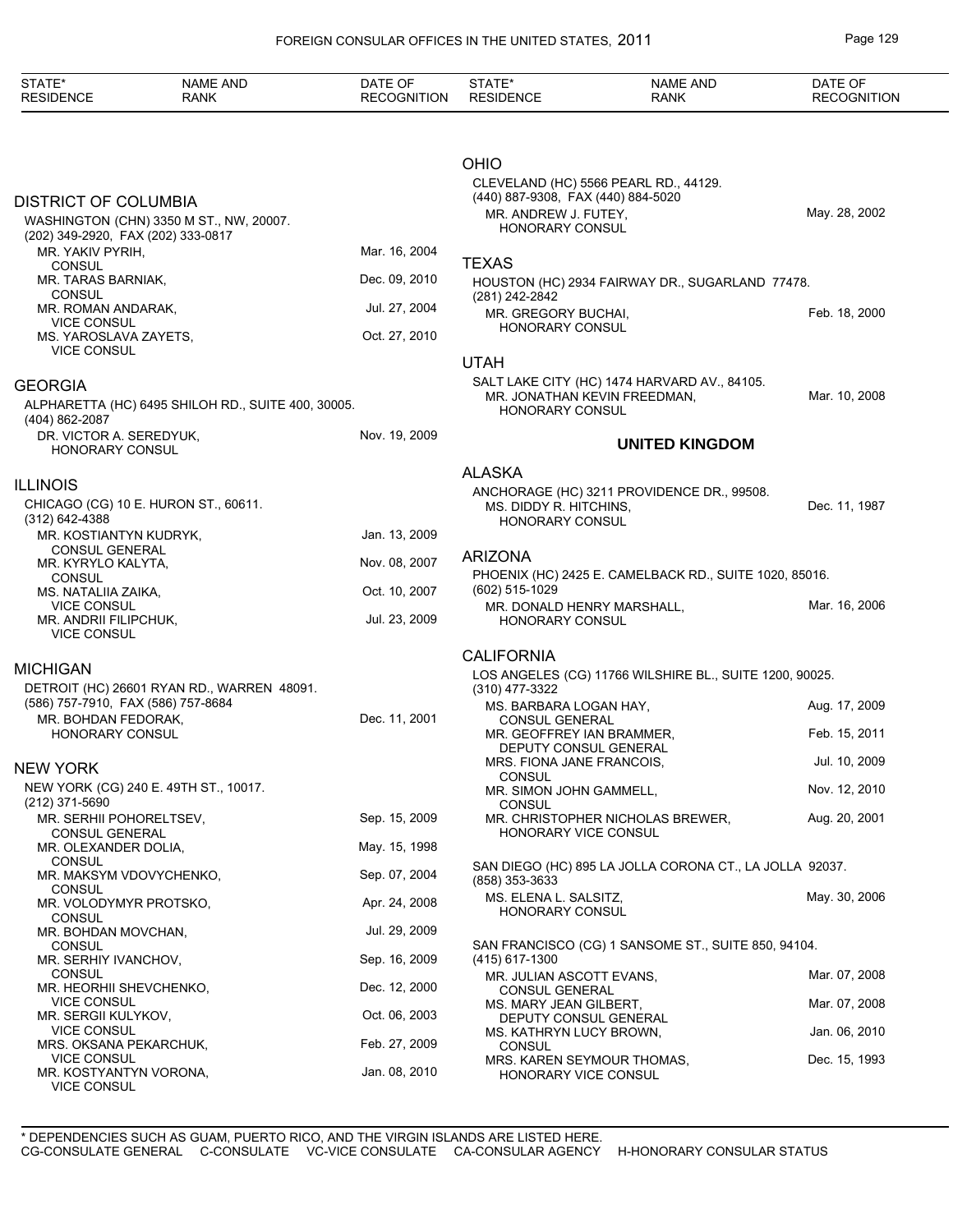| STATE*<br><b>RESIDENCE</b>                      | <b>NAME AND</b><br>RANK                                     | DATE OF<br><b>RECOGNITION</b> | STATE*<br><b>RESIDENCE</b>                                                               | <b>NAME AND</b><br>RANK                                    | DATE OF<br><b>RECOGNITION</b> |
|-------------------------------------------------|-------------------------------------------------------------|-------------------------------|------------------------------------------------------------------------------------------|------------------------------------------------------------|-------------------------------|
|                                                 |                                                             |                               |                                                                                          |                                                            |                               |
|                                                 | SAN JOSE (HC) 1139 KARLSTEAD DR., SUNNYVALE 94089.          |                               | <b>ILLINOIS</b>                                                                          | CHICAGO (CG) 400 N. MICHIGAN AV., FLOOR 13TH, 60611.       |                               |
| (408) 747-7140                                  | DR. WILLIAM WHITE RODEN ELDER,                              | Dec. 11, 1997                 | $(312)$ 346-1810                                                                         | MR. ROBERT MAURICE CHATTERTON DICKSON,                     | Sep. 06, 2010                 |
| <b>HONORARY CONSUL</b>                          |                                                             |                               | <b>CONSUL GENERAL</b><br>MR. RAMIN NAVAI,                                                | Nov. 26, 2010                                              |                               |
| <b>COLORADO</b>                                 | DENVER (CG) 1675 BROADWAY UN., SUITE 1030, 80202.           |                               | DEPUTY CONSUL GENERAL<br>MS. EMMA ROBARTS BRIGGS,<br><b>CONSUL</b>                       |                                                            | Nov. 30, 2009                 |
| (303) 592-5200<br>MR. KEVIN JAMES LYNCH,        |                                                             | Dec. 22, 2008                 | <b>MASSACHUSETTS</b>                                                                     |                                                            |                               |
| <b>CONSUL GENERAL</b>                           |                                                             |                               |                                                                                          | BOSTON (CG) 1 BROADWAY ., FLOOR 7, CAMBRIDGE 02142.        |                               |
| <b>DISTRICT OF COLUMBIA</b>                     | WASHINGTON (CHN) 3100 MASSACHUSETTS AV., NW, 20008.         |                               | (617) 245-4500, FAX (617) 621-0220<br>DR. PHILIP MARCUS BUDDEN,<br><b>CONSUL GENERAL</b> |                                                            | Sep. 20, 2007                 |
| (202) 588-6500, FAX (202) 588-7870              |                                                             | Feb. 10, 2005                 |                                                                                          |                                                            |                               |
| MR. GRAEME MICHAEL WISE,                        | <b>DEPUTY CONSUL GENERAL</b>                                |                               | <b>MICHIGAN</b>                                                                          |                                                            |                               |
| CONSUL                                          | MRS. MENNA FRANCES RAWLINGS,                                | Jun. 13, 2008                 | $(313)$ 225-7000                                                                         | DETROIT (HC) 150 W. JEFFERSON AV., SUITE 900, 48226.       |                               |
| <b>CONSUL</b>                                   | MRS. SUSAN CATHERINE MCKERRON,                              | Oct. 13, 2010                 | MR. NICHOLAS J. STASEVICH,<br>HONORARY CONSUL                                            |                                                            | Oct. 30, 2002                 |
| <b>FLORIDA</b>                                  |                                                             |                               | <b>MINNESOTA</b>                                                                         |                                                            |                               |
| (305) 374-3500, FAX (305) 374-8196              | MIAMI (CG) 1001 BRICKELL BAY DR., SUITE 2800, 33131.        |                               | (612) 338-2525                                                                           | MINNEAPOLIS (HC) 800 NICOLLET MALL UN., SUITE 2600, 55402. |                               |
| MR. KEVIN MCGURGAN,                             |                                                             | Jan. 20, 2010                 | MR. WILLIAM R. MCGRANN.                                                                  |                                                            | Mar. 15, 1995                 |
| CONSUL GENERAL                                  | MR. STEPHEN CHARLES FRADLEY,                                | Mar. 03, 2008                 | <b>HONORARY CONSUL</b>                                                                   |                                                            |                               |
| <b>CONSUL</b><br>MR. PAUL GEOFFREY BEAVER,      |                                                             | Sep. 17, 2008                 | <b>NEVADA</b>                                                                            |                                                            |                               |
| <b>CONSUL</b><br>MR. SIMON SEAN GRIFFITH,       |                                                             | Nov. 15, 2010                 | (702) 341-7789                                                                           | LAS VEGAS (HC) 8628 SCARSDALE DR., 89117.                  |                               |
| <b>CONSUL</b><br>MRS. PATRICIA ANN BELL,        |                                                             | Nov. 26, 2010                 | MR. JEROME FREDERICK SNYDER,<br>HONORARY CONSUL                                          |                                                            | May. 15, 2006                 |
| <b>CONSUL</b><br>MR. DAVID JAMES EDWARDS,       |                                                             | Jan. 25, 2007                 |                                                                                          |                                                            |                               |
| <b>VICE CONSUL</b>                              |                                                             | Aug. 01, 2007                 | <b>NEW YORK</b>                                                                          |                                                            |                               |
| <b>VICE CONSUL</b>                              | MRS. SARAH HELEN EDWARDS,                                   |                               | (212) 745-0200                                                                           | NEW YORK (CG) 845 3RD AV., FLOOR 9 & 10TH, 10022.          |                               |
| MR. ROBERT TRAFFORD,<br><b>VICE CONSUL</b>      |                                                             | Aug. 14, 2007                 | SIR ALAN STANLEY COLLINS,<br><b>CONSUL GENERAL</b>                                       |                                                            | Mar. 19, 2007                 |
| VICE CONSUL                                     | MR. JOHN ANTHONY SANDERSON,                                 | Jan. 21, 2010                 | DEPUTY CONSUL GENERAL                                                                    | MR. DOMINIC FRANCIS MEIKLEJOHN,                            | Feb. 28, 2008                 |
|                                                 |                                                             |                               | MR. NICHOLAS JAMES MCINNES,                                                              |                                                            | Mar. 10, 2009                 |
| (407) 254-3300                                  | ORLANDO (CON) 200 S. ORANGE AV., SUITE 2110, 32801.         |                               | DEPUTY CONSUL GENERAL                                                                    | MR. DEREK MCDOUGALL SWANSON,                               | Sep. 20, 2007                 |
| MR. DEAN GRAHAM CHURM,<br><b>CONSUL</b>         |                                                             | Feb. 01, 2006                 | <b>CONSUL</b><br>MR. SIMON KEITH COLLINGWOOD,                                            |                                                            | Jun. 25, 2008                 |
|                                                 |                                                             |                               | <b>CONSUL</b><br>MS. AMITA RANDHAWA,                                                     |                                                            | Oct. 13, 2010                 |
| (850) 522-5400                                  | TALLAHASSEE (HC) 2073 CRESTDALE DR., 32308.                 |                               | CONSUL<br>MISS KATE HIPWELL,                                                             |                                                            | Nov. 26, 2010                 |
| MR. JOHN B. PHELPS,<br>HONORARY CONSUL          |                                                             | Jun. 11, 2007                 | <b>CONSUL</b><br>MR. STEPHEN C. THOMPSON.<br><b>VICE CONSUL</b>                          |                                                            | Nov. 29, 2000                 |
| <b>GEORGIA</b>                                  |                                                             |                               |                                                                                          |                                                            |                               |
| (404) 954-7700, FAX (404) 954-7702              | ATLANTA (CG) 133 PEACHTREE ST., NE, SUITE 3400, 30303-1818. |                               | NEW YORK (CONA) 845 3RD AV., 10022.                                                      | BRITISH INFORMATION SERVICES OF UNITED KINGDOM             |                               |
| MRS. ANNABELLE MALINS,<br><b>CONSUL GENERAL</b> |                                                             | Jan. 05, 2010                 | <b>NORTH CAROLINA</b>                                                                    |                                                            |                               |
| HONORARY VICE CONSUL                            | MRS. CLAIRE LOUISE NEWMAN,                                  | Dec. 02, 2005                 | ,FAX (704) 383-6545                                                                      | CHARLOTTE (HC) 301 S. TYRON ST., FLOOR 7TH, 28205.         |                               |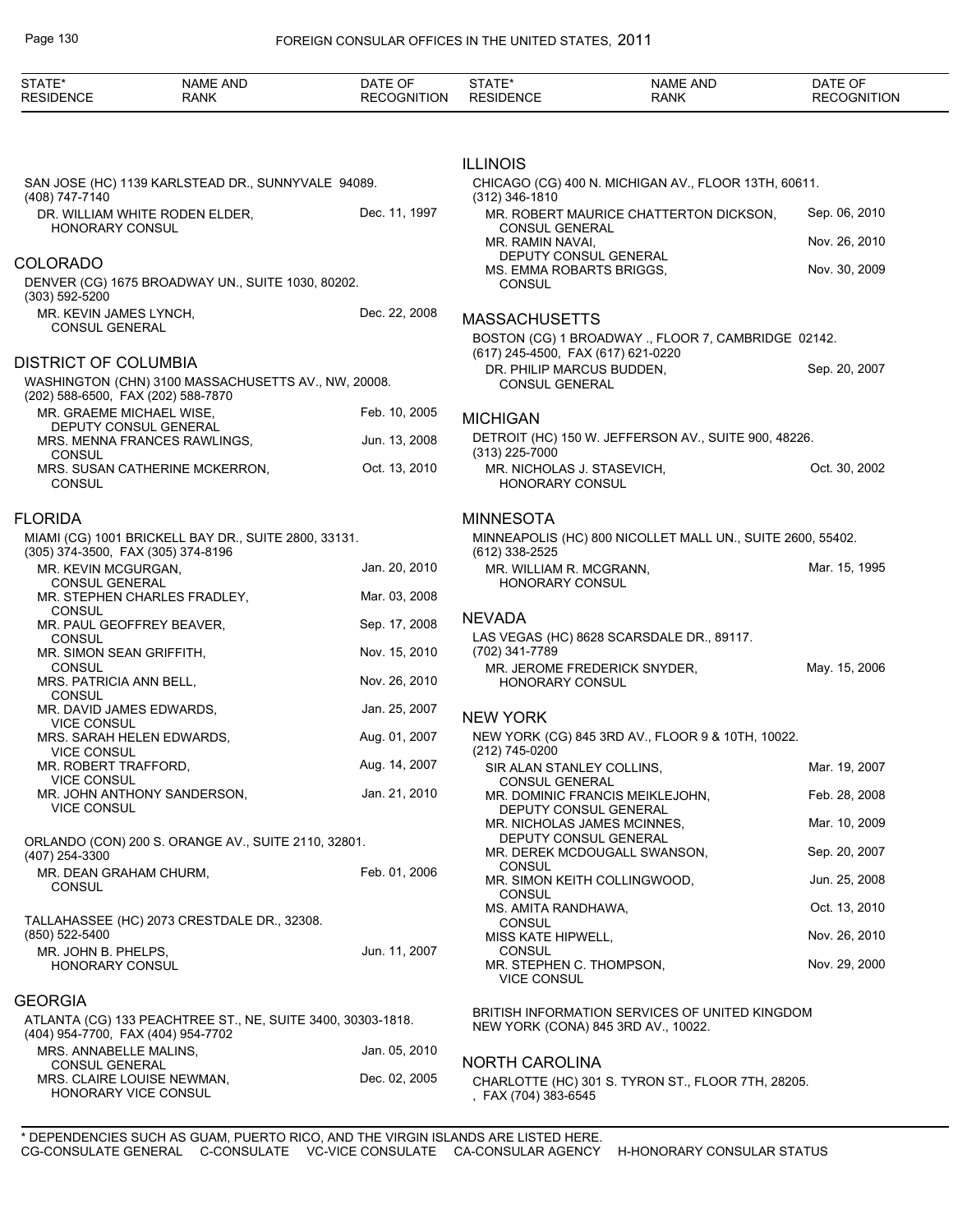| STATE*<br><b>RESIDENCE</b>                         | <b>NAME AND</b><br><b>RANK</b>                           | DATE OF<br><b>RECOGNITION</b> | STATE*<br><b>RESIDENCE</b>                                      | <b>NAME AND</b><br><b>RANK</b>                                 | DATE OF<br><b>RECOGNITION</b> |
|----------------------------------------------------|----------------------------------------------------------|-------------------------------|-----------------------------------------------------------------|----------------------------------------------------------------|-------------------------------|
|                                                    |                                                          |                               |                                                                 |                                                                |                               |
| MR. MICHAEL DAVID TEDEN,<br><b>HONORARY CONSUL</b> |                                                          | Jan. 09, 2002                 | MR. ANDREW WILLIAM PRYCE,<br>DEPUTY CONSUL GENERAL              |                                                                | Mar. 26, 2009                 |
|                                                    |                                                          |                               | MS. LINDA KELLY,<br>HONORARY VICE CONSUL                        |                                                                | Feb. 26, 2001                 |
| OHIO                                               | CLEVELAND (HC) 1268 W. 112TH ST., 44102.                 |                               |                                                                 |                                                                |                               |
| (216) 228-2515                                     |                                                          |                               | (210) 735-9393                                                  | SAN ANTONIO (HC) 254 SPENCER LA., 78201.                       |                               |
| MS. SANDRA MORGAN,<br><b>HONORARY CONSUL</b>       |                                                          | May. 28, 2002                 | <b>HONORARY CONSUL</b>                                          | MR. ANDREW M. VISCOUNT DUNROSSIL,                              | Jul. 29, 2005                 |
| OKLAHOMA                                           |                                                          |                               |                                                                 | TRUST TERRITORIES OF THE PACIFIC ISLANDS                       |                               |
| TULSA (HC) 4502 E. 41ST ST., 74135.                |                                                          |                               |                                                                 | NUKU'ALOFA, TONGA (CON) HIGH COMMISSION ., 00000.              |                               |
| (918) 660-3495<br><b>HONORARY CONSUL</b>           | PROFESSOR RODGER ALLEN RANDLE,                           | Oct. 14, 2005                 | MR. WILLIAM L. CORDINER,<br><b>CONSUL</b>                       |                                                                | Feb. 19, 1992                 |
|                                                    |                                                          |                               | <b>UTAH</b>                                                     |                                                                |                               |
| OREGON<br>$(503)$ 227-5669                         | PORTLAND (HC) 825 N.E. MULTNOMAH ST., SUITE 2000, 97232. |                               | (801) 237-1717                                                  | SALT LAKE CITY (HC) 60 E. SOUTH TEMPLE UN., SUITE 2100, 84111. |                               |
| <b>HONORARY CONSUL</b>                             | MR. ANDREW NORMAN MACRITCHIE,                            | Aug. 14, 2003                 | MR. GUNTHER FRANZ JOKLIK,<br><b>HONORARY CONSUL</b>             |                                                                | Oct. 19. 1994                 |
|                                                    |                                                          |                               | <b>WASHINGTON</b>                                               |                                                                |                               |
| PENNSYLVANIA<br>$(215)$ 557-8500                   | PHILADELPHIA (HC) 1818 MARKET ST., FLOOR 33RD, 19103.    |                               | (425) 453-9400                                                  | BELLEVUE (HC) 500 108TH AV., NE, SUITE 1500, 98004.            |                               |
| <b>HONORARY CONSUL</b>                             | MR. OLIVER ST. CLAIR FRANKLIN,                           | Sep. 23, 1998                 | MR. ROBERT WILLIAM CREMIN,<br><b>HONORARY CONSUL</b>            |                                                                | Apr. 25, 2006                 |
|                                                    | PITTSBURGH (HC) 107 CATHEDRAL OF LEARNING UN., 15260.    |                               | <b>WISCONSIN</b>                                                |                                                                |                               |
| (412) 624-4200                                     |                                                          |                               |                                                                 | MADISON (HC) 123 E. DOTY ST., SUITE 205-207, 53703.            |                               |
| <b>HONORARY CONSUL</b>                             | MR. MARK ALAN NORDENBERG,                                | Oct. 25, 2004                 | (608) 257-6544<br>MR. MICHAEL BRIGHT,<br><b>HONORARY CONSUL</b> |                                                                | Nov. 08, 2002                 |
| PUERTO RICO                                        |                                                          |                               |                                                                 |                                                                |                               |
|                                                    | SAN JUAN (HVC) 243 MONACO ST., HUMACAO 00791.            |                               |                                                                 | <b>URUGUAY</b>                                                 |                               |
| (787) 850-2400, FAX (787) 758-9809                 | MRS. PATRICIA TULLY MARTINEZ,                            | Jun. 28, 2005                 | <b>CALIFORNIA</b>                                               |                                                                |                               |
| HONORARY CONSUL                                    |                                                          |                               | <b>MONICA 90401.</b><br>(310) 394-5777                          | LOS ANGELES (CG) 429 SANTA MONICA BL., SUITE 400, SANTA        |                               |
| <b>TENNESSEE</b>                                   |                                                          |                               |                                                                 | DR. ENRIQUE EMILIO LOEDEL SOCA,                                | May. 01, 2009                 |
| (615) 743-3061, FAX (615) 256-6982                 | NASHVILLE (HC) 211 COMMERCE ST., SUITE 100, 37201.       |                               | <b>CONSUL GENERAL</b>                                           |                                                                |                               |
| MR. JOHN STANLEY BUTLER,<br>HONORARY CONSUL        |                                                          | Jul. 05, 1996                 | MR. FRANK EDWARD BAXTER,<br><b>HONORARY CONSUL</b>              | SACRAMENTO (HC) 455 CAPITOL MALL UN., SUITE 801, 95814.        | Feb. 28, 2011                 |
| TEXAS                                              |                                                          |                               |                                                                 |                                                                |                               |
| $(214)$ 637-3600                                   | DALLAS (CON) 2911 TURTLE CREEK BL., SUITE 940, 75219.    |                               | (415) 986-5222                                                  | SAN FRANCISCO (HC) 351 CALIFORNIA ST., SUITE 150, 94104.       |                               |
|                                                    |                                                          |                               | MR. MARK RITCHIE.<br><b>HONORARY CONSUL</b>                     |                                                                | Sep. 29, 1994                 |
| $(214)$ 978-8000                                   | DALLAS (HC) 1900 NORTH AKARD ST., 75201.                 | May. 23, 2011                 | HONORARY VICE CONSUL                                            | MR. FERNANDO SASCO CASELLI,                                    | May. 25, 2004                 |
| <b>HONORARY CONSUL</b>                             | MR. HUNTER LAFAYETTE HUNT,                               |                               | <b>DISTRICT OF COLUMBIA</b>                                     |                                                                |                               |
| (713) 659-6270                                     | HOUSTON (CG) 1000 LOUISIANA ST., SUITE 1900, 77002.      |                               | (202) 331-1313, FAX (202) 331-8142                              | WASHINGTON (CHN) 1913 I ST., NW, 20006.                        |                               |
| MR. PAUL FRANCIS LYNCH,<br><b>CONSUL GENERAL</b>   |                                                          | Sep. 20, 2007                 | CONSUL GENERAL                                                  | MS. MARIA DEL L. BARCELO DEBENEDETTI,                          | Sep. 15, 2009                 |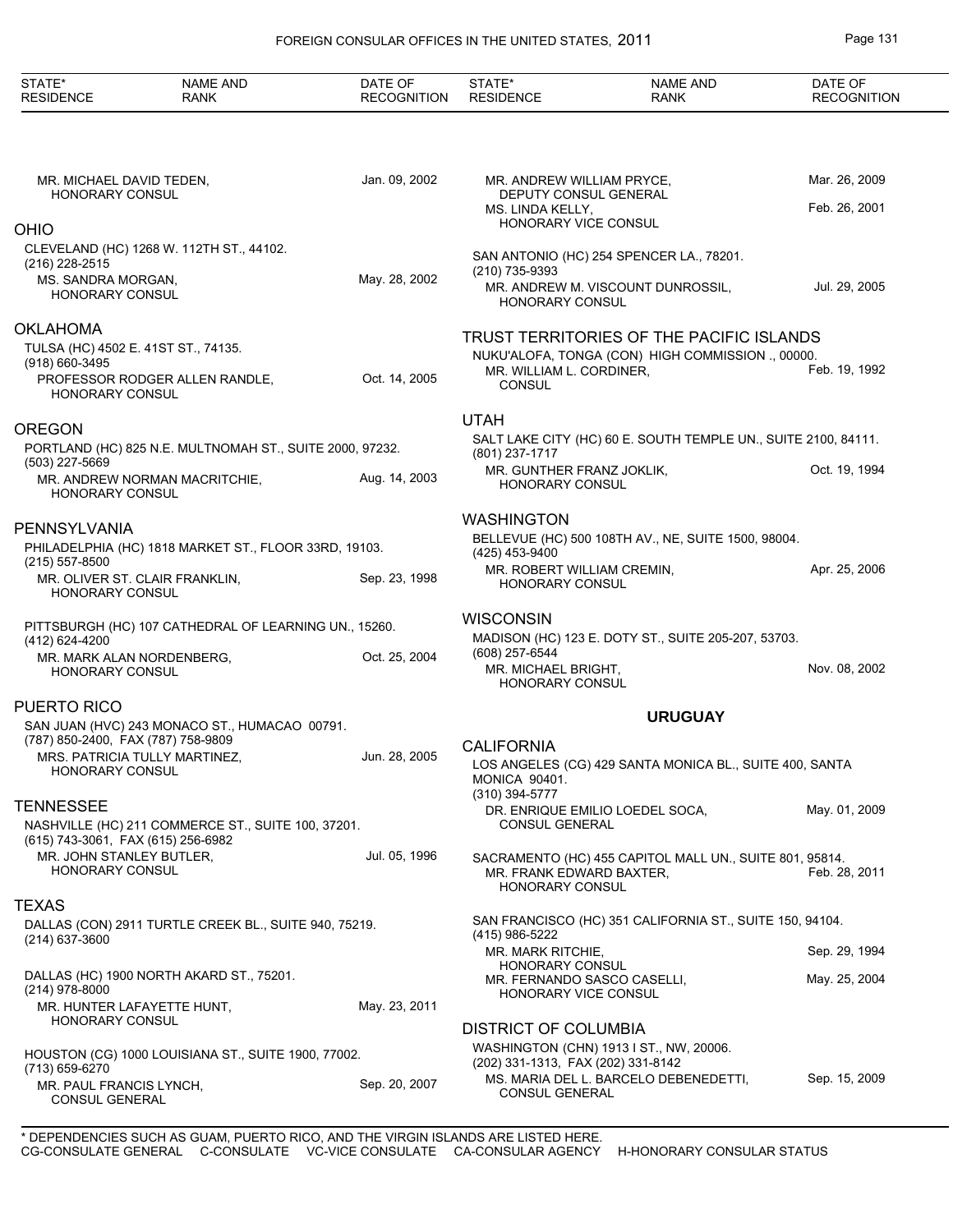| STATE*<br><b>RESIDENCE</b>                                     | <b>NAME AND</b><br>RANK                                                                   | DATE OF<br><b>RECOGNITION</b> | STATE*<br><b>RESIDENCE</b>                                     | <b>NAME AND</b><br><b>RANK</b>                           | DATE OF<br><b>RECOGNITION</b> |
|----------------------------------------------------------------|-------------------------------------------------------------------------------------------|-------------------------------|----------------------------------------------------------------|----------------------------------------------------------|-------------------------------|
|                                                                |                                                                                           |                               |                                                                | <b>UZBEKISTAN</b>                                        |                               |
| <b>FLORIDA</b>                                                 | MIAMI (CG) 1077 PONCE DE LEON BL., SUITE B, CORAL GABLES                                  |                               | <b>DISTRICT OF COLUMBIA</b>                                    | WASHINGTON (CHN) 1746 MASSACHUSETTS AV., NW, 20036.      |                               |
| 33134.<br>(305) 443-7453, FAX (305) 443-7802                   |                                                                                           |                               | (202) 293-6803, FAX (202) 293-6804<br>MR. NODIRJON KIRGIZBAEV, |                                                          | Aug. 01, 2007                 |
|                                                                | MR. ALVARO DANIEL GALLARDO CASTRO,                                                        | Sep. 19, 2008                 | <b>CONSUL</b>                                                  |                                                          | Sep. 28, 2010                 |
| <b>CONSUL GENERAL</b><br>CONSUL                                | MRS. CAROLINA VILLARRUBIA BARRETO,                                                        | Apr. 01, 2009                 | <b>CONSUL</b>                                                  | MR. MAMAN KALLIBEKOVICH ISMAILOV,                        |                               |
| CONSUL                                                         | MR. DIEGO PELUFO ACOSTA Y LARA,                                                           | Feb. 23, 2010                 | <b>GEORGIA</b>                                                 |                                                          |                               |
| MS. DELIA G. ARCELUS,<br><b>HONORARY CONSUL</b>                |                                                                                           | Dec. 21, 2007                 | (706) 467-3447                                                 | GREENSBORO (HCG) 1110 NEILSFORT ST., 30642.              |                               |
| <b>ILLINOIS</b>                                                |                                                                                           |                               | MR. LAWRENCE T. KURLANDER,                                     | HONORARY CONSUL GENERAL                                  | Jun. 20, 2007                 |
|                                                                | CHICAGO (CG) 875 N. MICHIGAN AV., SUITE 1318, 60611.                                      |                               |                                                                |                                                          |                               |
| (312) 642-3430, FAX (312) 642-3470                             |                                                                                           |                               | <b>NEW YORK</b>                                                |                                                          |                               |
| <b>CONSUL GENERAL</b>                                          | DR. ELSA NURY BAUZAN BENZANO,                                                             | Nov. 24, 2009                 | (212) 754-6178, FAX (212) 486-7998                             | NEW YORK (CG) 801 SECOND AV., FLOOR 20TH, 10017.         |                               |
|                                                                |                                                                                           |                               |                                                                | MR. DURBEK UMIDOVICH AMANOV,                             | Apr. 09, 2010                 |
| LOUISIANA                                                      | NEW ORLEANS (HC) 2 CANAL ST., SUITE 2002, 70130.                                          |                               | <b>CONSUL GENERAL</b><br><b>VICE CONSUL</b>                    | MR. RASHID TURSUNOVICH YUSUPOV,                          | Apr. 03, 2008                 |
| (504) 525-8354<br>MR. JULIO E. RIOS PENA,<br>HONORARY CONSUL   |                                                                                           | Aug. 18, 1995                 | <b>VICE CONSUL</b>                                             | MR. SALOKHITDIN SHARAFOVICH SIDIKOV,                     | Jul. 24, 2010                 |
|                                                                |                                                                                           |                               | <b>WASHINGTON</b>                                              |                                                          |                               |
| NEVADA                                                         | RENO (HC) 562 N. MAINE ST., FALLON 89406.                                                 |                               | (206) 625-1199, FAX (206) 292-9736                             | SEATTLE (HCG) 800 FIFTH AV., SUITE 4000, 98104.          |                               |
| (775) 423-6041<br>DR. DAVID CLEMENT HENLEY,<br>HONORARY CONSUL |                                                                                           | Aug. 20, 1999                 | MR. GARY C. FURLONG.                                           | HONORARY CONSUL GENERAL                                  | Jun. 07, 2002                 |
|                                                                |                                                                                           |                               |                                                                | <b>VANUATU</b>                                           |                               |
| <b>NEW YORK</b>                                                |                                                                                           |                               | NORTHERN MARIANA ISLANDS                                       |                                                          |                               |
| (212) 753-8581, FAX (212) 753-1603                             | NEW YORK (CG) 420 MADISON AV., FLOOR 6TH, 10017.<br>MRS. ADRIANA ROSARIO LISSIDINI DOTTI, | Feb. 15, 2006                 | (670) 234-6547                                                 | SAIPAN (HC) X JOETEN CENTER UN., 96950.                  |                               |
| <b>CONSUL GENERAL</b>                                          | MRS. KARLA ANDREA ENSENAT VITALE,                                                         | Jul. 08, 2009                 | MR. MICHAEL ALAN WHITE,<br><b>HONORARY CONSUL</b>              |                                                          | Jun. 07, 2002                 |
| <b>CONSUL</b><br>DEPUTY CONSUL                                 | MISS MARIA ALEJANDRA COSTA PRIETO,                                                        | Oct. 17, 2008                 |                                                                | <b>VENEZUELA</b>                                         |                               |
|                                                                |                                                                                           |                               | <b>CALIFORNIA</b>                                              |                                                          |                               |
| PUERTO RICO                                                    | SAN JUAN (CON) 254 HIMALAYA AV., 00926.                                                   |                               | (415) 955-1982                                                 | SAN FRANCISCO (CG) 311 CALIFORNIA ST., SUITE 620, 94104. |                               |
| (787) 764-7941<br>MS. JOSEFINA DE HILLYER,                     |                                                                                           | Jan. 22, 1988                 | <b>CONSUL GENERAL</b>                                          | MR. MARTIN ERNESTO SANCHEZ URBINA,                       | Nov. 25, 2008                 |
| <b>HONORARY CONSUL</b>                                         |                                                                                           |                               | MRS. ISIS C. CEDENO GARCIA.<br><b>CONSUL</b>                   |                                                          | Jun. 04, 2004                 |
| TEXAS                                                          |                                                                                           |                               | <b>CONSUL</b>                                                  | MRS. RODRIEMER COROMOTO PEREZ GUEDEZ,                    | Oct. 05, 2010                 |
| (713) 974-7855                                                 | HOUSTON (HCG) 1220 S. RIPPLE CREEK DR., 77057.                                            |                               | <b>CONSUL</b>                                                  | MRS. TIBISAY GERMANIA LUGO RAMIREZ,                      | Nov. 03, 2010                 |
|                                                                | MR. CHRISTOPHER COX ASHBY,<br>HONORARY CONSUL GENERAL                                     | Apr. 25, 2006                 | <b>FLORIDA</b>                                                 |                                                          |                               |
| <b>UTAH</b>                                                    |                                                                                           |                               |                                                                | MIAMI (CG) 1101 BRICKELL AV., SUITE 300, 33131.          |                               |
|                                                                | SALT LAKE CITY (HC) 8191 S. 700TH UN., E, SANDY 84070.                                    |                               | $(305)$ 577-4301                                               | MR. ANTONIO J. HERNANDEZ BORGO,                          | Sep. 28, 1999                 |
| (801) 256-0182, FAX (801) 256-0183<br>MR. CIRO AROLDO DARELLI, |                                                                                           | Sep. 12, 2000                 | <b>CONSUL GENERAL</b><br>MS. SILVIA PADRON,                    |                                                          | Apr. 24, 2007                 |
| HONORARY CONSUL                                                |                                                                                           |                               | <b>CONSUL</b><br><b>CONSUL</b>                                 | MRS. YUDITH APOLLONI DE LACAVA,                          | Mar. 11, 2011                 |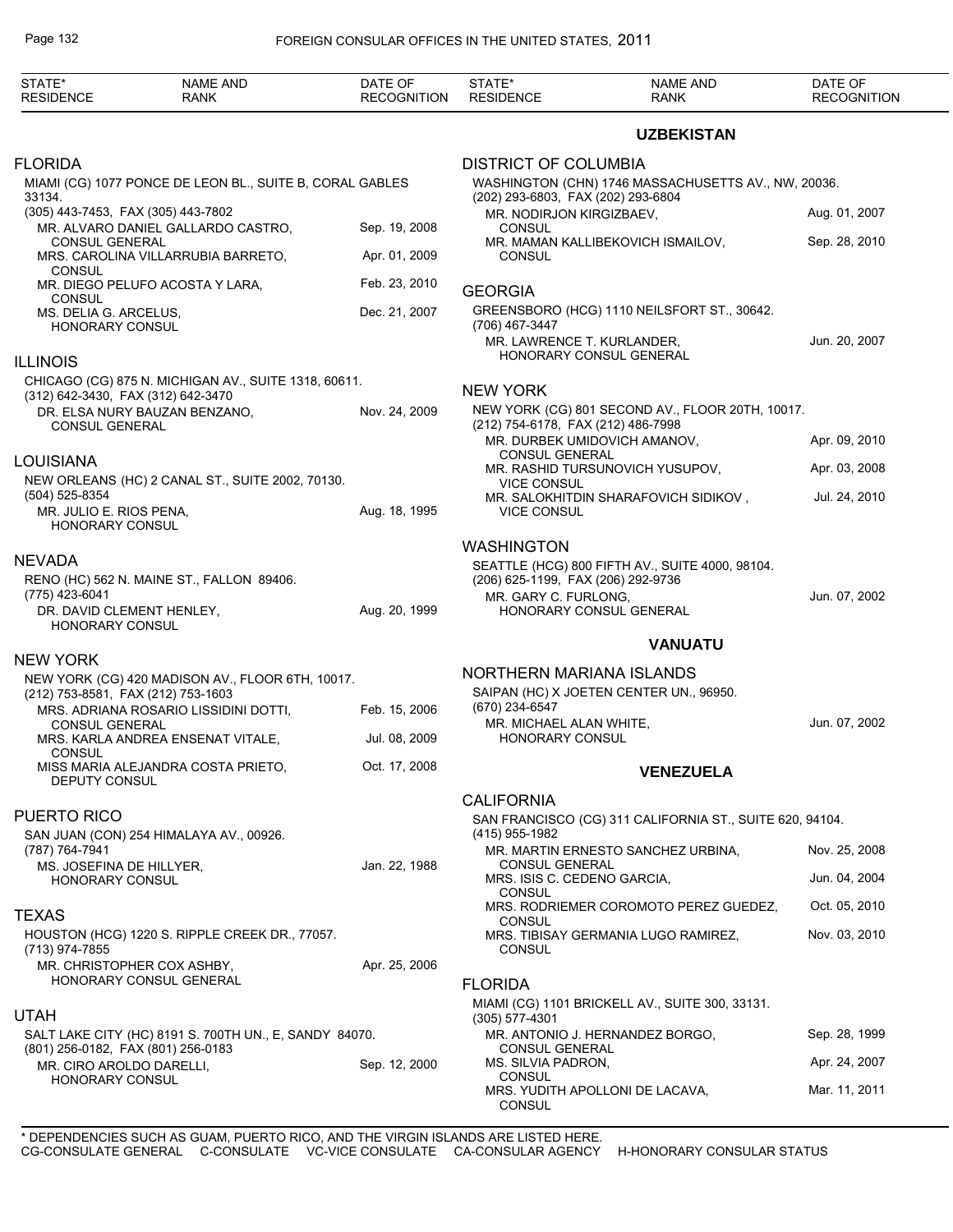## FOREIGN CONSULAR OFFICES IN THE UNITED STATES, 2011 Page 133

| STATE*<br><b>RESIDENCE</b>                                                 | NAME AND<br>RANK                                     | DATE OF<br><b>RECOGNITION</b> | STATE*<br><b>RESIDENCE</b>                                               | <b>NAME AND</b><br><b>RANK</b>       | DATE OF<br><b>RECOGNITION</b> |
|----------------------------------------------------------------------------|------------------------------------------------------|-------------------------------|--------------------------------------------------------------------------|--------------------------------------|-------------------------------|
|                                                                            |                                                      |                               |                                                                          |                                      |                               |
| MR. OSCAR E. PAEZ MONTIEL,<br><b>CONSULAR AGENT</b>                        |                                                      | Dec. 09, 2008                 | <b>CONSUL</b>                                                            | MR. OSCAR JOSE ZULOAGA MENDEZ,       | Oct. 27, 2010                 |
| <b>CONSULAR AGENT</b>                                                      | MS. MARIA CAROLINA RODRIGUEZ ROJAS,                  | Sep. 08, 2010                 | <b>CONSULAR AGENT</b>                                                    | MR. JAVIER ANTONIO NUNEZ CAMACHO,    | Jan. 15, 2009                 |
| <b>ILLINOIS</b>                                                            |                                                      |                               | <b>TEXAS</b>                                                             |                                      |                               |
|                                                                            | CHICAGO (CG) 20 N. WACKER DR., SUITE 1925, 60606.    |                               | HOUSTON (CG) 2401 FOUNTAIN VIEW DR., SUITE 220, 77057.<br>(713) 961-5141 |                                      |                               |
| $(312)$ 236-9655                                                           | MR. JESUS ALBERTO RODRIGUEZ ESPINOZA,                | Nov. 04, 2008                 |                                                                          | MR. CARLOS GUILLERMO OSORIO ESCOBAR, | Mar. 30, 2010                 |
| <b>CONSUL GENERAL</b><br>MR. KENNY GARCIA ORTEGA,                          |                                                      | Sep. 17, 2008                 | <b>CONSUL GENERAL</b>                                                    | MR. GABRIEL TORREALBA SANOJA,        | Feb. 22, 2009                 |
| <b>CONSUL</b><br>MR. RIXIO BARRIOS,                                        |                                                      | Nov. 03, 2010                 | CONSUL                                                                   | MRS. MERCEDES FELIMER PACHECO RIVAS, | May. 05, 2009                 |
| <b>VICE CONSUL</b>                                                         | MR. ALFREDO JOSE MARTINEZ YANEZ,                     | Aug. 28, 2006                 | <b>CONSUL</b>                                                            | MRS. REYNA VICTORIA PONCE CHADERTON, | Oct. 28, 2009                 |
| <b>CONSULAR AGENT</b>                                                      | MRS. HIGINIA CAROLINA CARRILLO RIOS,                 | Aug. 01, 2008                 | <b>CONSUL</b>                                                            | MR. CALIXTO JOSE ORTEGA SANCHEZ,     | Dec. 16, 2009                 |
| <b>CONSULAR AGENT</b>                                                      |                                                      |                               | <b>CONSUL</b>                                                            | MS. VANESSA C. MORALES RODRIGUEZ,    | Feb. 17, 2010                 |
| LOUISIANA                                                                  |                                                      |                               | <b>CONSUL</b>                                                            | MS. LORENA SIMANCAS GOMEZ,           | Aug. 09, 2010                 |
| (504) 522-3284                                                             | NEW ORLEANS (CG) 400 POYDRAS ST., SUITE 2145, 70130. |                               | <b>CONSUL</b>                                                            | MRS. MARISOL GUTIERREZ DE ALMEIDA,   | Oct. 06, 2010                 |
|                                                                            | MR. JORGE ALFONSO GUERRERO VELOZ.                    | Nov. 07, 2008                 | <b>CONSUL</b>                                                            |                                      |                               |
| <b>CONSUL GENERAL</b><br>MRS. KARINA PACHECO PARILLI,<br><b>CONSUL</b>     |                                                      | Feb. 19, 2009                 | HOUSTON (CG) 2401 FOUNTAIN VIEW DR., SUITE 220, 77057.                   |                                      |                               |
|                                                                            |                                                      |                               | <b>VIETNAM</b>                                                           |                                      |                               |
| MASSACHUSETTS                                                              | BOSTON (CG) 545 BOYLSTON ST., FLOOR 3RD, 02116.      |                               | <b>CALIFORNIA</b>                                                        |                                      |                               |
| (617) 266-9355<br>MR. OMAR FERNANDO SIERRA,                                |                                                      | Dec. 10, 2008                 | SAN FRANCISCO (CG) 1700 CALIFORNIA ST., SUITE 370, 430, 94109.           |                                      |                               |
| <b>CONSUL GENERAL</b>                                                      |                                                      |                               | (415) 922-1707, FAX (415) 922-1848<br>MR. QUOC HUNG LE.                  |                                      | Apr. 18, 2008                 |
| <b>CONSUL</b>                                                              | MRS. INGRID YADIRA RAMIREZ PACHECO,                  | Jul. 26, 2012                 | <b>CONSUL GENERAL</b><br>MR. SON NHU TRAN,                               |                                      | Sep. 26, 2008                 |
| NEW YORK                                                                   |                                                      |                               | MRS. HA THU LE,                                                          | DEPUTY CONSUL GENERAL                | Sep. 15, 2009                 |
| NEW YORK (CG) 7 E. 51ST ST., 10022.                                        |                                                      |                               | MR. LONG NGOC TRAN.                                                      | DEPUTY CONSUL GENERAL                | Sep. 30, 2009                 |
| $(212)$ 826-1660                                                           |                                                      | May. 30, 2008                 |                                                                          | DEPUTY CONSUL GENERAL                |                               |
| <b>CONSUL GENERAL</b>                                                      | MRS. CAROL JOSEFINA DELGADO DE WILPERT,              |                               | MR. HA MINH LE,<br>CONSUL                                                |                                      | Jul. 18, 2007                 |
| DEPUTY CONSUL GENERAL                                                      | MRS. LEONOR CECILIA OSORIO GRANADO,                  | May. 14, 2002                 | MR. HUNG QUANG TRAN,<br>CONSUL                                           |                                      | Jun. 11, 2008                 |
| MS. ANAIZ BARRIOS DE PEREZ,<br><b>CONSUL</b>                               |                                                      | May. 06, 2009                 | MR. LINH TUAN DOAN,<br>CONSUL                                            |                                      | Jun. 11, 2008                 |
| MR. VICTOR CAMACARO MATA,<br><b>CONSUL</b>                                 |                                                      | Sep. 07, 2010                 | MRS. QUE THI NGOC NGUYEN,<br>CONSUL                                      |                                      | Jun. 11, 2008                 |
| <b>CONSULAR AGENT</b>                                                      | MR. EFRAIN JOSE VIVAS BERMUDEZ,                      | Mar. 31, 2009                 | MR. HUNG NGOC VU,                                                        |                                      | Jan. 05, 2009                 |
|                                                                            |                                                      |                               | CONSUL<br>MR. LINH XUAN BUI,                                             |                                      | Feb. 19, 2009                 |
| PUERTO RICO<br>SAN JUAN (CG) PISO 6 PONCE DE LEON AV., SUITE 601, HATO REY |                                                      |                               | CONSUL<br>MR. TUNG THANH GIANG,                                          |                                      | Sep. 29, 2009                 |
| 00936.                                                                     |                                                      |                               | CONSUL<br>MR. AN XUAN HOANG PHAM,                                        |                                      | Jun. 16, 2010                 |
| (787) 766-4250                                                             | MR. JESUS RAFAEL SEVILLANO FERRAZ,                   | Jul. 26, 2010                 | CONSUL<br>MRS. NGA LAM TRAN,                                             |                                      | Jun. 28, 2010                 |
| <b>CONSUL GENERAL</b>                                                      | MISS KAREN ZAHIRA GRANADO BORGES,                    | Jul. 26, 2010                 | CONSUL<br>MR. QUYNH DANG TRAN,                                           |                                      | Jul. 27, 2010                 |
| DEPUTY CONSUL GENERAL<br>MR. LUIS EDGARDO HUGAS,                           |                                                      | Aug. 25, 2010                 | CONSUL<br>MR. CHUNG HOANG VI,                                            |                                      | Sep. 27, 2010                 |
| <b>CONSUL</b>                                                              | MRS. ELIZABETH TEODOSIA SATURNO PASOS,               | Sep. 15, 2010                 | CONSUL<br>MRS. HOA THI THANH NGUYEN,                                     |                                      | Oct. 04, 2007                 |
| <b>CONSUL</b>                                                              |                                                      |                               | <b>VICE CONSUL</b>                                                       |                                      |                               |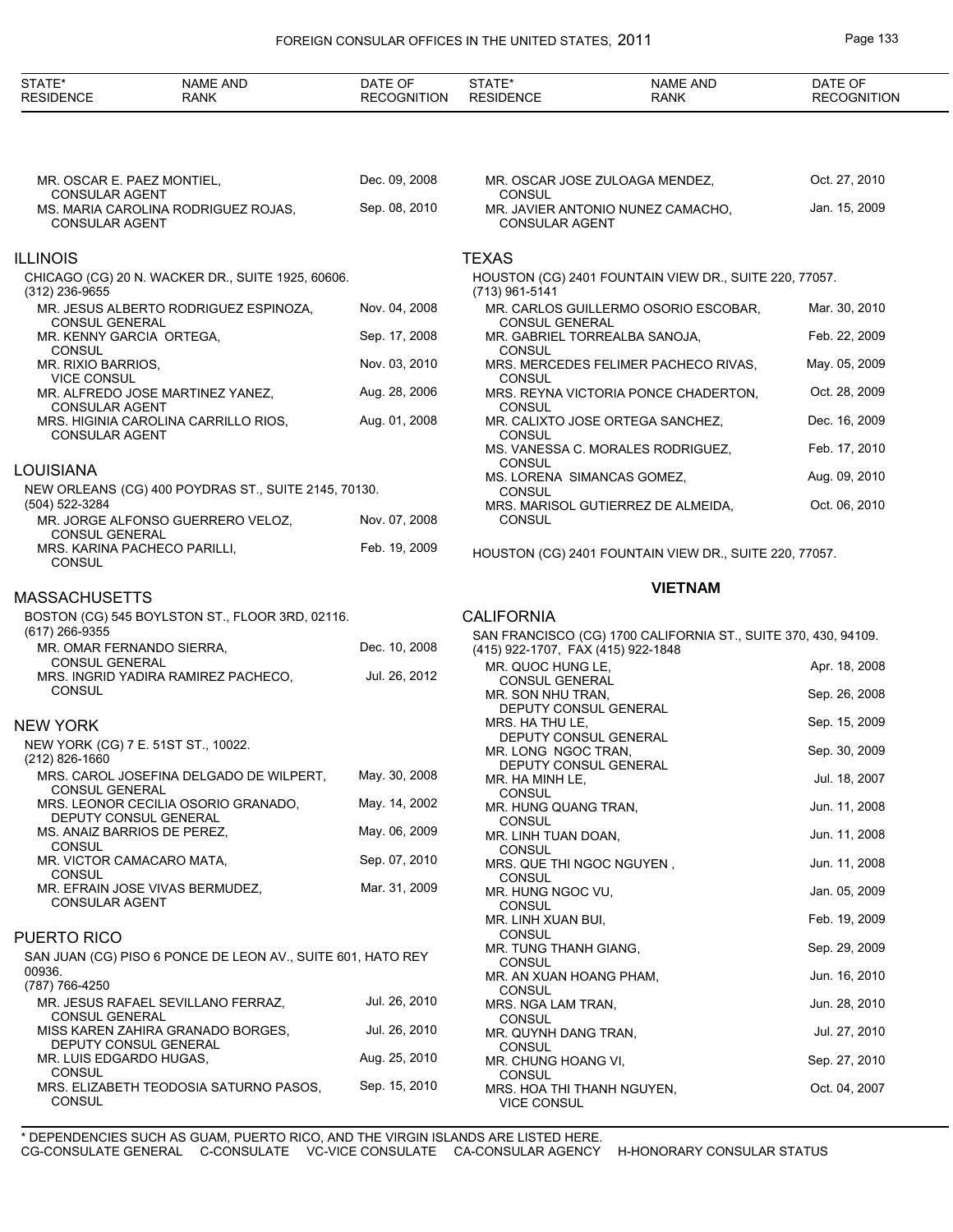| STATE*<br><b>RESIDENCE</b>                                                         | <b>NAME AND</b><br>RANK                                 | DATE OF<br><b>RECOGNITION</b> | STATE*<br><b>RESIDENCE</b> | <b>NAME AND</b><br><b>RANK</b> | DATE OF<br><b>RECOGNITION</b> |
|------------------------------------------------------------------------------------|---------------------------------------------------------|-------------------------------|----------------------------|--------------------------------|-------------------------------|
|                                                                                    |                                                         |                               |                            |                                |                               |
|                                                                                    |                                                         | Dec. 22, 2008                 |                            |                                |                               |
| MR. ANH TUAN PHAM,<br><b>VICE CONSUL</b>                                           |                                                         |                               |                            |                                |                               |
| MR. TUNG DUY TRAN,<br><b>VICE CONSUL</b>                                           |                                                         | Apr. 05, 2010                 |                            |                                |                               |
| MR. LONG THANH PHAN,<br><b>VICE CONSUL</b>                                         |                                                         | Oct. 26, 2010                 |                            |                                |                               |
| TRADE OFFICE OF VIETNAM<br>(415) 989-1194, FAX (415) 989-1197                      | SAN FRANCISCO (CONA) 100 PINE ST., SUITE 605, 94111.    |                               |                            |                                |                               |
| <b>NEW YORK</b>                                                                    |                                                         |                               |                            |                                |                               |
| MR. GIANG TRUONG PHAM,<br><b>CONSUL</b>                                            | NEW YORK (CG) 866 UNITED NATIONS PZ., SUITE 428, 10017. | Feb. 17, 2011                 |                            |                                |                               |
| TEXAS                                                                              |                                                         |                               |                            |                                |                               |
| , FAX (713) 871-0312                                                               | HOUSTON (CG) 5251 WESTHEIMER RD., SUITE 1100, 77056.    |                               |                            |                                |                               |
| MR. DUNG LE,<br><b>CONSUL GENERAL</b>                                              |                                                         | Aug. 05, 2010                 |                            |                                |                               |
| MR. CHINH CONG DINH,                                                               | DEPUTY CONSUL GENERAL                                   | Dec. 15, 2009                 |                            |                                |                               |
| MR. BAO QUY NGUYEN,                                                                | DEPUTY CONSUL GENERAL                                   | Aug. 05, 2010                 |                            |                                |                               |
| MS. HUONG THI HOAI NGUYEN,                                                         |                                                         | May. 18, 2010                 |                            |                                |                               |
| <b>CONSUL</b><br>MR. PHONG TUAN DO,                                                |                                                         | Jun. 16, 2010                 |                            |                                |                               |
| <b>CONSUL</b><br>MR. MINH HUNG NGUYEN,                                             |                                                         | Aug. 05, 2010                 |                            |                                |                               |
| <b>CONSUL</b><br>MR. HIEU TRUNG HOANG,                                             |                                                         | Sep. 07, 2010                 |                            |                                |                               |
| <b>CONSUL</b><br>MR. ANH TUAN DO,                                                  |                                                         | Nov. 24, 2010                 |                            |                                |                               |
| <b>CONSUL</b><br>MR. THINH GIA LE,<br><b>VICE CONSUL</b>                           |                                                         | Aug. 05, 2010                 |                            |                                |                               |
|                                                                                    | <b>YEMEN</b>                                            |                               |                            |                                |                               |
| <b>CALIFORNIA</b>                                                                  |                                                         |                               |                            |                                |                               |
| (415) 567-3036                                                                     | SAN FRANCISCO (HC) 1255 POST ST., SUITE 1030, 94109.    |                               |                            |                                |                               |
| MR. ISMAEL A. MANSOOR,<br>HONORARY CONSUL                                          |                                                         | Feb. 05, 1992                 |                            |                                |                               |
| DISTRICT OF COLUMBIA                                                               |                                                         |                               |                            |                                |                               |
|                                                                                    | WASHINGTON (CHN) 2319 WYOMING AV., 20008.               |                               |                            |                                |                               |
| (202) 965-4760, FAX (202) 337-2017<br>MR. MOHSIN RAJEH ABU LOHOM,<br><b>CONSUL</b> |                                                         | Dec. 30, 2004                 |                            |                                |                               |
| MICHIGAN                                                                           |                                                         |                               |                            |                                |                               |
| MR. FAYEZ ALGAHMI,<br><b>HONORARY CONSUL</b>                                       | DEARBORN (HC) 13939 MICHIGAN AV., 48126.                | Jan. 28, 2011                 |                            |                                |                               |
|                                                                                    |                                                         |                               |                            |                                |                               |